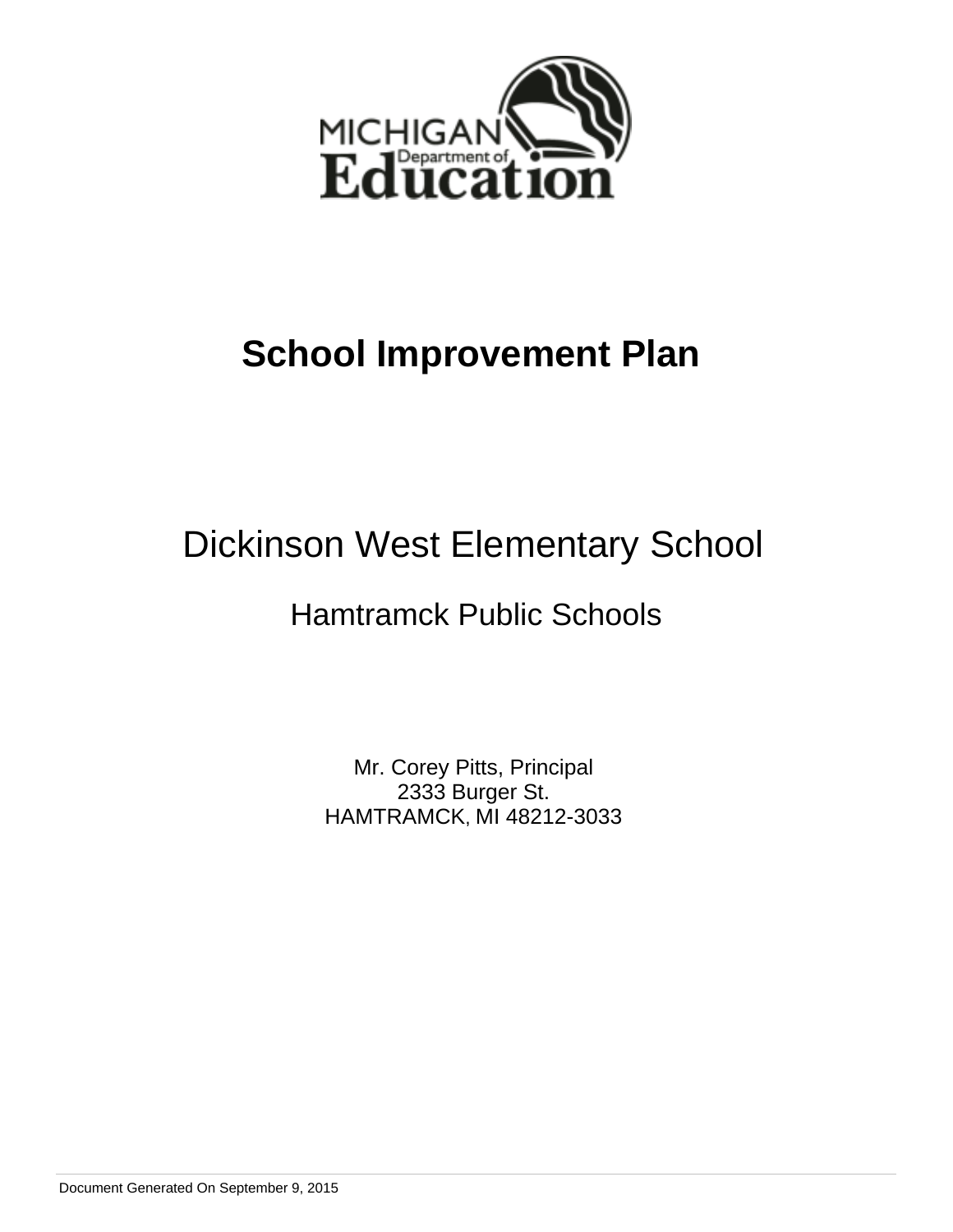## **TABLE OF CONTENTS**

## **Executive Summary**

## **Improvement Plan Stakeholder Involvement**

## **School Data Analysis**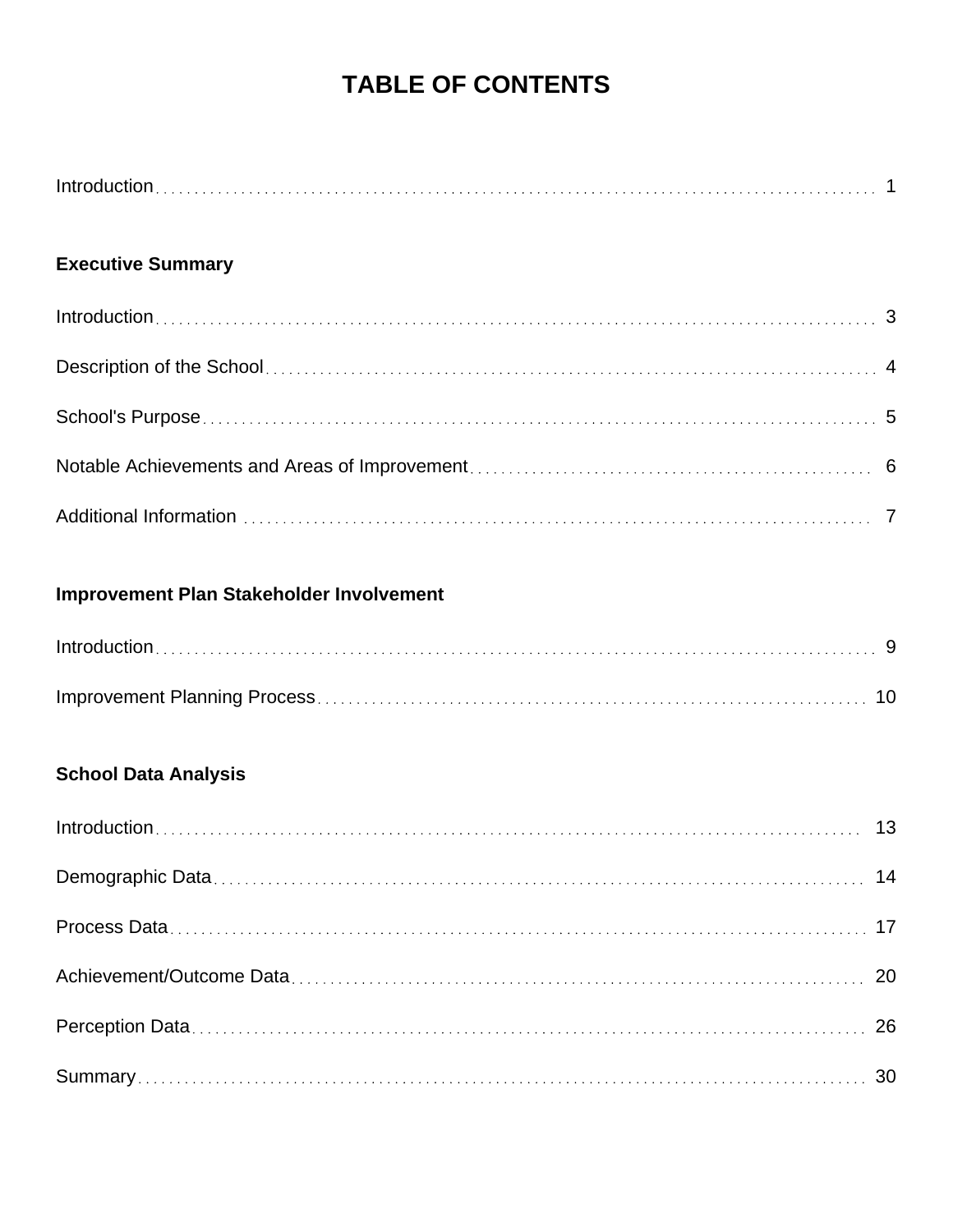## **School Additional Requirements Diagnostic**

| $Introduction \dots 32$ |  |
|-------------------------|--|
|                         |  |

## **Title I Schoolwide Diagnostic**

| Component 9: Timely and Additional Assistance to Students Having Difficulty Mastering the           |    |
|-----------------------------------------------------------------------------------------------------|----|
| Component 10: Coordination and Integration of Federal, State and Local Programs and Resources<br>82 |    |
|                                                                                                     | 88 |

## **Dickinson West**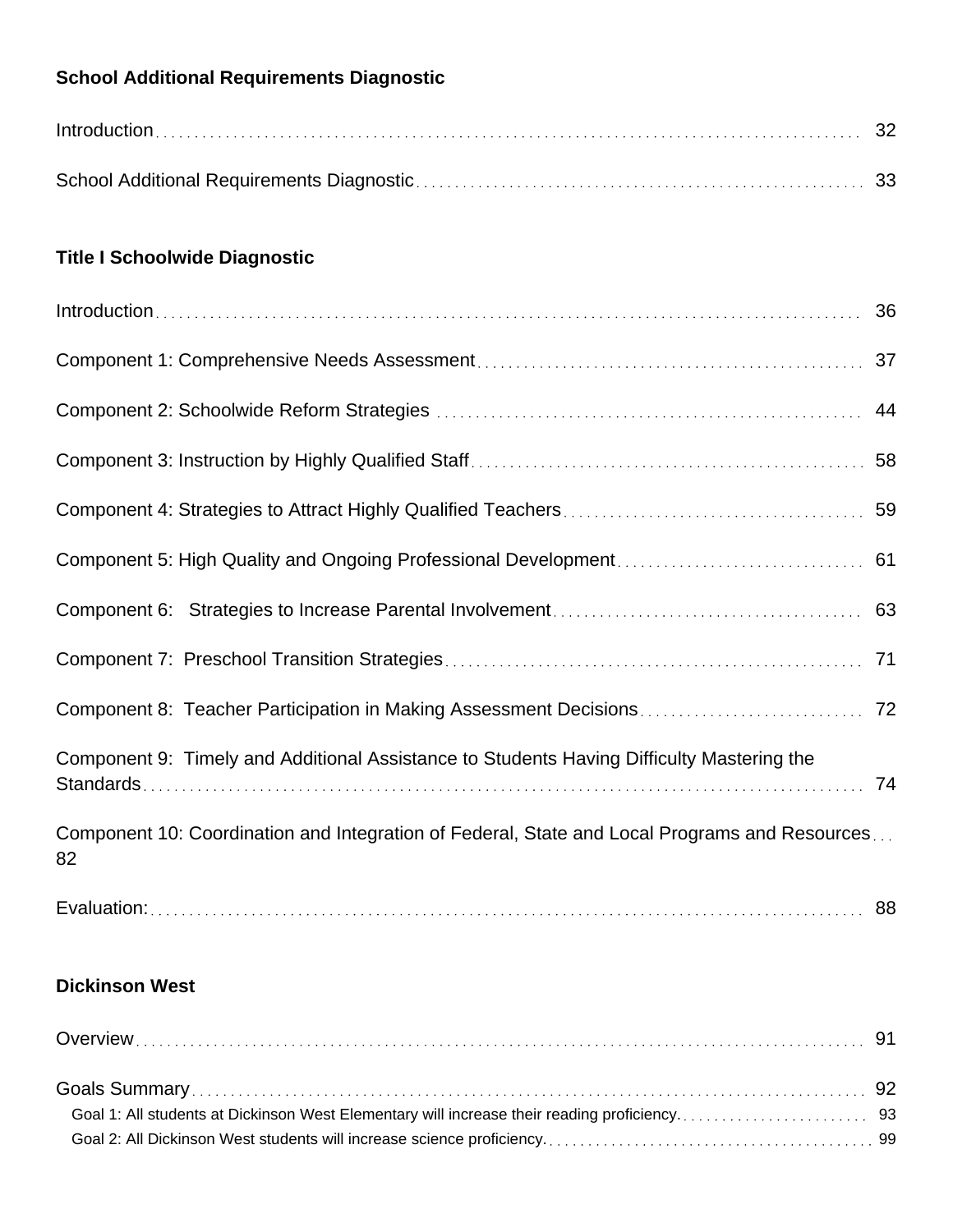| Goal 3: Student Goal Statement: To increase math proficiency so that students are successful at meeting grade level |  |
|---------------------------------------------------------------------------------------------------------------------|--|
|                                                                                                                     |  |
|                                                                                                                     |  |
|                                                                                                                     |  |
|                                                                                                                     |  |
|                                                                                                                     |  |
| Progress Notes…………………………………………………………………………………………… 146                                                               |  |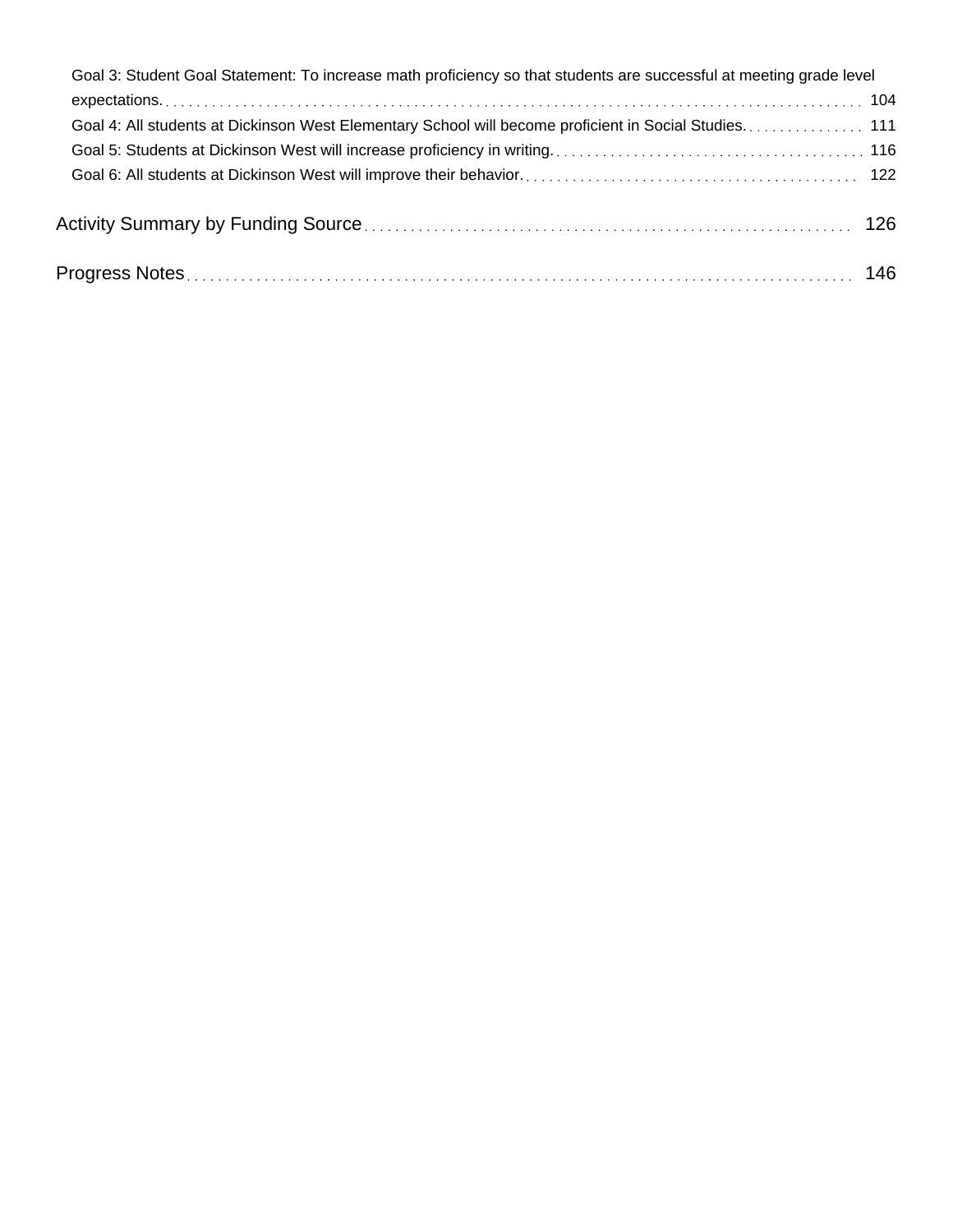## **Introduction**

The SIP is a planning tool designed to address student achievement and system needs identified through the school's comprehensive needs assessment (CNA). Additionally, the SIP provides a method for schools to address the school improvement planning requirements of Public Act 25 of the Revised School Code and the Elementary and Secondary Education Act (ESEA) as applicable.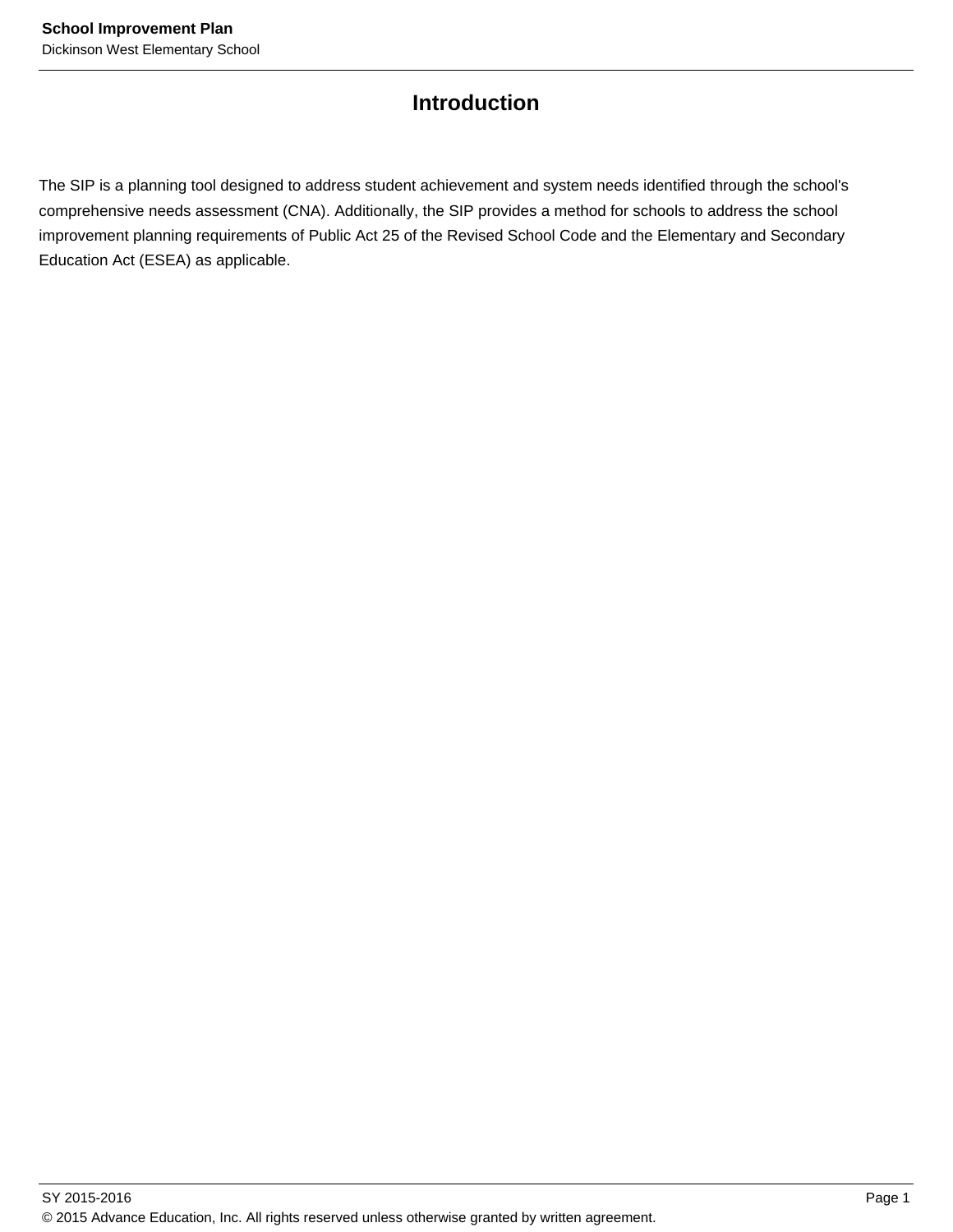# **Executive Summary**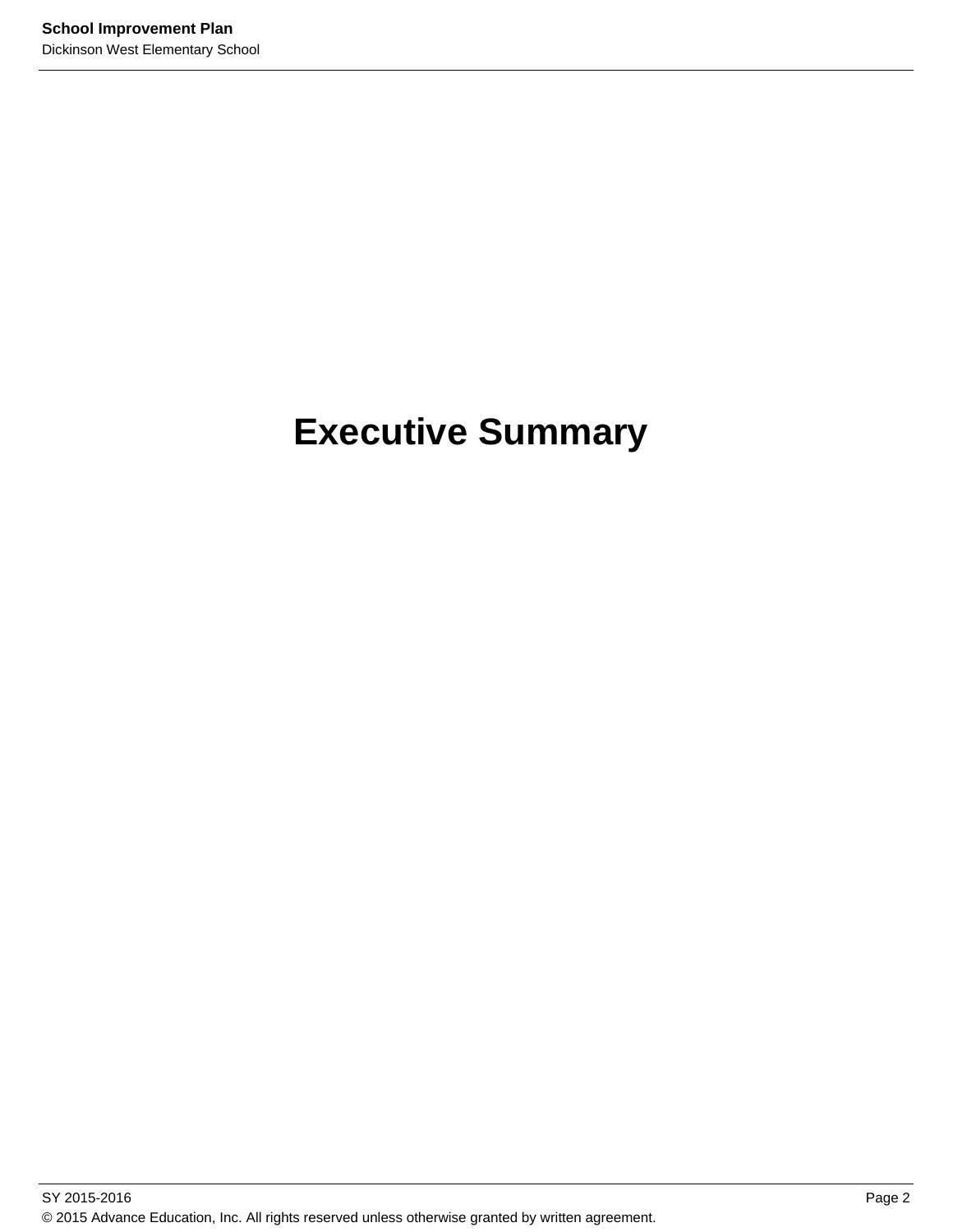## **Introduction**

Every school has its own story to tell. The context in which teaching and learning takes place influences the processes and procedures by which the school makes decisions around curriculum, instruction, and assessment. The context also impacts the way a school stays faithful to its vision. Many factors contribute to the overall narrative such as an identification of stakeholders, a description of stakeholder engagement, the trends and issues affecting the school, and the kinds of programs and services that a school implements to support student learning.

The purpose of the Executive Summary (ES) is to provide a school with an opportunity to describe in narrative form the strengths and challenges it encounters. By doing so, the public and members of the school community will have a more complete picture of how the school perceives itself and the process of self-reflection for continuous improvement. This summary is structured for the school to reflect on how it provides teaching and learning on a day to day basis.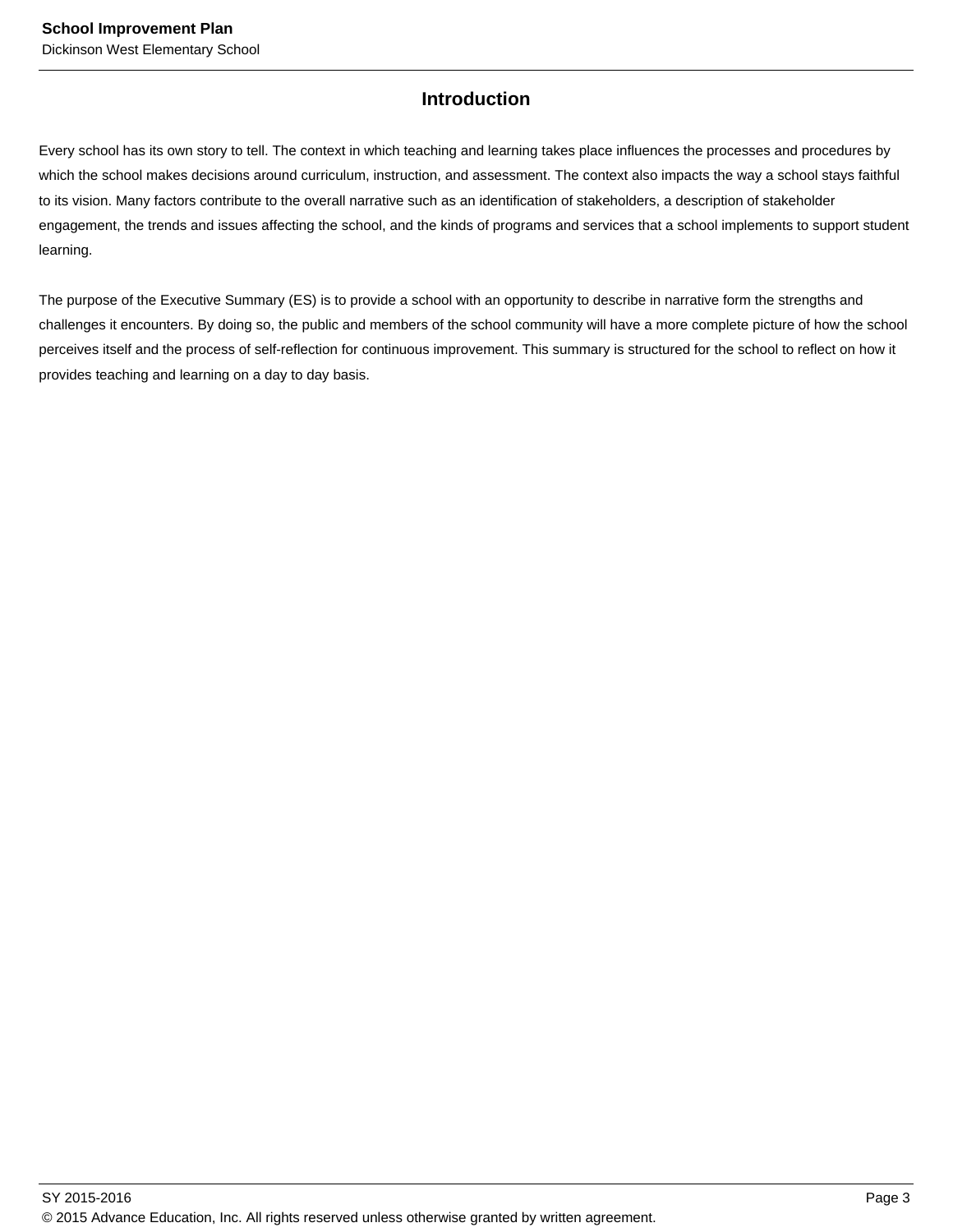## **Description of the School**

**Describe the school's size, community/communities, location, and changes it has experienced in the last three years. Include demographic information about the students, staff, and community at large. What unique features and challenges are associated with the community/communities the school serves?**

Dickinson West Elementary School has a population of 379 students grades K through 6 located in the Hamtramck Public School system in the City of Hamtramck.

Hamtramck is a community servicing multiple ethnic backgrounds in a 2.1 square mile area.

The population according to the 2010 census consists of 53% White 19.3% African American, 0.3% Native American, 21.5% Asian, 4.7% two or more races

Dickinson West is a School wide Title I school with 98% of students receiving free or reduced lunch. The school currently offers teacher directed after school tutoring with the and online academic programs for academic support. The poverty level for the City of Hamtramck is at or above 52% in 2010 according to the 2010 census.

Dickinson West has increased the level of achievement in Math and Reading for the last four school years. The staff has participated in extensive professional development in the areas of reading and math for rapid and positive student achievement.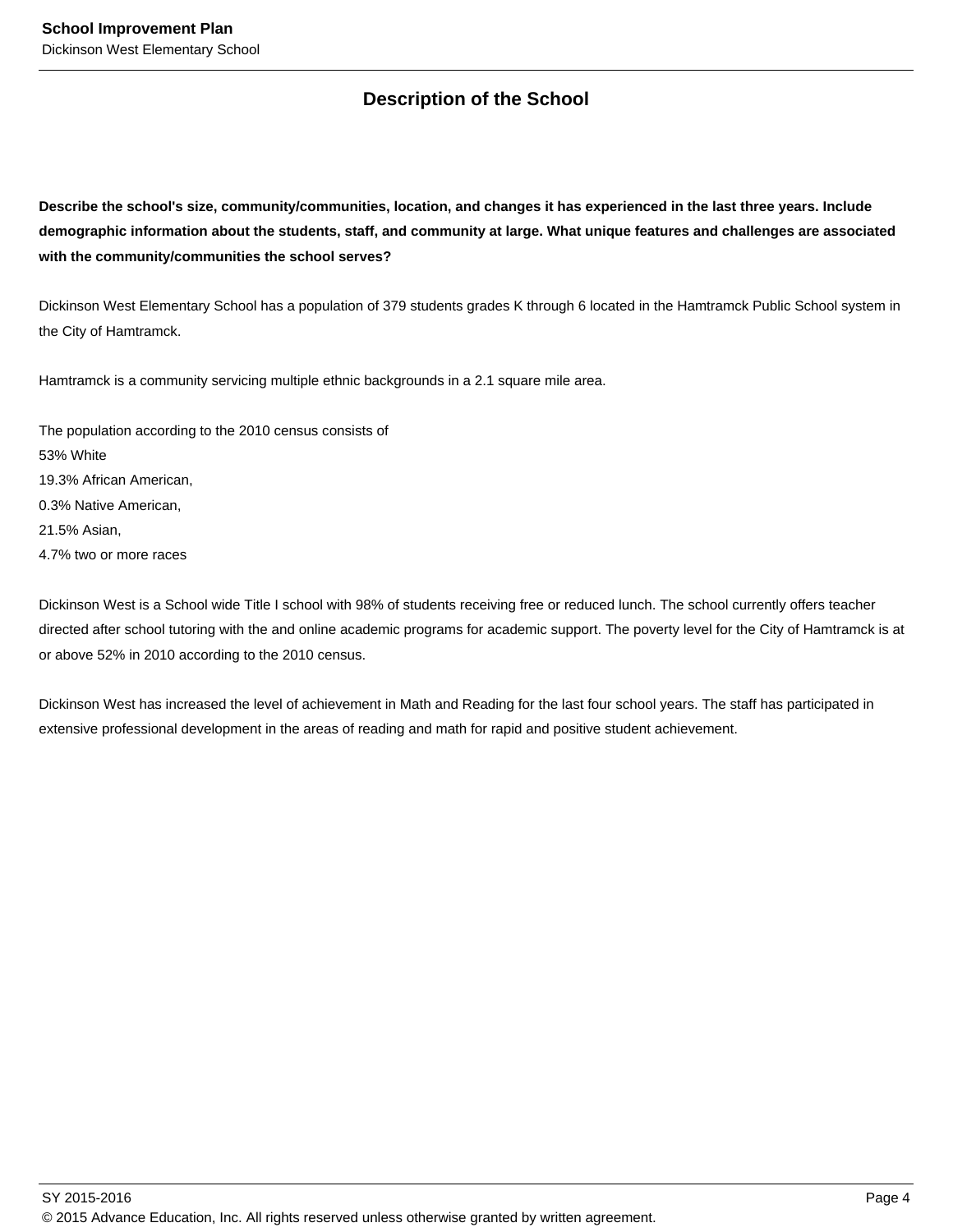## **School's Purpose**

## **Provide the school's purpose statement and ancillary content such as mission, vision, values, and/or beliefs. Describe how the school embodies its purpose through its program offerings and expectations for students.**

Dickinson West Elementary Schools, in partnership with our parents and the multicultural community, dedicate ourselves to education in a safe, supportive and caring environment so that each individual positively contributes knowledge, skills, values, and personal experiences to become a responsible, literate, self-reliant, and productive citizen in our diverse society.

#### Vision Statement

The Dickinson West learning community places teaching and learning at the center of its activities to enable all students to be responsible, productive members of society.

#### Mission Statement

Dickinson West Elementary Schools, in partnership with our parents and the multicultural community, dedicate ourselves to education in a safe, supportive and caring environment so that each individual positively contributes knowledge,skills, values, and personal experiences to become a responsible, literate,self-reliant, and productive citizen in our diverse society.

#### Beliefs Statement

We, the staff of Dickinson West, believe...

- Students must take ownership of their education.
- Teachers need to act as facilitators to present differentiated strategies.
- Attitude toward education is more important then aptitude.
- Success comes when the student recognizes their potential & applies it to the task at hand.
- Teachers provide the path for students to overcome obstacles in their quest for achievement.
- Learning needs to be interesting and enjoyable.
- Teaching includes various styles, materials, and approaches to reach all learners.
- Teaching is interactive and learner-centered.
- Teaching is an on-going process where lessons are evaluated & students assessed to determine where instruction is headed.
- Teachers guide students in a positive direction and equip them to become life-long learners.
- Teaching is a calling and not a job.
- Teaching should not be stagnate or unstructured.
- All children can learn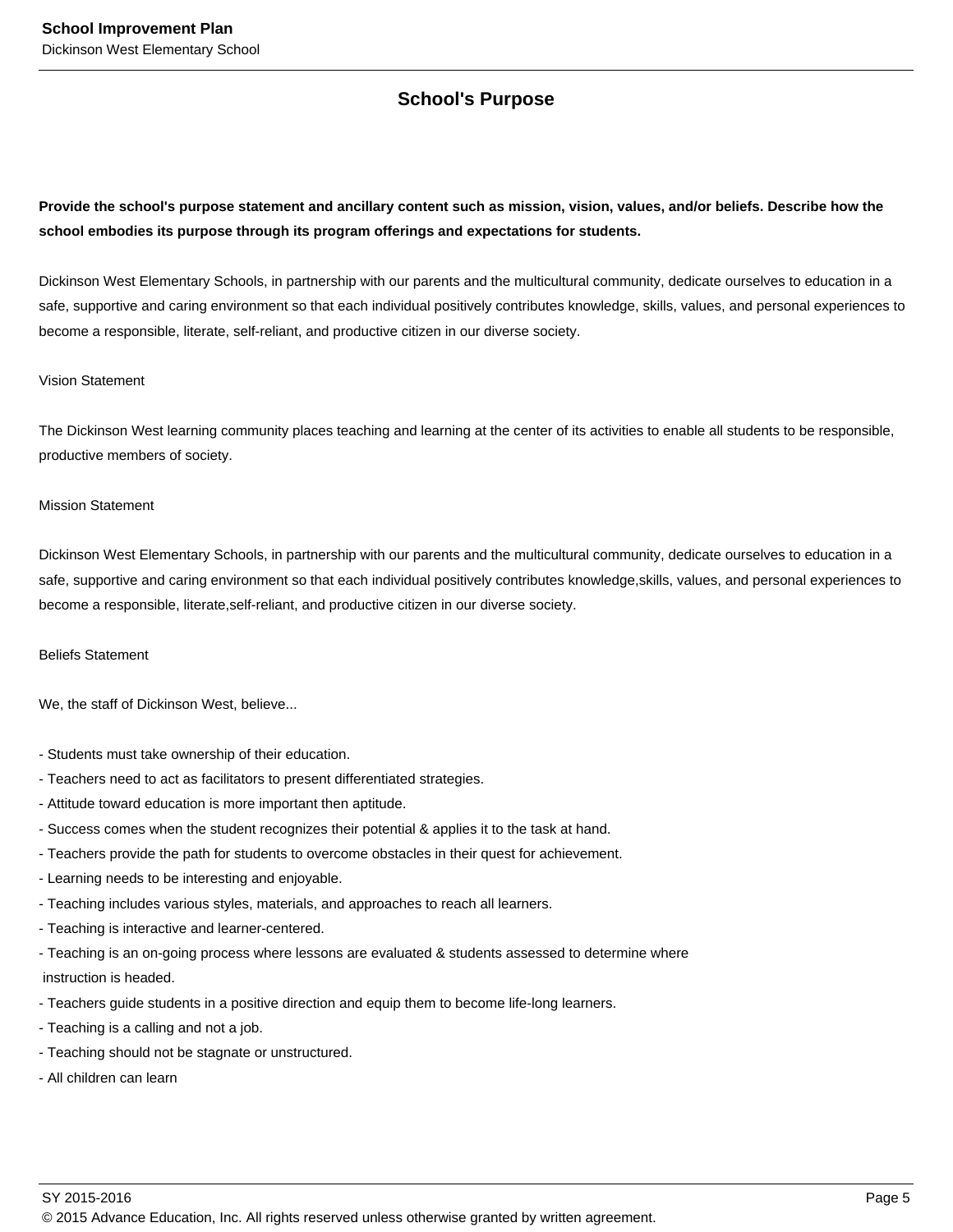## **Notable Achievements and Areas of Improvement**

**Describe the school's notable achievements and areas of improvement in the last three years. Additionally, describe areas for improvement that the school is striving to achieve in the next three years.**

Dickinson West Elementary School has made consistent improvements throughout the school over over the past 3 years.

In the standardized testing category, the school has consistently made expected Annual Yearly Progress, according to the expectations set by the Michigan Department of Education.

We have a computer lab, and have equipped grades 4-6 with laptops, to more effectively expose our students to the world of technology and its educational impact.

The staff of Dickinson West is proud of the hard work dedicated to the following programs

\* Elementary band and orchestra

- \*After-School Tutoring
- \*Summer School

\*After school English Language Learner Support

\*Restorative Practices

\*Technology in the classroom

\*Computer Lab

\*Media Center

\*Music, Physical Education, and Art electives

\*Diverse teaching staff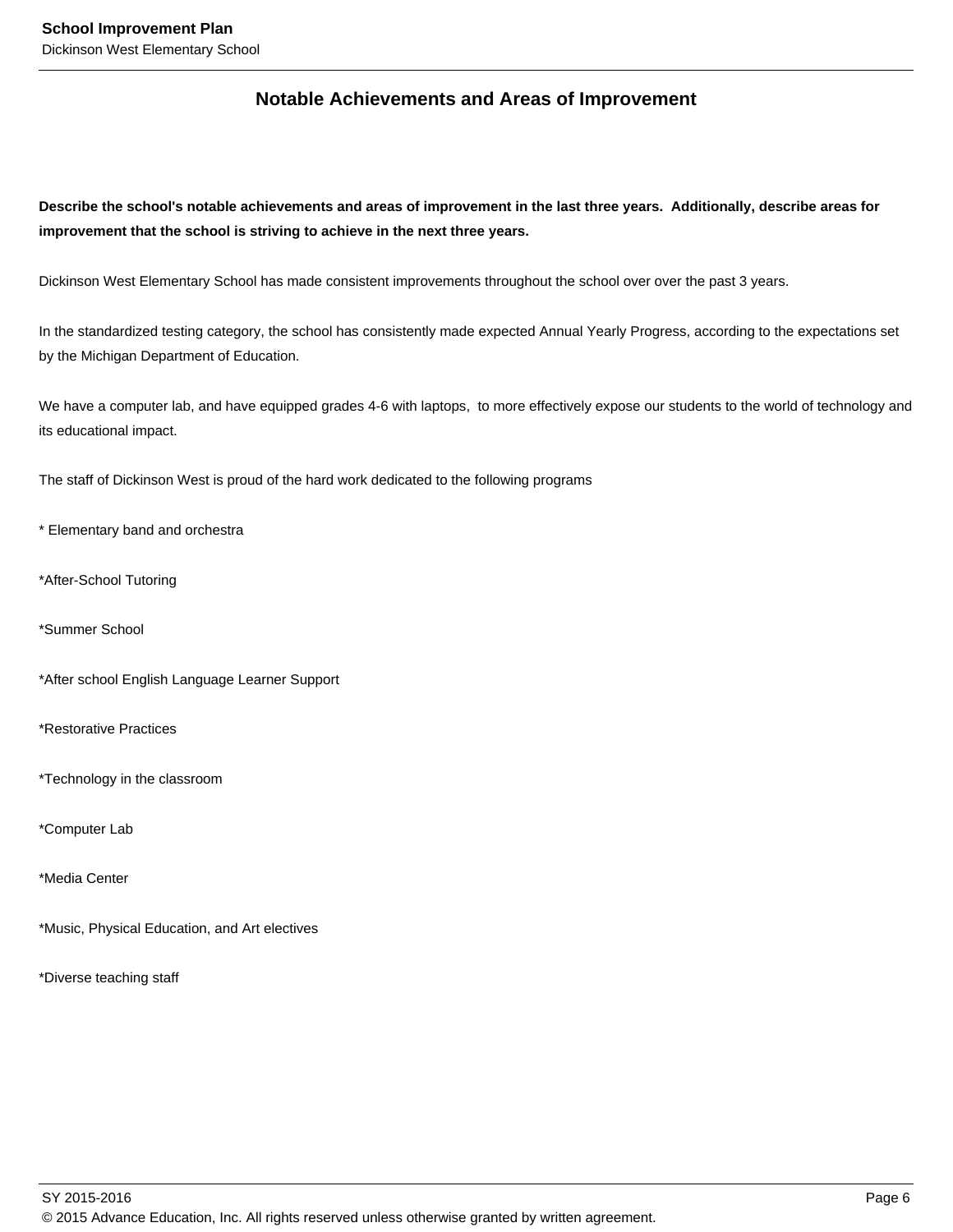## **Additional Information**

## **Provide any additional information you would like to share with the public and community that were not prompted in the previous sections.**

Despite the economic and demographic challenges we face, Dickinson West Elementary School will continue to strive for excellence in all that we and our students do. As our standardized tests scores, survey responses, and staff demeanor repeatedly attest, there is much we are doing right, and the challenges we face have thus far only made us stronger. Dickinson West Elementary have consistently improved in reading, writing, social studies and math content areas for the last 6 years on the state standardized testing.

Dickinson West received state recognition from the state of Michigan as successfully meeting AYP for multiple years. 70 Dickinson West students have been inducted into the National Elementary Honor Society over the last three years due to exemplary academic achievement and leadership qualities.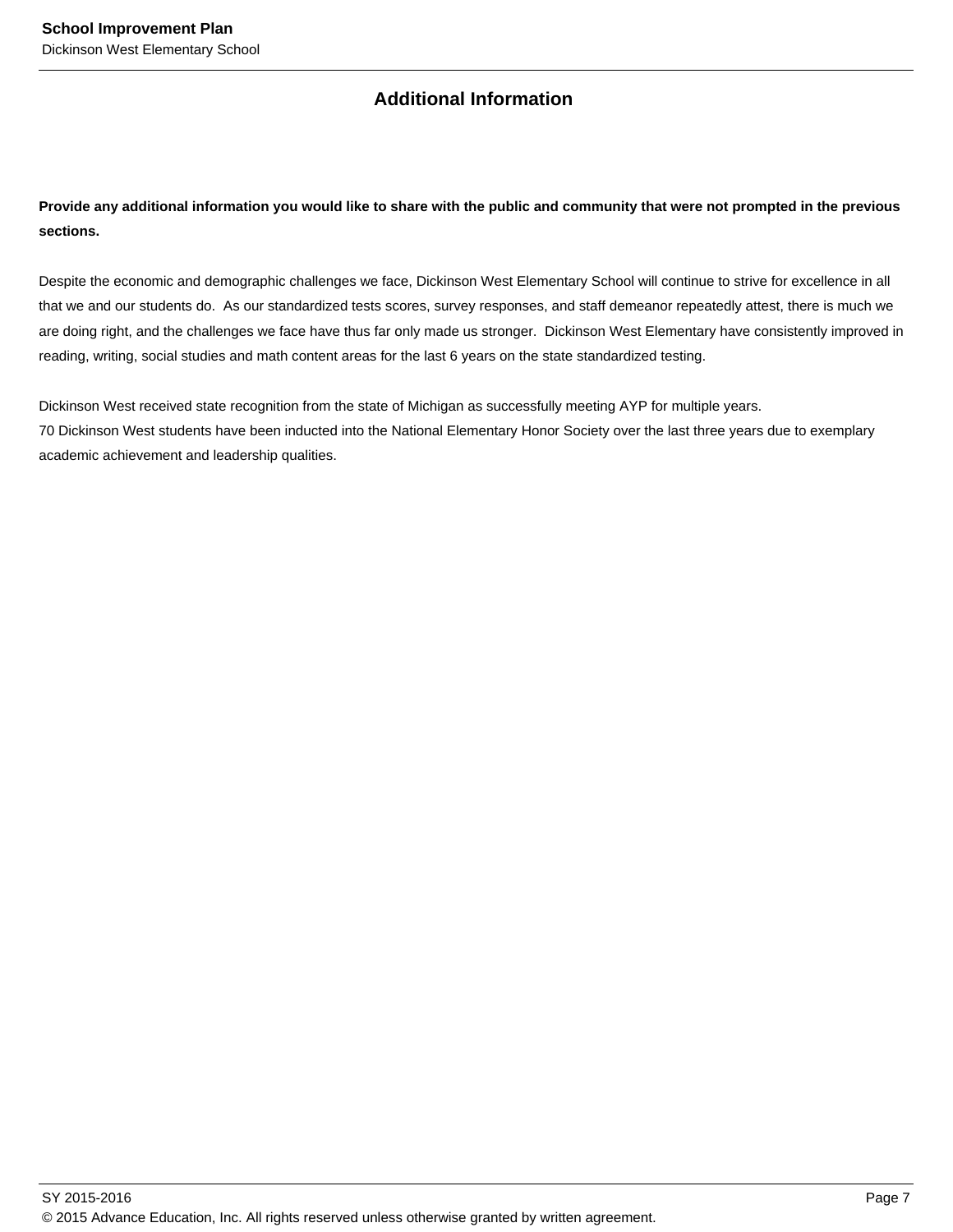## **Improvement Plan Stakeholder Involvement**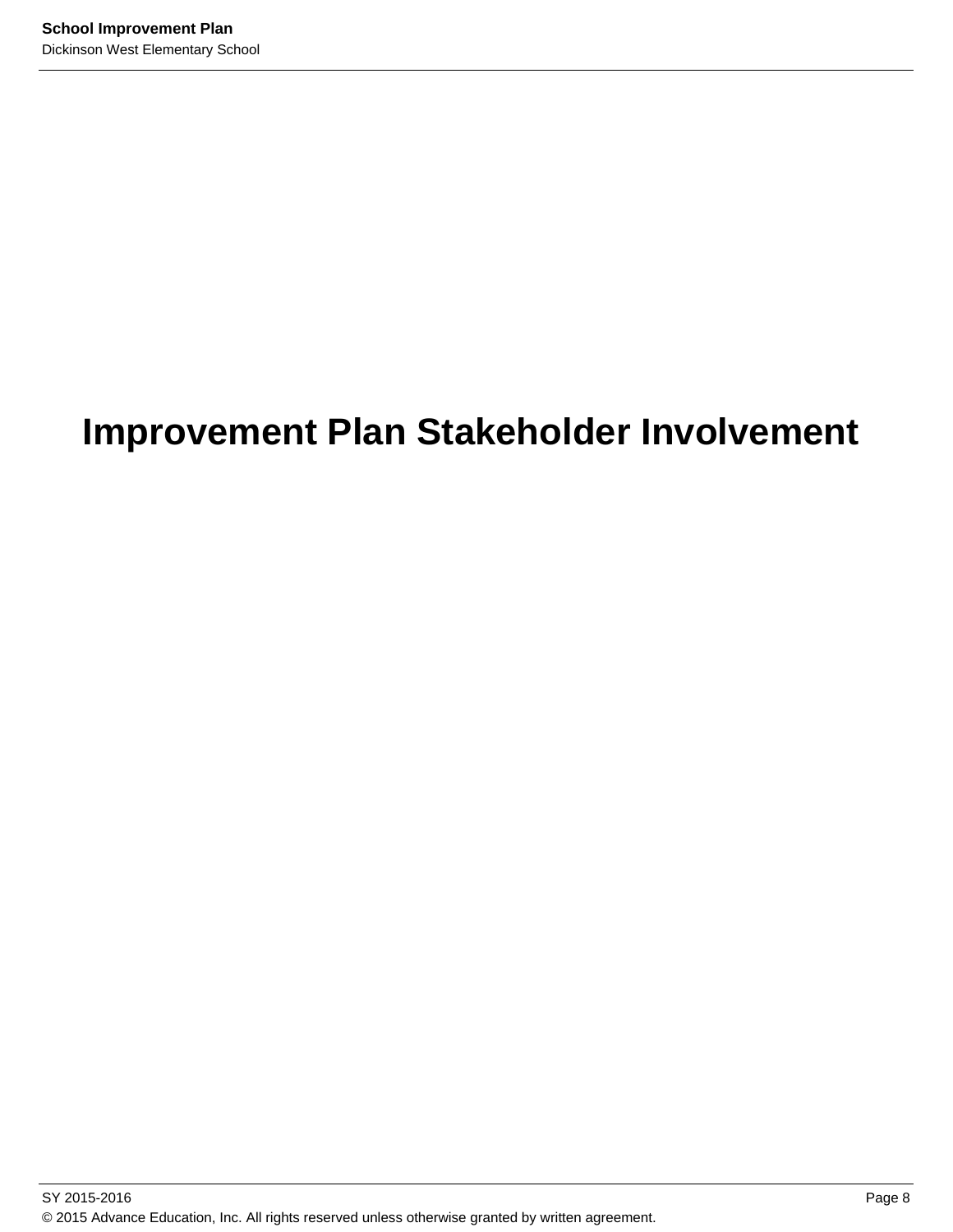## **Introduction**

The responses should be brief, descriptive, and appropriate for the specific section. It is recommended that the responses are written offline and then transferred into the sections below.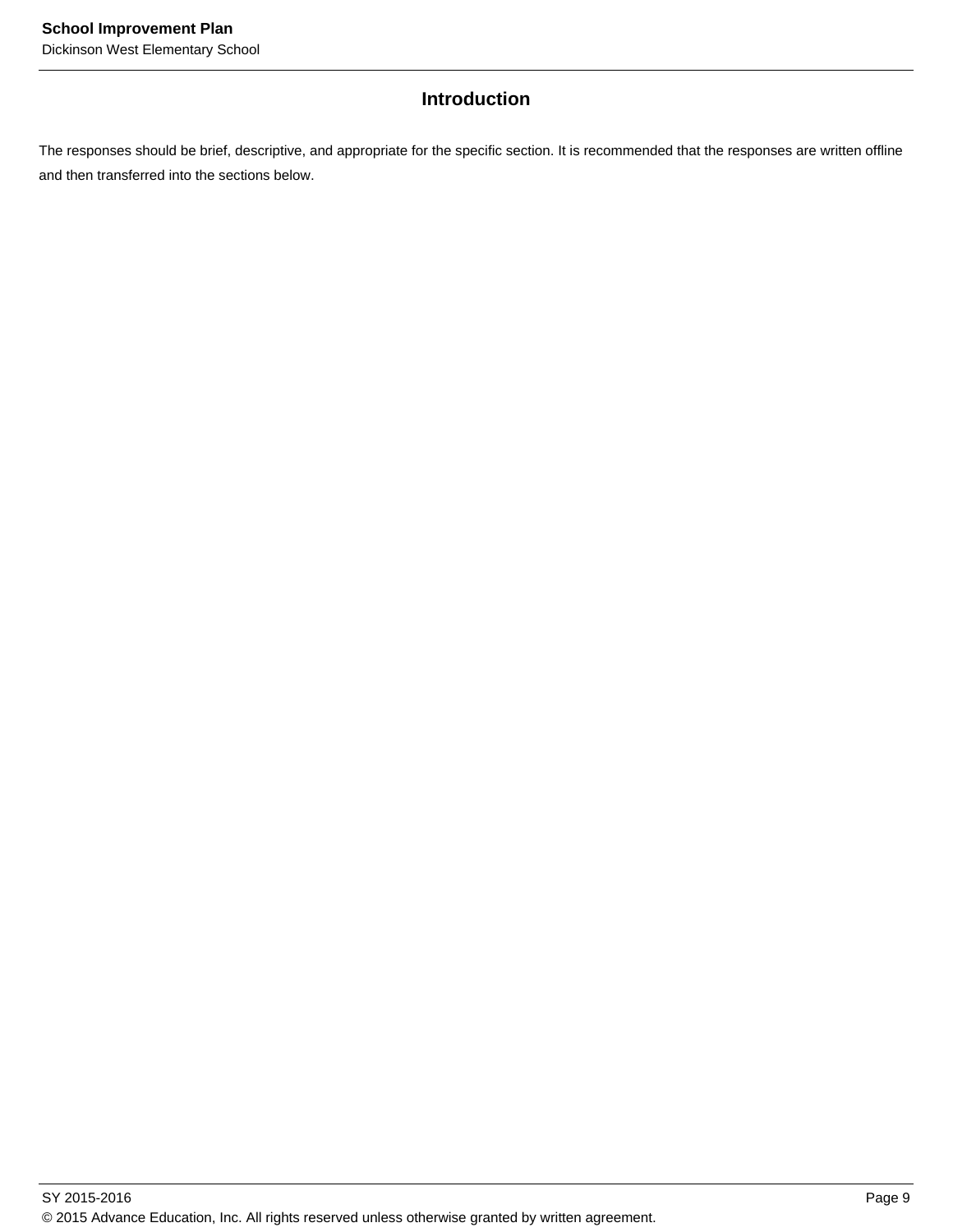## **Improvement Planning Process**

Improvement Planning Process

**Describe the process used to engage a variety of stakeholders in the development of the institution's improvement plan. Include information on how stakeholders were selected and informed of their roles, and how meetings were scheduled to accommodate them.** 

A variety of stakeholders were involved in developing the improvement plan. Dickinson West Elementary's organizational structure ensures that employees have a voice in improvement initiatives. The School Improvement Team includes grade level representatives, support staff members, enrichment staff member and administrator. Regular committee meetings allow team members to meet about school issues and report input and suggestions to the School Improvement team.

All parents are asked to give input on yearly surveys, either electronically or on a hard copy. As part of our Balanced Scorecard, we survey our parents and our staff to determine their perceptions of our school and our success. We examine this data as part of the school improvement process to identify areas which need improvement.

Although the invitation to participate in the school improvment process was extended to all parents, there were only a small number of parents who participated in the summer session. This year, we continue to look for ways to involve more of our parents and receive more stakeholder input.

## **Describe the representations from stakeholder groups that participated in the development of the improvement plan and their responsibilities in this process.**

The participating stakeholders were assigned the task to review test scores and survey data with the team, determine areas of strength and weakness, and assist in developing ways to address the weaknesses.

The group looked at overall results, as well as the results for all subgroups. The team determined whether or not we had met goals and proposed new goals for the upcoming year. Collective recommendations were presented to the School Improvement team along with suggestions for revisions on the Parental Involvement Plan and School/Parent/Student Compact.

### **Explain how the final improvement plan was communicated to all stakeholders, and the method and frequency in which stakeholders receive information on its progress.**

The Schoolwide Plan, the Parent Involvement Plan, and School/Parent/Student Compact are presented to parents at our annual Open House meeting held within the first three weeks of school. These meetings are held in the evening to allow working parents to attend. In addition to discussion led by the administration, a hard copy of the Improvement Plan is displayed at the meeting and is housed in the main office. All stakeholders are asked to review and to submit suggestions.

All parents receive a copy of the Parent Involvement Plan and Parent/Student/Teacher Compact. Parents are asked to review with their child, SY 2015-2016 Page 10 © 2015 Advance Education, Inc. All rights reserved unless otherwise granted by written agreement.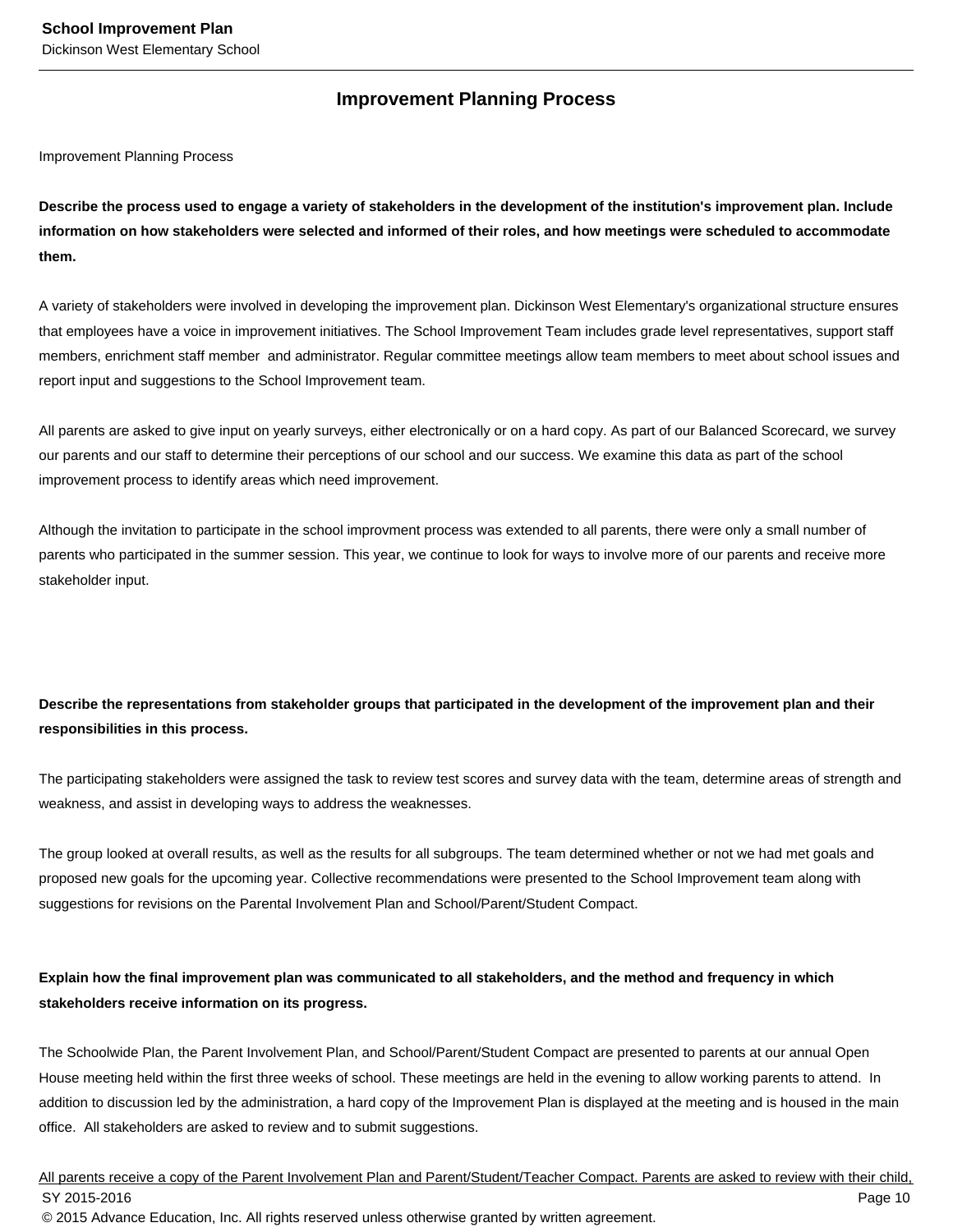sign, and return to school. Again, parents are asked to submit any suggestions or comments. Submitted suggestions are considered by the School Improvment team.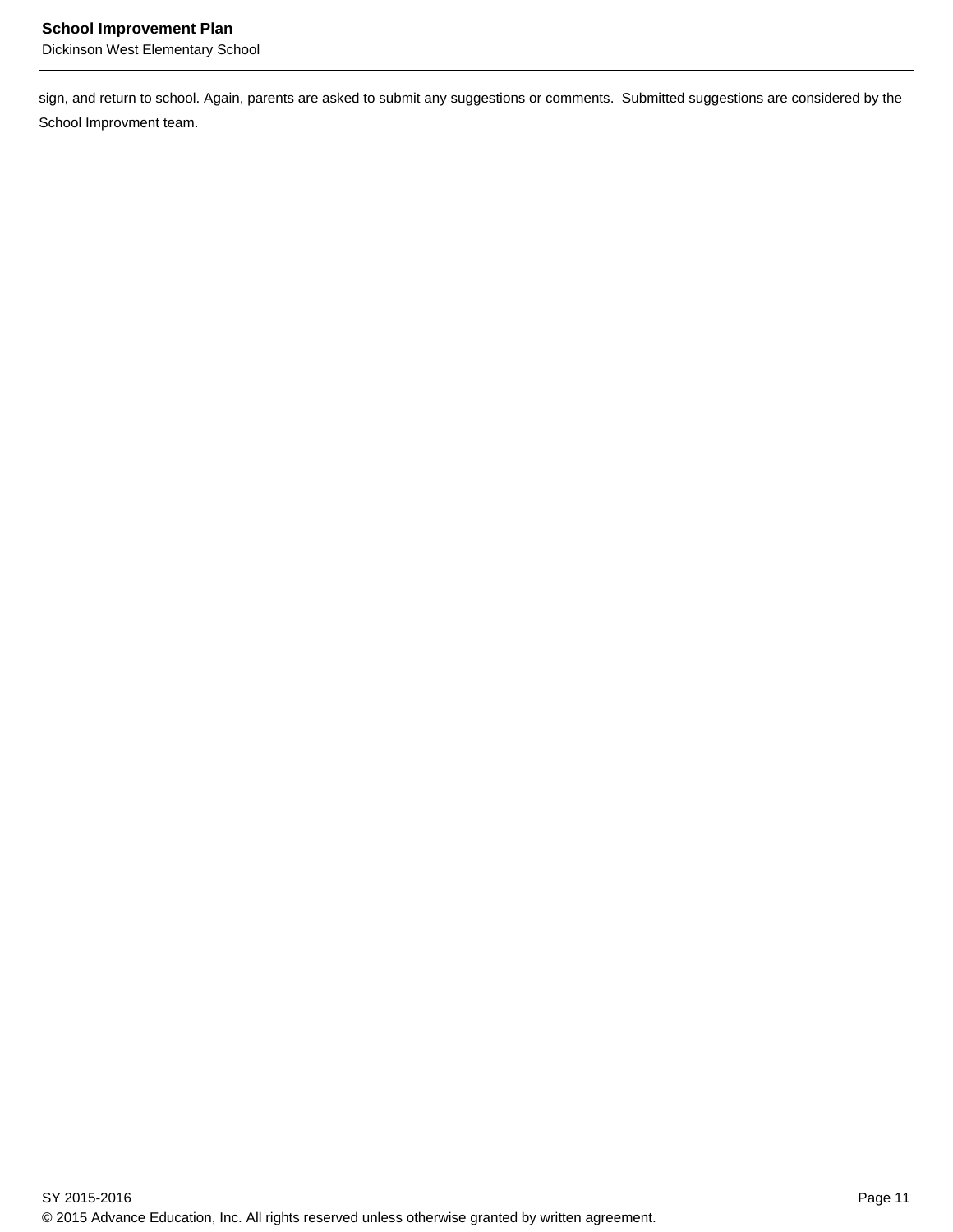# **School Data Analysis**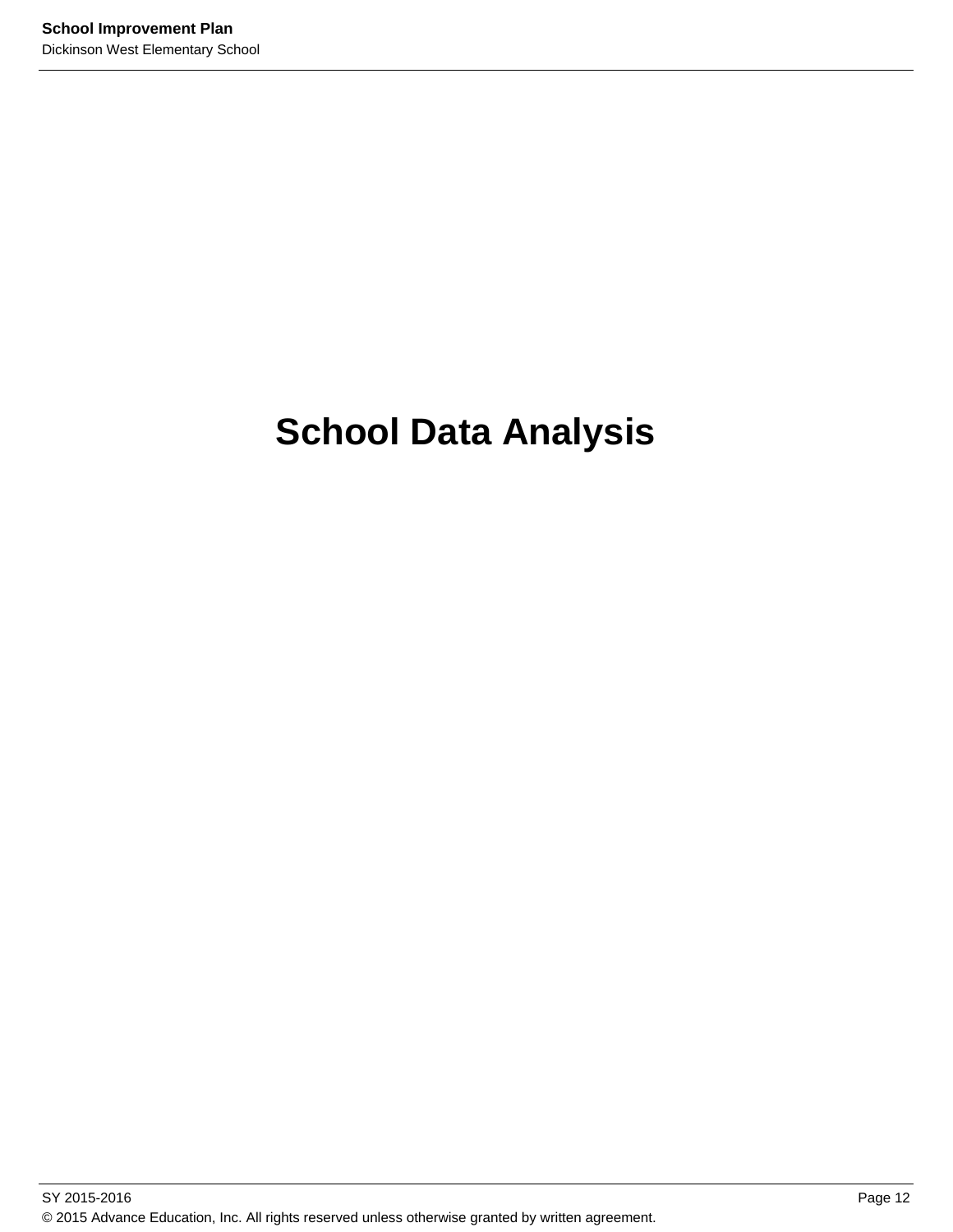## **Introduction**

The School Data Analysis (SDA) is a diagnostic tool intended to facilitate rich and deep collaborative discussions among staff members about school data. The SDA can serve as a guide to determine a school's strengths and challenges as well as directions for improvement based on an analysis of data and responses to a series of data - related questions in content areas. This data collection and analysis process should include the identification of achievement gaps as well as reflections on possible causes for these gaps. This diagnostic represents the various types of data that should be continuously collected, reviewed, analyzed and evaluated. Completion of the SDA is one piece of a school's comprehensive needs assessment process.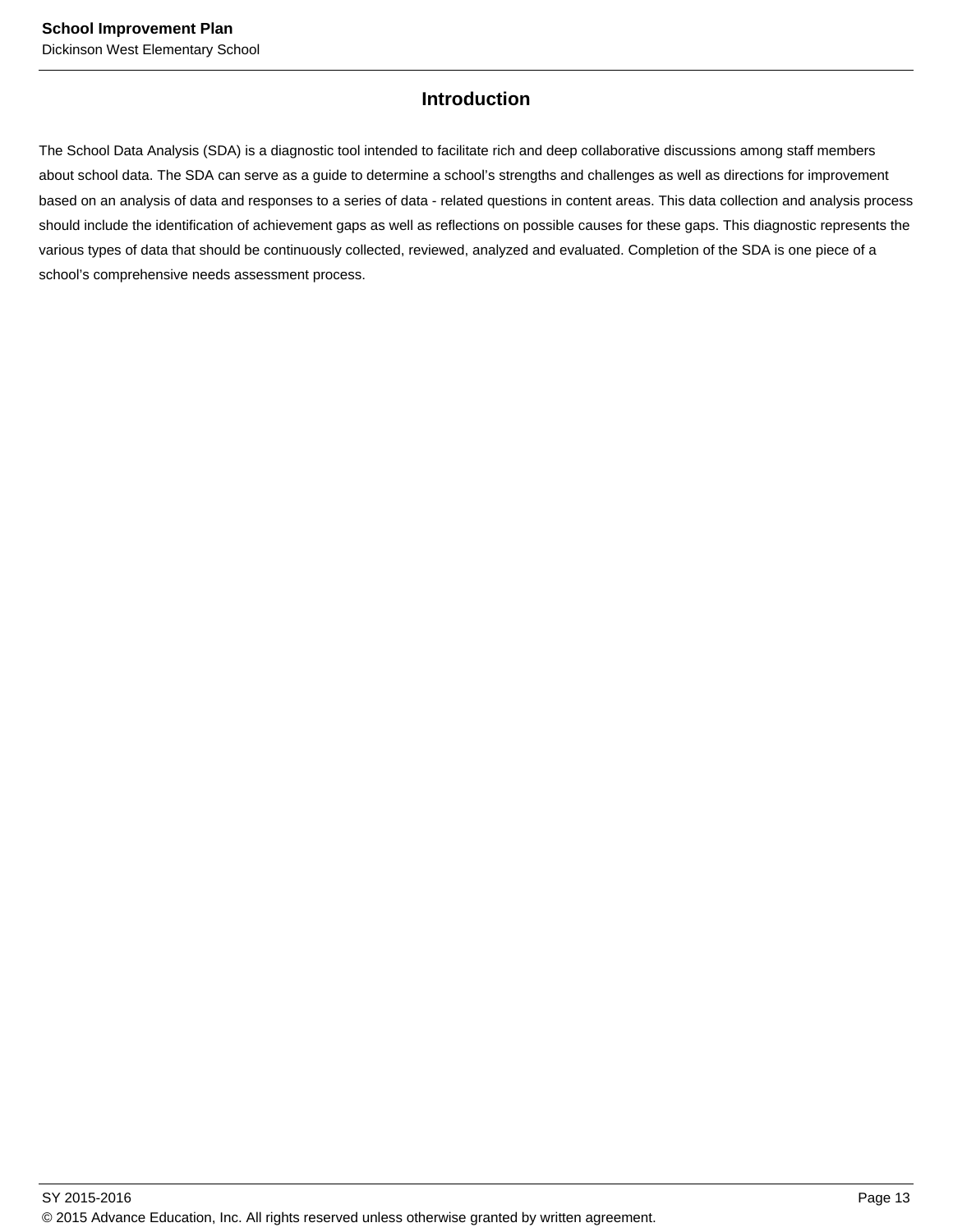## **Demographic Data**

Demographic data is data that provides descriptive information about the school community. Examples may include enrollment, attendance, grade levels, race/ethnicity, gender, students with disabilities, English learners, socio-economic status, graduation rate, suspensions/expulsions, etc.

#### **Student Demographic Data**

**1. In looking at the three year trend in student enrollment data, what challenges have been identified?**

Over the last three school years enrollment has been stable at Dickinson West Elementary School. Our enrollment stays consistent between 390-415 students each school year. Our subgroups such as English Language Learners and Special Education students has not had significant changes. At the end of each school a projection is made based on past student loss and incoming students to create a new schedule. This projection has been stable.

#### **Student Demographic Data**

**2. In looking at the three year trend in student attendance data, what challenges have been identified?**

Our attendance over the last three years has been consistent. The school works with the Director of Pupil Services to identify truant students. The director works with parents and if needed the court system to create a plan to improve those identified students' attendance. The African American students have a higher rate of absence than other subgroups. Academic Support teachers are asked to maintain parent communication when an increase of absences occur.

#### **Student Demographic Data**

**3. In looking at the three year trend in student behavior data (discipline referrals, suspensions and expulsions), what challenges have been identified?**

Behavioral referrals to the office did have a decrease in the past three years. Our challenge for the next school year is to make sure all new staff is trained in Restorative Practices at the beginning of the school year. In addition, making sure all current staff is using RP with fidelity and following discipline procedures is needed.

#### **Student Demographic Data**

**4. What action(s) could be taken to address any identified challenges with student demographic data?**

Enrollment: to continue yearly projections

Attendance: to work with the Director of Pupil Services for students who have been identified as truant. Academic Support teachers to maintain communication with parents and administration for students who have potential truancy issues.

Behavior: train all new staff members in the beginning of the year in Restorative Practices. Maintain consistency in discipline log and procedures. Increase parent communication with students with increased behavioral issues.

SY 2015-2016 Page 14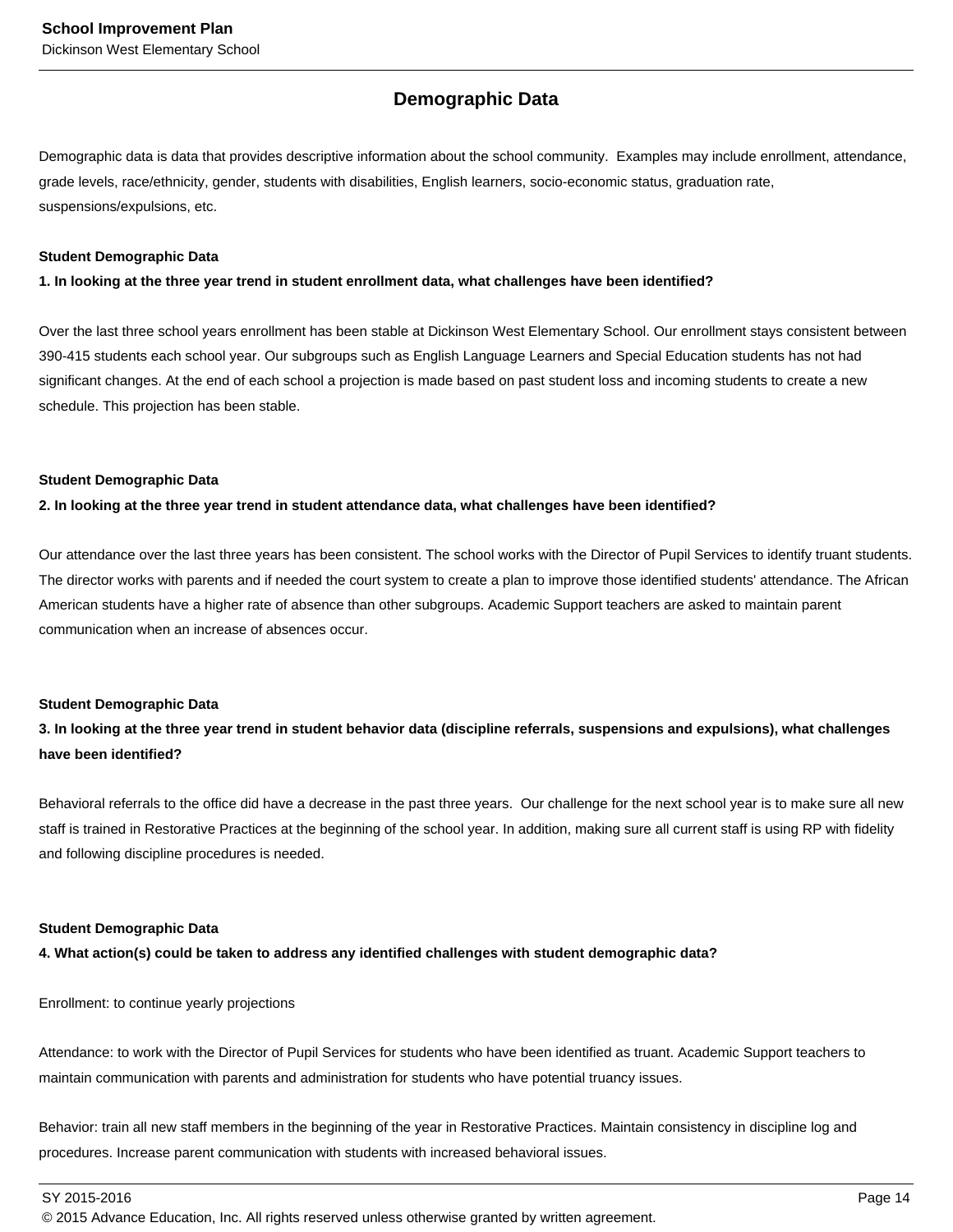#### **Teacher/School Leader(s) Demographic Data**

## **5. As you review the number of years of teaching and administrative experience of the school leader(s) in your building, what impact might this have on student achievement?**

Our building principal (leader) has over ten years of classroom and administrative experience. This can impact student achievement in a positive manner because of the knowledge and practice of the principal. He is able to use his classroom and administrative experience to help staff when struggling and or aid in maintaining an environment which is conducive for learning.

#### **Teacher/School Leader(s) Demographic Data**

## **6. As you review the number of years of teaching experience of teachers in your building, what impact might this have on student achievement?**

At the end of the 2014-2015 school year Dickinson West Elementary School had a variety of levels of teachers with experience, from first year teachers to over twenty years of experience. This can be viewed as a strength for impacting student achievement. Newer teachers bring a level of excitement and new practices to the classroom. More experienced teachers understand their content and are able to bring it consistently to students. When the teachers meet together; the newer staff can spread their enthusiasm and the more seasoned teachers can share their knowledge that only experience can bring.

#### **Teacher/School Leader(s) Demographic Data**

## **7. As you review the total number of days for school leader absences and note how many were due to professional learning and /or due to illness, what impact might this have on student achievement?**

The number of days the school leader was absent due to illness was between zero and two and the number of absences due to professional development days was between zero and four. This should positively impact student achievement. The school leader is consistently in school and when absent is usually out for professional development which is used to help the school improve.

#### **Teacher/School Leader(s) Demographic Data**

## **8. As you review the total number of days for teacher absences due to professional learning and/or illness, what impact might this have on student achievement?**

The staff average of being absence due to professional learning and or illness is over 10%. This number of days due to illness and professional learning is fairly even. This can be viewed as a negative to student achievement. When a teacher is absent from their classroom the same level of learning cannot be maintained with a guest teacher.

#### **Teacher/School Leader(s) Demographic Data**

#### **9. What actions might be taken to address any identified challenges regarding teacher/school leader demographics?**

The school district needs to review their policy on staff absences to try and decrease the time staff is out of the building due to professional

 $\,$  SY 2015-2016  $\,$  Page 15  $\,$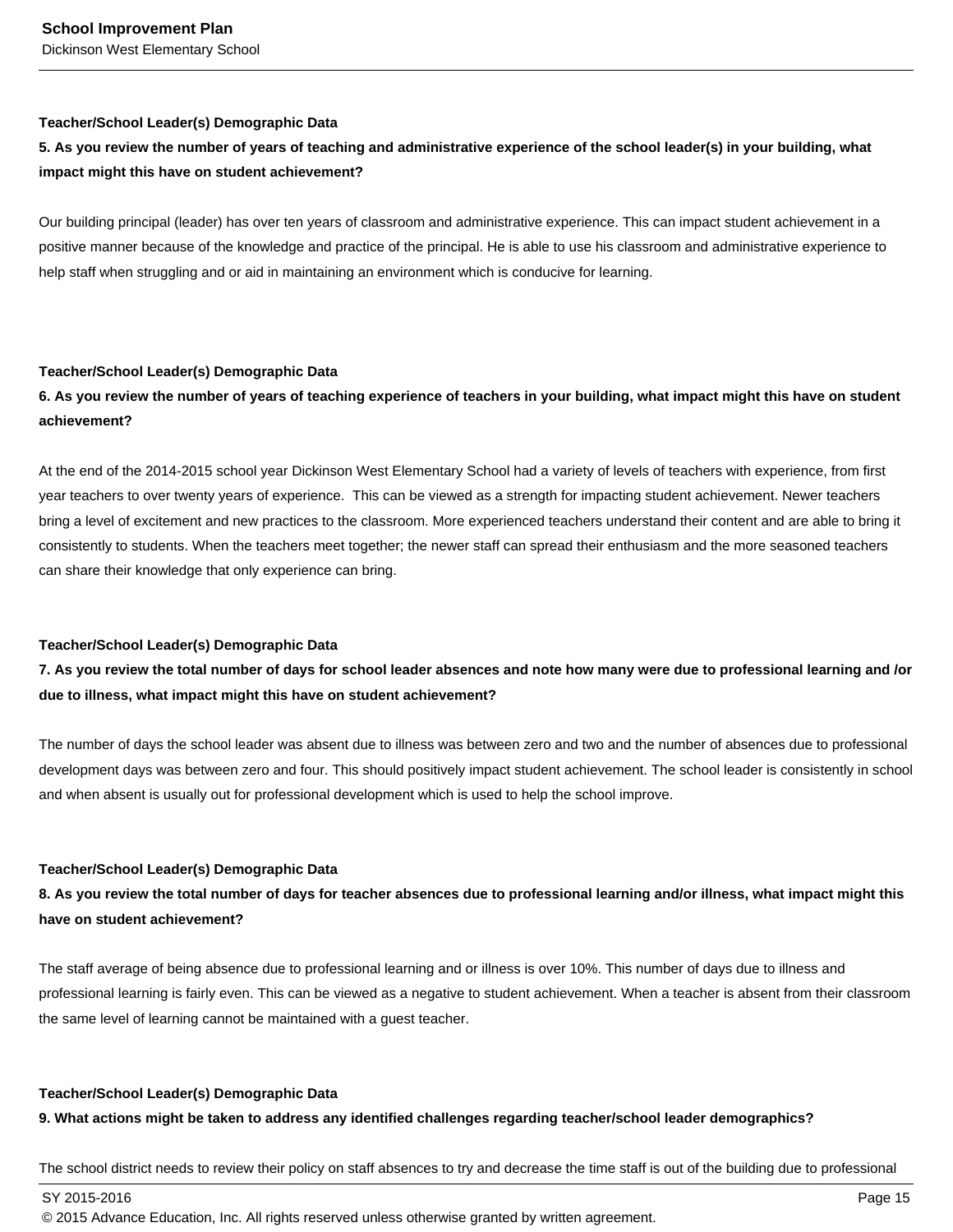development and or illness.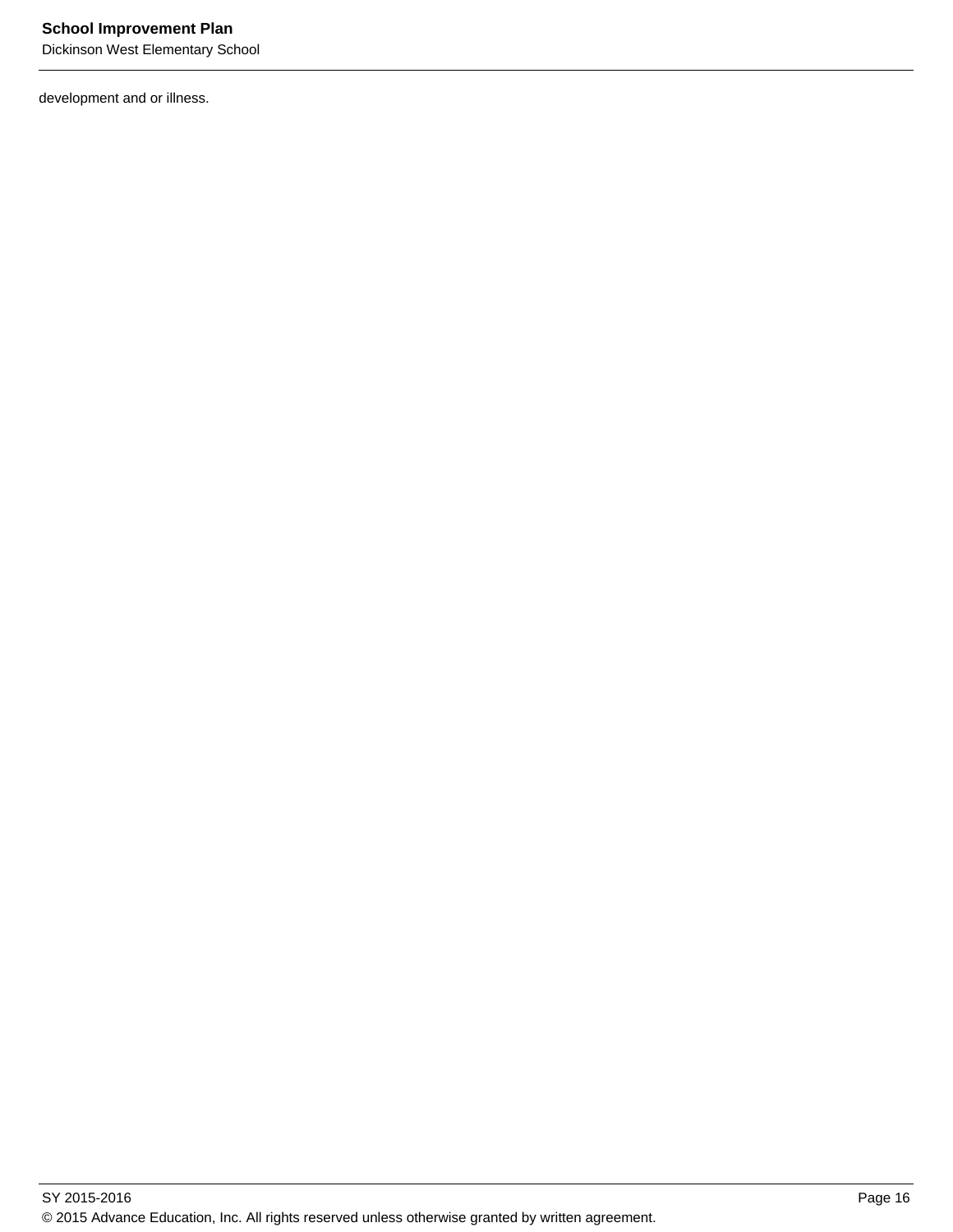## **Process Data**

Process data is information about the practices and procedures schools use to plan, deliver and monitor curriculum, instruction and assessment.

### **10. In reviewing the results of the School Systems Review or the Interim Self Assessment/Self Assessment, what strands/standards/indicators stand out as strengths?**

After reviewing the results of the School Systems Review there are many many strands/standards/indicators that stand out as strengths.

The strengths for the Teaching for Learning strand include: Standard 1:Curriculum including Indicators A and B. Standard 2: Instruction including Indicators C and D. Standard 3: Assessment including indicators G and H.

The strengths for the Leadership for Learning Strand include: Standard 4: Instructional Leadership including Indicators K, L, and M. Strand 5: A Culture for Learning including indicators N and O. Standard 6: Organizational Management including Indicator Q. Standard 7: Professional Learning Culture including Indicators S and T. Standard 8: Professional Learning System including Indicators U and V. Strand 9: Communication including Indicators W and X.

## **11. In reviewing the results of the School Systems Review or the Interim Self Assessment/Self Assessment, what strands/standards/indicators stand out as challenges?**

After reviewing the results of the School Systems Review there are some strands/standards/indicators that stand out as challenges. The challenges for The Teaching and Learning Strand include: Standard 2: Instruction including indicators E and F.

Standard 3 Assessment including Indicators I and J.

The challenges for The Leadership for Learning Strand include: Standard 6: Organizational Management including indicator Q.

The challenges for The School, Family, and Community Relations Strand include: Standard 9 including indicators Y and Z.

#### **12. How might these challenges impact student achievement?**

These challenges can have a negative impact on student achievement.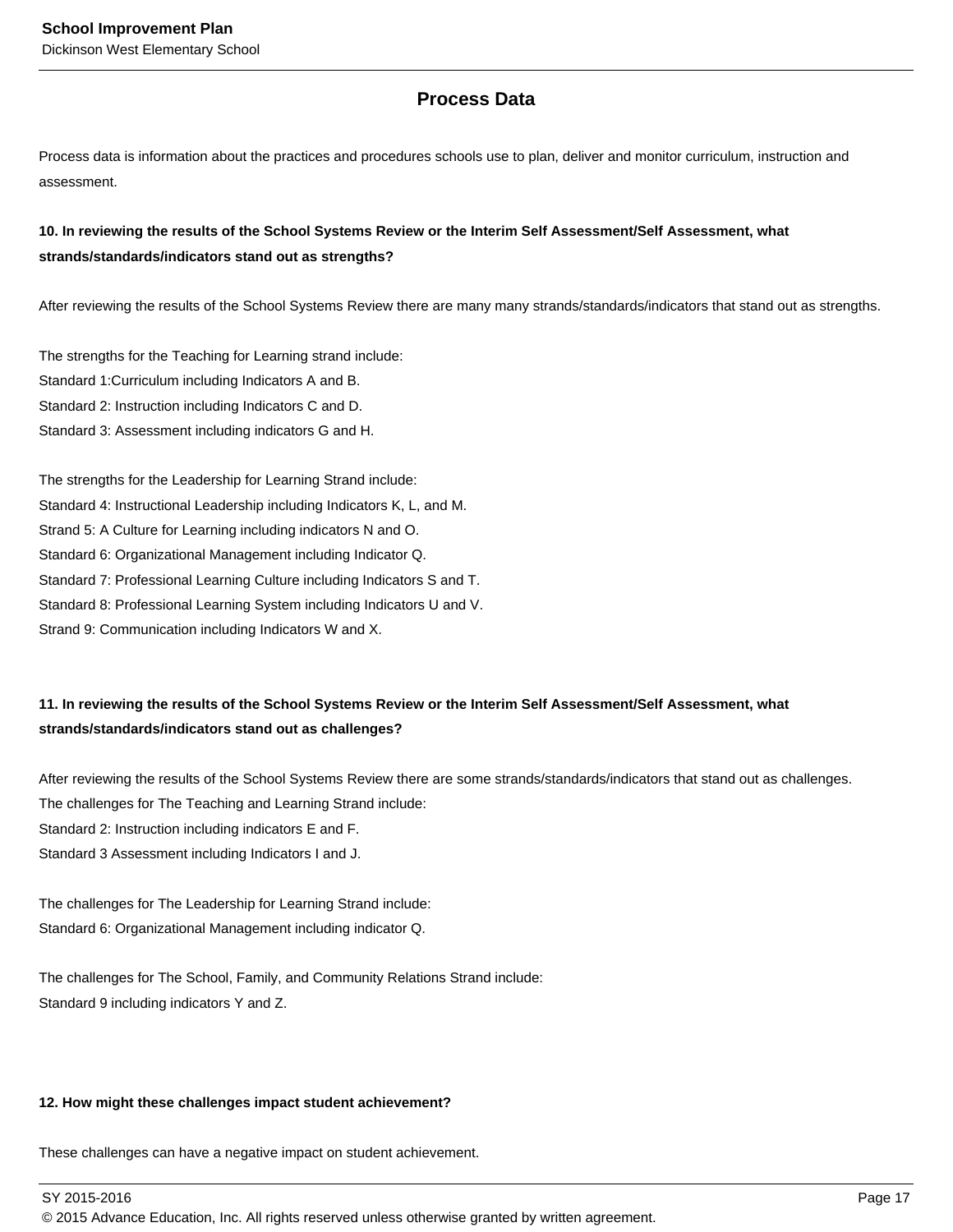## **13. What actions could be taken and incorporated into the School Improvement Plan to address these challenges from the School Systems Review or the Interim Self Assessment/Self Assessment.**

There are actions that could be taken and incorporated in the School Improvement Plan to address the challenges from the School Systems Review. To address the challenges noted in Indicator E, The Learning Environment, a continuation of the use of Restorative Practices could address this challenge. To address the challenges noted in Indicator J, Student Involvement in the Assessment Process, student-centered cross-curricula projects could address this challenge.To address Challenges noted in Indicator Y, Learning Opportunities, parents and students could be invited to join the school improvement team.

### 14. How do you ensure that students with disabilities have access to the full array of intervention programs available i.e. Title I, Title **III, Section 31a, IDEA, credit recovery, extended learning opportunities?**

Students with disabilities have access to all opportunities including summer school (Title I funded) and the HOPE (an after school program). These students also have an opportunity to participate in field trips throughout the school year.These students also have access to Title I reading teachers if identified as needing services in this areas.

#### **15. Describe the Extended Learning Opportunities that are available for students and in what grades they are available?**

The Extended Learning Opportunities are available to all students. Students have the opportunity to attend filed trips throughout the school year. All students can attend the summer program which focuses on the academics of reading and math. During the school year, students have access to the after school program (HOPE).

## **16. What is the process for identifying students for Extended Learning Opportunities and how are parents notified of these opportunities?**

Students that are performing in the bottom 30% are given first priority to the after school program (HOPE) and summer school even though these are available to all students. Parents are notified by mail and/or letters sent home with the students. If a student is to participate in a filed trip during the school day, a permission slip is sent home to parents to notify them of the opportunity.

## **17. What evidence do you have to indicate the extent to which the state content standards are being implemented with fidelity i.e. horizontal and vertical alignment, in all content courses and grade levels?**

Each grade level has a written curriculum for all content areas. The curriculum is based on the state standards. It is reviewed on a yearly basis and adjusted accordingly. Teachers meet at least twice a year to review the curriculum and common assessments. After reviewing the results of the common assessments, as well as standardized assessments, it can then be determined which standards are being implemented with fidelity.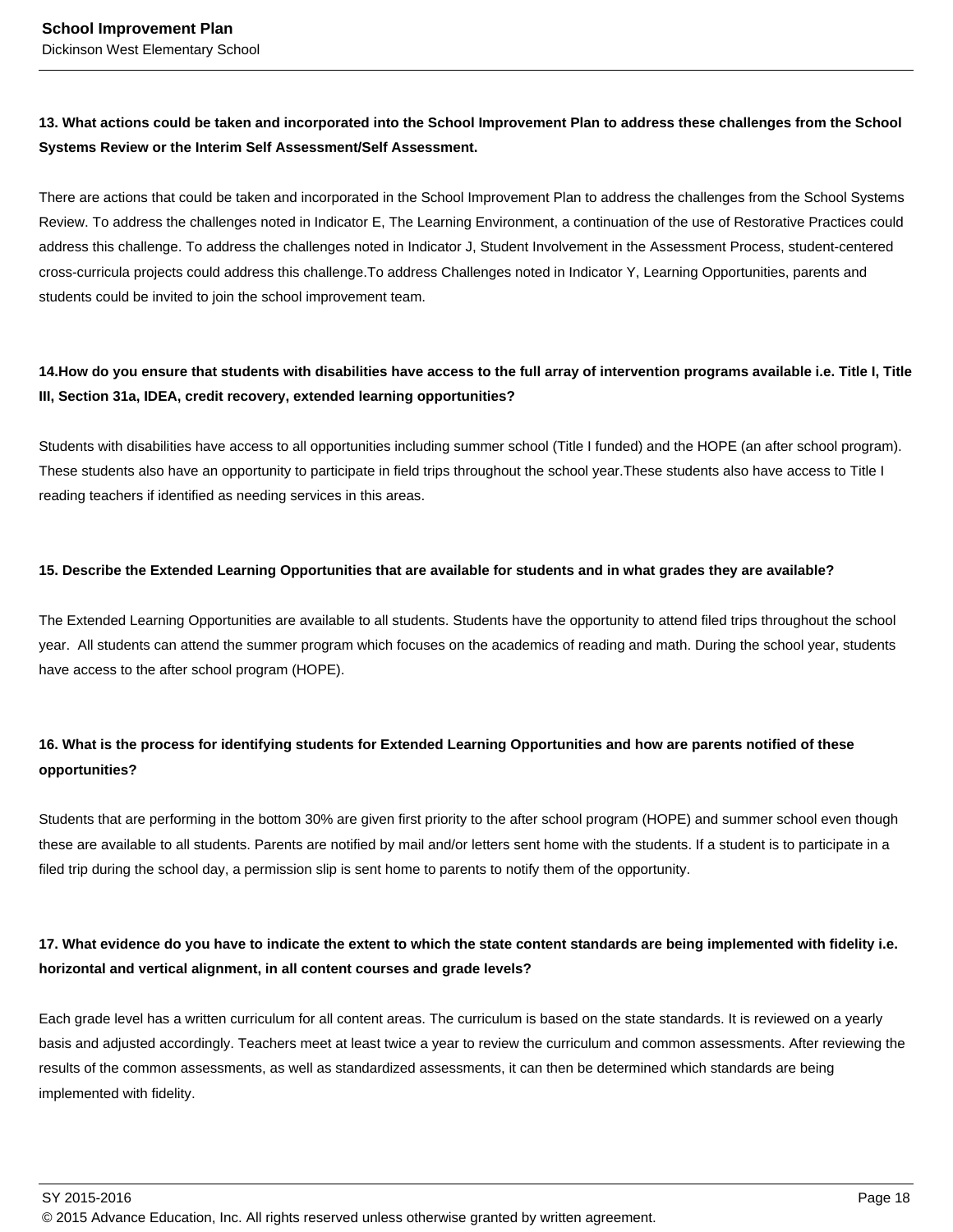**18. How does your school use health survey/screener results (i.e. MIPHY) to improve student learning? Answer only if you completed a health survey/ screener.**

N/A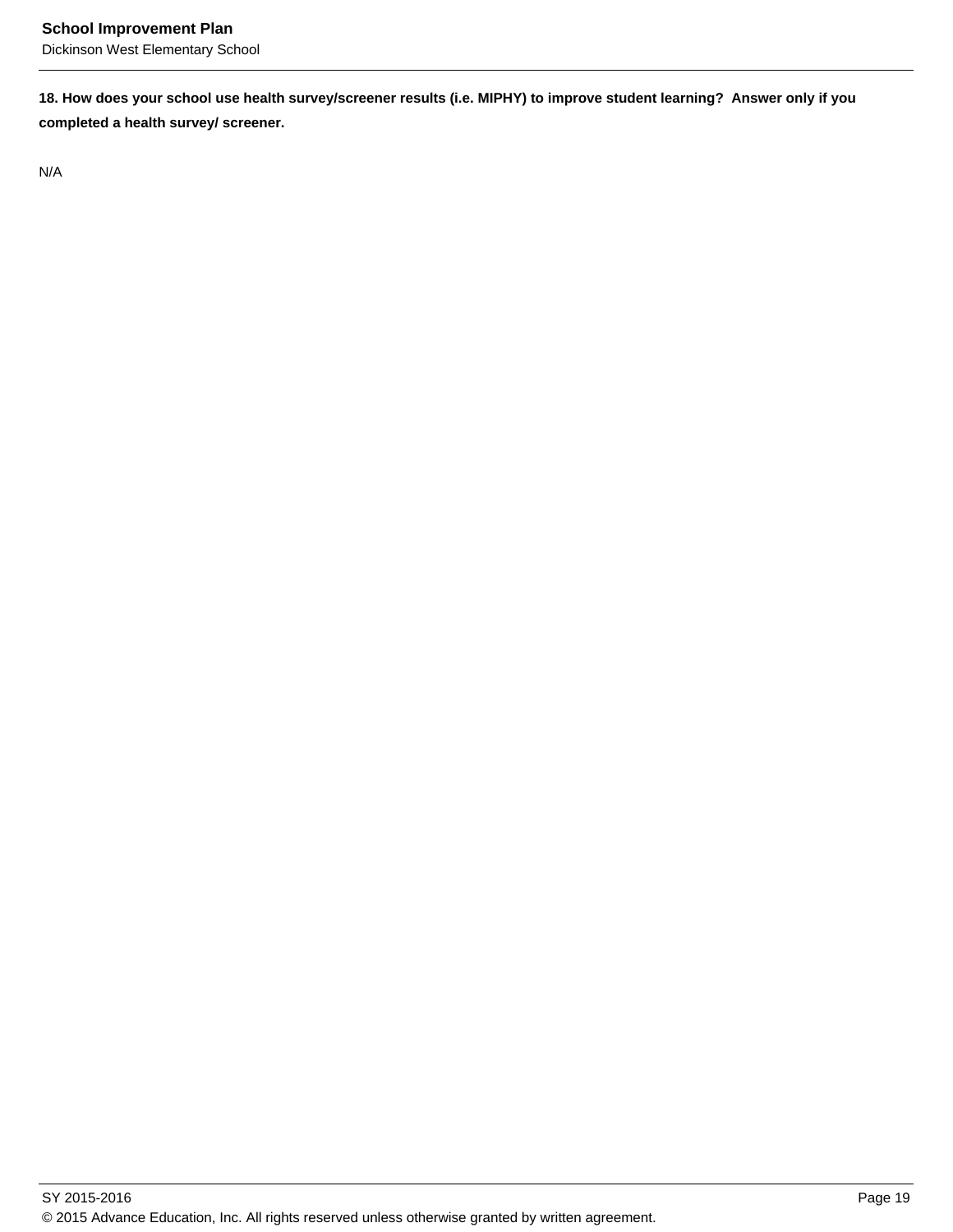## **Achievement/Outcome Data**

Achievement/outcome data tell us what students have learned. These include classroom-level, benchmark, interim and formative assessment data as well as summative data such as standardized test scores from annual district and state assessments. If the school completed the Student Performance Diagnostic for the AdvancED External Review, please insert 'See Student Performance Diagnostic' in each text box.

#### **19a. Reading- Strengths**

According to the NWEA Fall to Spring score results in Reading:

12% of Kindergarten students met the projected growth 29% of First Grade students met the projected growth 12% of Second Grade students met the projected growth 32% of Third Grade students met the projected growth 35% of Fourth Grade students met the projected growth 42% of Fifth Grade Students met the projected growth 48% of Sixth Grade Students met the projected growth

#### **19b. Reading- Challenges**

According to the NWEA Fall to Spring score results in Reading:

88% of Kindergarten students did not meet the projected growth 71% of First Grade students did not meet the projected growth 88% of Second Grade students did not meet the projected growth 68% of Third Grade students did not meet the projected growth 65% of Fourth Grade students did not meet the projected growth 58% of Fifth Grade Students did not meet the projected growth 52% of Sixth Grade Students did not meet the projected growth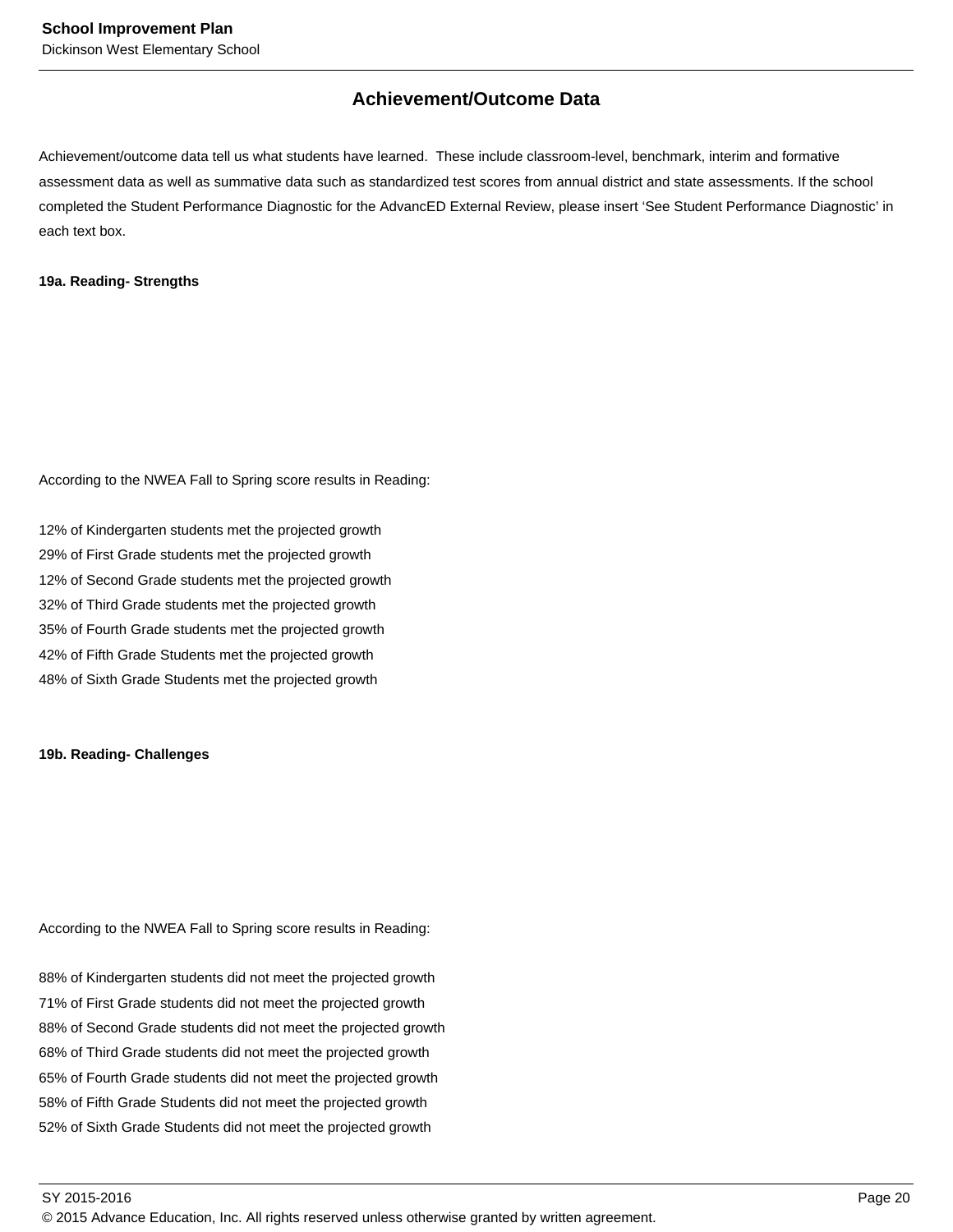#### **19c. Reading- Trends**

The M-STEP(state assessment scores) were not available at the time this report was written. NWEA (local assessment) was only given this year. Therefore, trend data could not be reviewed.

#### **19d. Reading- Summary**

**Summarize how these challenges will be addressed in your School Improvement Plan. Indicate Not Applicable (NA) if there is no challenge or this challenge will not be addressed at this time in the School Improvement Plan. Indicate the relevance or impact on tiered instruction if appropriate.**

There is a goal for Reading in the School Improvement Plan. The objectives, strategies, and activities will remain the same for next year. Once data becomes available, changes will be made to reflect this data. Students identified in the bottom 30% will also receive additional assistance via the Title I Reading Program and Success Maker.

#### **20a. Writing- Strengths**

The M-STEP(state assessment scores) were not available at the time this report was written. NWEA (local assessment) was only given this year in reading and math. Therefore, trend data could not be reviewed

#### **20b. Writing- Challenges**

The M-STEP(state assessment scores) were not available at the time this report was written. NWEA (local assessment) was only given this year in reading and math. Therefore, trend data could not be reviewed

#### **20c. Writing- Trends**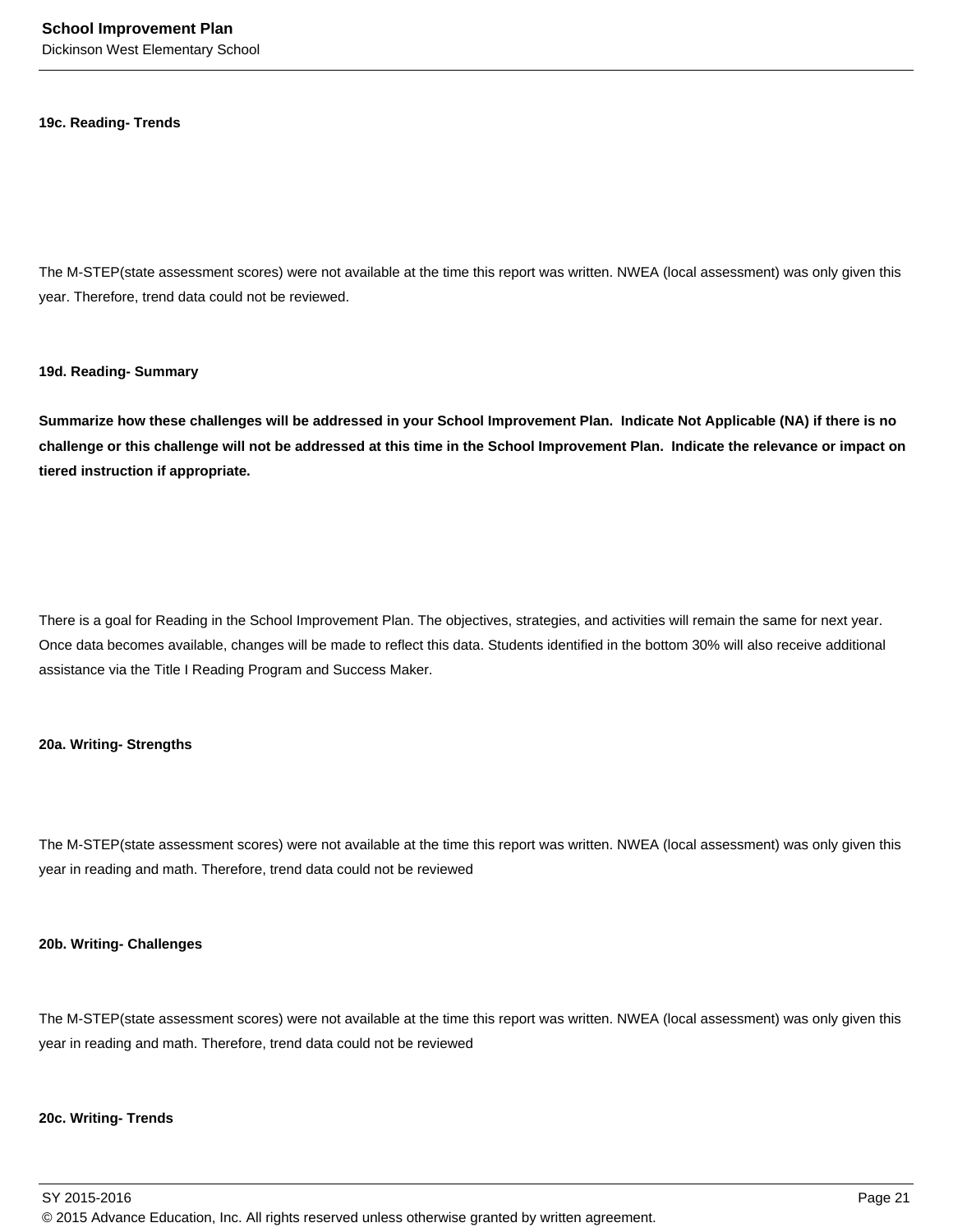The M-STEP(state assessment scores) were not available at the time this report was written. NWEA (local assessment) was only given this year in reading and math. Therefore, trend data could not be reviewed

#### **20d. Writing- Summary**

**Summarize how these challenges will be addressed in your School Improvement Plan. Indicate Not Applicable (NA) if there is no challenge or this challenge will not be addressed at this time in the School Improvement Plan. Indicate the relevance or impact on tiered instruction if appropriate.**

There is a goal for Writing in the School Improvement Plan. The objectives, strategies, and activities will remain the same for next year. Once data becomes available, changes will be made to reflect this data.

#### **21a. Math- Strengths**

According to the NWEA Fall to Spring score results in Mathematics:

19% of Kindergarten students met the projected growth 54% of First Grade students met the projected growth 17% of Second Grade students met the projected growth 14% of Third Grade students met the projected growth 51% of Fourth Grade students met the projected growth 28% of Fifth Grade Students met the projected growth 53% of Sixth Grade Students met the projected growth

#### **21b. Math- Challenges**

According to the NWEA Fall to Spring score results in Mathematics:

71% of Kindergarten students did not meet the projected growth 46% of First Grade students did not meet the projected growth 83% of Second Grade students did not meet the projected growth

#### SY 2015-2016 Page 22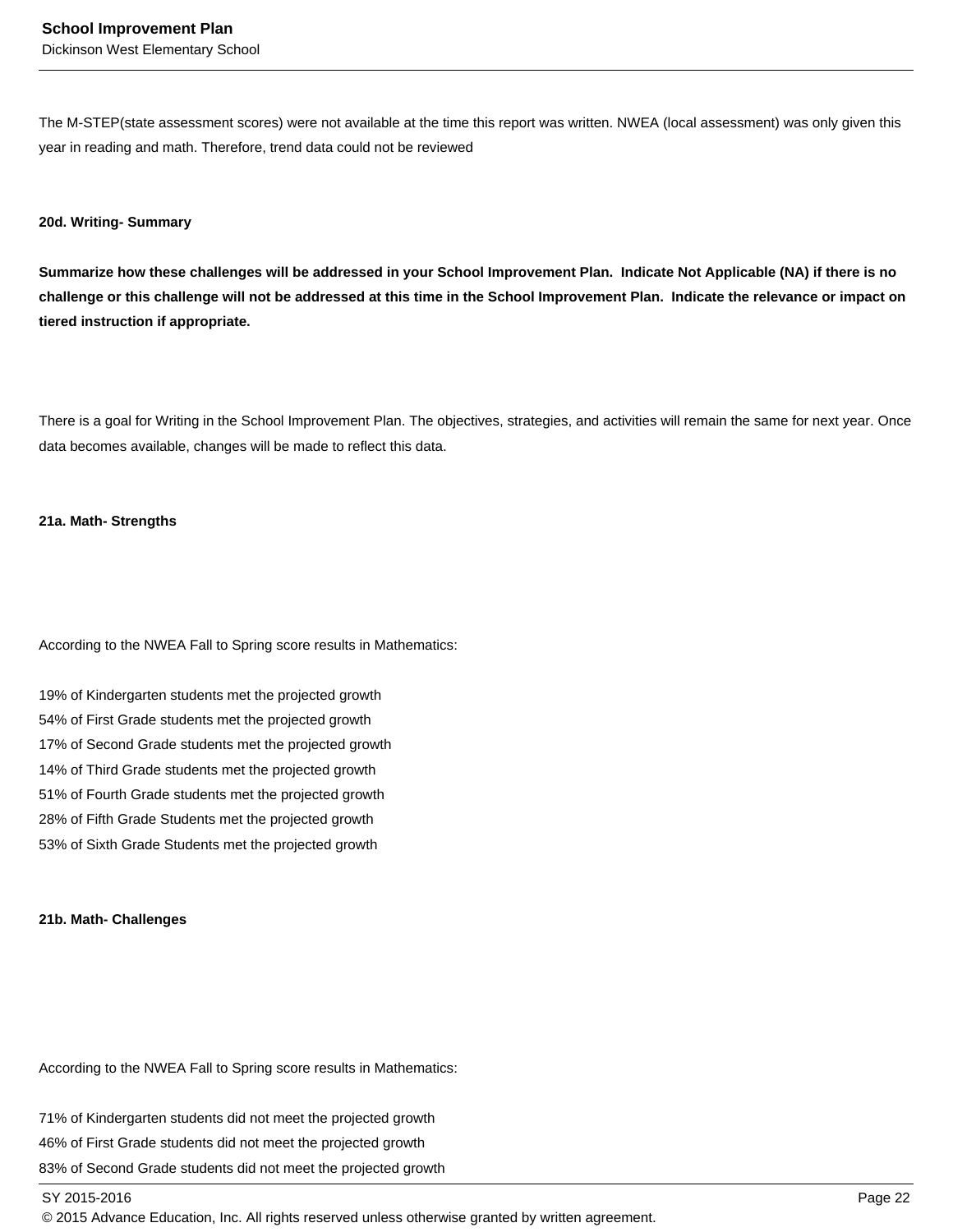86% of Third Grade students did not meet the projected growth 49% of Fourth Grade students did not meet the projected growth 72% of Fifth Grade Students did not meet the projected growth 47% of Sixth Grade Students did not meet the projected growth

#### **21c. Math- Trends**

The M-STEP (state assessment scores) were not available at the time this report was written. NWEA (local assessment) was only given this year. Therefore, trend data could not be reviewed.

#### **21d. Math- Summary**

**Summarize how these challenges will be addressed in your School Improvement Plan. Indicate Not Applicable (NA) if there is no challenge or this challenge will not be addressed at this time in the School Improvement Plan. Indicate the relevance or impact on tiered instruction if appropriate.**

There is a goal for Mathematics in the School Improvement Plan. The objectives, strategies, and activities will remain the same for next year. Once data becomes available, changes will be made to reflect this data. Students will also be given assistance through Success Maker.

#### **22a. Science- Strengths**

According to the NWEA Fall to Spring score results in Science:

23% of Third Grade students met the projected growth 48% of Fourth Grade students met the projected growth 68% of Fifth Grade Students met the projected growth 51% of Sixth Grade Students met the projected growth

#### **22b. Science- Challenges**

According to the NWEA Fall to Spring score results in Science:

77% of Third Grade students did not meet the projected growth

SY 2015-2016 Page 23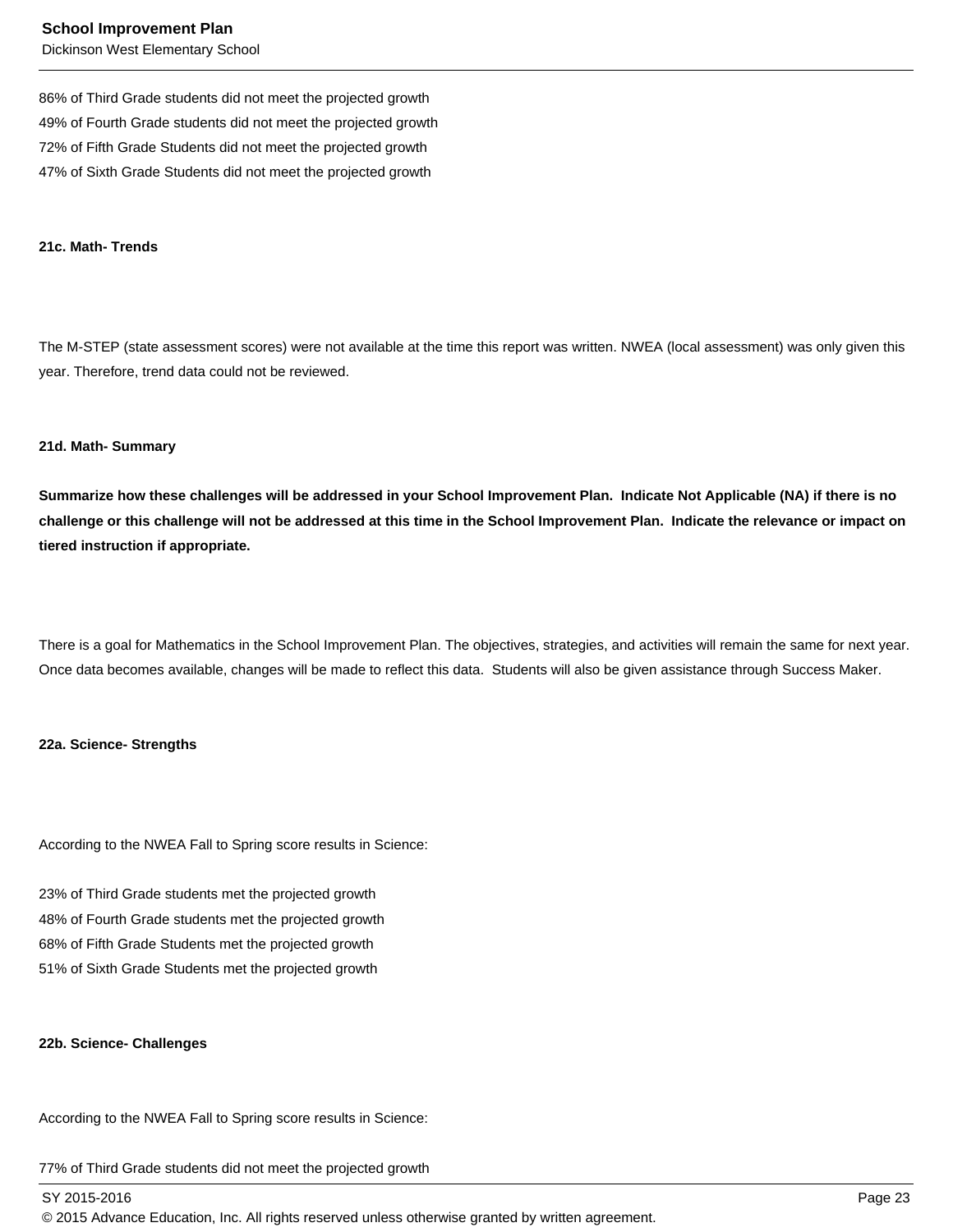52% of Fourth Grade students did not meet the projected growth 32% of Fifth Grade Students did not meet the projected growth 49% of Sixth Grade Students did not meet the projected growth

#### **22c. Science- Trends**

The M-STEP(state assessment scores) were not available at the time this report was written. NWEA (local assessment) was only given this year. Therefore, trend data could not be reviewed.

#### **22d. Science- Summary**

**Summarize how these challenges will be addressed in your School Improvement Plan. Indicate Not Applicable (NA) if there is no challenge or this challenge will not be addressed at this time in the School Improvement Plan. Indicate the relevance or impact on tiered instruction if appropriate.**

There is a goal for Science in the School Improvement Plan. The objectives, strategies, and activities will remain the same for next year. Once data becomes available, changes will be made to reflect this data.

#### **23a. Social Studies- Strengths**

The M-STEP(state assessment scores) were not available at the time this report was written. NWEA (local assessment) was only given this year in reading and math. Therefore, trend data could not be reviewed

#### **23b. Social Studies- Challenges**

The M-STEP(state assessment scores) were not available at the time this report was written. NWEA (local assessment) was only given this year in reading and math. Therefore, trend data could not be reviewed

#### **23c. Social Studies- Trends**

The M-STEP(state assessment scores) were not available at the time this report was written. NWEA (local assessment) was only given this year in reading and math. Therefore, trend data could not be reviewed

#### **23d. Social Studies- Summary**

**Summarize how these challenges will be addressed in your School Improvement Plan. Indicate Not Applicable (NA) if there is no challenge or this challenge will not be addressed at this time in the School Improvement Plan. Indicate the relevance or impact on tiered instruction if appropriate.**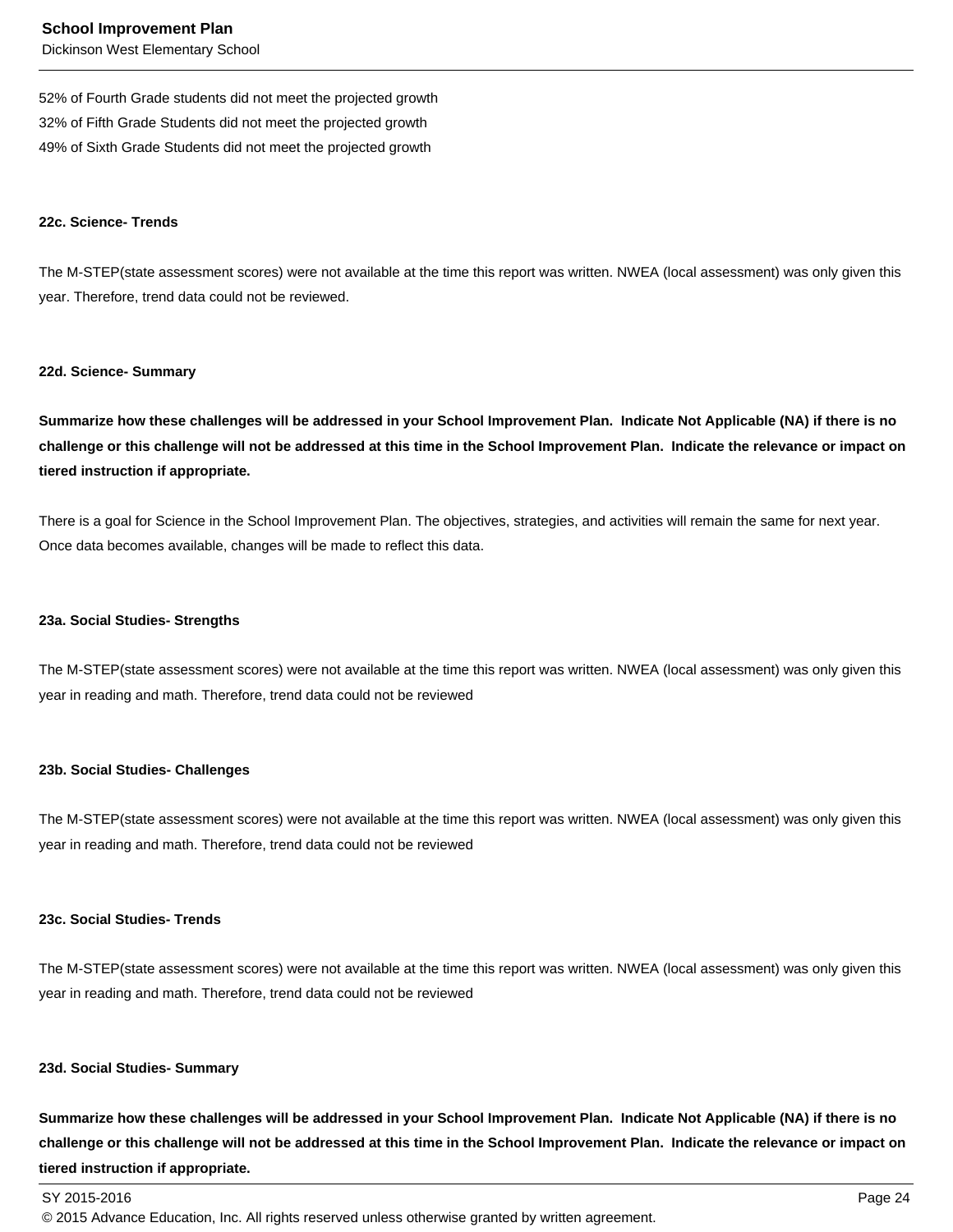There is a goal for Social Studies in the School Improvement Plan. The objectives, strategies, and activities will remain the same for next year. Once data becomes available, changes will be made to reflect this data.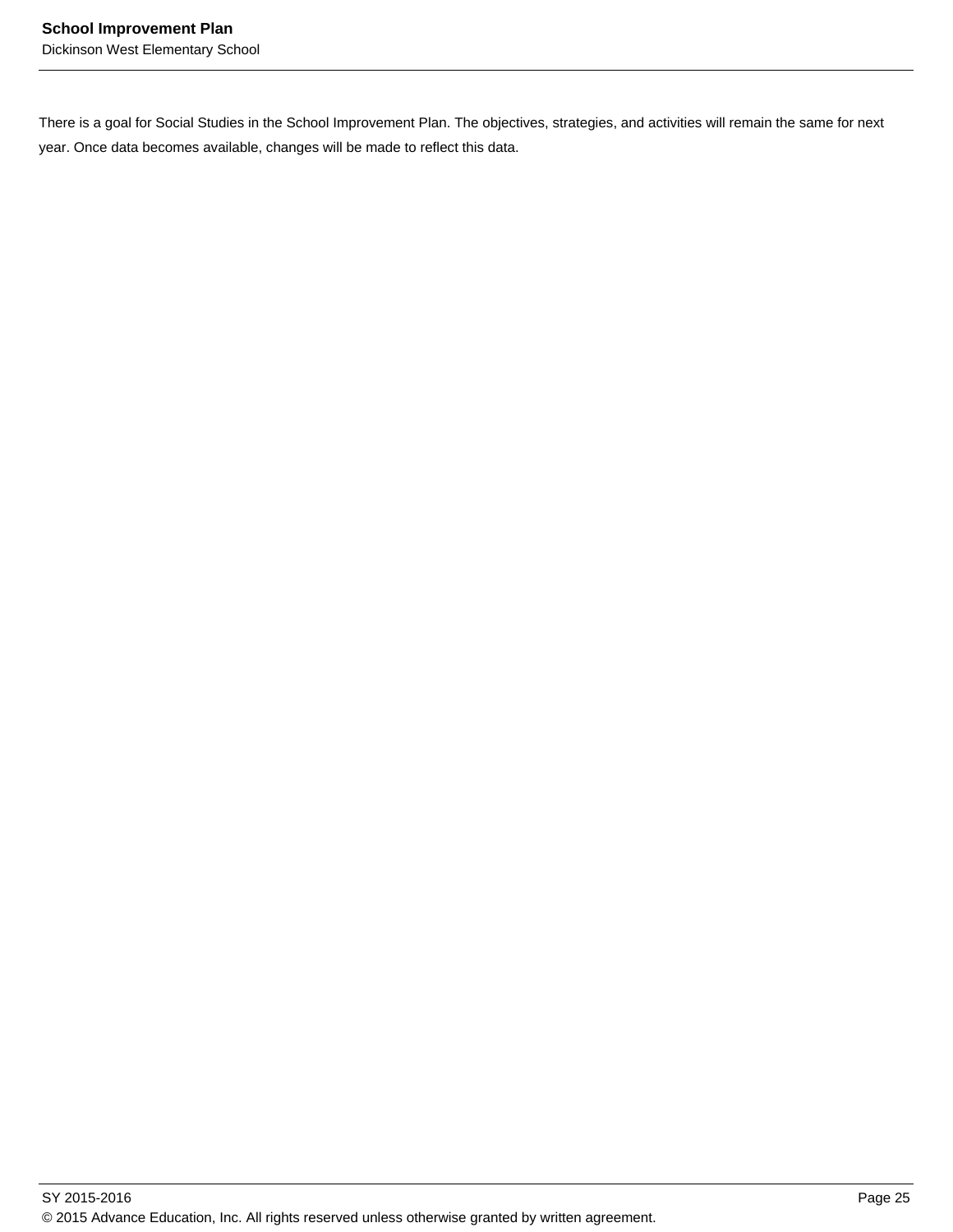## **Perception Data**

Perception data is information collected that reflects the opinions and views of stakeholders. If the school completed the Stakeholder Feedback Diagnostic for the AdvancED External Review, please insert 'See Stakeholder Feedback Diagnostic' in each text box for survey feedback already collected from students, parents and staff.

#### **24a. Student Perception Data**

#### **Which area(s) indicate the overall highest level of satisfaction among students?**

According to the Student Spring 2015 Survey (Likert Scale 5 Strongly Agree, 4 Agree, 3 Neutral, 2 Disagree, 1 Strongly Disagree.), the three highest areas that indicate the overall highest level of satisfaction among students were:

In my school, teachers work together to improve student learning (3.66) In my school, the principal and teachers have high expectations of me. (3.69) My school offers opportunities for my family to become involved in school activities and my learning. (3.76)

#### **24b. Student Perception Data**

#### **Which area(s) indicate the overall lowest level of satisfaction among students?**

According to the Student Spring 2015 Survey (Likert Scale 5 Strongly Agree, 4 Agree, 3 Neutral, 2 Disagree, 1 Strongly Disagree.), the three lowest areas that indicate the overall lowest level of satisfaction among students were:

In my school, students respect the properties of others. (2.53) In my school, students treat adults with respect. (2.47) In my school, the building and ground are safe, clean, and provide a healthy place for learning. (2.64)

#### **24c. Student Perception Data**

#### **What actions will be taken to improve student satisfaction in the lowest area(s)?**

The Restorative Practices coordinator will continue to work with staff and students on promoting a positive culture in where all members of the school are treated with respect. At the beginning of the next school year, all Dickinson West Elementary School students will participate in a building-wide behavior tour that includes specific instructions on how to respect the building by keeping it clean to provide for a healthy and safe environment. Also, teachers will review the code of conduct at the beginning of the year making sure to stress the importance of respecting others and their property. Finally, teachers will have a specific method (by either e-mailing the administrator or posting in a work journal) about any cleanliness issues within the building and grounds.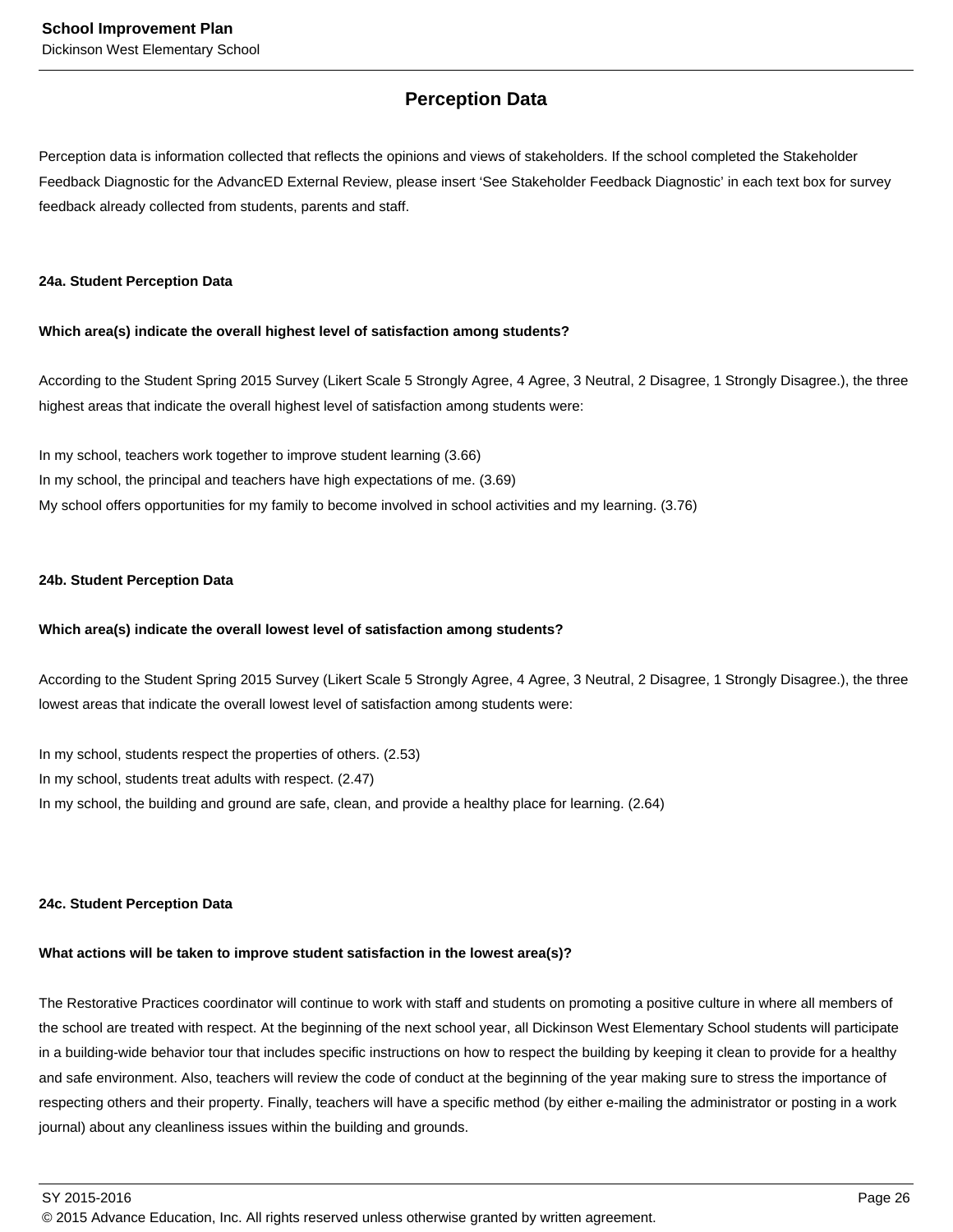#### **25a. Parent/Guardian Perception Data**

#### **What area(s) indicate the overall highest level of satisfaction among parents/guardians?**

According to the Parent Spring 2015 Survey (Likert Scale 5 Strongly Agree, 4 Agree, 3 Neutral, 2 Disagree, 1 Strongly Disagree.), the three highest areas that indicate the overall highest level of satisfaction among parents were:

Our school communicates effectively about the school's goals and activities. (4.4) Our school's governing body operates responsibly and functions effectively. (4.3) All of my child's teachers provide an equitable curriculum that meets his/her learning needs. (4.3)

#### **25b. Parent/Guardian Perception Data**

#### **What area(s) indicate the overall lowest level of satisfaction among parents/guardians?**

According to the Parent Spring 2015 Survey (Likert Scale 5 Strongly Agree, 4 Agree, 3 Neutral, 2 Disagree, 1 Strongly Disagree.), the three highest areas that indicate the overall highest level of satisfaction among parents were:

All of my child's teachers meet his/her learning needs by individualizing instruction. (3.7) My child is prepared for success in the next school year. (3.6) My child has at least one adult advocate in the school. (3.8)

#### **25c. Parent/Guardian Perception Data**

#### **What actions will be taken to improve parent/guardian satisfaction in the lowest area(s)?**

Dickinson West Elementary School teachers will continue to keep contact with parents with student progress, both increase and decrease in academic achievement. During the beginning of the year Curriculum night, teachers will show parents how to access the school website, which contains important information for stakeholders, and inform them of our strategies to keep them updated. Staff will also incorporate additional lesson differentiation to reach all student needs across the content areas using information obtained during district provided professional development and individual resources.

#### **26a. Teacher/Staff Perception Data**

#### **What area(s) indicate the overall highest level of satisfaction among teachers/staff?**

According to the Staff Spring 2015 Survey (Likert Scale 5 Strongly Agree, 4 Agree, 3 Neutral, 2 Disagree, 1 Strongly Disagree.), the three highest areas that indicate the overall highest level of satisfaction among staff were:

SY 2015-2016 Page 27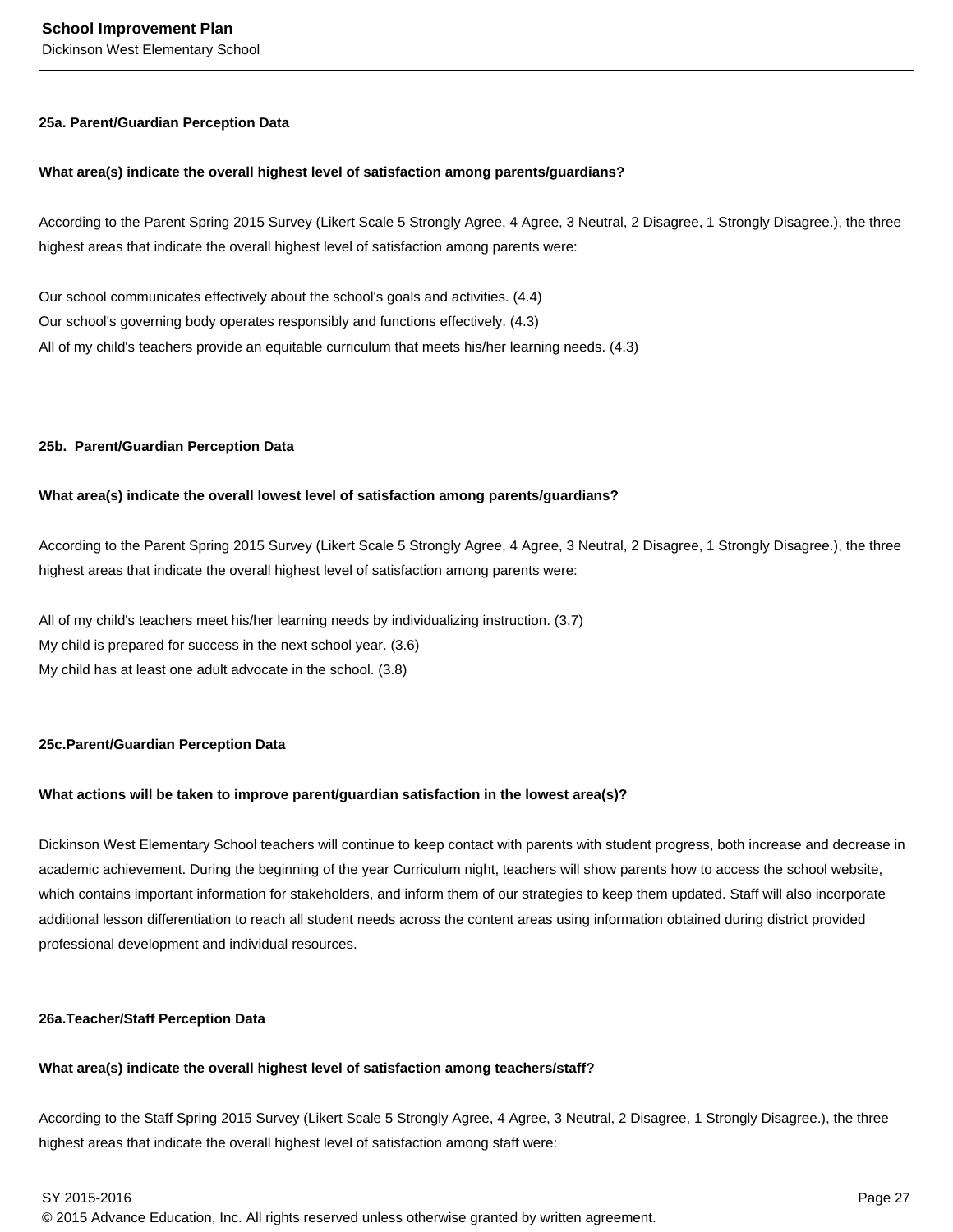Our school's purpose statement is clearly focused on student success. (4.17) Our school provides qualified staff members to support student learning. (4.09) Our school uses multiple assessment measures to determine student learning and school performance. (4.01)

#### **26b. Teacher/Staff Perception Data**

#### **What area(s) indicate the overall lowest level of satisfaction among teachers/staff?**

According to the Staff Spring 2015 Survey (Likert Scale 5 Strongly Agree, 4 Agree, 3 Neutral, 2 Disagree, 1 Strongly Disagree.), the three lowest areas that indicate the overall lowest level of satisfaction among staff were:

In our school, a formal process is in place to support new staff members in their professional practice. (3.05) In our school, staff members provide peer coaching to teachers. (3.03) Our school provides high-quality student support services (counseling, referrals, educational, and career planning). (2.97)

#### **26c. Teacher/Staff Perception Data**

#### **What actions will be taken to improve teacher/staff satisfaction in the lowest area(s)?**

The staff will continue to do the best they can to assist new teachers in their profession without a formal program in place. Many conversations and coaching will occur on an informal basis and on the teacher's own time. Staff will continue to collaborate as a form of peer coaching within their content area meetings. Our one social worker will continue to service our students in weekly schedules.

#### **27a. Stakeholder/Community Perception Data**

#### **What area(s) indicate the overall highest level of satisfaction among stakholders/community?**

According to the Spring 2015 Perception Survey (Likert Scale 5 Strongly Agree, 4 Agree, 3 Neutral, 2 Disagree, 1 Strongly Disagree.), the three highest areas that indicate the overall highest level of satisfaction among stakeholders/community members were:

Students knows the expectations for learning in all classes. (4.26) The school's purpose statement is clearly focused on school success. (4.01) The school provides students with access to a variety of information resources to support their learning. (3.98)

#### **27b. Stakeholder/Community Perception Data**

#### **What area(s) indicate the overall lowest level of satisfaction among stakeholders/community?**

According to the Spring Perception 2015 Survey (Likert Scale 5 Strongly Agree, 4 Agree, 3 Neutral, 2 Disagree, 1 Strongly Disagree.), the three lowest areas that indicate the overall lowest level of satisfaction among stakeholders/community were:

SY 2015-2016 Page 28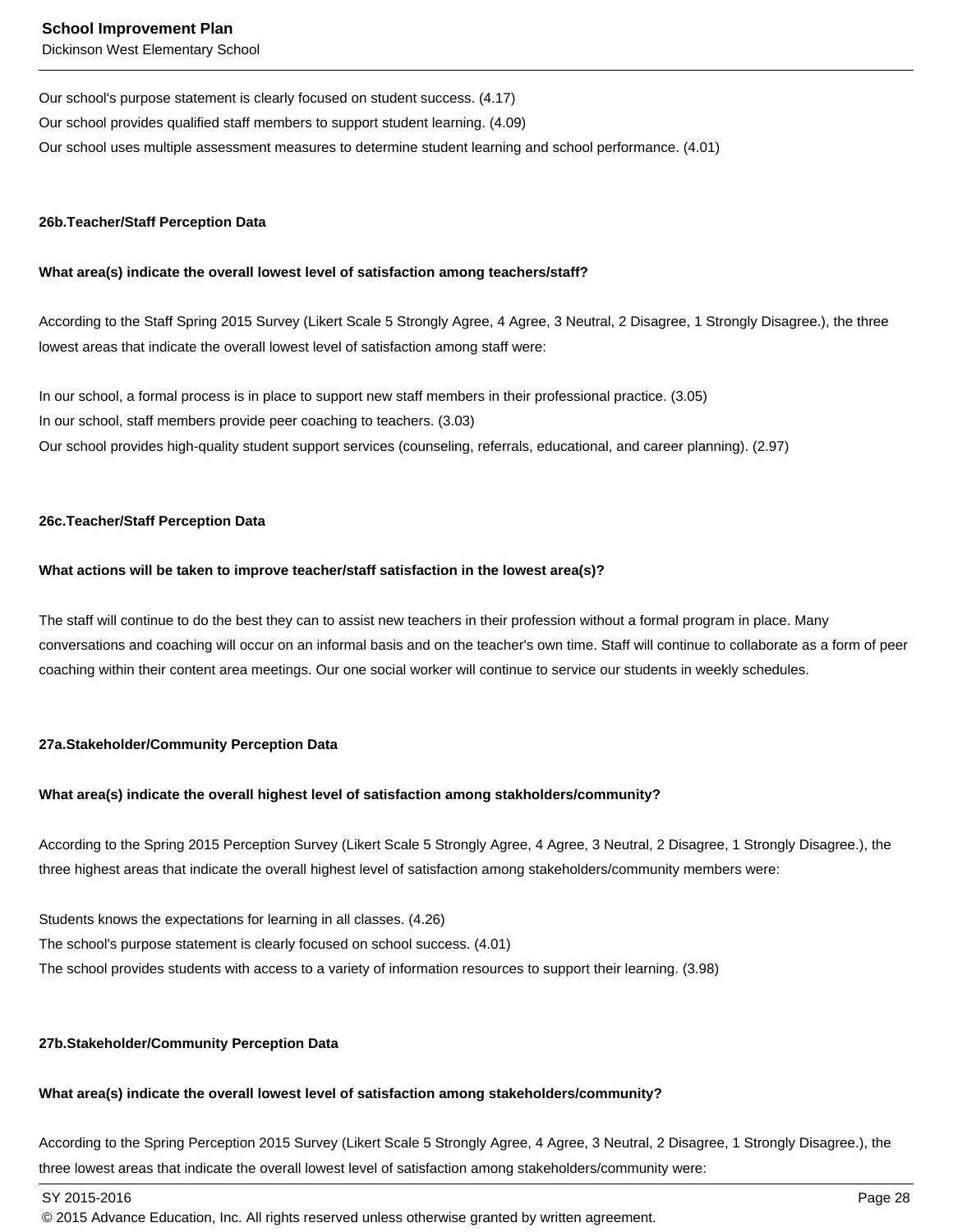The school ensures the effective use of financial resources. (3.31)

The school shares responsibility for student learning with its stakeholders. (3.65)

The schools governing body does not interfere with the operation or leadership of the school. (3.84)

#### **27c. Stakeholder/Community Perception Data**

#### **What actions will be taken to improve the level of stakeholder/community satisfaction in the lowest area(s)?**

Stakeholders and community members will be invited to attend our SIT meetings as well as our Title I meeting at the beginning of the year. Our school's calendar will be accessible on our school's website for public viewing.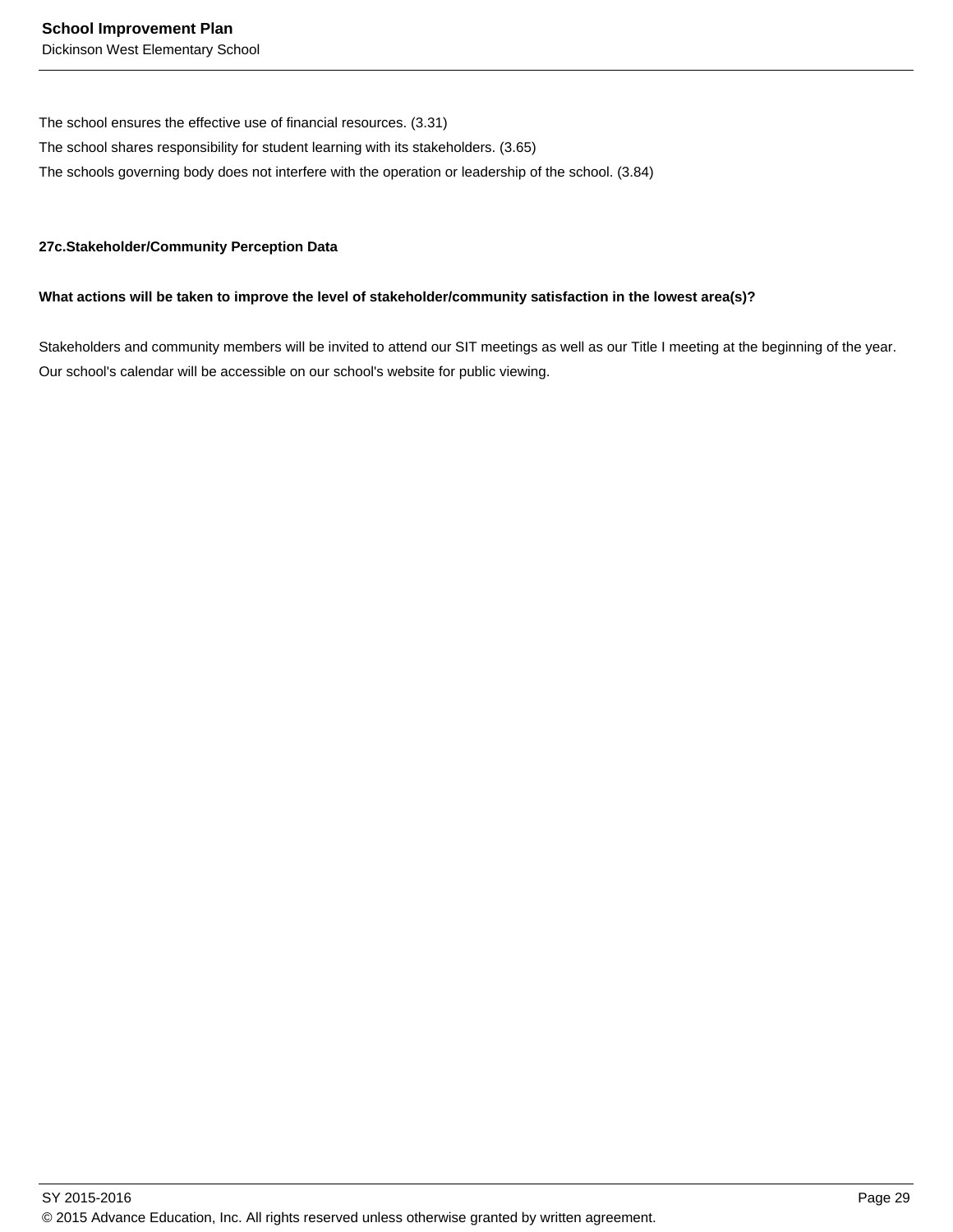### **Summary**

#### **28a. Summary**

**Briefly summarize the strengths and challenges identified in the four kinds of data-demographic, process, achievement/outcomes and perception.**

After carefully reviewing our perception data, it is clear that we have some specific strengths and some challenges that we will need to address. Both parents and students report that the expectations for learning at our school are made clear by not only our school's purpose but also by the teachers. Additionally, students report that the principal and teachers have high expectations for their educational and social success. Parents and staff both report that students have access to a variety of information for learning as well as assessments that will assess their learning. Students add that there are many opportunities for their families to become involved in their learning as well.

Although we are proud of our strengths, there are still some areas that are challenges for us. Overwhelmingly, students, staff, and parents expressed concerns about the cleanliness and safety of the building and grounds. There is a trend that was apparent from the parent and stakeholders' surveys that expressed a need for more communication between the school and its stakeholders, including parents. Finally, the students also expressed a concern for the lack of respect that is shown towards peers, authority figures in the school, and the property of the school.

#### **28b. Summary**

#### **How might the challenges identified in the demographic, process and perception data impact student achievement?**

Based on the perception data we received from all stakeholders, the challenges that were identified will impact student achievement by taking away instructional time. Instead of the classroom teacher addressing academics the entire time, they are also having to address respect and safety issues that arise

#### **28c. Summary**

**How will these challenges be addressed in the School Improvement Plan's Goals, Measurable Objectives, Strategies and Activities for the upcoming year? For Priority Schools, which of these high need areas will inform the Big Ideas and the Reform/Redesign Plan?**

The challenges will be addressed in the School Improvement Plan. The staff will continue to use the same strategies and activities. These will continued to be monitored by examining data from NWEA and M-Step when available. Students that are identified as reading below grade level will be placed in a ninety minute English Language Arts class. The focus continues to remain on reading. Title I Reading and Math will also target students that need additional assistance in these areas.

SY 2015-2016 Page 30

<sup>© 2015</sup> Advance Education, Inc. All rights reserved unless otherwise granted by written agreement.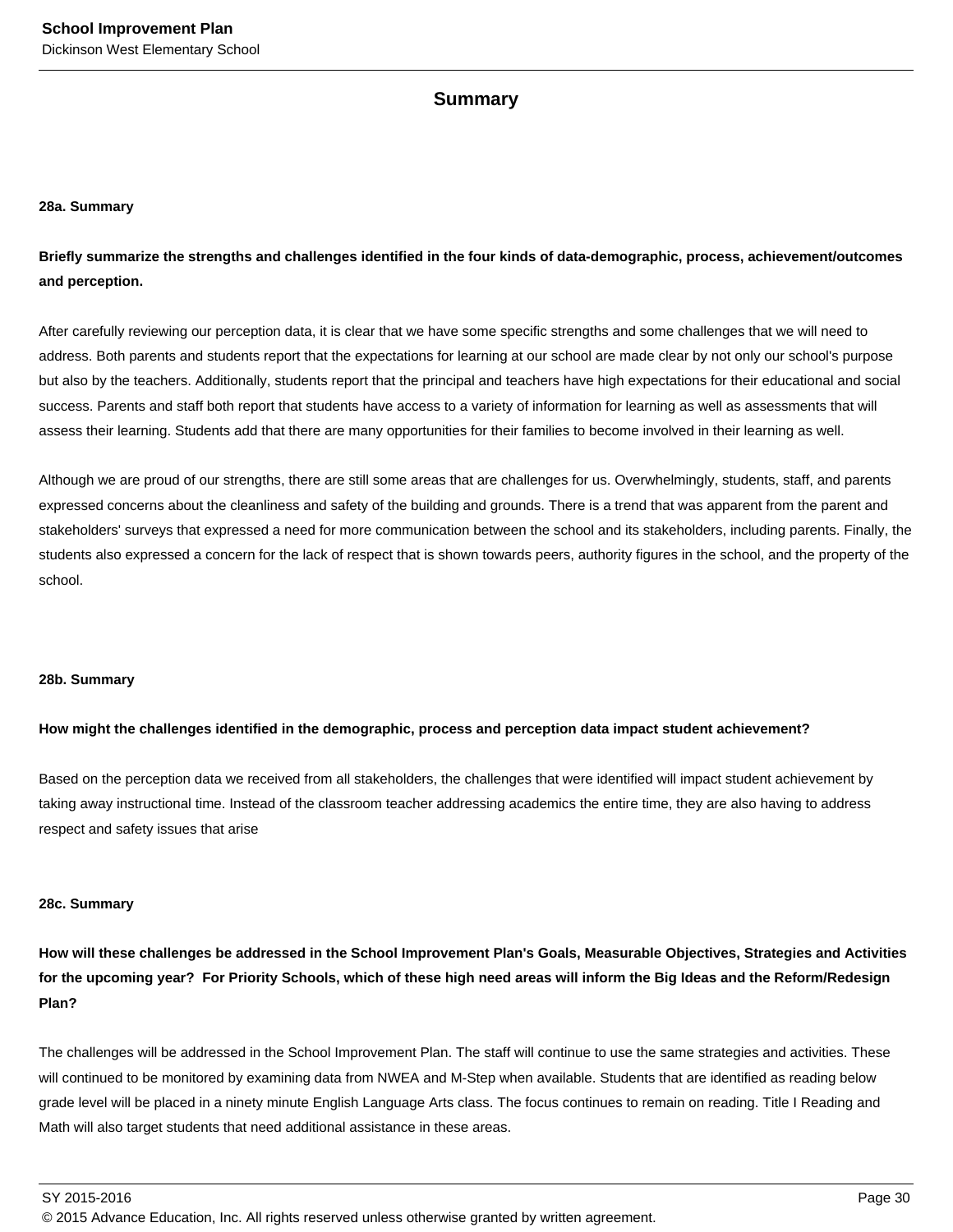# **School Additional Requirements Diagnostic**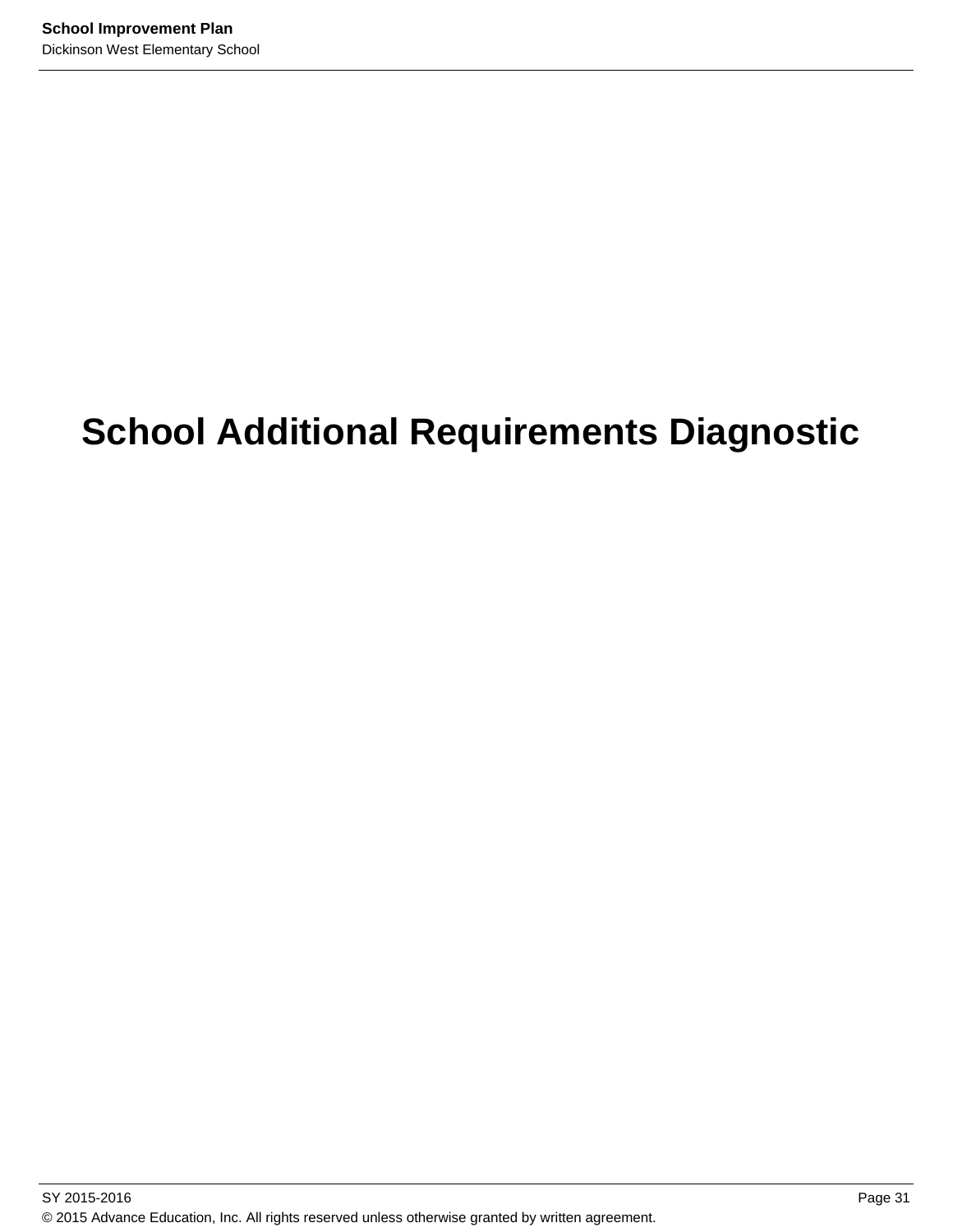## **Introduction**

This diagnostic contains certification requirements for Michigan schools. This diagnostic must be completed by all schools.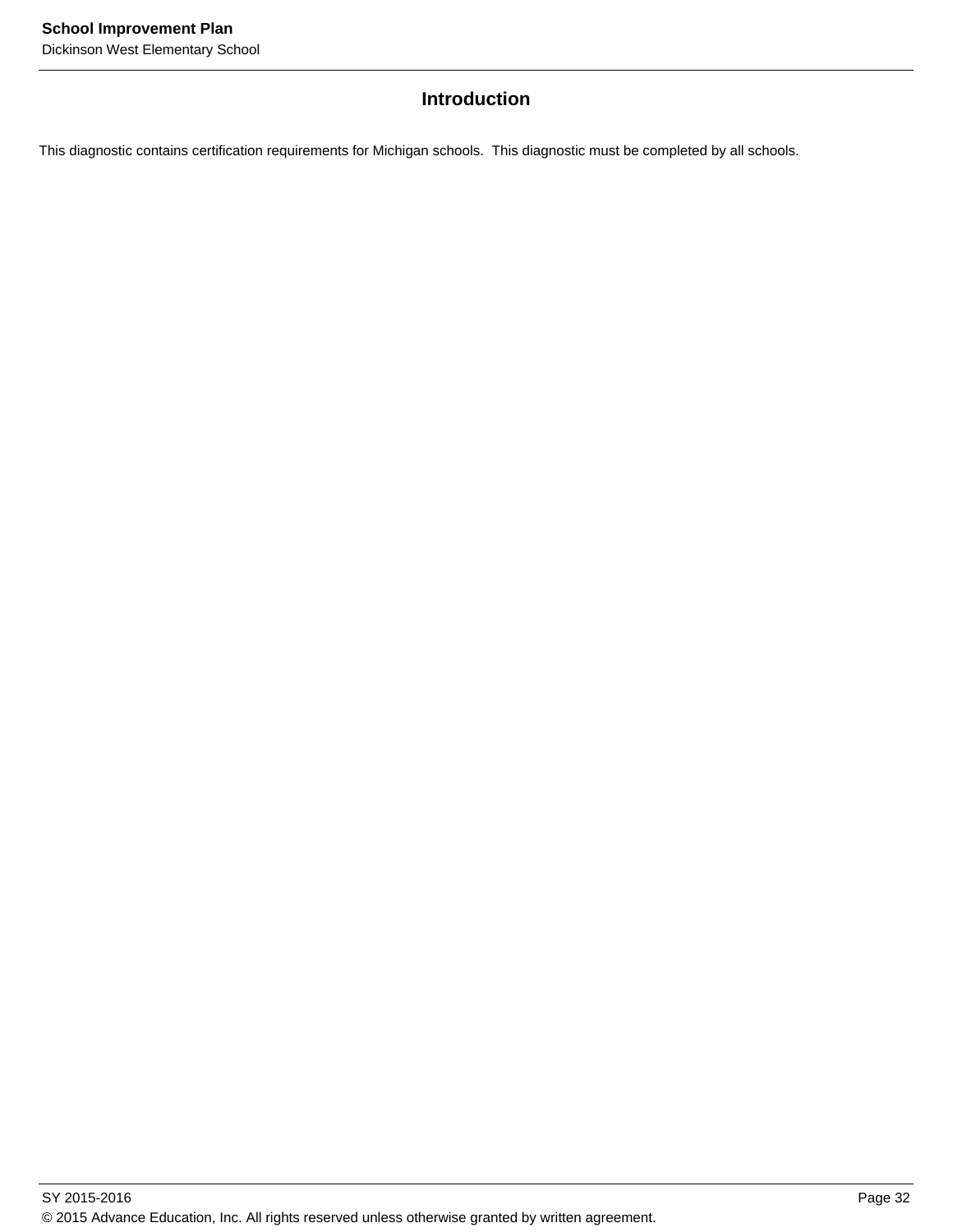# **School Additional Requirements Diagnostic**

| ∣Label | <b>Assurance</b>                                              | Response | Comment                                                                                                                                                                                                                                                                                                                                                                                                                                                                | <b>Attachment</b> |
|--------|---------------------------------------------------------------|----------|------------------------------------------------------------------------------------------------------------------------------------------------------------------------------------------------------------------------------------------------------------------------------------------------------------------------------------------------------------------------------------------------------------------------------------------------------------------------|-------------------|
|        | Literacy and math are tested annually in grades   Yes<br>1-5. |          | M-Step, and common teacher<br>created assessments.<br>Dickinson West purchased 30<br>license for the Success Maker<br>supplemental online assessment<br>tool. The bottom 30% of students<br>will use this program to increase<br>student achievement.<br>The computer lab will also be<br>used to give the NWEA<br>assessment tool for the entire<br>school population. The test will be<br>given three times during the<br>school year to measure student<br> growth. |                   |

| Label | Assurance                                                                                                                                                                         | <b>Response</b> | ∣Comment | ⊺Attachment |
|-------|-----------------------------------------------------------------------------------------------------------------------------------------------------------------------------------|-----------------|----------|-------------|
|       | lOur school published a fully compliant annual<br>report. (The Annual Education Report (AER)<br>satisfies this). If yes, please provide a link to the<br>report in the box below. | Yes             |          |             |

| ∣Label | Assurance                                                                                            | <b>Response</b> | <b>Comment</b>                                                | ∣Attachment |
|--------|------------------------------------------------------------------------------------------------------|-----------------|---------------------------------------------------------------|-------------|
|        | Our school has the 8th grade parent approved<br><b>Educational Development Plans (EDPs) on file.</b> | -INo            | Not applicable. Dickinson West<br>does not have an 8th grade. |             |

| Label | Assurance                                                                                          | <b>Response</b> | <b>Comment</b>                                                                | ⊺Attachment |
|-------|----------------------------------------------------------------------------------------------------|-----------------|-------------------------------------------------------------------------------|-------------|
|       | Our school reviews and annually updates the<br>IEDPs to ensure academic course work<br>Ialianment. | INo             | Not applicable. Dickinson West<br>Elementary does not have an 8th<br>l arade. |             |

| ∣Label | Assurance                                                                                                                                                                                                                                                                                                                                                                                                                                                                                                                                                                                                                                                                                                                                                                                                                                                            | <b>Response</b> | l Comment | <b>Attachment</b> |
|--------|----------------------------------------------------------------------------------------------------------------------------------------------------------------------------------------------------------------------------------------------------------------------------------------------------------------------------------------------------------------------------------------------------------------------------------------------------------------------------------------------------------------------------------------------------------------------------------------------------------------------------------------------------------------------------------------------------------------------------------------------------------------------------------------------------------------------------------------------------------------------|-----------------|-----------|-------------------|
|        | The institution complies with all federal laws<br>and regulations prohibiting discrimination and<br>with all requirements and regulations of the<br>U.S. Department of Education. It is the policy of<br>this institution that no person on the basis of<br>race, color, religion, national origin or ancestry,<br>age, gender, height, weight, marital status or<br>disability shall be subjected to discrimination in<br>any program, service or activity for which the<br>institution is responsible, or for which it receives<br>financial assistance from the U.S. Department<br>Iof Education.<br>References: Title VI of the Civil Rights Act of<br>1964, Section 504 of the Rehabilitation Act of<br>1973, The Age Discrimination Act of 1975, The<br>Americans with Disabilities Act of 1990, Elliott-<br>Larsen prohibits discrimination against religion. | Yes             |           |                   |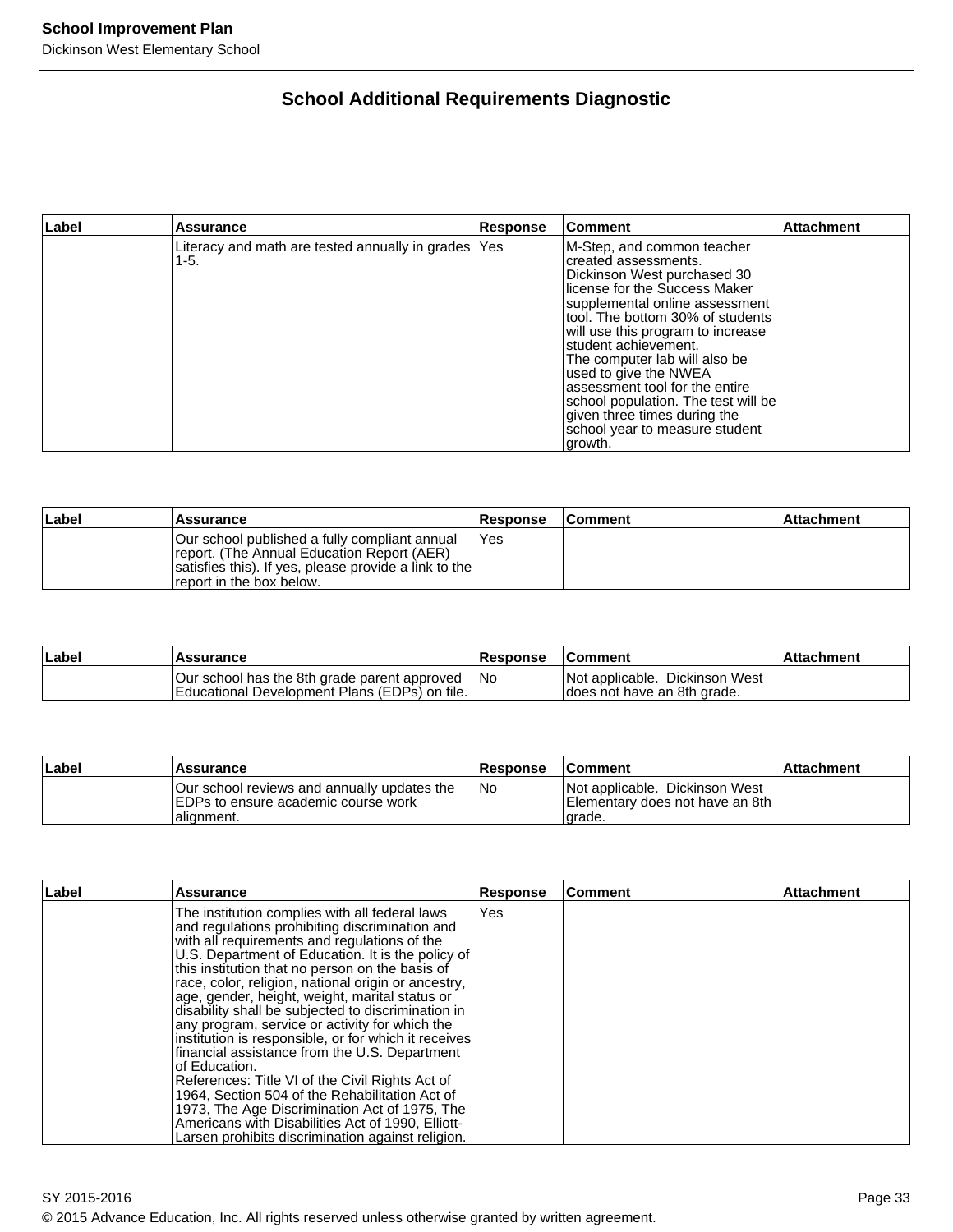Dickinson West Elementary School

| Label | Assurance                                                                                                                                                                                                                                            | <b>Response</b> | <b>Comment</b>                                                                | <b>Attachment</b> |
|-------|------------------------------------------------------------------------------------------------------------------------------------------------------------------------------------------------------------------------------------------------------|-----------------|-------------------------------------------------------------------------------|-------------------|
|       | The institution has designated an employee to<br>coordinate efforts to comply with and carry out<br>Inon-discrimination responsibilities. If yes, list<br>the name, position, address and telephone<br>Inumber of the employee in the comment field. | <b>IYes</b>     | Corey Pitts - Principal 2333<br>Burger Hamtramck, MI. 48212<br>(313) 365-5861 |                   |

| ∣Label | Assurance                                                                                                                                                                                                                        | Response | <b>Comment</b> | l Attachment                         |
|--------|----------------------------------------------------------------------------------------------------------------------------------------------------------------------------------------------------------------------------------|----------|----------------|--------------------------------------|
|        | The institution has a School-Parent Involvement   Yes<br> Plan (that addresses Section 1118 activities)<br>that is aligned to the District's Board Policy. If<br>yes, please attach the School-Parent<br>Hnvolvement Plan below. |          |                | ISchool Parent<br><b>Involvement</b> |

| ∣Label | Assurance                                                                                                       | <b>Response</b> | <b>Comment</b> | ⊺Attachment                        |
|--------|-----------------------------------------------------------------------------------------------------------------|-----------------|----------------|------------------------------------|
|        | The institution has a School-Parent Compact. If IYes<br>Ives, please attach the School-Parent Compact<br>below. |                 |                | School/Parent/Stud<br>lent Compact |

| Label | <b>Assurance</b>                                                                                   | <b>Response</b> | <b>Comment</b> | ∣Attachment |
|-------|----------------------------------------------------------------------------------------------------|-----------------|----------------|-------------|
|       | The School has additional information<br>necessary to support your improvement plan<br>(optional). | No              |                |             |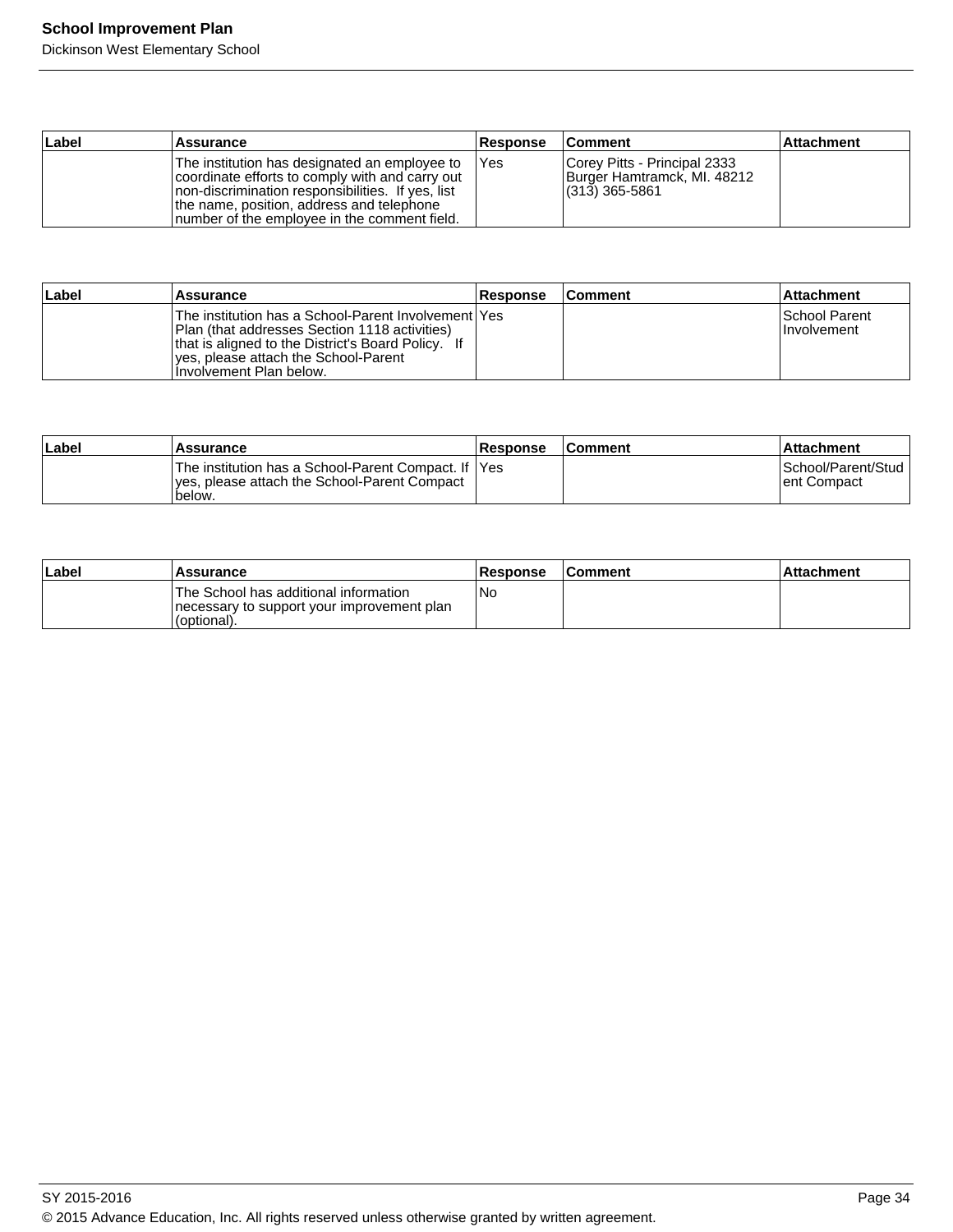# **Title I Schoolwide Diagnostic**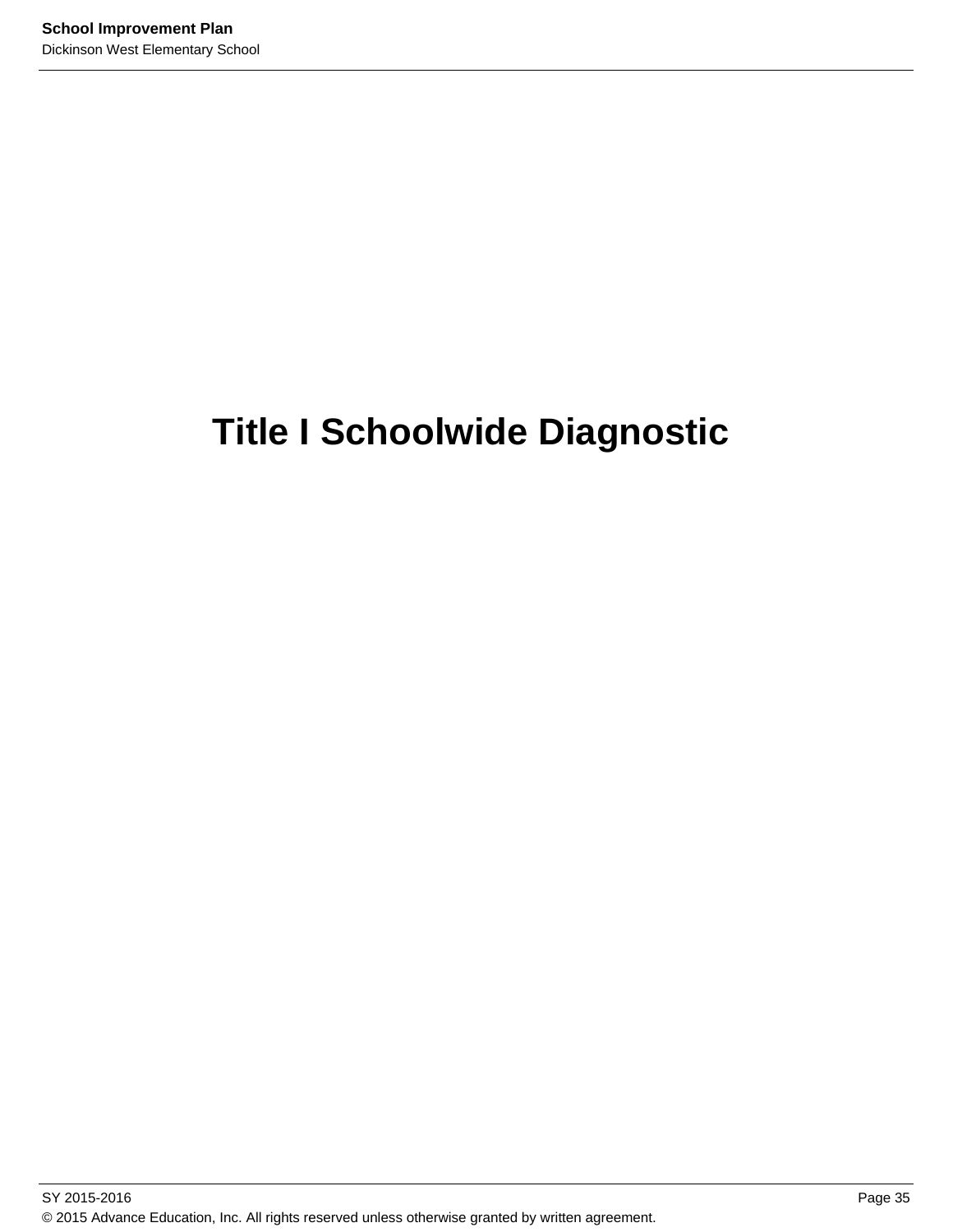# **Introduction**

This diagnostic tool is aligned to requirements for Title I Schoolwide schools. As described in sections 1111(b)(1), 1114 (b)(1)(A) and 1309(2) of the Elementary and Secondary Education Act (ESEA), the Comprehensive Needs Assessment (CNA) requirement is met by completing a School Data Analysis (SDA) and School Process Profile (SPP). The Comprehensive Needs Assessment must be completed prior to creating a new plan or annually updating an existing school improvement plan. Use the results of the Comprehensive Needs Assessment to develop Goals/Objectives/Strategies and Activities. Ensure that the Comprehensive Needs Assessment addresses all four types of data: student achievement data, school programs/process data, perceptions data (must include teachers and parents; student data is encouraged), and demographic data. The Comprehensive Needs Assessment must also take into account the needs of migratory children as defined in Title I, Part C, Section 1309(2).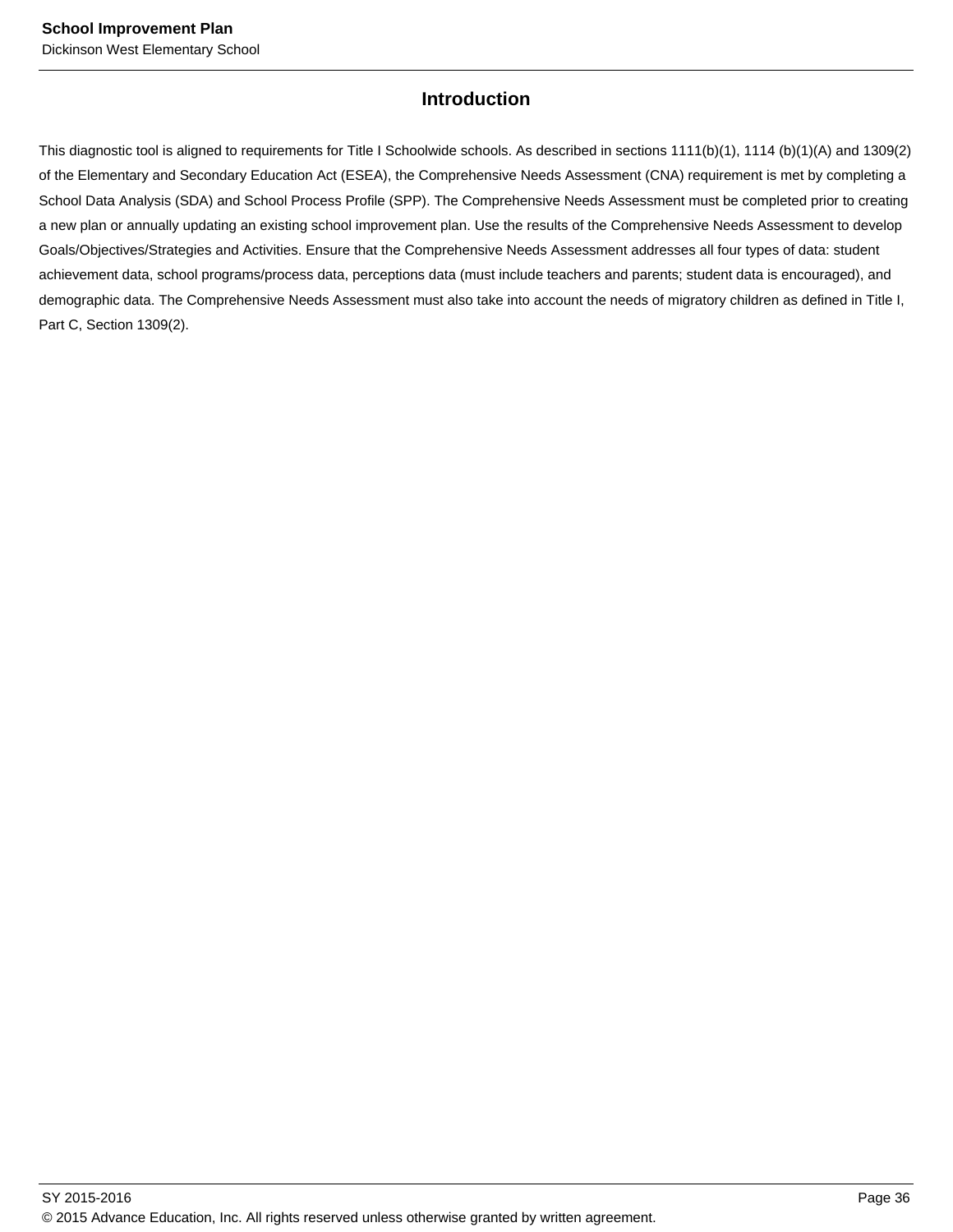# **Component 1: Comprehensive Needs Assessment**

#### **1. How was the comprehensive needs assessment process conducted?**

The Dickinson West Elementary School needs assessment was conducted by developing a school improvement team (SIT) that was comprised of administration, general education teachers and parents. The SIT met monthly to work on this process and decisions were made through consensus. All materials viewed were parent friendly language format. Meetings are conducted throughout the year to view academic data and review the school improvement goals and objectives. The whole staff collaboratively gave input to the school improvement plan (SIP) and were involved in all aspects of the plan during the 2014-2015 school year. Staff identified achievement gaps in all content areas for all students and sub groups with multiple test results. Staff them looked for connections/trends that aligned with the staff/student/parent, events, programs and demographic input. We encouraged parents to ask questions anytime during the meetings so that there is no confusion. School improvement meetings were held to provide opportunities for collaboration between staff, administration and parents. The principal and teachers each took portions of the plan to work on and gather data.

The following types of data was discussed during the Comprehensive Needs Assessment (CNA): Demographic: Enrollment, Subgroups, Socio-Economic status, attendance and behavior Process: ED Yes and walk throughs Perception: Staff, Parent and Student Surveys Achievement: M-STEP and NWEA

**2. What were the results of the comprehensive needs assessment process? What information was concluded as a result of analyzing perception, student achievement, school programs/process, and demographic data?** 

#### DEMOGRAPHIC DATA:

Enrollment: 2014-2015 2013-2014 2012-2013

Economic (SES):

Dickinson West Elementary School had 97% economically disadvantaged students in 2014-2015 school year. Dickinson West Elementary School had 97% economically disadvantaged students in 2013-2014 school year. Dickinson West Elementary School had 97% economically disadvantaged students in 2012-2013 school year.

# Males/Females:

Dickinson West Elementary School's population was XXX males and XXX females for 2014-2015 school year. Dickinson West Elementary School's population was XXX males and XXX females for 2013-2014 school year. Dickinson West Elementary School's population was XXX males and XXX females for 2012-2013 school year.

Students with Disability: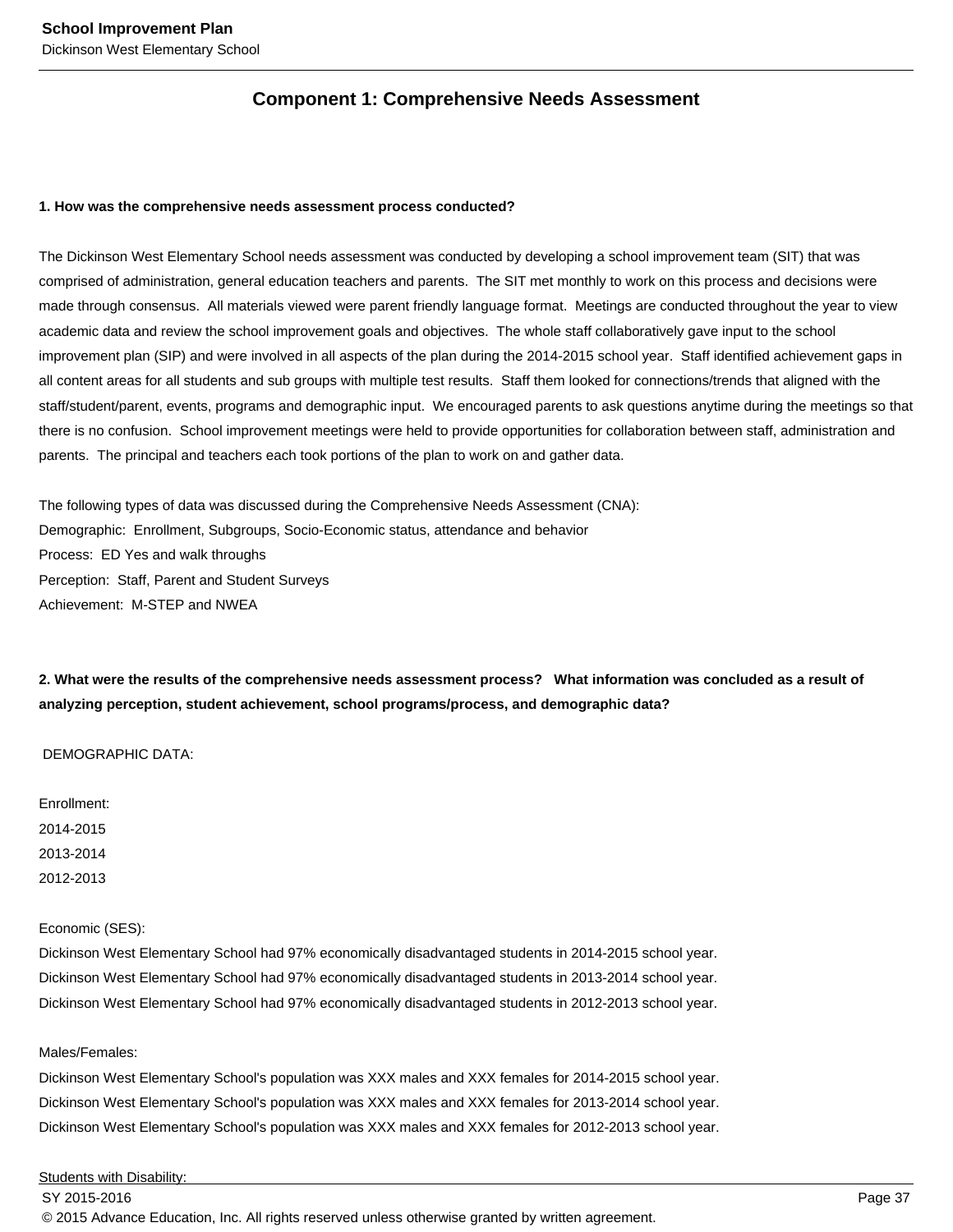Dickinson West Elementary School

Dickinson West Elementary School had XXX students in attendance for the 2014-2015 school year with identified disabilities: Dickinson West Elementary School had XXX students in attendance for the 2013-2014 school year with identified disabilities: Dickinson West Elementary School had XXX students in attendance for the 2012-2013 school year with identified disabilities:

Attendance:

2014-2015 school year: 2013-2014 school year: 2012-2013 school year:

Mobility Rate: 2014-2015 school year: 2013-2014 school year: 2012-2013 school year:

Suspension Rate: 2014-2015 school year: 2013-2014 school year: 2012-2013 school year:

#### STUDENT ACHIEVEMENT:

Due to the adoption of the Common Core State Standards by the State of Michigan, we analyzed our student achievement using NWEA. The M-STEP data has not yet been released during the writing of this document.

NWEA is a computerized adaptive test. The difficulty of each question is based on how well the student answers all previous questions. This test is given three times a year in all grades.

According to the NWEA Fall to Spring score results in Reading:

12% of Kindergarten students met the projected growth 29% of First Grade students met the projected growth 12% of Second Grade students met the projected growth 32% of Third Grade students met the projected growth 35% of Fourth Grade students met the projected growth 42% of Fifth Grade Students met the projected growth 48% of Sixth Grade Students met the projected growth

According to the NWEA Fall to Spring score results in Reading:

88% of Kindergarten students did not meet the projected growth 71% of First Grade students did not meet the projected growth 88% of Second Grade students did not meet the projected growth 68% of Third Grade students did not meet the projected growth 65% of Fourth Grade students did not meet the projected growth 58% of Fifth Grade Students did not meet the projected growth

#### SY 2015-2016 Page 38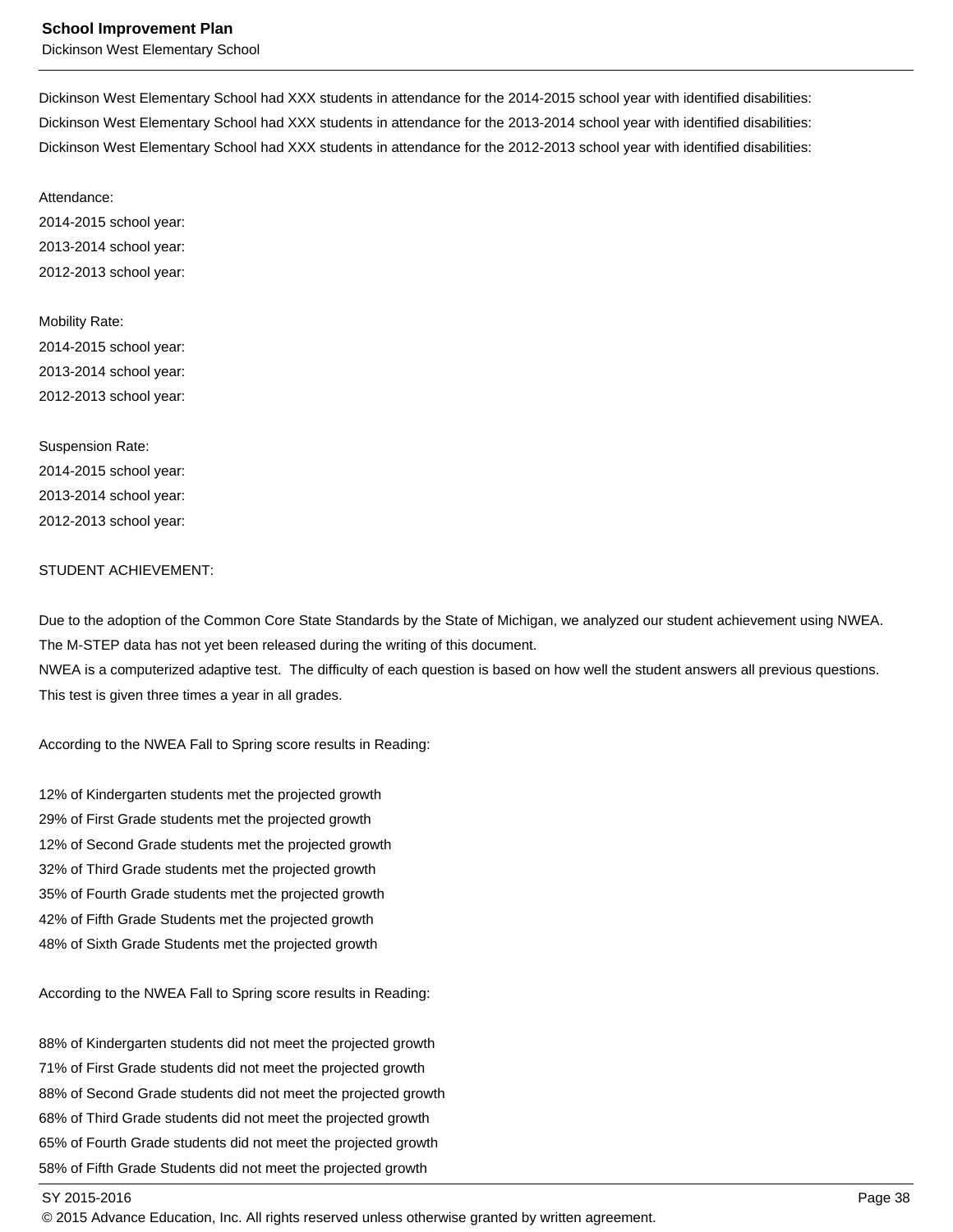52% of Sixth Grade Students did not meet the projected growth

There is a goal for Reading in the School Improvement Plan. The objectives, strategies, and activities will remain the same for next year. Once data becomes available, changes will be made to reflect this data. Students identified in the bottom 30% will also receive additional assistance via the Title I Reading Program and Success Maker.

The M-STEP(state assessment scores) were not available at the time this report was written. NWEA (local assessment) was not available in Writing. Therefore, trend data could not be reviewed. There is a goal for Writing in the School Improvement Plan. The objectives, strategies, and activities will remain the same for next year. Once data becomes available, changes will be made to reflect this data.

According to the NWEA Fall to Spring score results in Mathematics:

19% of Kindergarten students met the projected growth 54% of First Grade students met the projected growth 17% of Second Grade students met the projected growth 14% of Third Grade students met the projected growth 51% of Fourth Grade students met the projected growth 28% of Fifth Grade Students met the projected growth 53% of Sixth Grade Students met the projected growth

According to the NWEA Fall to Spring score results in Mathematics:

71% of Kindergarten students did not meet the projected growth 46% of First Grade students did not meet the projected growth 83% of Second Grade students did not meet the projected growth 86% of Third Grade students did not meet the projected growth 49% of Fourth Grade students did not meet the projected growth 72% of Fifth Grade Students did not meet the projected growth 47% of Sixth Grade Students did not meet the projected growth

There is a goal for Mathematics in the School Improvement Plan. The objectives, strategies, and activities will remain the same for next year. Once data becomes available, changes will be made to reflect this data. Students will also be given assistance through Success Maker.

According to the NWEA Fall to Spring score results in Science:

23% of Third Grade students met the projected growth 48% of Fourth Grade students met the projected growth 68% of Fifth Grade Students met the projected growth 51% of Sixth Grade Students met the projected growth

According to the NWEA Fall to Spring score results in Science:

77% of Third Grade students did not meet the projected growth 52% of Fourth Grade students did not meet the projected growth

SY 2015-2016 Page 39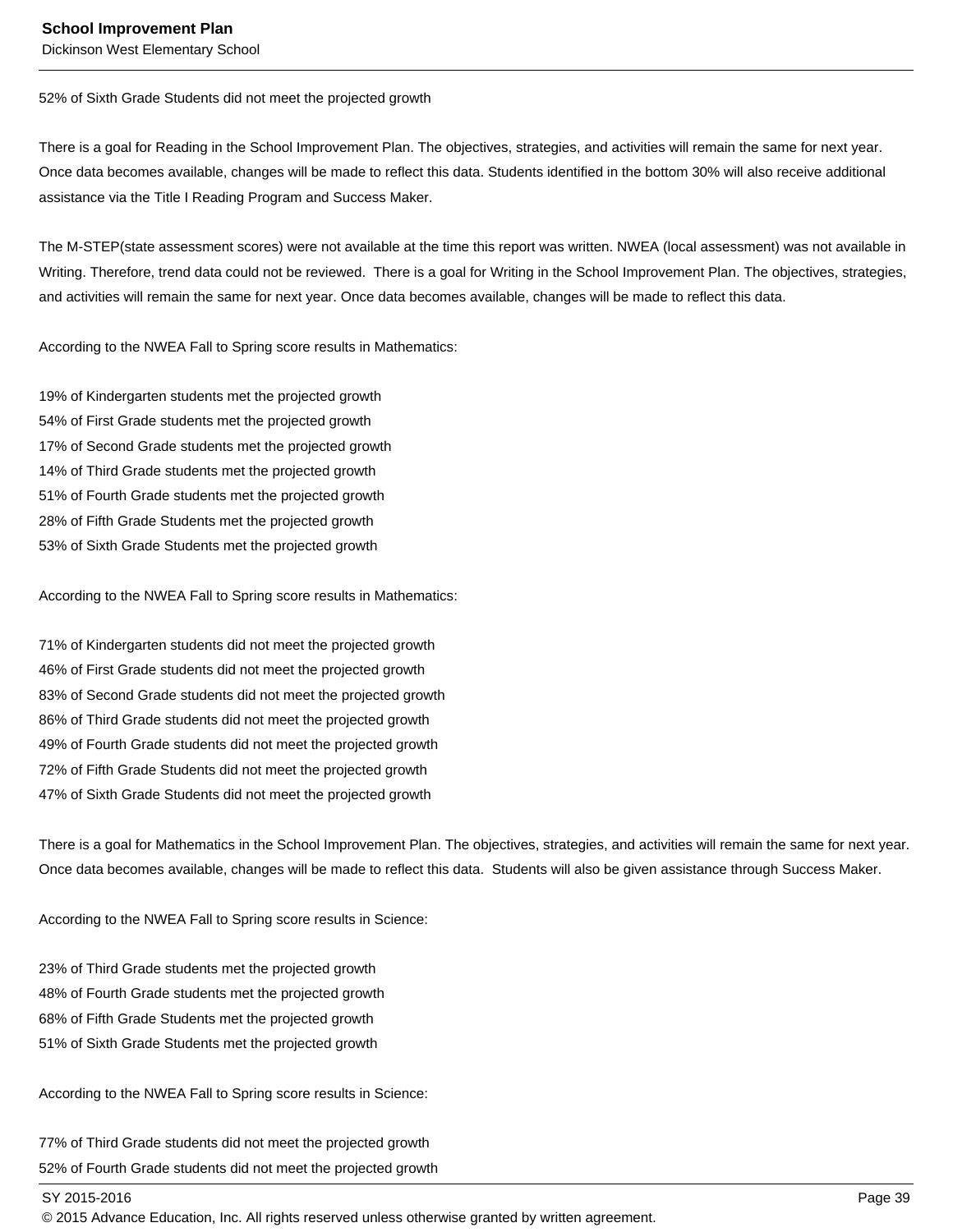32% of Fifth Grade Students did not meet the projected growth 49% of Sixth Grade Students did not meet the projected growth

There is a goal for Science in the School Improvement Plan. The objectives, strategies, and activities will remain the same for next year. Once data becomes available, changes will be made to reflect this data.

The M-STEP(state assessment scores) were not available at the time this report was written. NWEA (local assessment) was not available for Social Studies. There is a goal for Social Studies in the School Improvement Plan. The objectives, strategies, and activities will remain the same for next year. Once data becomes available, changes will be made to reflect this data.

#### PERCEPTIONS:

According to the Student Spring 2015 Survey (Likert Scale 5 Strongly Agree, 4 Agree, 3 Neutral, 2 Disagree, 1 Strongly Disagree.), the three highest areas that indicate the overall highest level of satisfaction among students were:

In my school, teachers work together to improve student learning (3.66)

In my school, the principal and teachers have high expectations of me. (3.69)

My school offers opportunities for my family to become involved in school activities and my learning. (3.76)

According to the Student Spring 2015 Survey (Likert Scale 5 Strongly Agree, 4 Agree, 3 Neutral, 2 Disagree, 1 Strongly Disagree.), the three lowest areas that indicate the overall lowest level of satisfaction among students were:

In my school, students respect the properties of others. (2.53)

In my school, students treat adults with respect. (2.47)

In my school, the building and ground are safe, clean, and provide a healthy place for learning. (2.64)

The Restorative Practices coordinator will continue to work with staff and students on promoting a positive culture in where all members of the school are treated with respect. At the beginning of the next school year, all Dickinson West Elementary School students will participate in a building-wide behavior tour that includes specific instructions on how to respect the building by keeping it clean to provide for a healthy and safe environment. Also, teachers will review the code of conduct at the beginning of the year making sure to stress the importance of respecting others and their property. Finally, teachers will have a specific method (by either e-mailing the administrator or posting in a work journal) about any cleanliness issues within the building and grounds.

According to the Parent Spring 2015 Survey (Likert Scale 5 Strongly Agree, 4 Agree, 3 Neutral, 2 Disagree, 1 Strongly Disagree.), the three highest areas that indicate the overall highest level of satisfaction among parents were:

Our school communicates effectively about the school's goals and activities. (4.4)

Our school's governing body operates responsibly and functions effectively. (4.3)

All of my child's teachers provide an equitable curriculum that meets his/her learning needs. (4.3)

According to the Parent Spring 2015 Survey (Likert Scale 5 Strongly Agree, 4 Agree, 3 Neutral, 2 Disagree, 1 Strongly Disagree.), the three highest areas that indicate the overall highest level of satisfaction among parents were:

All of my child's teachers meet his/her learning needs by individualizing instruction. (3.7) My child is prepared for success in the next school year. (3.6)

My child has at least one adult advocate in the school. (3.8)

Dickinson West Elementary School teachers will continue to keep contact with parents with student progress, both increase and decrease in

SY 2015-2016 Page 40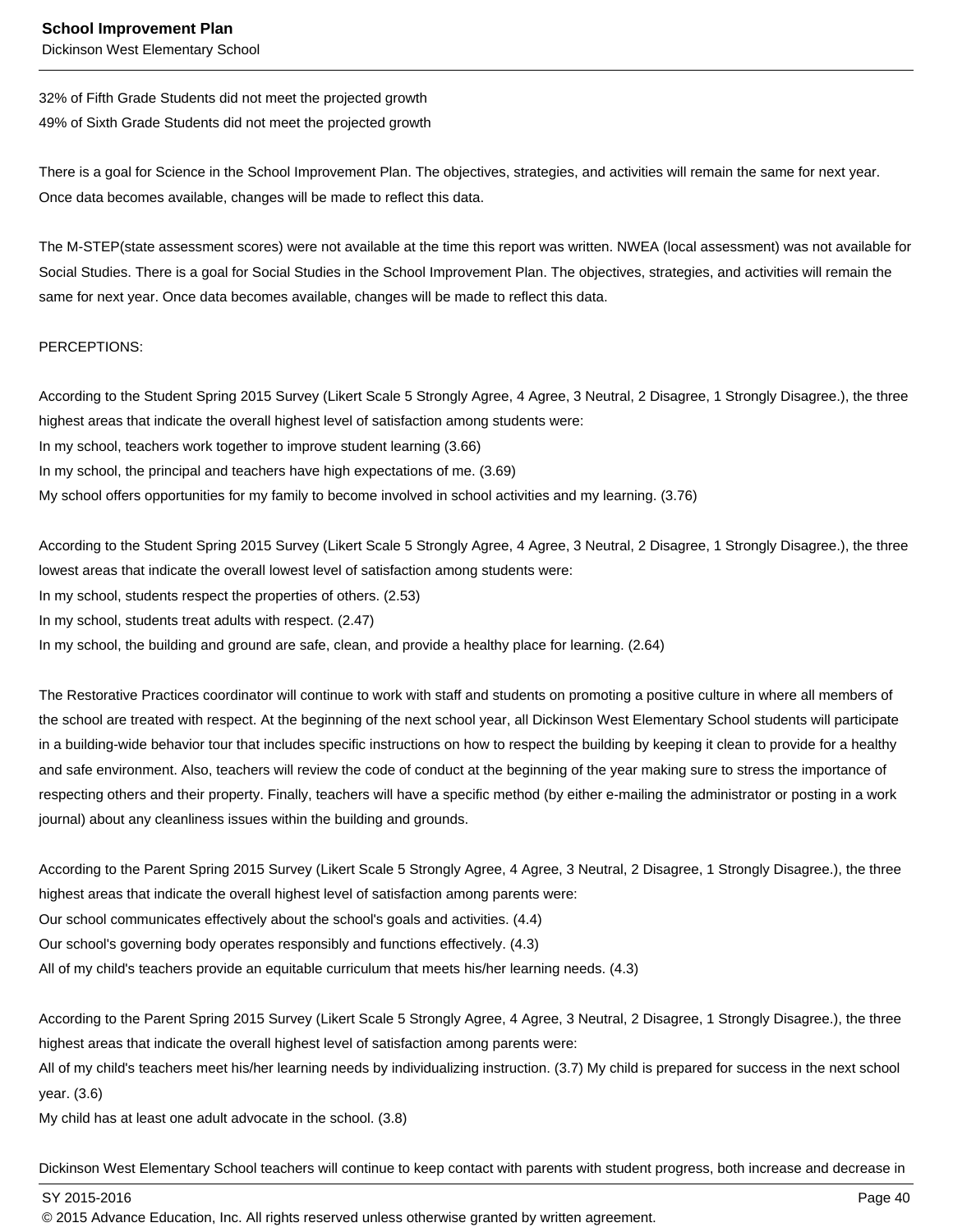Dickinson West Elementary School

academic achievement. During the beginning of the year Curriculum night, teachers will show parents how to access the school website, which contains important information for stakeholders, and inform them of our strategies to keep them updated. Staff will also incorporate additional lesson differentiation to reach all student needs across the content areas using information obtained during district provided professional development and individual resources.

According to the Staff Spring 2015 Survey (Likert Scale 5 Strongly Agree, 4 Agree, 3 Neutral, 2 Disagree, 1 Strongly Disagree.), the three highest areas that indicate the overall highest level of satisfaction among staff were: Our school's purpose statement is clearly focused on student success. (4.17) Our school provides qualified staff members to support student learning. (4.09) Our school uses multiple assessment measures to determine student learning and school performance. (4.01)

According to the Staff Spring 2015 Survey (Likert Scale 5 Strongly Agree, 4 Agree, 3 Neutral, 2 Disagree, 1 Strongly Disagree.), the three lowest areas that indicate the overall lowest level of satisfaction among staff were: In our school, a formal process is in place to support new staff members in their professional practice. (3.05) In our school, staff members provide peer coaching to teachers. (3.03)

Our school provides high-quality student support services (counseling, referrals, educational, and career planning). (2.97)

The staff will continue to do the best they can to assist new teachers in their profession without a formal program in place. Many conversations and coaching will occur on an informal basis and on the teacher's own time. Staff will continue to collaborate as a form of peer coaching within their content area meetings. Our one social worker will continue to service our students in weekly schedules.

#### PROGRAM/PROCESS DATA:

Dickinson West Elementary scored an average of 2.54 in all the categories. The strengths and areas of improvement are as follows:

Strengths: Curriculum-Alignment and Coherence Instruction-Instructional Design and Learning Environment Assessment-Assessment System, Shared Understanding, Data Analysis and Decision-Making and Student Involvement in the Assessment Process Instructional Leadership-A Vision for Learning and Results-Focused A Culture for Learning-Safe and Supportive Environment Organizational Management-Communication Systems and Resource Allocation Professional Learning System-Impact of Professional Learning Communication-Approaches and Tools and Cultural Responsiveness Areas of Improvement:

Instruction-Effective Instructional Practices and Reflection Instructional Leadership-Guidance and Support for Teaching and Learning A Culture for Learning-Shared Leadership for Learning Organizational Management-Intentional Practices Professional Learning Culture-Collaborative Teams and Collective Responsibility Professional Learning System-Purposeful Planning

## SY 2015-2016 Page 41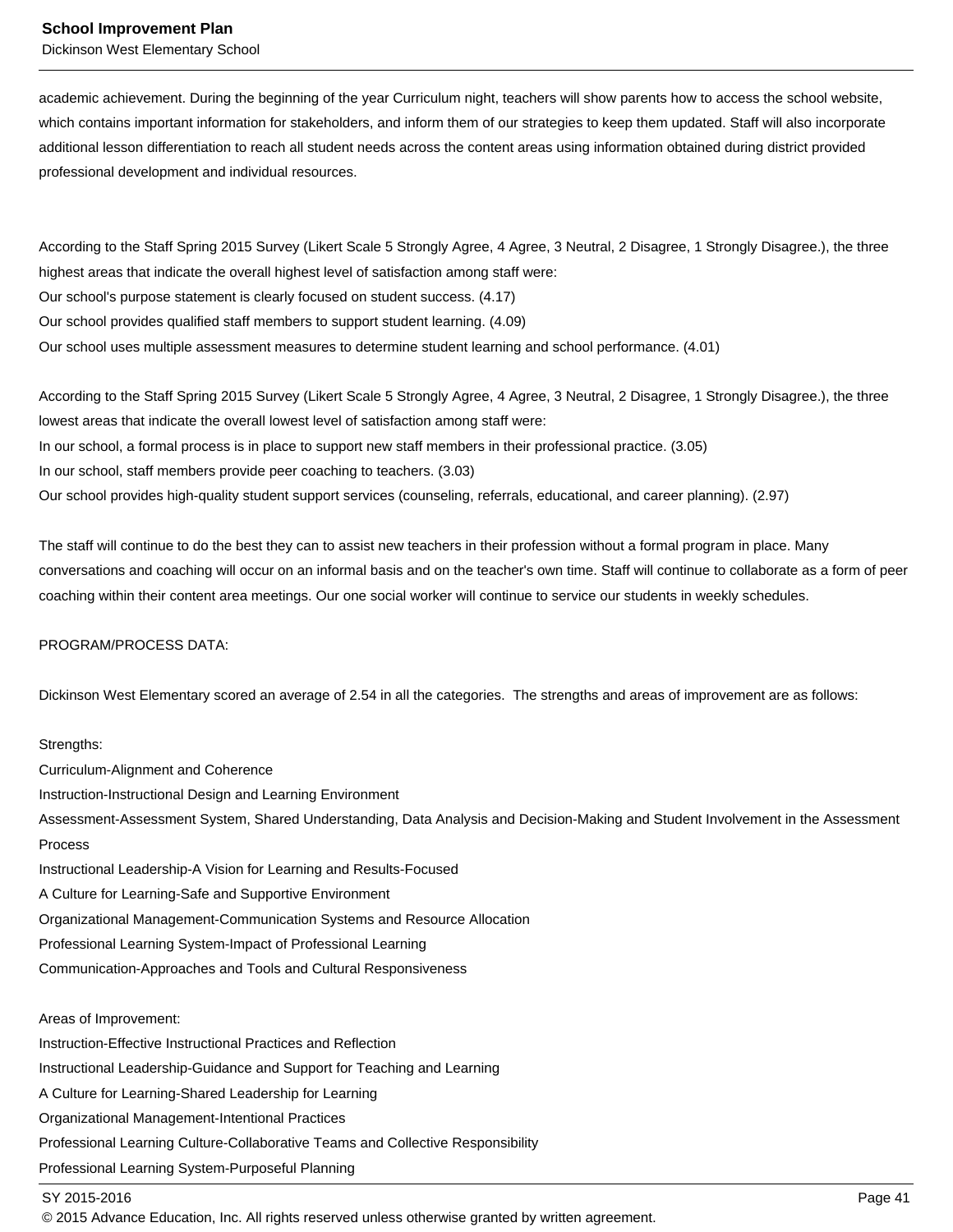Engagement-Learning Opportunities and Partnerships

#### CONCLUSION:

We believe that the following are the causes for student academic achievement gaps: poverty, limited resources at home, transient populations, low reading abilities, inappropriate behaviors in the classroom and inadequate teachings strategies.

The following are our areas of priority:

1. Content Areas: Reading, Mathematics, Writing, Science and Social Studies.

2. Perception Issues: Teachers need more time to collaborate with each other and more opportunities in the decision making in the school to take ownership of issues or problems within the school.

3. Demographic Trends: Our enrollment decline because of transient population.

**3. How are the school goals connected to priority needs and the needs assessment process? It is clear that a detailed analysis of multiple types of data was conducted to select the goals.**

#### Alignment to Goals:

Reading and Writing: All students at Dickinson West Elementary School will increase their proficiency in Reading and Writing. Priority areas include increased vocabulary instruction, as well as increased focus on teaching elements of narrative text, informational text and providing students with strategies to analyze and comprehend informational text. Connecting learning to real life experiences will happen as much as possible in order to increase student comprehension. Regular connections will be made with prior knowledge and experiences to assist students in assimilating new knowledge they already possess. Higher order, critical thinking questions will be asked and answered daily across all levels. Achievement data shows that Dickinson West needs to focus on students in the bottom thirty percent, to ensure that these students are meeting the proficiency targets.

Mathematics: All students at Dickinson West Elementary School will increase their proficiency in Mathematics. Priority areas which have been established in achieving mathematics proficiency stem from areas of algebraic thinking, numbers operation, problem solving and applying real world concepts in mathematics, per the Common Core State Standards. By providing explicit systemic instruction, real world application, cooperative learning, academic vocabulary instruction, differentiated instruction, and technology integration, it can help to close the achievement gap amongst all students and students who are furthest from proficiency target. In addition, after school and summer programs will be offered to those students to continue to struggle.

Science: All students at Dickinson West Elementary School will increase their proficiency in Science.

Priority areas which have been established in achieving science proficiency, by providing, hands on learning, cooperative learning and academic vocabulary instruction. It can help to close the achievement gap amongst all students. In addition, after school and summer school programs will be offered to those students who continue to struggle and are furthest from proficiency targets.

Social Studies: All students at Dickinson West Elementary School will increase their proficiency in Social Studies. Priority areas which have been established in achieving social studies proficiency, by providing guided reading instruction, cooperative

SY 2015-2016 Page 42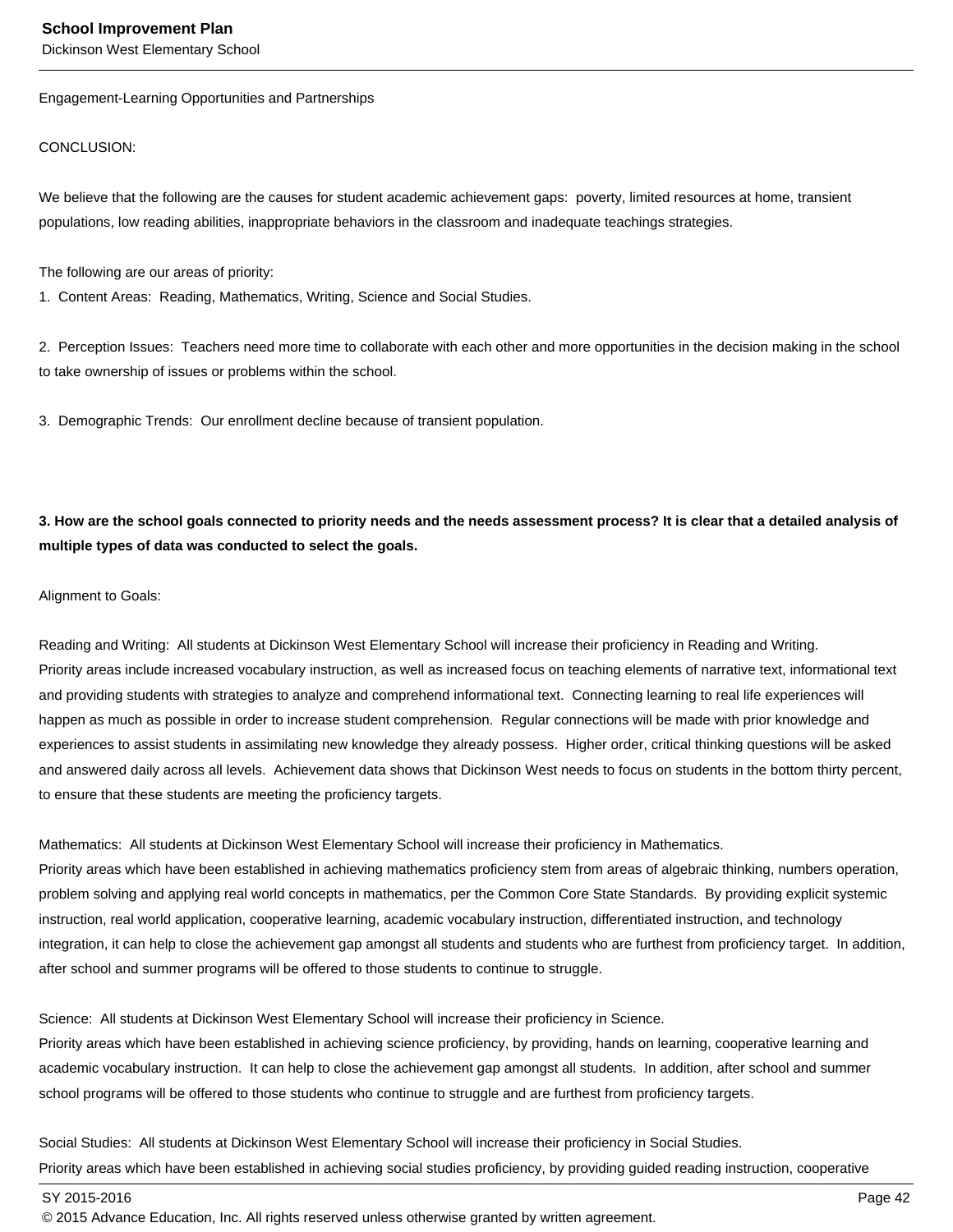learning, academic vocabulary instruction, concept maps, thematic planning, which can help close the achievement gap amongst all students. In addition, after school and summer school programs will be offered to those students who continue to struggle and are furthest from proficiency targets.

# **4. How do the goals address the needs of the whole school population? How is special recognition paid to meeting the needs of children who are disadvantaged?**

At Dickinson West Elementary, English Language Learner program, Title I Student Services After school tutoring, Lexia and NWEA data is used as evidence of instructional at multiple levels within the classrooms, when appropriate.

Strategies and activities utilized by Dickinson West put an emphasis in individualized, targeted and differentiated instruction in the classroom that will provide special recognition to student considered at-risk and or disadvantaged.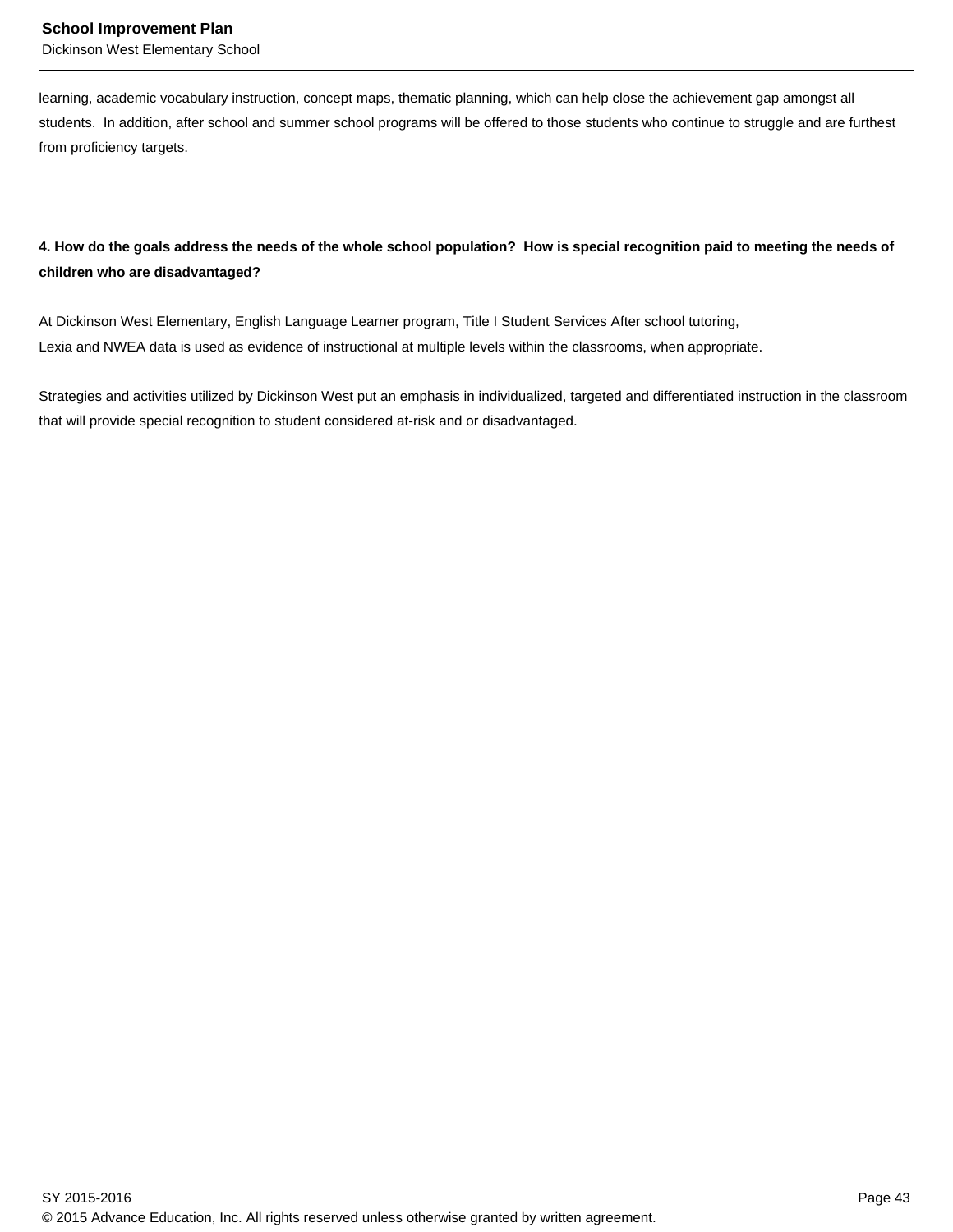# **Component 2: Schoolwide Reform Strategies**

#### **1. Describe the strategies in the schoolwide plan which focus on helping ALL students reach the State's standards.**

Dickinson West Elementary has initiated a Multi-Tiered model to provide high quality instruction ad interventions that are matched to student needs and monitored on a frequent basis.

All students in all content areas will receive Tier I differentiated instruction through the Gradual Release of Responsibilities model. Targeted students in all content areas will receive additional small group instruction in areas of identified need in addition to Tier I. Students in need of Intensive Intervention will receive increased instructional time through extended learning opportunities. Students in need of Intensive Intervention will receive increased instructional time through extended learning opportunities. The Multi-Tiered model also includes a behavior tiered support structure that will be discussed under the Culture and Climate Goal.

Reading for Meaning - Reading for meaning will develop the skills that proficient readers use to make sense of rigorous texts by building Common Core skills such as; managing text complexity, evaluating text and using evidence, finding main ideas, making inferences, and analyzing characters and content.

Research cited: Pressley & Afflerbach, 1995, Wyatt et al., 1993 and Pressley (2006) focused their research on the behaviors of skilled readers and found that 1, Good reading is active reading, not only DURING reading, but also before reading a selection to call up background knowledge about the topic and establishing a purpose for reading and AFTER reading to reflect on and seek to depend their understanding. 2. Comprehension involves a repertoire of skills, or reading and thinking strategies such as the "seven keys to comprehension," a set of skills that includes making connections to background knowledge, drawing inferences, and determining importance, Zimmermann and Hutchins (2003). 3. Comprehension skills can be taught successfully to nearly all readers, including young and emerging readers, Mosaic of Thought (2007), Keene and Zimmermann. Teaching students comprehension skills has "a significant and lasting effect on students' understanding" (Keene, 2010, p. 70).

Write to Learn - Write to Learn helps teachers integrate writing into daily instruction and develop students' writing skills in the key text types associated with continuing education readiness. Also, students build Common Core skills such as developing higher-order thinking through writing, writing arguments, informative/explanatory texts, and narratives, as well as writing for a wide range of tasks, audiences, and purposes.

Researches Cited: Douglas Reeves (2002) found that writing is "the skill most directly related to improved scores in reading, social studies, science, and even mathematics" (p. 5). Reeve also states writing brings "engagement, interest, and fun," (p. 5) to the classroom. According to David Conley (2007), perhaps the foremost expert on college readiness, "If we could institute only one change to make students more college ready, it should be to increase the amount and quality of writing students are expected to produce." (pp. 27-28).

Real-World Connections - Teachers will assign activities that extend learning beyond the textbook and classroom by coordinating field trips according to grade level content, leading students in completing writing assignments that consider or solve problems, and guide students in participating in community projects to promote real world application; invite students to the discussion of matters of human social existence and lead students in examining both problematic and positive historical events by using learning logs, small group instruction and technology. Research Cited: -Zemelman, S., Daniels, H., Hyde, A. (2005). Best Practice: Today's Standards for Teaching & Learning in America's Schools. Portsmouth, NH: Heinemann. Statement.: The authors share researched best practices in teaching to aid teachers in improving pedagogy in all subjects areas. "To make concepts real, social studies must involve active participation in the classroom and the wider community." -Zemelmann, S., Daniels, H., Hyde, A. (2005). Best Practice: Today's Standards for Teaching & Learning in America's Schools. SY 2015-2016 Page 44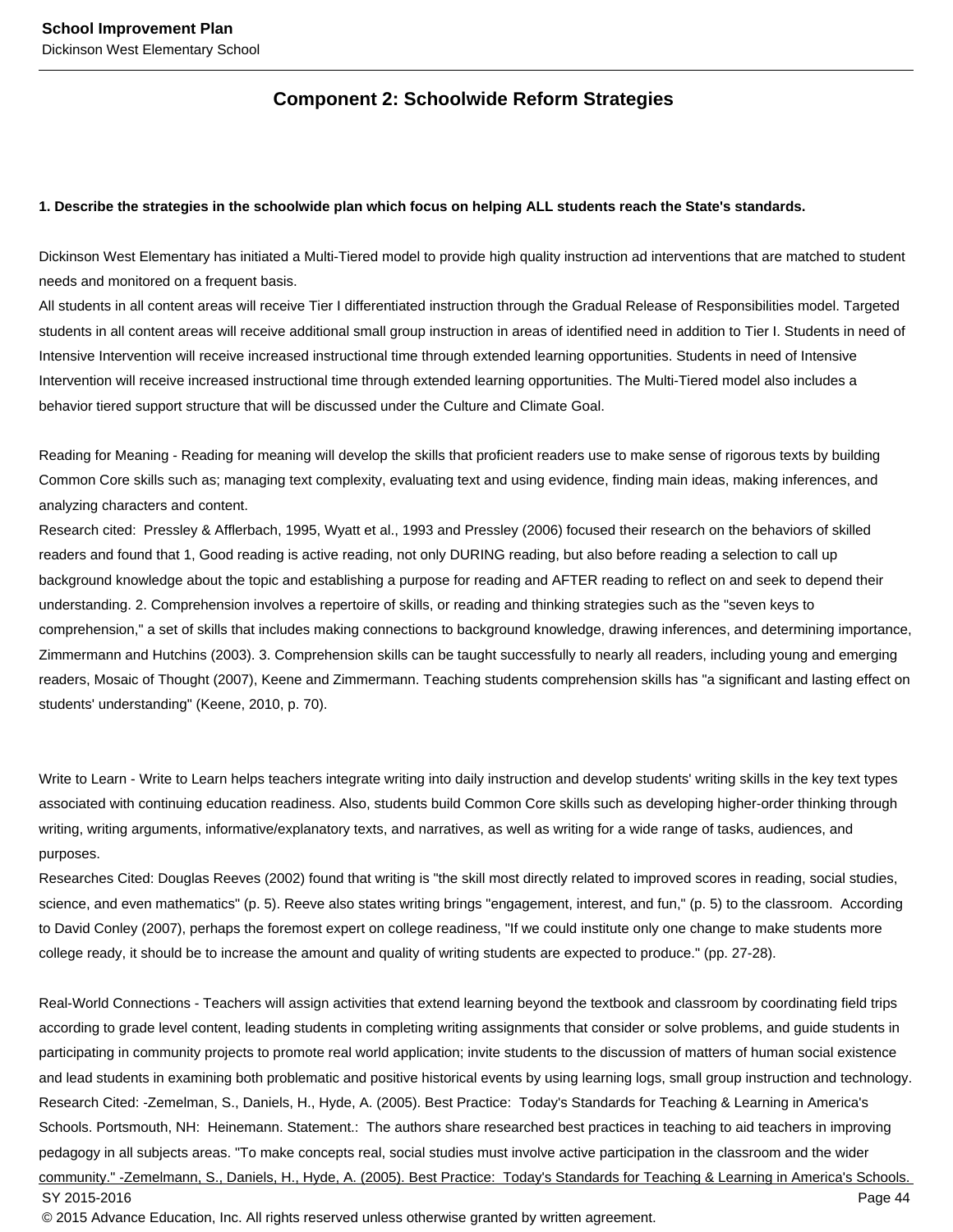Portsmouth, NH: Heinemann. Statement: Th author's first wrote about the importance of extending social studies learning outside of the classroom before writing a book with a similar name in 2005 (see above title). The authors stated that "active involvement in social studies should include information gathering, representatives of many social and government organizations are happy to visit classrooms...Genuine responses from community leaders to students' letters, proposals on community projects, and real advocacy are usually long remembered by students as rich and exciting learning experiences.

## STRATEGIES THAT FOCUS ON HELPING "ALL" STUDENTS (TIER I)

#### READING - IN CLASS INSTRUCTION -Strategies for ALL students (Tier I):

Dickinson West will use the Gradual Release of Responsible Model for Tier I. The following strategies will be focused on:

EXPLICIT SYSTEMIC INSTRUCTION: "I do, You Watch" (Dependency): Teachers will initiate, model, explain and use think aloud to "show how to do it." Teachers will read children's literature from Making Meaning to students, engaging them in understanding and comprehension of text, listening and speaking vocabulary, and knowledge of story structure. The use of non-linguistic representations, including graphic organizers, across all content areas, focusing on Comprehension of Narrative and Expository Text. The use of differentiated instruction to meet the needs of individual learners during workshop time.

GUIDED READING: "I do you help" (We do it together): Teachers will lead, suggest, explain, respond and acknowledge as student progress towards independence. Leveled literature is presented to students in small groups in a book tour fashion with key vocabulary used in the previewing of the text. Students will then read the leveled reader independently with the teacher coaching and providing assistance when the reader begins to struggle with the text.

COOPERATIVE LEARNING: "You do together" (Collaboratively): Teachers will structure small groups of 3-4 students and support the collaborative work of students. They will also observe and assist students. Teachers will use cooperative learning activities built around story structure, prediction, summarization, vocabulary building, and decoding practice. Students will engage in partner reading and structured discussion of stories or novels, and work in teams toward mastery of the vocabulary and content of the stories.

SUPERVISED INDEPENDENT PRACTICE: "You do alone" (Independence): Teachers will scaffold instruction, validate work, reteach as needed, evaluates/observe (progress monitoring), encourage, clarify, confirm, and coach students, (Different way to Differentiate) Teachers will provide a classroom library of books at students' reading levels, and students will read books of their choice.

TECHNOLOGY INTEGRATION: Teachers will support differentiation of reading instruction by integrating technology. The use of technology, specifically software programs for reading, selected to meet the needs of each student at their current level of performance.

PROGRESS MONITORING: At varying intervals, reading teachers will assess student progress.

#### INTERVENTION STRATEGIES:

Tier II - Differentiating through Small Group Instruction - Content area interventionists to provide individual and small group support across all content areas.

Tier III - Increased Instructional Time - Extended learning opportunities, both supplemental support and enrichment, to address the need of all students.

SY 2015-2016 Page 45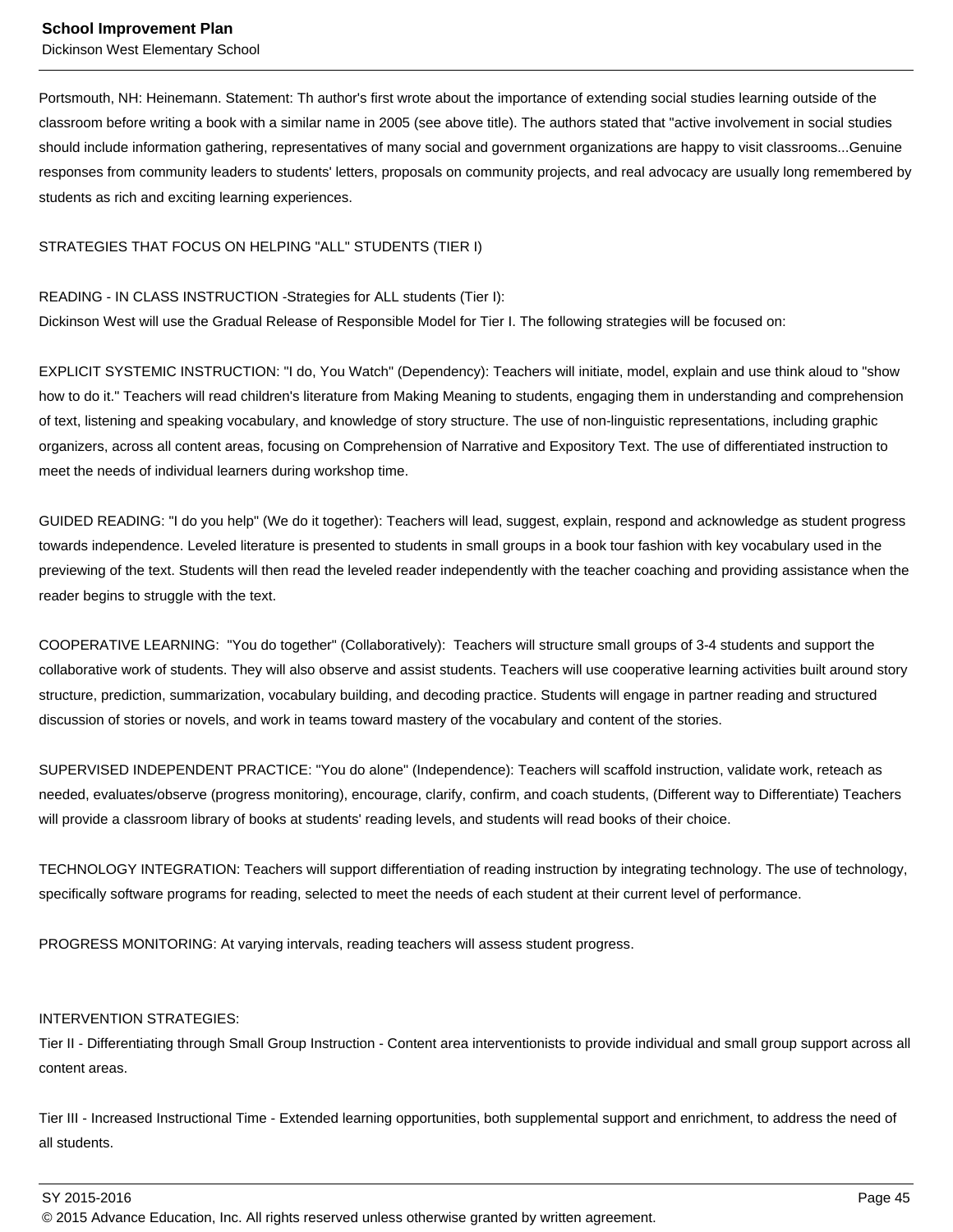Dickinson West Elementary School

Co-Teaching for Students with Disabilities. A Co-Teaching Team typically included a general and a special educator who teach the general education curriculum to all students as well as implement Individual Education Programs (IEPs) for students with disabilities. Both educators on the co-teaching team are responsibile for differentiating the instructional planning and delivery, assessment of student achievement, and classroom management.

A wide variety of resources is used within the classroom to improve and enrich classroom instruction. These include highly-engaging, handson projects, technology-based instruction targeting specifically identified reading skills, phonetic intervention, regular oral reading fluency practice, in-class interventions and assessments (Ex. Lexia) utilizing progress monitoring, workshop, learning centers (technology based and other), reading and listening center, RAZ Kids suite, Susstained Silent Reading using D.E.A.R and Success Maker, independent work, peer tutoring, small group instruction, and cooperative learning. Instruction is differentiated based upon student ability.

#### WRITING

IN CLASS INSTRUCTION Strategies for ALL students (Tier I):

Writing Across the Curriculum using the Gradual Release Model for Tier I Instruction, focusing on the Writing Process and Grammar Usage.

EXPLICIT SYSTEMIC INSTRUCTION: "I do, You Watch" (Dependency): Teachers will initiate, model, explain and use think aloud to "show how to do it". Teachers will model the prewriting process - This step involves brainstorming, considering, purpose and goals for writing, using graphic organizers to connect ideas, and designing a coherent structure for writing.

GUIDED INSTRUCTION: "I do you help" (We do it together): Teachers will lead, suggest, explain, respond, and acknowledge as students progress towards independence. Teacher will guide students through the drafting process - Students will work independently and discuss with other students individuality as they write. Teachers will then guide students through revising and editing. Teacher will show students how to revise specific aspects of their writing to make it more coherent and clear.

COOPERATIVE LEARNING: "You do together" (Collaboratively): Teachers will structure small groups of 3-4 students and support the collaborative work of students. They will also observe and assist students. Teachers will support students in cooperative groups through the rewriting process where students will incorporate changes as they carefully write or type there final drafts. Teachers will then support the publishing process by encouraging students to publish their works in a variety of ways.

SUPERVISED INDEPENDENT PRACTICE: "You do alone" (Independence): Teachers will scaffold instruction, validate work, reteach, as needed, evaluates/observe (progress monitoring), encourage, clarify, confirm, and coach students (Different way to Differentiate). Teachers will use small-group lessons, or individual conferencing to support individual practice of the writing process.

TECHNOLOGY INTEGRATION: Teachers will support differentiation of writing instruction by integrating technology. The use of technology,specifically software programs in writing, selected to meet the needs of each student at their current level of performance.

PROGRESS MONITORING: At varying intervals, teachers will assess student progress.

# INTERVENTION STRATEGIES:

Tier II - Differentiating through Small Group Instruction - A content area interventionist will provide individual and small group support in writing.

Tier III - Increased Instructional Time - Extended learning opportunities, both supplemental support and enrichment, to addess the need of all

SY 2015-2016 Page 46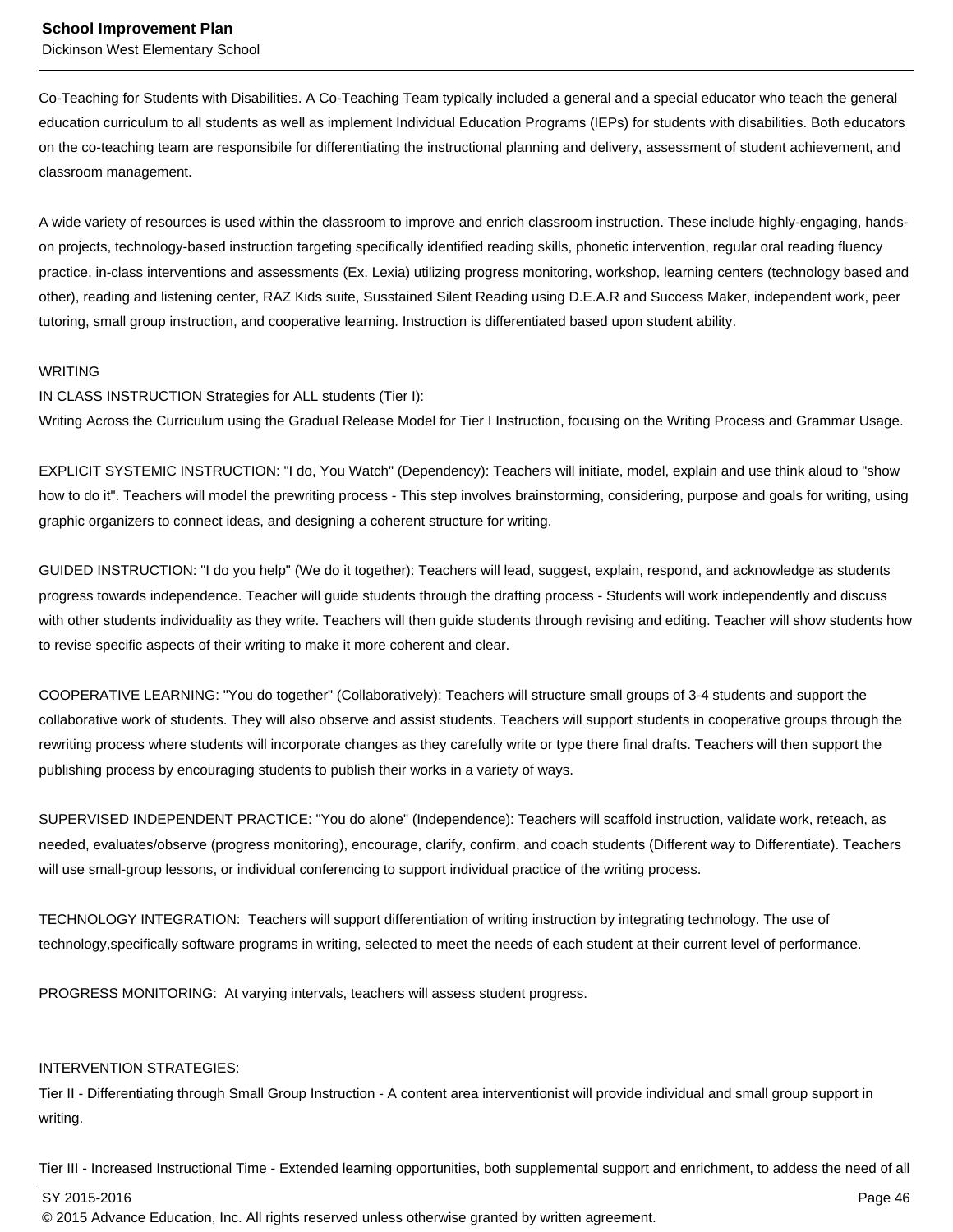#### students.

Co-Teaching - Co-Teaching for students with Disabilities. A co-teaching team typically includes a general and a special educator who teach the general education curriculum to all students as well as implement Individual Education Programs (IEPs) for students with disabilities. Both educators on the co-teaching team are responsible for differentiating the instructional planning and delivery, assessment of student achievement, and classroom management.

A wide variety of resources is used within the classroom to improve and enrich classroom writing instruction. These include technologybased instruction targeting specifically identified writing skills, daily journal and cross-curricular writing tasks, emphasis on expressing reasoning through writing, writing workshop, independent writing choices, writing portfolios, weekly writing participation implementing the writing process complete with peer editing, utilizing a variety of publishing methods. Instruction is differentiated based upon student ability.

#### MATHEMATICS - IN CLASS INSTRUCTION - Strategies for ALL students (Tier I):

Dickinson West Elementary will use the Gradual Release Model for Tier I Instruction, focusing on mathematics priority areas of Numbers and Operation, Measurement and Data, Geometry, Algebraic Thinking, and Statistics and Probability.

EXPLICIT SYSTEMIC INSTRUCTION: "I do, You Watch" (Dependency): Teachers will initiate, model, explain, and use think aloud to "show how to do it." The teacher will model and record the appropriate mathematical representation using manipulative, diagrams or technology. In addition, the use of differentiated instruction will be provided to meet the needs of individual learners.

GUIDED INSTTRCTION: "I do, you help" (We do it together): Teachers will lead, suggest, explain, respond, and acknowledge as students progress towards independence. Teachers will model and elicit responses from the students again using manipulative, diagrams or technology.

COOPERATIVE LEARNING: "You do together" (Collaboratively): Teachers will structure small groups of 3-4 students and support the collaborative work of students. They will also observe and assist students. Teachers will group students allowing them to voice their mathematical ideas and explain them to others, this will extend and deepen their understanding.

SUPERVISED INDEPENDENT PRACTICE: "You do alone" (Independent): Teachers will scaffold instruction, validate work, reteach as needed, evaluate/observe (progress monitoring), encourage, clarify, confirm, and coach students (Different way to Differentiate). Teachers will use small groups to provide practice that is based on conceptual understanding, number sense, and connections to previously learned concepts and skills.

TECHNOLOGY INTEGRATION: Teachers will support differentiation of mathematics instruction by integrating technology. Specifically software programs, in mathematics, selected to meet the needs of each student at their current level of performance.

PROGRESS MONITORING: At varying intervals, teachers will assess student progress.

# INTERVENTION STRATEGIES:

Tier II - Differentiating through Small Group Instruction - Content area interventionists to provide individual and small group support across all content areas.

Tier III - Increased Instructional Time - Extended learning opportunities, both supplemental support and enrichment, to address the need of

SY 2015-2016 Page 47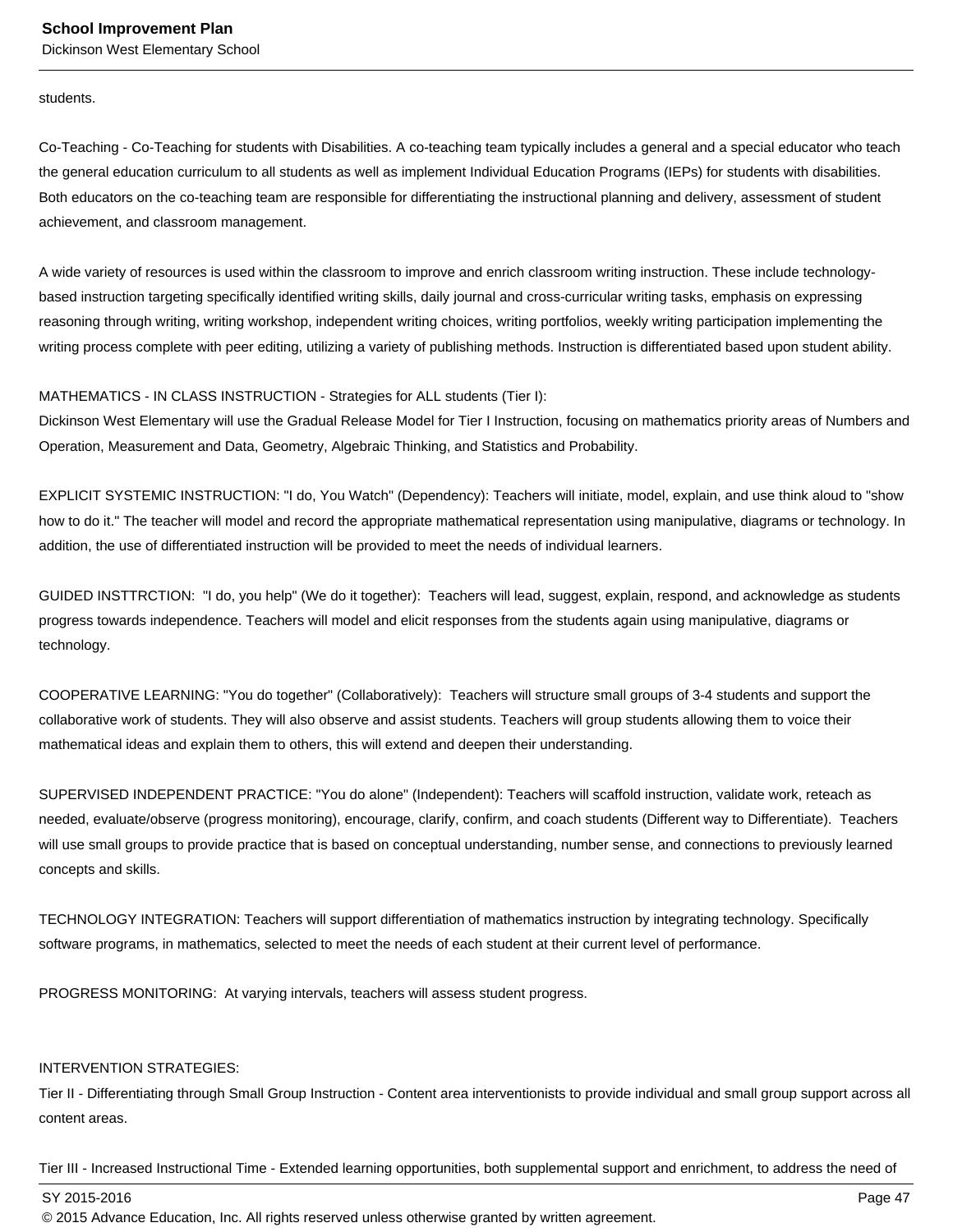Dickinson West Elementary School

all students. A wide variety of resources is used within the classroom to improve and enrich math instruction. The Everyday Math Online suite is utilized to integrated technology-based instruction that targets specifically identified math skills and it allows for differentiation. Other resources include small group instruction, math skill games (technology based and other), peer tutoring and cooperative learning, circular practice and review, manipulatives, and make and take projects.

#### SCIENCE - IN CLASS INSTRUCTION - Strategies for ALL students (Tier I):

Dickinson West Elementary will use the Gradual Release Model for Tier I Instruction to focus on our science priorities of: The inquiry process, forces and motion, properties of matter, heredity, physical science, earth systems and living things.

EXPLICIT SYSTEMIC INSTRUCTION: "I do, you watch" (Dependency): Teachers will initiate, model, explain and use think aloud to "show how to do it." Teachers will use graphic organizers to record key ideas to help students obtain meaning from what they read. Graphic organizers will help students to see the underlying logic and interconnections among concepts by improving their comprehension and retention of scientific knowledge. Differentiated instruction across all content areas to meet the needs of individual learners, will include a wide variety of resources is used within the classroom to improve Science instruction. These include highly-engaging, hands-on exploration and experimentation utilizing the scientific method, technology based and data-driven instruction (virtual field trips, online resources, and Discovery Education), hands on field trips, school green garden, scientific tools and manipulatives.

GUIDED INSTRUCTION: "I do, you help" (We do it together): Teachers will lead, suggest, explain, respond and acknowledge as students progress towards independence. Teachers will use hands-on experiments and graphic organizers to model scientific content.

COOPERATIVE LEARNING: "You do together" (Collaboratively): Teachers will structure small groups of 3-4 students and support the collaborative work of students. They will also observe and assist students. Teacher will use inquiry based instruction through hands-on experiments.

SUPERVISED INDEPENDENT PRACTICE: "You do alone" (Independence): Teachers will scaffold instruction, validate work, reteach as needed, evaluates/observe (progress monitoring), encourage, clarify, confirm, and coach students (Different way to Differentiate). This will be accomplished through hands-on inquiry based instruction.

INQUIRY BASED INSTRUCTION: Inquiry-based instruction is a student-centered and teacher-guided instructional approach that engages students in investigating real world questions that they choose within a broad thematic framework. Inquiry-based instruction: teaches problem-solving, critical thinking skills, and disciplinary content; promotes the transfer of concepts to new problem questions; teaches students how to learn and builds self-directed learning skills; develops student ownership their inquiry and enhances student interest in the subject matter.

TECHNOLOGY INTEGRATION: Teachers will support differentiation of inquiry based instruction by integrating technology.

PROGRESS MONITORING: At varying intervals, teachers will assess student progress.

# INTERVENTION STRATEGIES:

Tier II - Differentiating through Small Group Instruction - Content are interventionists to provide individual and small group support across all content areas. In addition, technology, specifically software programs for science will be selected to meet the needs of each student at their current level of performance.

Tier III - Increase Instruction Time - Extended learning opportunities, both supplemental support and enrichment, to address the need of all

SY 2015-2016 Page 48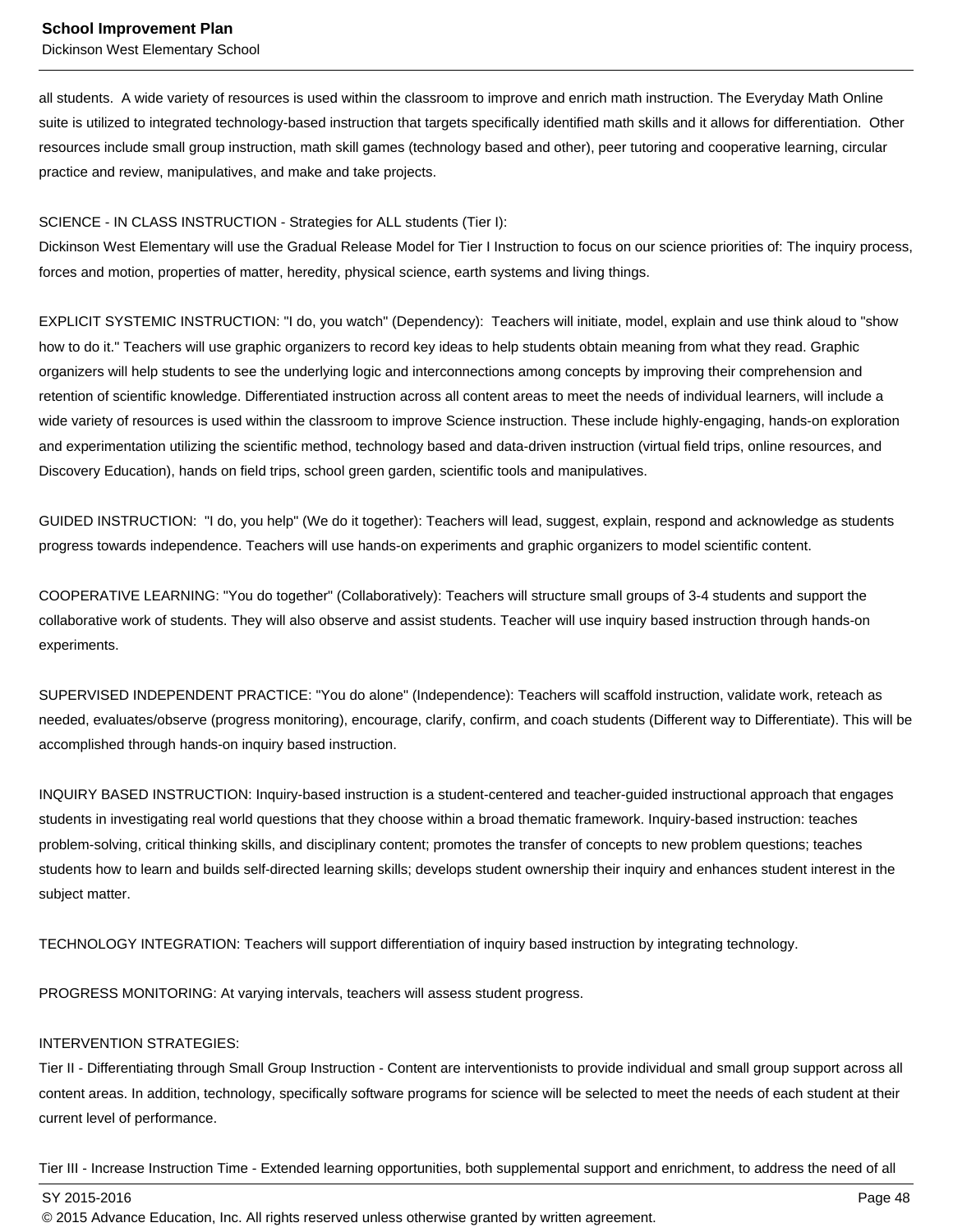students.

SOCIAL STUDIES - IN CLASS INSTRUCTION - Strategies for ALL students (Tier I): Dickinson West Elementary will use the Gradual Release Model for Tier I Instruction. The following priority areas will be focused on: History, Places and Regions, and Civics.

EXPLICIT SYSTEMIC INSTRUCTION: "I do, you watch" (Dependency): Teachers will initiate, model, explain, and use think aloud to "show how to do it." Teachers will use graphic organizers to record key ideas help students obtain meaning from what they read. Graphic Organizers will help students to see the underlying logic and interconnections among concepts by improving their comprehension and retention in social studies. The use of differentiated instruction in social studies to meet the needs of individual learners, a wide variety of resources is used within the classroom to improve and enrich Social Studies classroom instruction. These include highly-engaging, hands-on projects, technology-based instruction, manipulatives (maps, globes, charts, etc.); learning centers (technology based and other), reading and listening centers, Cross-Curricular learning activities.

EXPLICIT SYSTEMIC INSTRUCTION: "I do, you watch" (Dependency): Teachers will initiate, model, explain, and use think aloud to "show how to do it." Teachers will use graphic organizers to record key ideas to help students obtain meaning from what they read. Graphic organizers will help students to see the underlying logic and interconnections among concepts by improving their comprehension and retention in social studies. The use of differentiated instruction in social studies to meet the needs of individual learners, a wide variety of resources is used within the classroom to improve and enrich Social Studies classroom instruction. These include highly-engaging, hands-on projects, technology-based instruction, manipulatives (maps, globes, charts, etc.); learning centers (technology based and other), reading and listening centers, Cross-Curricular learning activities.

GUIDED INSTRUCTION: "I do you help" (We do it together): Teachers will lead, suggest, explain, respond and acknowledge as students progress towards independence. Teachers will continue to support the use of graphic organizers for comprehension of social studies concepts.

COOPERATIVE LEARNING: "You do together" (Collaboratively): Teachers will structure small groups of 3-4 students and support the collaborative work of students. They will also observe and assist students. Teachers will support student in groups as they work on projects and use graphic organizers. Creating Personal Time Lines, MAPs, Illustrations, graphic organizers, and field trips.

SUPERVISED INDEPENDENT PRACTICE: "You do alone" (Independence): Teachers will scaffold instruction, validate work, reteach as needed, evaluate/observe (progress monitoring), encourage, clarify, confirm, and coach students (Different way to Differentiate). Teachers will provide independent practice reading social studies content with the support of graphic organizers.

# PROJECT BASED LEARNING (PBL):

PBL projects are focused on questions or problems that "drive" students to encounter (and struggle with) the central concepts and principles of a disciple. These projects involve students in a constructive investigation. They also involve a question and activities. Both can be student created, as it increases student motivation. PBL projects will be built around thematic units or the intersection of topics from two or more disciplines.

TECHNOLOGY INTEGRATION: Teachers will support differentiation of informational reading of social studies content by integrating technology. The use of technology, specifically software programs, for social studies, selected to meet the needs of each student at their current level of performance.

#### SY 2015-2016 Page 49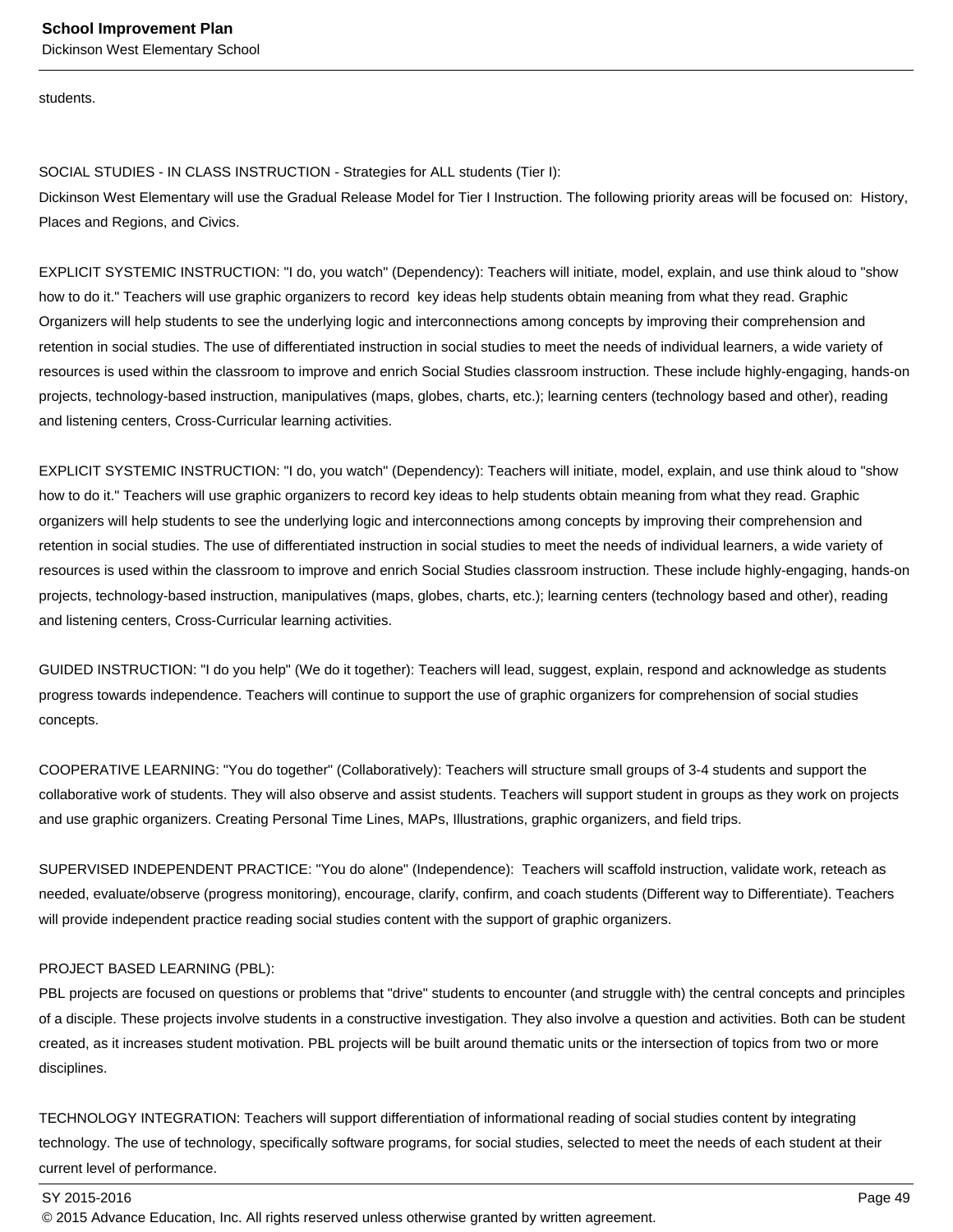PROGRESS MONITORING: At varying intervals, teachers assess student progress.

## INTERVENTION STRATEGIES:

Tier II - Differentiating through Small Group Instruction - An interventionist will provide individual and small group support across all content areas.

Tier III - Increase Instructional Time - Extended learning opportunities, both supplemental and enrichment, to address the need of all students.

## CULTURE AND CLIMATE

The culture and the climate of the building will be improved utilizing the strategies of Restorative Practices. The program encourages positive behavior and peaceful conflict resolution.

# Behavior:

Dickinson West will use the principles of Restorative Practice to provide a multi-tiered, school wide behavioral support system for all students.

# Strategies for ALL students:

Dickinson West staff will identify behavior expectations, teach behavior expectations, monitor behavior, provide positive acknowldgements of good behavior, correct misbehavior and provide support for effective classroom management. Tier I additional behavior supports will include:

Classroom Restorative Circles Anti-Bullying, Anti-Violence Programs

Intervention Strategies Tier II:

Restorative Practices coach will provide the following behavioral interventions for targeted students:

Check-In/Check-Out Self Monitoring Peer Reporting Social Skill Training **Mentoring** Peer Mediation/Conflict Resolution Bully Prevention Counseling (in school social worker)

Intervention Strategies Tier III: Dickinson West staff will provide the following behavioral interventions for intensive need students: Individualized, functional, assessment-based behavior support plan

# TEACHING AND LEARNING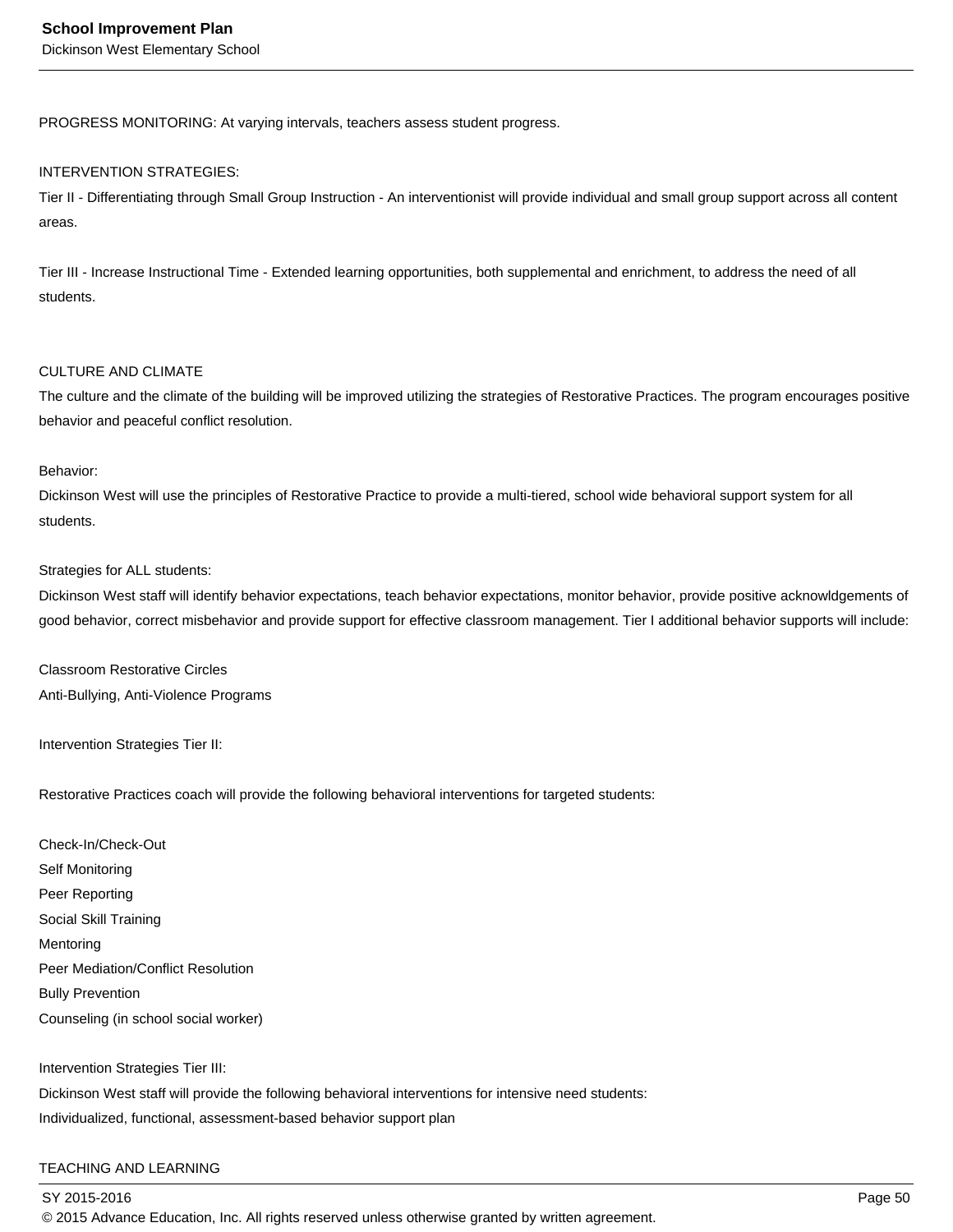Professional Development occurs on a regular basis and is evaluated for effectiveness. Teachers also participate in independent professional development, district provided workshops and independent professional development. Data is analyzed on a regular basis at staff meetings and grade level meetings to identify targets of instruction.

# **2. Describe how the research-based methods and strategies in the schoolwide plan increase the quality and quantity of instruction (which accelerates and enriches the curriculum).**

The staff at Dickinson West Elementary utilize a variety of research-based methods and strategies to meet the needs of all students. Below please find the research-based methods and strategies that increase quality and quantity of instruction.

STRATEGIES THAT INCREASE THE QUALITY OF INSTRUCTION:

READING FOR MEANING - Reading for meaning will develop the skills that proficient readers use to make sense of rigorous texts by building Common Core skills such as; managing text complexity, evaluating text and using evidence, finding main ideas, making inferences and analyzing characters and content.

Research cited: Pressley & Afflerbach, 1995, Wyatt et al., 1993 and Pressley (2006) focused their research on the behaviors of skilled readers and found that 1, Good reading is active reading, not only DURING reading, but also before reading a selection to call up background knowledge about the topic and establishing a purpose for reading and AFTER reading to reflect on and seek to depend their understanding. 2. Comprehension involves a repertoire of skills, or reading and thinking strategies such as the "seven keys to comprehension," a set of skills that includes making connections to background knowledge, drawing inferences, and determining importance, Zimmermann and Hutchins (2003). 3. Comprehension skills can be taught successfully to nearly all readers, including young and emerging readers, Mosaic of Thought (2007), Keene and Zimmermann. Teaching students comprehension skills has "a significant and lasting effect on students' understanding" (Keene, 2010, p. 70).

WRITE TO LEARN - Write to Learn helps teachers integrate writing into daily instruction and develop students' writing skills in the key text types associated with continuing education readiness. Also, students build Common Core skills such as developing higher-order thinking through writing, writing arguments, informative/explanatory texts, and narratives, as well as writing for a wide range of task, audiences, and purposes.

Researches Cited: Douglas Reeves (2002) found that writing is "the skill most directly related to improved scores in reading, social studies, science, and even mathematics" (p. 5). Reeve also states writing brings "engagement, interest, and fun," (p. 5) to the classroom. According to David Conley (2007), perhaps the foremost expert on college readiness, "If we could institute only one change to make students more college ready, it should be to increase the amount and quality of writing students are expected to produce." (pp. 27-28).

REAL WORLD CONNECTIONS - Teachers will assign activities that extend learning beyond the textbook and classroom by coordinating field trips according to grade level content, leading students in completing writing assignments that consider or solve problems, and guide students in participating in community projects to promote real world application; invite students to the discussion of matters of human social existence and lead students in examining both problematic and positive historical events by using learning logs, small group instruction and technology.

Research Cited: -Zemelman, S., Daniels, H., Hyde, A. (2005). Best Practice: Today's Standards for Teaching & Learning in America's Schools. Portsmouth, NH: Heinemann. Statement.: The authors share researched best practices in teaching to aid teachers in improving pedagogy in all subjects areas. "To make concepts real, social studies must involve active participation in the classroom and the wider

SY 2015-2016 Page 51

<sup>© 2015</sup> Advance Education, Inc. All rights reserved unless otherwise granted by written agreement.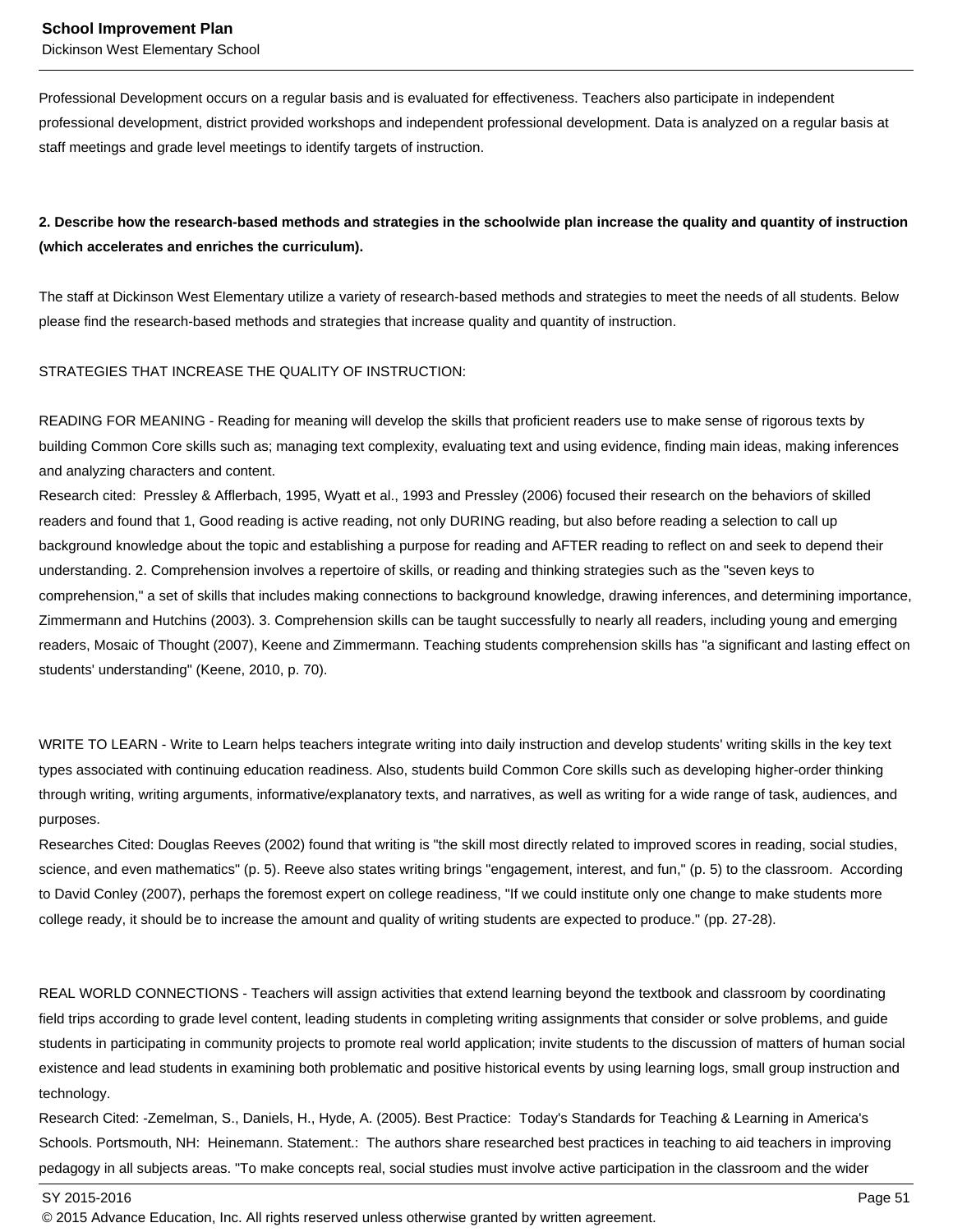Dickinson West Elementary School

community." -Zemelmann, S., Daniels, H., Hyde, A. (2005). Best Practice: Today's Standards for Teaching & Learning in America's Schools. Portsmouth, NH: Heinemann. Statement: Th author's first wrote about the importance of extending social studies learning outside of the classroom before writing a book with a similar name in 2005 (see above title). The authors stated that "active involvement in social studies should include information gathering, representatives of many social and government organizations are happy to visit classrooms...Genuine responses from community leaders to students' letters, proposals on community projects, and real advocacy are usually long remembered by students as rich and exciting learning experiences.

GRADUAL RELEASE OF RESPONSIBILITY MODEL: "The gradual release of responsibility model provides teachers with an instructional framework for moving from teacher knowledge to student understanding and application. The Gradual Release of Responsibility Model ensures that students are supported in their acquisition of the skills and strategies necessary for success"; Fisher, D. (2008). Effective Use of the Gradual Release of Responsibility Model. Retrieved from: https://www.mheonline.com/\_treasures/pdf/douglas\_fisher.pdf.

The following strategies are part of the Gradual Release of Responsibility Model and will be used to increase the quality of instruction across all content areas.

- Explicit Systemic Instruction (Tier I): "I do, You watch" (Dependency): Teachers will initiate, model, explain, and use think aloud to "show how to do it.": This strategy will provide all students with a model for learning in all content areas. Identifying and communication with students a clear learning goal/skill and strategy- In every lesson and all work with students, teachers will determine a clear, focused learning objective, purpose, or skill to be taught in that lesson. This objective or purpose will be communicated and made clear to students in a variety of ways. Having students understand a clear learning objective improves learning and retention of new knowledge and skills. Carnine, D.W., Silbert, J., Kame'enui, E.J., Tarver, S.G., & Jungjohann, K. (2006). Teaching struggling and at-risk readers: A Direct Instruction Approach. Upper Saddle River, NJ: Pearson Merrill Prentice Hall.

-Guided Instruction (Tier I): "I do you help" (We do it together): Teachers will lead, suggest, explain, respond and acknowledge as students progress towards Independence. Teachers will gradually release the responsibility for learning to the students. This strategy will provide structured guidance in all content areas.

Fisher, D. & Frey, N. (2010). Guided Instruction: How to Develop Confident and Successful Learners.

-Cooperative Learning (Tier I): "You do together" (Collaboratively): Teachers will structure small groups of 3-4 students and support the collaborative work of students. They will also observe and assist students. This strategy will provide for differentiated support of the intended content across the curriculum.

Johnson, D.W. & Johnson, R.T. (2009) An Educational Psychology Success Story: Social Interdependence Theory and Cooperative Learning. Educational Researcher.

-Supervised Independent Practice (Tier I): "You do alone" (Independently): Teachers will scaffold instruction, validate work, reteach as needed, evaluate/observe (progress monitoring), encourage, clarify, confirm, and coach students (Different Ways to Differentiate). Teachers will provide structured time and opportunities for students to independently apply and practice skills and knowledge attained during instruction. Teachers will insure that students have the materials and support to practice independently at their level.

As part of the supervised independent practice strategy, independent reading practice will be provided. Teachers will provide students with opportunities for independent reading practice to apply concepts taught through mini-lessons. Rosenshine, B. (2012). Principles of Instruction: Research-based strategies that all teachers should know.

SY 2015-2016 Page 52

<sup>© 2015</sup> Advance Education, Inc. All rights reserved unless otherwise granted by written agreement.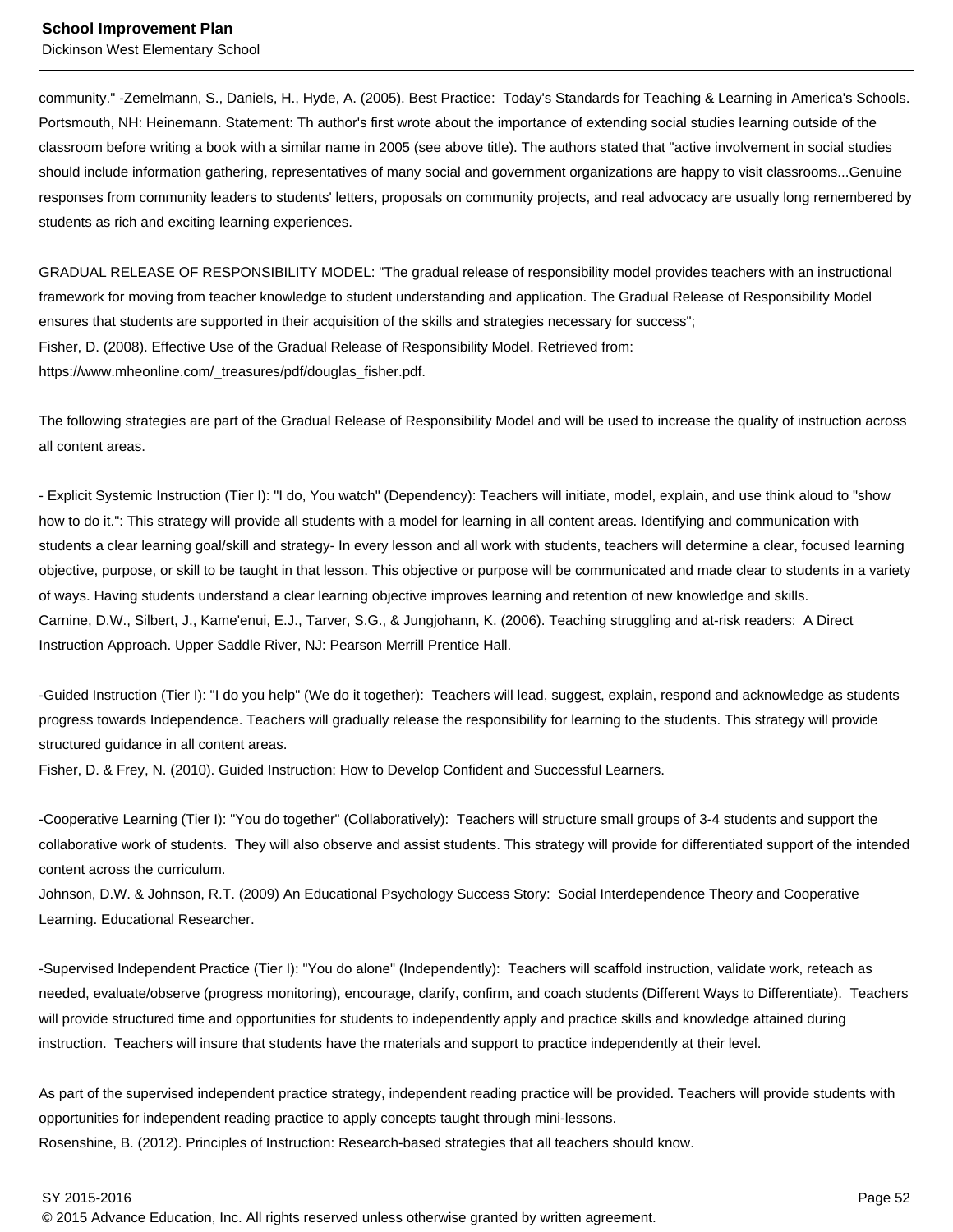-Differentiating Instruction through small groups (Tier II)- Teachers will differentiate instruction to provide an individualized instructional level, scaffold, challenge and support for each student. This includes teachers using knowledge of their students and student data to plan lessons ahead of time that meet the changing needs of students. Differentiation also will include specific programs and activities that target particular groups for support.

Tomlinson, C.A. (200) - Differentiation of instruction in the elementary grades. ERIC Digest.

-Progress Monitoring - Student Self-Monitoring/Teacher Monitoring of Student Progress- Data will provide necessary information for student self-monitoring of student progress across the content areas. This will increase the quality of instruction by focusing students on their individual needs.

Dexter, D.D., & Hughes, C. Progress Monitoring Within a Response-to-Intervention Model.

Technology Integration - Teachers will support differentiation of instruction by integrating technology across the curriculum. The use of technology, specifically software programs, selected to meet the needs of each student at their current level of performance will increase the quality of instruction by providing targeted support to meet the individual needs of students.

Levin, B.B., & Schrum, L. (2013). Technology-Rich Schools Up Close. Educational Leadership, 70(6), 51-55.

Co-Teaching - Intervention support for Students with Disabilities. Co-Teaching is two or more people sharing responsibility for teaching some or all of the students assigned to a classroom. It involves the distribution of responsibility among people for planning, instruction, an evaluation for a classroom of students. Another way of saying this is that co-teaching is a fun way for students to learn from two or more people who may have different ways of thinking and teaching. Some people say that co-teaching is a creative way to connect with and support others to help all children learn. Others say that co-teaching is a way to make schools more effective. A co-teaching team typically includes a general and a special educator who teach the general education curriculum to all students as well as implement individual Education Programs (IEPs) for students with disabilities. Both educators on the co-teaching team are responsible for differentiating the instructional planning and delivery, assessment of student achievement, and classroom management.

Villa, R. Thousand, J.S., Nien, A.I. (2013). A guide to co-teaching: New Lessons and strategies to facilitate studtn learning. Thousand Oaks: CA. Corwin: Sage Publications.

# **3. Describe how the research-based reform strategies in the schoolwide plan align with the findings of the comprehensive needs assessment.**

The following strategies in the school wide plan align with the findings of the comprehensive needs assessment as follows:

#### READING ELA: Tier I

The implementation of I/We/You techniques allows teachers to focus on non proficient students in the classroom. The I/We/You technique uses different techniques such as direct instruction, guided practice and independent practice. Small groups can also be provided as well as one-on-one direct instruction in which teachers model and differentiate on different levels in order for students to increase their learning. This will also help the lower level students to have more guided practice and direct instruction time.

#### Differentiating though small group instruction: Tier II

Small groups can also provide one-on-one direct instruction in which teachers model and differentiate on different levels in order for students to work to better learn. Students who re not proficient will receive targeted instruction during small group instruction.

Increased Instructional Time: Tier III

#### SY 2015-2016 Page 53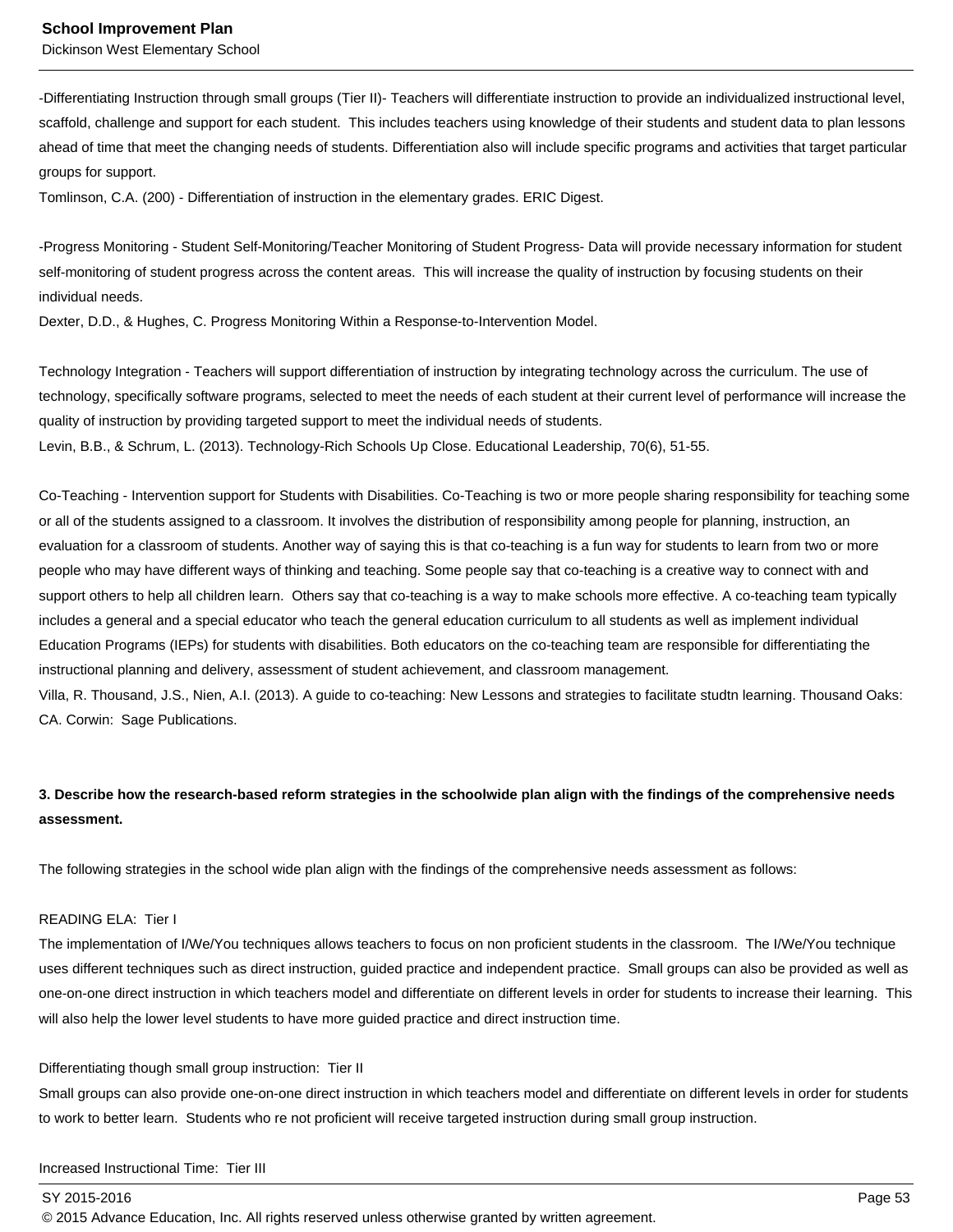Dickinson West Elementary School

Students who are below proficiency will receive Response to Intervention (RTI). Small groups and one-on-one instruction will be used.

# WRITING: Tier I

The implementation of the I/We/You technique allows teachers to focus on the students who represent the non-proficient students in the classroom. This strategy allows teachers to work in small groups and one-on-one to increase instruction so that the non proficient students have an opportunity to gain success, by having a teacher available to guide and direct them more closely.

Writing Across the Curriculum values writing as a method of learning. It also acknowledges the differences in writing conventions across the disciplines and believes that students can best learn to write in their areas by practicing those discipline-specific writing conventions. As indicated by the data, Dickinson West Elementary is very low in achievement, therefore, this strategy will support all students' growth in the writing process and grammar.

# Differentiating through Small Groups: Tier II

Staff will offer inside and outside of the classroom small group instruction for the remaining students who are struggling in the classroom.

# Increased Instruction Time: Tier III

RTI and after school programs will be offered to the student whole, especially those who are below proficiency. Monitoring of the learning will take place for those who are furthest away from the proficiency targets.

#### MATH: Tier I

The I/We/You technique helps to provide direct instruction, guided instruction and independent instruction. These strategies will be used to accommodate all different learning styles of students in the classrooms.

Differentiating through Small Group Instruction: Tier II Staff will offer help inside and outside of the classroom small group instruction for the remaining students whoa re struggling in the classroom.

# Increased Instructional Time: Tier III

RTI and after school programs will be offered to the student whole. Monitoring of the learning will take place for those whoa re furthest away from the proficiency targets.

## SOCIAL STUDIES: Tier I

The I/We/You technique helps to provide direct instruction, guided instruction and independent instruction. These strategies will be used to accommodate all different learning styles of students in the classrooms.

Differentiating through Small Group Instruction: Tier II Staff will offer inside and outside instruction in the classroom by small group instruction for the students who are struggling in the classroom.

#### Increased Instructional Time: Tier III

RTI and after school programs will be offered to the student whole, especially those who are below proficiency. Monitoring of the learning will take place for those who are furthest away from the proficiency targets.

#### SCIENCE: Tier I

FOSS (Full Option Science System) is being used to provide independent, guided and direct instruction to help close the achievement gaps

SY 2015-2016 Page 54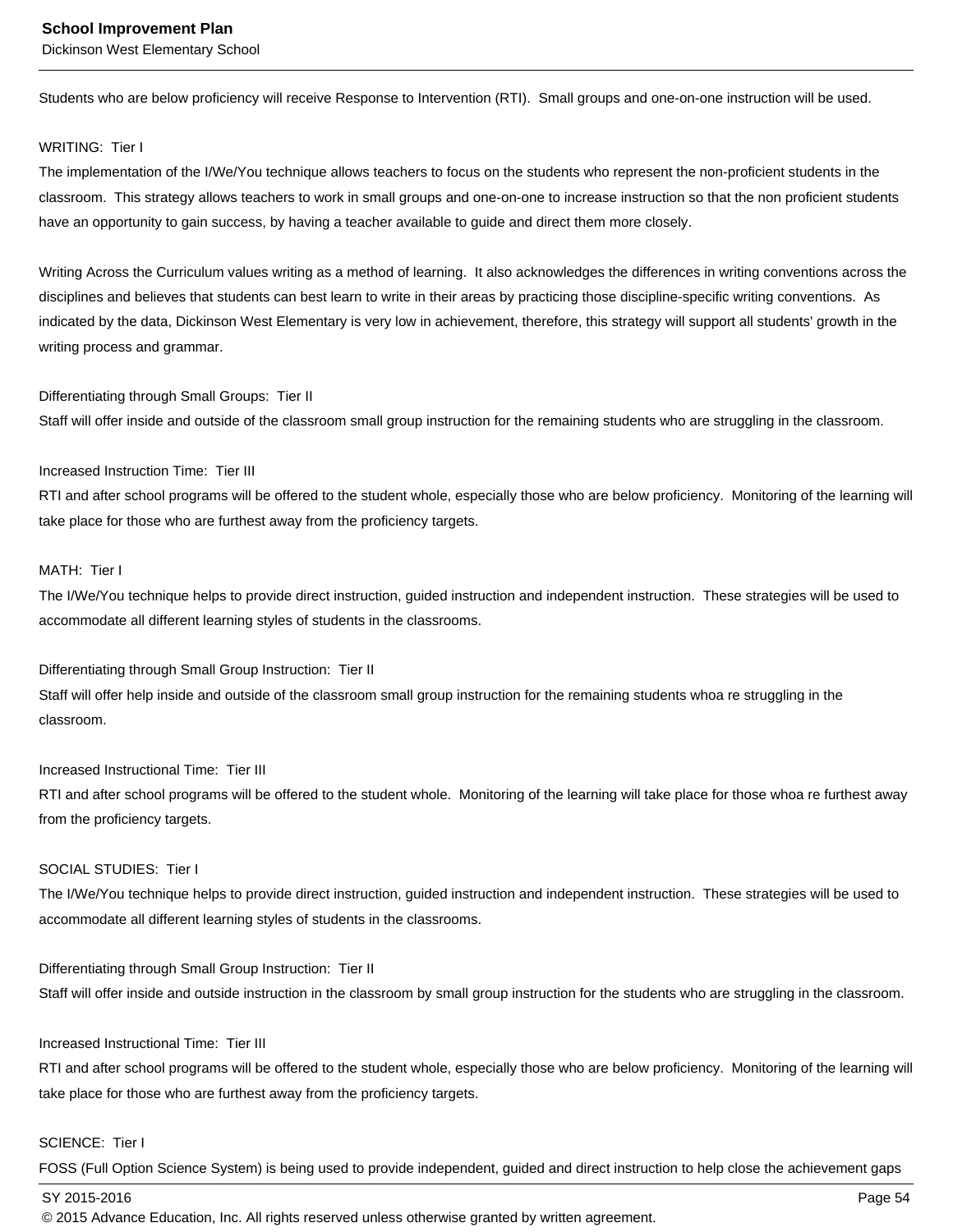Dickinson West Elementary School

among all students furthest from proficiency targets.

Differentiating though Small Group Instruction: Tier II Staff will offer inside and outside instruction in the classroom by small group instruction for the students who are struggling in the classroom.

Increased Instructional Time: Tier III

RTI and after school programs will be offered to the students who are below proficiency. Monitoring of the learning will take place for those who are furthest away from the proficiency targets.

**4. Describe the strategies in the schoolwide plan which provide a level of INTERVENTIONS for students who need the most instructional support in all major subgroups participating in the schoolwide program.**

## READING

Tier II and Tier III students who are not meeting standards in the core content standards will receive timely and additional assistance through a variety of educational interventions. These include phonetic based instruction utilizing the teacher/in-class assessments, interventions, and resources (ex. Lexia, Project Read, and Success Maker). They will receive one on one instruction from their classroom teacher, resource team member or Title I Specialists as needs identify, along with peer tutoring and small group instruction. Assignments will be differentiated based upon individual student need. Parapros will provide supplemental services to identified students in the classroom. In addition, assistive technology and the use of technology tools to access online-intervention and educational resources. These students will also make use of learning centers (technology based and other), and listening centers. Students in need of additional support will be provided opportunities for support and intervention to accommodate their needs during after school and summer school.

#### WRITING

Tier II and Tier III students who are not meeting standards in the core content standards will receive timely additional assistance through a variety of educational interventions.They will receive one on one instruction from their classroom teacher, resource team member or Title I Specialists as needs identify, along with peer tutoring and small group instruction. Assignments will be differentiated based upon individual student need. Tier II and Tier III students will also receive assistance from differentiation made available through the use of technology tools to access online intervention and educational resources. These students will also make use of writing learning centers (technology based and other). Students in need of additional support will be provided opportunities for support and intervention to accommodate their needs during after school and summer school.

#### MATH

Tier II and Tier III students who are not meeting math standards will receive timely additional assistance through a variety of educational interventions. They will receive one on one instruction from their classroom teacher and resource team members as needs idenifty, along with peer tutoring and small group instruction. Assignments will be differentiated based upon individual student need. Tier II and Tier III students will also receive assistance from differentiation made available through Everyday Math eSuite online program. In addition, students will have assistive technology and the use of technology tools to access online intervention and educational resources. These students will also make up of mathematics learning centers (technology based and other). Students in need of additional support will be provided opportunities for support and intervention to accommodate their needs during after school and summer school.

SY 2015-2016 Page 55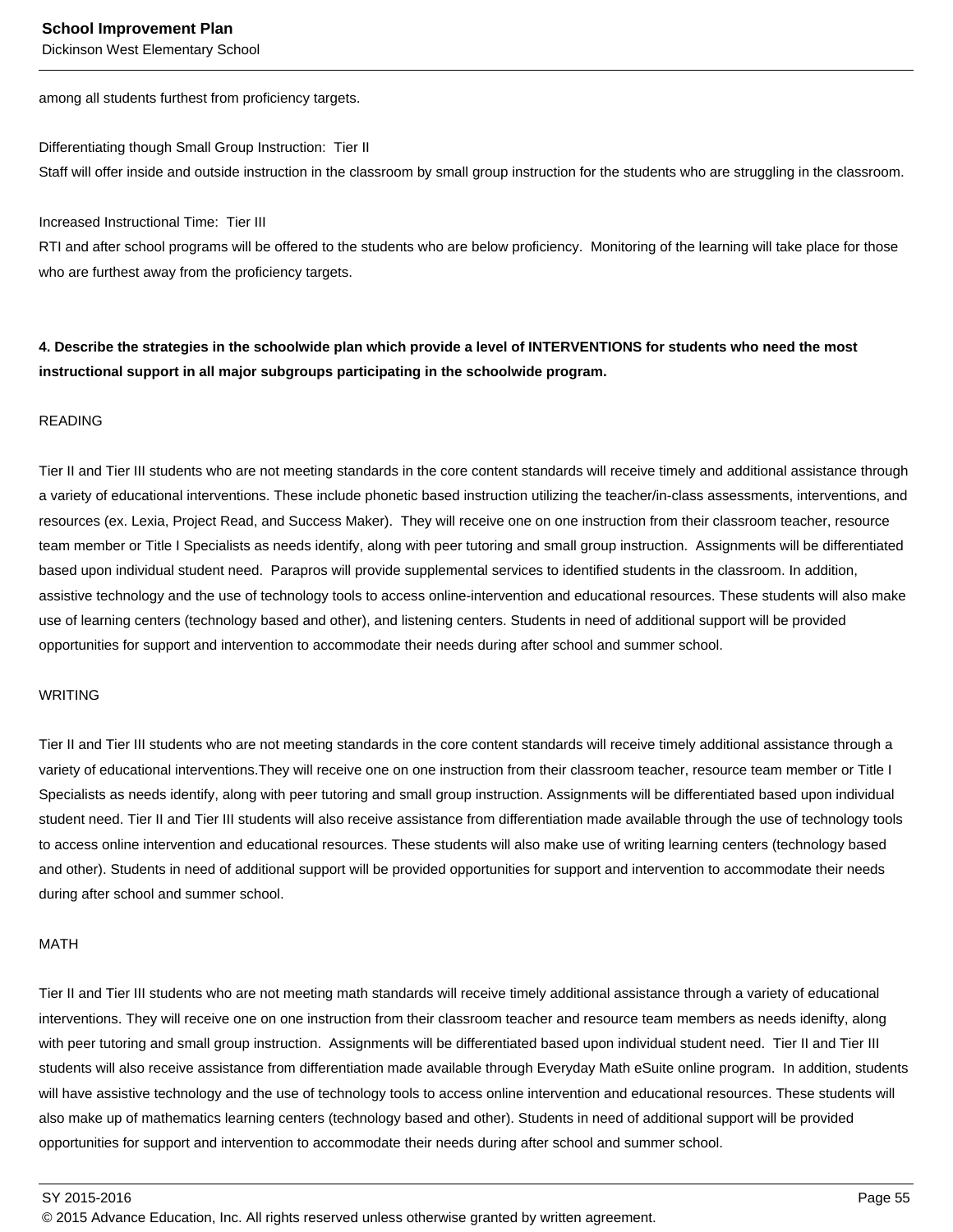#### **SCIENCE**

Tier II and Tier III students who are not meeting Social Studies standards will receive timely additional assistance through a variety of educational interventions.They will receive one on one instruction from their classroom teacher and resource team members as needs idenifty, along with peer tutoring and small group instruction. Assignments will be differentiated based upon individual student need. Tier II and Tier III students will also receive additional help through the use of assistive technology and the use of technology tools to access online intervention and educational resources. These students will also make use of inquiry based science learning centers (technology based and other). Students in need of additional support will be provided opportunities for support and intervention to accommodate their needs during after school and summer school.

#### SOCIAL STUDIES

Tier II and Tier III students who are not meeting Social Studies standards will receive timely additional assistance through a variety of educational interventions. These include phonetic based instruction utilizing the teacher/in class assessments and resources ( ex. Lexia and Raz-Kids reading program). Being a functioning reader is imperative to students success in all other core subjects. They will also receive one on one instruction from their classroom teacher and resource team members as needs identify, peer tutoring and small group instruction. Assignments will be differentiated based upon individual student need. Tier II and Tier III students will also receive additional help through the use of assistive technology and the use of technology tools to access online intervention and educational resources. These students will also make use of social studies/expository reading learning centers (technology based and other). Students in need of additional support will be provided opportunities for support and intervention to accommodate their needs during after school and summer school.

#### **5. Describe how the school determines if these needs of students are being met.**

#### READING

The forms of assessment that will be used include both formal and informal. Formal assessment being utilized include M-Step scores analysis, NWEA (MAP), DRA-2 Assessments, and teacher assessments. Teacher observation is also used as an informal assessment method. NWEA (MAP) takes place three times a year. Progress monitoring for all reading students is completed with the DRA-2 assessment twice a year, beginning of the year and end of the year.

Student progress is reviewed on a regular basis. Once student data is acquired teachers review and divide students into three groups, this that have increased, remain the same, and struggling. Teachers will then meet in content/grade level meetings to discuss possible interventions to increase progress and to maintain the progress of advanced students.

#### WRITING

M-Step scores analysis, MAP assessments, teacher assessments (including timed writing) are used with all students to monitor progress in writing. A log is kept to show if improvement is being made by students. This writing takes place once to twice a month. Teachers will then meet in content/grade level meetings to discuss possible interventions to increase progress and to maintain the progress of advanced students.

#### MATH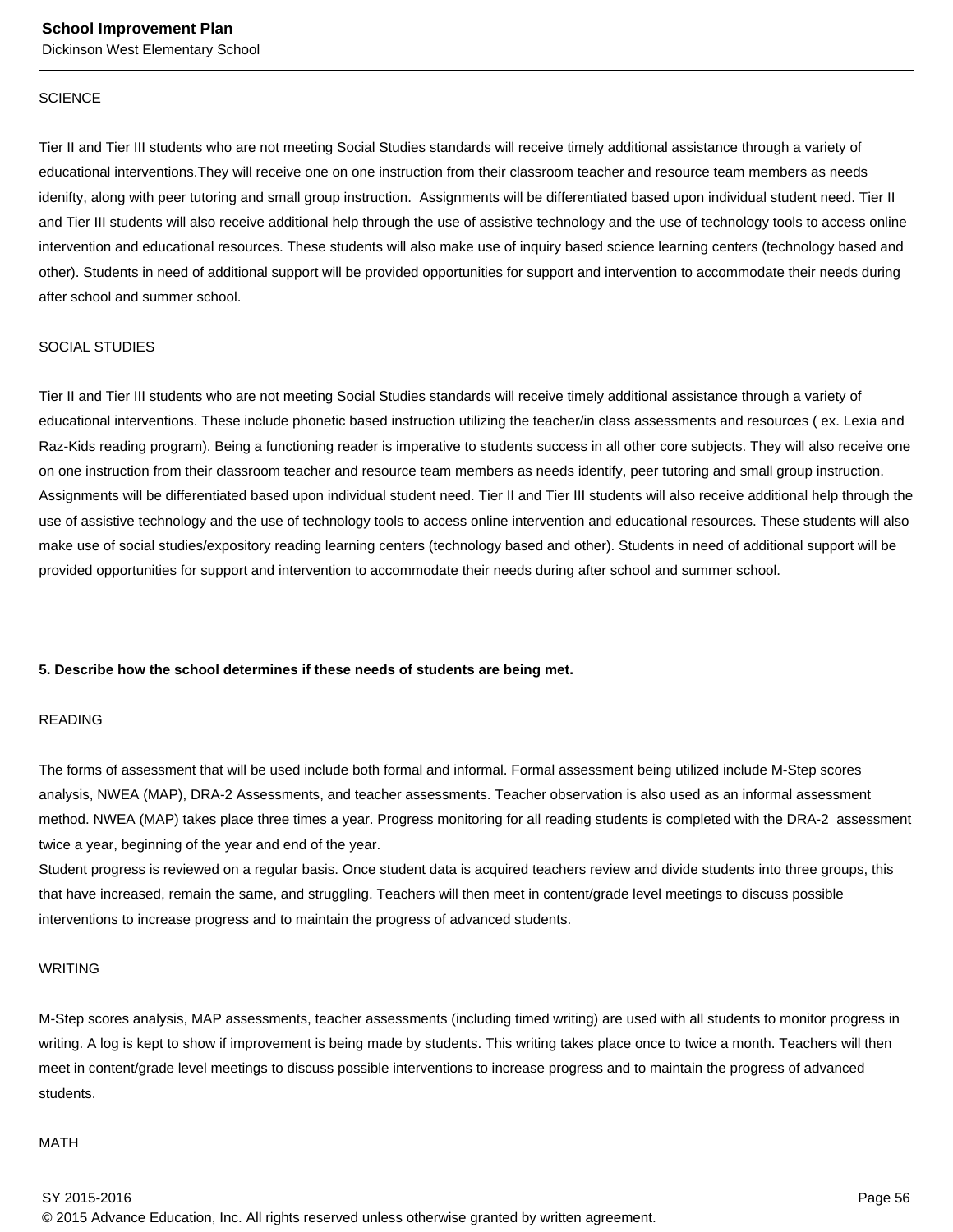The forms of assessment that will be used included both formal and informal. Formal assessments being utilized include M-Step scores analysis, NWEA (MAP), Everyday Math Assessments, and other informal in-class assessments. Teacher observation is also used as an informal assessment method. NWEA (MAP) takes place three times a year. Everyday Math Assessments take place monthly. Student progress is reviewed on a regular basis. Review and analysis takes place during grade level/content meetings. In addition, teachers monitor and analyze student data on a daily basis by gather Ongoing Daily Assessments.

## **SCIENCE**

The forms of assessment that will be used include both formal and informal. Formal assessments being utilized include M-Step scores analysis, District Benchmark Assessments, in addition to teacher created assessments. Students will use The Full Option Science System (FOSS) as well as end of unit assessments.

Student progress is reviewed on a regular basis. Review and analysis takes place during grade level/content meetings.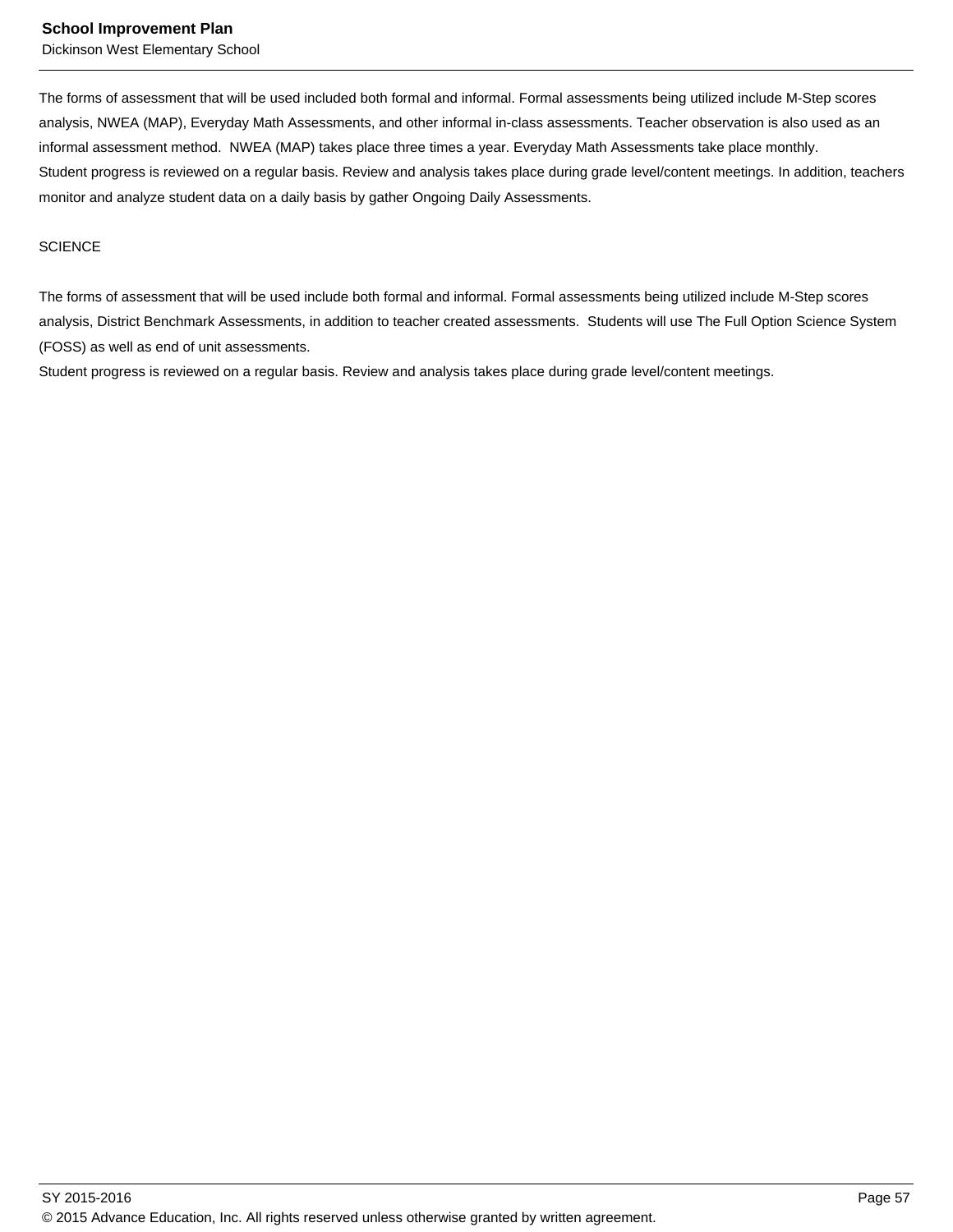# **Component 3: Instruction by Highly Qualified Staff**

| Label | Assurance                                                                                                                                                                                                                                                                                                                            | <b>Response</b> | Comment                                                                                                                                                                                                                                                                                                                                                                                | <b>Attachment</b> |
|-------|--------------------------------------------------------------------------------------------------------------------------------------------------------------------------------------------------------------------------------------------------------------------------------------------------------------------------------------|-----------------|----------------------------------------------------------------------------------------------------------------------------------------------------------------------------------------------------------------------------------------------------------------------------------------------------------------------------------------------------------------------------------------|-------------------|
|       | 1. Do all of the instructional paraprofessionals<br>meet the NCLB requirements for highly<br>qualified? Provide an assurance statement. If<br>no, what is the number that is not highly<br>qualified and what is being done to address<br>this?<br>NOTE: A schoolwide program must have all<br>highly qualified instructional staff. | <b>Yes</b>      | All paraprofessionals at Dickinson<br>West Elementary School have<br>completed the minimum number<br>of credit hours required to qualify<br>for the position of<br>paraprofessional according to No<br>Child Left Behind. They have<br>adequate college credit hours<br>(Associate Degree with a<br>minimum of 60 credit hours), or<br>have completed and passed the<br>Work Key Test. |                   |

| ∣Label | <b>Assurance</b>                                                                                                                                                                                                                                                                                           | <b>Response</b> | <b>Comment</b>                                                                                                                                                                                                                                                                                                                                                       | <b>Attachment</b> |
|--------|------------------------------------------------------------------------------------------------------------------------------------------------------------------------------------------------------------------------------------------------------------------------------------------------------------|-----------------|----------------------------------------------------------------------------------------------------------------------------------------------------------------------------------------------------------------------------------------------------------------------------------------------------------------------------------------------------------------------|-------------------|
|        | 2. Do all of the teachers meet the NCLB<br>requirements for highly qualified? Provide an<br>assurance statement. If no, what is the number<br>that is not highly qualified and what is being<br>done to address this?<br>NOTE: A schoolwide program must have all<br>highly qualified instructional staff. | Yes             | All teaching staff are Highly<br>Qualified in accordance with the<br>requirements of No Child Left<br>Behind.<br>Teaching staff consists of:<br>8 out of 25 staff with Bachelor's<br>Degrees (35%)<br>15 out of 25 staff with Master's<br>Degrees (60%)<br>1 out of 25 staff with Doctorate<br>Degree (4%)<br>1 out of 25 staff with Educational<br>Specialist (4%). |                   |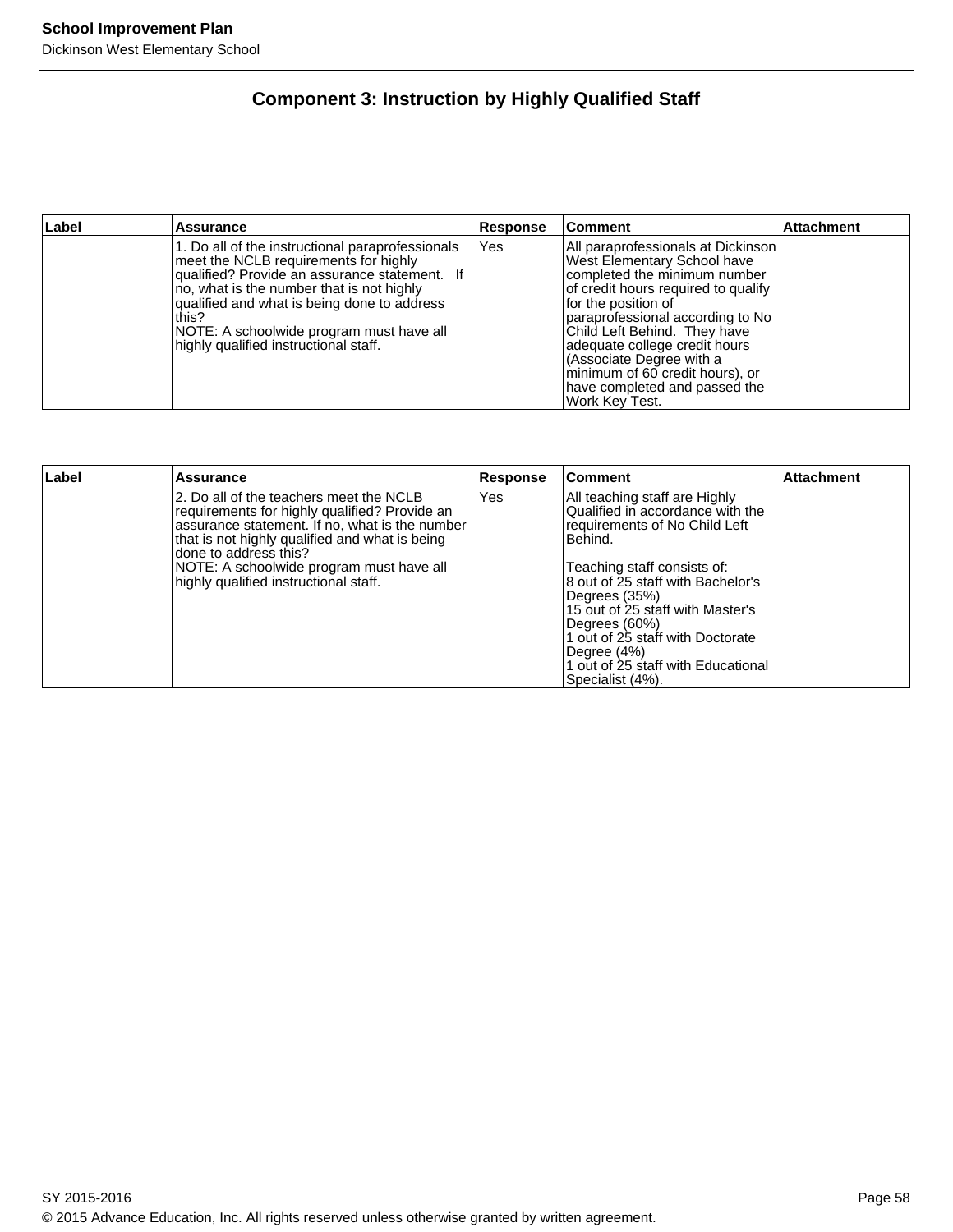# **Component 4: Strategies to Attract Highly Qualified Teachers**

#### **1. What is the school's teacher turnover rate for this school year?**

Teaching staff at Dickinson West Elementary School, during 2013-2014 school year consisted of 21 staff members.

The teacher turnover rate is zero. The teaching staff for the 2014-2015 school year, has increased by 4 (12%), to 25.

This increase is due to an increase in enrollment and a music position was filled by a highly qualified teacher.

#### **2. What is the experience level of key teaching and learning personnel?**

The staff of Dickinson West is a group of professionals with various degrees of experience. Currently the staff has:

- 4 teachers with 5 years or less teaching experience.
- 2 teachers with 6 10 years of teaching experience.
- 4 teachers with 11 15 years of teaching experience.
- 8 teachers with 16 20 years of teaching experience.
- 7 teachers with 21 years or more of teaching experience.

The teachers listed include homeroom, special education, social worker, psychologist and elective teachers.

# **3. Describe the specific initiatives the SCHOOL has implemented to attract and retain high quality teachers regardless of the turnover rate.**

Dickinson West Elementary School has been approved as a Michigan Green School, making our students, staff and school families more environmentally conscious about our waste and recycling. We have been able to collect enough plastics to have two benches made out of our recycled materials, and in the process of collecting more plastics for additional outdoor furniture for the school and community.

Longevity pay benefits are given after completing eleven, sixteen and twenty hers with the district. These benefits continue until retirement. Retirement opportunities/investments are offered, along with health benefits (medical, dental and vision), life insurance benefits, and compensation for advanced degree, professional development opportunities and positive work environment.

Mentors are assigned to new staff to assist in all and any

#### **4. Describe the specific initiatives the DISTRICT has implemented to attract and retain highly qualified teachers regardless of the**

#### **turnover rate.**

#### SY 2015-2016 Page 59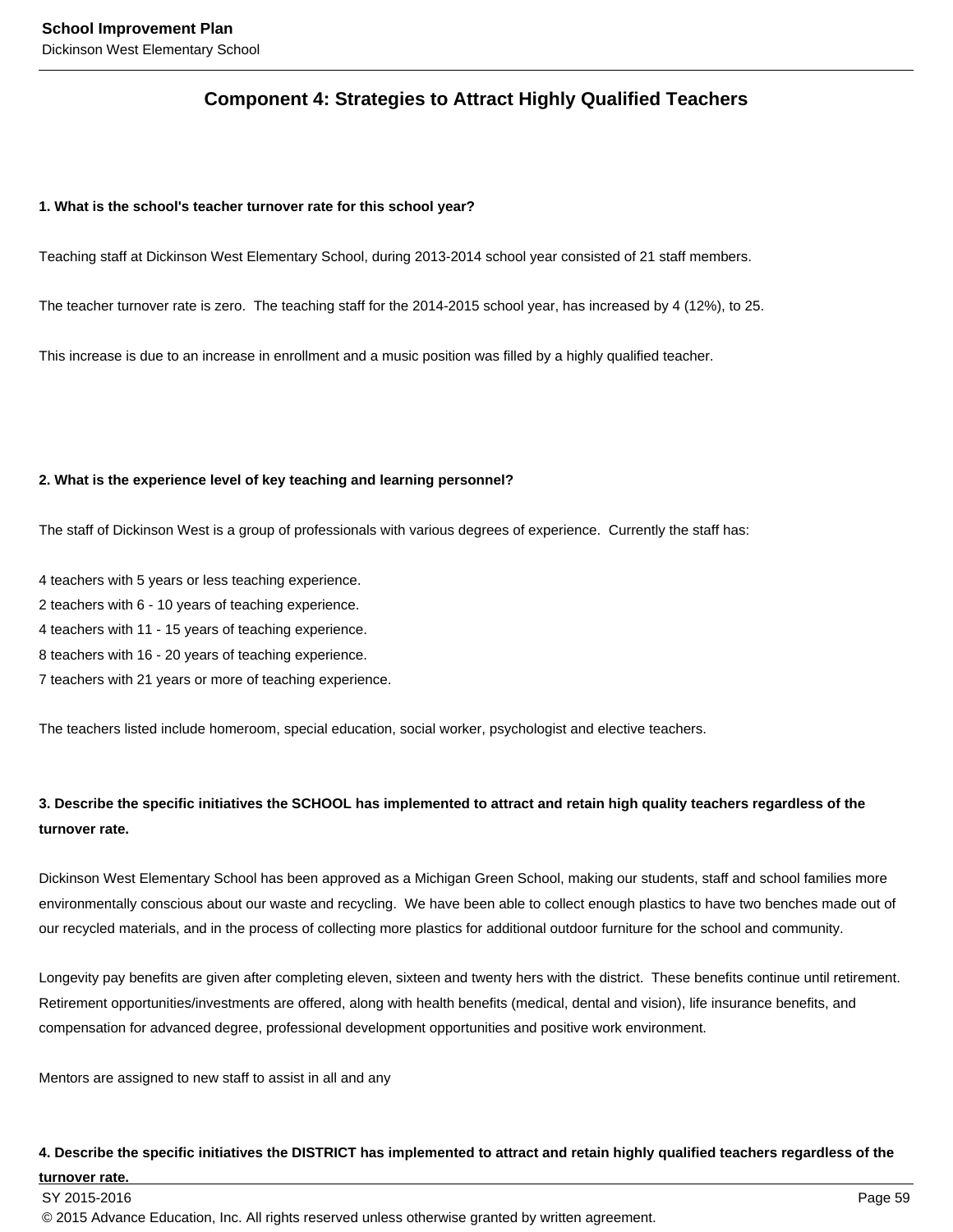Longevity pay benefits are given after completing eleven, sixteen and twenty hers with the district. These benefits continue until retirement. Retirement opportunities/investments are offered, along with health benefits (medical, dental and vision), life insurance benefits, and compensation for advanced degree, professional development opportunities and positive work environment.

**5. If there is a high turnover rate, what initiatives has the school implemented to attempt to lower the turnover rate of highly qualified teachers?**

There was a zero turnover rate at Dickinson West Elementary School.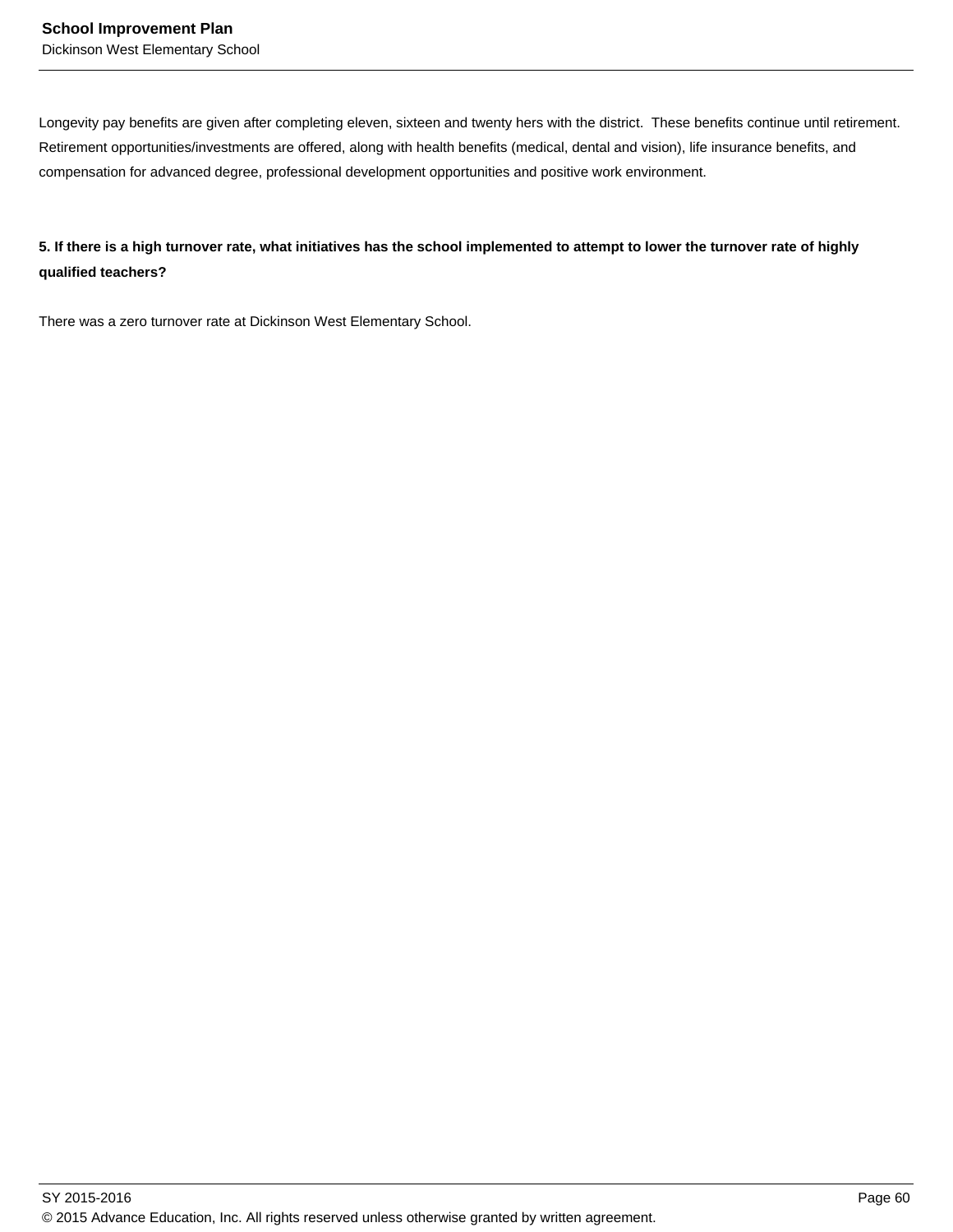# **Component 5: High Quality and Ongoing Professional Development**

# **1. Describe the professional learning that the staff will receive that is aligned with the comprehensive needs assessment process and the goals of the school improvement plan.**

The staff will continue to receive professional development on Thinking Maps. All content area teachers are expected to use Thinking Maps with their students, Elective teachers are also expected to use Thinking Maps when possible. The staff will receive on-going professional development aligned with the needs identified in the comprehensive needs assessment and the goals of the school improvement plan.

The professional development teachers receive, will be focused on the following topics: Thinking Maps, backwards design, common assessments ( including item analysis of common assessments), developing and following a curriculum calendar, writing across the curriculum, development of cross-curricular activities, and sharing and reviewing of student work. Teachers will also continue to receive professional development on Restorative Practices.

#### English Language Arts:

Our students are still performing below the state averages for reading. In eighth grade our reading scores slightly increased, but still continue to be below the state average. All teachers will continue to use Thinking Maps. These teachers will also meet to review the curriculum and evaluate and analyze common assessment results. Teachers will also continue to work with other teachers to develop cross-curricular projects. ELL teachers will continue to receive training by attending workshops and conferences when available.

#### Math:

Our students are still performing below the state average for math. All teachers will continue to use Thinking Maps. Math teachers will meet to evaluate current common assessments as well as the curriculum, and continue to use Success Maker for students who are struggling. Teachers will work together to develop cross-curricular projects when appropriate.

#### Science:

Students continue to perform below the state average. All teachers will continue to use Thinking Maps. Teachers will meet to continue to work on curriculum, evaluate common assessments. Teachers will work together to develop cross-curricular projects when appropriate.

#### Social Studies:

Students continue to perform below the state averages. All teachers will continue to use Thinking Maps. Teachers will meet to discuss curriculum and evaluate common assessments and work together to develop cross-curricular projects when appropriate.

Some staff members will be sent outside the district to attend workshops, and then present information at a monthly staff meeting or a content-area meeting. The district will also provide professional development to the staff in order to educate the staff on district initiatives.

#### **2. Describe how this professional learning is "sustained and ongoing."**

The professional development will be sustained and ongoing throughout the year at monthly staff meetings, district professional days, and half days. Professional development will be facilitated by teacher leaders and administrators at the building level, coordinators and outside consultants provided by the district, as well as workshops teachers are sent to inside and outside of the district.

#### SY 2015-2016 Page 61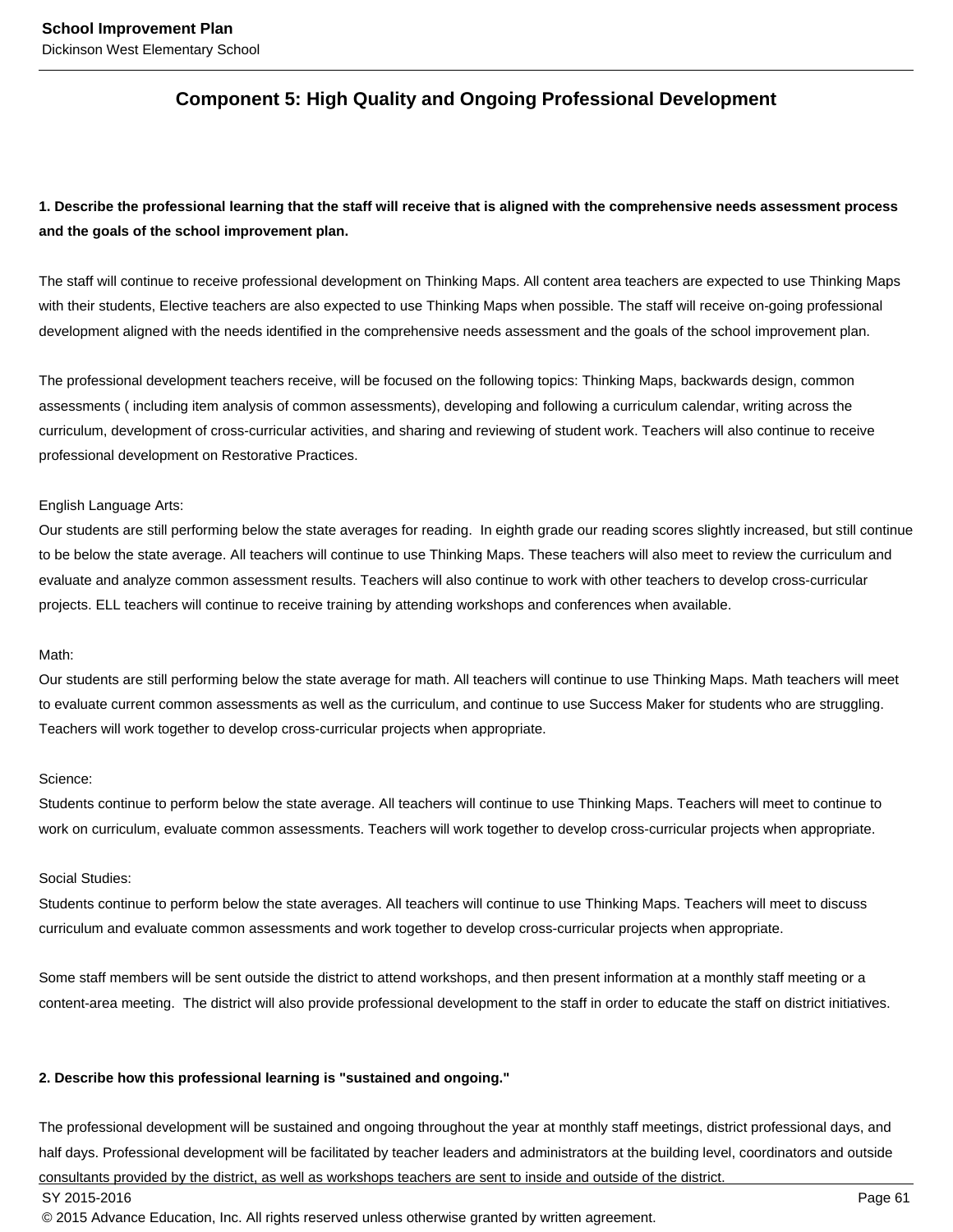Professional development to support our goals includes:

All teachers will continue to receive Thinking Maps training. This training will be provided by an outside consultant, as well as, teachers within the building.

ELL teachers will continue to receive training by attending workshops and conferences throughout the year.

Teachers will review curriculum, common assessments, and any available data that pertains to their grade level.

Curriculum consultants provided by the district will continue to assist teachers in Math.

| Label | Assurance                                                  | <b>Response</b> | ∣Comment | Attachment                                                                                      |
|-------|------------------------------------------------------------|-----------------|----------|-------------------------------------------------------------------------------------------------|
|       | 3. The school's Professional Learning Plan is<br>complete. | <b>Yes</b>      |          | IDW PD calendar<br>l2015-2016<br>IDW 15-16<br>l Professional<br>Development<br>l Planning Sheet |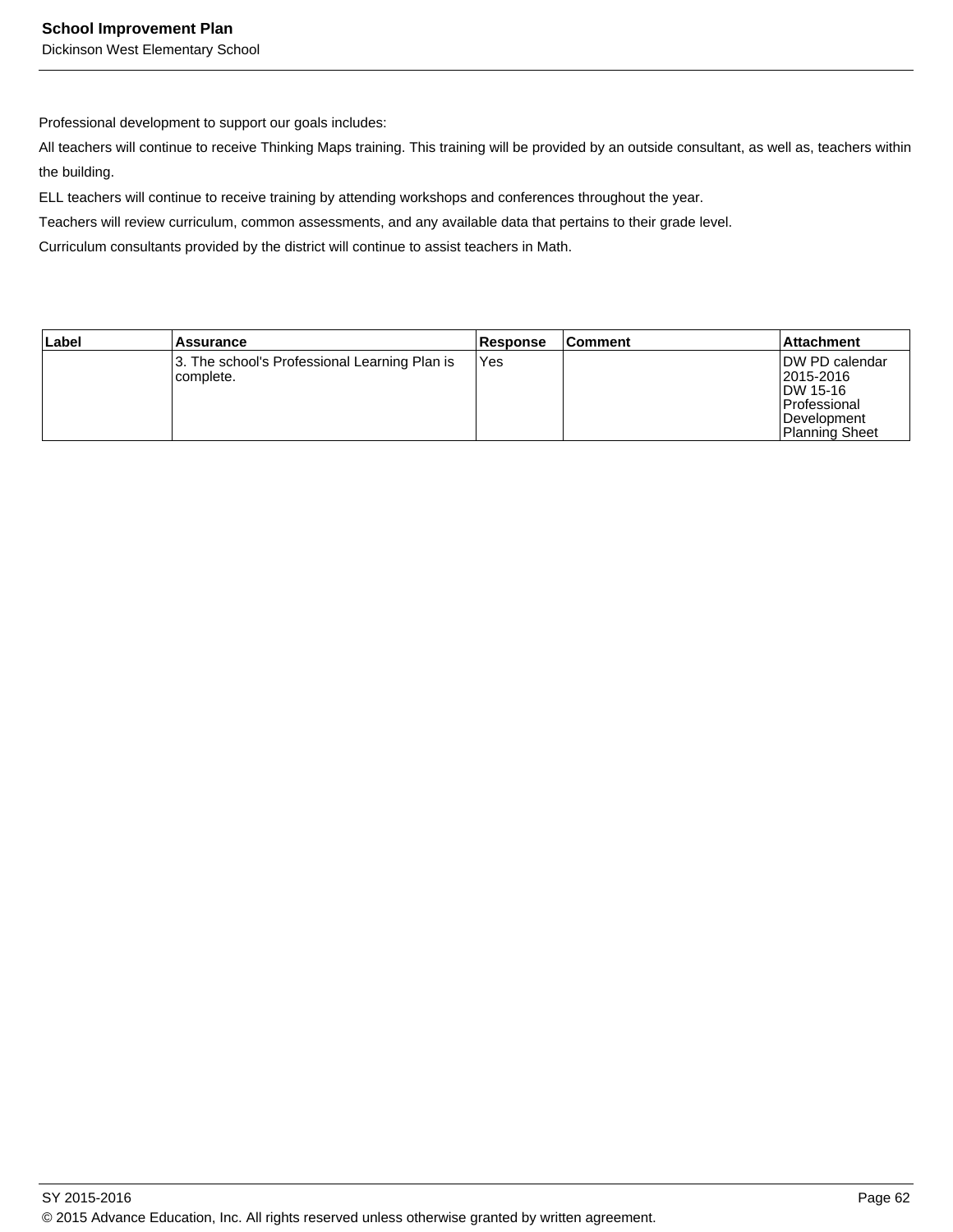# **Component 6: Strategies to Increase Parental Involvement**

## **1. Describe how parents are (will be) involved in the design of the schoolwide plan.**

Parents participate in the design of the Schoolwide Plan in the following ways:

Parents attend School Improvement Meetings to plan, review and evaluate improvement of programs. Parent members of School Improvement Team (SIT) directly participated in the process of analyzing and evaluation of achievement, perception, program/process and demographic data during SIT meetings. Staff was on hand to assist parents with questions. No translation was needed at the time of the meeting. All materials were parent friendly format, using charts and graphs as alternative ways of interpreting data.

Parents were asked to participate in a survey as part of our school needs assessment and the design of the program. Parents were given the opportunity to ask questions or address any concerns regarding their role in our Schoolwide Reform Model. Staff was available to assist parents and all materials were in parent friendly format.

Dickinson West Elementary School maintains a Parent Resource Binder which includes the Schoolwide Improvement Plan, the Parent Involvement Policy and the Parent/Teacher/Student Compact. This binder is maintained in the Main Office. Parents may request to review the documents at any time an provide comments/questions/concerns on the plan through meetings.

#### **2. Describe how parents are (will be) involved in the implementation of the schoolwide plan.**

### COMPREHENSIVE NEEDS ASSESSMENTS:

Parents are invited to serve and attend School Improvement Team Meetings where the comprehensive needs assessment is developed, to plan, review and evaluate data to help make decisions on school programs. At which time, all achievement, demographics, perception, program/process, data is reviewed and evaluated in an effort to improve academic achievement. Parents ares asked to be involved in the survey process for perception data as well. Secondarily, parents are invited to review the annual education report, active in the revision of the the Parent Involvement Plan an Parent Teacher Student Compact, review of the Title I program and budget review during annual Title I meetings.

#### SCHOOLWIDE REFORM STRATEGIES:

Parents are invited to serve on the School Improvement Team where the Schoolwide Reform Strategies are reviewed, discussed and decided upon as to how to best meet the needs and close the gaps found during the Comprehensive Needs Assessment. The information discussed is then presented to parents during the parent/teacher meetings where discussion around the reform strategies takes place. Parents attend Parent/Teacher conferences as part of the Parent/Teacher/Student Compact where discussion and planning is around aligning the reform strategies to the student's academic achievement and performance. Parents participate in parent workshops and family night programs on the schoowide reform strategies in order to better support the school wide goals for improving student achievement and their child's progress toward academic excellence.

#### HIGHLY QUALIFIED STAFF:

Parents are invited to be involved in the interviewing process of new staff as part of the interview committee.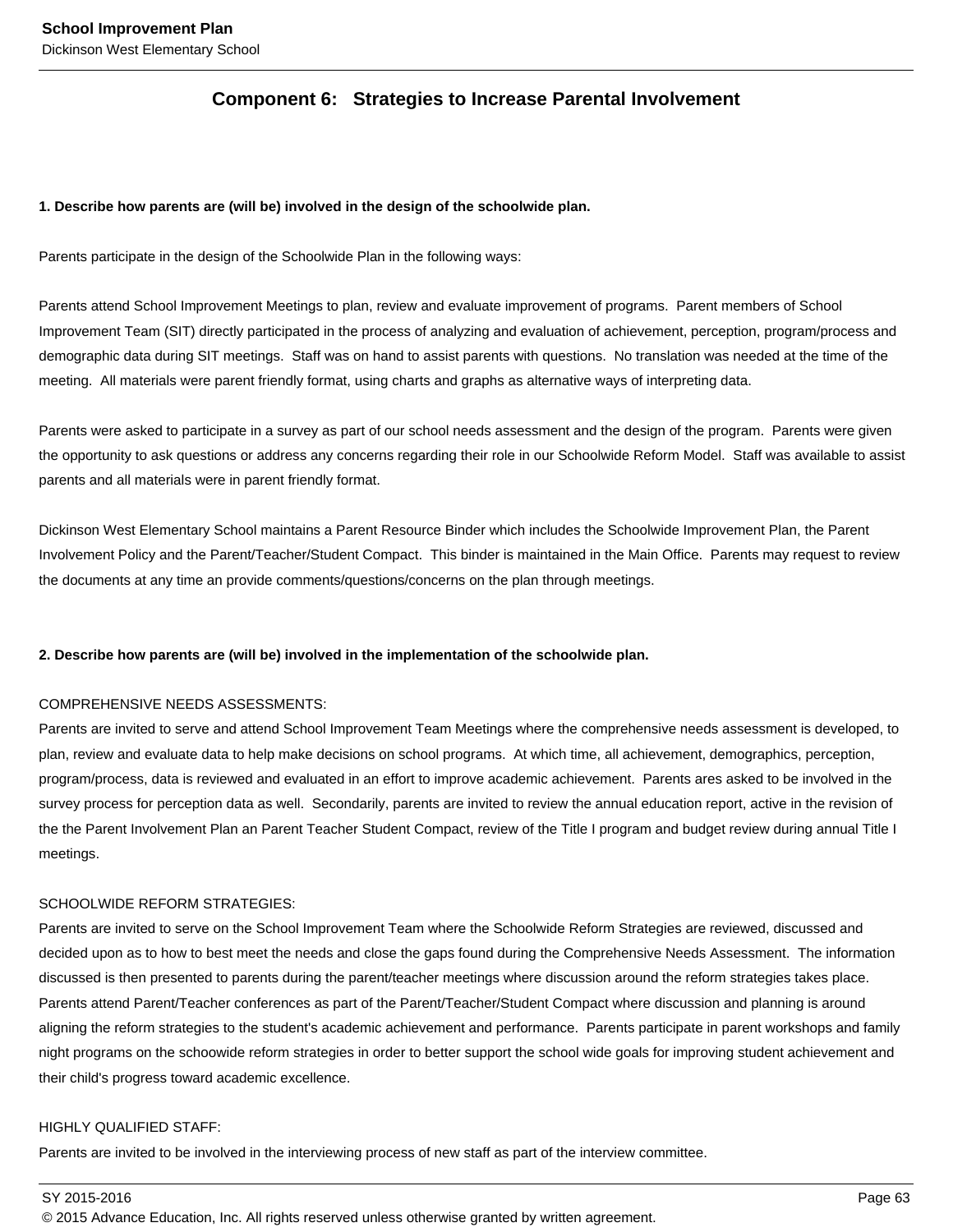#### PROFESSIONAL DEVELOPMENT:

Parents are invited to participate in parent workshops and training provided by the district or school regarding curriculum, policies, etc. This information is provided to parents at the parent/teacher meetings, Title I parent meetings and through Title I parent workshops. In addition, as members of the School Improvement Team, parents are also asked to be involved with the selection of topics for training staff on effective parent engagement strategies.

#### STRATEGIES TO INCREASE PARENTAL INVOLVEMENT:

Parents who participate on the School Improvement Team articulate and explain the materials in the plan to other parents at the parent/teacher meetings and the first Title I parent meeting of the school year. Parents review, discuss and evaluate the school improvement plan which includes the Title I component; including the Title i laws, Title I programs and budget, use of the parental involvement budget, the Parent Involvement Policy and the Parent/Teacher/Student Compact, to determine if the needs of all stakeholders involved have been met. Parents are asked to give feedback on the said plan in the form on discussion or surveys. Parents are involved in the development and implementation of school wide activities and training to support parental and family involvement. Parents also provide feedback through surveys and evaluations to help continuously improve school wide programming and strengthen parental involvement and participation.

#### PRESCHOOL TRANSITION:

There is ongoing dialogue, information and home visits throughout the school year between teachers and preschool parents. Parents are invited to participate in a Needs Assessment Survey for Head Start students. Parent and teacher training is provided by the school and district throughout the school year as well.

#### ASSESSMENT DECISION:

Parents are invited to participate in parent teacher conferences, workshops, and training on curriculum and assessments with descriptions and explanations of the school curriculum, standards, and academic assessments used to measure student progress and expected proficiency levels of the students. Parents are able to review assessment data and reports with the support and assistance of teachers through parent teacher conferences and individual parent conferences. Parents are invited to take part in making decision about assessments during School Improvement meetings and parent/teacher meetings in regards to interventions and support for their children.

# TIMELY AND ADDITIONAL ASSISTANCE:

Dickinson West Elementary School provides opportunities for parents to be involved in the classrooms through volunteering and monitoring students in the content areas. Parents are provided with conferences that explain the timely additional assistance that is provided for their child along with progress reports and selection criteria for the interventions provided. Parents support after school tutoring, summer school, and other extended day intervention programs by maintaining a supportive home-school collaborative relationship with teachers, support staff or paraprofessionals.

#### COORDINATION AND INTEGRATION FO FEDERAL, STATE AND LOCAL RESOURCES:

Parents are invited to be involved in the coordination and integration of school wide federal, state and local resources through the Title I meetings, School Improvement Team meetings an budgeting meetings to provide academic resources and programs.

# EVALUATION:

Parents are invited to provide feedback and suggestions through surveys and evaluations to determine the overall progress of implementation of the school wide plan. Data and results from parental evaluations provide support for what strategies, programs, resources and activities have worked in the past and halt to decide what will be kept and utilized in the upcoming school year.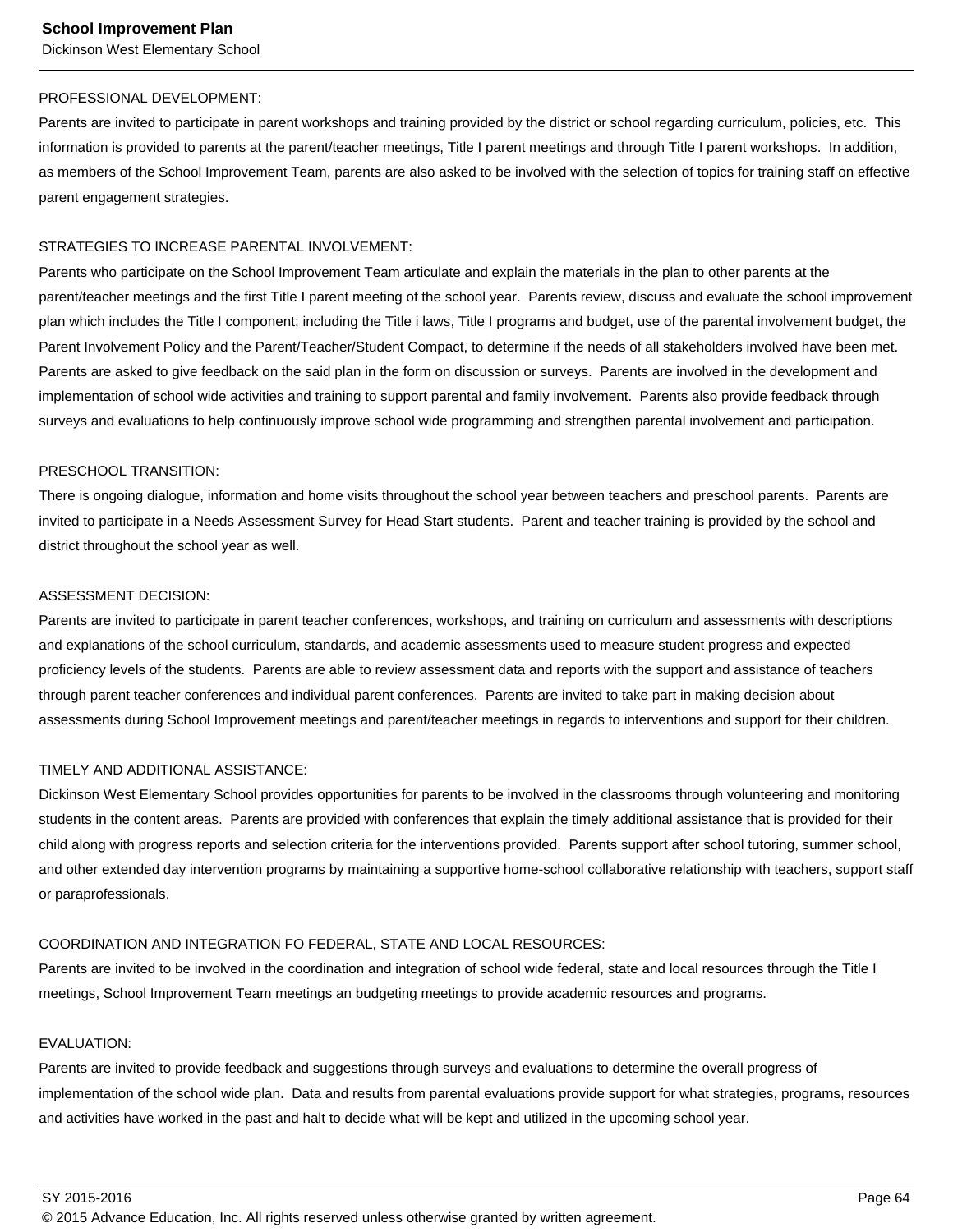## **3. Describe how parents are (will be) involved in the evaluation of the schoolwide plan.**

Parents are invited to participate as members of the School Improvement Team (SIT), for evaluation of the school wide plan and in the decision making process, analyzing data, revising ad editing of the school wide plan.

Parents are asked to indirectly participate in surveys for program evaluations. The results of the surveys is shared with all stakeholders at which time parents participate in discussions and Q&A sessions. Staff is available to answer questions and for interpretation. Materials are in a parent friendly format. Data findings are used to help plan instruction, raise student achievement, and providing the best research and practice strategies.

| Label | Assurance                                                                                                                                                                      | <b>Response</b> | <b>Comment</b> | ∣Attachment                                                                        |
|-------|--------------------------------------------------------------------------------------------------------------------------------------------------------------------------------|-----------------|----------------|------------------------------------------------------------------------------------|
|       | 14. Does the school have a Title I Parent<br>Involvement policy that addresses how the<br>school carries out the required activities of<br>IESEA Section 1118 (c) through (f)? | Yes             |                | lDickinson West<br>Elementary School<br>l Parent Involvement I<br>l Plan 2015-2016 |

# **5. Describe how the school is carrying out the activities outlined in ESEA Section 1118 (e) 1-5, 14 and (f).**

1118(e)(1): Dickinson West Elementary School shall provide assistance to parents of children served by the school or local educational agency, as appropriate, in understanding such topics as the state's academic content standards and state student academic achievement standards, state and local academic assessments, the requirements of this part, and how to monitor a child's progress and work with educators to improve the achievement of their children):

- Curriculum discussion of GLCEs and CCSSs during annual Title I meeting
- M-Step overview and discussion during annual Title I meeting
- Question and answer sessions during parent teacher group meetings
- Parent workshops
- Parent teacher conferences

1118(e)(2): Dickinson West Elementary School shall provide materials and training to help parents to work with their children to improve their children's achievement, such as literacy training and using technology, as appropriate, to foster parental involvement:

- Parent workshops at the school

1118(e)(3): Dickinson West Elementary School shall, with the assistance of parents, educate teachers, pupil services personnel, principals, and other staff in the value and the utility of parents' contributions. Educators should also receive guidance in ways to reach out to parents; to communicate with them; to work with them as equal partners; to implement and coordinate parent programs; and to build ties between parents and the school through:

- Provide tools to teachers, principals, administrators and local school staff on how to effectively communicate with parents

- Staff professional development
- Staff meeting

SY 2015-2016 Page 65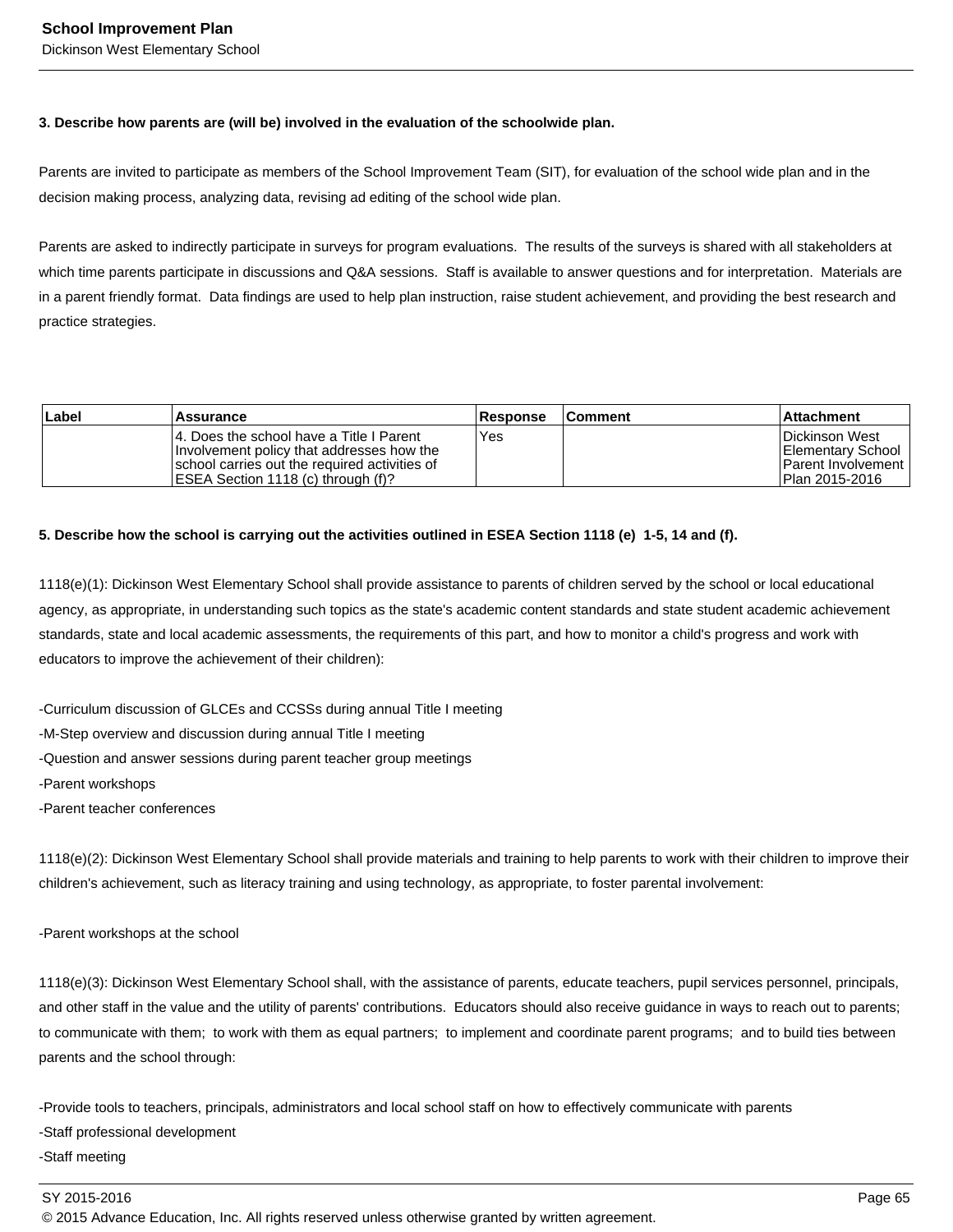1118(e)(4): Dickinson West Elementary School shall to the extent feasible and appropriate, coordinate and integrate parental involvement programs and activities that encourage and support parents in more fully participating in the education of their children. Section through:

- Head Start
- National Breakfast Program
- Anti-Bullying Program

1118(e)(5): Dickinson West Elementary School shall ensure that information related to school and parent programs, meetings, and other activities is sent to the parents of participating children in a format, to the extent practical, in a language the parents can understand:

- Translated materials and information are based on needs of the community
- Make available translated materials and information
- Parent friendly communications including: flyers, charts, graphs, phone calls and e-mails

1118(e)(14): Dickinson West Elementary School shall provide such other reasonable support for parental involvement activities under this section as parent may request

- Academic programs and workshops for parents
- Technology support services offered by school and staff
- Volunteer services are offered to parents
- Additional reasonable support will be provided upon request

1118(f): Dickinson West Elementary School shall provide full opportunities for the participation of parents with limited English proficiency, parents with disabilities, and parents of migratory children, including providing information and school reports required under Section 1111 in a format and, to the extent practicable, in a language such parents understand, in carrying out parental involvement policy

User Friendly:

- Materials/reports are in a parent friendly format
- Staff persons are available for Q&A and interpretation
- Individualized parent conferences are available upon request

#### Limited English:

- Reports are in a parent friendly format
- ELL parents can request an interpreter if needed during meetings or designated time
- Individualized parent conferences are available upon request
- Parents are invited to participate in workshops
- Dickinson West Elementary School provides assistance to ELL parents during parent conferences to interpret information
- Provide data, reports and information in multi-language forms
- Upon enrollment, Dickinson West Elementary School will inquire about parental needs and provide support as needed

#### Parents with Disabilities:

- Parents with disabilities will be provided with support offered by the school
- Staff persons are available for Q&A and interpretation

#### SY 2015-2016 Page 66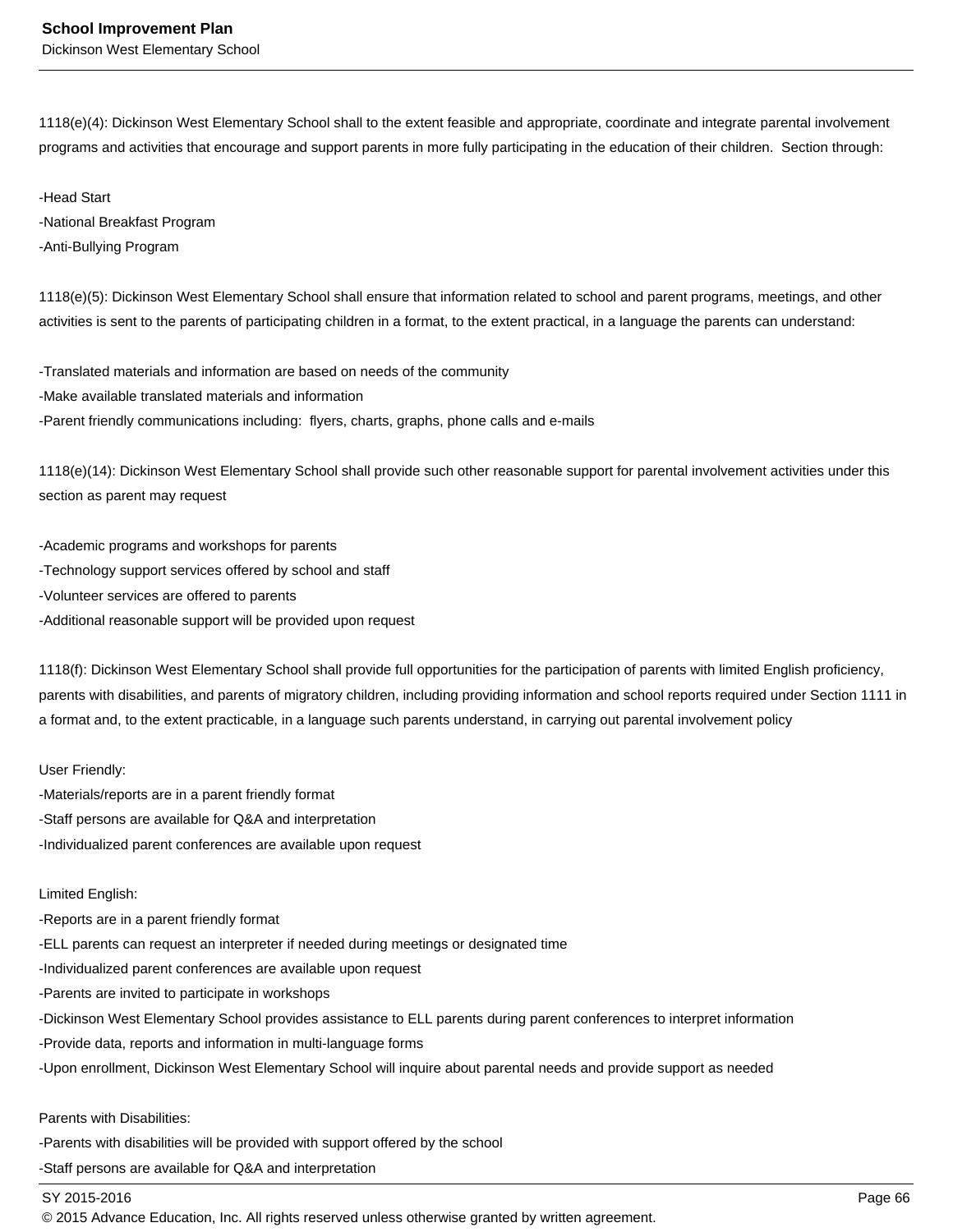Dickinson West Elementary School

- Individualized parent conferences are available upon request
- Upon enrollment, Dickinson West Elementary School will inquire about parental needs and provide support as needed

Migratory/Homeless Issues:

- Parents of migratory children are provided services from designated staff
- Parents are invited to participate in workshops
- Staff persons are available for Q&A and interpretation
- Individualized parent conferences are available upon request
- Upon enrollment, Dickinson West Elementary School will inquire about parental needs and provide support as needed

#### Literacy Issues:

- Parents with literacy issues are provided with services from designated staff personnel
- Parents are provided reports, data and information in multi-language forms
- Staff persons are available for Q&A and interpretation
- Individualized parent conferences are available upon request

- Upon enrollment, Dickinson West Elementary School will inquire about parental needs and provide support as needed

#### **6. Describe how the parent involvement component of the schoolwide plan is (will be) evaluated.**

The Dickinson West Elementary School parent involvement component of the school wide plan will be evaluated in the following ways:

Dickinson West Elementary School parents are asked to participate in surveys or evaluations during a workshop, meeting or school event is planned. Parent perception data is collected and presented to our SIT for analysis and planning. The results are tabulated and presented at the parent teacher group meetings. Results and findings from parent perception data is used to help improve student achievement, customer service, instruction, fiscal allocations, and programs and services. Materials will be in a friendly parent format, graphs, charts and data tables will be used (if necessary as alternative ways to interpret data).

Revisions and updates will be handled by our SIT during evaluation meetings. In addition, parents are involved in the annual evaluation of the Parent Involvement Policy and Parent/Teacher/Student Compact during Title I and parent teacher group meetings.

# **7. Describe how the results of the evaluation are (will be) used to improve the schoolwide program.**

The results of the evaluation are used to improve the school wide program in the following ways:

Student Achievement: Provide parents with information to assist them in helping students with understanding Common Core State Standards, Grade Level Content Expectations, classroom projects and homework.

Customer Service: provide more efficient ways in which we connect with parents in school and out of school like newsletters, calendars, phone calls, emails, progress reports and report cards.

Program and Services: provide the best practices and training programs for parents to fit their needs.

SY 2015-2016 Page 67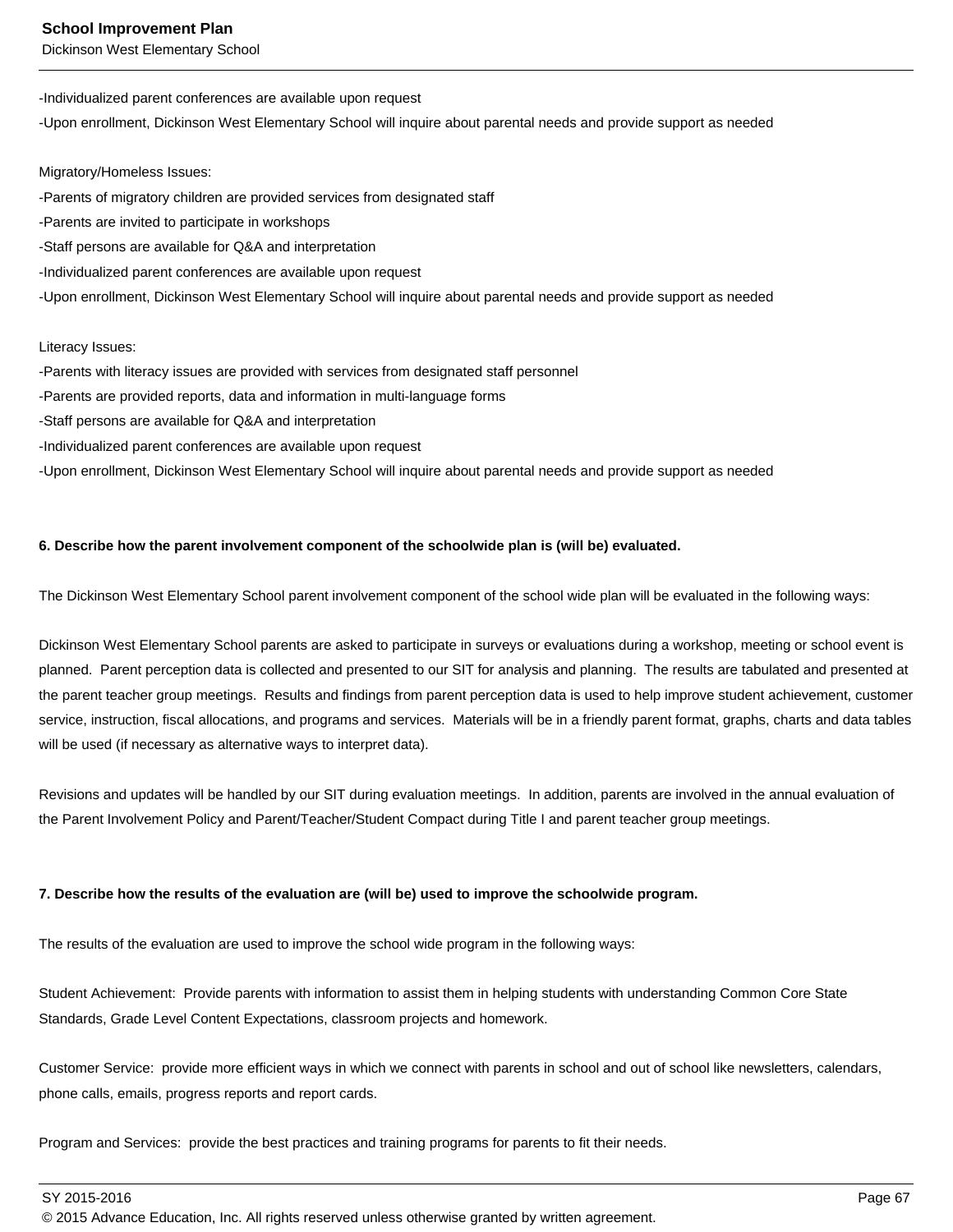Provide additional service for parents with disabilities, migratory parents, homeless parents, parents with literacy issues and ELL parents as needed.

# **8. Describe how the school-parent compact is developed.**

Dickinson West Elementary School K-6 uses the following ways to develop the School/Parent/Student Compact:

- The School/Parent/Student Compact is distributed during our annual Title I meeting and during parent/teacher meetings
- Administrators present the School/Parent/Student Compact to parents along with an explanation during the Title I meeting
- Parents are offered an invitation to sit on the development-revision of the School/Parent/Student Compact during these meetings
- Parents who wish to be involved meet later during teacher/parent meetings to devise, or revise, the School/Parent/Student Compact
- Parents will receive an explanation of how and when this agreement will be utilized in the classroom to help improve student achievement
- Feedback and revision will include the principal, parents and teachers

- The results of the final agreement are shared with all stakeholders by the way of the School Improvement Team (SIT), during teacher/parent meetings, Title I meetings and staff meetings

# **9. Describe how the School-Parent Compact is used at elementary-level parent teacher conferences.**

Dickinson West Elementary School uses its School/Parent/Student Compact in the following ways at the elementary level parent teacher conferences:

The School/Parent/Student Compact will be discussed and distributed during the first (fall) Parent-Teacher Conference of the school year in addition, the School/Parent/Student Compact will be re-discussed all remaining Parent-Teacher Conferences to ensure maximum understanding by all stakeholders.

# **10. How is the School-Parent Compact shared with middle school or high school parents (depending on the grade span of the school)?**

Dickinson West Elementary School School/Parent/Student Compact is shared with middle school parents in the following ways:

The School/Parent/Student Compact will be discussed during the first (fall) Parent-Teacher Conference of the school year. In addition, the Compact is shared among district school on the district database for all to view/use.

| Label | Assurance                                           | <b>Response</b> | <b>Comment</b> | <b>Attachment</b>                                                                    |
|-------|-----------------------------------------------------|-----------------|----------------|--------------------------------------------------------------------------------------|
|       | The School's School-Parent Compact is<br>lattached. | Yes             |                | School/Parent/Stud<br>ent Compact<br><b>DW</b><br>School/Parent/Stud<br>lent Compact |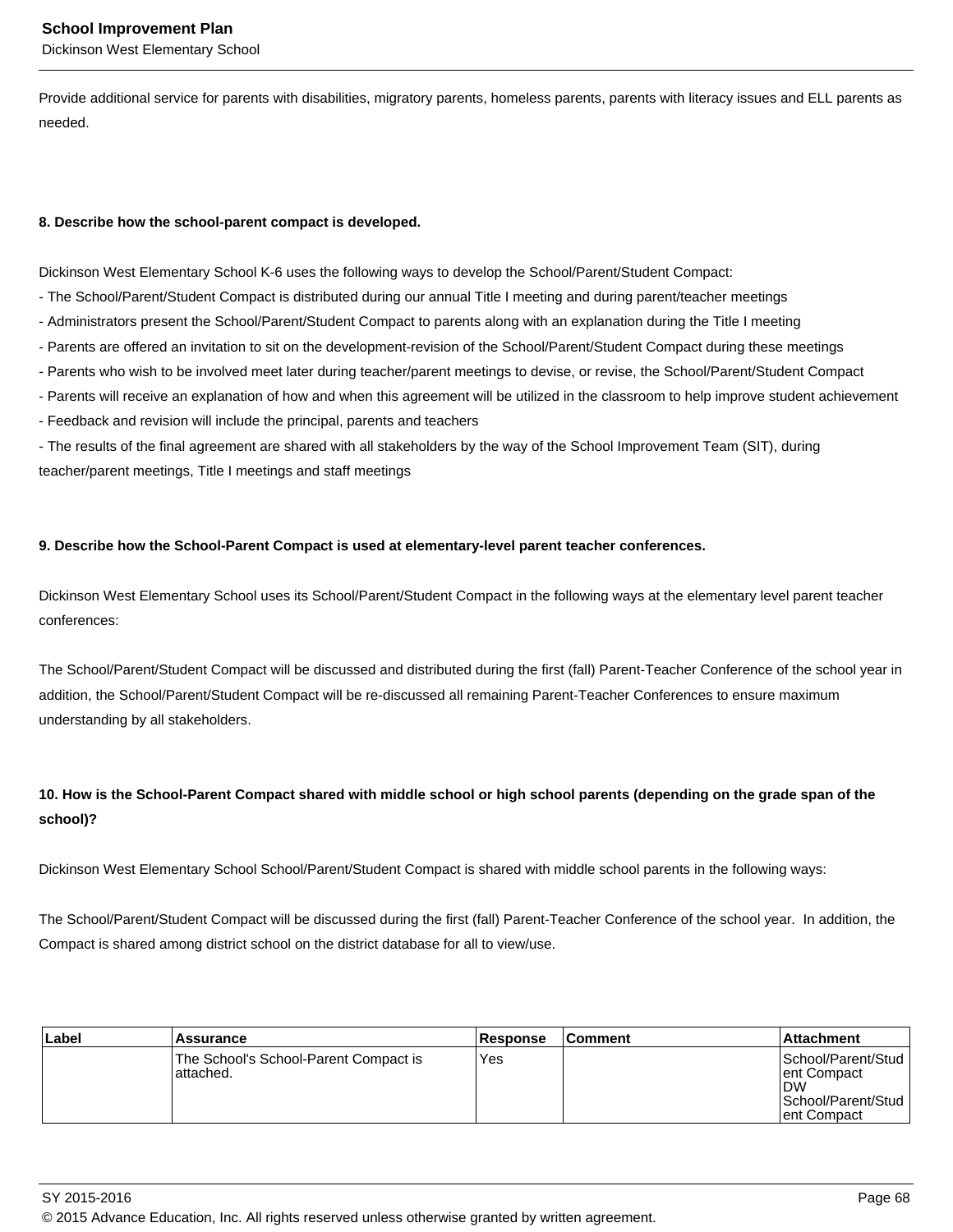Dickinson West Elementary School

#### **11. Describe how the school provides individual student academic assessment results in a language the parents can understand.**

Dickinson West Elementary School provides student academic assessment results in a language parents can understand in the following ways:

Results of State standardized tests, district pre/post curriculum data, NWEA assessments, Lexia data, and teacher assessments are shared with parents through parent reports provided by the State reports, NWEA reports, Lexia reports, progress reports and report cards. These reports are sent home to parents and discussed during Parent-Teacher Conferences (PTC). All materials are in parent friendly format. Staff persons are available for Q&A and interpretation.

Dickinson West Elementary School staff understands the ethnic diversity of our school community and upon enrollment will inquire about parental needs (i.e. parents with disabilities, homeless, ELL, migratory, etc.) and provide support as needed. Individual conferences are available for any additional support parent may need. The district will provide resources for parents with disabilities, parents will limited English proficiency (ELL) and parents of migratory children to the extent practicable.

Dickinson West Elementary School will address other needs as specified below:

#### USER FRIENDLY:

- Materials/Reports are in parent friendly format
- Overall student achievement data for standardized tests are available in form of graphs, charts and native languages.
- Staff persons are available for Q&A and interpretation
- Individualized parent conferences are available upon request
- Parent contact provides reports and data that is available in multi-language forms

#### LIMITED ENGLISH:

- Reports are in parent friendly format and in multi-languages
- ELL parents can request an interpreter if needed during meetings or designated time
- Staff persons are available for Q&A and interpretation
- Individualized parent conferences are available upon request
- Parents are invited to participate in workshops
- Translations of documents are available
- Assistance to ELL parents during PTC to interpret information
- Parent contact provides reports and data that is available in multi-language forms
- Provides assistance to parents and students with limited English proficiency that is offered by school counselor and bilingual staff
- Score reports for limited English proficiency parents are available in a second language

- Upon enrollment, Dickinson West Elementary School will inquire about parental needs (i.e. parents with disabilities, homeless, ELL, migratory, etc.) and provide support as needed

#### PARENTS WITH DISABILITIES:

- Parents with disabilities can gain easy access to some classrooms
- Parents with disabilities will be provided with support offered by the school counselor and office staff
- Staff persons are available for Q&A
- Individualized conferences are available upon request

-Upon enrollment, Dickinson West Elementary School will inquire about parental needs (i.e. parents with disabilities, homeless, ELL,

#### SY 2015-2016 Page 69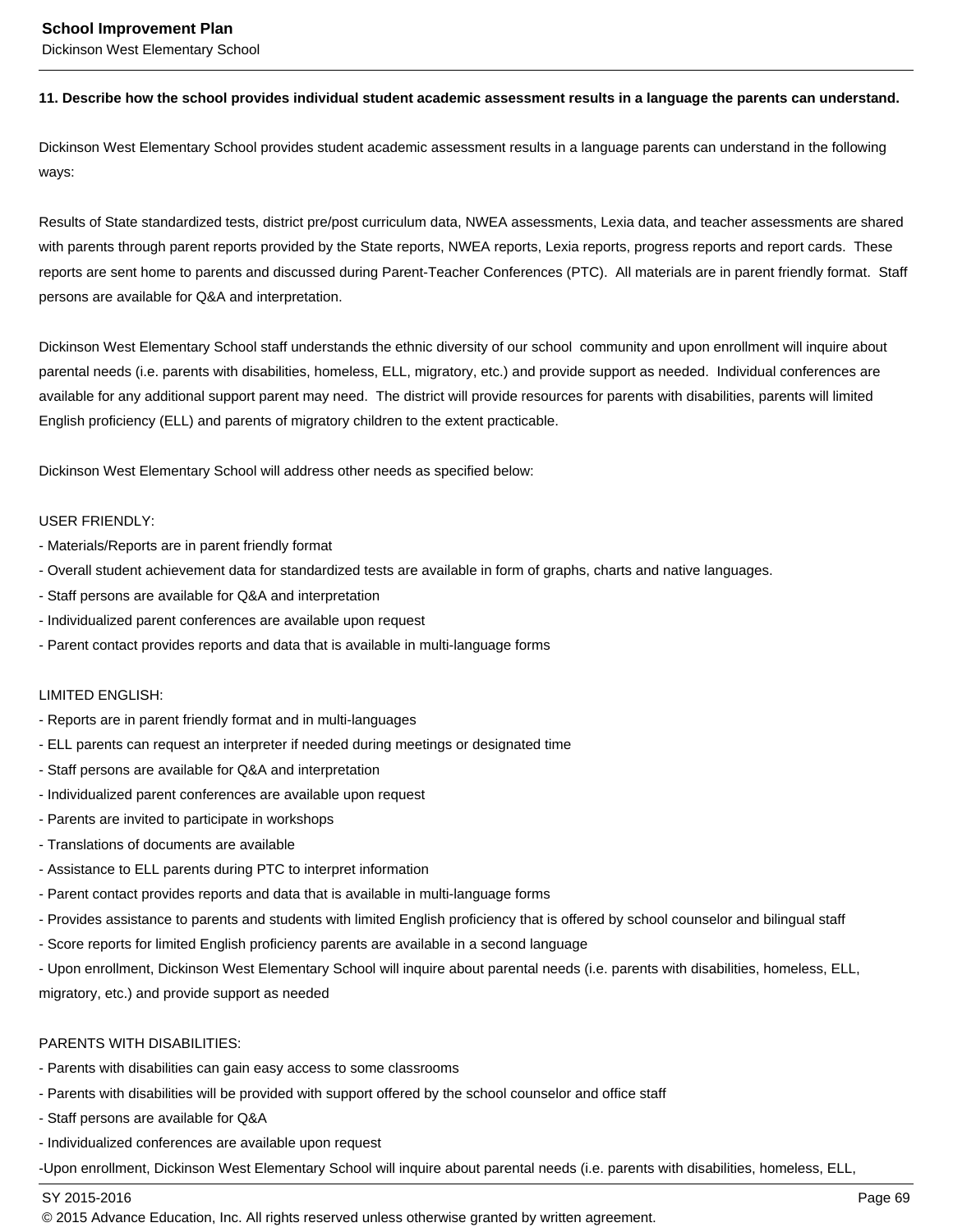Dickinson West Elementary School

migratory, etc.) and provide support as needed

#### MIGRATORY/HOMELESS ISSUES:

- Parents of migratory chidden are provided services from designated staff or through the Department of Human Services
- Parents are invited to participate in workshops
- Staff persons are available for Q&A
- Individualized conferences are available upon request

- Upon enrollment, Dickinson West Elementary School will inquire about parental needs (i.e. parents with disabilities, homeless, ELL, migratory, etc.) and provide support as needed

#### LITERACY ISSUES:

- Parents with literacy issues are provided services from designated staff or though the Department of Human Services
- Reports and data is available in multi-lingual forms
- Staff persons are available for Q&A
- Individualized conferences are available upon request

-Upon enrollment, Dickinson West Elementary School will inquire about parental needs (i.e. parents with disabilities, homeless, ELL, migratory, etc.) and provide support as needed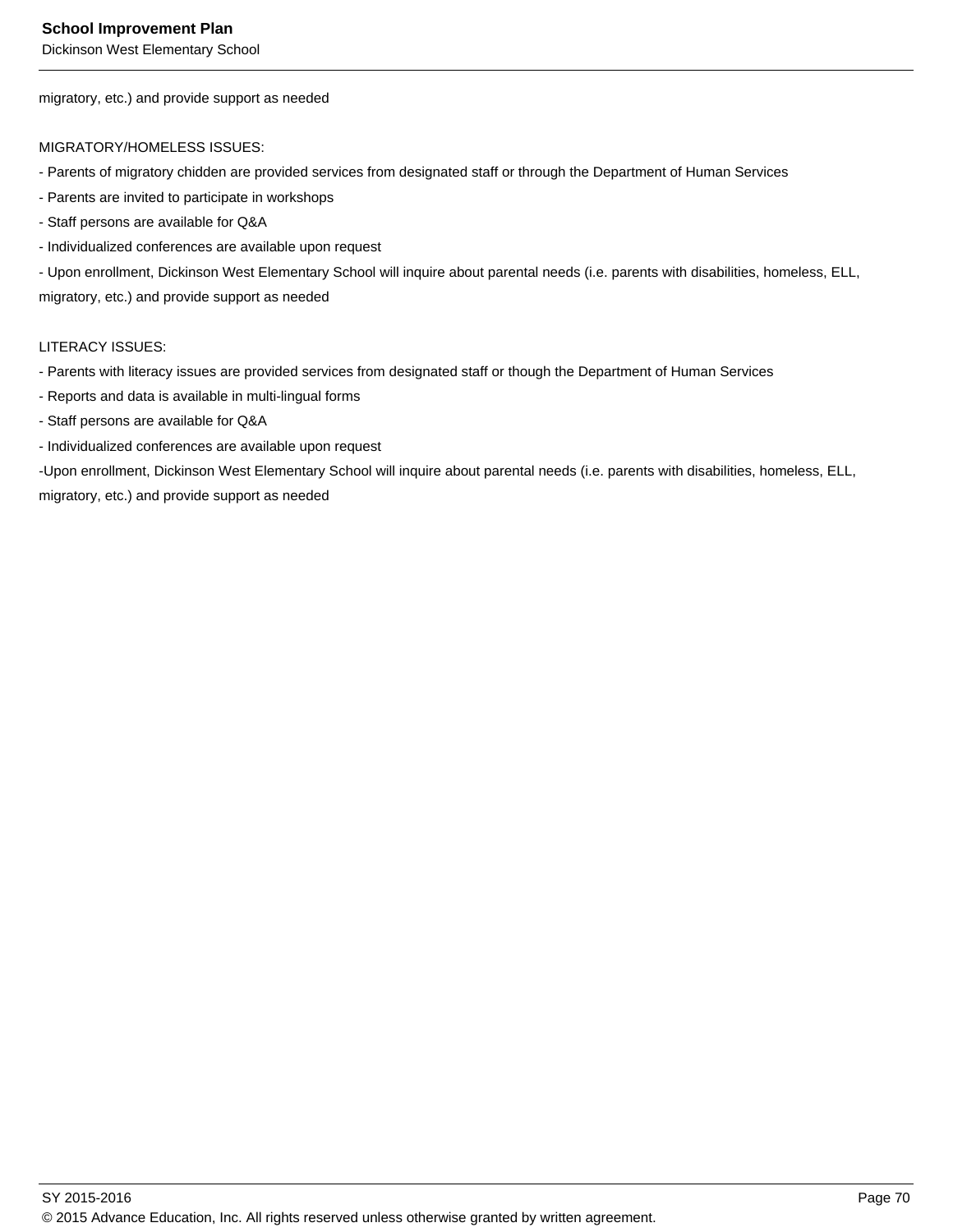# **Component 7: Preschool Transition Strategies**

# **1. In what ways does the school connect with preschool age children more than a once a year visitation to the kindergarten classroom?**

Dickinson West Elementary School houses a Preschool Program in one of the classrooms for the 2015/2016 school year. This group of preschool students and parents will be included in many of the school activities during the school year.

Dickinson West Elementary School understands that academic preparation and success begins before a child enters into a formal kindergarten program. In order to facilitate the transition from Preschool into Kindergarten, the following strategies will be implemented: 1. Kindergarten visits: The kindergarten and preschool teachers will schedule two days, one int eh fall and on in the spring, for the Preschool students to visit the kindergarten classrooms and participate in various components of the kindergarten day.

2. Kindergarten Round-Up: In the spring, kindergarten teachers will host a kindergarten round-up for the parents of incoming kindergarten students. The teachers will present the kindergarten curriculum, samples of Common Core State Standards, and information regarding the school's policies and procedures.

# **2. What types of training does the school provide preschool parents and/or preschool teachers on the skills preschool age children will need when they enter kindergarten?**

At the start of the school year, the preschool teacher in cooperation with the kindergarten teacher, will introduce parents to the standards and expectations of students when entering kindergarten the following year. They will be provided with training on information and strategies to assist their student in preparing for entrance to kindergarten. Kindergarten Round-Up, held in the spring, also revisits kindergarten readiness reviewing curriculum and policies and procedures.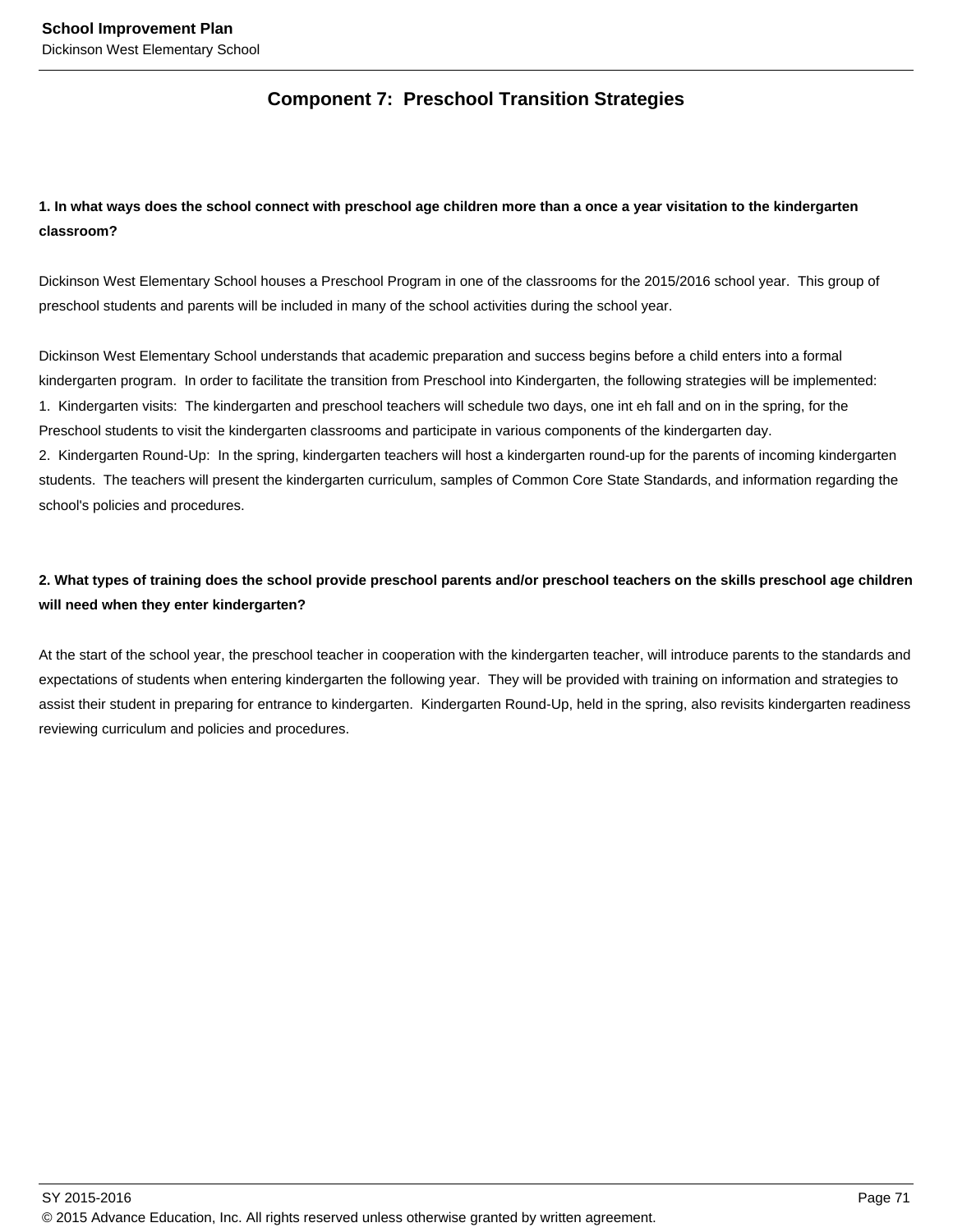# **Component 8: Teacher Participation in Making Assessment Decisions**

#### **1. How do teachers provide their input into the decisions regarding the use of school-based academic assessments?**

Dickinson West Elementary provides an assurance that all the teachers have input into the decisions regarding the use of school leased academic assessments.

The teachers use the assessment results in order to adjust our school wide goals on a yearly basis. This keeps our focus clear in order to ensure that our students continue to progress. Our staff also uses this information to make adjustments to the curriculum.

Examples of analysis and decision making opportunities are as follows:

MLPP (Michigan Literacy Progress Profile) is a tool to measure individual student success in English Language Arts. This is aligned with the Michigan Curriculum Standards, Benchmarks and Grade Level Content Expectations.. The first grade students are given a pre-test and posttest.

M-STEP (Michigan Student Test of Educational Progress) is a criterion-based test that measures the student's abilities in comparison to the states' grade level expectations.

ELPA (English Language Proficiency Assessment) is given to the English Language Learner (ELL) twice a year as a pre-test and post-test. LEXIA is utilized by the students during the school year to enhance vocabulary and reading comprehension. After they test out of ELL classes, they are tracked for two years with this test.

DRA (Developmental Reading Assessment) is a series of leveled books and recording sheets that allow the teacher to determine students' reading accuracy, fluency, and comprehension levels. It is given to all first and second grade students three times a year in the fall, winter and spring. It is given to third, fourth, fifth and sixth grade students by their trained classroom teacher as needed.

Everyday Mathematics is a math series for Kindergarten through fifth grade, utilizing assessments from the Everyday Mathematics series gives a clear indication of which mathematical concepts the students grasp.

Connected Mathematics is a math series that our sixth grade students are currently using. Pre-test and post-test results are used to drive instruction.

# **2. How are teachers involved in student achievement data analysis for the purpose of improving the academic achievement of all students?**

All teachers and the School Improvement Team are directly involved in the disaggregation of student achievement data collected through the NWEA assessment. Following the disaggregation, they are involved in the creating of a plan to close the learning gaps. All teachers are responsible for decomposing the data on their class quarterly assessments and using the data to guide further instruction. If the assessment being analyzed is common across the grade-level, the team will meet to analyze and compare all student data for that given assessment. Monthly curriculum audits are held with teachers to ensure that all curriculum is being taught and assessment data is looked at further to see SY 2015-2016 Page 72 © 2015 Advance Education, Inc. All rights reserved unless otherwise granted by written agreement.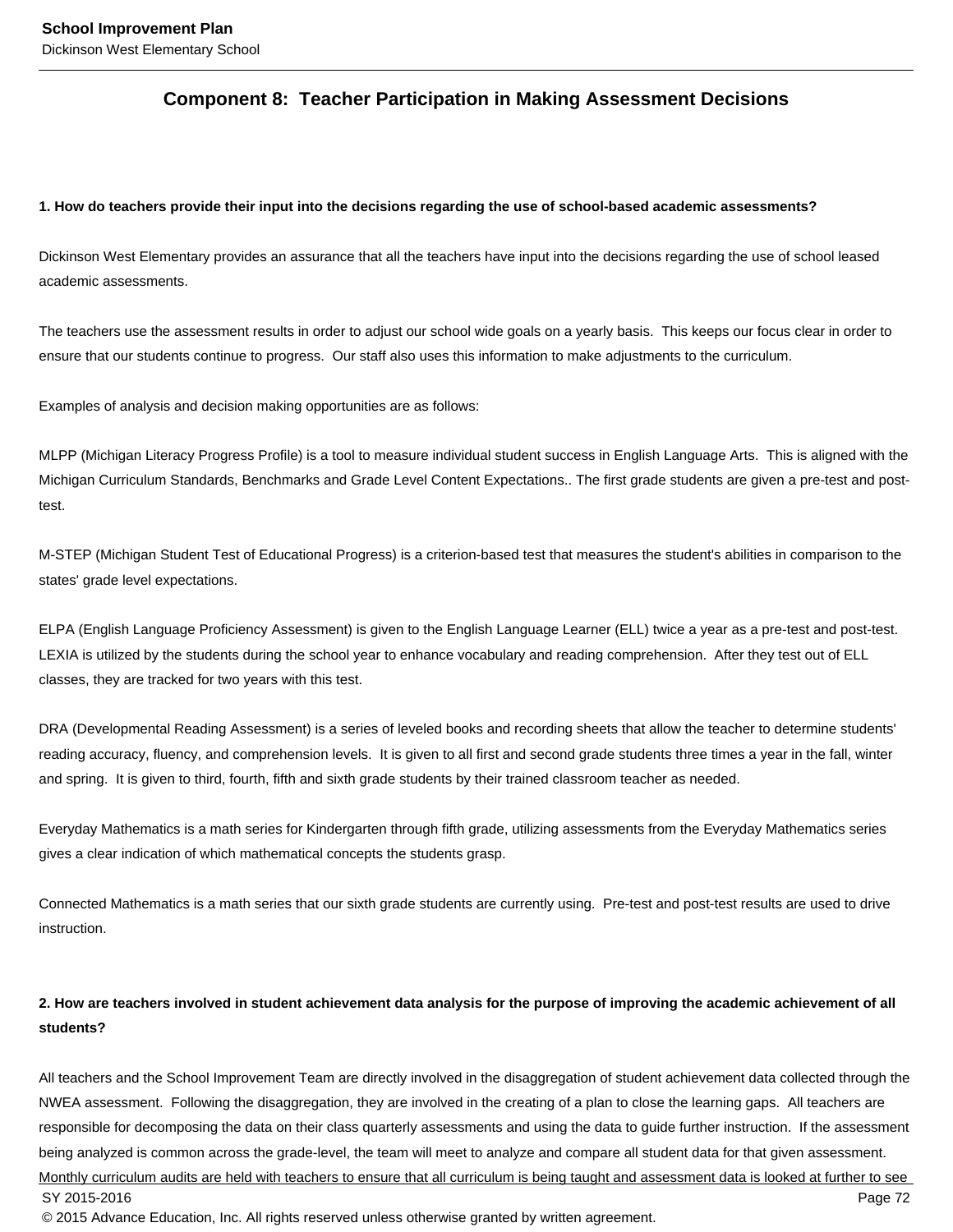which standards need to be retaught. Teachers also participate in an inservice where they participate in a data analysis, which involves looking at their student achievement data to see where they stand in terms of grade level content expectations. Teachers will use these findings to then create and/or adapt lesson plans to target the learning gaps.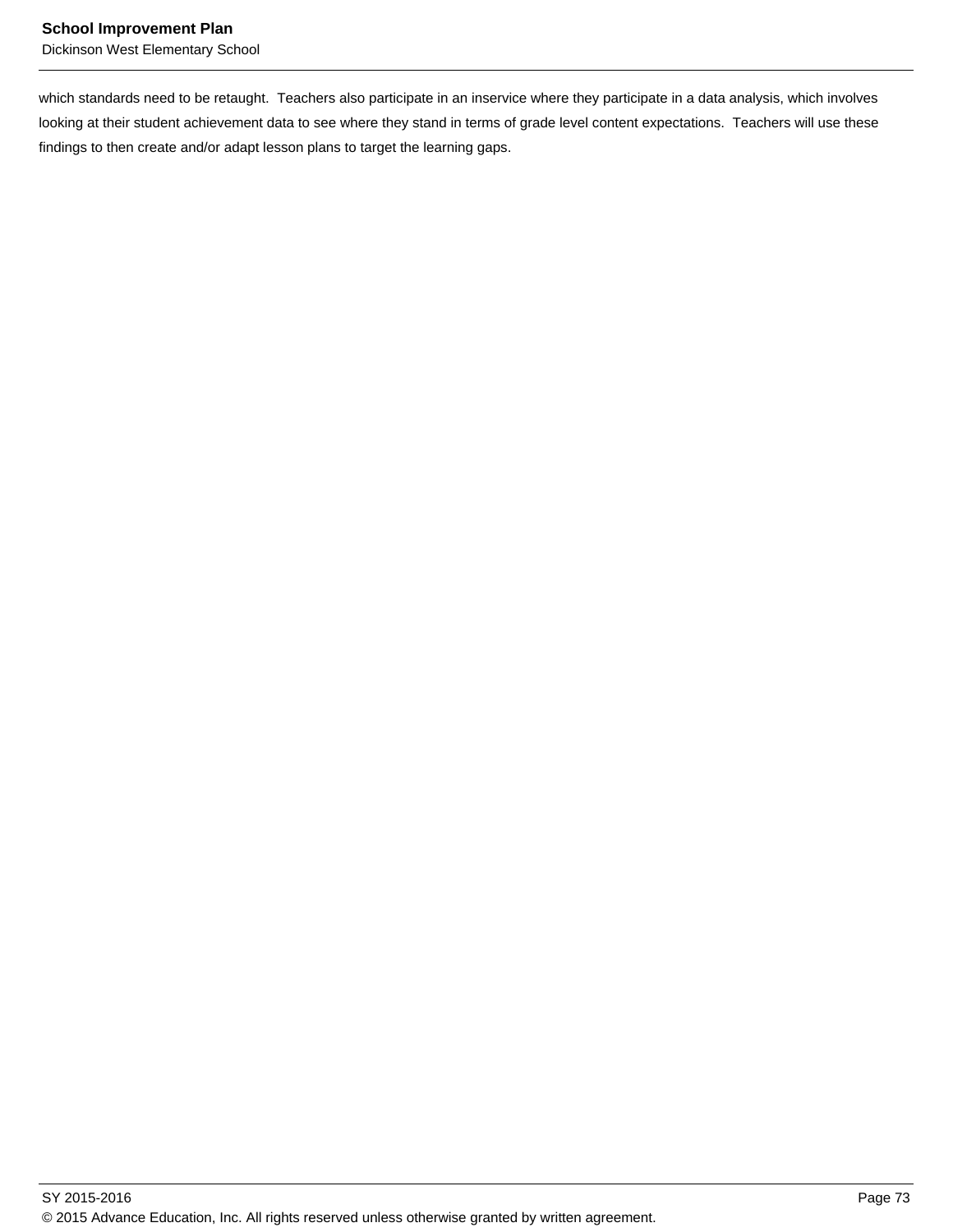# **Component 9: Timely and Additional Assistance to Students Having Difficulty Mastering the Standards**

**1. Describe the process to identify students who experience difficulty mastering the State's academic achievement assessment standards at an advanced or proficient level.**

The process to identify students who are experiencing difficulty mastering state academic achievement assessment standards begins by evaluating student individual achievement through multiple assessment sources. The following assessment sources are used to identify students struggling in the core subject areas:

#### Reading:

DRA (grades K-6), NWEA (grades K-6), M-STEP (grades 3-6), SuccessMaker (grades K-6), LEXIA (grades K-6), grade level assessments

Math: M-STEP (grades 3-6), NWEA (grades K-6), grade level assessments

Social Studies: M-STEP (grades 3-6), grade level assessments

Science: M-STEP (grades 3-6), NWEA (grades K-6), grade level assessments

Writing:

M-STEP (grades 3-6), NWEA (grades K-6), SuccessMaker (grades K-6), LEXIA (grades K-6), grade level assessments

Students can also be identified as at-risk for reaching state standards by teacher observation and referral to our school's Title I team. With this process, data is still a large part of the identification process, but other factors such as behavior, are taken into account in regards to prescribing the proper support needed for each student.

Identification and Duration: All of the above additional assistance is provided to students for as long as they are experiencing difficulty meeting the state's academic standards. Entrance guidelines are used to identify the students. If the student no longer scores below average, they will be exited from the support. If they are still experiencing difficulty, they will continue to receive the targeted additional assistance.

Exit Criteria: Students are continually monitored for progress and interventions being received are adjusted to meet the needs of the students at given times. The NWEA tests in the fall, winter and spring, as well as teacher input, is used to evaluate the student's progress towards proficiency and transition students in or out of provided intervention support services.

# **2. How is timely, effective, additional assistance provided to students who are experiencing difficulty mastering the State's academic achievement assessment standards at an advanced or proficient level?**

SY 2015-2016 Page 74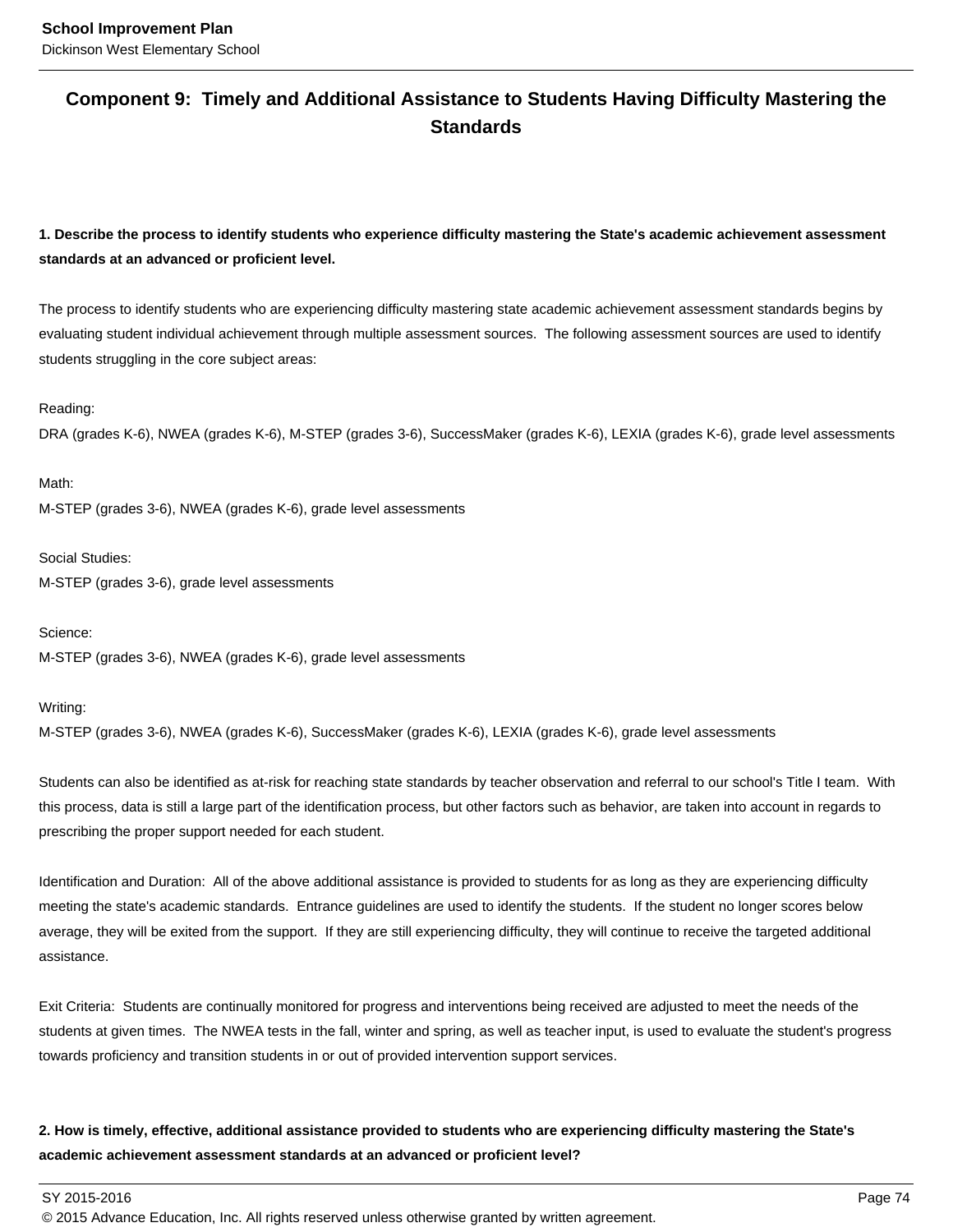In addition to the differentiated instruction and other various strategies being used in the classrooms on a daily basis, Dickinson West Elementary provides many additional learning opportunities for students who are experiencing difficulty in mastering the state's academic achievement standards in all core content academic areas. Identified students in grades K-6 are provided with the following learning opportunities:

#### READING:

#### Grades K-6

#### Classroom Interventions:

Differentiating through small group instruction; Co-teaching support for Students with Disabilities using differentiation of instruction and cooperative learning through resource push-in, Guided Reading; small group, one-on-one support; peer tutoring; online intervention resources; adaption of assignments based on ability; multiples sensory rich resources, technology resources. All subgroups are included in interventions provided.

#### Outside the Classroom:

Resources being used outside the classroom to improve reading instruction as well. Assistive technology and the use of technology tools to access online interventions and educational resources. Additional resources being utilized to support reading instruction include: beginning teacher/student workshop, professional learning communities, teachers during professional development, instructional specialists, attendance calls to parents or absent students, tutoring and mentoring support. Through these resources, teachers will analyze data, plan instruction and implement all aspects of our curriculum with fidelity.

#### Additional Time:

Students in need of intensive intervention will receive increased instructional time. Small group instruction outside the given reading block gives additional time to struggling readers. Intervention Specialists and Reading Specialists provide an additional amount of direct instruction on skills that have not been mastered. Students will also receive increased instructional support during after school tutoring program and summer school.

#### Enrichment:

While targeted readers are in small group sessions, other students are participating in enrichment activities working independently through technology, projects and creative learning to extend beyond the classroom experiences.

#### Monitoring:

Teachers know that the interventions are working when monitoring student progress through DRA reading assessments, NWEA content area assessments, reading and teacher assessments. Interventions are working and successful when teachers see an increase in student proficiency on benchmark assessments. Interventions are successful when students achieve and maintain mastery of 85% or higher on benchmark assessments or move to a higher grade level in DRA assessments for at least 2 assessment cycles. Interventions are also considered successful when a student can maintain mastery/proficiency performance of 85% or higher on classroom assessments consistently for 2 monitoring cycles. These interventions are implemented by all teachers and support staff as needed.

#### WRITING

Grades K-6

#### Classroom Intervention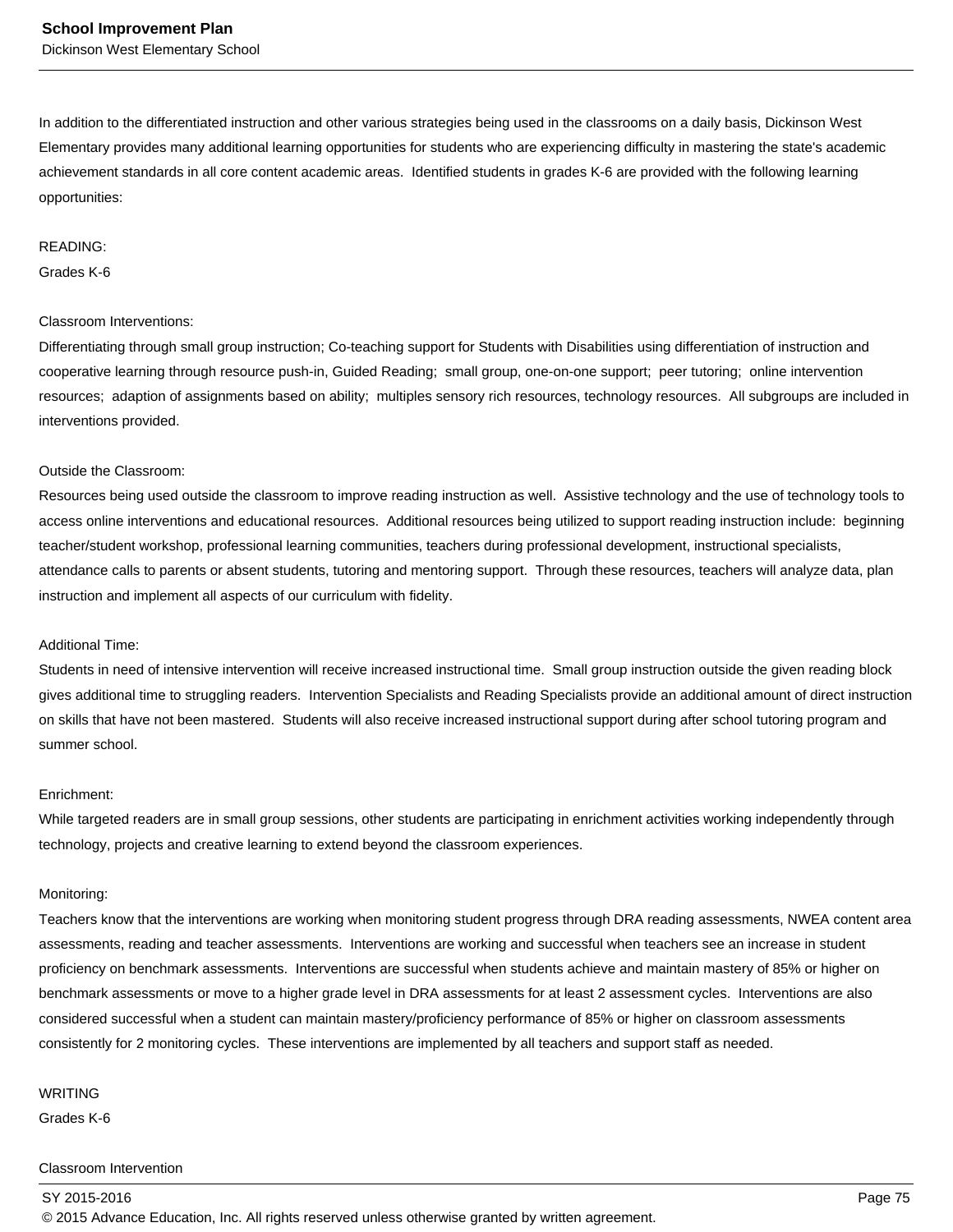Dickinson West Elementary School

Assistance that is provided in the classroom to assist the identified students are, but not limited to: differentiated instruction through small group instruction; co-teaching support for students with disabilities using differentiation of instruction and cooperative learning, technology; self-monitoring writing fluency; selective proofreading errors; free writing; daily writing; think sheets; Lucy Calkins Writing Workshop and other graphic organizers; peer tutoring; differentiation through technology tools to access opine interventions and educational resources. All subgroups are included in interventions provided.

#### Outside the Classroom

Struggling writers are given eh opportunity to attend after school tutoring (bi-weekly) and summer school with teachers. Also, students will participate in field trips that offer real life experiences. Increased instructional time is also provided beyond the classroom including tutoring and mentoring.

#### Additional Time

Increased instructional time for students in need of intensive intervention as well as after school tutoring and summer school intervention programs.

#### **Enrichment**

While targeted writers are in small group sessions, other students are participating in enrichment activities.

#### **Monitoring**

The interventions are shown to be effective through the analysis of NWEA and teacher assessments. Interventions are working and successful when teachers see an increase in student proficiency on benchmark assessments. Interventions are successful when students achieve and maintain mastery of 85% or higher on benchmark assessments for at least 2 assessment cycles. Interventions are also considered a success when a student can maintain mastery/proficiency performance of 85% or higher on classroom assessments consistently for 2 motoring cycles. These interventions are implemented by all teachers and support staff as needed.

#### MATH

Grades K-6

#### Classroom Interventions

Differentiation through small groups; one-on-one instruction with classroom teacher and one-on-one peer tutoring; online intervention resources, shortening/adapting/lengthening assignments based upon ability (differentiation), technology will be used for review as well as a tool to challenge accelerated students. All subgroups are included in interventions provided.

#### Outside the Classroom

Beyond the classroom, students will take various real world field trips to experience mathematics. Tutoring and mentoring are also provided as additional support.

#### Additional Time

Intensive needs students will also receive increased instructional time through after school tutoring and summer school programs, to meet the needs of high-risk students.

#### Enrichment

Targeted students will be given additional time using technology to strengthen their skills. Other students will be paired with the technology and utilize online resources to enrich and enhance learning opportunities.

#### SY 2015-2016 Page 76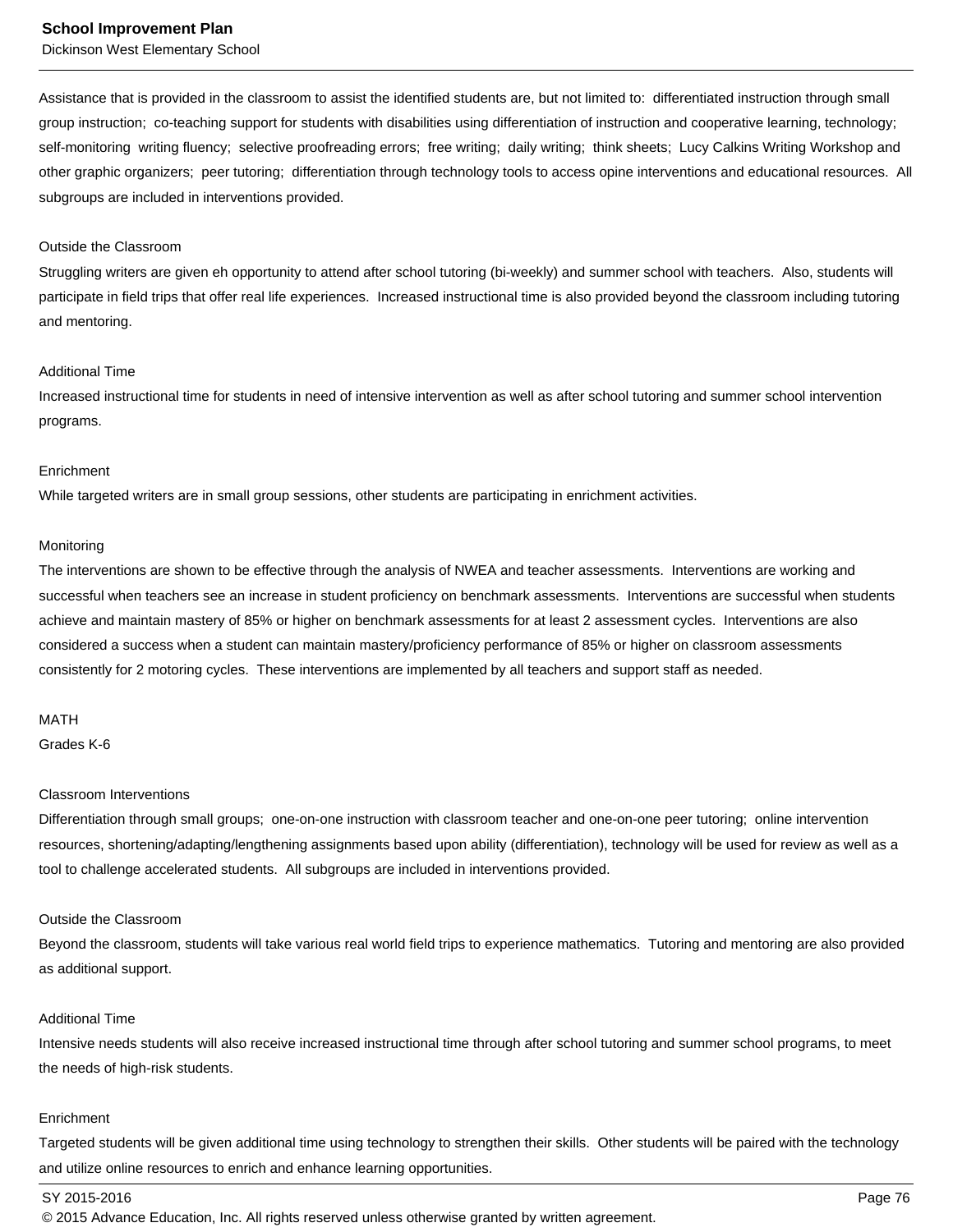#### **Monitoring**

Teachers know that the interventions are working when monitoring student progress through NWEA assessments, textbook and teacher assessments. Interventions are working and successful when teachers see an increase in student proficiency on benchmark assessments. Interventions are successful when students achieve and maintain mastery of 85% or higher on benchmark assessments or have a significant increase in NWEA assessments. Interventions are also considered a success when a student can maintain mastery/proficiency performance of 85% or higher on classroom assessments consistently for two monitoring cycles. The personnel that provide services for those students that are having difficulty mastering the standards are classroom teachers and support staff.

#### **SCIENCE**

Grades K-6

#### Classroom Interventions

Differentiation through small groups; one-on-one instruction with classroom teacher and one-on-one peer tutoring; online intervention resources, shortening/adapting/lengthening assignments based upon ability (differentiation), technology will be used for review as well as a tool to challenge accelerated students. All subgroups are included in intervention provided.

#### Outside the Classroom

Beyond classroom students take real world field trips to experience science. Increased instructional time will also be provided beyond the classroom in after school tutoring and sumner school activities.

#### Additional Time

Dickinson West Elementary School provided additional time to students in need on intensive support to master the state's academic standards by providing addition time in small groups and one-on-one support, after school tutoring and summer school intervention programs.

#### Enrichment

Targeted students will be given additional time using science lab activities to strengthen their skills. Other students will either be grouped in science labs or participating in other activities.

#### Monitoring

Teachers know that the interventions are working when monitoring student progress through NWEA assessments, textbook and teacher assessments. Interventions are working and successful when teachers see and increase in student proficiency on benchmark assessments. Interventions are successful when students achieve and maintain mastery of 85% or higher on benchmark assessments. Interventions are also considered a success when a student can maintain mastery/proficiency performance of 85% or higher on classroom assessments consistently for 2 monitoring cycles. The personnel that provides services for those students are having difficulty mastering the standards are the classroom teacher and support staff.

#### SOCIAL STUDIES

Grades K-6

#### Classroom Interventions

Students who are identified as having difficulties in mastering the State's academic achievement assessment standards at proficient or advanced levels will be afforded prompt and direct teacher assistance both individually and in small groups. A variety of comprehension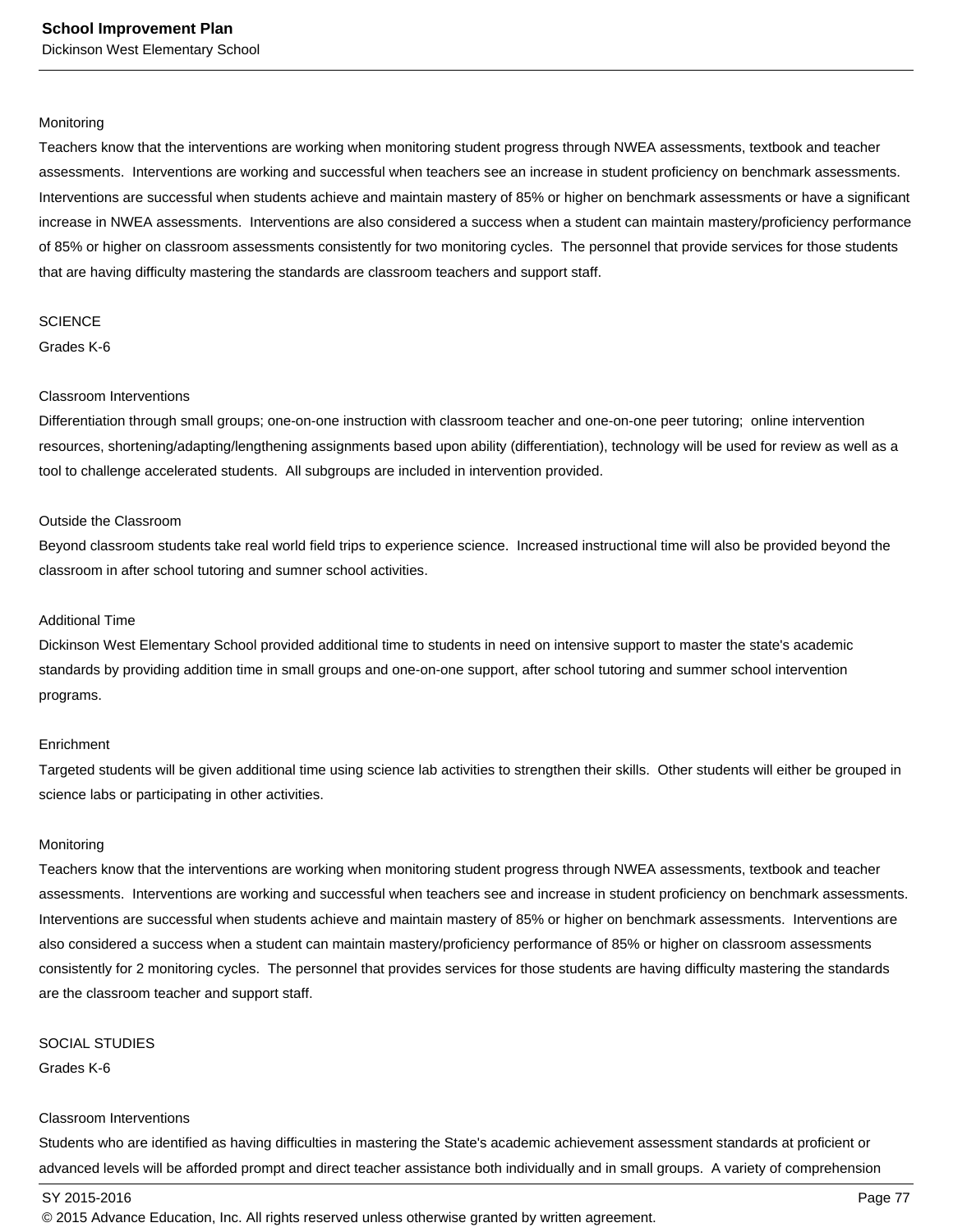Dickinson West Elementary School

strategies will be employed and modeled for students in reading expository/informational text through differentiation of instruction, use of the Guided Reading programs for practice and demonstrative mastery of specified goals and objectives and other assistive technology and tools will bemused to access online interventions and educational resources. Students will be given additional time for the completion of class assignments. All subgroups are included in interventions provided.

#### Outside in the Classroom

Beyond the classroom students will take various real world field trips to experience social studies.

#### Additional Time

Students in need of intensive support will be afforded the opportunity to attend after school tutoring and summer school to increase instructional time for identified students in need of support.

#### **Enrichment**

Non-identified students are encouraged and expected to work independently or collaboratively in pairs/groups as targeted students are receiving additional time and assistance in enrichment activities through technology, projects and independent practices to relate and analyze learning through real world experiences.

#### Monitoring

The interventions are shown to be effective through the analysis of the NWEA assessments, textbook and teacher assessments. Interventions are working and successful when teachers see an increase in student proficiency on benchmark assessments. Interventions are successful when students achieve and maintain mastery of 85% or higher on benchmark assessments for at least 2 assessment cycles. Interventions are also considered a success when a student can maintain mastery/proficiency performance of 85% or higher on classroom assessments consistently for 2 monitoring cycles. Services are provided to targeted/identified students by classroom teachers, resource teachers, paraprofessionals and support staff.

#### Identification and Duration

All of the above additional assistance is provided to students for as long as they are experiencing difficulty meeting the state's academic standards. Entrance guidelines, students scoring below proficiency on the M-Step or NWEA scores, are used to identify the students. Additionally, teachers create weekly assessments, exit tickets, projects and reports and observations. Progress monitoring is done monthly and students are reevaluated for need. If the student no longer scores below average, they will exit from the support. If they are still experiencing difficulty, they will continue to receive the targeted additional assistance.

After school tutoring is provided during the school year, twice a week for an hour after school has been dismissed. Summer school is roughly six weeks after the regular school year for half days, four days a week. Students receive targeted instruction based on the NWEA results, focusing on their weaknesses.

#### **3. How are students' individual needs being addressed through differentiated instruction in the classroom?**

READING

Grades K-6

#### Content:

The students will get access to information through district-provided curriculum resources, classroom teacher instruction utilizing professional teaching methods and techniques including ability grouping, differentiation, small groups and one-on-one instruction; technology resources,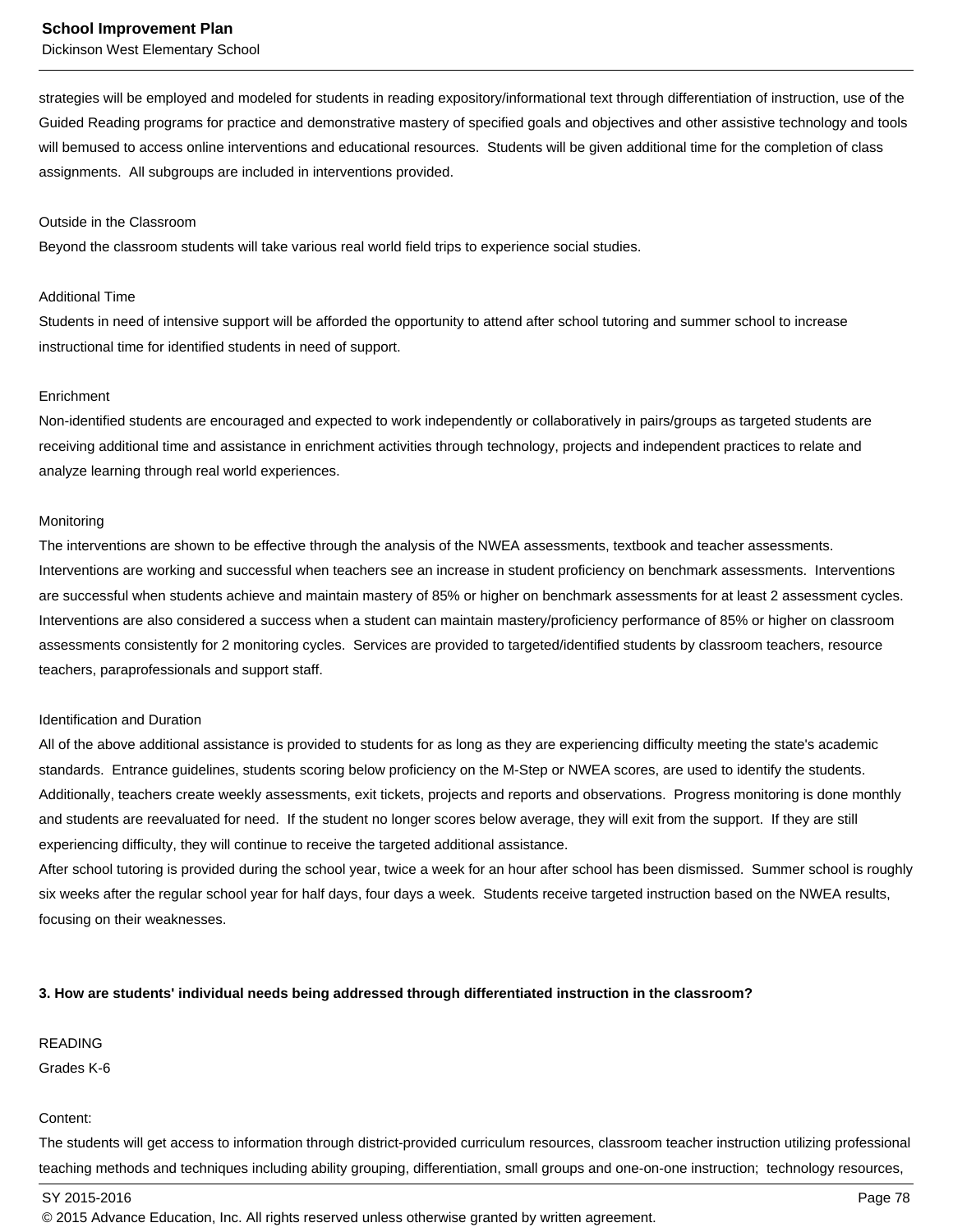parents, library, peers, assistive technology, resource team, instructional specialist and current technology.

#### Process:

Students will engage in carious activities from explicit instruction; guided reading, cooperative learning, technology instruction, and differentiation of striation to help them make sense of content. These activities include centers, one-on-one instruction, Daily 5 (Read to Self, Read to Someone, Listen to Reading, Word Work, Work on Writing), turn-and-talk, think-pair-share, think aloud, pull out sessions, differentiation of assignments, real-world applications; technology resources, use of manipulatives and basic classroom supplies. Differentiation of assessments will be used to meet the learning needs of the students. Assessments include but are not limited to: NWEA, DRA, teacher created/in-class assessments, Raz-Kids, Success Maker, Lucy Calkins, online quizzes, reading reviews, exit slips, portfolios, rubrics, teacher observations, running records and check lists.

#### Products:

Students will use a variety of resources to create ongoing and culminating projects that demonstrate core curriculum mastery. These products include: NWEA, DRA, Raz-Kids, Success Maker, Lucy Calkins and Daily 5.

#### Learning Environment:

The classroom will be a welcoming, engaging and academic rich learning environment. This will be achieved through the use of talking walls, centers, cooperative learning and technology rich classrooms (laptops, smart boards, ceiling mounted projectors, handheld devices).

#### WRITING

Grades K-6

#### Content:

The students will get access to information through district provided curriculum resources, classroom teacher instruction utilizing professional teaching methods and techniques including ability grouping, differentiation, small groups and one-on-one instruction; technology resources, parents, library, peers, assistive technology, resource team, instructional specialist and current technology.

#### Process:

Students will engage in various activities from explicit instruction, guided reading, cooperative learning, technology instruction and differentiation of instruction to help them make sense of content. These activities include: learning centers, one-on-one instruction; Daily 5 (Read to Self, Read to Someone, Listen to Reading, Word Work and Work on Writing), Lucy Calkins; peer tutoring, think-pair-share, pull out sessions, differentiation of assignments, real-world applications; technology resources, use of manipulatives and basic classroom supplies. Differentiation of assessments will bemused to meet the learning needs of the students. Assessments include but are not limited to: NWEA, DRA, teacher created/in-class assessments, Raz-Kids, Success Maker, Lucy Calkins, online quizzes, reading reviews, exit slips, portfolios, rubrics, teacher observations, running records and check lists.

#### Learning Environment:

The classroom will be a welcoming, engaging and academic rich learning environment. This will be achieved through the use of talking walls, centers, cooperative learning and technology rich classrooms (laptops, smart boards, ceiling mounted projectors, handheld devices).

#### MATH

Grades K-6

#### Content: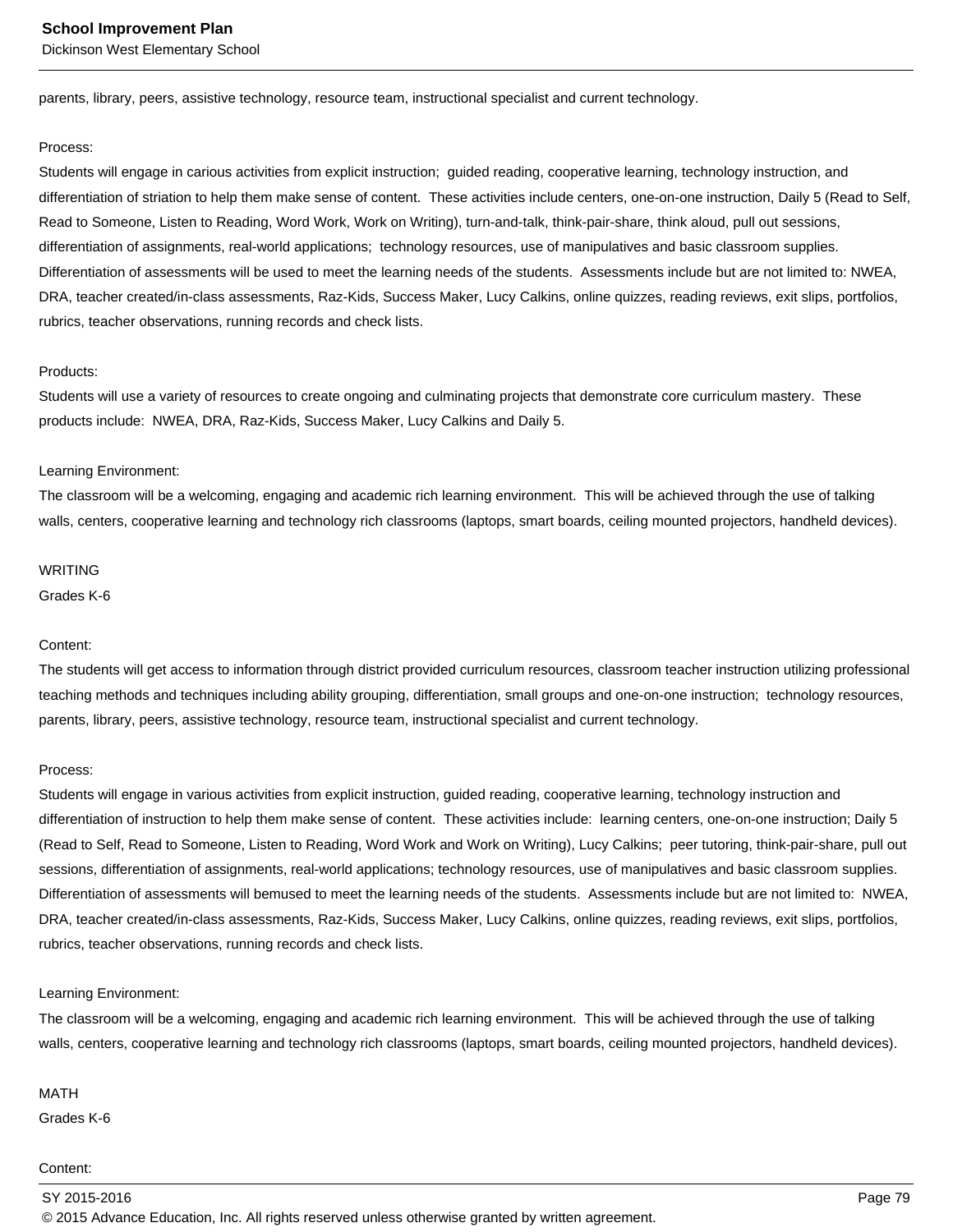Dickinson West Elementary School

The students will get access to information through district provided curriculum resources, classroom teacher instruction utilizing professional teaching methods and techniques including ability grouping, differentiation, small groups and one-on-one instruction; technology resources, parents, library, peers, assistive technology, resource team, instructional specialist and current technology.

#### Process:

Students will engage in various activities from explicit instruction, guided reading, cooperative learning, technology instruction, and differentiation of instruction to help them make sense of content. These activities include: learning centers, one-on-one instruction; pictorial equivalents on mathematics ideas; peer tutoring; turn-and-talk; think-pair-share; think aloud; pull out sessions, differentiation of assignments, real-world applications; technology resources, use of manipulatives and basic classroom supplies. Differentiation of assessments will bemused to meet the learning needs of students. Assessments include but are not limited to: NWEA, Success Maker, teacher created assessments (online and other), online quizzes, online supplemental assessments, exit slips, portfolios, rubrics, teacher observations, running records and checklists.

#### Products:

Students will use a variety of resources to create ongoing and culminating projects that demonstrate core curriculum mastery. These products include: NWEA, Success Maker, Daily 5, Everyday Mathematics series games, dioramas, and mobiles.

#### Learning Environment:

The classroom will be a welcoming, engaging and academic rich learning environment. This will be achieved through the use of talking walls, centers, cooperative learning and technology rich classrooms (laptops, smart boards, ceiling mounted projectors, handheld devices).

#### **SCIENCE**

Grades K-6

#### Content:

The students will get access to information through district provided curriculum resources, classroom teacher instruction utilizing professional teaching methods and techniques including ability grouping, differentiation, small groups and one-on-one instruction; technology resources, parents, library, peers, assistive technology, resource team, instructional specialists, and current technology.

#### Process:

Students will engage in various activities from exploit instruction, guided reading, cooperative learning, technology instruction, and differentiation of instruction to help them make sense of content. These activities include: learning centers; one-on-one instruction; peer tutoring; turn-and-talk, think-pair-share; think aloud, pull out sessions, differentiation of assignments, real-world applications; technology resources, use of manipulatives and basic classroom supplies. Differentiation of assessments will be used to meet the learning needs of the students. Assessments include but not limited to: NWEA, district benchmark assessments, FOSS kit and investigations, teacher created assessments, online quizzes, online supplemental assessments, exit slips, portfolios, rubrics, teacher observations, running records and checklists.

#### Products:

Students will use a variety of resources to create ongoing and culminating projects that demonstrate core curriculum mastery. These products include: FOSS kits and investigations, NWEA, Raz-Kids, dioramas and mobiles.

#### Learning Environment:

The classroom will be a welcoming, engaging and academic rich learning environment. This will be achieved through the use of talking

#### SY 2015-2016 Page 80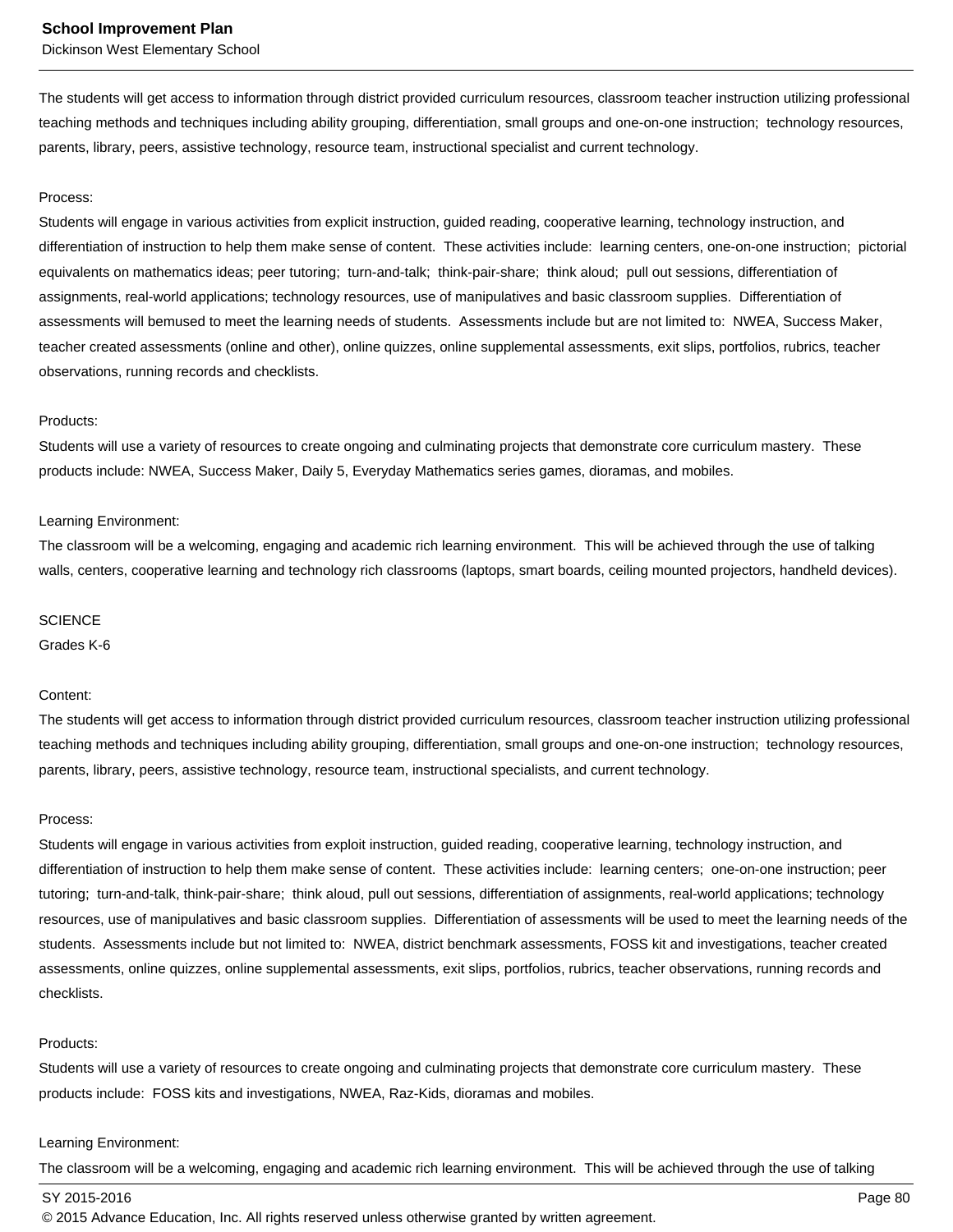walls, centers, cooperative learning and technology rich classrooms (laptops, smart boards, ceiling mounted projectors, handheld devices).

#### SOCIAL STUDIES

Grades K-6

#### Content:

The students will get access to information through district provided curriculum resources, classroom teacher instruction utilizing professional teaching methods and techniques including ability grouping, differentiation, small groups and one-on-one instruction; technology resources, parents, library, peers, assistive technology, resource team, instructional specialists, and current technology.

#### Process:

Students will engage in various activities from explicit instruction, guided reading, cooperative learning, technology instruction and differentiation of instruction to help them make sense of content. These activities include: learning centers; one-on-one instruction; turnand-talk, think-pair-share; comparing/contrasting activities; think alouds; identifying facts with evidence; pull out sessions, differentiation of assignments, real-world applications, technology resources, use of manipulatives and basic classroom supplies. Differentiation of assessments will be used to meet the learning needs of the students. Assessments include but not limited to: district benchmark assessments, teacher created assessments, online quizzes, online supplemental assessments, exit slips, portfolios, rubrics, teacher observations, running records and checklists.

#### Products:

Students will use a variety of resources to create ongoing and culminating projects that demonstrate core curriculum mastery. These products include: Raz-kids, dioramas and mobiles.

#### Learning Environment:

The classroom will be a welcoming, engaging and academic rich learning environment. This will be achieved through the use of talking walls, centers, cooperative learning and technology rich classrooms (laptops, smart boards, ceiling mounted projectors, handheld devices).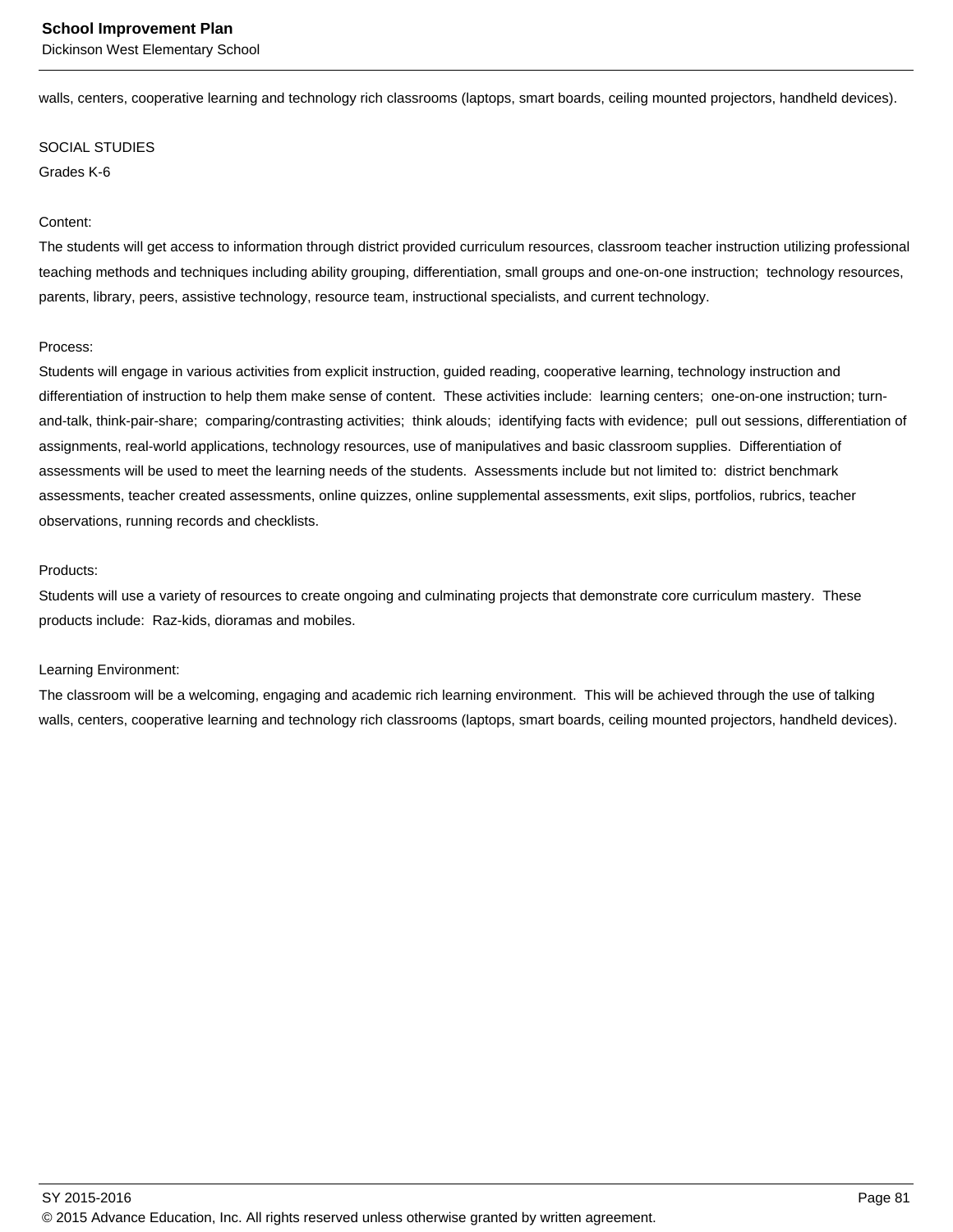# **Component 10: Coordination and Integration of Federal, State and Local Programs and Resources**

**1. In what ways are the programs coordinated and integrated toward the achievement of the schoolwide goals? Include a LIST of the State, local and Federal programs/resources that will be supporting the schoolwide program.**

One of our main purposes at Dickinson West Elementary is to assure equity among students when it comes to learning. Dickinson West is focused on getting struggling students to the required State Proficiency Levels on Standardized Test Scores. Coordination of all programs Federal, State and Local will give Dickinson West Stakeholders access to all available resources to help us reach our intended goals and objectives each school year. Collectively these programs will provide training, for parents and staff, Health and Medical Resources for students/parents, and a host of other resources needed to improve the overall academic outcomes for all Dickinson West students.

Dickinson West will consolidate Title I Part A and the State General Funds, to create better learners, educators, and parents by coordinating instructional programs and consolidating financial resources to help to improve overall students achievement for all students, especially for students who are furthest away from the State Proficiency Target of 85%.

Assessment Data results of our 2014/2015 Comprehensive Needs Assessment clearly identified the academic and non-academic areas for improvement. These funding sources will be utilized to accelerate the academic success for all students. By revising and updating our Schoolwide Results in the Comprehensive Needs Assessment, we have the flexibility to use or move funding sources to appropriate areas of concerns.

The following programs will be coordinated and integrated to attain student achievement, especially for the neediest, by providing additional staff: Title 1-Part A, Section General Funds and local funds in the following ways: Paraprofessionals, Parent/Community Coordinator. This consolidated fund will also provide professional development for staff in the areas of Science, Writing, Reading, and Everyday Mathematics. Funds will support classroom instruction with online programs that include RAZ Kids, Lexia, and Success Maker. Assessment materials will be purchased to provide data regarding students' progress towards meeting benchmark goals and State standards: NWEA, DRA-2, WIDA, MI ACESS, and District Pre/Post tests.

#### FEDERAL RESOURCES, PROGRAMS AND GRANTS

Special Education Services provide: Resource Room Teachers, Speech & Language, Social Worker, School Psychologist, Professional Development, Supplemental Supplies and Books;

Title I Part A provides: Social Worker, Teachers, Paraprofessionals, Field Trips, Transportation, Classroom Technology, Summer School, After School, Workshops, Professional Development, Parental Involvement, Resources, Parental Support, Supplemental Resources and Materials.

Title II A provides: Professional Development

National Food Service provides: Universal Breakfast and Free/Reduced Lunch

#### STATE RESOURCES, PROGRAMS, AND GRANTS

SY 2015-2016 Page 82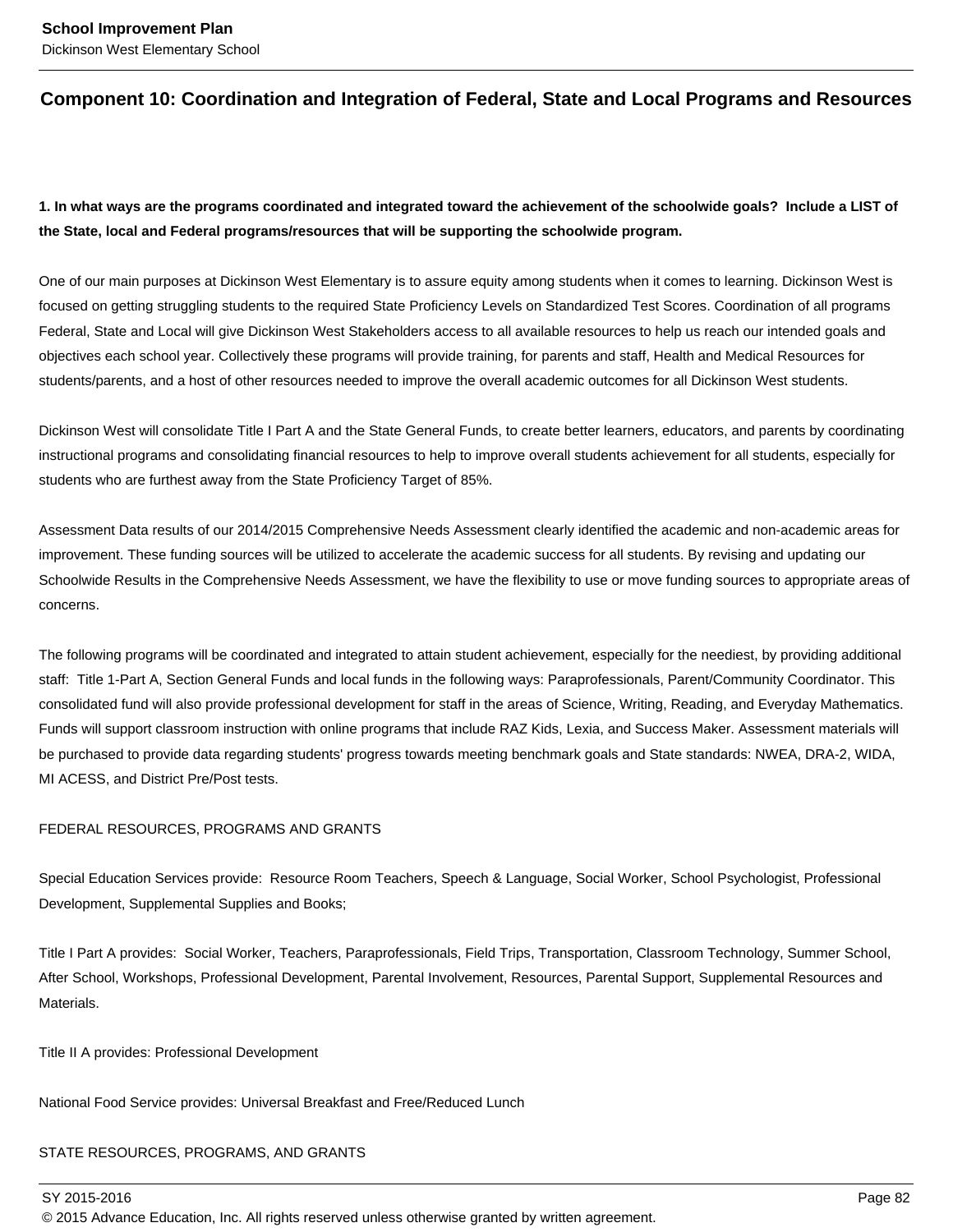General Funds provide: Staff, Curriculum, Professional Development, and materials. 31A: Social Worker Wayne RESA: Professional Development

**2. Describe how the school will use the resources from Title I and other State, local and Federal sources to implement the ten required schoolwide components.**

COMPONENT ONE - COMPREHENSIVE NEEDS ASSESSMENT FEDERAL RESOURCES, PROGRAMS AND GRANTS:

Special Education Services provides: Resource Room Teachers, Speech & Language, Social Worker, School Psychologists, Title I Teachers-School Improvement Team Members

Title I Part A provides: Social Worker, Teachers, Paraprofessionals

Title II A: Professional Development.

Title I Teachers-School Improvement Team members

STATE RESOURCES, PROGRAMS, AND GRANTS:

General Fund: Staff, Title I Teachers-School Improvement Team Members

Wayne RESA: Staff, Title I Teachers-School Improvement Team members

LOCAL RESOURCES, PROGRAMS, AND GRANTS:

School level Parent Organization provides: Stakeholders, Parent Involvement and Community Outreach

#### COMPONENT TWO - SCHOOLWIDE REFORM STRATEGIES

#### FEDERAL RESOURCES, PROGRAMS AND GRANTS:

Special Education Services provides: Resource Room Teachers, Speech & Language, Social Worker, School Psychologist, Professional Development, Supplemental Supplies and Boks

Title I Part A provides: Social Worker, Teachers, Paraprofessionals, Field Trips, Transportation, Classroom Technology, Summer School, After School, Workshops, Tutoring, Professional Development, Parental Involvement, Supplemental Resources and Materials

Title II A: Professional Development

#### STATE RESOURCES, PROGRAMS, AND GRANTS:

General Funds provides: Staff, Curriculum, Professional Development, and Materials

SY 2015-2016 Page 83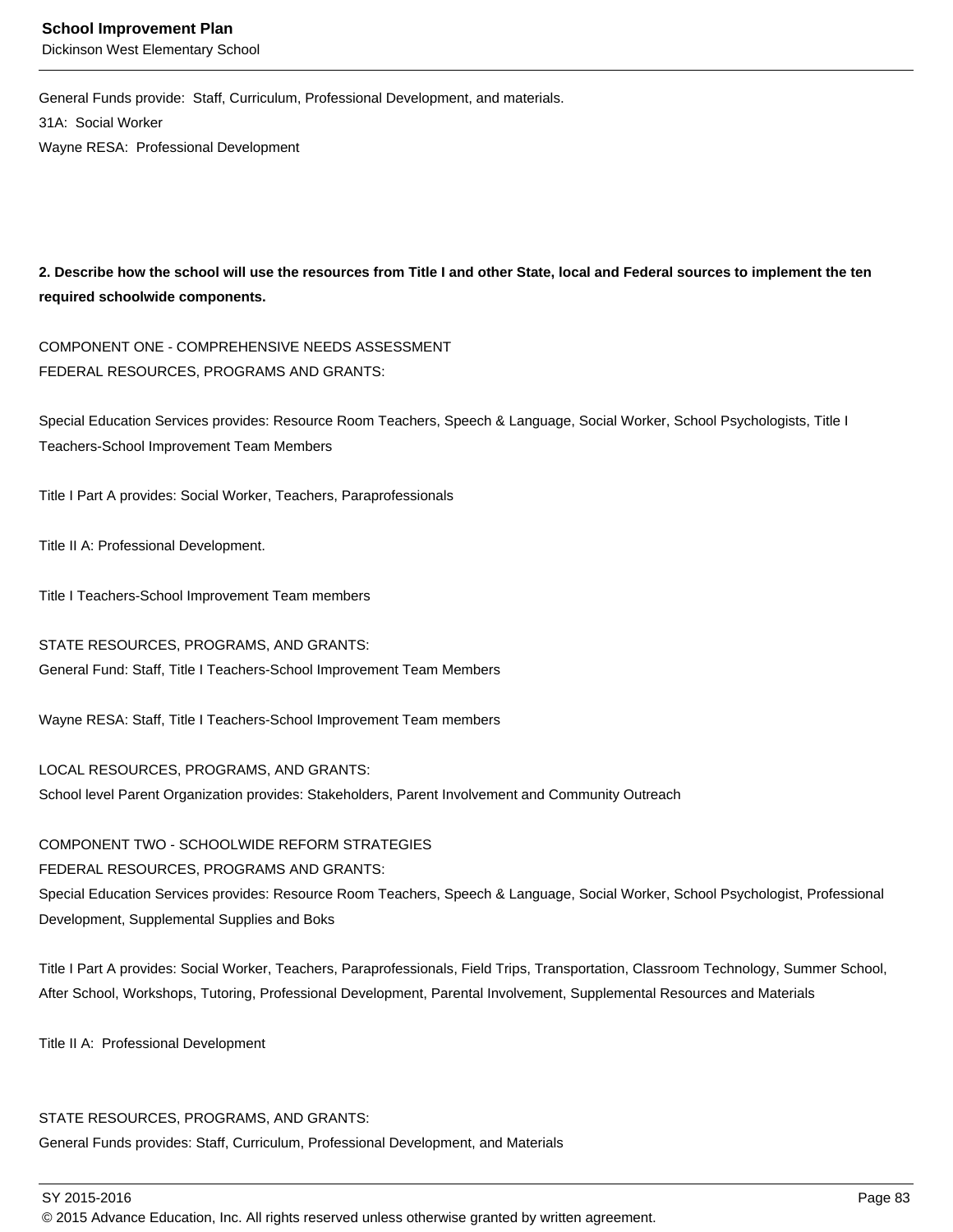Wayne RESA: Professional Development

COMPONENT THREE - HIGHLY QUALIFIED STAFF FEDERAL RESOURCES, PROGRAMS AND GRANTS: Special Education Services provides: Resource Room Teachers, Speech & Language, Social Worker, School Psychologist, and Professional Development.

Title I Part A provides: Social Worker, Teachers, Paraprofessional and Professional Development

Title II A: Professional Development

STATE RESOURCES, PROGRAMS, AND GRANTS: General Funds provides: Staff and Professional Development

Head Start: Provides Preschool Teacher, Paraprofessional and Professional Development

Wayne RESA: Professional Development

#### COMPONENT FOUR - ATTRACT AND RETAIN HIGHLY QUALIFIED STAFF

FEDERAL RESOURCES, PROGRAMS, AND GRANTS:

Special Education Services provides: Resource Room Teachers, Speech & Language, Social Worker, School Psychologist, and Professional Development. ASD Physical Education Teacher

Title I Part a provides: Social Worker, Teachers, Paraprofessionals, Classroom Technology and Professional Development

Title II A: Professional Development

#### STATE RESOURCES, PROGRAMS, AND GRANTS:

General Funds Provide: Staff, Curriculum, Professional Development, and Resources/Materials Head Start Program provides: Preschool Teacher, Paraprofessional and Professional Development Wayne RESA: Professional Development

COMPONENT FIVE - HIGH QUALITY ON-GOING PROFESSIONAL DEVELOPMENT FEDERAL RESOURCES, PROGRAMS, AND GRANTS:

Special Education Services provides: Resource Room Teachers, Speech & Language, Social Worker, School Psychologist, Professional Development, Supplemental Supplies and Books

Title 1 Part A provides: Instructional Specialist, Social Worker, Teachers, Educational Technicians, Field Trips, Transportation, Classroom Technology, Summer School, After School, Workshops, Professional Development, Parental Involvement

Title II A: Professional Development

#### STATE RESOURCES, PROGRAMS, AND GRANTS:

SY 2015-2016 Page 84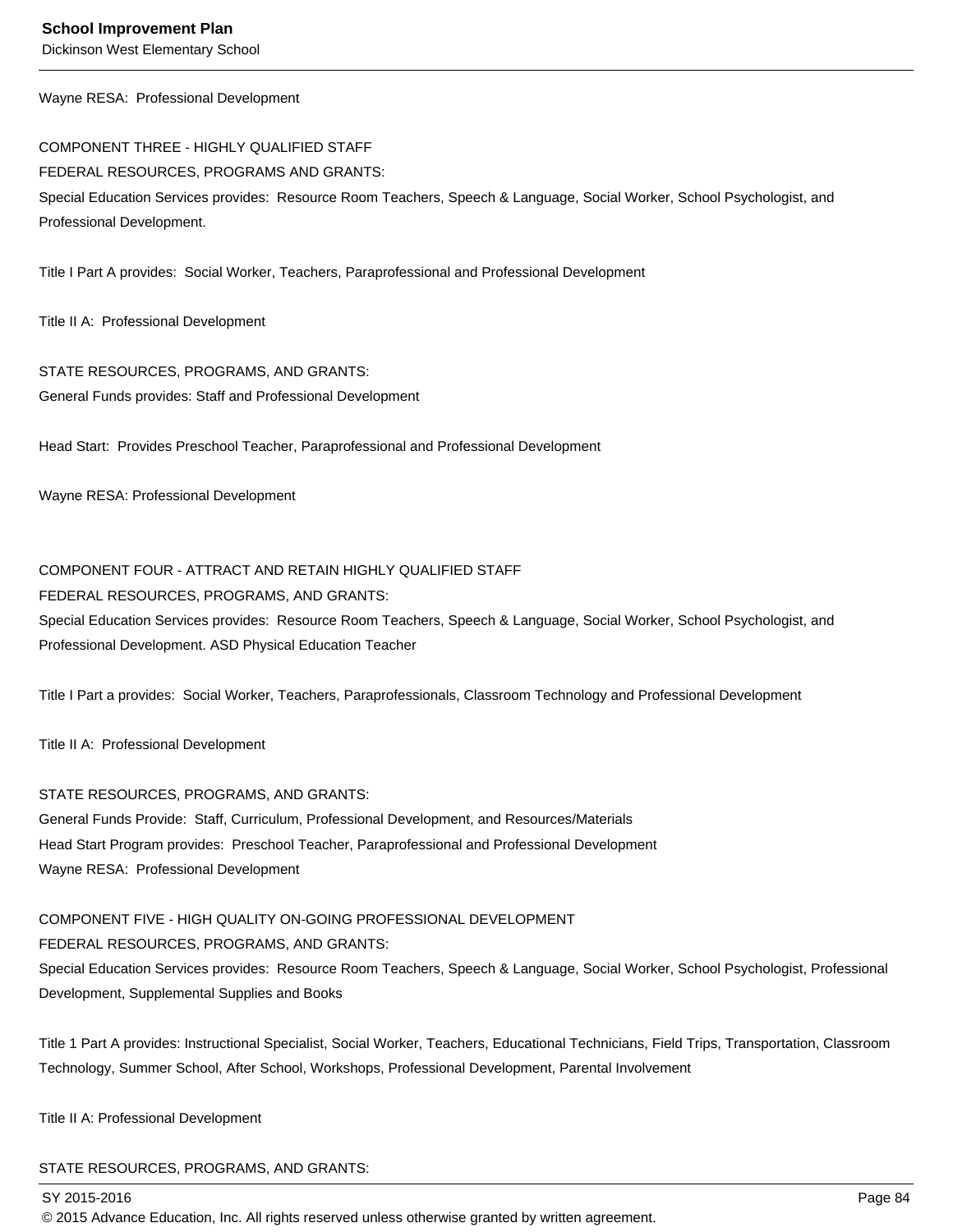General Funds provide: Staff, Curriculum, Professional Development, Professional Learning Communities and Materials. Head Start Program provides: Preschool Teacher, School Service Assistant, Professional Development, Materials, Meals and Parental Involvement

Wayne RESA: Professional Development

#### LOCAL RESOURCES, PROGRAMS, AND GRANTS:

School Level Parent Organization provides: Stakeholders, Parent Involvement, and Community Outreach

#### COMPONENT SIX - PARENTAL INVOLVEMENT

FEDERAL RESOURCES, PROGRAMS, AND GRANTS:

Special Education Services Provide: Resource Room Teachers, Speech & Language, Social Worker, School Psychologist, Professional Development, Supplemental Supplies and Books

Title I Part A provides: Instructional Specialist, Social Worker, teachers, Paraprofessionals, Field trips, transportation, Classroom Technology, Summer School, After School, Workshops, Professional Development, Parental Involvement, Resources, Supplemental Resources and Materials

Title II A: Professional Development

National Food Service provides: Universal Breakfast and Free/Reduced Lunch

#### STATE RESOURCES, PROGRAMS, AND GRANTS:

General Funds provides: Staff, Curriculum, Professional Development, and Materials

#### COMPONENT SEVEN - PRESCHOOL TRANSITION

#### FEDERAL RESOURCES, PROGRAMS, AND GRANTS:

Special Education services provides: Resource Room Teachers, speech & Language, Social Worker, School Psychologist, Professional Development, Supplemental Supplies and Books

Title I Part A provides: Instructional Specialist, social Worker, Teachers, Educational Technicians, Field Trips, Transportation, Classroom technology, Workshops, Professional Development, Parental Involvement, Resources, Parental Support, Supplemental Resources and **Materials** 

Title II A: Professional Development

#### STATE RESOURCES, PROGRAMS, AND GFRANTS:

General Funds provide: Staff, Curriculum, Professional Development, and Materials Head Start Program provides: Preschool Teacher, Professional Development, Paraprofessional, Materials, Meals and Parental Involvement Wayne RESA: Professional Development

#### COMPONENT EIGHT - TEACHER PARTICIAPTION IN MAKING ASSESSMENT DECISIONS

SY 2015-2016 Page 85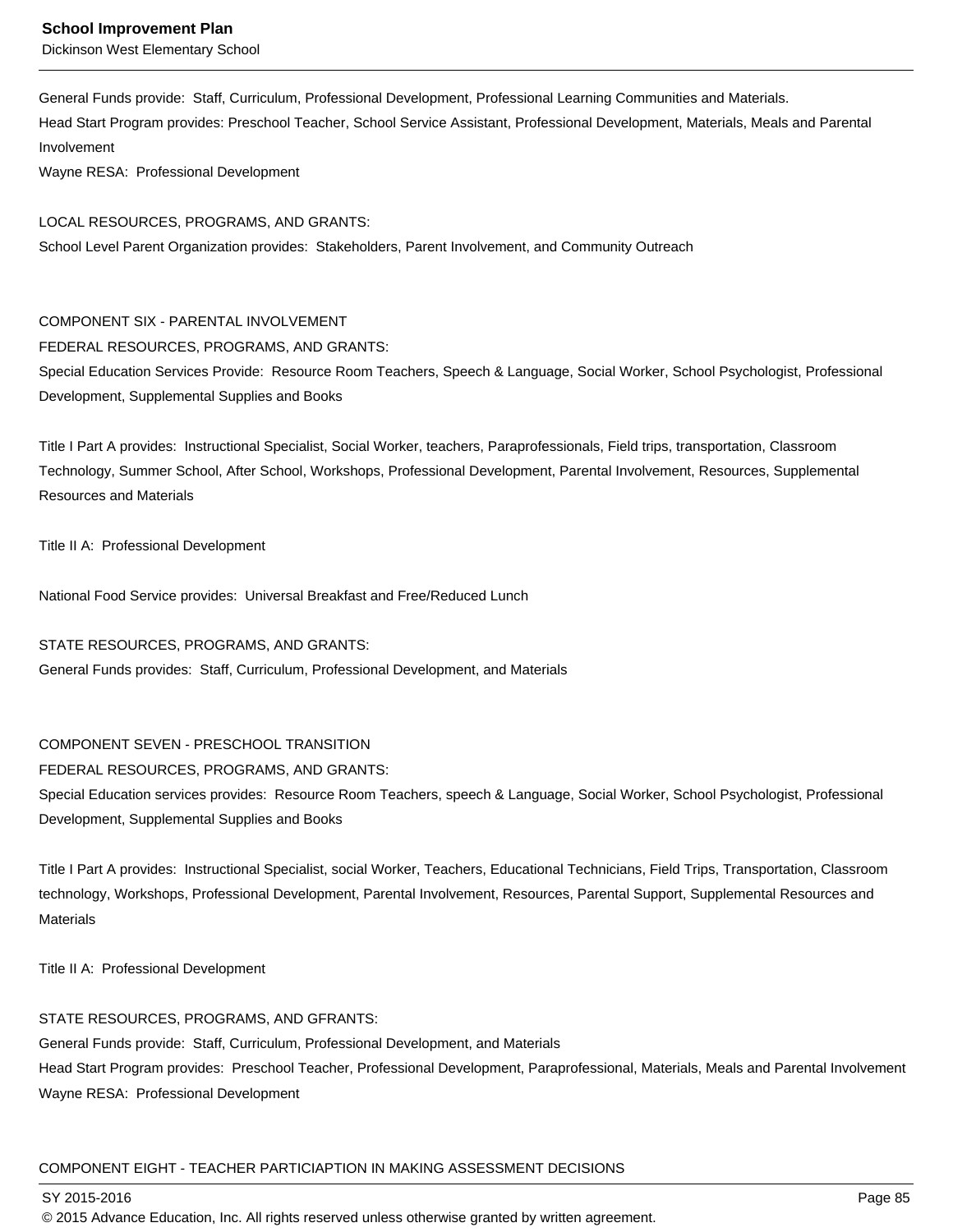Dickinson West Elementary School

#### FEDERAL RESOURCES, PROGRAMS, AND GRANTS:

Special Education services provides: Resource Room Teachers, Speech & Language, Social Worker, School Psychologist, and Professional Development

Title I part A provides: Instructional Specialist, Social Worker, Teachers, Educational Technicians, and Professional Development

Title II A: Professional Development

#### STATE RESOURCES, PROGRAMS, AND GRANTS:

General Funds provide: Staff, Curriculum, Professional Development, and Materials Head Start Program: Preschool Teacher, Paraprofessional, Professional Development, Materials and Parental Involvement Wayne RESA: Professional Development

#### COMPONENT NINE - TIMELY & ADDITIONAL SERVICE

#### FEDERAL RESOURCES, PROGRAMS, AND GRANTS:

Special Education Services provides: Resource Room Teachers, Speech & Language, Social Worker, School Psychologist, Professional Development, Supplemental Supplies and Books

Title I Part A provides: Social Worker, Teachers, Educational Techniques, Field trips, Transportation, Classroom Technology, Summer School, After School, Workshops, Professional Development, Parental Involvement, Resources, Parental Support, Supplemental Resources and Materials

Title II A: Professional Development

#### STATE RESOURCES, PROGRAMS, AND GRANTS:

General Funds provide: Staff, Curriculum, Professional Development, and Materials Head Start Program provides: Preschool Teacher, Paraprofessional, Professional development, Materials, Meals and Parental Involvement

### COMPONENT TEN - COORDINATION AND INTEGRATION OF FEDERAL, STATE, AND LOCAL PROGRAMS FEDERAL RESOURCES, PROGRAMS, AND GRANTS:

Special Education Services provides: Resource Room Teachers, Speech & Language, Social Worker, School Psychologist, Professional Development, Supplemental Supplies and Books

Title I Part A provides: Instructional Specialist, Social Worker, Teachers, Educational Technicians, Field Trips, Transportation, Classroom technology, Summer School, After School, Workshops, Professional development, Parental Involvement, Resources, Parental Support, Supplemental Resources and Materials

Title II A: Professional Development

#### STATE RESOURCES, PROGRAMS, AND GRANTS:

General Funds provide: Staff, Curriculum, Professional Development, and Materials Head Start Program: Preschool Teacher, Paraprofessional, Professional Development, Materials, meals and Parental Involvement

SY 2015-2016 Page 86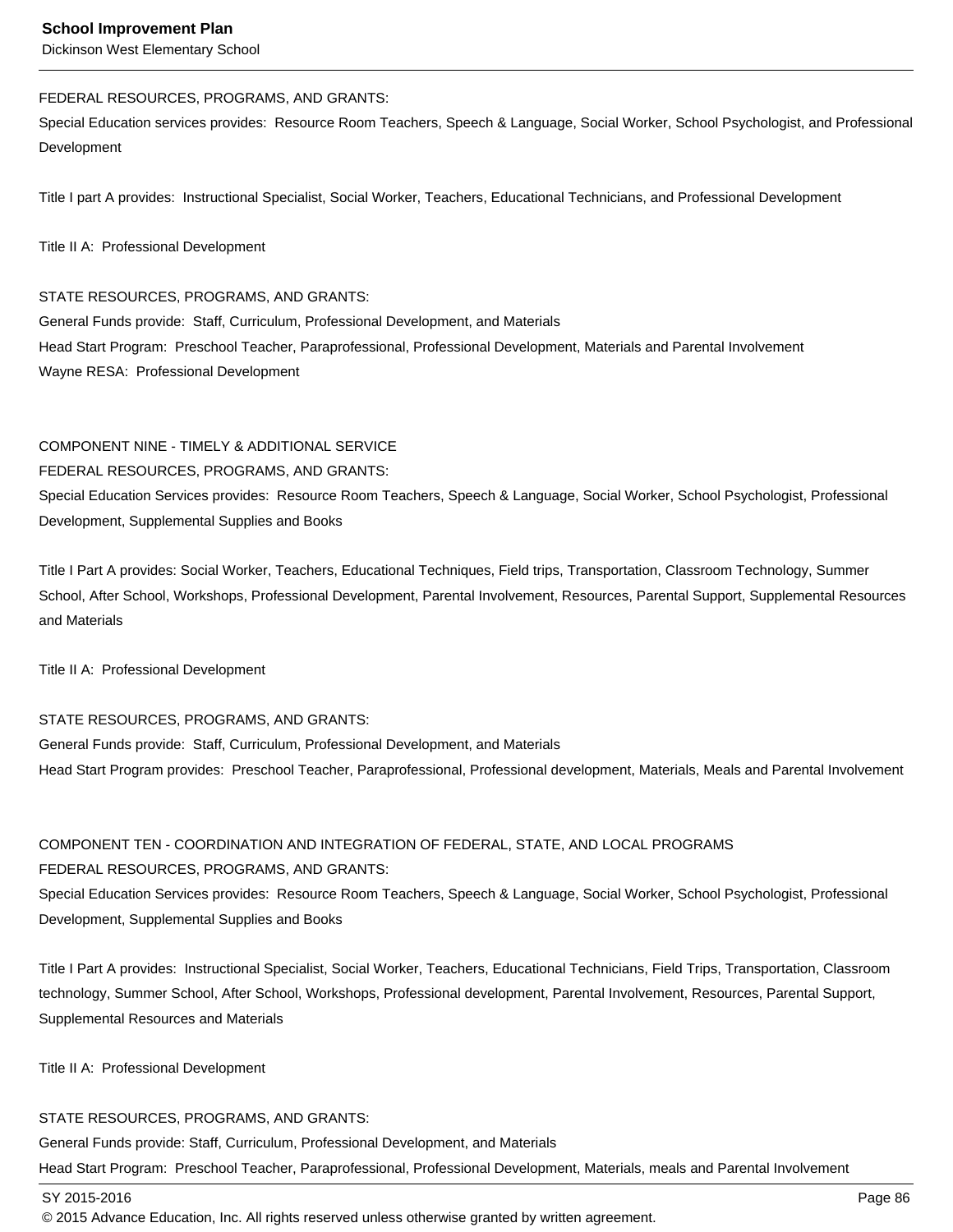Wayne RESA: Professional Development

#### LOCAL RESOURCES, PROGRAMS, AND GRANTS

School Level Parent Organization provides: Stakeholders, Parent Involvement and Community Outreach

**3. How does the school coordinate and integrate the following Federal, State and local programs and services in a manner applicable to the grade level to support achievement of the schoolwide goals: violence prevention programs, nutrition programs, housing programs, Head Start, adult education, vocational and technical education, and job training.** 

Dickinson West Elementary will coordinate and integrate the following Federal, State, and Local programs and services in a manner applicable to the grade level to support achievement of schoolwide goals in the following ways:

#### VIOLENCE PREVENTION

Our students receive whole group, small group, and one on one violence prevention intervention from designated staff of "Restorative Practices." Students and families receive supplemental materials/resources, mentoring and counseling services on conflict resolution. Department of Human Resources provides resources for Conflict Resolution to students and families beyond the classroom. Social Worker and Restorative Practices Coordinator work collaboratively to achieve the maximum results.

#### HOUSING PROGRAMS

The Department of Human Services provides resources and services to students and their families who are in need of housing assistance in the Detroit Metropolitan Area.

#### HEAD START PROGRAM

The Head Start Program is a state-funded preschool program sponsored by the Michigan Department of Education. It is a full day program that meets four days per week. Class sizes are limited to 16 students. Head Start is a federal program that promotes the school readiness of children ages birth to 5 from low-income families by enhancing their cognitive, social and emotional development. Head Start programs provide comprehensive services to enrolled children and their families, which include health, nutrition, social services and other services determined to be necessary by family needs assessment, in addition to education and cognitive development services. Head Start services are designed to be responsive to each child and family's ethnic, cultural and linguistic heritage.

#### NUTRITION

Forgotten Harvest is a local food pantry that provides supplemental food items to students and families. They come once a month to set up an out door market where parents can take for free needed food items.

#### OTHER SUPPORTS

Attendance Agents are used to monitor the attendance of "At Risk" students.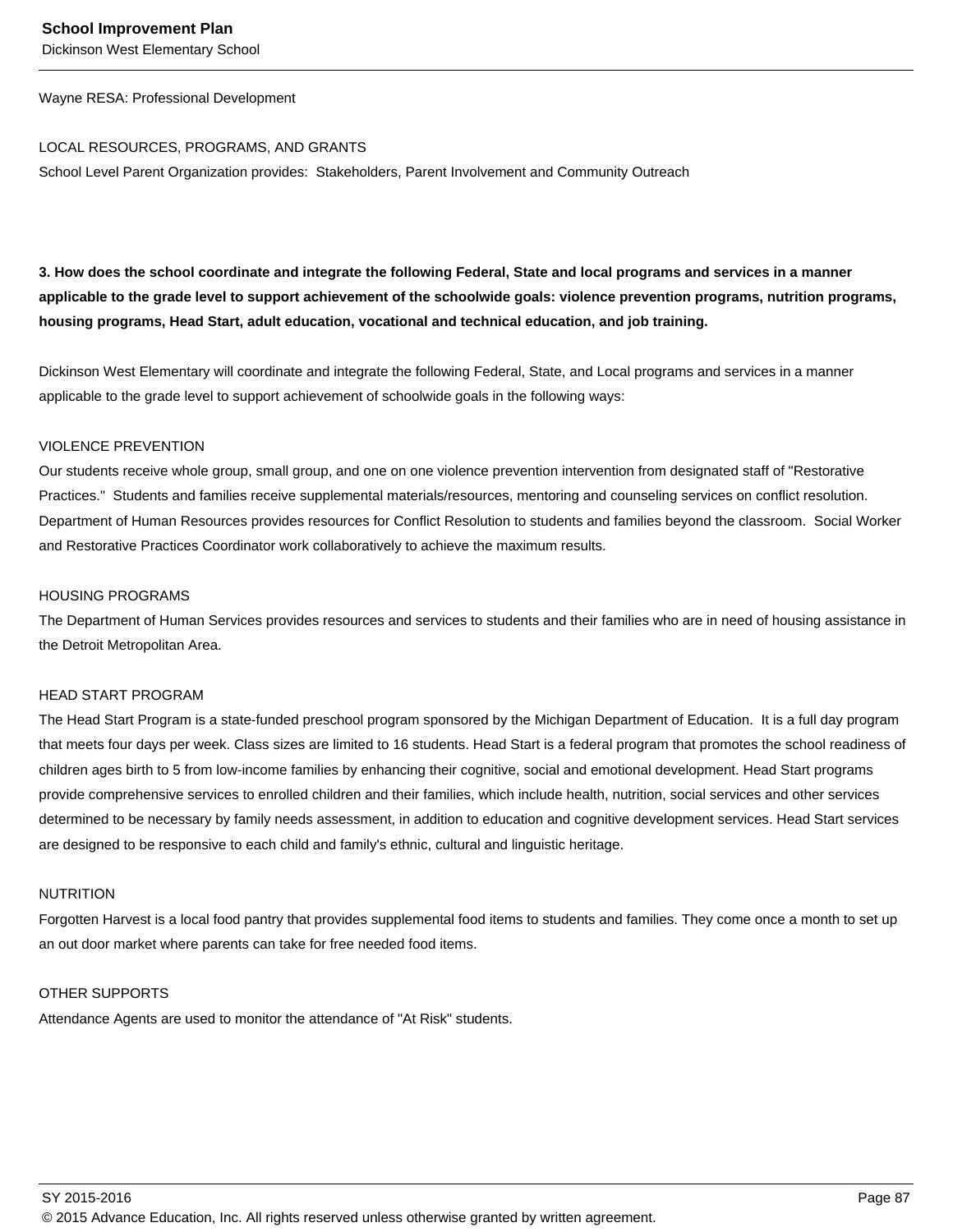# **Evaluation:**

#### **1. Describe how the school evaluates, at least annually, the implementation of the schoolwide program.**

The annual evaluation of Title I services is an ongoing endeavor that culminates with an in-depth end of year analysis of student achievement, community demographics, stakeholder perceptions, and intervention processes.

The School Improvement and Data Analysis teams collect and share data, including attendance, behavior (suspensions, behavior level, incarceration), course grades, standardized/benchmark test scores, and service interruptions.. Formal perception data is gathered through surveys, which are given to teachers, students, and parents/guardians. Informal perception data is gathered at monthly Title I meetings and monthly staff meetings. The goals, objectives, strategies, and activities that are outlined in the School Improvement Plan are reviewed by the School Improvement and Data Analysis teams to determine whether or not the actions are effective in helping students make academic gains and whether or not the actions are being implemented with fidelity.

The Title I teacher provides academic achievement data based on monthly progress monitoring during the intervention sessions. Interruptions to service and other process-based data is maintained by the Title I teacher and shared with School Improvement/Data Analysis teams.

Once all data has been collected, it is tabulated, charted, graphed, and re-sorted into spreadsheets and analyzed by the School Improvement and Data Analysis teams. This end-of-year analysis begins in late May and is conducted annually. Essential questions that guide analysis include:

Were interventions delivered with fidelity?

Are academic gains (or loses) significant?

Do any subgroups demonstrate a particular leaning with respect to academic gain, loss, or stagnation?

Are there student needs that are not being met or new needs that have developed over the year?

# **2. Describe how the school evaluates the results achieved by the schoolwide program using data from the State's annual assessments and other indicators of academic achievement.**

Early in the second semester, we conduct our annual evaluation of the Schoolwide Plan. The evaluation takes place with support from the principal, instructional specialists, teachers, school social worker, and parents. Data from M-Step, NWEA, WIDA, and DRA-2 are reviewed. The instructional specialists, ELA and Math, provide feedback from the core content area teachers: ELA, Social Studies, Science and Mathematics.

Achievement data and analysis is used to determine what changes may be needed in instructional programming and practice to increase student achievement; and establishing or revising goals, objectives, strategies, activities within the schoolwide plan to yield more comprehensive, effective, and consistent gains in students achievement, effectiveness of the implementation of the schoolwide plan, including any updates or revision are discussed during this time.

In the Spring the School Improvement and Data Analysis teams meet to review achievement data collected over the school year. This data is used to determine the proficiency level of all students, particularly targeting studetns not performing at state academic standards (or SY 2015-2016 Page 88 © 2015 Advance Education, Inc. All rights reserved unless otherwise granted by written agreement.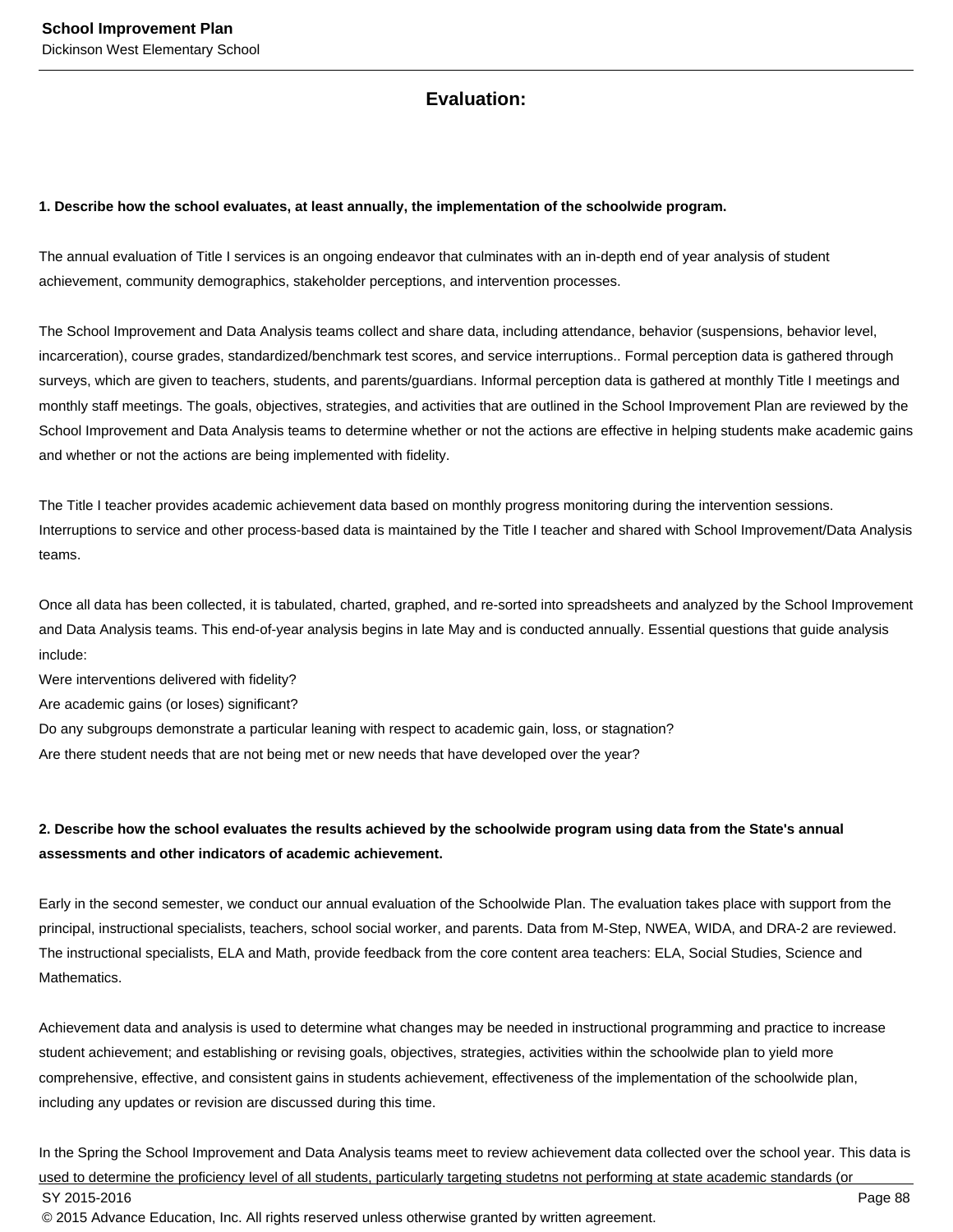proficiency).

# **3. Describe how the school determines whether the schoolwide program has been effective in increasing the achievement of students who are furthest from achieving the standards.**

The School Improvement and Data Analysis Teams analyze data frequently beginning after M-Step data, NWEA, WIDA, and DRA-2 scores have been received and disseminated to staff. Team members, with input from staff meetings discussions and grade level clusters, determine if the goals are still valid based on the evaluation of new data.

The School Improvement team has written a Schoolwide Plan that targets the needs of all students where special attention will be given to students furthest from achieving grade level standards; those scoring below "partially proficient" or "not proficient" on the M-Step.

We also look at whether students have improved or declined from previous years. Data will be analyzed for groups of students and individual students, and item analysis will be studied. The effectiveness of specific programs and interventions will be considered and discussed.

# **4. What process is followed by the school to revise the plan, as necessary, based on the evaluation, to ensure continuous improvement of students in the schoolwide program?**

Teachers meet in clusters (K-2, 3-4, and 5-6) to discuss the progress towards full implementation of the plan. After considering their individual grade level data and content area data, teachers examine the SIP goals, objectives, strategies and activities individually, considering carefully which are working to improve student achievement and which require revision. The School Improvement Team members, including the principal, instructional specialists, teachers, social worker and parents, continuously work with these recommendations to revise the SIP based on the results of the evaluation.

We review M-Step, NWEA, WIDA, and DRA-2 data, as well as the results of classroom assessments and district pre- and post-tests in making decisions about revisions as needed. Team members continue to meet Quarterly or as many times as needed to ensure that data analysis is ongoing as new information is received. Based on the results of the evaluation conducted in our School Improvement meetings, the SIP will be revised, updated, or changed as necessary to ensure that improvement is continuous. Goals that are no longer pertinent or are unrealistic will be eliminated. team members will type the revisions into the document and attend district technical assistance workshops for help. Objectives will be adjusted for the new data. Strategies will be adjusted according to item analysis, and activities added or deleted. Resources will be considered, and our budget will be created according to the need to fund these activities.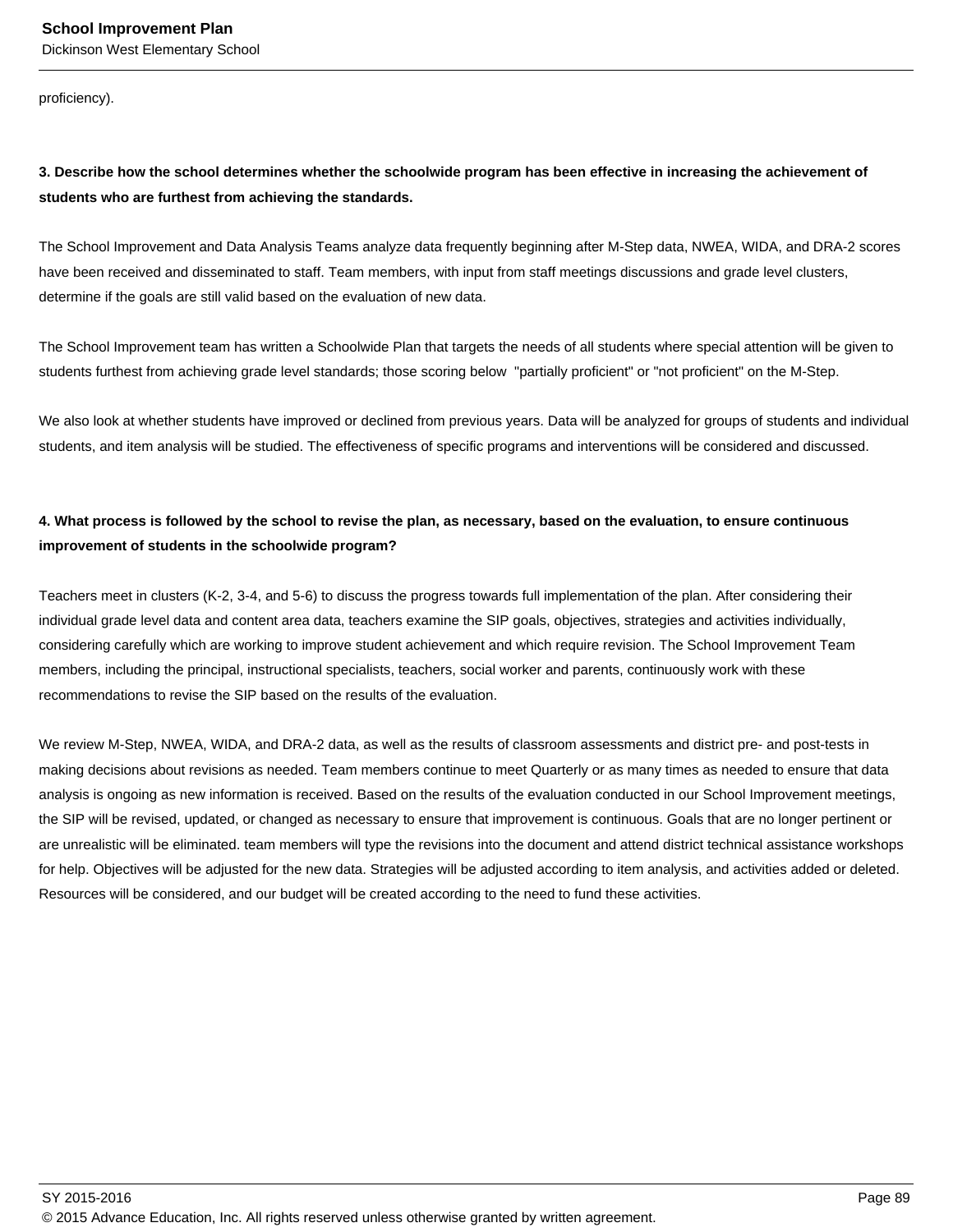# **Dickinson West**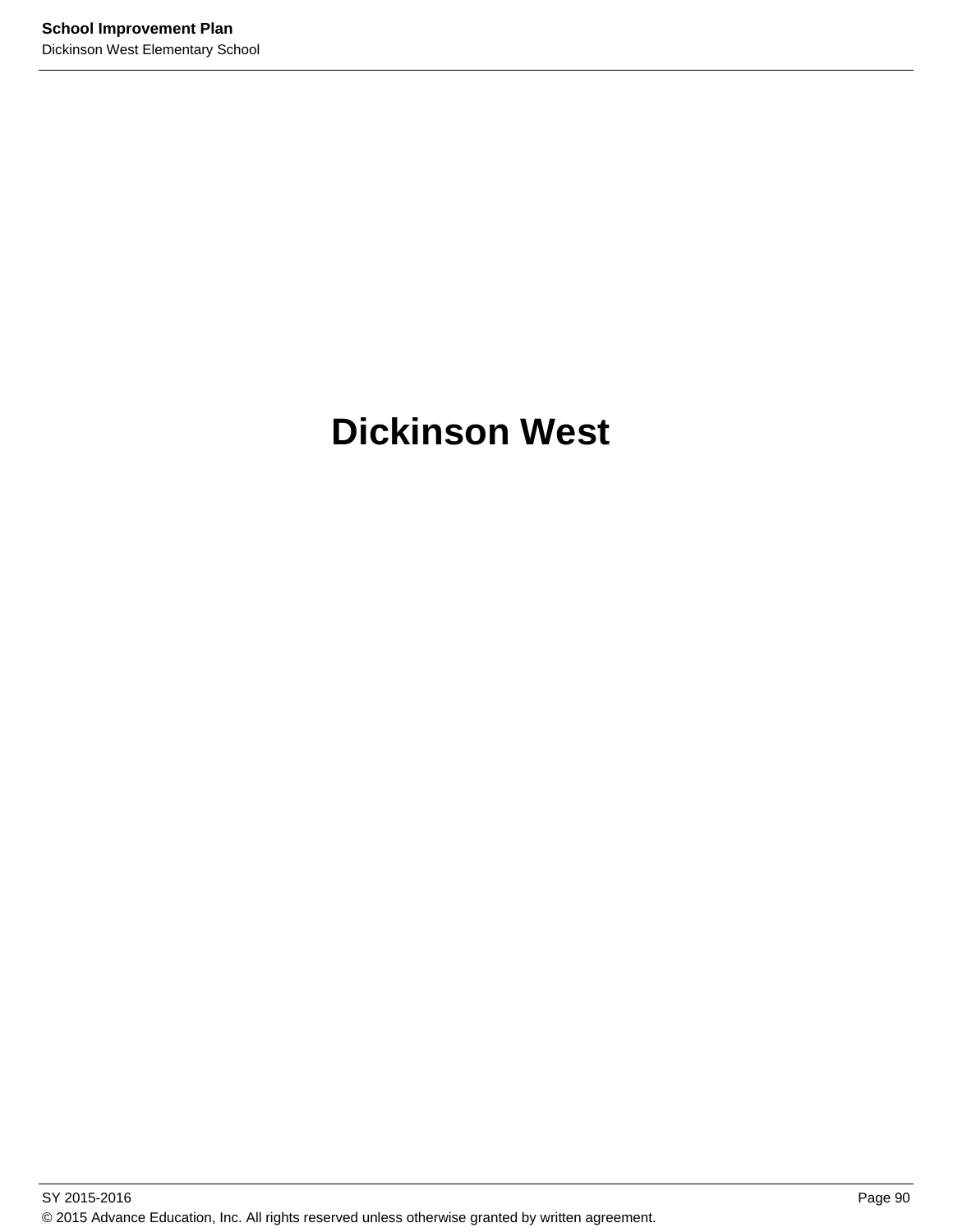# **Overview**

## **Plan Name**

Dickinson West

# **Plan Description**

Goals and Plans 2013-2014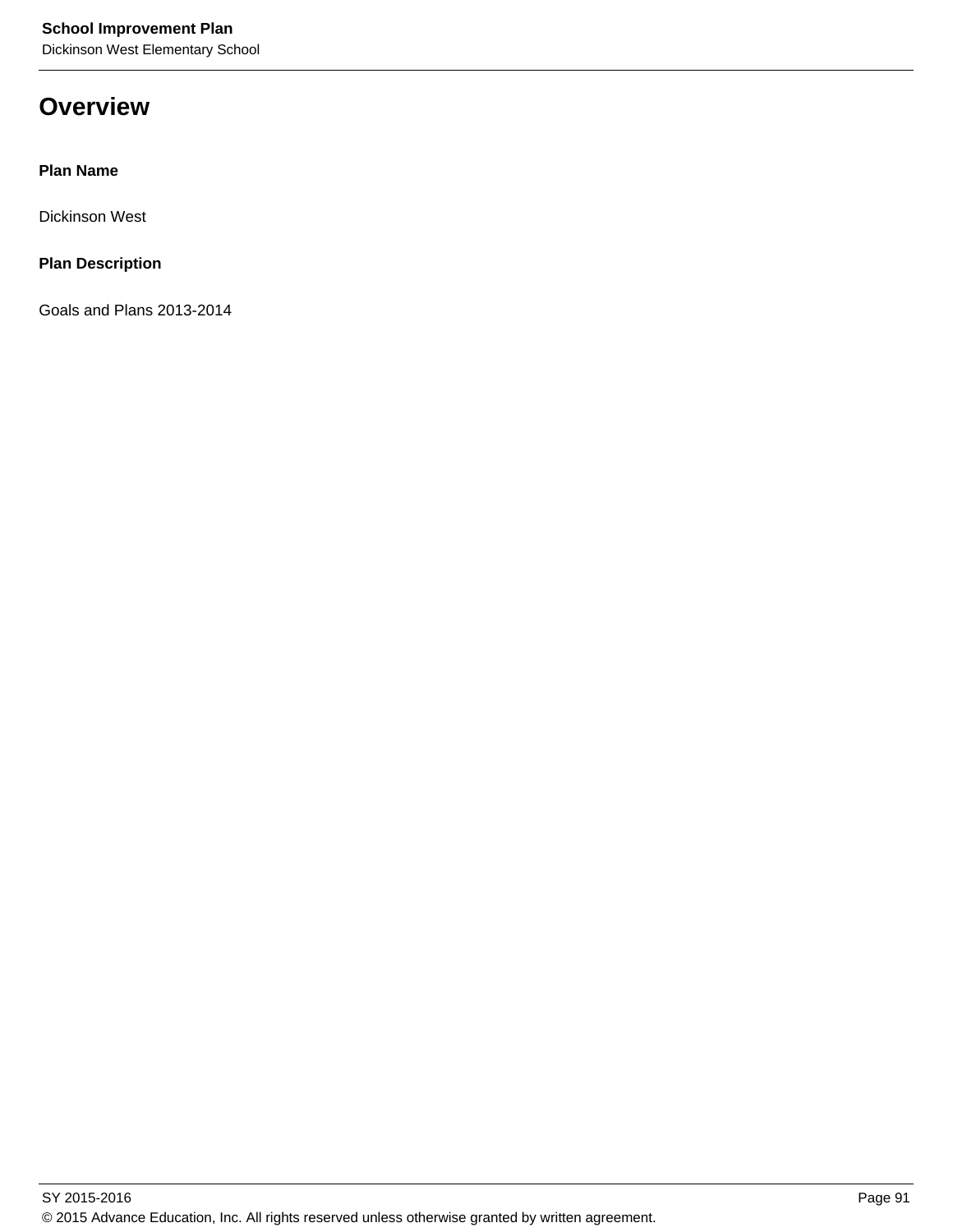# **Goals Summary**

**The following is a summary of the goals encompassed in this plan. The details for each goal are available in the next section.**

| #              | Goal Name                                                                                                                       | Goal Details                                     | <b>Goal Type</b> | Total Funding |
|----------------|---------------------------------------------------------------------------------------------------------------------------------|--------------------------------------------------|------------------|---------------|
|                | All students at Dickinson West Elementary will<br>increase their reading proficiency.                                           | Objectives: 1<br>Strategies: 3<br>Activities: 23 | Academic         | \$3500        |
| $\overline{2}$ | All Dickinson West students will increase science<br>proficiency.                                                               | Objectives: 1<br>Strategies: 3<br>Activities: 19 | Academic         | \$6550        |
| Ι3             | Student Goal Statement: To increase math<br>proficiency so that students are successful at<br>meeting grade level expectations. | Objectives: 1<br>Strategies: 3<br>Activities: 23 | Academic         | \$0           |
| 14             | All students at Dickinson West Elementary School<br>will become proficient in Social Studies.                                   | Objectives: 1<br>Strategies: 3<br>Activities: 19 | Academic         | \$2900        |
| 5              | Students at Dickinson West will increase<br>proficiency in writing.                                                             | Objectives: 1<br>Strategies: 3<br>Activities: 22 | Academic         | \$15200       |
| 6              | All students at Dickinson West will improve their<br>behavior.                                                                  | Objectives: 2<br>Strategies: 2<br>Activities: 8  | Organizational   | \$9000        |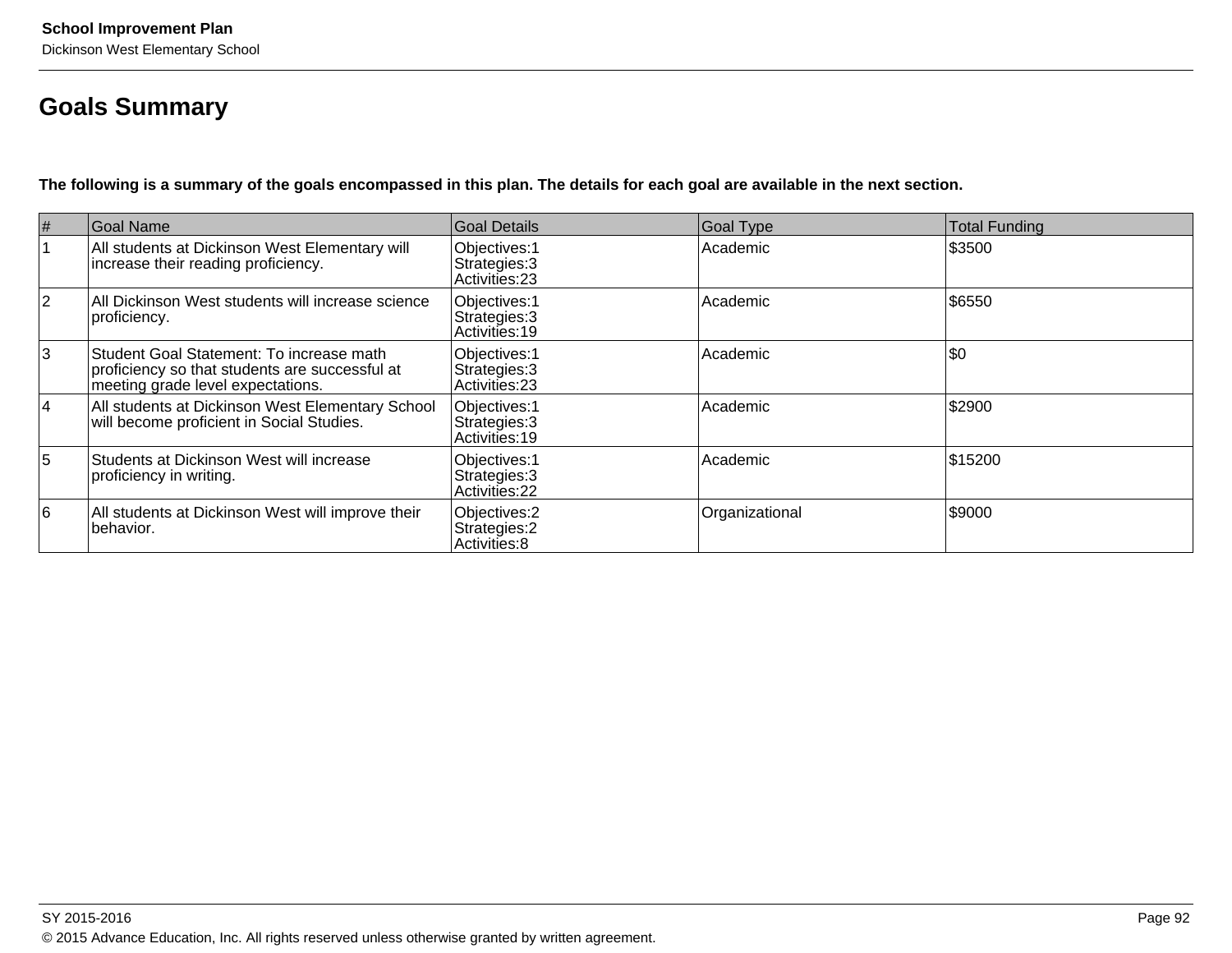# **Goal 1: All students at Dickinson West Elementary will increase their reading proficiency.**

This plan includes progress notes which are at the very end of this document

### **Measurable Objective 1:**

A 10% increase of First, Second, Third, Fourth, Fifth and Sixth grade Black or African-American, Asian, White, Economically Disadvantaged, Gifted and Talented, Hispanic or Latino, Students with Disabilities, English Learners, Two or More Races, American Indian or Alaska Native and Native Hawaiian or Other Pacific Islander students will demonstrate a proficiency in reading comprehension when reading a variety of informational and narrative text in English Language Arts by 05/01/2015as measured by MEAP and Common Core Assessments..

#### **Strategy 1:**

Reading for Meaning - Reading for meaning will develop the skills that proficient readers use to make sense of rigorous texts by building Common Core skills such as;managing text complexity, evaluating text and using evidence, finding main ideas, making inferences and analyzing characters and content.

Research Cited: Pressley & Afflerbach, 1995, Wyatt et al., 1993 and Pressley (2006) focused their research on the behaviors of skilled readers and found that 1. Goodreading is active reading, not only DURING reading, but also Before reading a selection to call up background knowledge about the topic and establishing a purpose forreading and AFTER reading to reflect on and seek to deepen their understanding. 2. Comprehension involves a repertoire of skills, or reading and thinking strategiessuch as the "seven keys to comprehension," a set of skills that includes making connections to background knowledge, drawing inferences, and determiningimportance, Zimmermann and Hutchins (2003). 3. Comprehension skills can be taught successfully to nearly all readers, including young and emerging readers,Mosaic of Thought (2007), Keene and Zimmermann. Teaching students comprehension skills has "a significant and lasting effect on students' understanding" (Keene,2010, p. 70).

Tier:

| Activity - Wondering/Questioning                                                                                                                                                                                                                                             | Activity<br>Type        | Tier | Phase | Begin Date End Date         |                 | <b>Resource</b><br>Assigned | Source Of<br>Funding       | Staff<br>Responsibl        |
|------------------------------------------------------------------------------------------------------------------------------------------------------------------------------------------------------------------------------------------------------------------------------|-------------------------|------|-------|-----------------------------|-----------------|-----------------------------|----------------------------|----------------------------|
| Good readers ask questions about a text to focus their reading,<br>clarify meaning, and delve deeper into the text. Teachers will<br>embedd the practice of this skill accross all subject areas.                                                                            | <b>Other</b>            |      |       | 09/10/2013  06/13/2016  \$0 |                 |                             | No Funding All<br>Required | Dickinson<br>West Staff.   |
| Activity - Highlighted Reading                                                                                                                                                                                                                                               | Activity<br><b>Type</b> | Tier | Phase | Begin Date End Date         |                 | <b>Resource</b><br>Assigned | Source Of<br>Funding       | Staff<br>Responsibl        |
| Teachers will implement Highlighted Reading activities to give<br>students the opportunity to practice scheming and scanning<br>text to locate main ideas, concepts and evidence to support,<br>predictions, questions and deeper understandings of the<br>reading material. | Implementa<br>tion      |      |       | 09/10/2013  06/13/2014  \$0 |                 |                             | No Funding All<br>Required | Dickinson<br>West Staff.   |
| Activity - Netbooks and Interactive Whiteboards                                                                                                                                                                                                                              | Activity<br><b>Type</b> | Tier | Phase | Begin Date                  | <b>End Date</b> | Resource<br> Assigned       | Source Of<br>Funding       | Staff<br>Responsibl<br>Ie. |

#### SY 2015-2016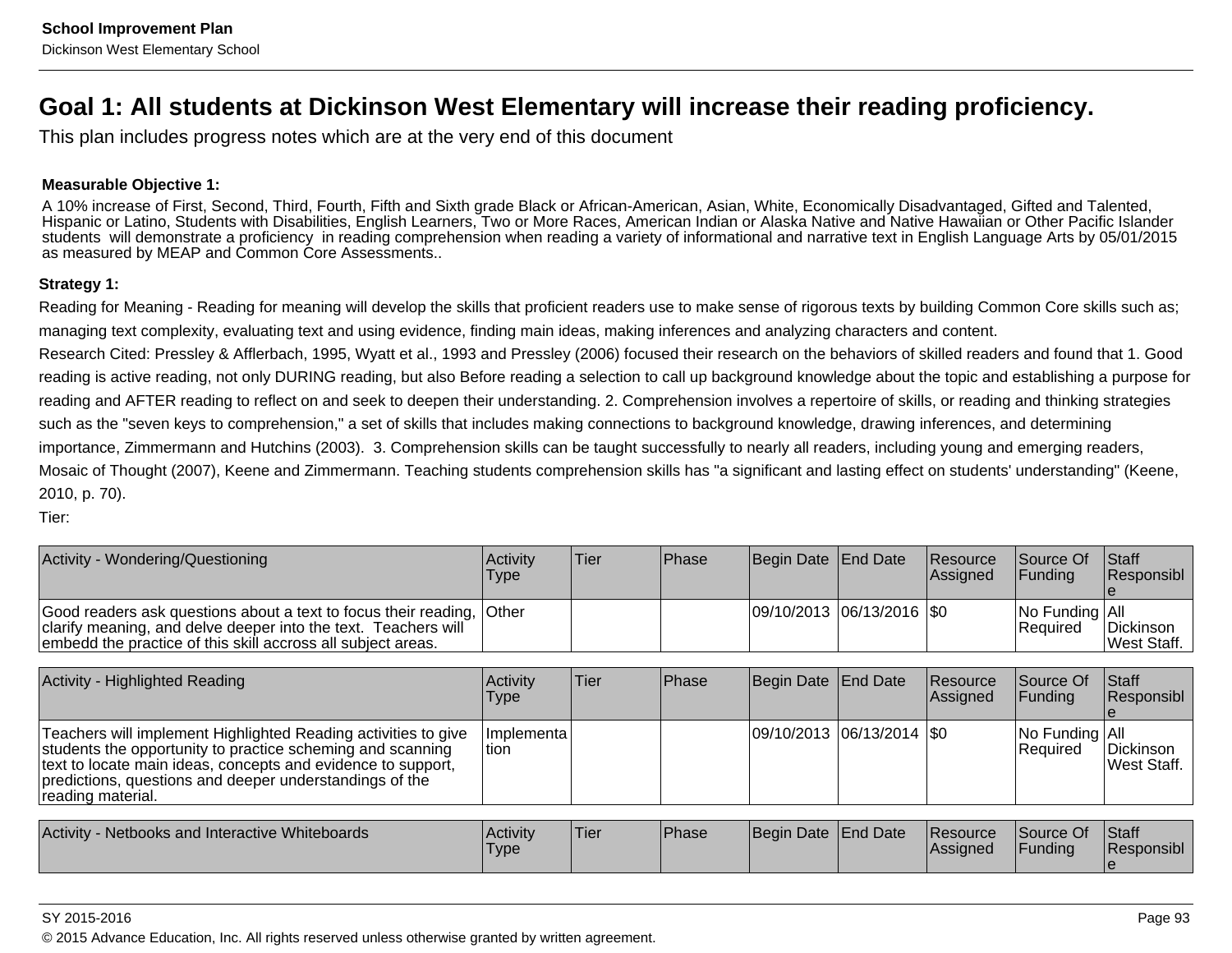Dickinson West Elementary School

| Teachers will utilize document cameras and Smart Boards that Technology<br>are placed in every classroom to instruct, engage, model<br> activities, supplement reading lesson plans, and assign lessons  <br>that are designed for student practice with reading<br>comprehension skills, vocabulary, phonics, phonemic<br>awareness, and fluency. Teachers direct students through<br>various interactive reading lessons to provide an alternative to<br>pen/pencil instruction and assessment. |  |  |  |  | $ 09/10/2013 06/13/2016 $ \$0 |  | $ No$ Funding $ All$<br>Required | Dickinson<br><b>IWest and</b><br>Idistrict<br> technology<br>Istaff. |
|---------------------------------------------------------------------------------------------------------------------------------------------------------------------------------------------------------------------------------------------------------------------------------------------------------------------------------------------------------------------------------------------------------------------------------------------------------------------------------------------------|--|--|--|--|-------------------------------|--|----------------------------------|----------------------------------------------------------------------|
|---------------------------------------------------------------------------------------------------------------------------------------------------------------------------------------------------------------------------------------------------------------------------------------------------------------------------------------------------------------------------------------------------------------------------------------------------------------------------------------------------|--|--|--|--|-------------------------------|--|----------------------------------|----------------------------------------------------------------------|

| Activity - Readers Workshop Training                                                                                                                                                                                                                                                                                                                                                                                                                                                                                                  | Activity<br><b>Type</b> | <b>Tier</b> | <b>Phase</b> | Begin Date End Date |                             | Resource<br>Assigned | Source Of<br><b>Funding</b> | <b>Staff</b><br>Responsibl       |
|---------------------------------------------------------------------------------------------------------------------------------------------------------------------------------------------------------------------------------------------------------------------------------------------------------------------------------------------------------------------------------------------------------------------------------------------------------------------------------------------------------------------------------------|-------------------------|-------------|--------------|---------------------|-----------------------------|----------------------|-----------------------------|----------------------------------|
| Teachers who have implemented Readers Workshop will bring Professiona<br>a colleague to the new round of RW trainings, support them as II Learning<br>they begin the implementation of RW and observe one another<br>during Reader's Workshop lessons to learn new ideas and<br>ways to implement successful reading strategies into their<br>classrooms. Teachers will also meet quarterly during the 2012-<br>2013 school year to expand their knowledge, review formative<br>assessment data and make decisions about instruction. |                         |             |              |                     | 09/10/2013 06/13/2014   \$0 |                      | <b>IGeneral</b><br>IFund    | IAII<br>Dickinson<br>West Staff. |

| Activity - Books and Pillows Family Reading Night                                                                                                                                                  | <b>Activity</b><br>Type         | Tier | <b>Phase</b> | Begin Date End Date            | <b>Resource</b><br><b>Assianed</b> | <b>Source Of</b><br><b>IFunding</b> | <b>Staff</b><br><b>Responsibl</b> |
|----------------------------------------------------------------------------------------------------------------------------------------------------------------------------------------------------|---------------------------------|------|--------------|--------------------------------|------------------------------------|-------------------------------------|-----------------------------------|
| Parents and students will spend an evening of reading,<br>refreshments, book give-aways and prizes while learning new<br>ways to enjoy reading together through a variety of reading<br>workshops. | l Parent<br><b>Involvemen I</b> |      |              | 09/10/2013  06/13/2016  \$2000 |                                    | <b>Title I Part</b>                 | TAII<br>l Dickinson<br>West Staff |

| Activity - Guest Reader Day                                                                                | Activity<br>Type               | ∣Tier | <b>Phase</b> | Begin Date End Date           | <b>Resource</b><br>Assigned | <b>Source Of</b><br>IFundina        | <b>Staff</b><br>Responsibl                            |
|------------------------------------------------------------------------------------------------------------|--------------------------------|-------|--------------|-------------------------------|-----------------------------|-------------------------------------|-------------------------------------------------------|
| Dickinson West Stakeholders will be invited tothe school to<br>read to students at different grade levels. | lCommunitv<br> Engageme<br>Int |       |              | $ 03/03/2013 06/13/2016 $ \$0 |                             | No Funding Principal,<br>l Reauired | <b>School</b><br>Ilmproveme I<br>Int Team,<br>Parents |

| <b>Activity - Word Walls</b>                                                              | <b>Activity</b><br><b>Type</b>  | 'Tier | <b>Phase</b> | Begin Date End Date |                               | Resource<br><b>Assigned</b> | <b>Source Of</b><br><b>IFundina</b> | <b>Staff</b><br><b>Responsibl</b> |
|-------------------------------------------------------------------------------------------|---------------------------------|-------|--------------|---------------------|-------------------------------|-----------------------------|-------------------------------------|-----------------------------------|
| Academic vocabulary colection in a common area of the<br>classroom for student reference. | Academic <br>Support<br>Program |       |              |                     | $ 09/10/2012 06/13/2016 $ \$0 |                             | No Funding Teachers<br>Required     |                                   |

| <b>Activity</b><br>/ - Reading Information Sources | <b>Activity</b><br>'Type | <b>Tier</b> | Phase | Begin Date End Date |  | <b>Resource</b><br><b>Assigned</b> | Source Of<br>Funding | Staff<br>Responsibl |
|----------------------------------------------------|--------------------------|-------------|-------|---------------------|--|------------------------------------|----------------------|---------------------|
|----------------------------------------------------|--------------------------|-------------|-------|---------------------|--|------------------------------------|----------------------|---------------------|

#### SY 2015-2016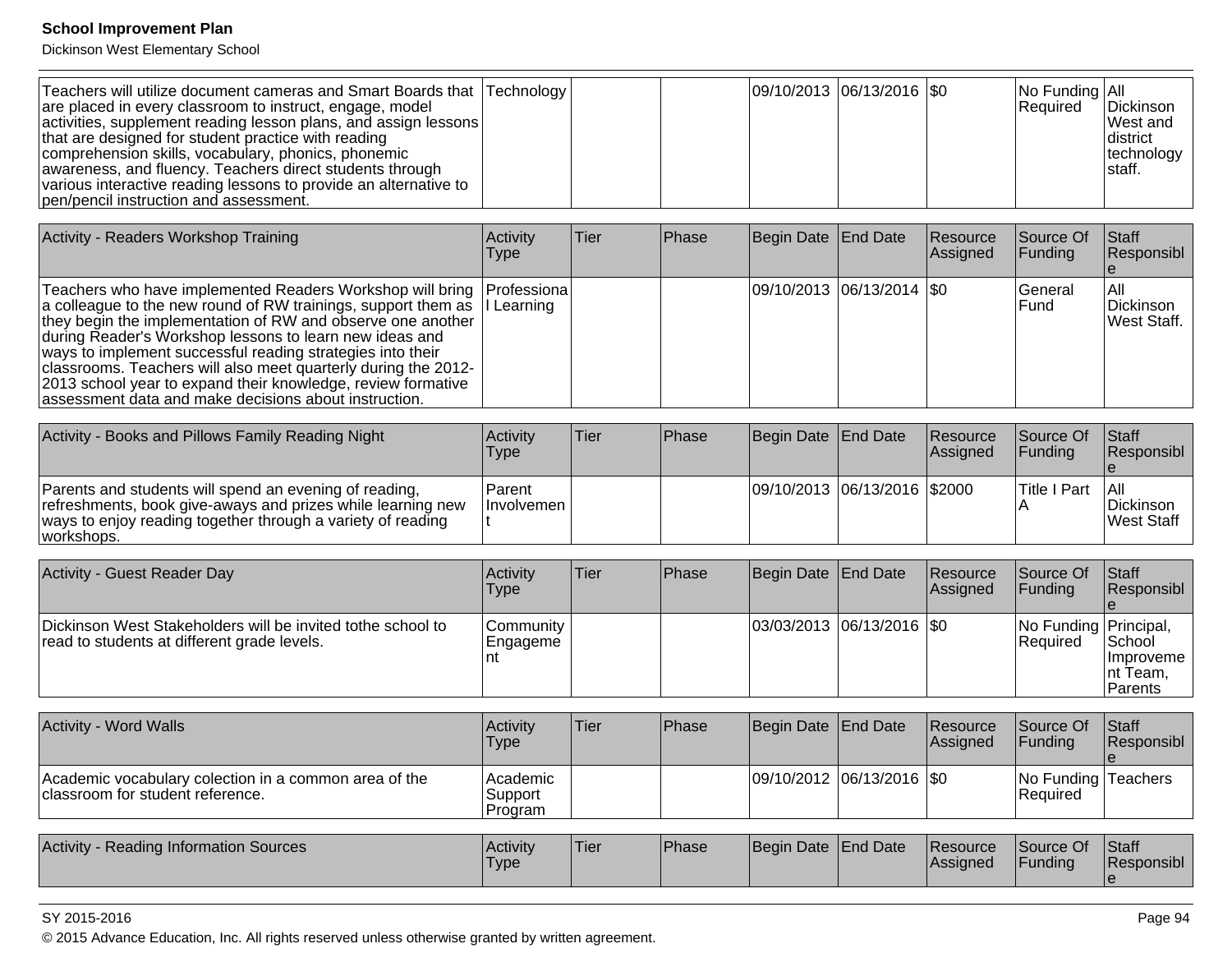Dickinson West Elementary School

| Teachers will instruct students on how to comprehend, analyze<br>information closely and justify their interpretions with evidence<br>using sources such as data charts, graphs, paintings, film clips,<br>websites, lab experiments, etc.                                                                                                                                                                                                                                        | Direct<br><i>Instruction</i> |             |               | 09/10/2013 06/13/2014  \$0  |          |                        | No Funding All<br>Required   | Dickinson<br><b>West Staff</b>                                                |
|-----------------------------------------------------------------------------------------------------------------------------------------------------------------------------------------------------------------------------------------------------------------------------------------------------------------------------------------------------------------------------------------------------------------------------------------------------------------------------------|------------------------------|-------------|---------------|-----------------------------|----------|------------------------|------------------------------|-------------------------------------------------------------------------------|
| <b>Activity - NWEA</b>                                                                                                                                                                                                                                                                                                                                                                                                                                                            | Activity<br>Type             | Tier        | Phase         | Begin Date End Date         |          | Resource<br>Assigned   | Source Of<br>Funding         | Staff<br>Responsibl                                                           |
| NWEA (Northwest Evaluation Association) is a computerized<br>adaptive assessment tool that test differently, allowing teachers<br>to see their students as individuals – each with their own base<br>of knowledge with flexible delivery options. NWEA Measures of<br>Academic Progress® (MAP®) tests present students with<br>engaging, age-appropriate content. As a student responds to<br>questions, the test responds to the student, adjusting up or<br>down in difficulty. | Evaluation                   |             |               | 09/10/2013 06/13/2014   \$0 |          |                        | <b>Title I Part</b>          | l All<br>Dickinson<br>lWest staff<br>land<br>technology<br>support<br>Istaff. |
|                                                                                                                                                                                                                                                                                                                                                                                                                                                                                   |                              |             |               |                             |          |                        |                              |                                                                               |
| <b>Activity - NWEA Training</b>                                                                                                                                                                                                                                                                                                                                                                                                                                                   | Activity<br><b>Type</b>      | <b>Tier</b> | <b>IPhase</b> | Begin Date                  | End Date | Resource<br>l Assianed | Source Of<br><b>IFunding</b> | Staff<br>IResponsibl_                                                         |

| M                                                      | MUUUUV<br>Type          | ו ווסו | гназе | <b>IDCUIII DAIG TEHU DAIG</b> |                             | 115000100<br>Assigned | ושטעוני <del>ם</del> טו<br><b>Funding</b> | $I\cup I$ all<br>Responsibl                                                        |
|--------------------------------------------------------|-------------------------|--------|-------|-------------------------------|-----------------------------|-----------------------|-------------------------------------------|------------------------------------------------------------------------------------|
| All staff will be trained on how to use NWEA properly. | Professiona<br>Learning |        |       |                               | 09/10/2013  06/18/2015  \$0 |                       | Title I Part                              | All<br>Dickinson<br><b>Nest staff</b><br>land<br> technology<br>support<br>Istaff. |

#### **Strategy 2:**

Write to Learn - Write to Learn helps teachers integrate writing into daily instruction and develop students' writing skills in the key text types associated with continuingeducation readiness. Also, students build Common Core skills such as developing higher-order thinking through writing, writing arguments, informative/explanatorytexts, and narratives, as well as writing for a wide range of task, audiences, and purposes.

Research Cited: Douglas Reeves (2002) found that writing is "the skill most directly related to improved scores in reading, social studies, science, and evenmathematics" (p.5). Reeves also states writing brings "engagement, interest, and fun," (p.5) to the classroom. According to David Conley (2007), perhaps the formost expert on college readiness, "If we could institute only one change to make students more college ready, it should be to increase the amount and quality of writingstudents are expected to produce" (pp. 27-28).

Tier:

| <b>Activity</b><br>Learning Logs | l Acti∨it∨<br>'Type | <sup>I</sup> Tier | Phase | Begin Date End Date | Resource<br><b>Assigned</b> | Source Of<br>Funding | Staff<br>Responsibl |
|----------------------------------|---------------------|-------------------|-------|---------------------|-----------------------------|----------------------|---------------------|
|                                  |                     |                   |       |                     |                             |                      |                     |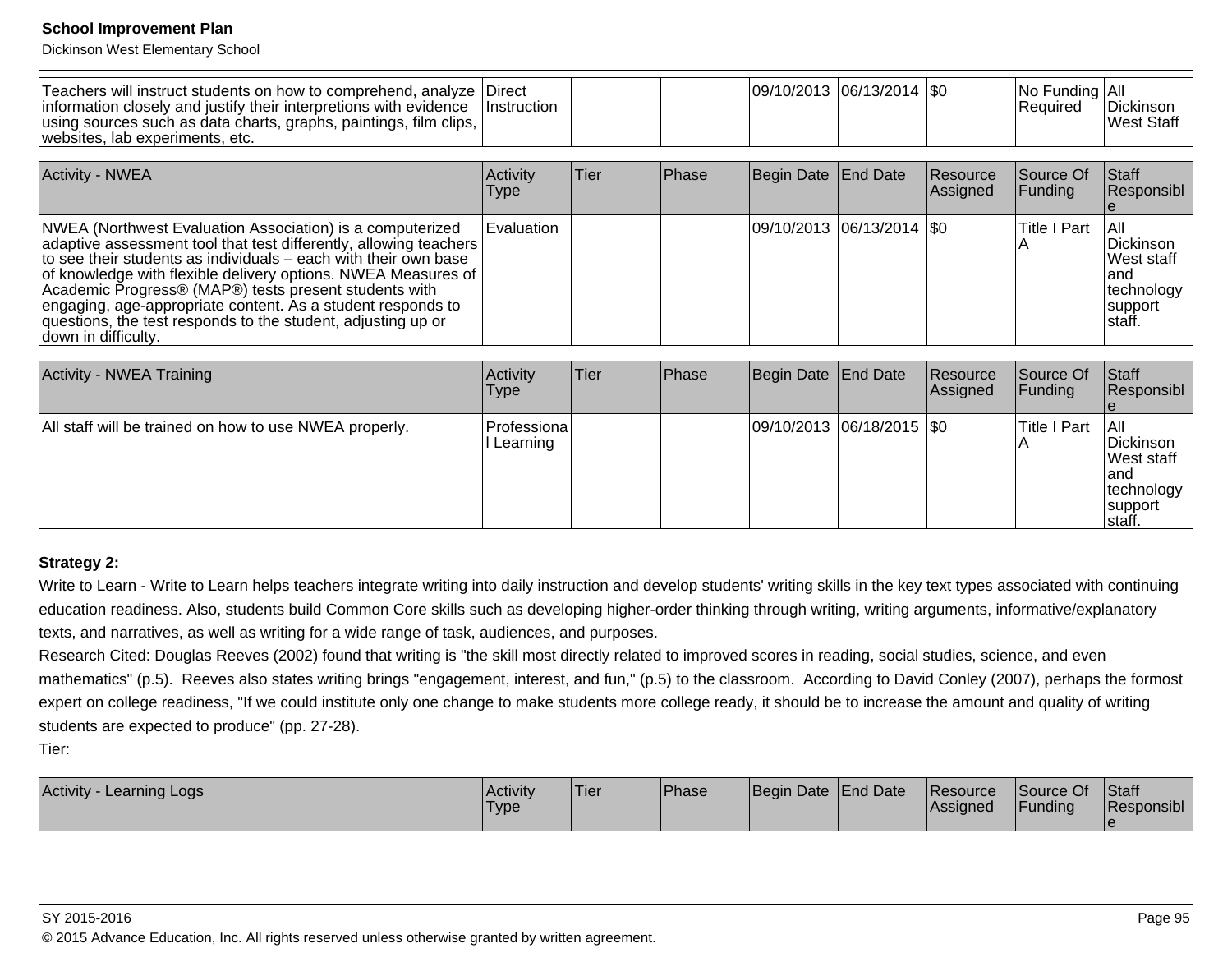Dickinson West Elementary School

| A Learning Log is an active response journal that infuses<br>writing into the daily instructional routine. They are also ideal<br>formative assessment tools because it gives teachers real<br>insight into what students know and how they feel about what<br>they are learning.                                                                               | Monitor                 |             |       |                       | 09/10/2013 06/13/2014 \$0 |                      | No Funding All<br>Required | Dickinson<br>West staff. |
|-----------------------------------------------------------------------------------------------------------------------------------------------------------------------------------------------------------------------------------------------------------------------------------------------------------------------------------------------------------------|-------------------------|-------------|-------|-----------------------|---------------------------|----------------------|----------------------------|--------------------------|
| Activity - 4-2-1 Free Write                                                                                                                                                                                                                                                                                                                                     | Activity<br><b>Type</b> | <b>Tier</b> | Phase | <b>Begin Date</b>     | <b>End Date</b>           | Resource<br>Assigned | Source Of<br>Funding       | Staff<br>Responsibl      |
| 4-2-1 Free Write helps students focus their writing on the most<br>important ideas through a process of collaborative<br>summarization in pairs and groups of four to genarate lists of<br>the most important ideas found in reading, lectures and other<br>learning experiences. Most importantly, it prevents students<br>from getting stuck when they write. | Monitor                 |             |       |                       | 09/10/2013 06/13/2014 \$0 |                      | No Funding All<br>Required | Dickinson<br>West staff. |
| Activity - 3x3 Writing Frame                                                                                                                                                                                                                                                                                                                                    | Activity<br><b>Type</b> | <b>Tier</b> | Phase | <b>Begin Date</b>     | <b>End Date</b>           | Resource<br>Assigned | Source Of<br>Funding       | Staff<br>Responsibl      |
| The 3x3 Writing Frame uses a visual organizer to help students Monitor<br>see the strucure of a good essay and plan out its beginning,<br>middle, and end. The frame can be adapted to fit the three text<br>types (argument, informative/explanatory, and narrative).                                                                                          |                         |             |       | 09/10/2013 06/13/2014 |                           | \$0                  | No Funding All<br>Required | Dickinson<br>West staff. |
| Activity - Building Writing                                                                                                                                                                                                                                                                                                                                     | Activity<br><b>Type</b> | Tier        | Phase | <b>Begin Date</b>     | <b>End Date</b>           | Resource<br>Assigned | Source Of<br>Funding       | Staff<br>Responsibl      |
| Building Writing is a prewriting activity that provides the<br>scaffolding emerging writers need as they learn to produce<br>high-quality responses on demand. It also builds students'<br>motivation and confidence as writers, while teachers<br>formatively assess every student's work in real time.                                                        | Implementa<br>tion      |             |       |                       | 09/10/2013 06/13/2014 \$0 |                      | No Funding All<br>Required | Dickinson<br>West staff. |
| <b>Activity - Writing Folders</b>                                                                                                                                                                                                                                                                                                                               | Activity<br><b>Type</b> | <b>Tier</b> | Phase | <b>Begin Date</b>     | End Date                  | Resource<br>Assigned | Source Of<br>Funding       | Staff<br>Responsibl<br>e |
| Writng Folders engage students in the organization and<br>housing of their ongoing work, such as the records and artifacts<br>of the writing process.                                                                                                                                                                                                           | Monitor                 |             |       | 09/10/2013            | 06/13/2014                | SO                   | No Funding All<br>Required | Dickinson<br>West staff. |
| Activity - Writer's Club                                                                                                                                                                                                                                                                                                                                        | Activity<br><b>Type</b> | <b>Tier</b> | Phase | <b>Begin Date</b>     | End Date                  | Resource<br>Assigned | Source Of<br>Funding       | Staff<br>Responsibl      |
| Writer's Club is a support and feedback group made up of three Monitor<br>to five members. Members can choose to read their own<br>pieces or read one another's pieces to help each writer notice<br>where his or her writing causes the reader to falter.                                                                                                      |                         |             |       | 09/10/2013            | 06/13/2014                | <b>SO</b>            | No Funding All<br>Required | Dickinson<br>West staff. |

### SY 2015-2016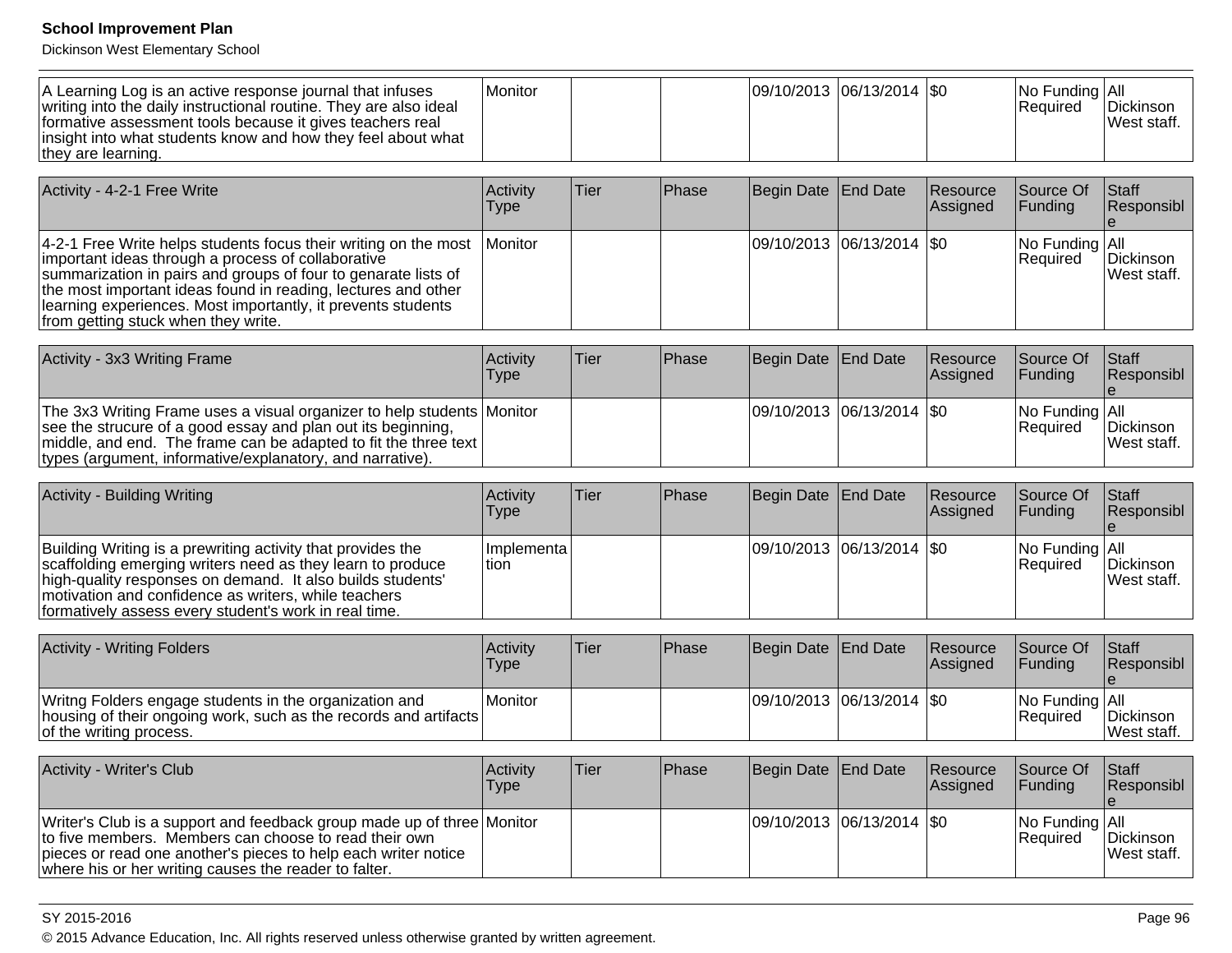Dickinson West Elementary School

| Activity - Netbooks and Interactive Whiteboards                                                                                                                                                                                                                                                                                                                                                                                                                                                | Activity<br><b>Type</b> | lTier. | Phase | Begin Date End Date         | Resource<br>Assigned | Source Of<br><b>Funding</b>  | Start<br>Responsibl                                                         |
|------------------------------------------------------------------------------------------------------------------------------------------------------------------------------------------------------------------------------------------------------------------------------------------------------------------------------------------------------------------------------------------------------------------------------------------------------------------------------------------------|-------------------------|--------|-------|-----------------------------|----------------------|------------------------------|-----------------------------------------------------------------------------|
| Teachers will utilize document cameras and Smart Boards that Technology<br>are placed in every classroom to instruct, engage, model<br>activities, supplement reading lesson plans, and assign lessons<br>that are designed for student practice with reading<br>comprehension skills, vocabulary, phonics, phonemic<br>awareness, and fluency. Teachers direct students through<br>various interactive reading lessons to provide an alternative to<br>pen/pencil instruction and assessment. |                         |        |       | 09/10/2013 06/13/2014   \$0 |                      | No Funding   All<br>Required | Dickinson<br><b>West staff</b><br>land<br> technology<br>support<br>Istaff. |

### **Strategy 3:**

Real-World Connections - Teachers will assign activities that extend learning beyond the textbook and classroom by coordinating field trips according to grade levelcontent, leading students in completing writing assignments that consider or solve problems, and guide students in participating in community projects to promote realworld application; invite students to the discussion of matters of human social existence and lead students in examining both problematic and positive historical events by using learning logs, small group instruction and technology.

Research Cited: -Zemelman, S., Daniels, H., Hyde, A. (2005). Best Practice: Today's Standards for Teaching & Learning in America's Schools. Portsmouth, NH:Heinemann. Statement: The authors share researched best practices in teaching to aid teachers in improving pedagogy in all subject areas. "To make concepts real,social studies must involve active participation in the classroom and the wider community." -Zemelman, S., Daniels, H., Hyde, A. (2005). Best Practice: Today'sStandards for Teaching & Learning in America's Schools. Portsmouth, NH: Heinemann. Statement: The authors first wrote about the importance of extending social studies learning outside the classroom before writing a book with a similar name in 2005 (see above title). The authors stated that "active involvement in social studiesshould include information gathering, represenatives of many social and governmental organizations are happy to visit classrooms...Genuine responses from community leaders to students' letters, proposals on community projects, and real advocacy are usually long remembered by students as rich and exciting learningexperiences.

Tier:

| Activity - Constitution Day                                                                                                                                                                                                                                                                                                                                                                                                           | Activity<br>Type        | lTier. | Phase | Begin Date End Date |                            | Resource<br><b>Assigned</b> | Source Of<br><b>IFunding</b> | Staff<br>Responsibl     |
|---------------------------------------------------------------------------------------------------------------------------------------------------------------------------------------------------------------------------------------------------------------------------------------------------------------------------------------------------------------------------------------------------------------------------------------|-------------------------|--------|-------|---------------------|----------------------------|-----------------------------|------------------------------|-------------------------|
| Teachers will lead the discussion of the importance of<br>Consititution Day. Teachers will assign a variety of lessons to<br>students including: writing the meaning of the Constitution in<br>their own words; a timeline of key dates and events, lessons to<br>learn and review the vocabulary of the Constitution and Bill of<br>Rights, as well as other activities to impart values of civic<br>involvement and responsibility. | Ilmplementa l<br>ltion. |        |       |                     | 09/16/2013 09/20/2013 \\$0 |                             | No Funding All<br>Required   | Dickinson<br>West staff |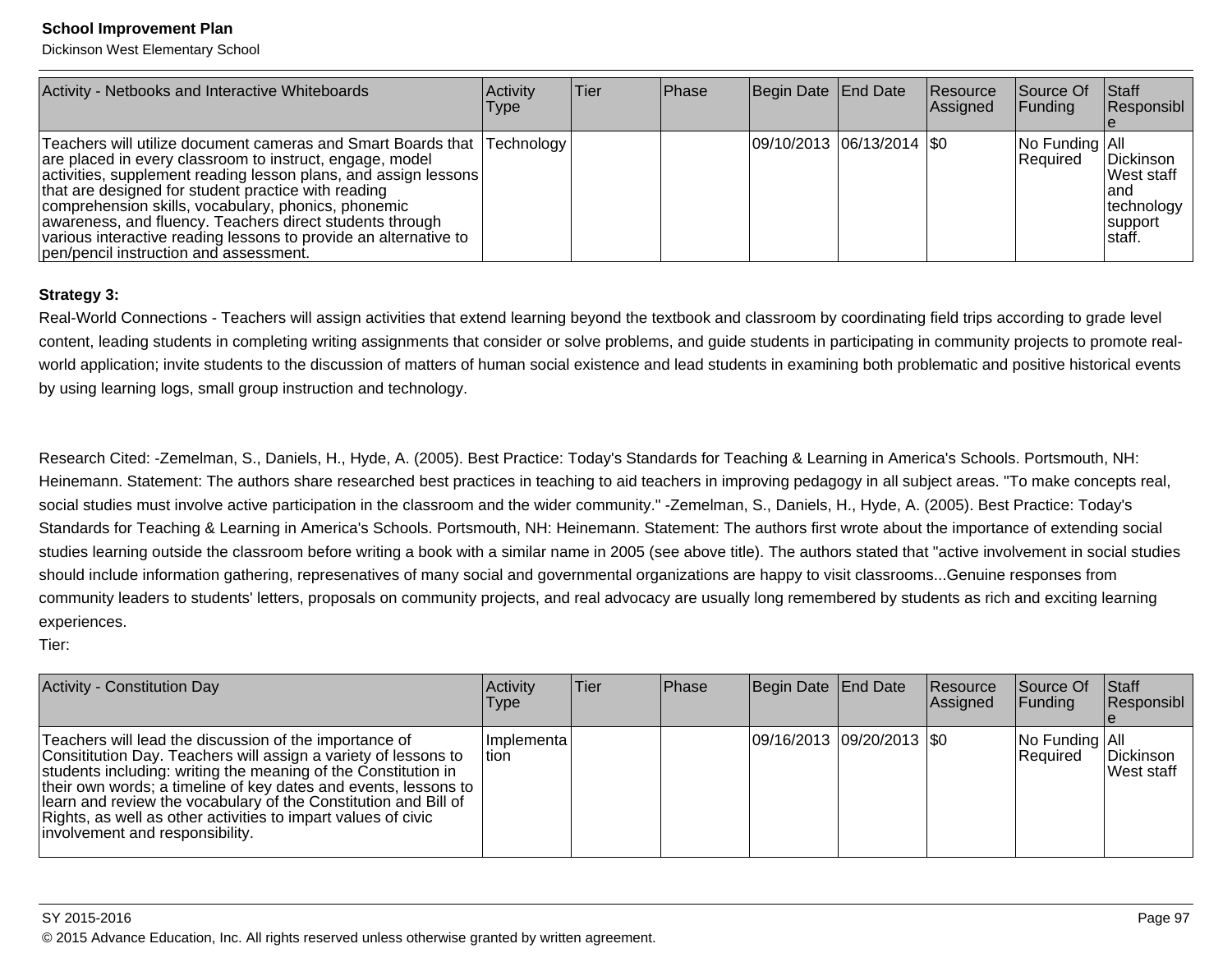Dickinson West Elementary School

| <b>Activity - Current Events</b>                                                                                                                                                                         | Activitv<br>Type | lTier | <b>IPhase</b> | Begin Date End Date         | Resource<br>Assigned | <b>Source Of</b><br>IFundina | <b>Staff</b><br><b>Responsibl</b> |
|----------------------------------------------------------------------------------------------------------------------------------------------------------------------------------------------------------|------------------|-------|---------------|-----------------------------|----------------------|------------------------------|-----------------------------------|
| Through the use of weekly magazines (Time for Kids, Weekly<br>Reader), Detroit News/Free Press and CNN Student News,<br>teachers will introduce students to current events in the news<br>and community. | <b>Other</b>     |       |               | 09/10/2013 06/13/2014 \$500 |                      | lTitle I Part                | I All<br>Dickinson<br>West staff. |

| Activity - Passport to Learning                                                                                                                                                                                                                                                                                                                             | <b>Activity</b><br>Type | lTier∶ | <b>Phase</b> | Begin Date End Date           | Resource<br><b>Assigned</b> | Source Of<br><b>IFunding</b>    | Staff<br>Responsibl              |
|-------------------------------------------------------------------------------------------------------------------------------------------------------------------------------------------------------------------------------------------------------------------------------------------------------------------------------------------------------------|-------------------------|--------|--------------|-------------------------------|-----------------------------|---------------------------------|----------------------------------|
| Parents, Teachers and Students will be invited to participate in Parent<br>a school-wide event that includes reading, writing, technology,<br>science and social studies strategies and hands-on activities.<br>Teachers showcase the resources that students use daily in<br>the classrooms, so that parents can witness and use these<br>Isame resources. | <b>Involvemen</b>       |        |              | $ 09/10/2013 06/13/2014 $ \$0 |                             | <b>IGeneral</b><br><b>IFund</b> | IAII<br>Dickinson<br>West staff. |

| Activity - Netbooks and Interactive Whiteboards                                                                                                                                                                                                                                                                                                                                                                                                                                                       | Activity<br><b>Type</b> | ∣Tier | Phase | Begin Date End Date |                               | Resource<br>Assigned | Source Of<br><b>Funding</b>                | <b>Staff</b><br>Responsibl |
|-------------------------------------------------------------------------------------------------------------------------------------------------------------------------------------------------------------------------------------------------------------------------------------------------------------------------------------------------------------------------------------------------------------------------------------------------------------------------------------------------------|-------------------------|-------|-------|---------------------|-------------------------------|----------------------|--------------------------------------------|----------------------------|
| Teachers will utilize Netbooks and Smart Boards that are<br>placed in every classroom to instruct, engage, model activities,<br>supplement reading lesson plans, and assign lessons that are<br>designed for student practice with reading comprehension<br>skills, vocabulary, phonics, phonemic awareness, and fluency<br>accross all content areas. Teachers direct students through<br>various interactive reading lessons to provide an alternative to<br>pen/pencil instruction and assessment. | Technology              |       |       |                     | $ 09/10/2013 06/13/2014 $ \$0 |                      | $\vert$ No Funding $\vert$ All<br>Required | Dickinson<br>West staff.   |

| <b>Activity - Discovery Learning</b>                                                                                                                                                                                                                                                                                           | <b>Activity</b><br><b>Type</b> | <b>Tier</b> | <b>Phase</b> | Begin Date   End Date      | Resource<br>Assigned | <b>Source Of</b><br>IFundina                                                                                                            | Staff<br><b>Responsibl</b> |
|--------------------------------------------------------------------------------------------------------------------------------------------------------------------------------------------------------------------------------------------------------------------------------------------------------------------------------|--------------------------------|-------------|--------------|----------------------------|----------------------|-----------------------------------------------------------------------------------------------------------------------------------------|----------------------------|
| Discovery Education, an online digital content area site,<br>provides high quality digital content to schools. This online site<br>accelerates achievement through award-winning digital<br>content, interactive lessons, real time assessment, virtual<br>experiences, contests, challenges and professional<br> development. | Technology                     |             |              | 09/10/2013 06/13/2014  \$0 |                      | $\vert$ No Funding $\vert$ All<br>Required                                                                                              | Dickinson<br>lWest staff.  |
| $\Lambda$ ctivity - Life Skille                                                                                                                                                                                                                                                                                                | $\Lambda$ ctivity              | Tior        | Dh           | Regin Date End Date        |                      | $P_{\text{Q}\text{C}_1 \text{R}_2 \text{R}_3}$ $P_{\text{Q} \text{R}_1 \text{R}_2}$ $P_{\text{Q} \text{R}_3}$ $P_{\text{Q} \text{R}_2}$ |                            |

| Activity - Life Skills | <b>Activity</b><br>Type | 'Tier | Phase | Begin Date End Date |  | <b>Resource</b><br><b>Assigned</b> | Source Of<br>Funding | <b>Staff</b><br>Responsibl |
|------------------------|-------------------------|-------|-------|---------------------|--|------------------------------------|----------------------|----------------------------|
|------------------------|-------------------------|-------|-------|---------------------|--|------------------------------------|----------------------|----------------------------|

#### SY 2015-2016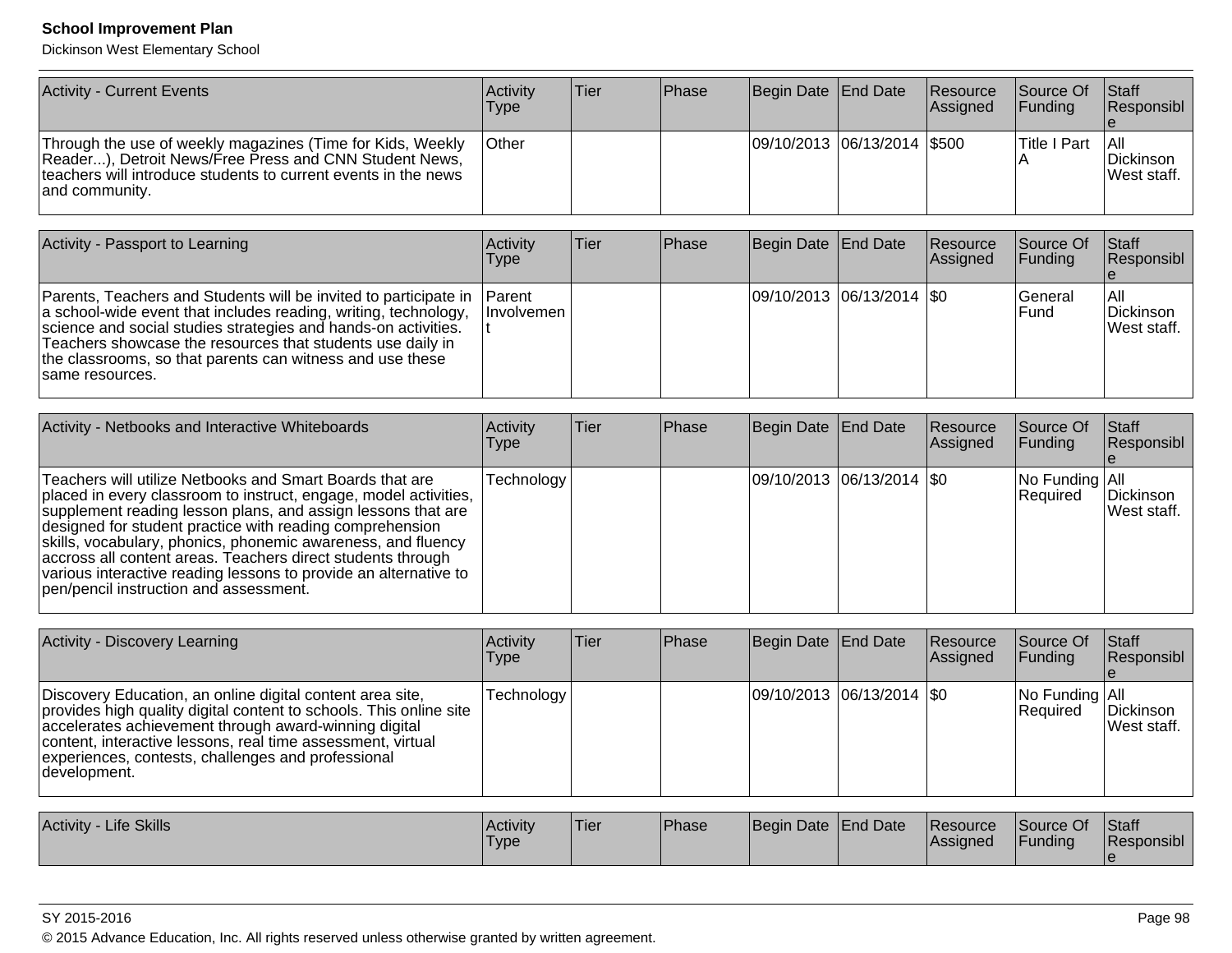Dickinson West Elementary School

| Teacher will implement, model and engage students in real life   Implementa  <br>skills (organization, economy, social and reflective processes),  tion<br>using collaborative groups to achieve targeted goals, and<br>organize using color coded supplies. |  |  |  | 09/10/2013  06/13/2014  \$1000 |  |  | lTitle I Part | - I All<br>l Dickinson<br>lWest staff. |
|--------------------------------------------------------------------------------------------------------------------------------------------------------------------------------------------------------------------------------------------------------------|--|--|--|--------------------------------|--|--|---------------|----------------------------------------|
|--------------------------------------------------------------------------------------------------------------------------------------------------------------------------------------------------------------------------------------------------------------|--|--|--|--------------------------------|--|--|---------------|----------------------------------------|

# **Goal 2: All Dickinson West students will increase science proficiency.**

This plan includes progress notes which are at the very end of this document

#### **Measurable Objective 1:**

A 10% increase of First, Second, Third, Fourth, Fifth and Sixth grade Black or African-American, Asian, White, Economically Disadvantaged, Gifted and Talented, Hispanic or Latino, Students with Disabilities, English Learners, Two or More Races, American Indian or Alaska Native and Native Hawaiian or Other Pacific Islanderstudents will demonstrate a proficiency in grade-level science and writing content expectations and MEAP proficiency. in Science by 05/01/2015 as measured bycommon core assessments..

#### **Strategy 1:**

Reading For Meaning - Reading for meaning in science will develop the skills that proficient readers use to make sense of rigorous narrative and informational texts bybuilding Common Core skills such as; managing text complexity, evaluating text and using evidence, finding main ideas, and making inferences.Tier:

| Activity - Professional Development                                                                                                                                                                                                                                                                                                                                                                                                                                                              | Activity<br>Type | Tier | <b>IPhase</b> | Begin Date End Date |                             | Resource<br>Assigned | <b>Source Of</b><br>$\vert$ Funding | <b>Staff</b><br>Responsibl       |
|--------------------------------------------------------------------------------------------------------------------------------------------------------------------------------------------------------------------------------------------------------------------------------------------------------------------------------------------------------------------------------------------------------------------------------------------------------------------------------------------------|------------------|------|---------------|---------------------|-----------------------------|----------------------|-------------------------------------|----------------------------------|
| Teachers will receive more thorough training to utilize Smart<br>Boards that are placed in every<br>classroom to instruct, engage, model activities, supplement<br>reading lesson plans, and assign lessons that are designed for<br>student practice with reading comprehension skills, vocabulary,<br>phonics, phonemic awareness, and fluency. Teachers direct<br>students through various interactive reading lessons to provide<br>an alternative to pen/pencil instruction and assessment. | Technology       |      |               |                     | 09/03/2013 06/01/2016   \$0 |                      | <b>IGeneral</b><br>l Fund           | IAII<br>Dickinson<br>West Staff. |

| Activity - Monitor Implementarion of Science Strategies                                                                                                                                                                                                                                                                                                                                                                                                                                                                                                                                                      | Activity<br><b>Type</b> | <b>Tier</b> | Phase | Begin Date End Date |                             | Resource<br>Assigned | Source Of<br><b>Funding</b> | Staff<br>Responsibl             |
|--------------------------------------------------------------------------------------------------------------------------------------------------------------------------------------------------------------------------------------------------------------------------------------------------------------------------------------------------------------------------------------------------------------------------------------------------------------------------------------------------------------------------------------------------------------------------------------------------------------|-------------------------|-------------|-------|---------------------|-----------------------------|----------------------|-----------------------------|---------------------------------|
| Teachers will instruct students how to keep and use portfolios<br>successfully in class and during conferences with<br>parents, teachers and co-teachers. Portfolios will be<br>used for student responses about their classwork, homework,<br>assessments from the classroom or school library as well as<br>focus on the assessment of comprehension skills, engagement,<br>promote responsibility, and<br>provide students an opportunity to learn through self-discovery.<br>Students will also be able to assess their own learning and<br>provide feedback to peers during and after portfolio review. | Monitor                 |             |       |                     | 09/10/2013  06/13/2014  \$0 |                      | <b>IGeneral</b><br>lFund.   | IAII<br>Dickinson<br>West Staff |

#### SY 2015-2016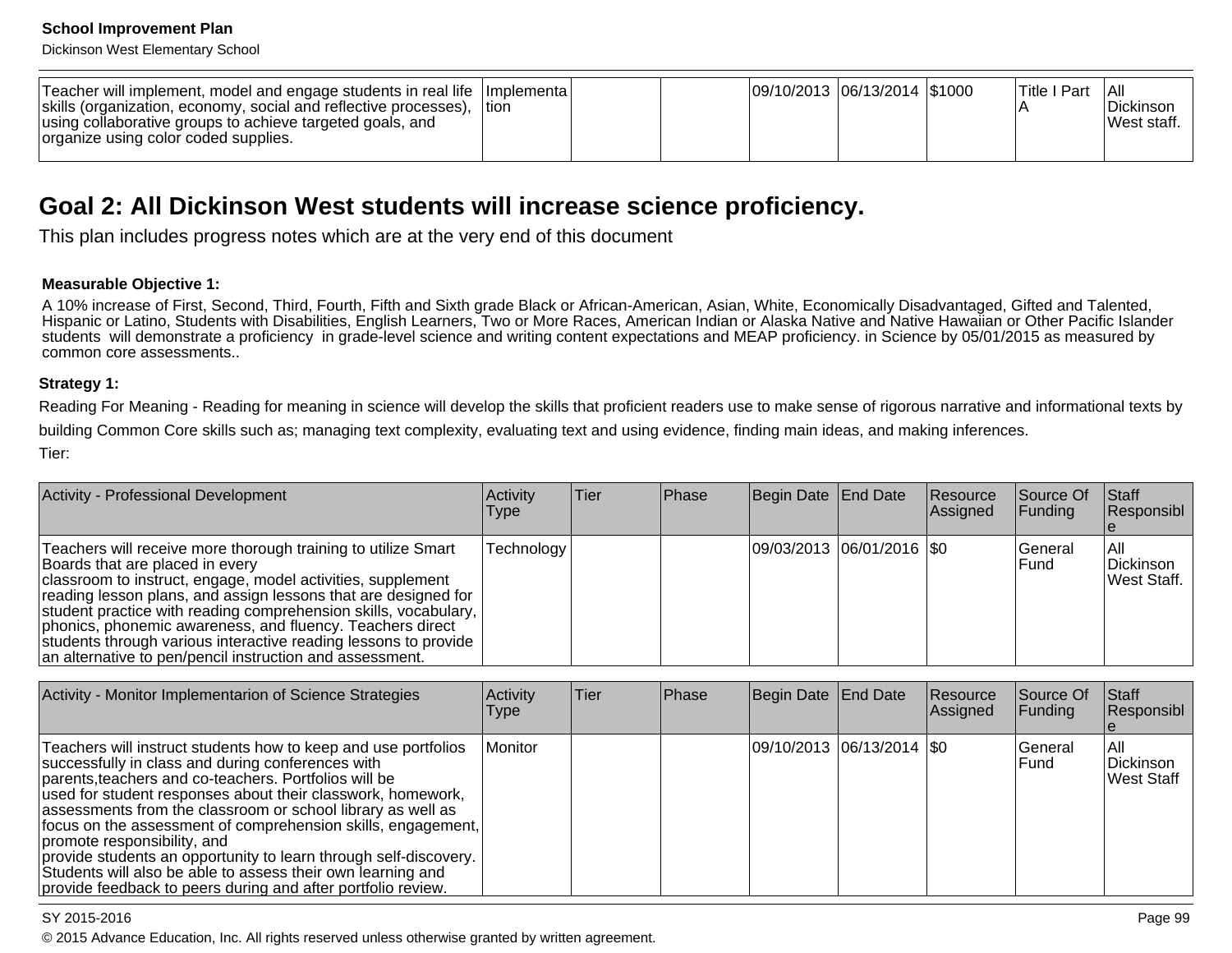Dickinson West Elementary School

| Activity - Netbook and Smart Board Technology                                                                                                                                                                                                                                                                                                                                                                                                                                | Activity<br>Type | lTier. | <b>Phase</b> | Begin Date End Date |                           | Resource<br><b>Assigned</b> | Source Of<br><b>Funding</b>     | Staff<br>Responsibl              |
|------------------------------------------------------------------------------------------------------------------------------------------------------------------------------------------------------------------------------------------------------------------------------------------------------------------------------------------------------------------------------------------------------------------------------------------------------------------------------|------------------|--------|--------------|---------------------|---------------------------|-----------------------------|---------------------------------|----------------------------------|
| Teachers will utilize netbooks and Smart Boards that are<br>placed in every classroom to instruct, engage, model activities,<br>supplement reading lesson plans, and assign lessons that are<br>designed for student practice with reading comprehension<br>skills, vocabulary, phonics, phonemic awareness, and fluency.<br>Teachers direct students through various interactive reading<br>lessons to provide an alternative to pen/pencil instruction and<br>lassessment. | Technology       |        |              |                     | 09/10/2012 06/01/2016 \$0 |                             | <b>IGeneral</b><br><b>IFund</b> | IAII<br>Dickinson<br>West Staff. |

| Activity - Cooperative Problem Solving                                                                                                                                                                                                                                                                                                                                                                                                                                                                       | <b>Activity</b><br><b>Type</b> | <b>Tier</b> | Phase | Begin Date End Date |                             | <b>Resource</b><br><b>Assigned</b> | <b>Source Of</b><br><b>Funding</b> | Staff<br>Responsibl              |
|--------------------------------------------------------------------------------------------------------------------------------------------------------------------------------------------------------------------------------------------------------------------------------------------------------------------------------------------------------------------------------------------------------------------------------------------------------------------------------------------------------------|--------------------------------|-------------|-------|---------------------|-----------------------------|------------------------------------|------------------------------------|----------------------------------|
| Teachers will assign various problem solving tasks to small<br>groups to promote<br>critical thinking skills and to prepare students for class<br>discussions. Teachers will guide students through climate-<br>setting activities that are essential in helping respect one<br>another's opinions and to avoid ridiculing of ideas. After<br>discussing the topics, teachers will instruct the small groups to<br>complete follow-up reports, group presentations, and wall<br>charts to solidify learning. | Implementa<br>tion             |             |       |                     | 09/10/2013 06/13/2014   \$0 |                                    | <b>IGeneral</b><br>lFund.          | IAII<br>Dickinson<br>West Staff. |

| <b>Activity - Foss Kits</b>                                                                                                                                                                                                          | Activitv<br>Type               | Tier | <b>IPhase</b> | Begin Date   End Date         | <b>Resource</b><br><b>Assigned</b> | <b>Source Of</b><br><b>IFunding</b> | Staff<br>Responsibl             |
|--------------------------------------------------------------------------------------------------------------------------------------------------------------------------------------------------------------------------------------|--------------------------------|------|---------------|-------------------------------|------------------------------------|-------------------------------------|---------------------------------|
| Teachers will use a Foss Kit for three units per grade in the<br>Science Curriculum to<br>demonstrate and increase knowledge of students' science<br>inquiry skills by teaching the steps of the scientific method in<br>Teach unit. | Academic<br>Support<br>Program |      |               | $ 09/10/2013 06/01/2016 $ \$0 |                                    | lGeneral<br>l Fund                  | IAII<br>Dickinson<br>West Staff |

| <b>Activity - Word Walls</b>                                                               | Activity<br><b>Type</b>         | <b>Tier</b> | Phase | Begin Date End Date |                               | Resource<br>Assigned | Source Of<br><b>Funding</b>    | <b>Staff</b><br>Responsibl                                                                                      |
|--------------------------------------------------------------------------------------------|---------------------------------|-------------|-------|---------------------|-------------------------------|----------------------|--------------------------------|-----------------------------------------------------------------------------------------------------------------|
| Academic vocabulary colection in a common area of the<br>Iclassroom for student reference. | Academic<br> Support<br>Program |             |       |                     | $ 09/10/2013 06/01/2016 $ \$0 |                      | <b>General</b><br><b>IFund</b> | Academic<br> vocabulary<br>Icolection in<br>la common<br>area of the<br> classroom<br>for student<br>reference. |

| Activity<br>Science Explorer Books | Activity<br>Type | 'Tier | Phase | Begin Date End Date |  | <b>Resource</b><br><b>Assigned</b> | Source Of<br>Funding | <b>Staff</b><br><b>Responsibl</b> |
|------------------------------------|------------------|-------|-------|---------------------|--|------------------------------------|----------------------|-----------------------------------|
|------------------------------------|------------------|-------|-------|---------------------|--|------------------------------------|----------------------|-----------------------------------|

#### SY 2015-2016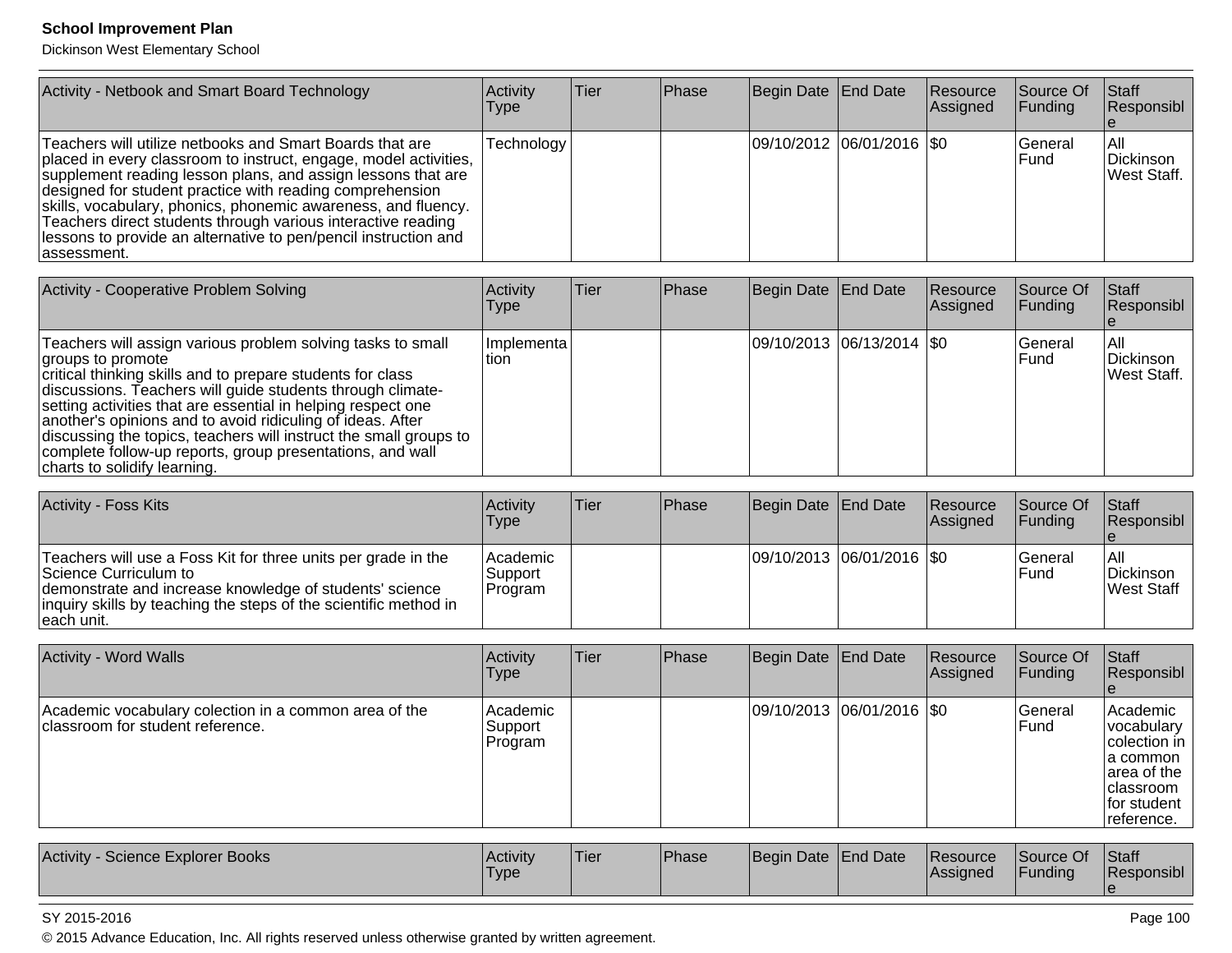Dickinson West Elementary School

| Teachers will use the Science Explorer Books to engage<br>students in reading skills and comprehension strategies                                                                                                                                                                                                                                                                                                                                                                                                                                                                                                                                                                                                                        | Academic<br>Support<br>Program |        |              |                              | 09/10/2013  06/01/2016  \$0 |                       | General<br>lFund.    | lail<br>Dickinson<br>West Staff  |
|------------------------------------------------------------------------------------------------------------------------------------------------------------------------------------------------------------------------------------------------------------------------------------------------------------------------------------------------------------------------------------------------------------------------------------------------------------------------------------------------------------------------------------------------------------------------------------------------------------------------------------------------------------------------------------------------------------------------------------------|--------------------------------|--------|--------------|------------------------------|-----------------------------|-----------------------|----------------------|----------------------------------|
| Activity - Science A-Z                                                                                                                                                                                                                                                                                                                                                                                                                                                                                                                                                                                                                                                                                                                   | Activity<br>Type               | lTier. | <b>Phase</b> | Begin Date End Date          |                             | Resource<br> Assigned | Source Of<br>Funding | <b>Staff</b><br>Responsibl       |
| Teachers will instruct students using Science A-Z, for activities,<br>stories, lessons<br>and projects to ensure students will meet the required<br>standards in reading comprehension of science curriculum.<br>Teachers will provide opportunities for students to use many<br>and varied approaches to demonstrate competency. The<br>school will provide this program to provide teachers with<br>activities and assessment that are designed to improve<br>phonemic awareness, phonics, fluency, vocabulary and<br>comprehension. The Science A-Z program will be used by<br>teachers to work with everyone from struggling readers and<br>spellers to honor students wishing to improve their reading<br>speed, and comprehension. | Academic<br>Support<br>Program |        |              | 09/10/2013  06/01/2016  \$50 |                             |                       | <b>Title I Part</b>  | lail<br>Dickinson<br>West Staff. |

## **Strategy 2:**

Real World Connections - Teachers will use real-world connections in and out of the classroom by

supplementing lessons to gain new experiences for all students. Teachers will assist students in identifying, processing and explaining their observations to complete investigations in the real world. The activities for the investigation provide an opportunity for students to build on prior knowledge skills.

Research Cited: Zemelman, S., Daniels, H., Hyde, A. (2005) Best Practice: Today's Standards for Teaching And Learning in America's Schools. Portsmouth, NH:Heinememann.

Dickinson West Elementary School

SIP

Tier:

| Activity - Passport To Learning                                                                                                                                                                                                                                                                                                           | Activity<br><b>Type</b>      | Tier | Phase | Begin Date End Date |                              | <b>Resource</b><br>Assigned | Source Of<br><b>Funding</b> | Staff<br>Responsibl               |
|-------------------------------------------------------------------------------------------------------------------------------------------------------------------------------------------------------------------------------------------------------------------------------------------------------------------------------------------|------------------------------|------|-------|---------------------|------------------------------|-----------------------------|-----------------------------|-----------------------------------|
| Parents, Teachers and Students will be invited to participate in<br>a school-wide event that includes reading, writing, technology,<br>science and social studies strategies and hands-on activities.<br>Teachers showcase the resources that students use daily in<br>the classrooms, so that parents can witness and use these<br>⊺same | <b>IParent</b><br>Involvemen |      |       |                     | 09/10/2013 06/01/2016 \$1000 |                             | lGeneral<br>lFund           | IAII<br>Dickinson<br>lWest Staff. |
|                                                                                                                                                                                                                                                                                                                                           |                              |      |       |                     |                              |                             |                             |                                   |
| Activity - Professional Development for Mobile Devices.                                                                                                                                                                                                                                                                                   | Activity<br><b>Type</b>      | Tier | Phase | Begin Date End Date |                              | Resource<br>Assigned        | Source Of<br> Fundina       | Staff<br><b>Responsibl</b>        |

#### SY 2015-2016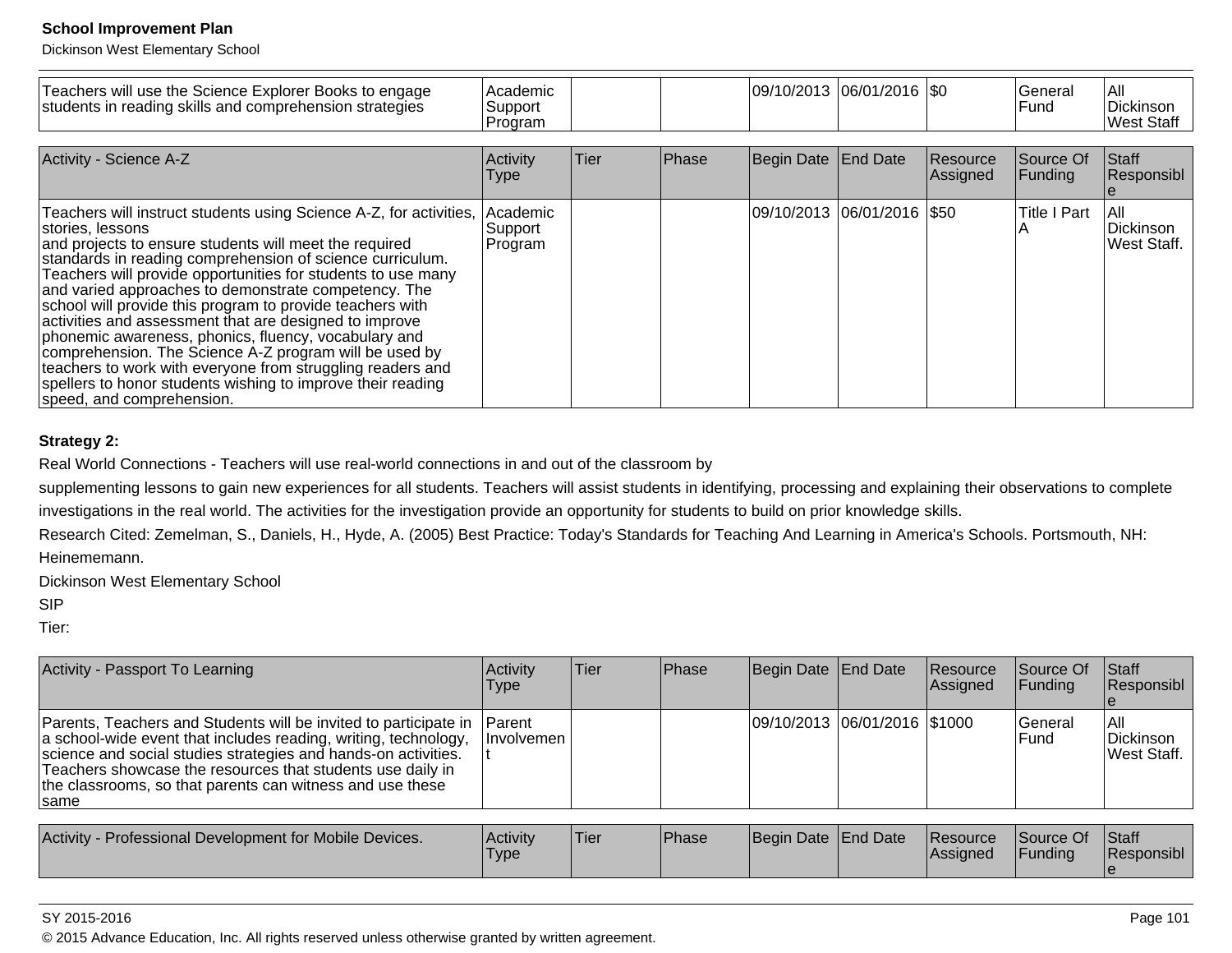Dickinson West Elementary School

| Teachers will use, teach and integrate netbook, laptop or other<br>mobile devices to use the SmartBoard.                                                                                                                                                                                                                                                                                                                                                                                                                                                                                                                                                                                                                                                                                                                                                                                                                                                  | Technology              |             |              |                     | 09/10/2013 06/01/2016 \$0  |                      | No Funding All<br>Required | Dickinson<br><b>West Staff</b>  |
|-----------------------------------------------------------------------------------------------------------------------------------------------------------------------------------------------------------------------------------------------------------------------------------------------------------------------------------------------------------------------------------------------------------------------------------------------------------------------------------------------------------------------------------------------------------------------------------------------------------------------------------------------------------------------------------------------------------------------------------------------------------------------------------------------------------------------------------------------------------------------------------------------------------------------------------------------------------|-------------------------|-------------|--------------|---------------------|----------------------------|----------------------|----------------------------|---------------------------------|
| Activity - Netbook and Interactive White Boards                                                                                                                                                                                                                                                                                                                                                                                                                                                                                                                                                                                                                                                                                                                                                                                                                                                                                                           | Activity<br><b>Type</b> | <b>Tier</b> | <b>Phase</b> | Begin Date End Date |                            | Resource<br>Assigned | Source Of<br>Funding       | Staff<br>Responsibl             |
| Teachers will utilize Netbooks and Smart Boards that are<br>placed in every classroom to instruct, engage, model activities,<br>supplement reading lesson plans, and assign lessons that are<br>designed for student practice with reading comprehension<br>skills, vocabulary, phonics, phonemic awareness, and fluency<br>in the Social Studies content area. Teachers direct students<br>through various interactive reading lessons to provide an<br>alternative to pen/pencil instruction and assessment.                                                                                                                                                                                                                                                                                                                                                                                                                                            | Implementa<br>ltion     |             |              |                     | 09/10/2013 06/13/2014  \$0 |                      | No Funding All<br>Required | Dickinson<br>West Staff.        |
| Activity - Science Fair                                                                                                                                                                                                                                                                                                                                                                                                                                                                                                                                                                                                                                                                                                                                                                                                                                                                                                                                   | Activity<br><b>Type</b> | Tier        | Phase        | Begin Date End Date |                            | Resource<br>Assigned | Source Of<br>Funding       | Staff<br>Responsibl             |
| Teachers will assist students in creating exhibits for a school<br>wide science fair. Teachers will assist students to develop an<br>understanding of the importance of reflection on scientific<br>knowledge. Teachers will provide students with best practices<br>in reading, writing and technology use for comprehension of<br>informational text in science topics to increase proficiency.<br>Teachers will assign brief learning logs, or journals to prepare<br>students to<br>contribute to class discussions. Teachers will instruct students<br>to use the learning logs to write a<br>reflection of the topic and to write how the student is learning<br>the topic. Learning logs will promote<br>students' metacognition and inform teachers of perceptions and<br>misconceptions of various science topics. Students will<br>incorporate everything they have discovered in an oral and<br>visual presentation with a board and notebook. | Implementa<br>tion      |             |              | 09/10/2013          | 06/13/2014                 | \$4000               | <b>Title I Part</b><br>A   | All<br>Dickinson<br>West Staff. |

| Activity - Discovery Education                                                                                                                                                                                                                                                                                                 | Activitv<br>Type | ∣Tier∶ | <b>IPhase</b> | Begin Date End Date           | Resource<br><b>Assigned</b> | <b>Source Of</b><br>IFundina            | <b>Staff</b><br><b>Responsibl</b> |
|--------------------------------------------------------------------------------------------------------------------------------------------------------------------------------------------------------------------------------------------------------------------------------------------------------------------------------|------------------|--------|---------------|-------------------------------|-----------------------------|-----------------------------------------|-----------------------------------|
| Discovery Education, an online digital content area site,<br>provides high quality digital content to schools. This online site<br>accelerates achievement through award-winning digital<br>content, interactive lessons, real time assessment, virtual<br>experiences, contests, challenges and professional<br> development. | Technology       |        |               | $ 09/10/2013 06/01/2016 $ \$0 |                             | $ No$ Funding $ All$<br><b>Required</b> | Dickinson<br><b>West Staff.</b>   |

| Activity<br><b>Current Events</b> | <b>Activity</b><br>Type | <sup>1</sup> Tier | Phase | Begin Date End Date |  | <b>Resource</b><br><b>IAssigned</b> | Source Of<br>'Funding | <b>Staff</b><br>Responsibl |
|-----------------------------------|-------------------------|-------------------|-------|---------------------|--|-------------------------------------|-----------------------|----------------------------|
|-----------------------------------|-------------------------|-------------------|-------|---------------------|--|-------------------------------------|-----------------------|----------------------------|

### SY 2015-2016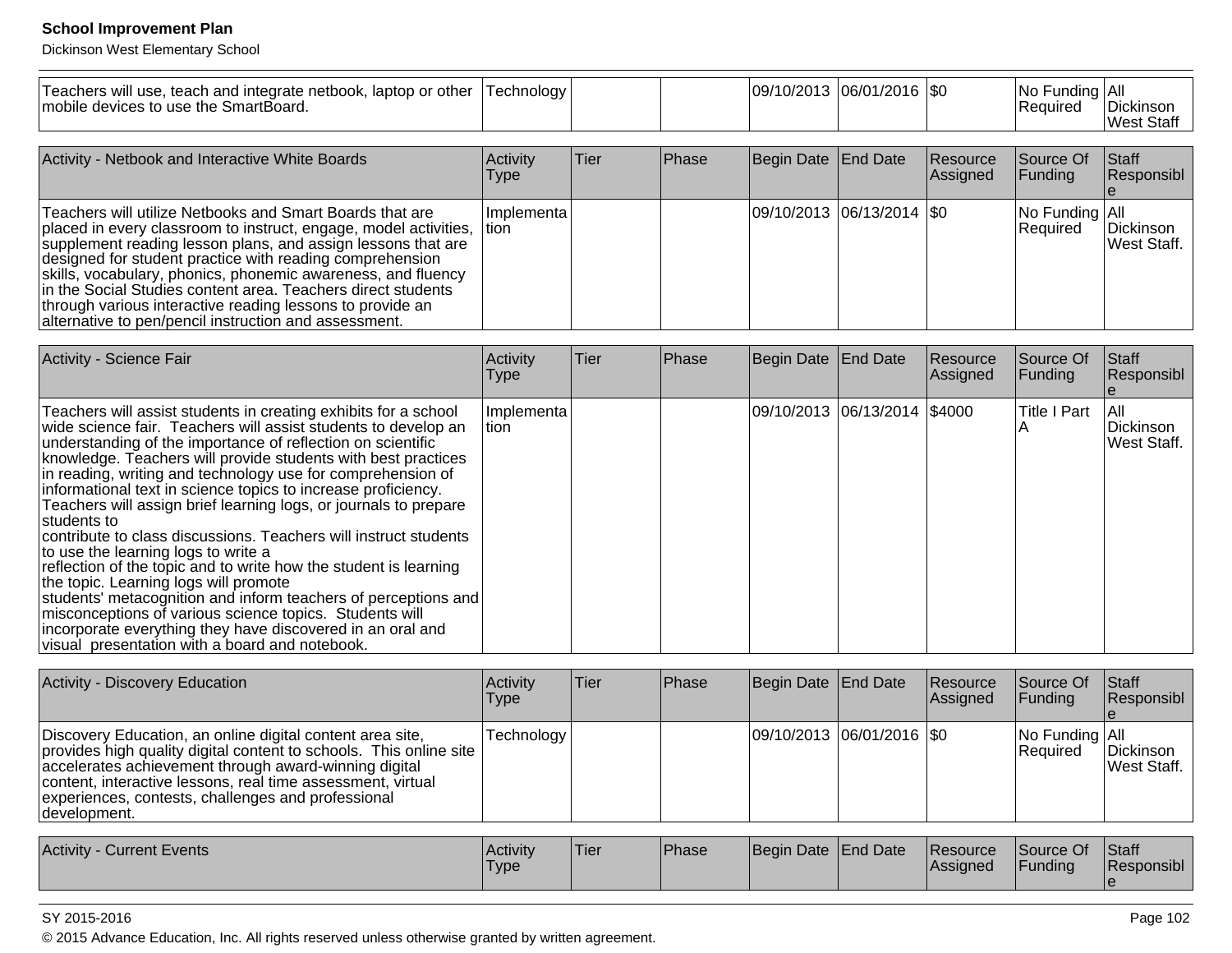Dickinson West Elementary School

| Through the use of weekly magazines (Time for Kids, Weekly<br>Reader) and CNN Student News, teachers will introduce<br>students to current events in the news and community.                                                            | <b>Other</b>         |      |       | 09/10/2013 06/01/2016 \$500  |                      | <b>Title I Part</b>    | I All<br><b>IDickinson</b><br><b>West Staff.</b> |
|-----------------------------------------------------------------------------------------------------------------------------------------------------------------------------------------------------------------------------------------|----------------------|------|-------|------------------------------|----------------------|------------------------|--------------------------------------------------|
| <b>Activity - Life Skills</b>                                                                                                                                                                                                           | Activity<br>Type     | Tier | Phase | Begin Date End Date          | Resource<br>Assigned | lSource Of<br>IFundina | Staff<br><b>Responsibl</b>                       |
| Teacher will implement, model and engage students in real life<br>skills (organization, economy, social and reflective processes),<br>using collaborative groups to achieve targeted goals, and<br>organize using color coded supplies. | Ilmplementa<br>Ition |      |       | 09/10/2013 06/13/2014 \$1000 |                      | Title I Part           | TAII<br><b>IDickinson</b><br>lWest Staff         |

# **Strategy 3:**

Write To Learn - Write to Learn helps teachers integrate writing into daily instruction of science and develop students' writing skills in the key text types associated withcontinuing education readiness. Also, students build Common Core skills such as developing higher-order thinking through writing, writing arguments,

informative/explanatory texts, and narratives, as well as writing for a wide range of task, audiences, and purposes.

Tier:

| Activity - Summarizing and Note-taking                                                                                                                                                                                                                                                                                                                                                                                                                                        | Activity<br>Type      | lTier: | <b>Phase</b> | Begin Date End Date |                             | Resource<br><b>Assigned</b> | <b>Source Of</b><br><b>Funding</b> | <b>Staff</b><br>Responsibl       |
|-------------------------------------------------------------------------------------------------------------------------------------------------------------------------------------------------------------------------------------------------------------------------------------------------------------------------------------------------------------------------------------------------------------------------------------------------------------------------------|-----------------------|--------|--------------|---------------------|-----------------------------|-----------------------------|------------------------------------|----------------------------------|
| Teachers will instruct, implement and evaluate summarizing<br>and note-taking skills for science common core topics.<br>Teachers will instruct students on recognizing how information<br>is structured to help them summarize what they read or hear.<br>Students who can effectively summarize learn to synthesize<br>information, a higher-order thinking skill which includes<br>analyzing information, identifying key concepts, and defining<br>extraneous information. | Direct<br>Instruction |        |              |                     | 09/10/2013 06/01/2016   \$0 |                             | <b>IGeneral</b><br><b>IFund</b>    | IAII<br>Dickinson<br>West Staff. |

| Activity - Learning Logs                                                                                                                                                                                                                                                                                                                                                                                             | Activity<br><b>Type</b> | ∣Tier | Phase         | Begin Date End Date          |                             | Resource<br>Assigned | lSource Of<br> Funding   | <b>Staff</b><br>Responsibl       |
|----------------------------------------------------------------------------------------------------------------------------------------------------------------------------------------------------------------------------------------------------------------------------------------------------------------------------------------------------------------------------------------------------------------------|-------------------------|-------|---------------|------------------------------|-----------------------------|----------------------|--------------------------|----------------------------------|
| Teachers will assign brief learning logs, or journals to prepare<br>Istudents to<br>contribute to class discussions. Teachers will instruct students<br>to use the learning logs to write a reflection of the topic and to<br>write how the student is learning the topic. Learning logs will<br>promote students' metacognition and inform teachers of<br>perceptions and misconceptions of various science topics. | Monitor                 |       |               |                              | 09/10/2013  06/13/2014  \$0 |                      | lGeneral<br><b>IFund</b> | IAII<br>Dickinson<br>West Staff. |
| Activity - Scientific Method Lah Report                                                                                                                                                                                                                                                                                                                                                                              | l A <i>r</i> tivity     | lTier | <b>IPhase</b> | <b>IRegin Date IFnd Date</b> |                             | Resource             | ISource Of               | $\mathsf{IStaff}$                |

| Activity -<br>Scientific Method Lab Report | <b>Activity</b> | 'Tier | <sup>1</sup> Phase | Begin Date End Date | <b>Resource</b> | Source Of | <b>Staff</b>      |
|--------------------------------------------|-----------------|-------|--------------------|---------------------|-----------------|-----------|-------------------|
|                                            | I ype           |       |                    |                     | <b>Assigned</b> | Funding   | <b>Responsibl</b> |
|                                            |                 |       |                    |                     |                 |           |                   |

estimate the contract of the contract of the contract of the contract of the contract of the contract of the contract of the contract of the contract of the contract of the contract of the contract of the contract of the c © 2015 Advance Education, Inc. All rights reserved unless otherwise granted by written agreement.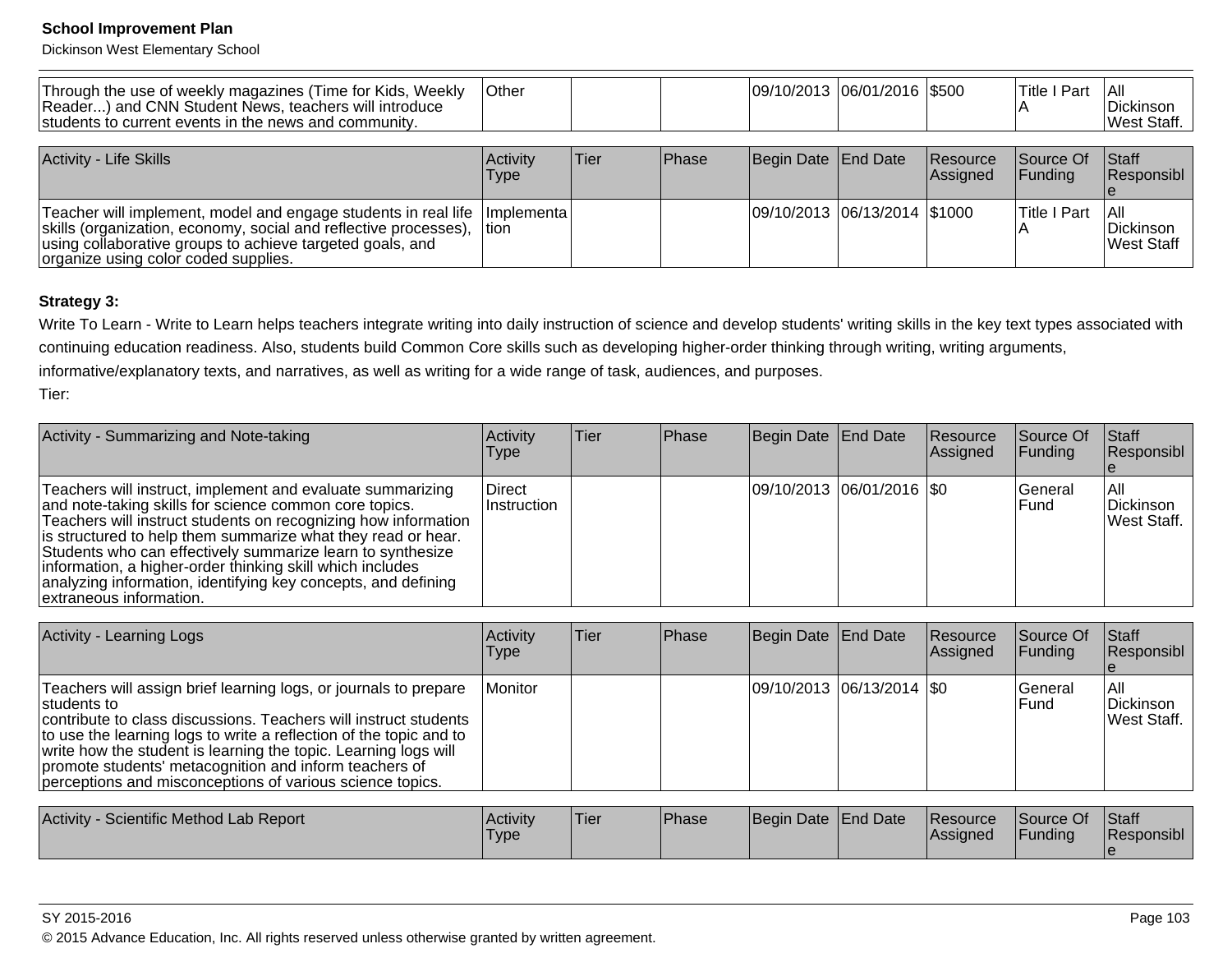Dickinson West Elementary School

| The teacher will use direct instruction, implementation and<br>monitoring to focus students on the scientific processes used to tion<br>constuct a written report using the Scientific Method. Teachers<br>will be able to use this activity to teach students to<br>comprehend, read, discuss and create each part of the<br>scientific method, including the question, research, hypothesis,<br>data and conclusion. Teachers willprovide opportunities for<br>students to use many and varied approaches to demonstrate<br>competency. | Ilmplementa | $ 09/10/2013 06/13/2014 $ \$0 |  | <b>IGeneral</b><br><b>IFund</b> | <b>All Highly</b><br><b>Qualified</b><br>Science<br>∣Teachers at l<br>Dickinson<br>West. |
|-------------------------------------------------------------------------------------------------------------------------------------------------------------------------------------------------------------------------------------------------------------------------------------------------------------------------------------------------------------------------------------------------------------------------------------------------------------------------------------------------------------------------------------------|-------------|-------------------------------|--|---------------------------------|------------------------------------------------------------------------------------------|
|-------------------------------------------------------------------------------------------------------------------------------------------------------------------------------------------------------------------------------------------------------------------------------------------------------------------------------------------------------------------------------------------------------------------------------------------------------------------------------------------------------------------------------------------|-------------|-------------------------------|--|---------------------------------|------------------------------------------------------------------------------------------|

| Activity - Netbook and Interactive White Boards                                                                                                                                                                                                                                                                                                                                                                                                                                                                      | Activity<br>Type | lTier. | <b>Phase</b> | Begin Date End Date |                               | Resource<br>Assigned | Source Of<br> Funding | Staff<br>Responsibl              |
|----------------------------------------------------------------------------------------------------------------------------------------------------------------------------------------------------------------------------------------------------------------------------------------------------------------------------------------------------------------------------------------------------------------------------------------------------------------------------------------------------------------------|------------------|--------|--------------|---------------------|-------------------------------|----------------------|-----------------------|----------------------------------|
| Teachers will utilize Netbooks and Smart Boards that are<br>placed in every classroom to instruct, engage, model activities,  tion<br>supplement reading lesson plans, and assign lessons that are<br>designed for student practice with reading comprehension<br>skills, vocabulary, phonics, phonemic awareness, and fluency<br>in the Social Studies content area. Teachers direct students<br>through various interactive reading lessons to provide an<br>alternative to pen/pencil instruction and assessment. | Ilmplementa l    |        |              |                     | $ 09/10/2013 06/13/2014 $ \$0 |                      | <b>Title I Part</b>   | TAIL<br>Dickinson<br>West Staff. |

# **Goal 3: Student Goal Statement: To increase math proficiency so that students are successful at**

# **meeting grade level expectations.**

This plan includes progress notes which are at the very end of this document

#### **Measurable Objective 1:**

A 20% increase of First, Second, Third, Fourth, Fifth and Sixth grade Black or African-American, Asian, White, Economically Disadvantaged, Gifted and Talented, Hispanic or Latino, Students with Disabilities, English Learners, Two or More Races, American Indian or Alaska Native and Native Hawaiian or Other Pacific Islanderstudents will demonstrate a proficiency In Math on standardized test administered to students. in Mathematics by 06/18/2014 as measured by student MEAP testresults, summative and formative asessments..

#### **Strategy 1:**

Real World Connections - Teachers will use real-world connections in and out of the classroom by

supplementing lessons to gain new experiences for all students. Teachers will assist students in identifying, processing and explaining their observations to complete

investigations in the real world. The activities for the investigation provide an opportunity for students to build on prior knowledge skills.

Research Cited: Zemelman, S., Daniels, H., Hyde, A. (2005) Best Practice: Today's Standards for Teaching And Learning in America's Schools. Portsmouth, NH:Heinememann.

Dickinson West Elementary School

SIP

Tier: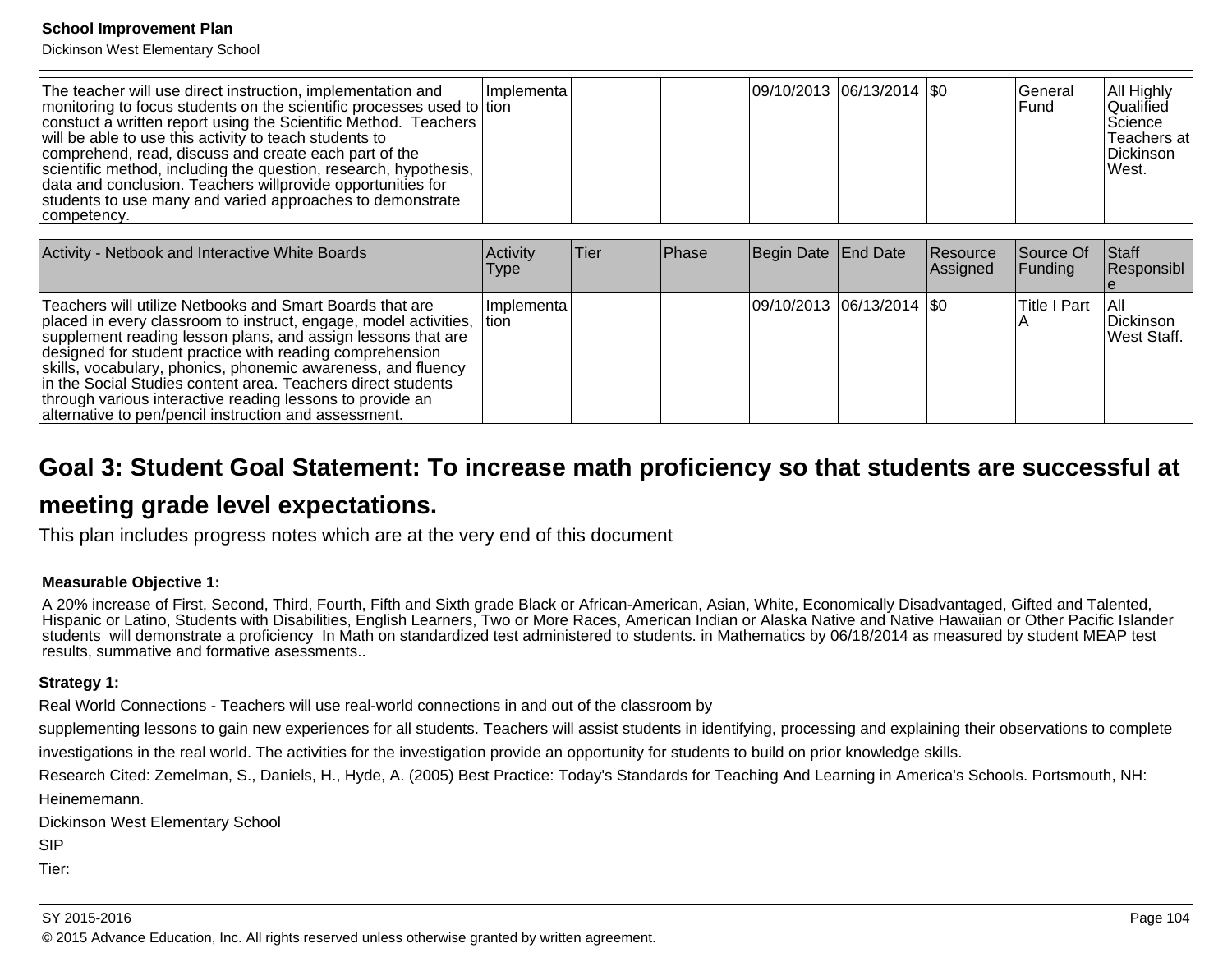| Activity - Life Skills                                                                                                                                                                                                                                       | Activity<br>Type | ∣Tier∶ | Phase | Begin Date End Date         | Resource<br><b>Assigned</b> | Source Of<br>IFundina | <b>Staff</b><br><b>IResponsibl</b> |
|--------------------------------------------------------------------------------------------------------------------------------------------------------------------------------------------------------------------------------------------------------------|------------------|--------|-------|-----------------------------|-----------------------------|-----------------------|------------------------------------|
| Teacher will implement, model and engage students in real life   Implementa  <br>skills (organization, economy, social and reflective processes),  tion<br>using collaborative groups to achieve targeted goals, and<br>organize using color coded supplies. |                  |        |       | 09/10/2013  06/13/2014  \$0 |                             | <b>Title I Part</b>   | I All<br>Dickinson<br>West Staff   |

| Activity - Netbook and Interactive White Boards                                                                                                                                                                                                                                                                                                                                                                                                                                                                | Activity<br><b>Type</b> | Tier | <b>Phase</b> | Begin Date End Date |                             | Resource<br>Assigned | Source Of<br><b>Funding</b> | <b>Staff</b><br>Responsibl               |
|----------------------------------------------------------------------------------------------------------------------------------------------------------------------------------------------------------------------------------------------------------------------------------------------------------------------------------------------------------------------------------------------------------------------------------------------------------------------------------------------------------------|-------------------------|------|--------------|---------------------|-----------------------------|----------------------|-----------------------------|------------------------------------------|
| Teachers will utilize Netbooks and Smart Boards that are<br>placed in every classroom to instruct, engage, model activities,<br>supplement reading lesson plans, and assign lessons that are<br>designed for student practice with reading comprehension<br>skills, vocabulary, phonics, phonemic awareness, and fluency<br>in the Social Studies content area. Teachers direct students<br>through various interactive reading lessons to provide an<br>alternative to pen/pencil instruction and assessment. | Technology              |      |              |                     | 06/05/2013 06/01/2016   \$0 |                      | Title I Part                | TAII<br><b>IDickinson</b><br>West Staff. |

| <b>Activity - Cooperative Learning</b>                                                                                                                                                                                                                                                                                                                                                                                                                                                                                                                             | Activity<br><b>Type</b> | ∣Tier | <b>IPhase</b> | Begin Date End Date |                             | Resource<br><b>Assigned</b> | Source Of<br><b>Funding</b>         | Staff<br>Responsibl               |
|--------------------------------------------------------------------------------------------------------------------------------------------------------------------------------------------------------------------------------------------------------------------------------------------------------------------------------------------------------------------------------------------------------------------------------------------------------------------------------------------------------------------------------------------------------------------|-------------------------|-------|---------------|---------------------|-----------------------------|-----------------------------|-------------------------------------|-----------------------------------|
| Teachers will implement cooperative learning strategies with<br>I math manipulatives, games and activities to give students the<br>opportunity to work together to accomplish shared goals in<br>writing. Through mixed ability grouping, students help each<br>other learn and encourage individual team members' success.<br>Most importantly, "positive interdependence" is developed by<br>through students understanding that each student has a<br>different resource and membership in a learning group means<br>that they either succeed or fail-together. | Monitor                 |       |               |                     | 09/10/2013 06/13/2014   \$0 |                             | No Funding All Staff at<br>Required | Dickinson<br><i><b>IWest.</b></i> |

| Activity - Everyday Math Online                                                                                                                        | Activity<br><b>Type</b> | 'Tier | <b>IPhase</b> | Begin Date End Date         | Resource<br>Assigned | Source Of<br><b>IFunding</b>               | <b>Staff</b><br><b>Responsibl</b> |
|--------------------------------------------------------------------------------------------------------------------------------------------------------|-------------------------|-------|---------------|-----------------------------|----------------------|--------------------------------------------|-----------------------------------|
| Teachers at all grade levels will instruct, implement and monitor Technology<br>the student use of everydaymathonline exams, games and<br>lactivities. |                         |       |               | 09/10/2013  06/01/2016  \$0 |                      | No Funding All Staff at<br><b>Required</b> | Dickinson<br>West.                |

| Activity<br>J. Math Manipulatives and Games | <b>Activity</b><br>Type | <b>Tier</b> | <b>Phase</b> | Begin Date End Date |  | <b>Resource</b><br><b>IAssianed</b> | Source Of<br>Funding | Staff<br>Responsibl |
|---------------------------------------------|-------------------------|-------------|--------------|---------------------|--|-------------------------------------|----------------------|---------------------|
|---------------------------------------------|-------------------------|-------------|--------------|---------------------|--|-------------------------------------|----------------------|---------------------|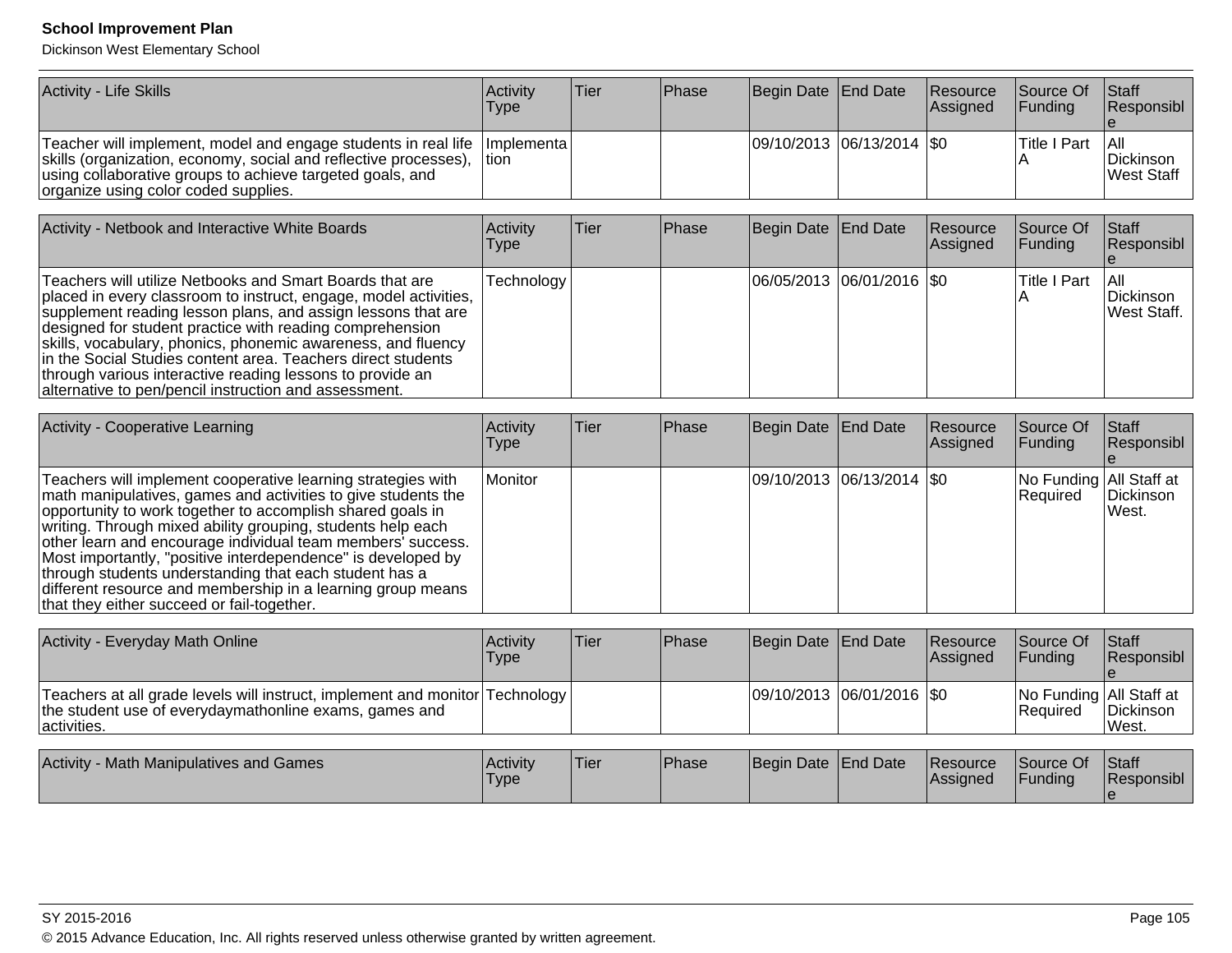| Teachers will utilize math manipulatives to teach mathematical   Implementa  <br>concepts in a<br>Dickinson West Elementary School visual, concrete manner.<br>Everyday Math/Connected Math games will be played in 1st<br>through 6th grades, to reinforce learned concepts and to apply<br>them to real-world situations. By playing games using<br>mathematical skills, students will engage in mastering<br>mathematical concepts. | tion |  |  | $ 09/10/2013 06/13/2014 $ \$0 |  | No Funding All Staff at<br><b>Required</b> | Dickinson<br>West. |
|----------------------------------------------------------------------------------------------------------------------------------------------------------------------------------------------------------------------------------------------------------------------------------------------------------------------------------------------------------------------------------------------------------------------------------------|------|--|--|-------------------------------|--|--------------------------------------------|--------------------|
|----------------------------------------------------------------------------------------------------------------------------------------------------------------------------------------------------------------------------------------------------------------------------------------------------------------------------------------------------------------------------------------------------------------------------------------|------|--|--|-------------------------------|--|--------------------------------------------|--------------------|

| Activity - After School Tutoring                                                                                                                                                                                                                                                                                                                                           | Activity<br><b>Type</b> | Tier | Phase | Begin Date End Date        | Resource<br>Assigned | Source Of<br>Funding     | Staff<br>Responsibl                                                                                                                                                                                                                                                       |
|----------------------------------------------------------------------------------------------------------------------------------------------------------------------------------------------------------------------------------------------------------------------------------------------------------------------------------------------------------------------------|-------------------------|------|-------|----------------------------|----------------------|--------------------------|---------------------------------------------------------------------------------------------------------------------------------------------------------------------------------------------------------------------------------------------------------------------------|
| Teachers will provide additional instruction and support to small Tutoring<br>∣groups of<br>students in 1st through 6th grades.<br>Teachers will provide direct instruction and modeling using<br>manipulatives when appropriate. The use of computer-based<br>educational programs and document cameras will also be used<br>to help develop the understanding of conent. |                         |      |       | 09/10/2013 06/01/2016  \$0 |                      | <b>Title I Part</b><br>Α | Teachers<br>will provide<br>additional<br>instruction<br>and support<br>to small<br>∣groups of<br>students in<br>1st through<br>6th<br>grades.Tea<br>Ichers will<br>provide<br>direct<br>instruction<br>and<br>modeling<br>using<br>manipulativ<br>es when<br>appropriate |

| <b>Activity - Cultural Excursion</b>                                                                                                                                                                                                                                                                                                                                                                                                                                | <b>Activity</b><br><b>Type</b> | <b>Tier</b> | <b>Phase</b> | Begin Date End Date         | Resource<br><b>Assigned</b> | Source Of<br> Funding | <b>Staff</b><br>Responsibl      |
|---------------------------------------------------------------------------------------------------------------------------------------------------------------------------------------------------------------------------------------------------------------------------------------------------------------------------------------------------------------------------------------------------------------------------------------------------------------------|--------------------------------|-------------|--------------|-----------------------------|-----------------------------|-----------------------|---------------------------------|
| Teachers will schedule field trips that connect to the topics<br>being taught and align<br>to Grade level Content Expectations in the areas of Math and<br>Sciences. Field trips may include physical and virtual trips.<br>Teachers will instruct students in completing various<br>assignments that correspond to the objectives of the field trip<br>including, gathering information from the field trip experience to<br> complete<br>comprehension questions. | <b>Field Trip</b>              |             |              | 09/10/2013 06/01/2016   \$0 |                             | Title I Part          | IAII<br>Dickinson<br>West Staff |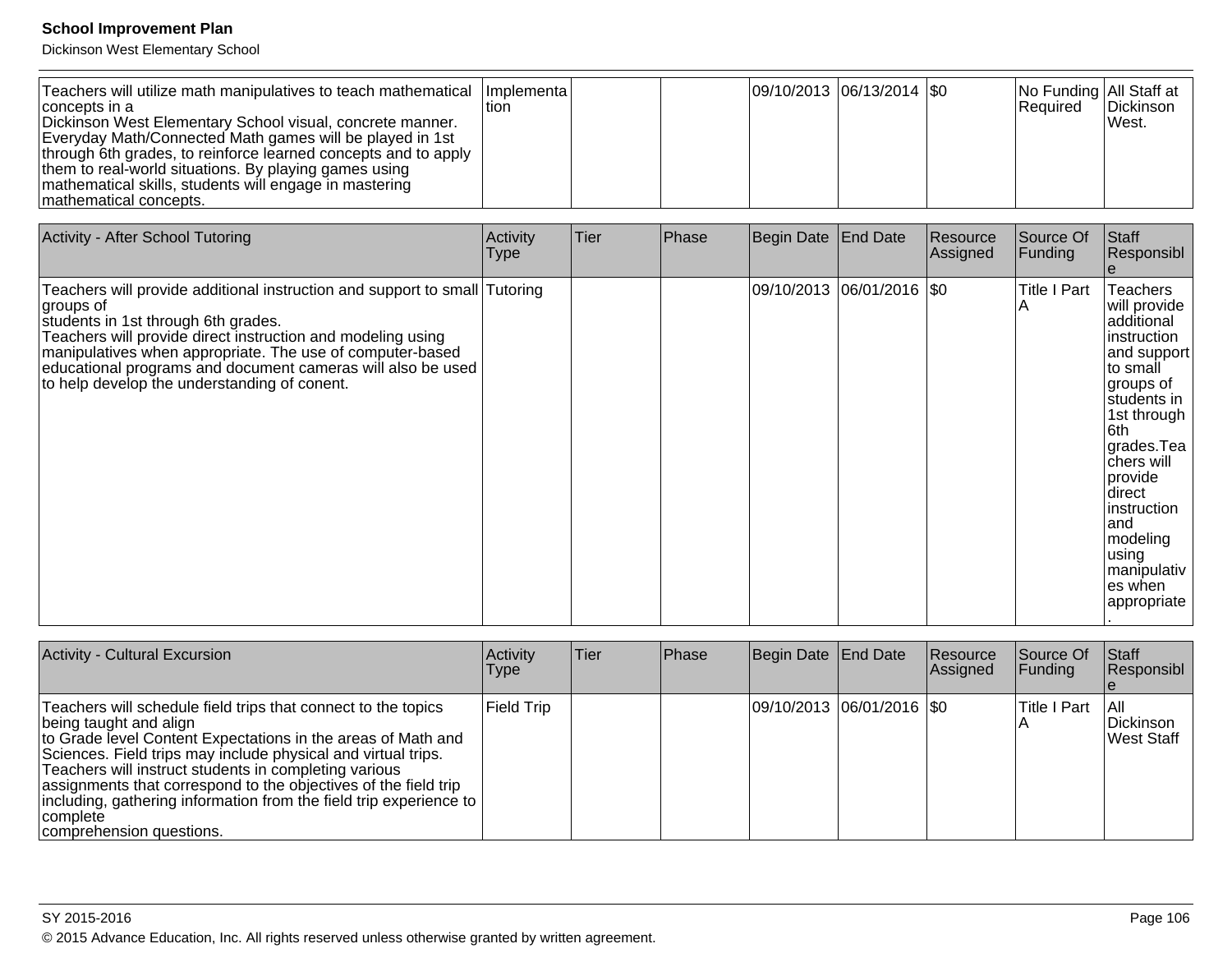Dickinson West Elementary School

| Activity - Project Based Learning                                                                                                                                                                                                                                                                                                                                            | Activity<br><b>Type</b> | Tier | Phase | Begin Date End Date |                               | Resource<br>Assigned | Source Of<br><b>Funding</b> | $\vert$ Staff<br>Responsibl      |
|------------------------------------------------------------------------------------------------------------------------------------------------------------------------------------------------------------------------------------------------------------------------------------------------------------------------------------------------------------------------------|-------------------------|------|-------|---------------------|-------------------------------|----------------------|-----------------------------|----------------------------------|
| Teachers will learn the value of creating meaningful math<br>concept projects, in<br>order to build understanding among their students. The hands-<br>on approach is a valuable method of teaching visual and<br>kinesthetic learners. By creating concept projects in<br>mathematics, teachers will also have a different way of<br>assessing learning in their classrooms. | l Implementa l<br>ltion |      |       |                     | $ 09/10/2013 06/13/2014 $ \$0 |                      | Title I Part                | IAII.<br>Dickinson<br>West staff |

| Activity - Everyday Math and Connected Math Curriculum                                                                                                                                                                                     | Activity<br>Type | lTier. | <b>IPhase</b> | Begin Date End Date         | <b>Resource</b><br>Assigned | Source Of<br><b>IFunding</b>      | <b>Staff</b><br>Responsibl |
|--------------------------------------------------------------------------------------------------------------------------------------------------------------------------------------------------------------------------------------------|------------------|--------|---------------|-----------------------------|-----------------------------|-----------------------------------|----------------------------|
| Teachers will receive additional training in the Everyday (EDM)   Implementa  <br>land Connected<br>Math curriculums. Ongoing teacher-to-teacher collaboration<br>and mentoring will support teachers who may need further<br>instruction. | tion             |        |               | 09/10/2013 06/13/2014   \$0 |                             | No Funding All<br><b>Required</b> | Dickinson<br>West Staff.   |

### **Strategy 2:**

Reading for Meaning - Reading for meaning will develop the skills that proficient readers in mathematics to use to make sense of rigorous texts by building Common Core skills such as; managing text complexity, evaluating text and using evidence for mathematic computations, finding main ideas, making inferences and analyzingcharacters and content.

Research Cited: Pressley & Afflerbach, 1995, Wyatt et al., 1993 and Pressley (2006) focused their research on the behaviors of skilled readers and found that 1. Goodreading is active reading, not only DURING reading, but also Before reading a selection to call up background knowledge about the topic and establishing a purpose for reading and AFTER reading to reflect on and seek to deepen their understanding. 2. Comprehension involves a repertoire of skills, or reading and thinking strategiessuch as the "seven keys to comprehension," a set of skills that includes making connections to background knowledge, drawing inferences, and determining importance, Zimmermann and Hutchins (2003). 3. Comprehension skills can be taught successfully to nearly all readers, including young and emerging readers, Mosaicof Thought (2007), Keene and Zimmermann. Teaching students comprehension skills has "a significant and lasting effect on students' understanding" (Keene, 2010, p.70).

Tier:

| Activity - Wondering/Questioning                                                                                                                                                                                   | Activity<br>Type | <b>Tier</b> | <b>Phase</b> | Begin Date End Date         | Resource<br><b>Assigned</b> | <b>Source Of</b><br><b>IFunding</b> | <b>Staff</b><br>Responsibl      |
|--------------------------------------------------------------------------------------------------------------------------------------------------------------------------------------------------------------------|------------------|-------------|--------------|-----------------------------|-----------------------------|-------------------------------------|---------------------------------|
| Good readers in mathematics ask questions about a text to<br>focus their reading, clarify meaning, and delve deeper into the<br>text. Teachers will embedd the practice of this skill across all<br>subject areas. | <b>Other</b>     |             |              | 09/10/2013 06/13/2014   \$0 |                             | No Funding   All<br><b>Required</b> | Dickinson<br><b>IWest staff</b> |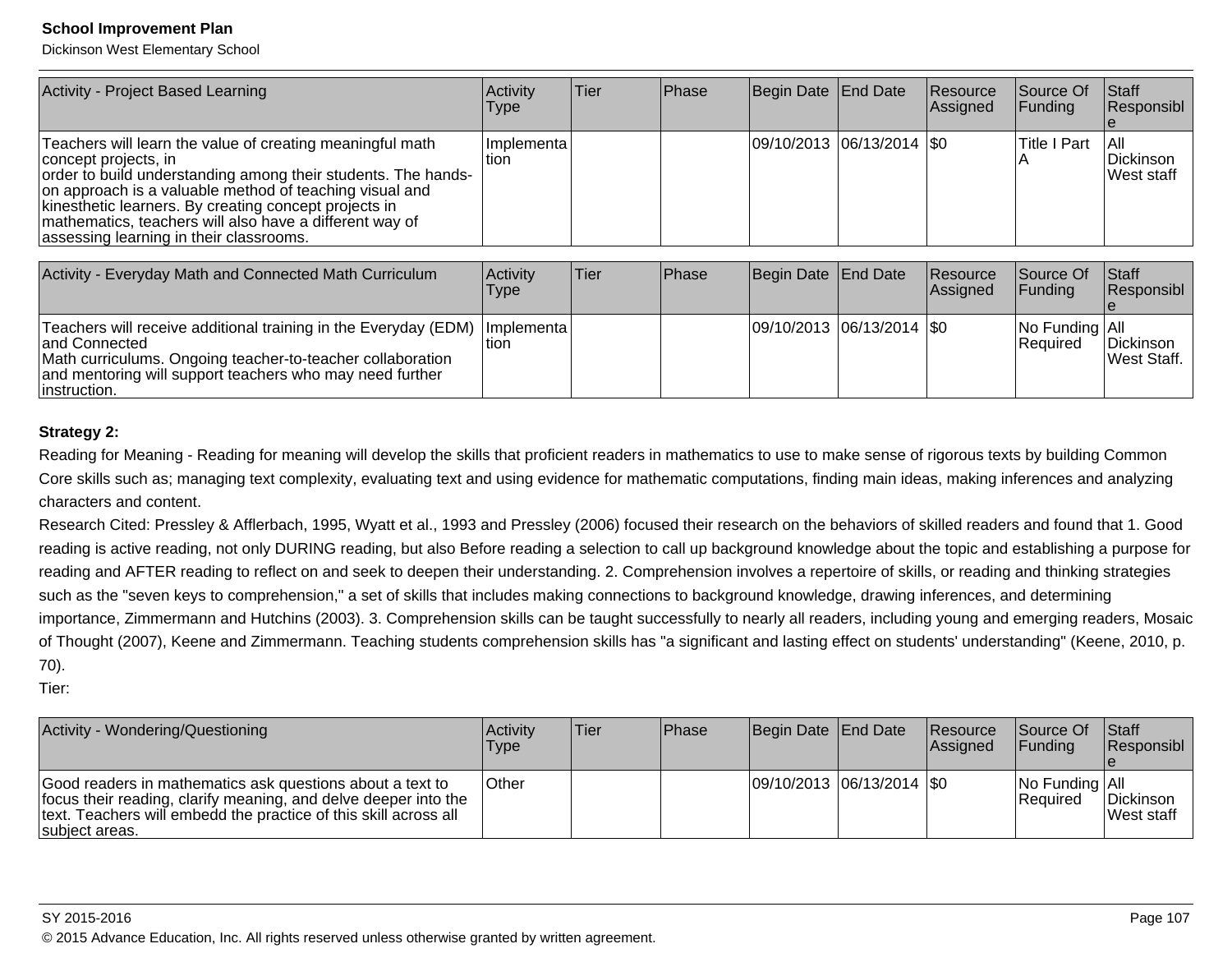| Activity - Netbooks and Interactive Whiteboards                                                                                                                                                                                                                                                                                                                                                                                                                                                    | Activity<br><b>Type</b> | <b>Tier</b> | Phase | Begin Date End Date |                             | Resource<br>Assigned | Source Of<br><b>Funding</b> | <b>Staff</b><br>Responsibl     |
|----------------------------------------------------------------------------------------------------------------------------------------------------------------------------------------------------------------------------------------------------------------------------------------------------------------------------------------------------------------------------------------------------------------------------------------------------------------------------------------------------|-------------------------|-------------|-------|---------------------|-----------------------------|----------------------|-----------------------------|--------------------------------|
| Teachers will utilize document cameras and Smart Boards that  Technology  <br>are placed in every classroom to instruct, engage, model<br>activities, supplement mathematics lesson plans, and assign<br>lessons that are designed for student practice with math<br>comprehension skills, vocabulary, phonics, phonemic<br>awareness, and fluency. Teachers direct students through<br>various interactive reading lessons to provide an alternative to<br>pen/pencil instruction and assessment. |                         |             |       |                     | 09/10/2013 06/13/2014   \$0 |                      | No Funding All<br>Required  | Dickinson<br><b>West staff</b> |

| <b>Activity - NWEA</b>                                                                                                                                                                                                                                                                                                                                                                                                                                                               | Activity<br>Type | lTier. | Phase | Begin Date   End Date |                               | Resource<br>Assigned | Source Of<br> Funding | <b>Staff</b><br>Responsibl       |
|--------------------------------------------------------------------------------------------------------------------------------------------------------------------------------------------------------------------------------------------------------------------------------------------------------------------------------------------------------------------------------------------------------------------------------------------------------------------------------------|------------------|--------|-------|-----------------------|-------------------------------|----------------------|-----------------------|----------------------------------|
| NWEA (Northwest Evaluation Association) is a computerized<br>adaptive assessment tool that test differently, allowing teachers<br>to see their students as individuals – each with their own base<br>of knowledge with flexible delivery options. NWEA Measures of  <br>Academic Progress® (MAP®) tests present students with<br>engaging, age-appropriate content. As a student responds to<br>questions, the test responds to the student, adjusting up or<br>∣down in difficulty. | Evaluation       |        |       |                       | $ 09/10/2013 06/13/2014 $ \$0 |                      | <b>Title I Part</b>   | TAIL<br>Dickinson<br>lWest staff |

| Activity - NWEA Training                               | <b>Activity</b><br>Type           | <b>Tier</b> | Phase | Begin Date End Date |                             | <b>Resource</b><br><b>Assigned</b> | Source Of<br><b>IFunding</b> | Staff<br><b>Responsibl</b>            |
|--------------------------------------------------------|-----------------------------------|-------------|-------|---------------------|-----------------------------|------------------------------------|------------------------------|---------------------------------------|
| All staff will be trained on how to use NWEA properly. | <b>Professional</b><br>I Learning |             |       |                     | 09/10/2013 06/13/2014   \$0 |                                    | <b>Title I Part</b>          | <b>All</b><br>Dickinson<br>West staff |

| <b>Activity - Word Walls</b>                                                               | <b>Activity</b><br>Type        | Tier | Phase         | Begin Date End Date           | Resource<br><b>Assigned</b> | Source Of<br><b>Funding</b>   | <b>Staff</b><br><b>Responsibl</b> |
|--------------------------------------------------------------------------------------------|--------------------------------|------|---------------|-------------------------------|-----------------------------|-------------------------------|-----------------------------------|
| Academic vocabulary colection in a common area of the<br>Iclassroom for student reference. | Academic<br>Support<br>Program |      |               | $ 09/10/2013 06/13/2014 $ \$0 |                             | No Funding   All<br>IReauired | Dickinson<br><b>IWest staff</b>   |
| <b>Activity - Reading Information Sources</b>                                              | Activity<br>Type               | Tier | <b>IPhase</b> | Begin Date   End Date         | Resource<br>Assigned        | Source Of<br><b>Funding</b>   | Staff<br>Responsibl               |

|                                                                                                                                                                                                                                                                   | <u>i ype</u> |  |                             | <b>INSSILIEU</b> | <u>II ununiy</u>                     | <b>INGODUIDINI</b>               |
|-------------------------------------------------------------------------------------------------------------------------------------------------------------------------------------------------------------------------------------------------------------------|--------------|--|-----------------------------|------------------|--------------------------------------|----------------------------------|
|                                                                                                                                                                                                                                                                   |              |  |                             |                  |                                      |                                  |
| Teachers will instruct students on how to comprehend, analyze Direct<br>information closely and justify their interpretions with evidence   Instruction<br>using sources such as data charts, graphs, paintings, film clips,  <br>websites, lab experiments, etc. |              |  | 09/10/2013  06/13/2014  \$0 |                  | No Funding   All<br><b>IRequired</b> | <b>IDickinson</b><br>lWest staff |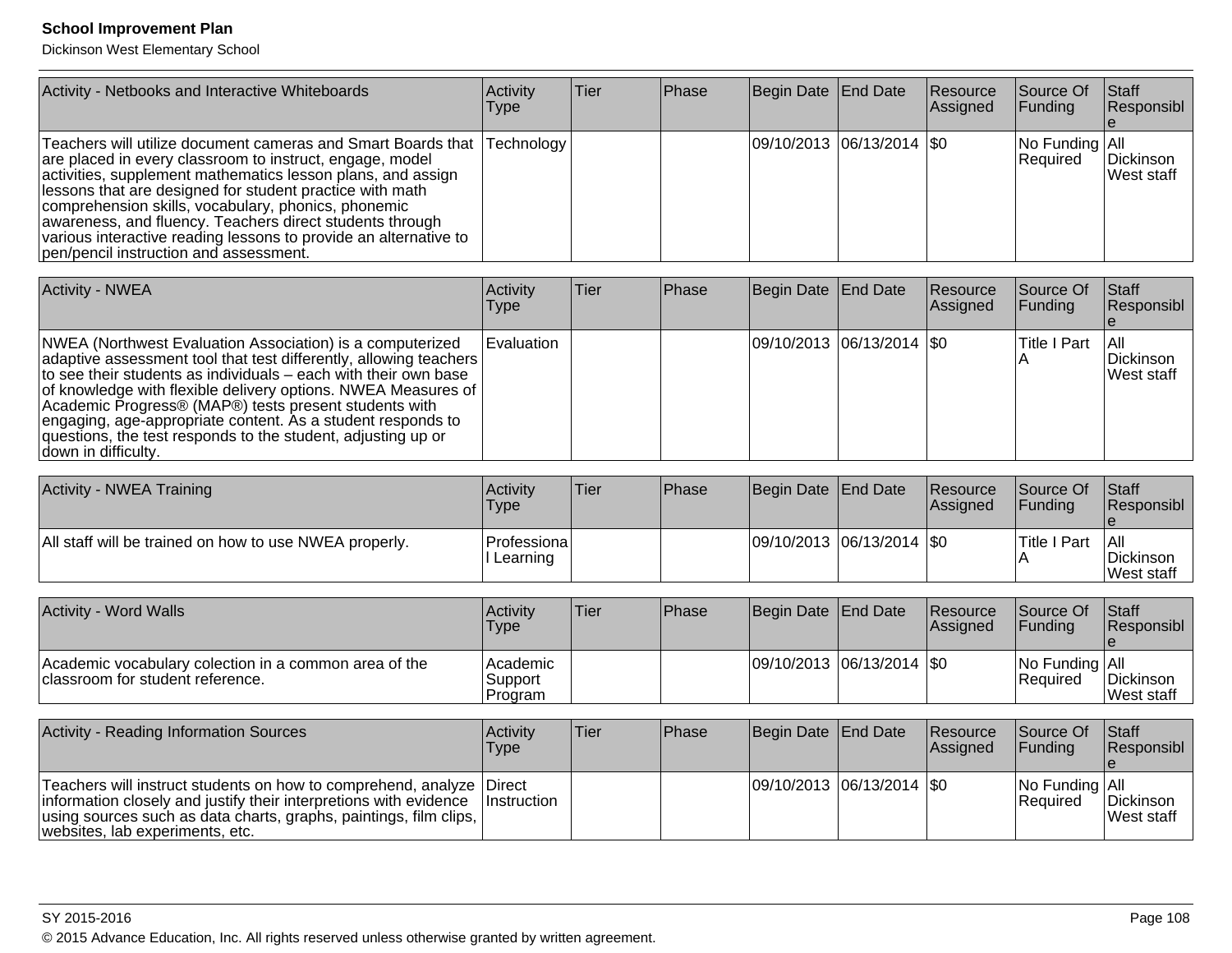Dickinson West Elementary School

projects in mathematics, teachers will also have a different way

of assessing learning in their classrooms.

| Activity - Cooperative Problem Solving                                                                                                                                                                                                                                                                                                                                                                                                                                                                   | Activity<br><b>Type</b> | Tier | Phase | Begin Date   End Date |                             | Resource<br>Assigned | Source Of<br> Funding      | Staff<br>Responsibl               |
|----------------------------------------------------------------------------------------------------------------------------------------------------------------------------------------------------------------------------------------------------------------------------------------------------------------------------------------------------------------------------------------------------------------------------------------------------------------------------------------------------------|-------------------------|------|-------|-----------------------|-----------------------------|----------------------|----------------------------|-----------------------------------|
| Teachers will assign various problem solving tasks to small<br>groups to promote critical thinking skills and to prepare<br>students for class discussions. Teachers will guide students<br>through climate-setting activities that are essential in helping<br>respect one another's opinions and to avoid ridiculing of ideas.<br>After discussing the topics, teachers will instruct the small<br>groups to complete follow-up reports, group presentations, and<br>wall charts to solidify learning. | Implementa<br>ltion.    |      |       |                       | 09/10/2013  06/13/2014  \$0 |                      | No Funding All<br>Required | Dickinson<br>West staff           |
| Activity - Project-Based Learning                                                                                                                                                                                                                                                                                                                                                                                                                                                                        | Activity<br><b>Type</b> | Tier | Phase | Begin Date End Date   |                             | Resource<br>Assigned | Source Of<br>Funding       | Staff<br>Responsibl               |
| Teachers will learn the value of creating meaningful math<br>concept projects, in order to build understanding among their<br>students. The hands-on approach is a valuable method of<br>teaching visual and kinesthetic learners. By creating concept                                                                                                                                                                                                                                                   | Professiona<br>Learning |      |       |                       | 09/10/2013 06/13/2014   \$0 |                      | <b>Title I Part</b>        | l All<br>Dickinson<br>lWest staff |

#### **Strategy 3:**

Write to Learn - Write to Learn helps teachers integrate writing into daily instruction and develop students' writing skills in the key text types associated with continuing education readiness. Also, students build Common Core skills such as developing higher-order thinking through writing, writing arguments, informative/explanatorytexts, and narratives, as well as writing for a wide range of task, audiences, and purposes.

Research Cited: Douglas Reeves (2002) found that writing is "the skill most directly related to improved scores in reading, social studies, science, and evenmathematics" (p.5). Reeves also states writing brings "engagement, interest, and fun," (p.5) to the classroom. According to David Conley (2007), perhaps the formost expert on college readiness, "If we could institute only one change to make students more college ready, it should be to increase the amount and quality of writing students are expected to produce" (pp. 27-28).

Tier:

| Activity - Learning Logs | <b>Activity</b><br>'Type | <b>Tier</b> | <b>Phase</b> | Begin Date End Date | <b>Resource</b><br><b>Assigned</b> | Source Of<br><b>IFunding</b> | <b>Staff</b><br>Responsibl |
|--------------------------|--------------------------|-------------|--------------|---------------------|------------------------------------|------------------------------|----------------------------|
|                          |                          |             |              |                     |                                    |                              |                            |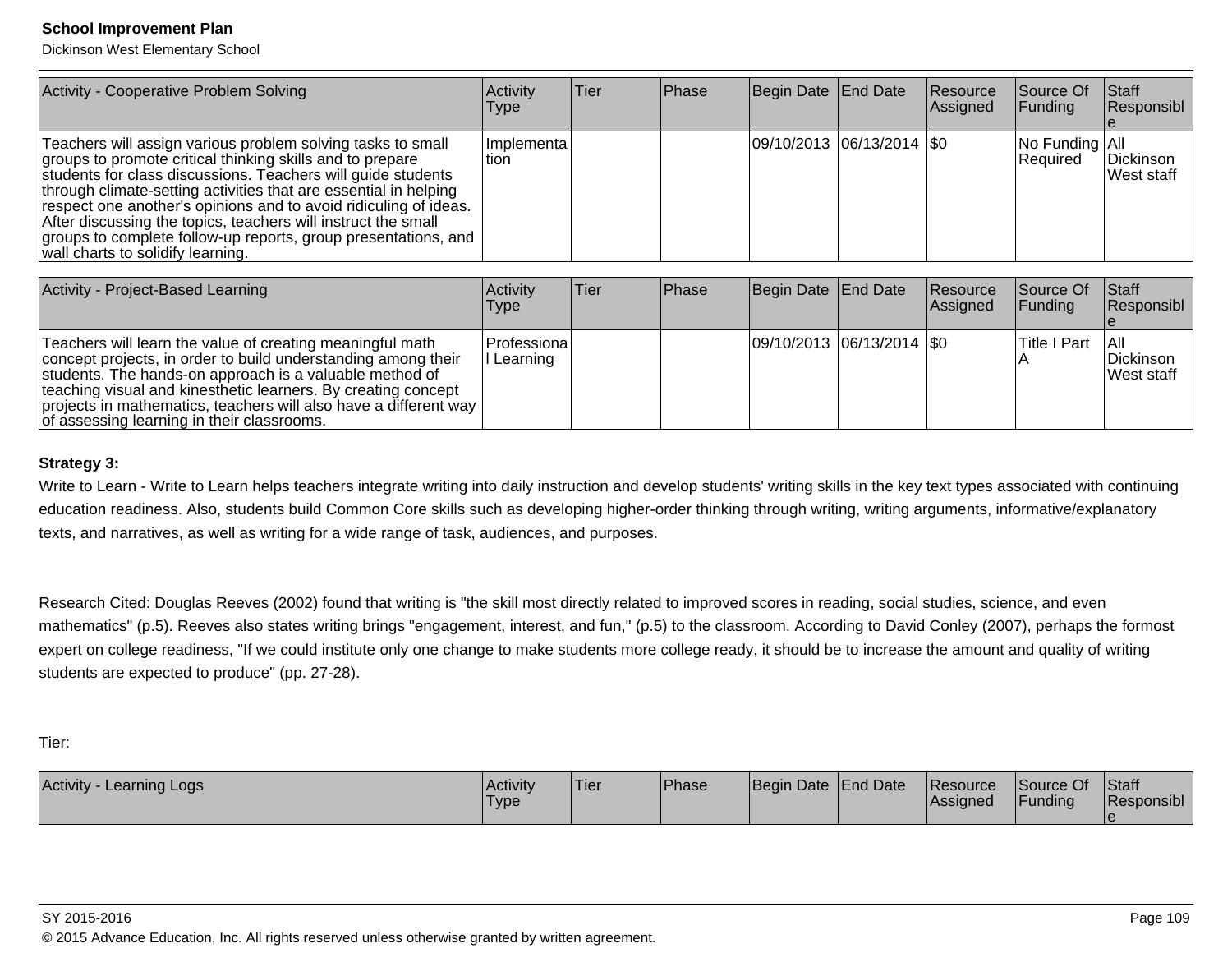Dickinson West Elementary School

| A Learning Log is an active response journal that infuses<br>writing into the daily instructional routine. They are also ideal<br>formative assessment tools because it gives teachers real<br>insight into what students know and how they feel about what<br>they are learning. | l Monitor |  |  | 09/10/2013  06/13/2014  \$0 |  |  | INo Funding IAII<br><b>Required</b> | <b>IDickinson</b><br>lWest staff. |
|-----------------------------------------------------------------------------------------------------------------------------------------------------------------------------------------------------------------------------------------------------------------------------------|-----------|--|--|-----------------------------|--|--|-------------------------------------|-----------------------------------|
|-----------------------------------------------------------------------------------------------------------------------------------------------------------------------------------------------------------------------------------------------------------------------------------|-----------|--|--|-----------------------------|--|--|-------------------------------------|-----------------------------------|

| Activity - Netbooks and Interactive Whiteboards                                                                                                                                                                                                                                                                                                                                                                                                                                                          | Activity<br><b>Type</b> | Tier | Phase | Begin Date End Date |                             | Resource<br>Assigned | Source Of<br><b>Funding</b>                | <b>Staff</b><br>Responsibl      |
|----------------------------------------------------------------------------------------------------------------------------------------------------------------------------------------------------------------------------------------------------------------------------------------------------------------------------------------------------------------------------------------------------------------------------------------------------------------------------------------------------------|-------------------------|------|-------|---------------------|-----------------------------|----------------------|--------------------------------------------|---------------------------------|
| Teachers will utilize document cameras and Smart Boards that Technology<br>are placed in every classroom to instruct, engage, model<br>activities, supplement mathematics lesson plans, and assign<br>lessons that are designed for student practice with<br>mathematics computation skills, vocabulary, phonics, phonemic<br>awareness, and fluency. Teachers direct students through<br>various interactive mathematics lessons to provide an<br>alternative to pen/pencil instruction and assessment. |                         |      |       |                     | 09/10/2013 06/13/2014   \$0 |                      | $\vert$ No Funding $\vert$ All<br>Required | Dickinson<br><b>IWest staff</b> |

| Activity - Note Taking/Summarizing                                                                                                                                                                                                                                                                                                                                                                                | Activity<br><b>Type</b> | lTier | <b>Phase</b> | Begin Date End Date         | Resource<br>Assigned | Source Of<br><b>Funding</b>             | Staff<br>Responsibl              |
|-------------------------------------------------------------------------------------------------------------------------------------------------------------------------------------------------------------------------------------------------------------------------------------------------------------------------------------------------------------------------------------------------------------------|-------------------------|-------|--------------|-----------------------------|----------------------|-----------------------------------------|----------------------------------|
| Note taking/Summarizing promotes the retention of knowledge<br>through the use of engaging activities designed to rehearse<br>and practice skills for the purpose of moving knowledge into<br> long-term memory. In mathematics activities such as 2 column  <br>notes and PASM Charts (problem, what is the problem asking,<br>solution, and what does the answer mean) promote higher<br>order thinking skills. | Implementa <br>ltion.   |       |              | 09/10/2013 06/13/2014   \$0 |                      | $ No$ Funding $ All$<br><b>Required</b> | Dickinson<br><b>IWest staff.</b> |

| Activity - Math Journal                                                                                                                                                                                                                                                                                                                                                                                                                                                                          | Activity<br><b>Type</b> | ∣Tier | Phase | Begin Date End Date |                               | Resource<br><b>Assigned</b> | Source Of<br><b>Funding</b>                | <b>Staff</b><br>Responsibl      |
|--------------------------------------------------------------------------------------------------------------------------------------------------------------------------------------------------------------------------------------------------------------------------------------------------------------------------------------------------------------------------------------------------------------------------------------------------------------------------------------------------|-------------------------|-------|-------|---------------------|-------------------------------|-----------------------------|--------------------------------------------|---------------------------------|
| Teacher will model and engage students in writing a journal, or Monitor<br>math notebook, as a record of their learning experiences over a<br>period of time. This notebook can be used exclusively for<br>discoveries, or it can be used to include reflections from<br>reading or class discussions. It is more than a collection of<br>observations, facts learned, and procedures conducted. The<br>notebook also documents student reflections, questions,<br>predictions, and conclusions. |                         |       |       |                     | $ 09/10/2013 06/13/2014 $ \$0 |                             | $\vert$ No Funding $\vert$ All<br>Required | Dickinson<br><b>IWest staff</b> |

| Activity - Writing/Creating Algorithms                                                                                                                                                                                                    | Activity<br>Type | <b>Tier</b> | <b>IPhase</b> | Begin Date End Date         | Resource<br>Assigned | <b>Source Of</b><br><b>IFunding</b>     | <b>Staff</b><br>Responsibl      |
|-------------------------------------------------------------------------------------------------------------------------------------------------------------------------------------------------------------------------------------------|------------------|-------------|---------------|-----------------------------|----------------------|-----------------------------------------|---------------------------------|
| The teacher will implement, model and engage students in<br> writing alogorithms for a variety of mathematical operations and   tion<br>processes as an assessment to demonstrate students<br>understanding and mastery of math concepts. | Ilmplementa l    |             |               | 09/10/2013 06/13/2014   \$0 |                      | $ No$ Funding $ All$<br><b>Required</b> | Dickinson<br><b>Nest staff.</b> |

#### SY 2015-2016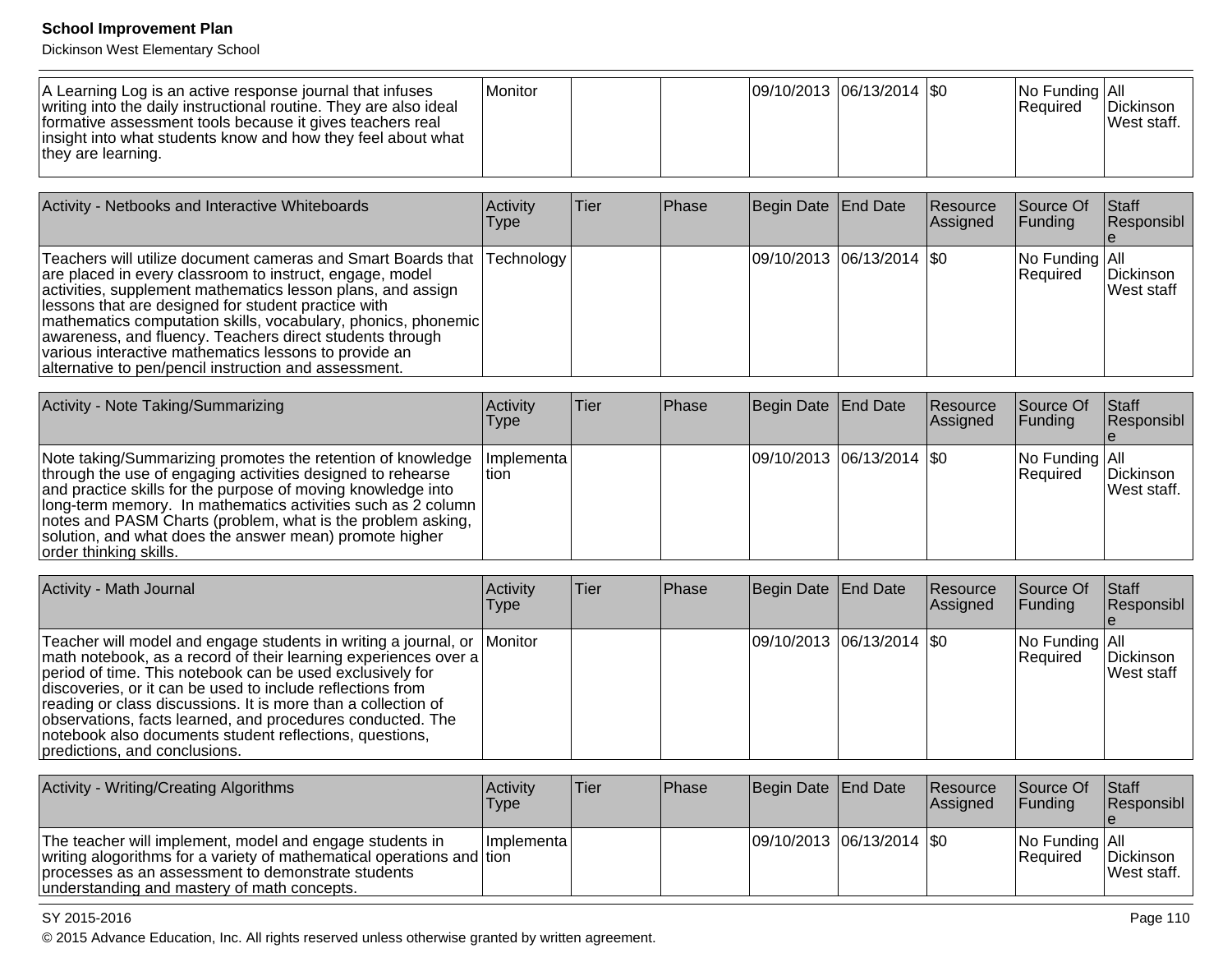Dickinson West Elementary School

| Activity - Compare and Contrast                                                                                                                                                                                                                  | <b>Activity</b><br><b>Type</b> | lTier. | <b>IPhase</b> | Begin Date End Date         | <b>Resource</b><br><b>Assigned</b> | <b>Source Of</b><br><b>IFunding</b> | <b>Staff</b><br>Responsibl |
|--------------------------------------------------------------------------------------------------------------------------------------------------------------------------------------------------------------------------------------------------|--------------------------------|--------|---------------|-----------------------------|------------------------------------|-------------------------------------|----------------------------|
| Teachers will implement, model and monitor collecting<br>information about two or more mathematical concepts or<br>examples. The key attributes are recorded on a two-column<br>graphic organizer/chart to clarify similarities and differences. | <b>Monitor</b>                 |        |               | 09/10/2013 06/13/2014   \$0 |                                    | No Funding All<br><b>Required</b>   | Dickinson<br>West staff.   |

# **Goal 4: All students at Dickinson West Elementary School will become proficient in Social**

## **Studies.**

This plan includes progress notes which are at the very end of this document

## **Measurable Objective 1:**

A 10% increase of First, Second, Third, Fourth, Fifth and Sixth grade Black or African-American, Asian, White, Economically Disadvantaged, Gifted and Talented, Hispanic or Latino, Students with Disabilities, English Learners, Two or More Races, American Indian or Alaska Native and Native Hawaiian or Other Pacific Islanderstudents will demonstrate a proficiency in comprehension of a variety of informational and narrative text and grade level content expectations in Social Studies by05/01/2015 as measured by the MEAP and Common Core assessments..

## **Strategy 1:**

Reading for Meaning - Reading for meaning in Social Studies will develop the skills that proficient readers use to make sense of rigorous narrative and informationaltexts by building Common Core skills such as; managing text complexity, evaluating text and using evidence, finding main ideas, and making inferences.Research Cited: Pressley & Afflerbach, 1995, Wyatt et al., 1993 and Pressley (2006) focused their research on the behaviors of skilled readers and found that 1. Goodreading is active reading, not only DURING reading, but also Before reading a selection to call up background knowledge about the topic and establishing a purpose forreading and AFTER reading to reflect on and seek to deepen their understanding. 2. Comprehension involves a repertoire of skills, or reading and thinking strategiessuch as the "seven keys to comprehension," a set of skills that includes making connections to background knowledge, drawing inferences, and determining importance, Zimmermann and Hutchins (2003). 3. Comprehension skills can be taught successfully to nearly all readers, including young and emerging readers, Mosaicof Thought (2007), Keene and Zimmermann. Teaching students comprehension skills has "a significant and lasting effect on students' understanding" (Keene, 2010, p.70).

Tier:

| Activity - Netbooks and Interactive Whiteboards | Activity<br><b>Type</b> | 'Tier | <sup>I</sup> Phase | Begin Date End Date |  | <b>Resource</b><br><b>IAssigned</b> | Source Of<br>Funding | <b>Staff</b><br>Responsibl |
|-------------------------------------------------|-------------------------|-------|--------------------|---------------------|--|-------------------------------------|----------------------|----------------------------|
|-------------------------------------------------|-------------------------|-------|--------------------|---------------------|--|-------------------------------------|----------------------|----------------------------|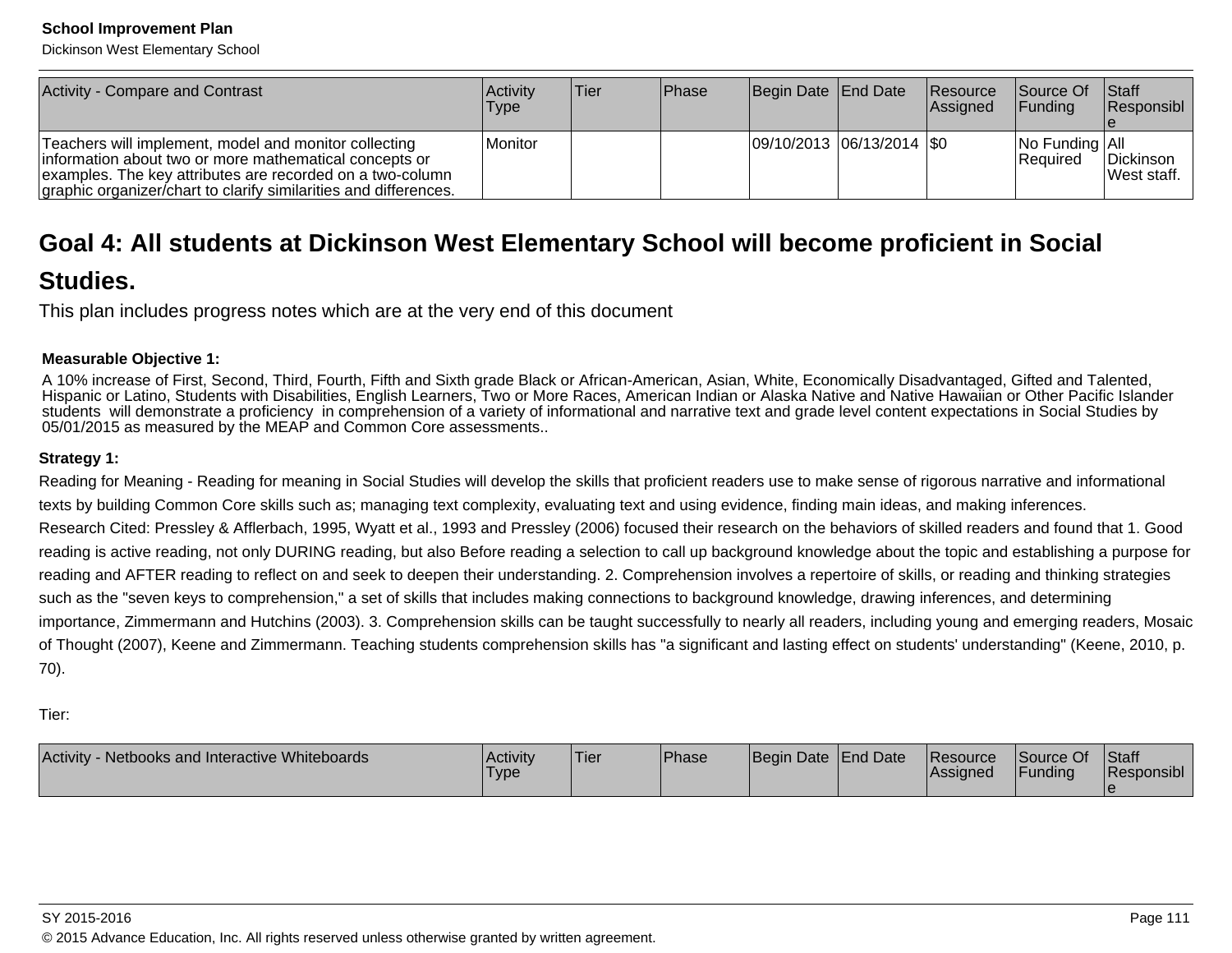Dickinson West Elementary School

| Teachers will utilize Netbooks and Smart Boards that are<br>placed in every classroom to instruct, engage, model activities,<br>supplement reading lesson plans, and assign lessons that are<br>designed for student practice with reading comprehension<br>skills, vocabulary, phonics, phonemic awareness, and fluency<br>in the Social Studies content area. Teachers direct students<br>through various interactive reading lessons to provide an<br>alternative to pen/pencil instruction and assessment. | Technology                     |             |       | 09/10/2013 06/20/2014     |                 | l\$0                 | No Funding   All<br>Required | Dickinson<br>West staff.                                |
|----------------------------------------------------------------------------------------------------------------------------------------------------------------------------------------------------------------------------------------------------------------------------------------------------------------------------------------------------------------------------------------------------------------------------------------------------------------------------------------------------------------|--------------------------------|-------------|-------|---------------------------|-----------------|----------------------|------------------------------|---------------------------------------------------------|
| Activity - Wondering/Questioning                                                                                                                                                                                                                                                                                                                                                                                                                                                                               | Activity<br><b>Type</b>        | <b>Tier</b> | Phase | Begin Date                | <b>End Date</b> | Resource<br>Assigned | Source Of<br>Funding         | <b>Staff</b><br>Responsibl                              |
| Good readers ask questions about a text to focus their reading,<br>clarify meaning, and delve deeper into the text. Teachers will<br>embedd the practice of this skill accross all subject areas.                                                                                                                                                                                                                                                                                                              | Other                          |             |       | 09/10/2013 06/20/2014     |                 | \$0                  | No Funding<br>Required       | All<br>Dickinson<br>West staff                          |
| Activity - Highlighted Reading                                                                                                                                                                                                                                                                                                                                                                                                                                                                                 | Activity<br><b>Type</b>        | Tier        | Phase | <b>Begin Date</b>         | End Date        | Resource<br>Assigned | Source Of<br>Funding         | <b>Staff</b><br>Responsibl<br>$\boldsymbol{\mathsf{e}}$ |
| Teachers will implement Highlighted Reading activities to give<br>students the opportunity to practice scheming and scanning<br>text to locate main ideas, concepts and evidence to support,<br>predictions, questions and deeper understandings of the<br>reading material.                                                                                                                                                                                                                                   | Implementa<br>tion             |             |       | 09/10/2013 06/20/2014 \$0 |                 |                      | No Funding<br>Required       | All<br>Dickinson<br>West staff                          |
| Activity - Word Walls                                                                                                                                                                                                                                                                                                                                                                                                                                                                                          | Activity<br><b>Type</b>        | <b>Tier</b> | Phase | <b>Begin Date</b>         | <b>End Date</b> | Resource<br>Assigned | Source Of<br>Funding         | <b>Staff</b><br>Responsibl                              |
| Academic vocabulary collection in a common area of the<br>classroom for student reference.                                                                                                                                                                                                                                                                                                                                                                                                                     | Academic<br>Support<br>Program |             |       | 09/10/2013 06/20/2014     |                 | <b>SO</b>            | No Funding<br>Required       | All<br>Dickinson<br>West staff                          |
| <b>Activity - Reading Information Sources</b>                                                                                                                                                                                                                                                                                                                                                                                                                                                                  | Activity<br><b>Type</b>        | Tier        | Phase | Begin Date                | <b>End Date</b> | Resource<br>Assigned | Source Of<br>Funding         | <b>Staff</b><br>Responsibl<br>$\mathbf{e}$              |
| Teachers will instruct students on how to comprehend, analyze<br>information closely and justify their interpretions with evidence<br>using sources such as data charts, graphs, paintings, film clips,<br>websites, lab experiments, etc.                                                                                                                                                                                                                                                                     | Direct<br>Instruction          |             |       | 09/10/2013                | 06/20/2014      | <b>SO</b>            | No Funding<br>Required       | All<br>Dickinson<br>West staff.                         |
| <b>Activity - Current Events</b>                                                                                                                                                                                                                                                                                                                                                                                                                                                                               | Activity<br><b>Type</b>        | Tier        | Phase | <b>Begin Date</b>         | End Date        | Resource<br>Assigned | Source Of<br>Funding         | <b>Staff</b><br>Responsibl                              |
| Through the use of weekly magazines (Time for Kids, Weekly<br>Reader) and CNN Student News, teachers will introduce<br>students to current events in the news and community.                                                                                                                                                                                                                                                                                                                                   | Other                          |             |       | 09/10/2013                | 06/20/2014      | \$500                | <b>Title I Part</b><br>A     | All<br>Dickinson<br>West staff                          |

SY 2015-2016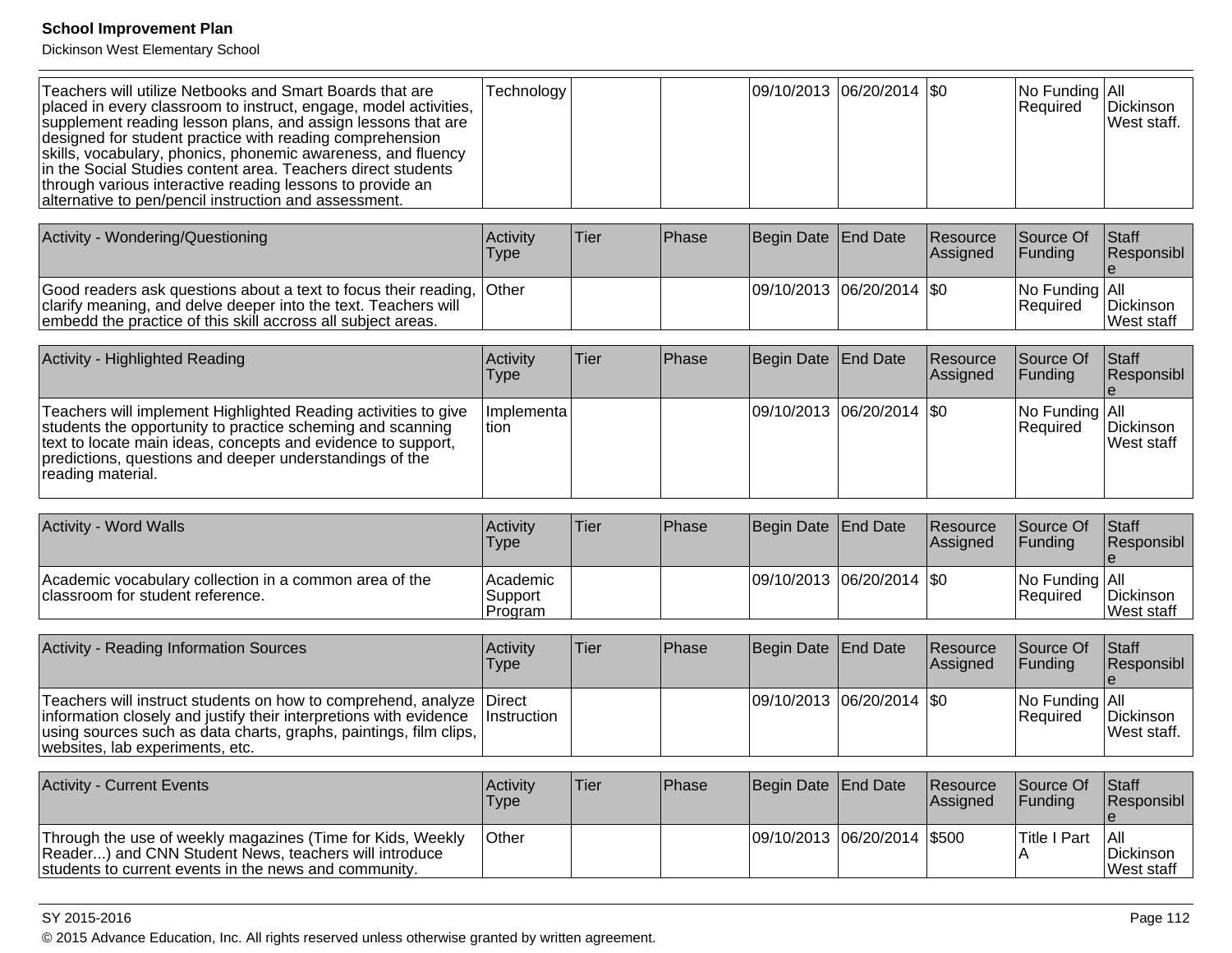Dickinson West Elementary School

| Activity - Class A                                                                                                                                                                                                                                                                                                                                                                                                                                                                                                                                                                                                                                                                                                                                                         | Activity<br><b>Type</b> | lTier | Phase | Begin Date End Date           | Resource<br>Assigned | Source Of<br><b>Funding</b> | <b>IStaff</b><br>Responsibl       |
|----------------------------------------------------------------------------------------------------------------------------------------------------------------------------------------------------------------------------------------------------------------------------------------------------------------------------------------------------------------------------------------------------------------------------------------------------------------------------------------------------------------------------------------------------------------------------------------------------------------------------------------------------------------------------------------------------------------------------------------------------------------------------|-------------------------|-------|-------|-------------------------------|----------------------|-----------------------------|-----------------------------------|
| CLASS A System (Curriculum, Learning and Assessment for<br>Student and School Achievement), powered by Datawise, INC.,<br>is a cutting-edge technology tool that features two powerful<br>capabilities for Wayne County Educators. The system will<br>assist educators to develop pupil assessments aligned with<br>state and national curriculum standards. The system also<br>provides sophisticated performance analysis tools for<br>educators to examine student learning and improve<br>instructional practice. As called for in Strand Five of the<br>Michigan School Improvement Framework, CLASS A is<br>designed for one primary purpose - to actively organize and<br>connect data to increase student achievement.<br>(http://www.resa.net/curriculum/classa/) | Professiona<br>Learning |       |       | 09/10/2013  06/13/2014  \$400 |                      | Title I Part                | l All<br>Dickinson<br>West staff. |

#### **Strategy 2:**

Real-World Connections - Teachers will assign activities that extend learning beyond the textbook and classroom by

coordinating field trips according to grade level content, leading students in completing writing

assignments that consider or solve problems, and guide students in participating in community

projects to promote real-world application; invite students to the discussion of matters of human

social existence and lead students in examining both problematic and positive historical events

by using learning logs, small group instruction and technology.

Research Cited: -Zemelman, S., Daniels, H., Hyde, A. (2005). Best Practice: Today's Standards for Teaching & Learning in America's Schools. Portsmouth, NH:Heinemann.

Statement: The authors share researched best practices in teaching to aid teachers in improving pedagogy in all subject areas. "To make concepts real, social studiesmust involve active participation in the classroom and the wider community."

-Zemelman, S., Daniels, H., Hyde, A. (2005). Best Practice: Today's Standards for Teaching & Learning in America's Schools. Portsmouth, NH: Heinemann.Statement: The authors first wrote about the importance of extending social studies learning outside the classroom before writing a book with a similar name in 2005(see above title). The authors stated that "active involvement in social studies should include information gathering, represenatives of many social and governmentalorganizations are happy to visit classrooms...Genuine responses from community leaders to students' letters, proposals on community projects, and real advocacy areusually long remembered by students as rich and exciting learning experiences.

Tier:

| Activity<br>Constitution Dav | <b>Activity</b><br>I ype | 'Tier | Phase | Begin Date End Date | Resource<br>Assigned | Source Of<br><sup>1</sup> Funding | <b>Staff</b><br>Responsibl |
|------------------------------|--------------------------|-------|-------|---------------------|----------------------|-----------------------------------|----------------------------|
|                              |                          |       |       |                     |                      |                                   |                            |

#### SY 2015-2016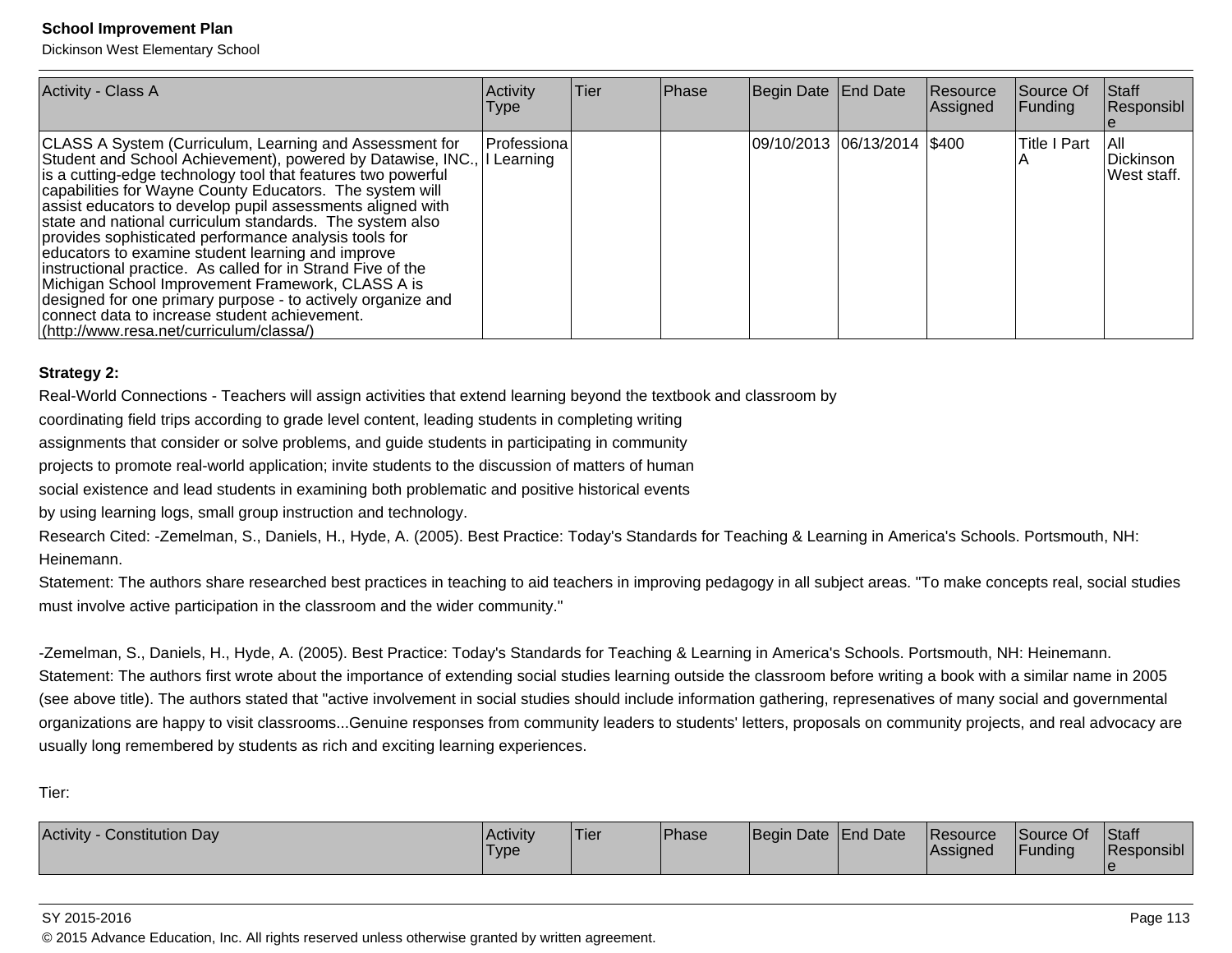Dickinson West Elementary School

| Teachers will lead the discussion of the importance of<br>Consititution Day. Teachers will assign a variety of lessons to<br>students including: writing the meaning of the Constitution in<br>their own words; a timeline of key dates and events, lessons to<br>llearn and review the vocabulary of the<br>Constitution and Bill of Rights, as well as other activities to<br>limpart values of civic involvement and responsibility. | Ilmplementa l<br>ltion. |  | 09/16/2013 09/20/2013   \$0 |  |  | INo Funding IAII<br><b>Required</b> | <b>IDickinson</b><br>West staff. |
|-----------------------------------------------------------------------------------------------------------------------------------------------------------------------------------------------------------------------------------------------------------------------------------------------------------------------------------------------------------------------------------------------------------------------------------------|-------------------------|--|-----------------------------|--|--|-------------------------------------|----------------------------------|
|-----------------------------------------------------------------------------------------------------------------------------------------------------------------------------------------------------------------------------------------------------------------------------------------------------------------------------------------------------------------------------------------------------------------------------------------|-------------------------|--|-----------------------------|--|--|-------------------------------------|----------------------------------|

| <b>Activity - Cultural Excursions</b>                                                                                                                                                                                                                                                                                                                                                                                                                                                                                                     | Activity<br>Type  | <b>Tier</b> | <b>Phase</b> | Begin Date End Date |                             | Resource<br>Assigned | Source Of<br><b>Funding</b> | Staff<br>Responsibl                                          |
|-------------------------------------------------------------------------------------------------------------------------------------------------------------------------------------------------------------------------------------------------------------------------------------------------------------------------------------------------------------------------------------------------------------------------------------------------------------------------------------------------------------------------------------------|-------------------|-------------|--------------|---------------------|-----------------------------|----------------------|-----------------------------|--------------------------------------------------------------|
| Teachers will schedule field trips that connect to the topics<br>being taught and align, to Common Core State Standards in<br>the areas of Government, History, Geography and Civics and<br>Economics. Field trips include visiting local museums,<br>community locations and virtual field trips. Teachers will instruct<br>students in completing various assignments that correspond to<br>the objectives of the field trip including gathering information<br>from the field trip experience to complete comprehension<br> questions. | <b>Field Trip</b> |             |              |                     | 09/10/2013 06/20/2014   \$0 |                      | lTitle I Part               | <b>IGeneral</b><br><b>IEducation</b><br>Iclassroom<br>Istaff |

| <b>Activity - Current Events</b>                                                                                                                                             | <b>Activity</b><br>'Type' | <b>Tier</b> | Phase | Begin Date End Date            | <b>Resource</b><br>Assigned | <b>Source Of</b><br><b>IFundina</b> | <b>Staff</b><br><b>Responsibl</b> |
|------------------------------------------------------------------------------------------------------------------------------------------------------------------------------|---------------------------|-------------|-------|--------------------------------|-----------------------------|-------------------------------------|-----------------------------------|
| Through the use of weekly magazines (Time for Kids, Weekly<br>Reader) and CNN Student News, teachers will introduce<br>students to current events in the news and community. | <b>Other</b>              |             |       | 09/13/2013  06/20/2014   \$500 |                             | lTitle I Part                       | IAII.<br>Dickinson<br>lWest staff |

| Activity - Passport to Learning                                                                                                                                                                                                                                                                                                                            | Activity<br>Type  | Tier | <b>IPhase</b> | Begin Date End Date         | Resource<br>Assigned | Source Of<br><b>Funding</b> | <b>Staff</b><br><b>Responsibl</b>       |
|------------------------------------------------------------------------------------------------------------------------------------------------------------------------------------------------------------------------------------------------------------------------------------------------------------------------------------------------------------|-------------------|------|---------------|-----------------------------|----------------------|-----------------------------|-----------------------------------------|
| Parents, Teachers and Students will be invited to participate in Parent<br>a school-wide event that includes reading, writing, technology,<br>science and social studies strategies and hands-on activities.<br>Teachers showcase the resources that students use daily in<br>the classrooms, so that parents can witness and use these<br>same resources. | <b>Involvemen</b> |      |               | 09/10/2013 06/13/2014   \$0 |                      | l General<br>lFund          | I All<br>Dickinson<br><b>West staff</b> |

| Activity - Netbooks and Interactive Whiteboards                                                                                                                                                                                                                                                                                                                                                                                                                                                                | <b>Activity</b><br><b>Type</b> | lTier: | <b>Phase</b> | Begin Date End Date |                             | Resource<br>Assigned | Source Of<br><b>Funding</b>      | <b>Staff</b><br>Responsibl |
|----------------------------------------------------------------------------------------------------------------------------------------------------------------------------------------------------------------------------------------------------------------------------------------------------------------------------------------------------------------------------------------------------------------------------------------------------------------------------------------------------------------|--------------------------------|--------|--------------|---------------------|-----------------------------|----------------------|----------------------------------|----------------------------|
| Teachers will utilize Netbooks and Smart Boards that are<br>placed in every classroom to instruct, engage, model activities,<br>supplement reading lesson plans, and assign lessons that are<br>designed for student practice with reading comprehension<br>skills, vocabulary, phonics, phonemic awareness, and fluency<br>in the Social Studies content area. Teachers direct students<br>through various interactive reading lessons to provide an<br>alternative to pen/pencil instruction and assessment. | Technology                     |        |              |                     | 09/10/2013 06/13/2014   \$0 |                      | $ No$ Funding $ All$<br>Required | Dickinson<br>West staff    |

#### SY 2015-2016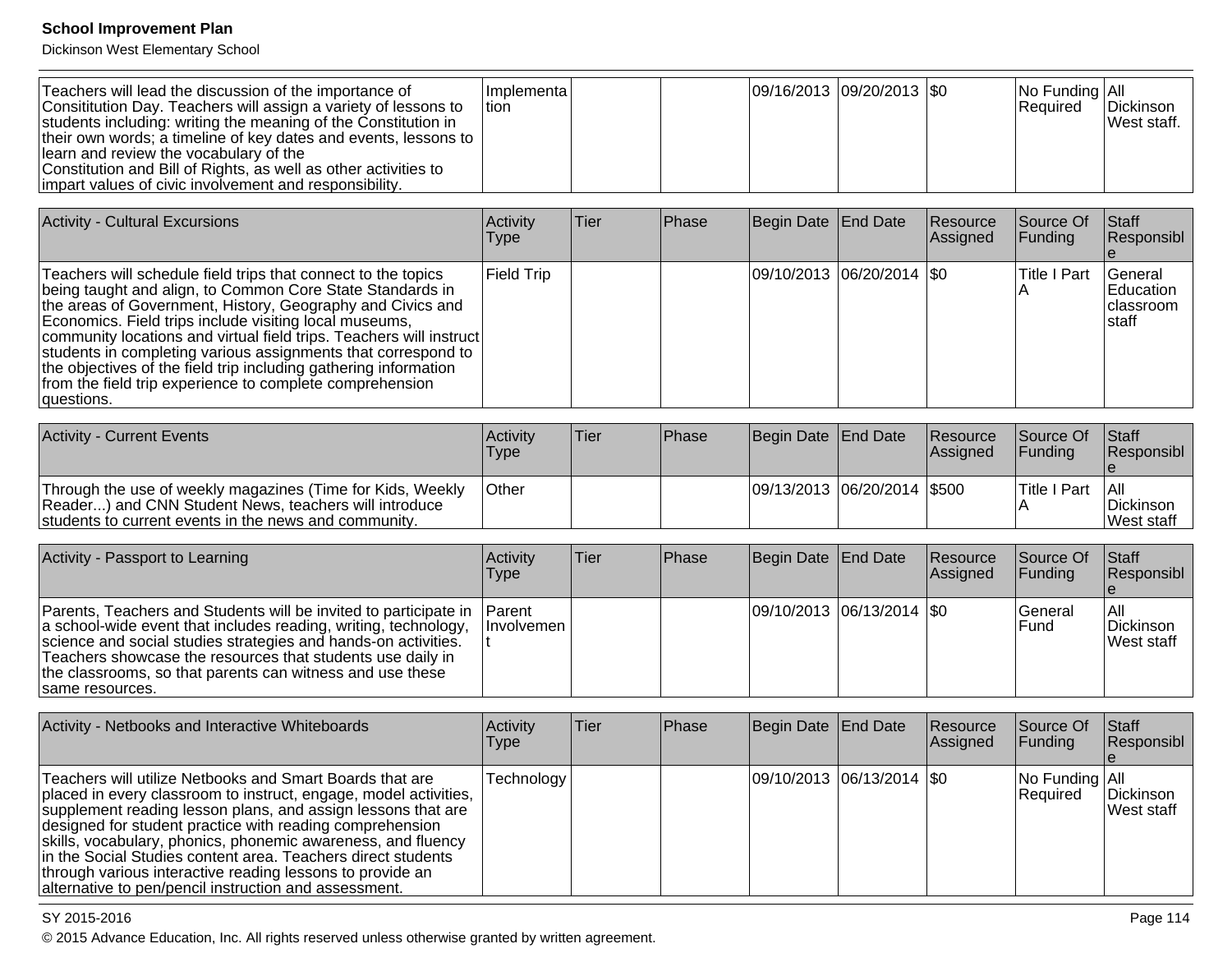Dickinson West Elementary School

| Activity - Discovery Education                                                                                                                                                                                                                                                                                                  | Activitv<br><b>Type</b> | ∣Tier | <b>IPhase</b> | Begin Date End Date           | Resource<br>Assigned | Source Of<br><b>Funding</b>             | Staff<br>Responsibl             |
|---------------------------------------------------------------------------------------------------------------------------------------------------------------------------------------------------------------------------------------------------------------------------------------------------------------------------------|-------------------------|-------|---------------|-------------------------------|----------------------|-----------------------------------------|---------------------------------|
| Discovery Education, an online digital content area site,<br>provides high quality digital content to schools. This online site  <br>accelerates achievement through award-winning digital<br>content, interactive lessons, real time assessment, virtual<br>experiences, contests, challenges and professional<br>development. | Technology              |       |               | $ 09/10/2013 06/13/2014 $ \$0 |                      | $ No$ Funding $ All$<br><b>Required</b> | Dickinson<br><b>IWest staff</b> |

| Activity - Life Skills                                                                                                                                                                                                                                 | <b>Activity</b><br>Type | Tier | <b>IPhase</b> | Begin Date End Date          | <b>Resource</b><br><b>Assigned</b> | <b>Source Of</b><br><b>IFunding</b> | <b>Staff</b><br>Responsibl               |
|--------------------------------------------------------------------------------------------------------------------------------------------------------------------------------------------------------------------------------------------------------|-------------------------|------|---------------|------------------------------|------------------------------------|-------------------------------------|------------------------------------------|
| Teacher will implement, model and engage students in real life   Implementa  <br>skills (organization, economy, social and reflective processes),<br>using collaborative groups to achieve targeted goals, and<br>organize using color coded supplies. | ⊺tion                   |      |               | 09/10/2013 06/13/2014 \$1000 |                                    | <b>Title I Part</b>                 | -l All<br>Dickinson<br><b>Nest staff</b> |

#### **Strategy 3:**

Write to Learn - Write to Learn helps teachers integrate writing into daily instruction and develop students' writing skills in the key text types associated with continuing education readiness. Also, students build Common Core skills such as developing higher-order thinking through writing, writing arguments, informative/explanatorytexts, and narratives, as well as writing for a wide range of task, audiences, and purposes.

Research Cited: Douglas Reeves (2002) found that writing is "the skill most directly related to improved scores in reading, social studies, science, and even mathematics" (p.5). Reeves also states writing brings "engagement, interest, and fun," (p.5) to the classroom. According to David Conley (2007), perhaps the formost expert on college readiness, "If we could institute only one change to make students more college ready, it should be to increase the amount and quality of writing students are expected to produce" (pp. 27-28).

Tier:

| <b>Activity - Current Events</b>                                                                                                                              | Activity<br>Type | <b>Tier</b> | <b>Phase</b> | Begin Date End Date         | Resource<br>Assigned | Source Of<br>IFundina        | <b>Staff</b><br>Responsibl             |
|---------------------------------------------------------------------------------------------------------------------------------------------------------------|------------------|-------------|--------------|-----------------------------|----------------------|------------------------------|----------------------------------------|
| Through the use of current event resources (Weekly Reader,<br>Time for Kids, CNN Student News), teachers have students<br>respond to the current event topic. | <b>Other</b>     |             |              | 09/10/2013 06/20/2014 \$500 |                      | <b>Title I Part</b>          | IAII<br>Dickinson<br><b>West staff</b> |
| Activity - Netbooks and Interactive Whiteboards                                                                                                               | Activity<br>Type | lTier       | Phase        | Begin Date End Date         | Resource<br>Assigned | Source Of<br><b>IFundina</b> | <b>Staff</b><br>Responsibl             |

#### SY 2015-2016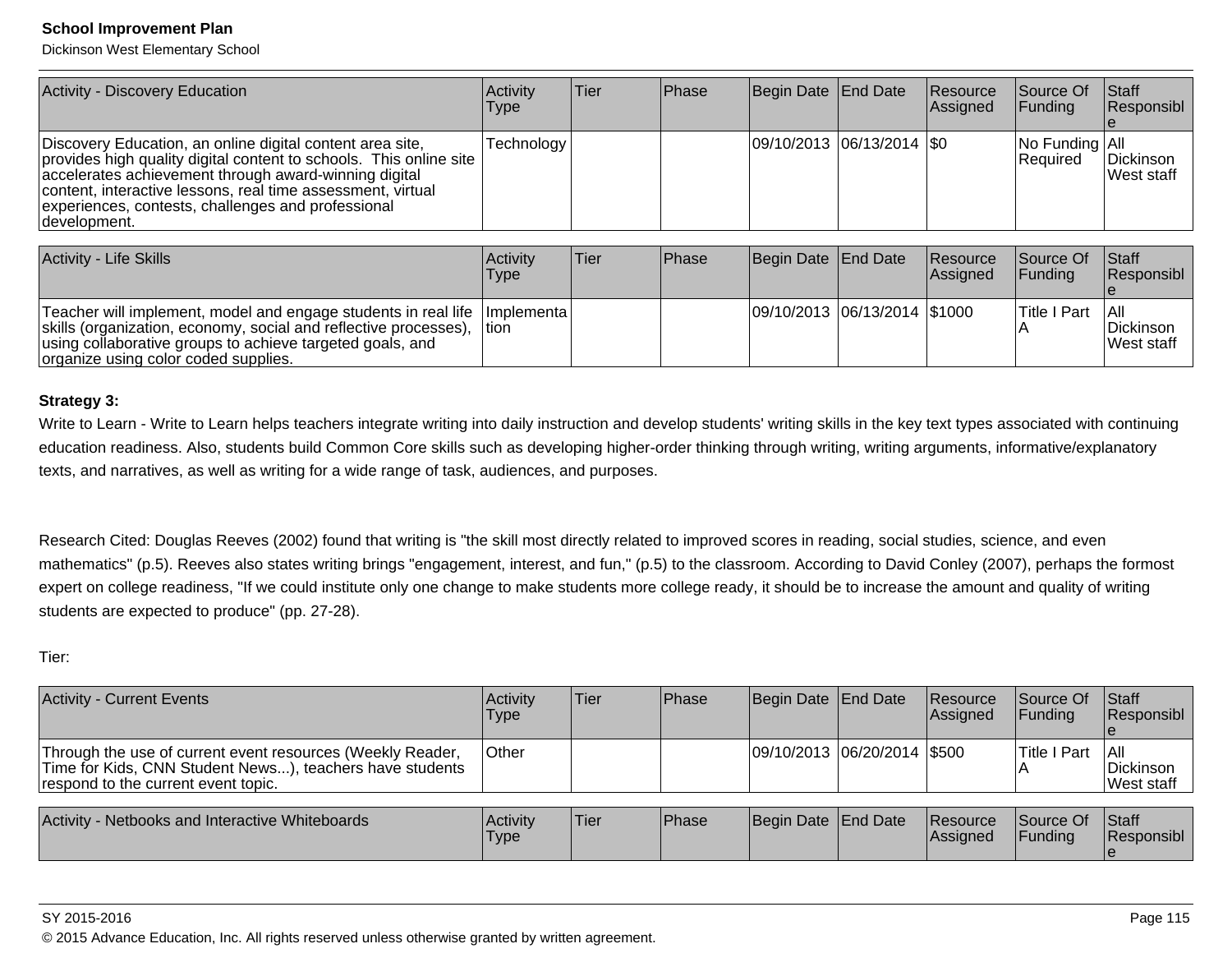Dickinson West Elementary School

| Teachers will utilize Netbooks and Smart Boards that are<br>placed in every classroom to instruct, engage, model activities,<br>supplement reading lesson plans, and assign lessons that are<br>designed for student practice with reading comprehension<br>skills, vocabulary, phonics, phonemic awareness, and fluency<br>in the Social Studies content area. Teachers direct students<br>through various interactive reading lessons to provide an<br>alternative to pen/pencil instruction and assessment. | Technology |  |  | $ 09/10/2013 06/13/2014 $ \$0 |  | $ No$ Funding $ All$<br><b>Required</b> | <b>IDickinson</b><br><b>West staff</b> |
|----------------------------------------------------------------------------------------------------------------------------------------------------------------------------------------------------------------------------------------------------------------------------------------------------------------------------------------------------------------------------------------------------------------------------------------------------------------------------------------------------------------|------------|--|--|-------------------------------|--|-----------------------------------------|----------------------------------------|
|----------------------------------------------------------------------------------------------------------------------------------------------------------------------------------------------------------------------------------------------------------------------------------------------------------------------------------------------------------------------------------------------------------------------------------------------------------------------------------------------------------------|------------|--|--|-------------------------------|--|-----------------------------------------|----------------------------------------|

| Activity - Learning Logs                                                                                                                                                                                                                                                          | <b>Activity</b><br>Type | ∣Tier | <b>IPhase</b> | Begin Date End Date |                             | <b>Resource</b><br>Assigned | <b>Source Of</b><br><b>IFunding</b>      | <b>Staff</b><br>Responsibl              |
|-----------------------------------------------------------------------------------------------------------------------------------------------------------------------------------------------------------------------------------------------------------------------------------|-------------------------|-------|---------------|---------------------|-----------------------------|-----------------------------|------------------------------------------|-----------------------------------------|
| A Learning Log is an active response journal that infuses<br>writing into the daily instructional routine. They are also ideal<br>formative assessment tools because it gives teachers real<br>insight into what students know and how they feel about what<br>they are learning. | l Monitor               |       |               |                     | 09/10/2013 06/13/2014   \$0 |                             | $ No$ Funding $ All$<br><b>IRequired</b> | <b>IDickinson</b><br><b>IWest staff</b> |

| Activity - 4-2-1 Free Write                                                                                                                                                                                                                                                                                                                                                        | Activitv<br><b>Type</b> | Tier | <b>IPhase</b> | Begin Date End Date |                               | Resource<br>Assigned | Source Of<br><b>IFundina</b>                      | <b>Staff</b><br>Responsibl       |
|------------------------------------------------------------------------------------------------------------------------------------------------------------------------------------------------------------------------------------------------------------------------------------------------------------------------------------------------------------------------------------|-------------------------|------|---------------|---------------------|-------------------------------|----------------------|---------------------------------------------------|----------------------------------|
| $ 4-2-1 $ Free Write helps students focus their writing on the most Monitor<br>important ideas through a process of collaborative<br>summarization in pairs and groups of four to genarate lists of<br>the most important ideas found in social studies, lectures and<br>other learning experiences. Most importantly, it prevents<br>students from getting stuck when they write. |                         |      |               |                     | $ 09/10/2013 06/13/2014 $ \$0 |                      | $\vert$ No Funding $\vert$ All<br><b>Required</b> | Dickinson<br><b>IWest staff.</b> |

| Activity - 3x3 Writing Frame                                                                                                                                                                                                                                             | Activity<br>Type | lTier: | <b>IPhase</b> | Begin Date   End Date |                             | <b>Resource</b><br><b>Assigned</b> | <b>Source Of</b><br><b>IFunding</b>     | <b>Staff</b><br>Responsibl       |
|--------------------------------------------------------------------------------------------------------------------------------------------------------------------------------------------------------------------------------------------------------------------------|------------------|--------|---------------|-----------------------|-----------------------------|------------------------------------|-----------------------------------------|----------------------------------|
| The 3x3 Writing Frame uses a visual organizer to help students Monitor<br>see the strucure of a good essay and plan out its beginning,<br>  middle, and end. The frame can be adapted to fit the three text<br>types (argument, informative/explanatory, and narrative). |                  |        |               |                       | 09/10/2013  06/13/2014  \$0 |                                    | $ No$ Funding $ Al $<br><b>Required</b> | Dickinson<br><b>IWest staff.</b> |

## **Goal 5: Students at Dickinson West will increase proficiency in writing.**

This plan includes progress notes which are at the very end of this document

#### **Measurable Objective 1:**

10% of Kindergarten, First, Second, Third, Fourth, Fifth and Sixth grade Male Black or African-American, White, Economically Disadvantaged, Students with<br>Disabilities, English Learners and Two or More Races students will by MEAP test scores and district standardized test scores..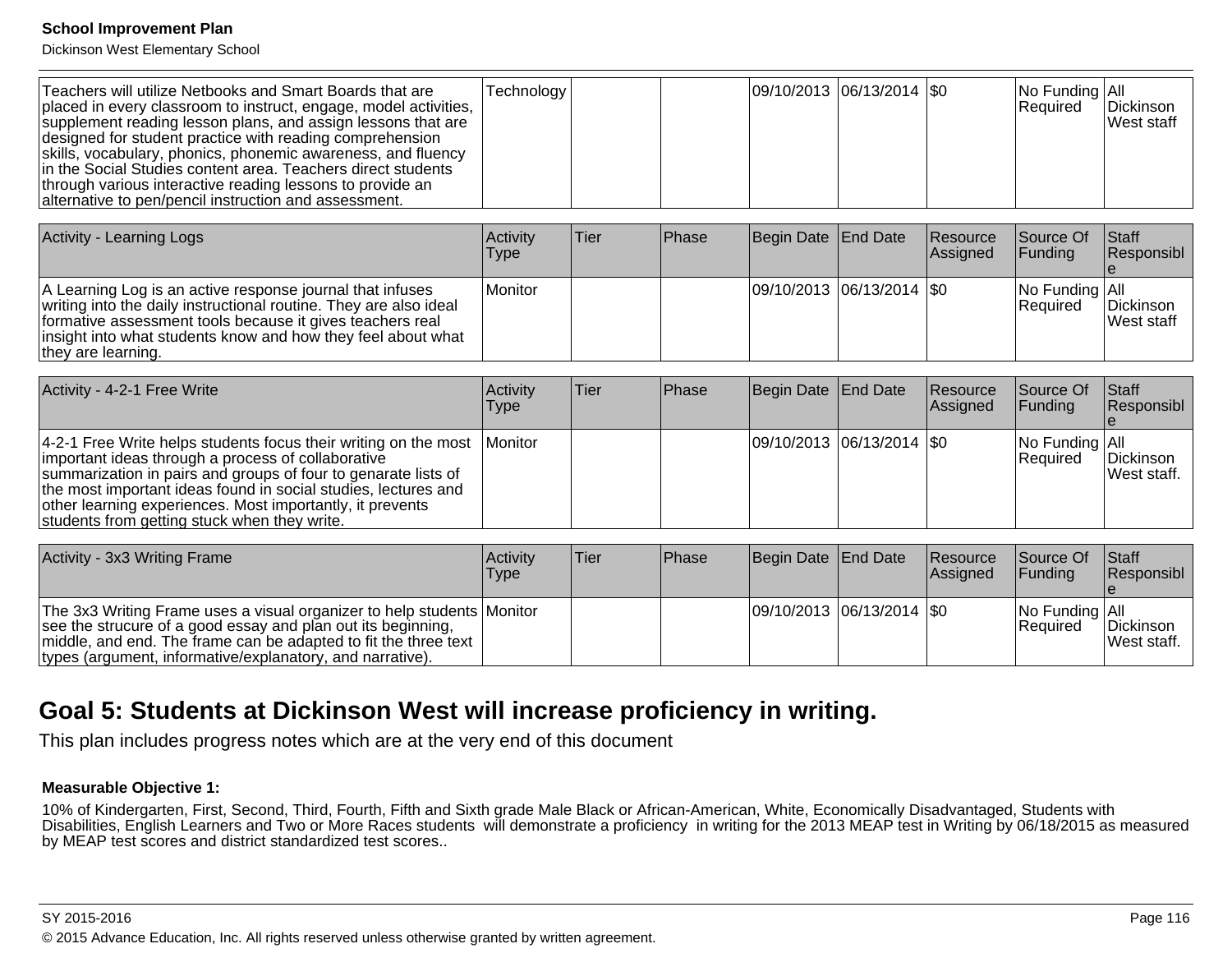Dickinson West Elementary School

## **Strategy 1:**

Reading for Meaning - Reading for meaning will develop the skills that proficient reader use to make sense of rigorus texts by building Smarter Balanced skills such as:managing text complexity, evaluating text and using evidence, finding main ideas, making inferences and analyzing characters and content.

Research Cited: Pressley & Afflerbach, 1995, Wyatt et al., 1993 and Pressley (2006) focused their research on the behaviors of skilled readers and found that 1. Goodreading is active reading, not only DURING reading, but also Before reading a selection to call up background knowledge about the topic and establishing a purpose for reading and AFTER reading to reflect on and seek to deepen their understanding. 2. Comprehension involves a repertoire of skills, or reading and thinking strategiessuch as the "seven keys to comprehension," a set of skills that includes making connections to background knowledge, drawing inferences, and determining importance, Zimmermann and Hutchins (2003). 3. Comprehension skills can be taught successfully to nearly all readers, including young and emerging readers, Mosaicof Thought (2007), Keene and Zimmermann. Teaching students comprehension skills has "a significant and lasting effect on students' understanding" (Keene, 2010, p.70).

#### Tier:

| Activity - Wondering/Questioning                                                                                                                                                                      | <b>Activity</b><br><b>Type</b> | 'Tier | <b>Phase</b> | Begin Date End Date         | Resource<br><b>Assigned</b> | Source Of<br><b>IFunding</b>             | <b>Staff</b><br><b>Responsibl</b> |
|-------------------------------------------------------------------------------------------------------------------------------------------------------------------------------------------------------|--------------------------------|-------|--------------|-----------------------------|-----------------------------|------------------------------------------|-----------------------------------|
| Good readers ask questions about a text to focus their reading, Other<br>clarify meaning, and delve deeper into the text. Adults will<br>embedd the practice of this skill accross all subject areas. |                                |       |              | 09/03/2013  06/13/2016  \$0 |                             | $ No$ Funding $ All$<br><b>IRequired</b> | Dickinson<br>West Staff           |

| <b>Activity - Highlighted Reading</b>                                                                                                                                                                                                                                      | Activity<br>Type | lTier. | <b>IPhase</b> | Begin Date End Date         | Resource<br>Assigned | Source Of<br><b>IFunding</b>            | $\vert$ Staff<br><b>Responsibl</b> |
|----------------------------------------------------------------------------------------------------------------------------------------------------------------------------------------------------------------------------------------------------------------------------|------------------|--------|---------------|-----------------------------|----------------------|-----------------------------------------|------------------------------------|
| Adults will implement Highlighted Reading activities to give<br>students the opportunity to practice scheming and scanning<br>text to locate main ideas, concepts and evidence to support,<br>predictions, questions and deeper understandings of the<br>reading material. | ∣Other           |        |               | 09/03/2013 06/13/2016   \$0 |                      | $ No$ Funding $ All$<br><b>Required</b> | Dickinson<br><b>West Staff</b>     |

| Activity - Netbooks and Interactive Whiteboards                                                                                                                                                                                                                                                                                                                                                                                                                                               | Activity<br><b>Type</b> | lTier. | Phase | Begin Date End Date        | Resource<br><b>Assigned</b> | Source Of<br><b>Funding</b> | Staff<br>Responsibl             |
|-----------------------------------------------------------------------------------------------------------------------------------------------------------------------------------------------------------------------------------------------------------------------------------------------------------------------------------------------------------------------------------------------------------------------------------------------------------------------------------------------|-------------------------|--------|-------|----------------------------|-----------------------------|-----------------------------|---------------------------------|
| Adults will utilize document cameras and Smart Boards that are Technology<br>placed in every classroom to instruct, engage, model activities,<br>supplement reading lesson plans, and assign lessons that are<br>designed for student practice with reading comprehension<br>skills, vocabulary, phonics, phonemic awareness, and fluency.<br>Teachers direct students through various interactive reading<br>lessons to provide an alternative to pen/pencil instruction and<br>lassessment. |                         |        |       | 09/03/2013 06/13/2016  \$0 |                             | No Funding All<br>Required  | Dickinson<br><b>IWest Staff</b> |

#### SY 2015-2016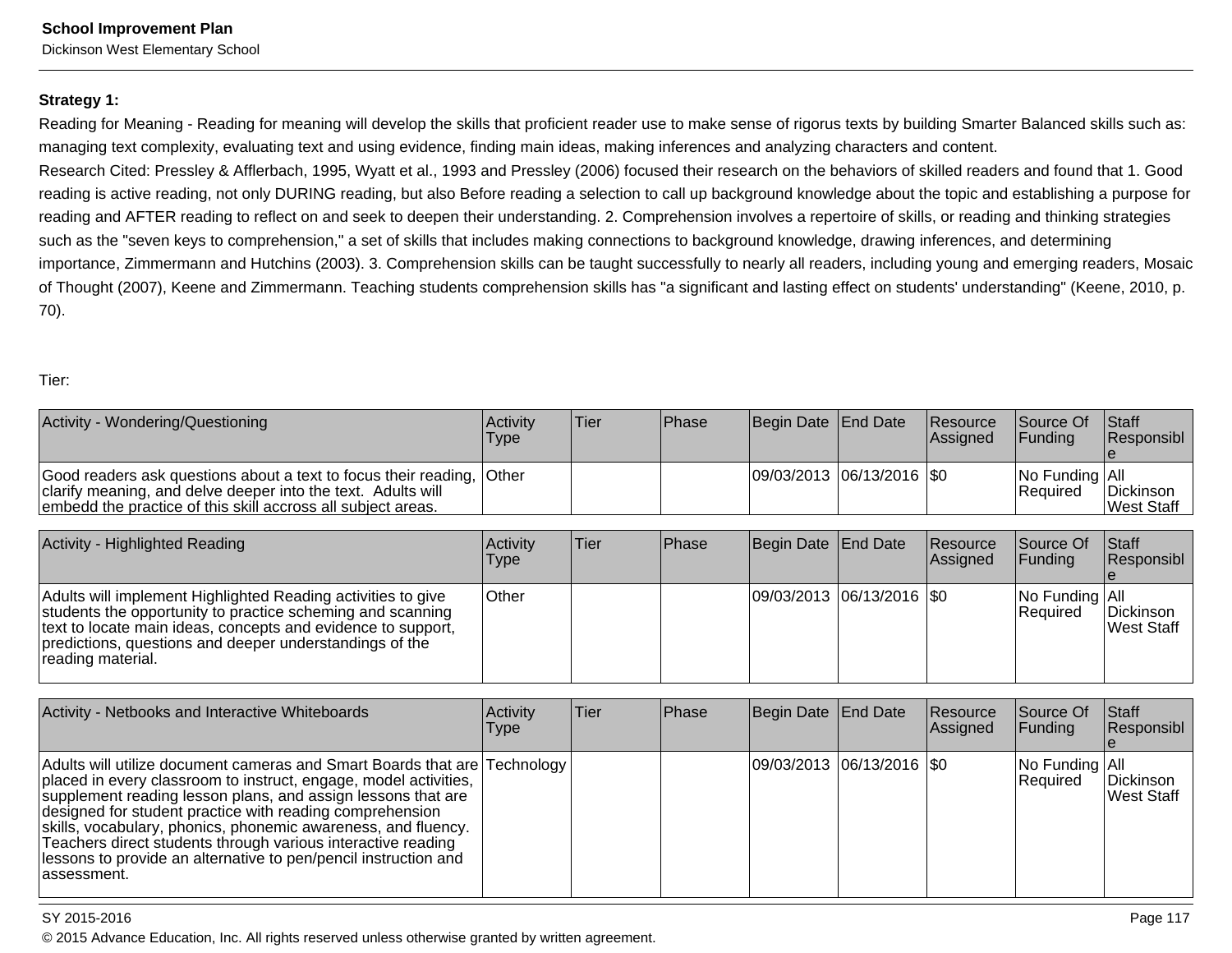Dickinson West Elementary School

| Activity - Readers Workshop Training                                                                                                                                                                                                                                                                                                                                                                                                                                                                          | Activity<br><b>Type</b>        | Tier | Phase | <b>Begin Date</b>     | <b>End Date</b>           | Resource<br>Assigned | Source Of<br>Funding            | Staff<br>Responsibl                   |
|---------------------------------------------------------------------------------------------------------------------------------------------------------------------------------------------------------------------------------------------------------------------------------------------------------------------------------------------------------------------------------------------------------------------------------------------------------------------------------------------------------------|--------------------------------|------|-------|-----------------------|---------------------------|----------------------|---------------------------------|---------------------------------------|
| Teachers who have implemented Readers Workshop will bring<br>a colleague to the new round of RW trainings, support them as<br>they begin the implementation of RW and observe one another<br>during Reader's Workshop lessons to learn new ideas and<br>ways to implement successful reading strategies into their<br>classrooms. Teachers will also meet quarterly during the 2012-<br>2013 school year to expand their knowledge, review formative<br>assessment data and make decisions about instruction. | Professiona<br>I Learning      |      |       | 09/03/2013            | 06/16/2014                | \$0                  | No Funding<br>Required          | All<br>Dickinson<br>West staff        |
| Activity - Books and a Pillow Family Reading Night                                                                                                                                                                                                                                                                                                                                                                                                                                                            | Activity<br>Type               | Tier | Phase | <b>Begin Date</b>     | <b>End Date</b>           | Resource<br>Assigned | Source Of<br>Funding            | Staff<br>Responsibl<br>e              |
| Parents and students will spend an evening of reading,<br>refreshments, book give-aways and prizes while learning new<br>ways to enjoy reading together through a variety of reading<br>workshops.                                                                                                                                                                                                                                                                                                            | Parent<br>Involvemen           |      |       | 10/14/2013            | 10/12/2015                | \$2000               | <b>Title I Part</b><br>Α        | All<br>Dickinson<br><b>West Staff</b> |
| <b>Activity - Guest Reader Day</b>                                                                                                                                                                                                                                                                                                                                                                                                                                                                            | Activity<br>Type               | Tier | Phase | <b>Begin Date</b>     | <b>End Date</b>           | Resource<br>Assigned | Source Of<br>Funding            | Staff<br>Responsibl                   |
| Dickinson West Stakeholders will be invited tothe school to<br>read to students at different grade levels.                                                                                                                                                                                                                                                                                                                                                                                                    | Community<br>Engageme<br>nt    |      |       | 03/25/2014 03/23/2015 |                           | \$1000               | Title I<br>Schoolwide Dickinson | All<br><b>West Staff</b>              |
| Activity - Word Walls                                                                                                                                                                                                                                                                                                                                                                                                                                                                                         | Activity<br>Type               | Tier | Phase | <b>Begin Date</b>     | <b>End Date</b>           | Resource<br>Assigned | Source Of<br>Funding            | Staff<br>Responsibl                   |
| Academic vocabulary colection in a common area of the<br>classroom for student reference.                                                                                                                                                                                                                                                                                                                                                                                                                     | Academic<br>Support<br>Program |      |       | 09/03/2013            | 06/15/2015                | \$0                  | No Funding All<br>Required      | Dickinson<br>West Staff               |
| <b>Activity - Reading Information Sources</b>                                                                                                                                                                                                                                                                                                                                                                                                                                                                 | Activity<br>Type               | Tier | Phase | <b>Begin Date</b>     | <b>End Date</b>           | Resource<br>Assigned | Source Of<br>Funding            | Staff<br>Responsibl                   |
| Teachers will instruct students on how to comprehend, analyze<br>information closely and justify their interpretions with evidence Support using sources such as data charts, graphs, paintings, film clips, Program<br>websites, lab experiments, etc.                                                                                                                                                                                                                                                       | Academic                       |      |       |                       | 09/03/2013 06/15/2015 \$0 |                      | No Funding   All<br>Required    | Dickinson<br>West                     |
| Activity - NWEA Training                                                                                                                                                                                                                                                                                                                                                                                                                                                                                      | Activity<br><b>Type</b>        | Tier | Phase | Begin Date            | <b>End Date</b>           | Resource<br>Assigned | Source Of<br>Funding            | Staff<br>Responsibl<br>le             |

#### SY 2015-2016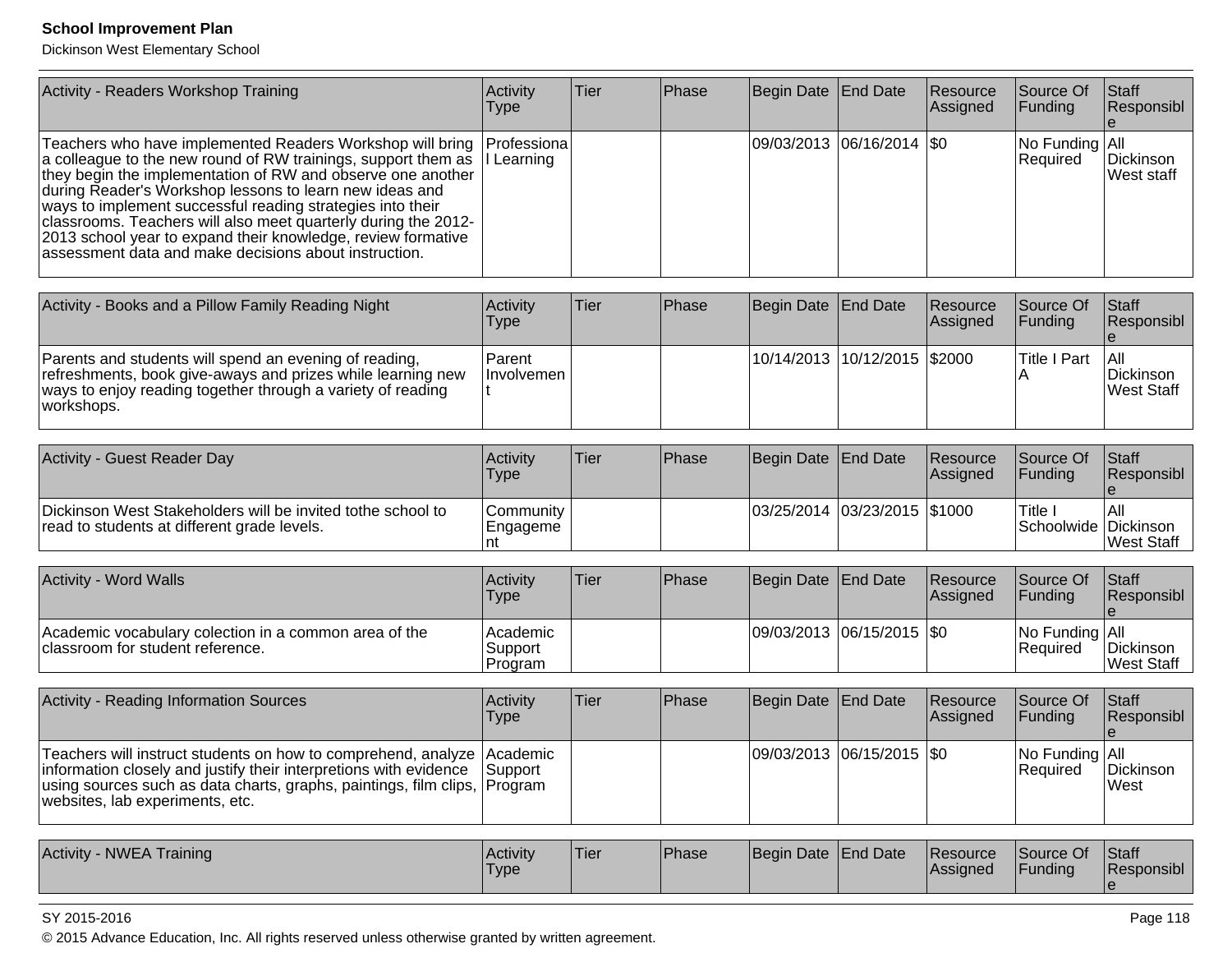Dickinson West Elementary School

| All staff<br><br>. NWE '<br>properly.<br>Ina <sub>0</sub><br>.) USE<br>how<br>.<br>$1\sigma$<br>vviil<br>w | Profession<br>arnınd |  | . IU// | ′∩വ<br>.<br>. <i>.</i> .<br>. | 1\$6000 | Title<br>1111777<br>`^h`<br>umuc | $\overline{\phantom{a}}$<br>UICKINSOL.<br>Wesi<br><br>ે ડાતા |
|------------------------------------------------------------------------------------------------------------|----------------------|--|--------|-------------------------------|---------|----------------------------------|--------------------------------------------------------------|
|------------------------------------------------------------------------------------------------------------|----------------------|--|--------|-------------------------------|---------|----------------------------------|--------------------------------------------------------------|

#### **Strategy 2:**

Write to Learn - Write to Learn helps teachers integrate writing into daily instruction and develop students' writing skills in the key text types associated with continuing education readiness. Also, students build Common Core skills such as developing higher-order thinking through writing, writing arguments, informative/explanatorytexts, and narratives, as well as writing for a wide range of task, audiences, and purposes.

Research Cited: Douglas Reeves (2002) found that writing is "the skill most directly related to improved scores in reading, social studies, science, and evenmathematics" (p.5). Reeves also states writing brings "engagement, interest, and fun," (p.5) to the classroom. According to David Conley (2007), perhaps the formost expert on college readiness, "If we could institute only one change to make students more college ready, it should be to increase the amount and quality of writing students are expected to produce" (pp. 27-28).

Tier:

| <b>Activity - Learning Logs</b>                                                                                                                                                                                                                                                                                                                                | Activity<br>Type               | Tier | Phase | Begin Date          | <b>End Date</b>             | Resource<br> Assigned | Source Of<br>Funding        | Staff<br>Responsibl     |
|----------------------------------------------------------------------------------------------------------------------------------------------------------------------------------------------------------------------------------------------------------------------------------------------------------------------------------------------------------------|--------------------------------|------|-------|---------------------|-----------------------------|-----------------------|-----------------------------|-------------------------|
| A Learning Log is an active response journal that infuses<br>writing into the daily instructional routine. They are also ideal<br>formative assessment tools because it gives adults real insight<br>into what students know and how they feel about what they are<br>learning.                                                                                | Academic<br>Support<br>Program |      |       |                     | 09/03/2013 06/15/2015   \$0 |                       | No Funding All<br> Required | Dickinson<br>West Staff |
| Activity - 4-2-1 Free Write                                                                                                                                                                                                                                                                                                                                    | Activity<br>Type               | Tier | Phase | Begin Date End Date |                             | Resource<br> Assigned | Source Of<br>Funding        | Staff<br>Responsibl     |
| 4-2-1 Free Write helps students focus their writing on the most<br>important ideas through a process of collaborative<br>summarization in pairs and groups of four to genarate lists of<br>the most important ideas found in reading, lectures and other<br>learning experiences. Most importantly, it prevents students<br>from getting stuck when they write | Academic<br>Support<br>Program |      |       |                     | 09/03/2013 06/15/2015   \$0 |                       | No Funding All<br>Required  | Dickinson<br>West       |
| Activity - 3x3 Writing Frame                                                                                                                                                                                                                                                                                                                                   | Activity                       | Tier | Phase | Begin Date End Date |                             | Resource              | Source Of                   | Staff                   |
|                                                                                                                                                                                                                                                                                                                                                                | <b>Type</b>                    |      |       |                     |                             | Assigned              | Funding                     | Responsibl              |

© 2015 Advance Education, Inc. All rights reserved unless otherwise granted by written agreement.

e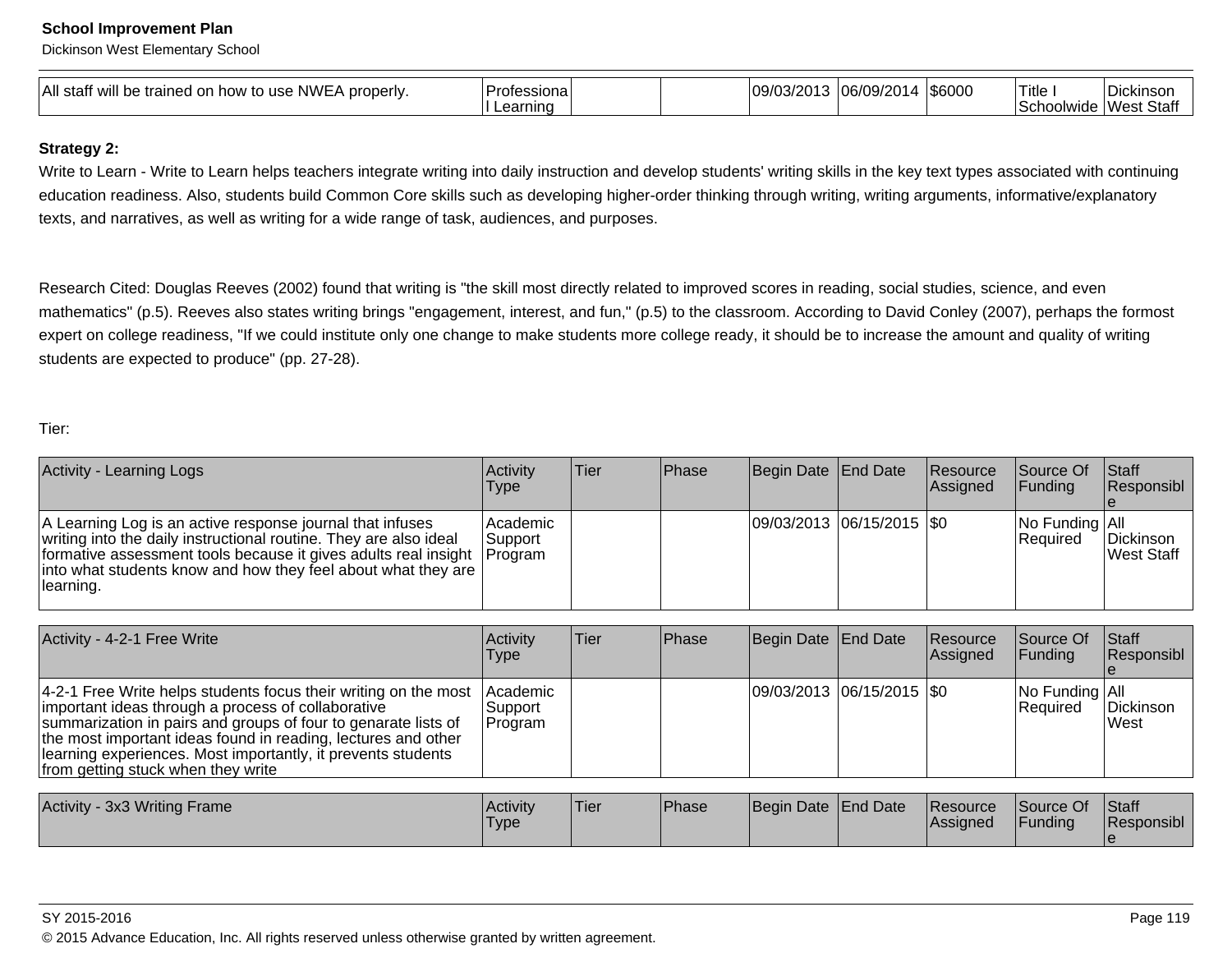Dickinson West Elementary School

| 09/03/2013  06/15/2015  \$0<br>$ No$ Funding $ All$<br>The 3x3 Writing Frame uses a visual organizer to help students Academic<br><b>Required</b><br><b>IDickinson</b><br>lSupport<br>West Staff<br>middle, and end. The frame can be adapted to fit the three text   Program | .<br>. <i>.</i>                                                                                                           |  | $\overline{\phantom{a}}$ |  |  | $\sim$ $\sim$ $\sim$ $\sim$ |
|-------------------------------------------------------------------------------------------------------------------------------------------------------------------------------------------------------------------------------------------------------------------------------|---------------------------------------------------------------------------------------------------------------------------|--|--------------------------|--|--|-----------------------------|
|                                                                                                                                                                                                                                                                               |                                                                                                                           |  |                          |  |  |                             |
|                                                                                                                                                                                                                                                                               | see the strucure of a good essay and plan out its beginning,<br>types (argument, informative/explanatory, and narrative). |  |                          |  |  |                             |

| Activity - Building Writing                                                                                                                                                                                                                                                                              | Activity<br>Type               | 'Tier | <b>Phase</b> | Begin Date End Date         | Resource<br><b>Assigned</b> | Source Of<br><b>IFunding</b>       | <b>Staff</b><br>Responsibl |
|----------------------------------------------------------------------------------------------------------------------------------------------------------------------------------------------------------------------------------------------------------------------------------------------------------|--------------------------------|-------|--------------|-----------------------------|-----------------------------|------------------------------------|----------------------------|
| Building Writing is a prewriting activity that provides the<br>scaffolding emerging writers need as they learn to produce<br>high-quality responses on demand. It also builds students'<br>motivation and confidence as writers, while teachers<br>formatively assess every student's work in real time. | Academic<br>Support<br>Program |       |              | 09/03/2013 06/15/2015   \$0 |                             | No Funding All<br><b>IRequired</b> | Dickinson<br>West Staff    |

| <b>Activity - Writing Folders</b>                                                                                                                             | Activitv<br>Type      | Tier | <b>IPhase</b> | Begin Date End Date |                             | Resource<br><b>Assigned</b> | Source Of<br><b>IFunding</b>            | <b>Staff</b><br>Responsibl |
|---------------------------------------------------------------------------------------------------------------------------------------------------------------|-----------------------|------|---------------|---------------------|-----------------------------|-----------------------------|-----------------------------------------|----------------------------|
| Writng Folders engage students in the organization and<br>housing of their ongoing work, such as the records and artifacts Support<br>of the writing process. | l Academic<br>Program |      |               |                     | 09/03/2013 06/15/2015   \$0 |                             | $ No$ Funding $ All$<br><b>Required</b> | Dickinson<br>West Staff    |

| Activity - Writer's Club                                                                                                                                                                                                                                            | Activity<br><b>Type</b> | Tier | <b>IPhase</b> | Begin Date End Date       | Resource<br><b>Assigned</b> | <b>Source Of</b><br><b>IFunding</b>               | <b>Staff</b><br>Responsibl      |
|---------------------------------------------------------------------------------------------------------------------------------------------------------------------------------------------------------------------------------------------------------------------|-------------------------|------|---------------|---------------------------|-----------------------------|---------------------------------------------------|---------------------------------|
| Writer's Club is a support and feedback group made up of three Academic<br>to five members. Members can choose to read their own pieces Support<br>or read one another's pieces to help each writer notice where<br>his or her writing causes the reader to falter. | <b>IProgram</b>         |      |               | 09/03/2013 06/15/2015 \$0 |                             | $\vert$ No Funding $\vert$ All<br><b>Required</b> | Dickinson<br><b>IWest Staff</b> |

| Activity - Netbooks and Interactive Whiteboards                                                                                                                                                                                                                                                                                                                                                                                                                                             | Activity<br>Type          | <b>Tier</b> | Phase | Begin Date End Date        | Resource<br>Assigned | Source Of<br> Funding            | <b>Staff</b><br>Responsibl |
|---------------------------------------------------------------------------------------------------------------------------------------------------------------------------------------------------------------------------------------------------------------------------------------------------------------------------------------------------------------------------------------------------------------------------------------------------------------------------------------------|---------------------------|-------------|-------|----------------------------|----------------------|----------------------------------|----------------------------|
| Adults will utilize document cameras and Smart Boards that are Academic<br>placed in every classroom to instruct, engage, model activities,<br>supplement reading lesson plans, and assign lessons that are<br>designed for student practice with reading comprehension<br>skills, vocabulary, phonics, phonemic awareness, and fluency.<br>Teachers direct students through various interactive reading<br>lessons to provide an alternative to pen/pencil instruction and<br>lassessment. | Support<br><b>Program</b> |             |       | 09/03/2013 06/15/2015 \\$0 |                      | $ No$ Funding $ All$<br>Required | Dickinson<br>West Staff    |

## **Strategy 3:**

Real World Connections - Adults will assign activities that extend learning beyond the textbook and classroom by coordinating field trips according to grade level

## SY 2015-2016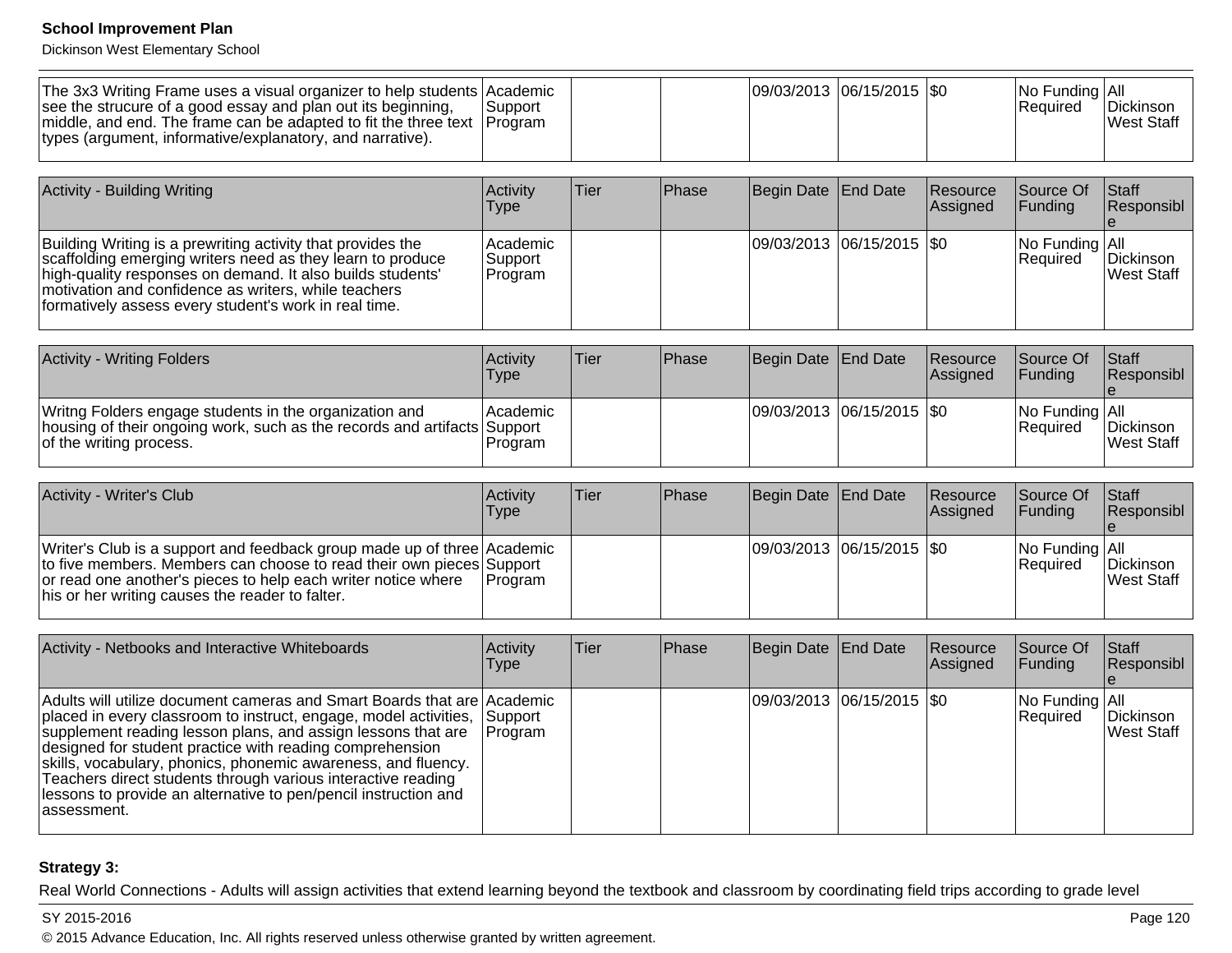Dickinson West Elementary School

content, leading students in completing writing assignments that consider or solve problems, and guide students in participating in community projects to promote realworld application; invite students to the discussion of matters of human social existence and lead students in examining both problematic and positive historical events by using learning logs, small group instruction and technology

Research Cited: -Zemelman, S., Daniels, H., Hyde, A. (2005). Best Practice: Today's Standards for Teaching & Learning in America's Schools. Portsmouth, NH:Heinemann. Statement: The authors share researched best practices in teaching to aid teachers in improving pedagogy in all subject areas. "To make concepts real,social studies must involve active participation in the classroom and the wider community." -Zemelman, S., Daniels, H., Hyde, A. (2005). Best Practice: Today'sStandards for Teaching & Learning in America's Schools. Portsmouth, NH: Heinemann. Statement: The authors first wrote about the importance of extending socialstudies learning outside the classroom before writing a book with a similar name in 2005 (see above title). The authors stated that "active involvement in social studiesshould include information gathering, represenatives of many social and governmental organizations are happy to visit classrooms...Genuine responses from community leaders to students' letters, proposals on community projects, and real advocacy are usually long remembered by students as rich and exciting learningexperiences.

#### Tier:

| Activity - Constitution Day                                                                                                                                                                                                                                                                                                                                                                                                           | Activity<br>Type               | Tier | Phase | Begin Date End Date |                             | Resource<br>Assigned  | Source Of<br>Funding        | <b>Staff</b><br>Responsibl     |
|---------------------------------------------------------------------------------------------------------------------------------------------------------------------------------------------------------------------------------------------------------------------------------------------------------------------------------------------------------------------------------------------------------------------------------------|--------------------------------|------|-------|---------------------|-----------------------------|-----------------------|-----------------------------|--------------------------------|
| Teachers will lead the discussion of the importance of<br>Consititution Day. Teachers will assign a variety of lessons to<br>students including: writing the meaning of the Constitution in<br>their own words; a timeline of key dates and events, lessons to<br>learn and review the vocabulary of the Constitution and Bill of<br>Rights, as well as other activities to impart values of civic<br>involvement and responsibility. | Academic<br>Support<br>Program |      |       |                     | 09/17/2013 06/15/2015   \$0 |                       | No Funding All<br> Required | Dickinson<br><b>West Staff</b> |
| <b>Activity - Current Events</b>                                                                                                                                                                                                                                                                                                                                                                                                      | Activity<br>Type               | Tier | Phase | Begin Date End Date |                             | Resource<br> Assigned | Source Of<br>Funding        | Staff<br>Responsibl            |
| Through the use of weekly magazines (Time for Kids, Weekly<br>Reader), Detroit News/Free Press and CNN Student News,<br>teachers will introduce students to current events in the news<br>and community.                                                                                                                                                                                                                              | Academic<br>Support<br>Program |      |       |                     | 09/03/2013 06/15/2015   \$0 |                       | No Funding All<br>Required  | Dickinson<br><b>West Staff</b> |
| Activity - Passport To Learning                                                                                                                                                                                                                                                                                                                                                                                                       | Activity                       | Tier | Phase | Begin Date End Date |                             | Resource<br>Assigned  | Source Of<br>Funding        | <b>Staff</b>                   |
|                                                                                                                                                                                                                                                                                                                                                                                                                                       | Type                           |      |       |                     |                             |                       |                             | Responsibl                     |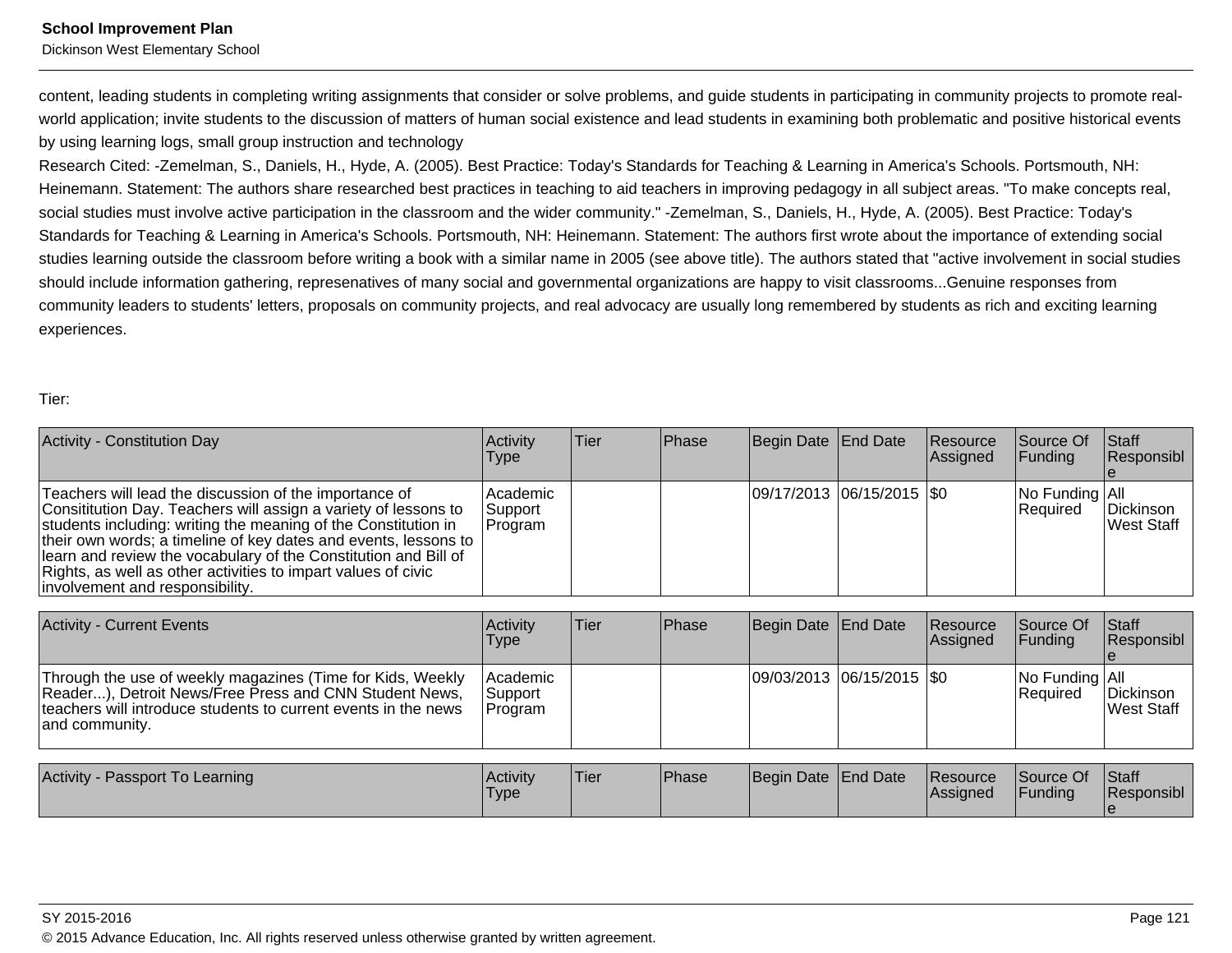Dickinson West Elementary School

| Parents, Teachers and Students will be invited to participate in Community<br>a school-wide event that includes reading, writing, technology,<br>science and social studies strategies and hands-on activities.<br>Teachers showcase the resources that students use daily in<br>the classrooms, so that parents can witness and use these<br>Isame resources. | <b>Engageme</b> |  |  |  | 09/03/2013 06/15/2015 \$1400 |  | <b>Title I Part</b> | -l All<br>Dickinson<br>West Staff |
|----------------------------------------------------------------------------------------------------------------------------------------------------------------------------------------------------------------------------------------------------------------------------------------------------------------------------------------------------------------|-----------------|--|--|--|------------------------------|--|---------------------|-----------------------------------|
|----------------------------------------------------------------------------------------------------------------------------------------------------------------------------------------------------------------------------------------------------------------------------------------------------------------------------------------------------------------|-----------------|--|--|--|------------------------------|--|---------------------|-----------------------------------|

| Activity - Technology                                                                                                                                                                                                                                                                                                                                                                                                                                                                                 | Activity<br><b>Type</b>         | <b>Tier</b> | <b>Phase</b> | Begin Date End Date          | Resource<br>Assigned | Source Of<br><b>Funding</b>      | <b>Staff</b><br>Responsibl |
|-------------------------------------------------------------------------------------------------------------------------------------------------------------------------------------------------------------------------------------------------------------------------------------------------------------------------------------------------------------------------------------------------------------------------------------------------------------------------------------------------------|---------------------------------|-------------|--------------|------------------------------|----------------------|----------------------------------|----------------------------|
| Teachers will utilize Netbooks and Smart Boards that are<br>placed in every classroom to instruct, engage, model activities,<br>supplement reading lesson plans, and assign lessons that are<br>designed for student practice with reading comprehension<br>skills, vocabulary, phonics, phonemic awareness, and fluency<br>accross all content areas. Teachers direct students through<br>various interactive reading lessons to provide an alternative to<br>pen/pencil instruction and assessment. | Academic<br>Support<br> Program |             |              | 09/03/2013 06/15/2015 \$4000 |                      | lTitle I<br>Schoolwide Dickinson | IAII<br><b>IWest Staff</b> |

| Activity - Discovery Education                                                                                                                                                                                                                                                                                                 | Activity<br><b>Type</b>          | Tier | Phase | Begin Date End Date         | Resource<br><b>Assigned</b> | Source Of<br><b>IFunding</b>     | <b>Staff</b><br>Responsibl |
|--------------------------------------------------------------------------------------------------------------------------------------------------------------------------------------------------------------------------------------------------------------------------------------------------------------------------------|----------------------------------|------|-------|-----------------------------|-----------------------------|----------------------------------|----------------------------|
| Discovery Education, an online digital content area site,<br>provides high quality digital content to schools. This online site<br>accelerates achievement through award-winning digital<br>content, interactive lessons, real time assessment, virtual<br>experiences, contests, challenges and professional<br>Idevelopment. | lAcademic<br>Support<br> Program |      |       | 09/03/2013 06/15/2015 \$800 |                             | 'Title ı<br>Schoolwide Dickinson | IAII<br>West Staff         |

| <b>Activity - Life Skills</b>                                                                                                                                                                                                                    | <b>Activity</b><br>Type | Tier | <b>IPhase</b> | Begin Date End Date       | Resource<br><b>Assigned</b> | Source Of<br><b>IFunding</b>      | <b>Staff</b><br>Responsibl |
|--------------------------------------------------------------------------------------------------------------------------------------------------------------------------------------------------------------------------------------------------|-------------------------|------|---------------|---------------------------|-----------------------------|-----------------------------------|----------------------------|
| Teacher will implement, model and engage students in real life   Direct<br>skills (organization, economy, social and reflective processes),<br>using collaborative groups to achieve targeted goals, and<br>organize using color coded supplies. | <b>Instruction</b>      |      |               | 09/03/2013 06/15/2015 \$0 |                             | No Funding All<br><b>Required</b> | Dickinson<br>West Staff    |

## **Goal 6: All students at Dickinson West will improve their behavior.**

This plan includes progress notes which are at the very end of this document

#### **Measurable Objective 1:**

demonstrate a behavior Reduce the number of disciplinary referrals by 5% by 06/13/2014 as measured by behavior incident reports based on 2013 data..

#### SY 2015-2016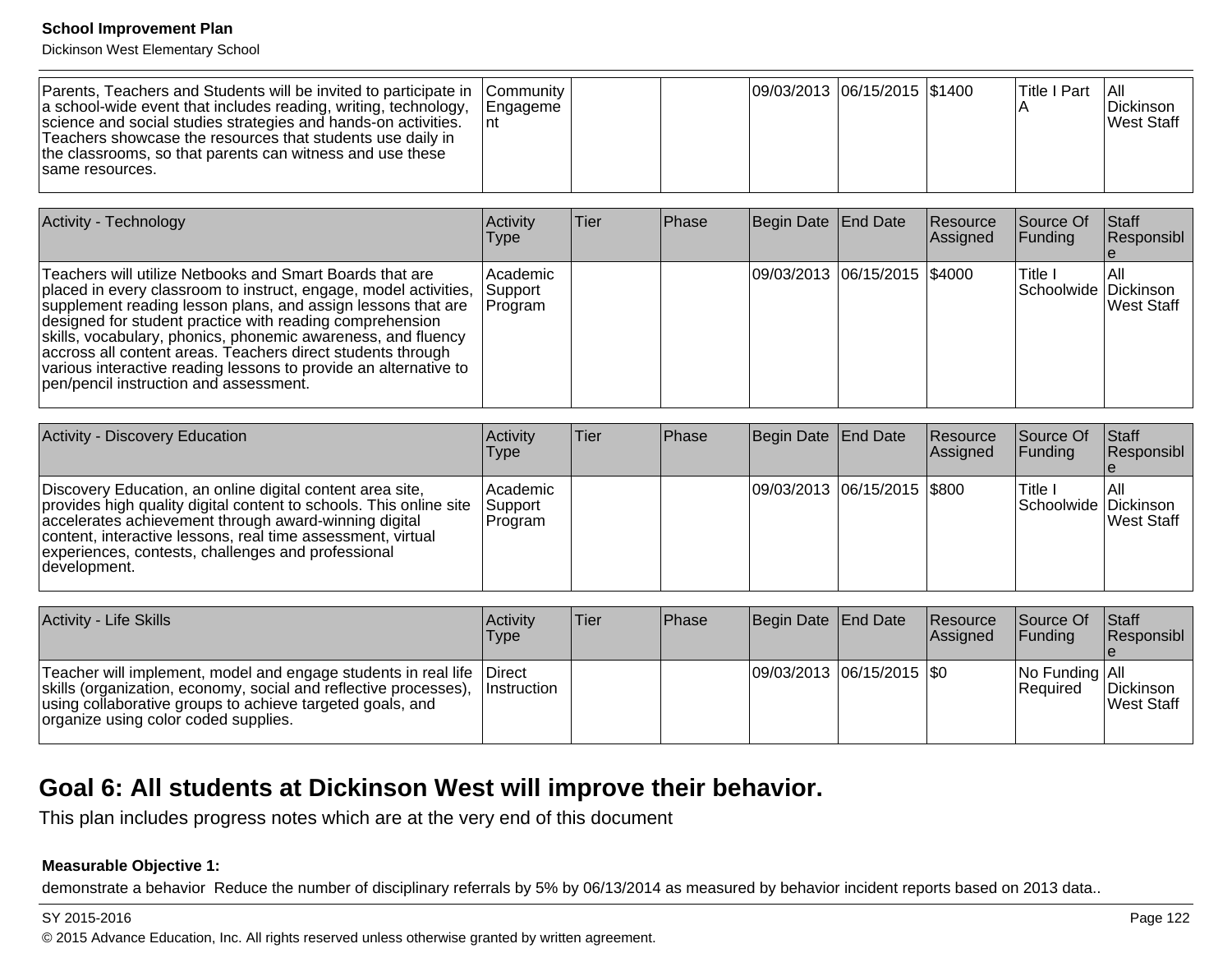Dickinson West Elementary School

#### **Strategy 1:**

REstorative Practice Continuum - The restorative Practice continuum is a five point continuum form the less formal daily use of affective statements and questionsthrough small impromptu conferences, circles and groups, and finally formal conferences set up by the restorative practices coordinator.

Research Cited: Costello, Bob; Watchel, Ted. Restorative Practices Handbook, Bethlehem, PA: International Institute of Restorative Practices, 2009 Offending studentsrealize how they have affected other prople when they hear directly from those they have harmed. School authorities can achieve this through a variety of means,randging informal restorative questions to a more formal circle or restorative conference. (pg 5)Tier:

| Activity - Bullying Task Force                                                                                                                                                                     | <b>Activity</b><br>Type                   | <b>Tier</b> | <b>IPhase</b> | Begin Date End Date          | <b>Resource</b><br>Assigned | Source Of<br><b>IFunding</b> | <b>Staff</b><br><b>Responsibl</b>                                           |
|----------------------------------------------------------------------------------------------------------------------------------------------------------------------------------------------------|-------------------------------------------|-------------|---------------|------------------------------|-----------------------------|------------------------------|-----------------------------------------------------------------------------|
| Creating a task force with selected students to create a culture<br>where the community looks upon bullying behavior and<br>(bystanders as negative. we want to create a culture of<br>Idefenders. | <b>Behavioral</b><br> Support <br>Program |             |               | 09/03/2013 06/15/2015 \$2000 |                             | <b>Title I Part</b>          | <b>IRP</b><br><b>Coordinator</b><br>. al<br>Dickinson<br><b>IWest Staff</b> |

| <b>Activity - Full Training</b>                                                            | Activity<br><b>Type</b> | Tier | Phase | Begin Date End Date          | Resource<br>Assigned | Source Of<br>Funding     | Staff<br>Responsibl                                                                                                                                                            |
|--------------------------------------------------------------------------------------------|-------------------------|------|-------|------------------------------|----------------------|--------------------------|--------------------------------------------------------------------------------------------------------------------------------------------------------------------------------|
| All new staff members (who have not been trained) will<br>participate in a 2-day training. | Professiona<br>Learning |      |       | 09/03/2013 06/15/2015 \$1000 |                      | <b>Title I Part</b><br>A | Restorative<br><b>Practices</b><br>Coordinator<br>. All<br>Dickinson<br><b>West Staff,</b><br>IDirector of<br>Federal<br>Programs,<br>Trainer of<br>the trainers,<br>Prinicpal |

| <b>Activity - RP Refresher</b>                                                                                                                                       | <b>Activity</b><br>Type     | <b>Tier</b> | <b>Phase</b> | Begin Date End Date |                              | Resource<br>Assigned | Source Of<br>IFundina | <b>Staff</b><br>Responsibl                                        |
|----------------------------------------------------------------------------------------------------------------------------------------------------------------------|-----------------------------|-------------|--------------|---------------------|------------------------------|----------------------|-----------------------|-------------------------------------------------------------------|
| Currently trained staff will be assed on knowedge of<br>Restorative Practices at the end of each school year to be<br>determined if additional training is required. | Professiona <br>II Learning |             |              |                     | 09/03/2013 06/15/2015 \$2000 |                      | lTitle I Part         | -IRP<br> Coordinator  <br>Trainer of<br>the trainer.<br>Principal |

| <b>Middle School Transition Circles</b><br><b>Activity</b> | <b>Activity</b><br>Туре | 'Tier | <b>Phase</b> | Begin Date End Date |  | <b>Resource</b><br><b>IAssigned</b> | Source Of<br>Funding | Staff<br>!Responsibl |
|------------------------------------------------------------|-------------------------|-------|--------------|---------------------|--|-------------------------------------|----------------------|----------------------|
|------------------------------------------------------------|-------------------------|-------|--------------|---------------------|--|-------------------------------------|----------------------|----------------------|

#### SY 2015-2016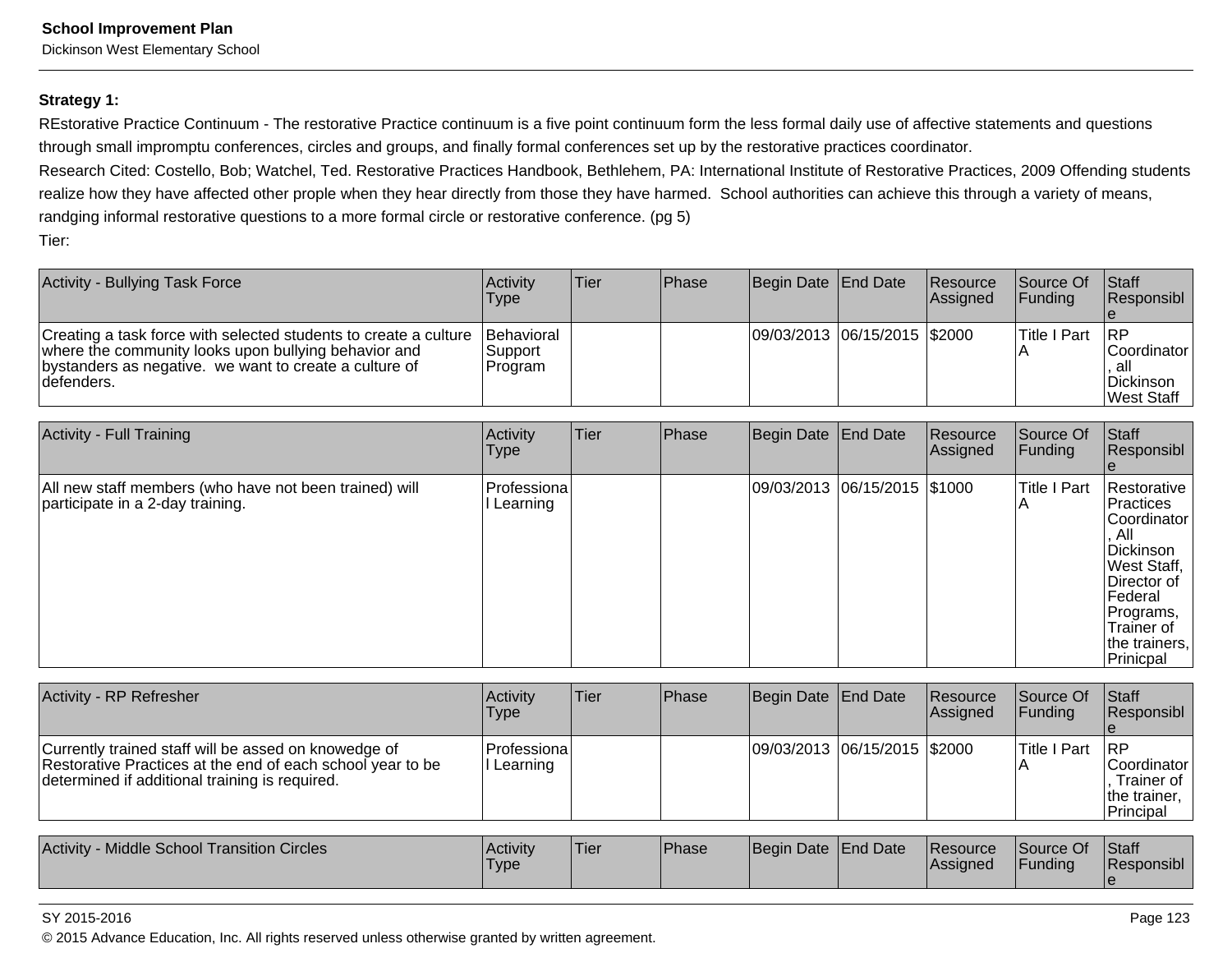Dickinson West Elementary School

| Several groups of middle school girls will meet with groups of<br>girls from the elementary school with similar backgrounds to<br>discuss topics that ease anxiety before starting middle school. | <b>Recruitmen</b><br>lt and<br>Retention |       |       | 03/03/2014 06/06/2014   \$500 |                             | Title I Part                 | <b>IRP</b><br><b>Coordinator</b><br>Trainer of<br>the trainer,<br>Principal |
|---------------------------------------------------------------------------------------------------------------------------------------------------------------------------------------------------|------------------------------------------|-------|-------|-------------------------------|-----------------------------|------------------------------|-----------------------------------------------------------------------------|
| Activity - Monitoring of Restorative Continuum                                                                                                                                                    | Activity<br>Type                         | lTier | Phase | Begin Date End Date           | <b>Resource</b><br>Assigned | Source Of<br><b>IFunding</b> | <b>Staff</b><br><b>Responsibl</b>                                           |
| Building Administrator and Restorative Practices Coordinator                                                                                                                                      | <b>Other</b>                             |       |       | 11/01/2013  05/23/2014  \$500 |                             | Title I Part RP              |                                                                             |

| Building Administrator and Restorative Practices Coordinator     | <b>Other</b> |  | 11/01/2013  05/23/2014  \$500 | <b>Title I Part</b> | <b>IRP</b>   |
|------------------------------------------------------------------|--------------|--|-------------------------------|---------------------|--------------|
| will conduct walk throughs focused on the "look fors" identified |              |  |                               |                     | Coordinator  |
| as the essential for the implementation of the Restorative       |              |  |                               |                     | Trainer of   |
| Practice Continuum. "Look Fors" will include what the teachers   |              |  |                               |                     | the trainer. |
| and students will be doi9ng in the classroom if Restorative      |              |  |                               |                     | Principal    |
| Practices is fully implemented.                                  |              |  |                               |                     |              |

#### **Measurable Objective 2:**

demonstrate a behavior All students will increase thier ability to identify and use Restorative Practice affective statements and affective questions by 10% by<br>06/09/2014 as measured by Restorative Practice Survey.

#### **Strategy 1:**

Use of Affective Statements and Questions - All teachers and students will increase thier ability to identify and Restorative Practice affective statements and affectivequestions by 10% measured by the Restorative Practice Survey.

Research Cited: Costello, Bob; Watchel, Ted. Restorative Practices Handbook, Bethlehem, PA: International Institute of Restorative Practices, 2009 Offending studentsrealize how they have affected other prople when they hear directly from those they have harmed. School authorities can achieve this through a variety of means,randging informal restorative questions to a more formal circle or restorative conference. (pg 56)Tier:

| Activity - Book Study Restorative Practices Handbook                                                                                                                                                                          | Activity<br>Type                   | Tier | <b>Phase</b> | Begin Date End Date |                             | Resource<br><b>Assigned</b> | Source Of<br><b>IFundina</b> | <b>Staff</b><br><b>Responsibl</b>       |
|-------------------------------------------------------------------------------------------------------------------------------------------------------------------------------------------------------------------------------|------------------------------------|------|--------------|---------------------|-----------------------------|-----------------------------|------------------------------|-----------------------------------------|
| Staff will read and discuss a specified section of restorative<br>practices handbook monthly during teacher prep periods. St<br>this time the staff will then be prepared to implement the next<br>component of the strategy. | <b> Professiona </b><br>l Learning |      |              |                     | 09/03/2013  06/09/2014  \$0 |                             | <b>Title I Part</b>          | 1 All<br>Dickinson<br><b>West Staff</b> |

| Activity - Full training                                                                 | Activity<br><b>Type</b>   | <b>Tier</b> | Phase | Begin Date End Date |                              | <b>Resource</b><br><b>Assigned</b> | Source Of<br><b>IFundina</b> | <b>Staff</b><br>Responsibl      |
|------------------------------------------------------------------------------------------|---------------------------|-------------|-------|---------------------|------------------------------|------------------------------------|------------------------------|---------------------------------|
| All new staff members who have not been trained will<br>participate in a 2 day training. | Professiona<br>I Learning |             |       |                     | 09/03/2013 06/09/2014 \$1000 |                                    | Title I Part                 | IAII<br>Dickinson<br>West Staff |

| Activity<br>/ - RP Refresher | <b>Activity</b><br>'Type | <sup>1</sup> Tier | Phase | Begin Date End Date |  | <b>Resource</b><br>Assigned | Source Of<br>Funding | <b>Staff</b><br>Responsibl |
|------------------------------|--------------------------|-------------------|-------|---------------------|--|-----------------------------|----------------------|----------------------------|
|------------------------------|--------------------------|-------------------|-------|---------------------|--|-----------------------------|----------------------|----------------------------|

#### SY 2015-2016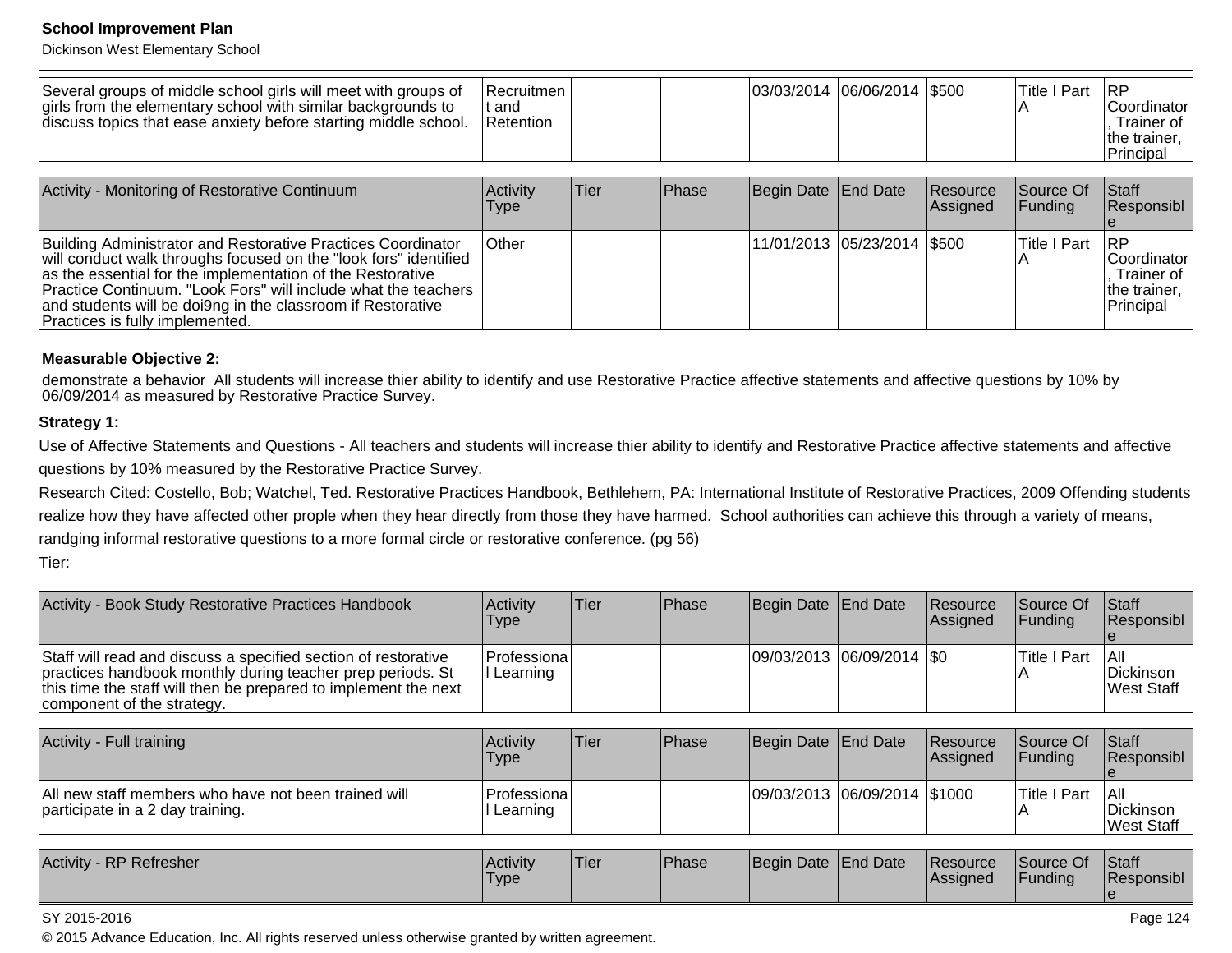| Currently trained staff will be assed on knowedge of<br><sup>1</sup> Restorative.<br>Practices at the end of each school year to be<br>∟earnınɑ<br>determined if additional training is required | <b>09</b><br>UJL. | ,ub/<br>72U<br><b>UJI</b> | \$2000 | Title<br>Par. | All<br>Dickinsoi<br><b>West</b><br>Staff |
|--------------------------------------------------------------------------------------------------------------------------------------------------------------------------------------------------|-------------------|---------------------------|--------|---------------|------------------------------------------|
|--------------------------------------------------------------------------------------------------------------------------------------------------------------------------------------------------|-------------------|---------------------------|--------|---------------|------------------------------------------|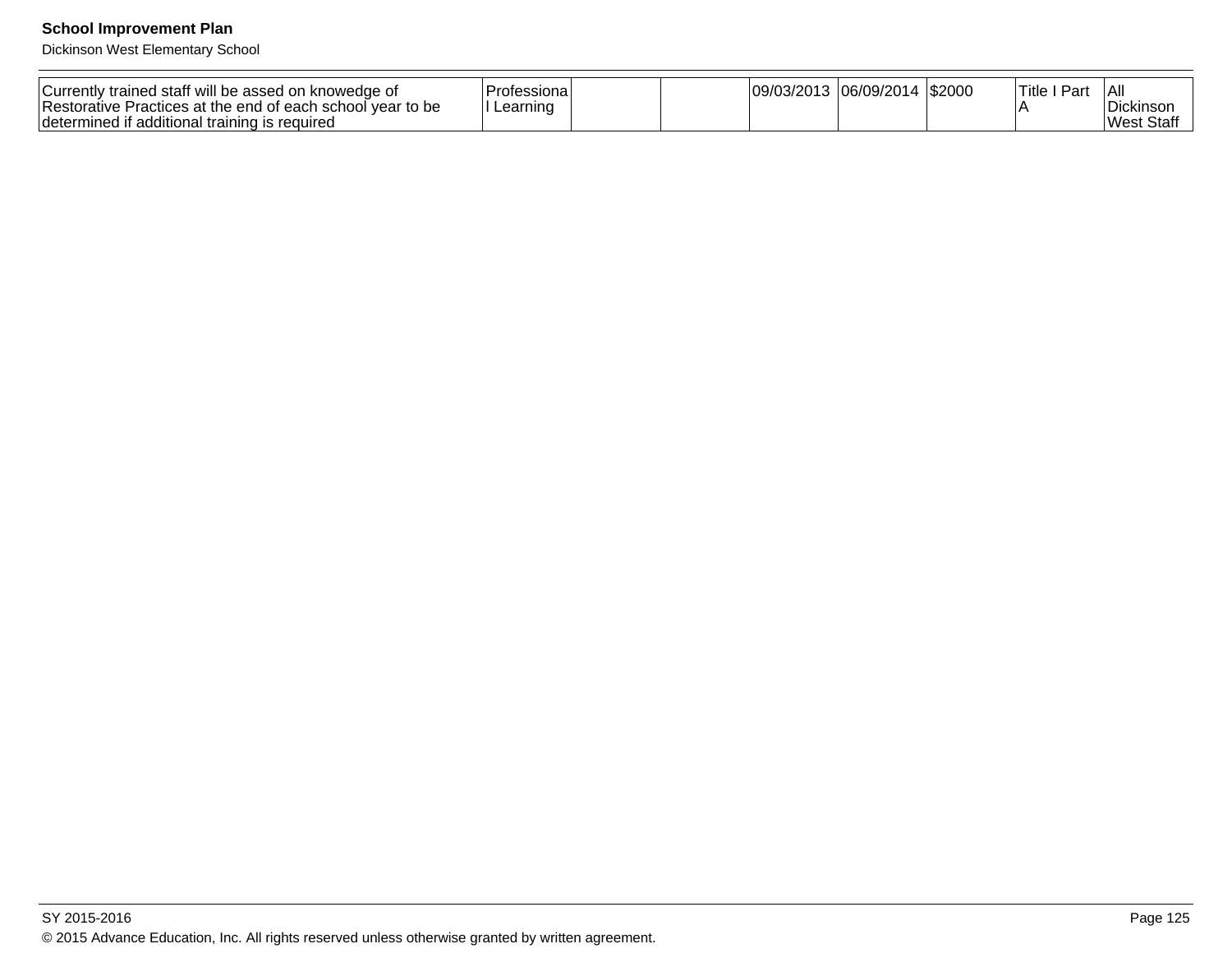## **Activity Summary by Funding Source**

## **Below is a breakdown of your activities by funding source**

## **No Funding Required**

| <b>Activity Name</b>                    | <b>Activity Description</b>                                                                                                                                                                                                                                                                                                                                                                                                                                                                           | Activity<br><b>Type</b>        | <b>Tier</b> | Phase | Begin Date End Date |                           | Resource<br>Assigned | Staff<br>Responsibl                                                       |
|-----------------------------------------|-------------------------------------------------------------------------------------------------------------------------------------------------------------------------------------------------------------------------------------------------------------------------------------------------------------------------------------------------------------------------------------------------------------------------------------------------------------------------------------------------------|--------------------------------|-------------|-------|---------------------|---------------------------|----------------------|---------------------------------------------------------------------------|
| 3x3 Writing Frame                       | The 3x3 Writing Frame uses a visual organizer to<br>help students see the strucure of a good essay<br>and plan out its beginning, middle, and end. The<br>frame can be adapted to fit the three text types<br>(argument, informative/explanatory, and<br>narrative).                                                                                                                                                                                                                                  | Academic<br>Support<br>Program |             |       |                     | 09/03/2013 06/15/2015 \$0 |                      | All<br>Dickinson<br><b>West Staff</b>                                     |
| Netbooks and<br>Interactive Whiteboards | Teachers will utilize document cameras and Smart Technology<br>Boards that are placed in every classroom to<br>instruct, engage, model activities, supplement<br>mathematics lesson plans, and assign lessons<br>that are designed for student practice with math<br>comprehension skills, vocabulary, phonics,<br>phonemic awareness, and fluency. Teachers<br>direct students through various interactive reading<br>lessons to provide an alternative to pen/pencil<br>instruction and assessment. |                                |             |       |                     | 09/10/2013 06/13/2014 \$0 |                      | All<br>Dickinson<br>West staff                                            |
| Math Manipulatives and<br>Games         | Teachers will utilize math manipulatives to teach<br>mathematical concepts in a<br>Dickinson West Elementary School visual,<br>concrete manner. Everyday Math/Connected Math<br>games will be played in 1st through 6th grades, to<br>reinforce learned concepts and to apply them to<br>real-world situations. By playing games using<br>mathematical skills, students will engage in<br>mastering mathematical concepts.                                                                            | Implementa<br>Ition            |             |       | 09/10/2013          | 06/13/2014   \$0          |                      | All Staff at<br>Dickinson<br>West.                                        |
| Netbooks and<br>Interactive Whiteboards | Teachers will utilize document cameras and Smart Technology<br>Boards that are placed in every classroom to<br>instruct, engage, model activities, supplement<br>reading lesson plans, and assign lessons that are<br>designed for student practice with reading<br>comprehension skills, vocabulary, phonics,<br>phonemic awareness, and fluency. Teachers<br>direct students through various interactive reading<br>lessons to provide an alternative to pen/pencil<br>instruction and assessment.  |                                |             |       |                     | 09/10/2013 06/13/2014 \$0 |                      | All<br>Dickinson<br>West staff<br>land<br>technology<br>support<br>staff. |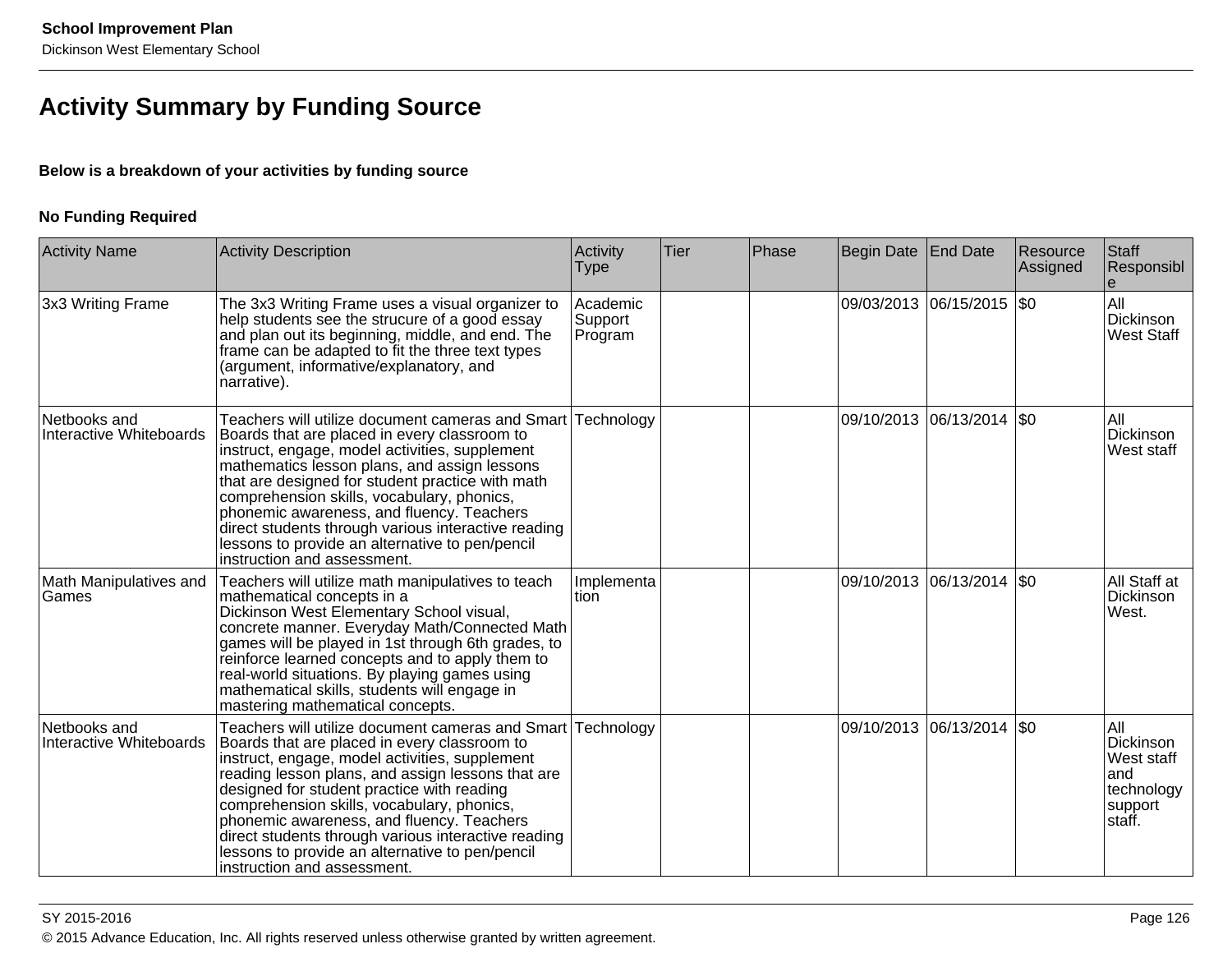Dickinson West Elementary School

| 4-2-1 Free Write                        | 4-2-1 Free Write helps students focus their writing<br>on the most important ideas through a process of<br>collaborative summarization in pairs and groups of<br>four to genarate lists of the most important ideas<br>found in reading, lectures and other learning<br>experiences. Most importantly, it prevents<br>students from getting stuck when they write.                                                                                                                                                    | Monitor                        |  | 09/10/2013 06/13/2014 \$0  | All<br>Dickinson<br>West staff.       |
|-----------------------------------------|-----------------------------------------------------------------------------------------------------------------------------------------------------------------------------------------------------------------------------------------------------------------------------------------------------------------------------------------------------------------------------------------------------------------------------------------------------------------------------------------------------------------------|--------------------------------|--|----------------------------|---------------------------------------|
| <b>Word Walls</b>                       | Academic vocabulary collection in a common area<br>of the classroom for student reference.                                                                                                                                                                                                                                                                                                                                                                                                                            | Academic<br>Support<br>Program |  | 09/10/2013 06/20/2014 \$0  | All<br>Dickinson<br>West staff        |
| Wondering/Questioning                   | Good readers ask questions about a text to focus<br>their reading, clarify meaning, and delve deeper<br>into the text. Teachers will embedd the practice of<br>this skill accross all subject areas.                                                                                                                                                                                                                                                                                                                  | Other                          |  | 09/10/2013 06/13/2016 \$0  | All<br>Dickinson<br>West Staff.       |
| Readers Workshop<br>Training            | Teachers who have implemented Readers<br>Workshop will bring a colleague to the new round<br>of RW trainings, support them as they begin the<br>implementation of RW and observe one another<br>during Reader's Workshop lessons to learn new<br>ideas and ways to implement successful reading<br>strategies into their classrooms. Teachers will also<br>meet quarterly during the 2012-2013 school year<br>to expand their knowledge, review formative<br>assessment data and make decisions about<br>instruction. | Professiona<br>Learning        |  | 09/03/2013 06/16/2014 \$0  | All<br>Dickinson<br>West staff        |
| Netbooks and<br>Interactive Whiteboards | Adults will utilize document cameras and Smart<br>Boards that are placed in every classroom to<br>instruct, engage, model activities, supplement<br>reading lesson plans, and assign lessons that are<br>designed for student practice with reading<br>comprehension skills, vocabulary, phonics,<br>phonemic awareness, and fluency. Teachers<br>direct students through various interactive reading<br>lessons to provide an alternative to pen/pencil<br>instruction and assessment.                               | Academic<br>Support<br>Program |  | 09/03/2013 06/15/2015 \$0  | All<br>Dickinson<br><b>West Staff</b> |
| Learning Logs                           | A Learning Log is an active response journal that<br>infuses writing into the daily instructional routine.<br>They are also ideal formative assessment tools<br>because it gives adults real insight into what<br>students know and how they feel about what they<br>are learning.                                                                                                                                                                                                                                    | Academic<br>Support<br>Program |  | 09/03/2013 06/15/2015 \$0  | All<br>Dickinson<br>West Staff        |
| <b>Highlighted Reading</b>              | Teachers will implement Highlighted Reading<br>activities to give students the opportunity to<br>practice scheming and scanning text to locate<br>main ideas, concepts and evidence to support,<br>predictions, questions and deeper understandings<br>of the reading material.                                                                                                                                                                                                                                       | Implementa<br>tion             |  | 09/10/2013 06/13/2014  \$0 | All<br>Dickinson<br>West Staff.       |

en and the set of the set of the set of the set of the set of the set of the set of the set of the set of the set of the set of the set of the set of the set of the set of the set of the set of the set of the set of the se © 2015 Advance Education, Inc. All rights reserved unless otherwise granted by written agreement.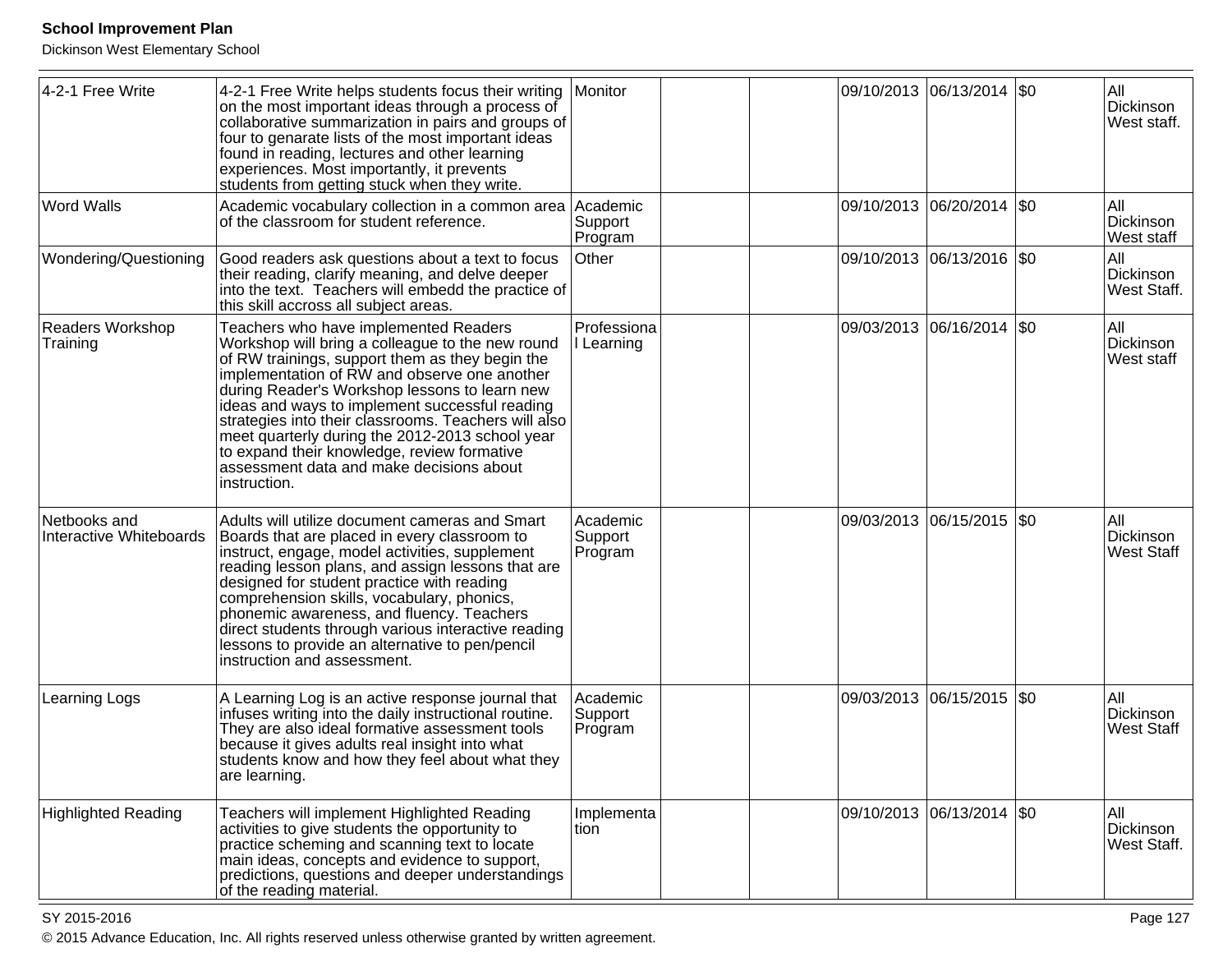| 4-2-1 Free Write                        | 4-2-1 Free Write helps students focus their writing<br>on the most important ideas through a process of<br>collaborative summarization in pairs and groups of Program<br>four to genarate lists of the most important ideas<br>found in reading, lectures and other learning<br>experiences. Most importantly, it prevents<br>students from getting stuck when they write                                                                                                                                                                                                  | Academic<br>Support            |  | 09/03/2013 06/15/2015 \$0 |         | All<br>Dickinson<br>West                     |
|-----------------------------------------|----------------------------------------------------------------------------------------------------------------------------------------------------------------------------------------------------------------------------------------------------------------------------------------------------------------------------------------------------------------------------------------------------------------------------------------------------------------------------------------------------------------------------------------------------------------------------|--------------------------------|--|---------------------------|---------|----------------------------------------------|
| Current Events                          | Through the use of weekly magazines (Time for<br>Kids, Weekly Reader), Detroit News/Free Press<br>and CNN Student News, teachers will introduce<br>students to current events in the news and<br>community.                                                                                                                                                                                                                                                                                                                                                                | Academic<br>Support<br>Program |  | 09/03/2013 06/15/2015 \$0 |         | All<br>Dickinson<br><b>West Staff</b>        |
| Cooperative Learning                    | Teachers will implement cooperative learning<br>strategies with math manipulatives, games and<br>activities to give students the opportunity to work<br>together to accomplish shared goals in writing.<br>Through mixed ability grouping, students help<br>each other learn and encourage individual team<br>members' success. Most importantly, "positive<br>interdependence" is developed by through<br>students understanding that each student has a<br>different resource and membership in a learning<br>group means that they either succeed or fail-<br>together. | Monitor                        |  | 09/10/2013 06/13/2014 \$0 |         | All Staff at<br>Dickinson<br>West.           |
| Netbooks and<br>Interactive Whiteboards | Adults will utilize document cameras and Smart<br>Boards that are placed in every classroom to<br>instruct, engage, model activities, supplement<br>reading lesson plans, and assign lessons that are<br>designed for student practice with reading<br>comprehension skills, vocabulary, phonics,<br>phonemic awareness, and fluency. Teachers<br>direct students through various interactive reading<br>lessons to provide an alternative to pen/pencil<br>instruction and assessment.                                                                                    | Technology                     |  | 09/03/2013 06/13/2016     | $ $ \$0 | All<br><b>Dickinson</b><br><b>West Staff</b> |
| Constitution Day                        | Teachers will lead the discussion of the<br>importance of Consititution Day. Teachers will<br>assign a variety of lessons to students including:<br>writing the meaning of the Constitution in their own<br>words; a timeline of key dates and events, lessons<br>to learn and review the vocabulary of the<br>Constitution and Bill of Rights, as well as other<br>activities to impart values of civic involvement and<br>responsibility.                                                                                                                                | Implementa<br>tion             |  | 09/16/2013 09/20/2013     | $ $ \$0 | All<br><b>Dickinson</b><br>West staff        |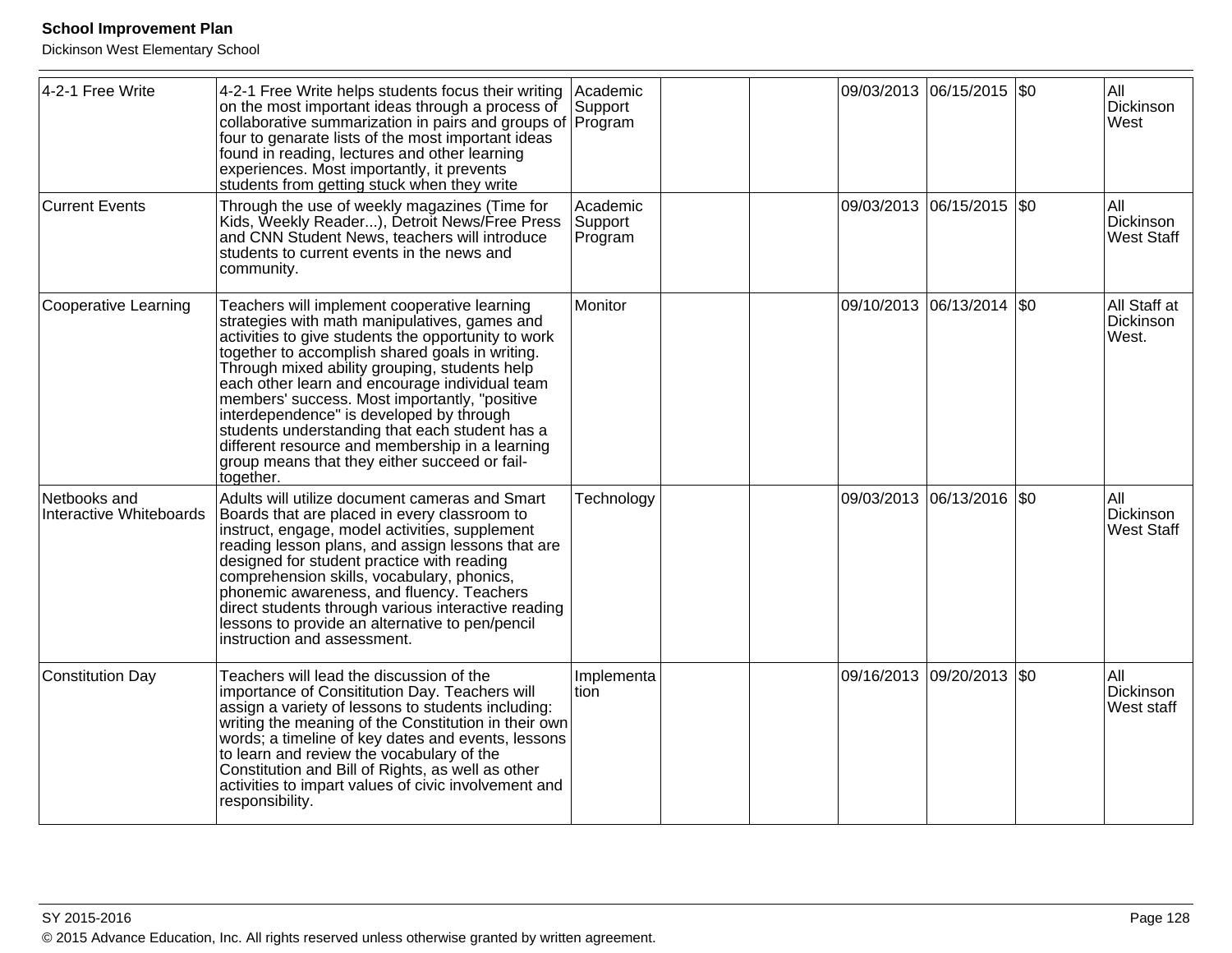| <b>Learning Logs</b>                               | A Learning Log is an active response journal that<br>infuses writing into the daily instructional routine.<br>They are also ideal formative assessment tools<br>because it gives teachers real insight into what<br>students know and how they feel about what they<br>are learning.                                                                                                                                                                                                      | Monitor                        |            | 09/10/2013 06/13/2014      | $\sqrt{50}$  | All<br>Dickinson<br>West staff.                                  |
|----------------------------------------------------|-------------------------------------------------------------------------------------------------------------------------------------------------------------------------------------------------------------------------------------------------------------------------------------------------------------------------------------------------------------------------------------------------------------------------------------------------------------------------------------------|--------------------------------|------------|----------------------------|--------------|------------------------------------------------------------------|
| <b>Discovery Education</b>                         | Discovery Education, an online digital content<br>area site, provides high quality digital content to<br>schools. This online site accelerates achievement<br>through award-winning digital content, interactive<br>lessons, real time assessment, virtual<br>experiences, contests, challenges and<br>professional development.                                                                                                                                                          | Technology                     | 09/10/2013 | 06/01/2016   \$0           |              | All<br>Dickinson<br>West Staff.                                  |
| Netbooks and<br>Interactive Whiteboards            | Teachers will utilize document cameras and Smart<br>Boards that are placed in every classroom to<br>instruct, engage, model activities, supplement<br>reading lesson plans, and assign lessons that are<br>designed for student practice with reading<br>comprehension skills, vocabulary, phonics,<br>phonemic awareness, and fluency. Teachers<br>direct students through various interactive reading<br>lessons to provide an alternative to pen/pencil<br>instruction and assessment. | Technology                     |            | 09/10/2013 06/13/2016 \$0  |              | All<br>Dickinson<br>West and<br>district<br>technology<br>staff. |
| <b>Writing Folders</b>                             | Writng Folders engage students in the<br>organization and housing of their ongoing work,<br>such as the records and artifacts of the writing<br>process.                                                                                                                                                                                                                                                                                                                                  | Monitor                        | 09/10/2013 | 06/13/2014                 | $ $ \$0      | All<br>Dickinson<br>West staff.                                  |
| <b>Highlighted Reading</b>                         | Teachers will implement Highlighted Reading<br>activities to give students the opportunity to<br>practice scheming and scanning text to locate<br>main ideas, concepts and evidence to support,<br>predictions, questions and deeper understandings<br>of the reading material.                                                                                                                                                                                                           | Implementa<br>tion             |            | 09/10/2013 06/20/2014      | $ 30\rangle$ | All<br>Dickinson<br>West staff                                   |
| <b>Highlighted Reading</b>                         | Adults will implement Highlighted Reading<br>activities to give students the opportunity to<br>practice scheming and scanning text to locate<br>main ideas, concepts and evidence to support,<br>predictions, questions and deeper understandings<br>of the reading material.                                                                                                                                                                                                             | Other                          |            | 09/03/2013 06/13/2016  \$0 |              | All<br>Dickinson<br><b>West Staff</b>                            |
| <b>Word Walls</b>                                  | Academic vocabulary colection in a common area<br>of the classroom for student reference.                                                                                                                                                                                                                                                                                                                                                                                                 | Academic<br>Support<br>Program |            | 09/03/2013 06/15/2015 \$0  |              | All<br>Dickinson<br><b>West Staff</b>                            |
| Professional<br>Development for Mobile<br>Devices. | Teachers will use, teach and integrate netbook,<br>laptop or other mobile devices to use the<br>SmartBoard.                                                                                                                                                                                                                                                                                                                                                                               | Technology                     |            | 09/10/2013 06/01/2016 \$0  |              | All<br>Dickinson<br>West Staff                                   |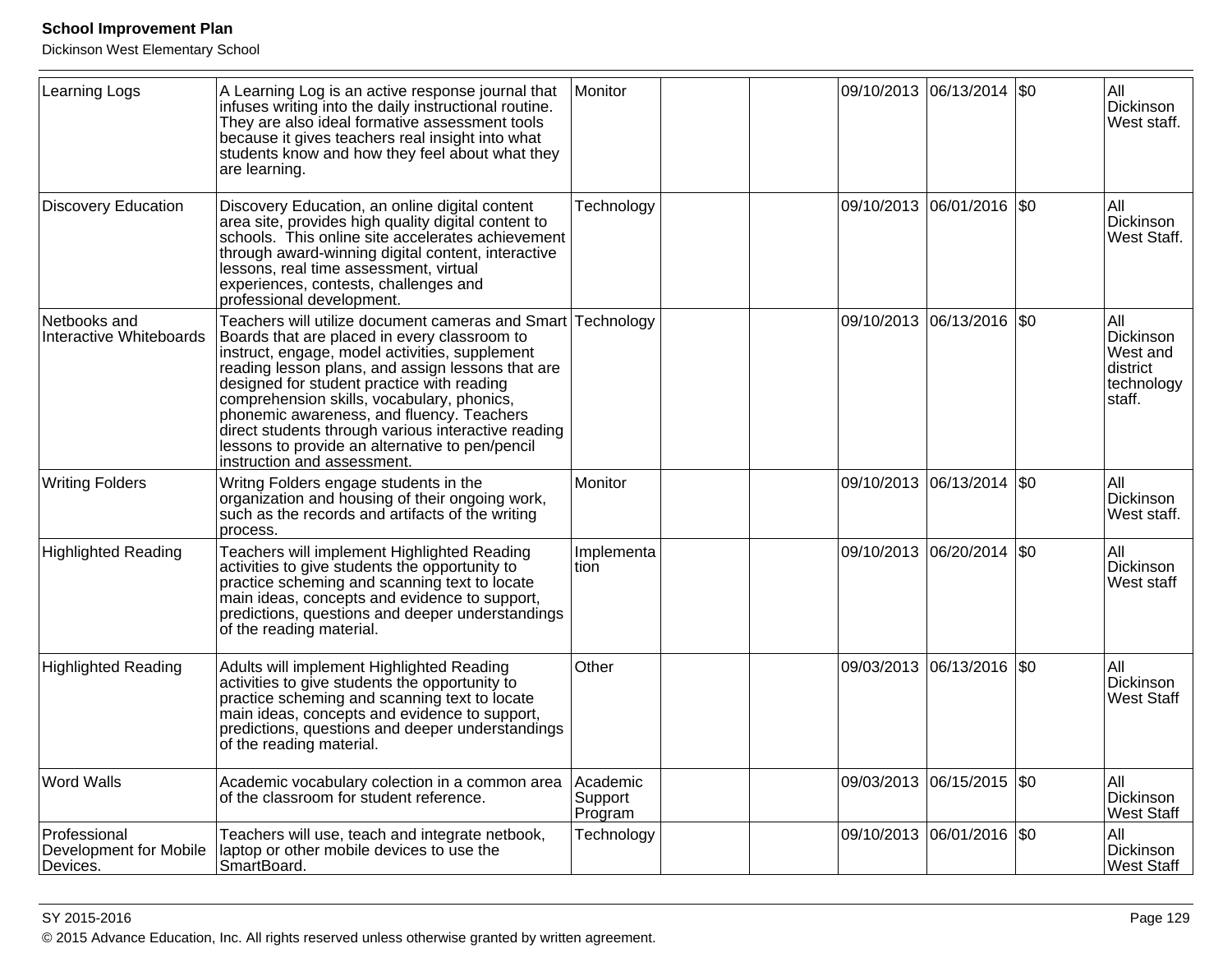| <b>Constitution Day</b>                        | Teachers will lead the discussion of the<br>importance of Consititution Day. Teachers will<br>assign a variety of lessons to students including:<br>writing the meaning of the Constitution in their own<br>words; a timeline of key dates and events, lessons<br>to learn and review the vocabulary of the<br>Constitution and Bill of Rights, as well as other<br>activities to impart values of civic involvement and<br>responsibility.                                                                             | Implementa<br>tion |  | 09/16/2013 09/20/2013 \$0   |         | All<br>Dickinson<br>West staff.        |
|------------------------------------------------|-------------------------------------------------------------------------------------------------------------------------------------------------------------------------------------------------------------------------------------------------------------------------------------------------------------------------------------------------------------------------------------------------------------------------------------------------------------------------------------------------------------------------|--------------------|--|-----------------------------|---------|----------------------------------------|
| Learning Logs                                  | A Learning Log is an active response journal that<br>infuses writing into the daily instructional routine.<br>They are also ideal formative assessment tools<br>because it gives teachers real insight into what<br>students know and how they feel about what they<br>are learning.                                                                                                                                                                                                                                    | Monitor            |  | 09/10/2013  06/13/2014  \$0 |         | All<br>Dickinson<br>West staff.        |
| Netbooks and<br>Interactive Whiteboards        | Teachers will utilize Netbooks and Smart Boards<br>that are placed in every classroom to instruct,<br>engage, model activities, supplement reading<br>lesson plans, and assign lessons that are<br>designed for student practice with reading<br>comprehension skills, vocabulary, phonics,<br>phonemic awareness, and fluency accross all<br>content areas. Teachers direct students through<br>various interactive reading lessons to provide an<br>alternative to pen/pencil instruction and<br>assessment.          | Technology         |  | 09/10/2013  06/13/2014  \$0 |         | <b>AII</b><br>Dickinson<br>West staff. |
| Netbook and Interactive<br><b>White Boards</b> | Teachers will utilize Netbooks and Smart Boards<br>that are placed in every classroom to instruct,<br>engage, model activities, supplement reading<br>lesson plans, and assign lessons that are<br>designed for student practice with reading<br>comprehension skills, vocabulary, phonics,<br>phonemic awareness, and fluency in the Social<br>Studies content area. Teachers direct students<br>through various interactive reading lessons to<br>provide an alternative to pen/pencil instruction and<br>assessment. | Implementa<br>tion |  | 09/10/2013 06/13/2014       | $ $ \$0 | <b>AII</b><br>Dickinson<br>West Staff. |
| 3x3 Writing Frame                              | The 3x3 Writing Frame uses a visual organizer to<br>help students see the strucure of a good essay<br>and plan out its beginning, middle, and end. The<br>frame can be adapted to fit the three text types<br>(argument, informative/explanatory, and<br>narrative).                                                                                                                                                                                                                                                    | <b>Monitor</b>     |  | 09/10/2013  06/13/2014  \$0 |         | All<br>Dickinson<br>West staff.        |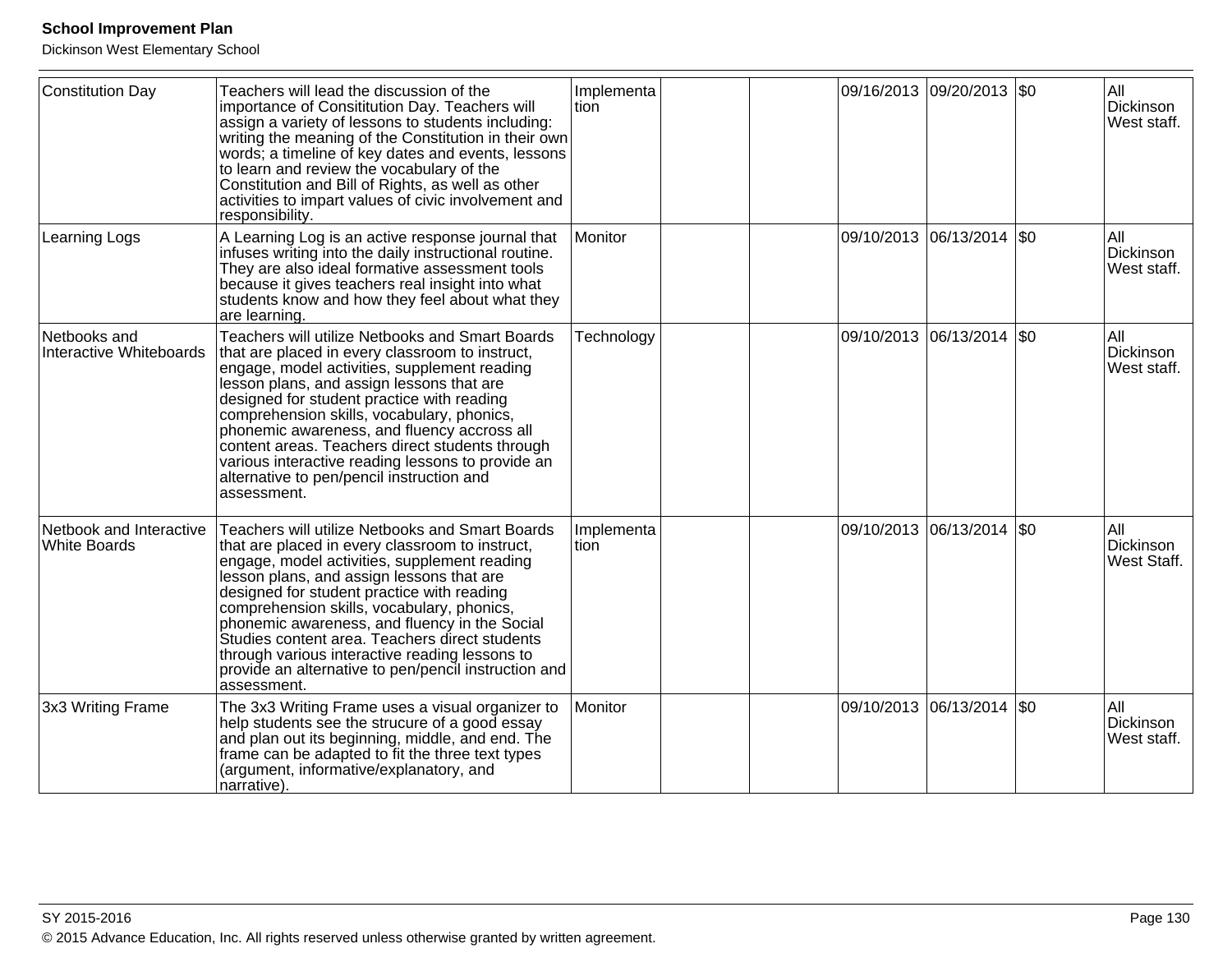Dickinson West Elementary School

| Netbooks and<br>Interactive Whiteboards | Teachers will utilize document cameras and Smart Technology<br>Boards that are placed in every classroom to<br>instruct, engage, model activities, supplement<br>mathematics lesson plans, and assign lessons<br>that are designed for student practice with<br>mathematics computation skills, vocabulary,<br>phonics, phonemic awareness, and fluency.<br>Teachers direct students through various<br>interactive mathematics lessons to provide an<br>alternative to pen/pencil instruction and<br>assessment. |                                |  | 09/10/2013 06/13/2014 \$0 |        | All<br>Dickinson<br>West staff        |
|-----------------------------------------|-------------------------------------------------------------------------------------------------------------------------------------------------------------------------------------------------------------------------------------------------------------------------------------------------------------------------------------------------------------------------------------------------------------------------------------------------------------------------------------------------------------------|--------------------------------|--|---------------------------|--------|---------------------------------------|
| Constitution Day                        | Teachers will lead the discussion of the<br>importance of Consititution Day. Teachers will<br>assign a variety of lessons to students including:<br>writing the meaning of the Constitution in their own<br>words; a timeline of key dates and events, lessons<br>to learn and review the vocabulary of the<br>Constitution and Bill of Rights, as well as other<br>activities to impart values of civic involvement and<br>responsibility.                                                                       | Academic<br>Support<br>Program |  | 09/17/2013 06/15/2015 \$0 |        | All<br>Dickinson<br><b>West Staff</b> |
| <b>Writing Folders</b>                  | Writng Folders engage students in the<br>organization and housing of their ongoing work,<br>such as the records and artifacts of the writing<br>process.                                                                                                                                                                                                                                                                                                                                                          | Academic<br>Support<br>Program |  | 09/03/2013 06/15/2015     | \$0    | All<br>Dickinson<br><b>West Staff</b> |
| Writer's Club                           | Writer's Club is a support and feedback group<br>made up of three to five members. Members can<br>choose to read their own pieces or read one<br>another's pieces to help each writer notice where<br>his or her writing causes the reader to falter.                                                                                                                                                                                                                                                             | Monitor                        |  | 09/10/2013 06/13/2014     | $ \$0$ | All<br>Dickinson<br>West staff.       |
| <b>Building Writing</b>                 | Building Writing is a prewriting activity that<br>provides the scaffolding emerging writers need as<br>they learn to produce high-quality responses on<br>demand. It also builds students' motivation and<br>confidence as writers, while teachers formatively<br>assess every student's work in real time.                                                                                                                                                                                                       | Academic<br>Support<br>Program |  | 09/03/2013 06/15/2015 \$0 |        | All<br>Dickinson<br><b>West Staff</b> |
| Everyday Math Online                    | Teachers at all grade levels will instruct,<br>implement and monitor the student use of<br>everydaymathonline exams, games and activities.                                                                                                                                                                                                                                                                                                                                                                        | Technology                     |  | 09/10/2013 06/01/2016 \$0 |        | All Staff at<br>Dickinson<br>West.    |
| Math Journal                            | Teacher will model and engage students in writing Monitor<br>a journal, or math notebook, as a record of their<br>learning experiences over a period of time. This<br>notebook can be used exclusively for discoveries,<br>or it can be used to include reflections from<br>reading or class discussions. It is more than a<br>collection of observations, facts learned, and<br>procedures conducted. The notebook also<br>documents student reflections, questions,<br>predictions, and conclusions.            |                                |  | 09/10/2013 06/13/2014     | \$0    | All<br>Dickinson<br><b>West staff</b> |

SY 2015-2016

en and the set of the set of the set of the set of the set of the set of the set of the set of the Page 131  $\,$ © 2015 Advance Education, Inc. All rights reserved unless otherwise granted by written agreement.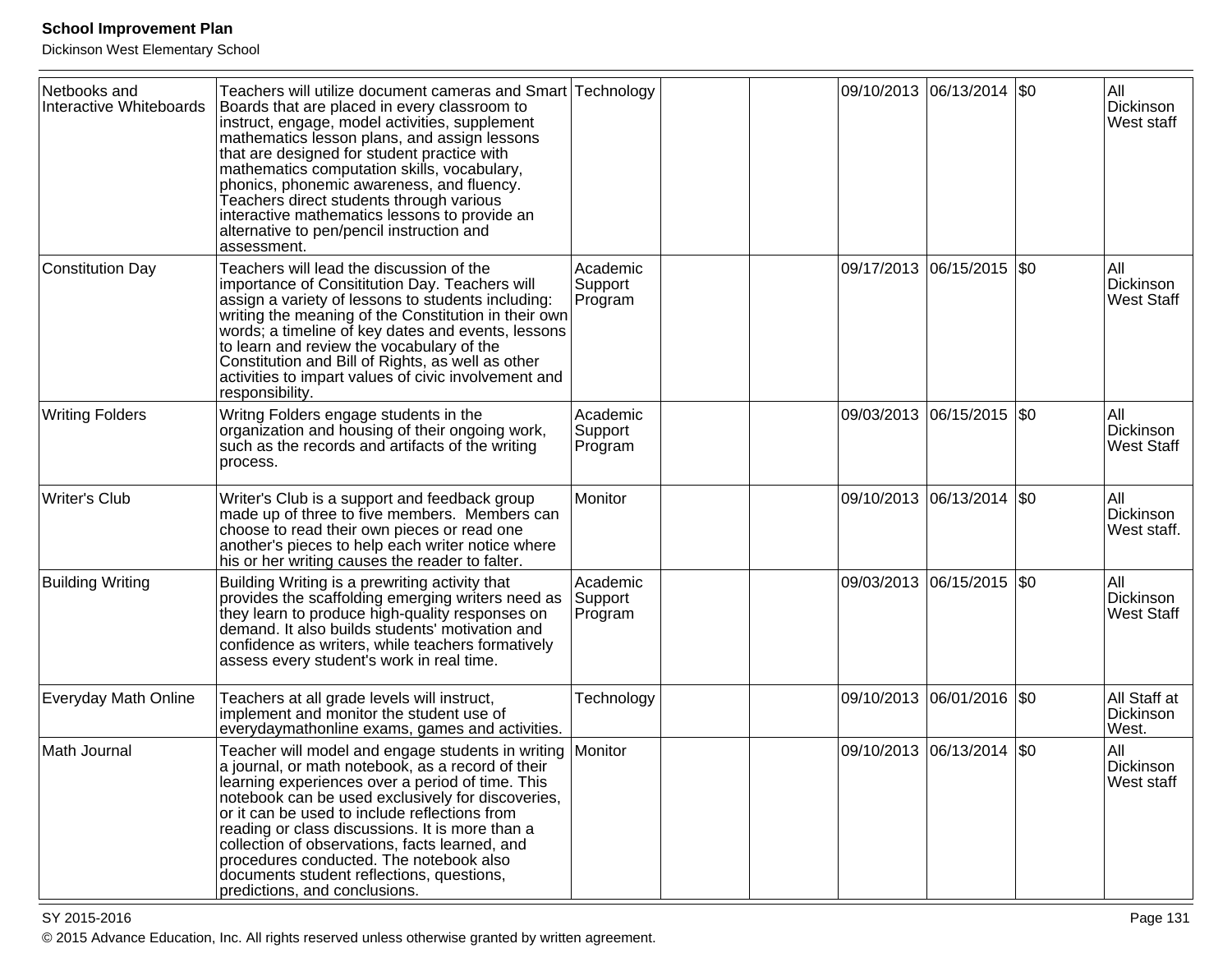| Note<br>Taking/Summarizing              | Note taking/Summarizing promotes the retention<br>of knowledge through the use of engaging<br>activities designed to rehearse and practice skills<br>for the purpose of moving knowledge into long-<br>term memory. In mathematics activities such as 2<br>column notes and PASM Charts (problem, what is<br>the problem asking, solution, and what does the<br>answer mean) promote higher order thinking skills.                                                                                                             | Implementa<br>tion             |  | 09/10/2013 06/13/2014 \$0   |         | All<br>Dickinson<br>West staff.       |
|-----------------------------------------|--------------------------------------------------------------------------------------------------------------------------------------------------------------------------------------------------------------------------------------------------------------------------------------------------------------------------------------------------------------------------------------------------------------------------------------------------------------------------------------------------------------------------------|--------------------------------|--|-----------------------------|---------|---------------------------------------|
| 4-2-1 Free Write                        | 4-2-1 Free Write helps students focus their writing<br>on the most important ideas through a process of<br>collaborative summarization in pairs and groups of<br>four to genarate lists of the most important ideas<br>found in social studies, lectures and other learning<br>experiences. Most importantly, it prevents<br>students from getting stuck when they write.                                                                                                                                                      | Monitor                        |  | 09/10/2013 06/13/2014       | $ $ \$0 | All<br>Dickinson<br>West staff.       |
| Netbooks and<br>Interactive Whiteboards | <b>Teachers will utilize Netbooks and Smart Boards</b><br>that are placed in every classroom to instruct,<br>engage, model activities, supplement reading<br>lesson plans, and assign lessons that are<br>designed for student practice with reading<br>comprehension skills, vocabulary, phonics,<br>phonemic awareness, and fluency in the Social<br>Studies content area. Teachers direct students<br>through various interactive reading lessons to<br>provide an alternative to pen/pencil instruction and<br>assessment. | Technology                     |  | 09/10/2013 06/20/2014  \$0  |         | All<br>Dickinson<br>West staff.       |
| Netbooks and<br>Interactive Whiteboards | Teachers will utilize Netbooks and Smart Boards<br>that are placed in every classroom to instruct,<br>engage, model activities, supplement reading<br>lesson plans, and assign lessons that are<br>designed for student practice with reading<br>comprehension skills, vocabulary, phonics,<br>phonemic awareness, and fluency in the Social<br>Studies content area. Teachers direct students<br>through various interactive reading lessons to<br>provide an alternative to pen/pencil instruction and<br>assessment.        | Technology                     |  | 09/10/2013 06/13/2014   \$0 |         | All<br>Dickinson<br>West staff        |
| Life Skills                             | Teacher will implement, model and engage<br>students in real life skills (organization, economy,<br>social and reflective processes), using<br>collaborative groups to achieve targeted goals,<br>and organize using color coded supplies.                                                                                                                                                                                                                                                                                     | <b>Direct</b><br>Instruction   |  | 09/03/2013 06/15/2015   \$0 |         | All<br>Dickinson<br><b>West Staff</b> |
| <b>Word Walls</b>                       | Academic vocabulary colection in a common area<br>of the classroom for student reference.                                                                                                                                                                                                                                                                                                                                                                                                                                      | Academic<br>Support<br>Program |  | 09/10/2012 06/13/2016 \$0   |         | <b>Teachers</b>                       |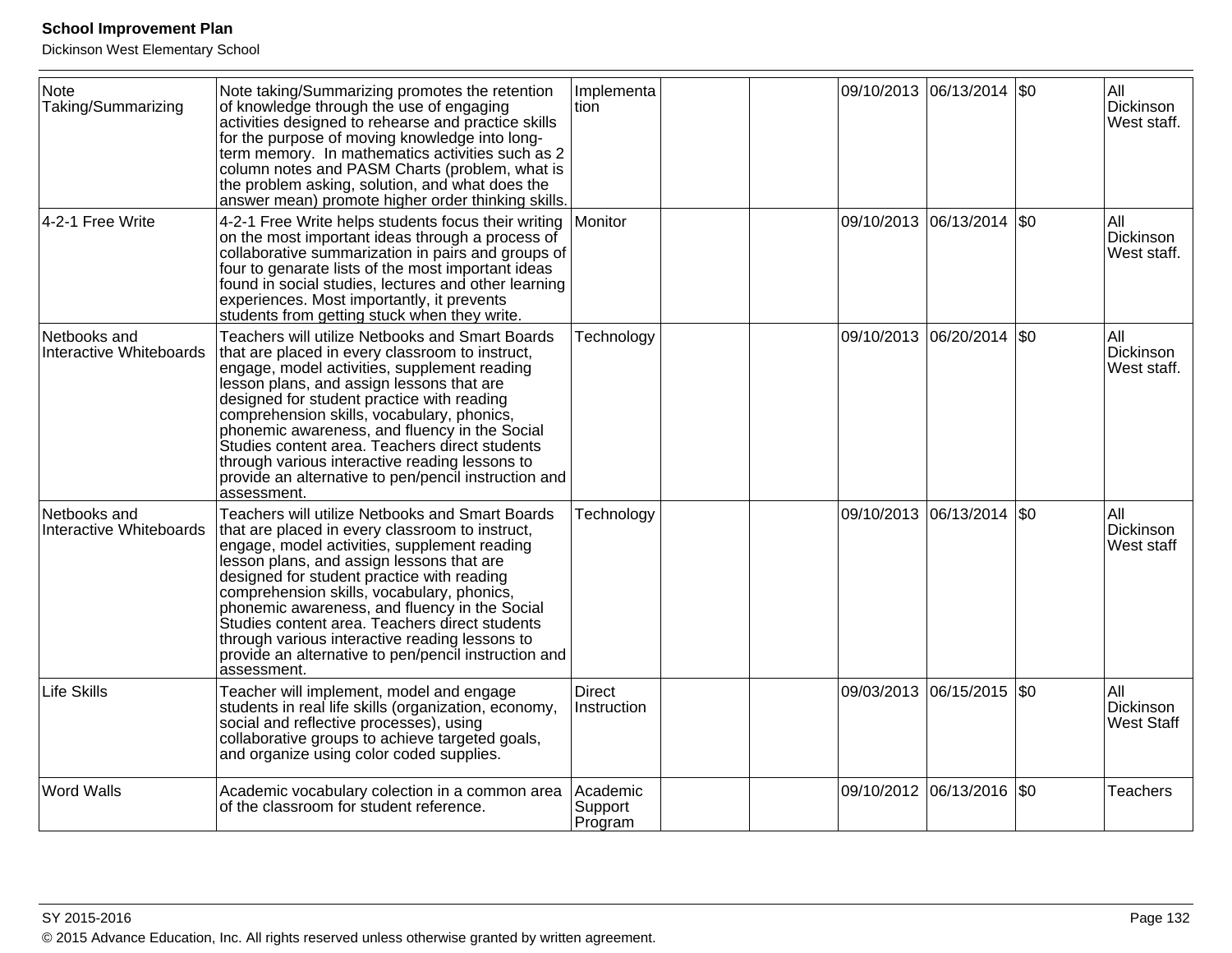| <b>Learning Logs</b>                    | A Learning Log is an active response journal that<br>infuses writing into the daily instructional routine.<br>They are also ideal formative assessment tools<br>because it gives teachers real insight into what<br>students know and how they feel about what they<br>are learning.                                                                                                                                                                                                                                    | Monitor                        |  | 09/10/2013 06/13/2014 \$0 |             | All<br>Dickinson<br>West staff                                         |
|-----------------------------------------|-------------------------------------------------------------------------------------------------------------------------------------------------------------------------------------------------------------------------------------------------------------------------------------------------------------------------------------------------------------------------------------------------------------------------------------------------------------------------------------------------------------------------|--------------------------------|--|---------------------------|-------------|------------------------------------------------------------------------|
| Writing/Creating<br>Algorithms          | The teacher will implement, model and engage<br>students in writing alogorithms for a variety of<br>mathematical operations and processes as an<br>assessment to demonstrate students<br>understanding and mastery of math concepts.                                                                                                                                                                                                                                                                                    | Implementa<br>ltion            |  | 09/10/2013 06/13/2014 \$0 |             | All<br>Dickinson<br>West staff.                                        |
| <b>Discovery Education</b>              | Discovery Education, an online digital content<br>area site, provides high quality digital content to<br>schools. This online site accelerates achievement<br>through award-winning digital content, interactive<br>lessons, real time assessment, virtual<br>experiences, contests, challenges and<br>professional development.                                                                                                                                                                                        | Technology                     |  | 09/10/2013 06/13/2014 \$0 |             | All<br>Dickinson<br><b>West staff</b>                                  |
| Netbooks and<br>Interactive Whiteboards | Teachers will utilize Netbooks and Smart Boards<br>that are placed in every classroom to instruct,<br>engage, model activities, supplement reading<br>lesson plans, and assign lessons that are<br>designed for student practice with reading<br>comprehension skills, vocabulary, phonics,<br>phonemic awareness, and fluency in the Social<br>Studies content area. Teachers direct students<br>through various interactive reading lessons to<br>provide an alternative to pen/pencil instruction and<br>assessment. | Technology                     |  | 09/10/2013 06/13/2014     | $\sqrt{50}$ | All<br>Dickinson<br><b>West staff</b>                                  |
| <b>Guest Reader Day</b>                 | Dickinson West Stakeholders will be invited tothe<br>school to read to students at different grade levels. Engageme                                                                                                                                                                                                                                                                                                                                                                                                     | Community<br>nt                |  | 03/03/2013 06/13/2016 \$0 |             | Principal,<br>School<br>Improveme<br>∣nt <sup>†</sup> ream,<br>Parents |
| <b>Word Walls</b>                       | Academic vocabulary colection in a common area<br>of the classroom for student reference.                                                                                                                                                                                                                                                                                                                                                                                                                               | Academic<br>Support<br>Program |  | 09/10/2013 06/13/2014 \$0 |             | All<br>Dickinson<br>West staff                                         |
| Wondering/Questioning                   | Good readers ask questions about a text to focus<br>their reading, clarify meaning, and delve deeper<br>into the text. Adults will embedd the practice of<br>this skill accross all subject areas.                                                                                                                                                                                                                                                                                                                      | Other                          |  | 09/03/2013 06/13/2016 \$0 |             | All<br>Dickinson<br><b>West Staff</b>                                  |
| <b>Writer's Club</b>                    | Writer's Club is a support and feedback group<br>made up of three to five members. Members can<br>choose to read their own pieces or read one<br>another's pieces to help each writer notice where<br>his or her writing causes the reader to falter.                                                                                                                                                                                                                                                                   | Academic<br>Support<br>Program |  | 09/03/2013 06/15/2015 \$0 |             | All<br>Dickinson<br><b>West Staff</b>                                  |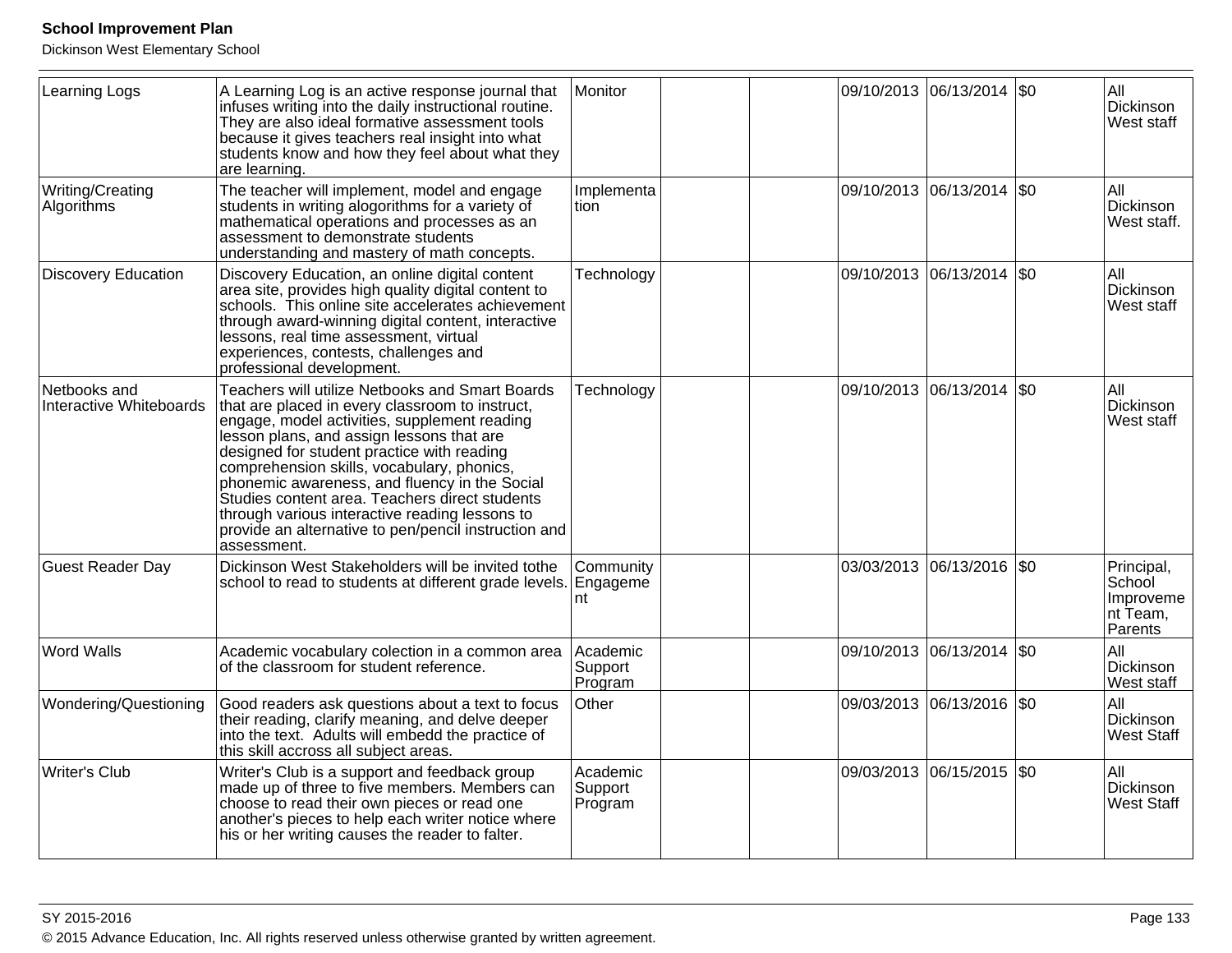Dickinson West Elementary School

| Reading Information<br>Sources        | Teachers will instruct students on how to<br>comprehend, analyze information closely and<br>justify their interpretions with evidence using<br>sources such as data charts, graphs, paintings,<br>film clips, websites, lab experiments, etc.                                                                                    | Academic<br>Support<br>Program |  | 09/03/2013 06/15/2015 \$0 |           | All<br>Dickinson<br>West              |
|---------------------------------------|----------------------------------------------------------------------------------------------------------------------------------------------------------------------------------------------------------------------------------------------------------------------------------------------------------------------------------|--------------------------------|--|---------------------------|-----------|---------------------------------------|
| <b>Reading Information</b><br>Sources | Teachers will instruct students on how to<br>comprehend, analyze information closely and<br>justify their interpretions with evidence using<br>sources such as data charts, graphs, paintings,<br>film clips, websites, lab experiments, etc.                                                                                    | Direct<br>Instruction          |  | 09/10/2013 06/13/2014     | l\$0      | All<br>Dickinson<br><b>West Staff</b> |
| <b>Reading Information</b><br>Sources | Teachers will instruct students on how to<br>comprehend, analyze information closely and<br>justify their interpretions with evidence using<br>sources such as data charts, graphs, paintings,<br>film clips, websites, lab experiments, etc.                                                                                    | <b>Direct</b><br>Instruction   |  | 09/10/2013 06/13/2014 \$0 |           | All<br>Dickinson<br>West staff        |
| <b>Reading Information</b><br>Sources | Teachers will instruct students on how to<br>comprehend, analyze information closely and<br>justify their interpretions with evidence using<br>sources such as data charts, graphs, paintings,<br>film clips, websites, lab experiments, etc.                                                                                    | Direct<br>Instruction          |  | 09/10/2013 06/20/2014     | l\$0      | All<br>Dickinson<br>West staff.       |
| Wondering/Questioning                 | Good readers ask questions about a text to focus<br>their reading, clarify meaning, and delve deeper<br>into the text. Teachers will embedd the practice of<br>this skill accross all subject areas.                                                                                                                             | Other                          |  | 09/10/2013 06/20/2014     | \$0       | All<br>Dickinson<br>West staff        |
| <b>Discovery Learning</b>             | Discovery Education, an online digital content<br>area site, provides high quality digital content to<br>schools. This online site accelerates achievement<br>through award-winning digital content, interactive<br>lessons, real time assessment, virtual<br>experiences, contests, challenges and<br>professional development. | Technology                     |  | 09/10/2013 06/13/2014     | <b>SO</b> | All<br>Dickinson<br>West staff.       |
| Compare and Contrast                  | Teachers will implement, model and monitor<br>collecting information about two or more<br>mathematical concepts or examples. The key<br>attributes are recorded on a two-column graphic<br>organizer/chart to clarify similarities and<br>differences.                                                                           | Monitor                        |  | 09/10/2013 06/13/2014     | <b>SO</b> | All<br>Dickinson<br>West staff.       |
| Wondering/Questioning                 | Good readers in mathematics ask questions about Other<br>a text to focus their reading, clarify meaning, and<br>delve deeper into the text. Teachers will embedd<br>the practice of this skill across all subject areas.                                                                                                         |                                |  | 09/10/2013 06/13/2014     | \$0       | All<br>Dickinson<br><b>West staff</b> |
| <b>Building Writing</b>               | Building Writing is a prewriting activity that<br>provides the scaffolding emerging writers need as<br>they learn to produce high-quality responses on<br>demand. It also builds students' motivation and<br>confidence as writers, while teachers formatively<br>assess every student's work in real time.                      | Implementa<br>ltion.           |  | 09/10/2013 06/13/2014 \$0 |           | All<br>Dickinson<br>West staff.       |

SY 2015-2016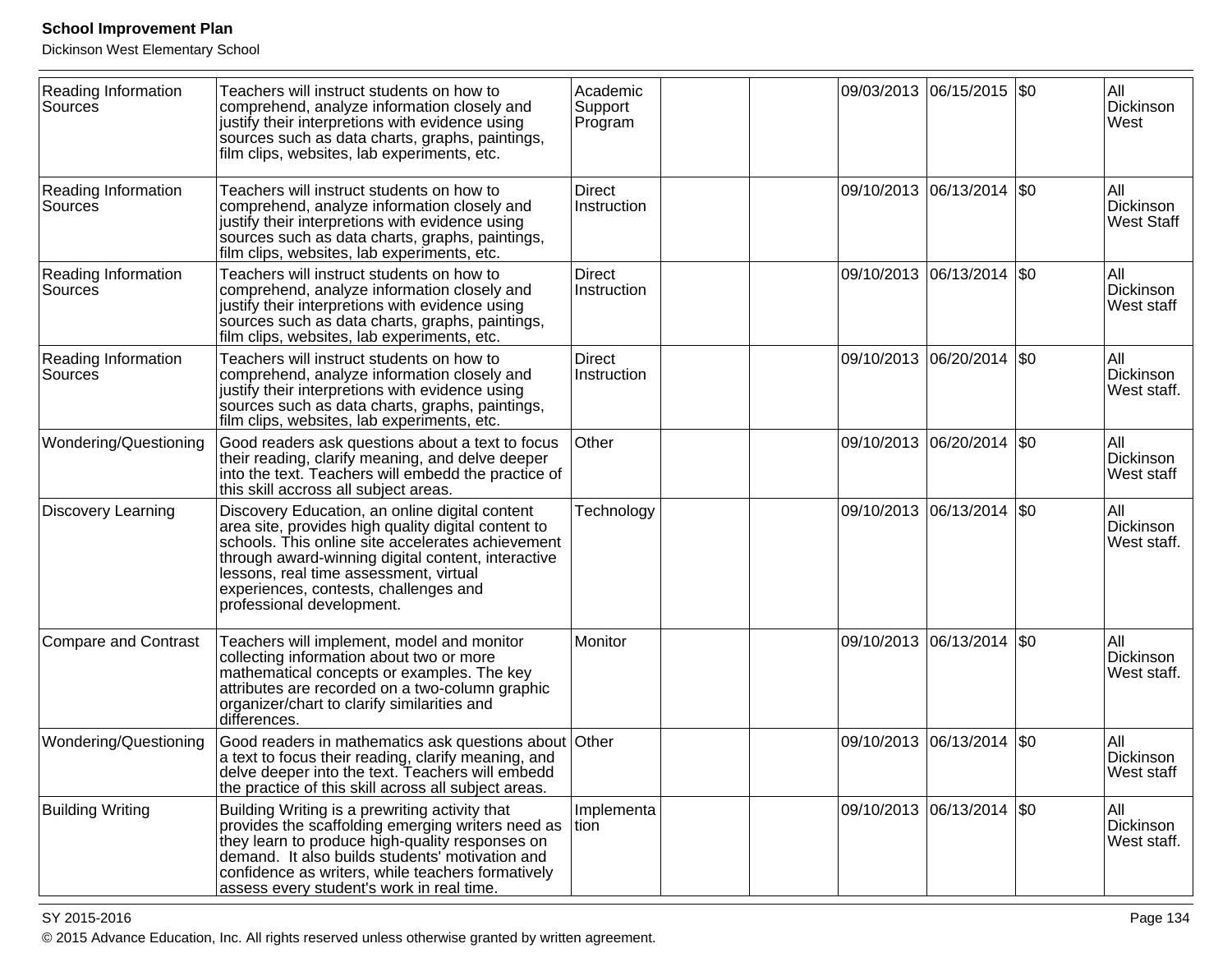Dickinson West Elementary School

| 3x3 Writing Frame                                 | The 3x3 Writing Frame uses a visual organizer to<br>help students see the strucure of a good essay<br>and plan out its beginning, middle, and end. The<br>frame can be adapted to fit the three text types<br>(argument, informative/explanatory, and<br>narrative).                                                                                                                                                                                                                                                       | Monitor            |  | 09/10/2013  06/13/2014  \$0 | All<br><b>Dickinson</b><br>West staff. |
|---------------------------------------------------|----------------------------------------------------------------------------------------------------------------------------------------------------------------------------------------------------------------------------------------------------------------------------------------------------------------------------------------------------------------------------------------------------------------------------------------------------------------------------------------------------------------------------|--------------------|--|-----------------------------|----------------------------------------|
| Cooperative Problem<br>Solving                    | Teachers will assign various problem solving tasks Implementa<br>to small groups to promote critical thinking skills<br>and to prepare students for class discussions.<br>Teachers will guide students through climate-<br>setting activities that are essential in helping<br>respect one another's opinions and to avoid<br>ridiculing of ideas. After discussing the topics,<br>teachers will instruct the small groups to complete<br>follow-up reports, group presentations, and wall<br>charts to solidify learning. | ltion              |  | 09/10/2013  06/13/2014  \$0 | All<br>Dickinson<br>West staff         |
| Everyday Math and<br>Connected Math<br>Curriculum | Teachers will receive additional training in the<br>Everyday (EDM) and Connected<br>Math curriculums. Ongoing teacher-to-teacher<br>collaboration and mentoring will support teachers<br>who may need further instruction.                                                                                                                                                                                                                                                                                                 | Implementa<br>tion |  | 09/10/2013  06/13/2014  \$0 | <b>AII</b><br>Dickinson<br>West Staff. |

## **General Fund**

| <b>Activity Name</b>           | Activity Description                                                                                                                                                                                                                                                                                                                                                                                                                                                                                                          | Activity<br><b>Type</b>        | <b>Tier</b> | Phase | Begin Date End Date         | Resource<br>Assigned | Staff<br>Responsibl                     |
|--------------------------------|-------------------------------------------------------------------------------------------------------------------------------------------------------------------------------------------------------------------------------------------------------------------------------------------------------------------------------------------------------------------------------------------------------------------------------------------------------------------------------------------------------------------------------|--------------------------------|-------------|-------|-----------------------------|----------------------|-----------------------------------------|
|                                | Science Explorer Books   Teachers will use the Science Explorer Books to<br>engage students in reading skills and<br>comprehension strategies                                                                                                                                                                                                                                                                                                                                                                                 | Academic<br>Support<br>Program |             |       | 09/10/2013  06/01/2016  \$0 |                      | IAII<br>Dickinson<br>West Staff         |
| Cooperative Problem<br>Solving | Teachers will assign various problem solving tasks   Implementa  <br>to small groups to promote<br>critical thinking skills and to prepare students for<br>class discussions. Teachers will guide students<br>through climate-setting activities that are essential<br>in helping respect one another's opinions and to<br>avoid ridiculing of ideas. After discussing the<br>topics, teachers will instruct the small groups to<br>complete follow-up reports, group presentations,<br>and wall charts to solidify learning. | ltion                          |             |       | 09/10/2013 06/13/2014  \$0  |                      | IAII<br>Dickinson<br><b>West Staff.</b> |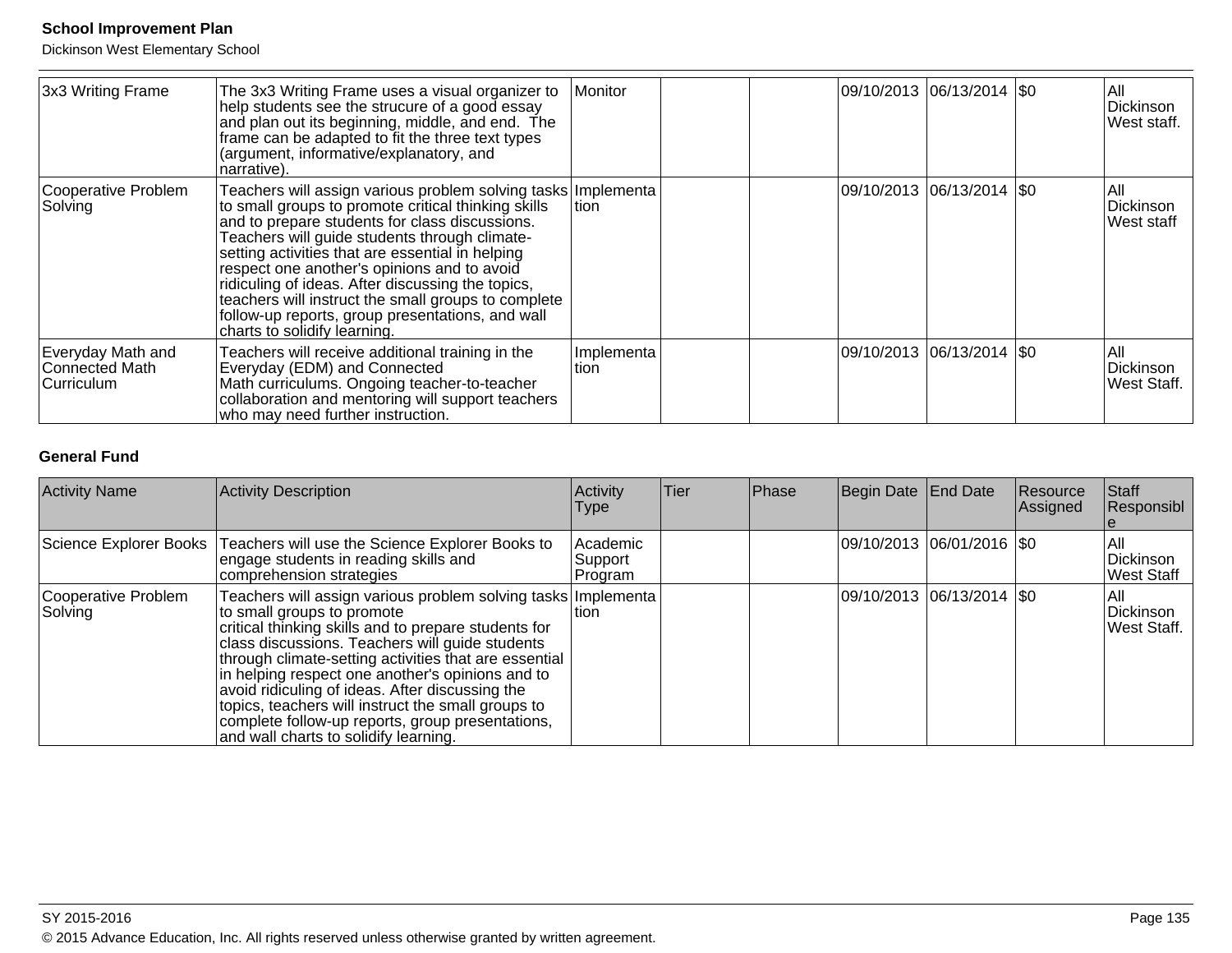| Professional<br>Development                     | Teachers will receive more thorough training to<br>utilize Smart Boards that are placed in every<br>classroom to instruct, engage, model activities,<br>supplement reading lesson plans, and assign<br>lessons that are designed for student practice with<br>reading comprehension skills, vocabulary,<br>phonics, phonemic awareness, and fluency.<br>Teachers direct students through various<br>interactive reading lessons to provide                                                                            | Technology                |  | 09/03/2013 06/01/2016 \$0    | All<br>Dickinson<br>West Staff.        |
|-------------------------------------------------|-----------------------------------------------------------------------------------------------------------------------------------------------------------------------------------------------------------------------------------------------------------------------------------------------------------------------------------------------------------------------------------------------------------------------------------------------------------------------------------------------------------------------|---------------------------|--|------------------------------|----------------------------------------|
| Monitor Implementarion<br>of Science Strategies | an alternative to pen/pencil instruction and<br>assessment.<br>Teachers will instruct students how to keep and<br>use portfolios successfully in class and during                                                                                                                                                                                                                                                                                                                                                     | Monitor                   |  | 09/10/2013 06/13/2014 \$0    | All<br>Dickinson                       |
|                                                 | conferences with parents, teachers and co-<br>teachers. Portfolios will be<br>used for student responses about their classwork,<br>homework, assessments from the classroom or<br>school library as well as focus on the assessment<br>of comprehension skills, engagement, promote<br>responsibility, and<br>provide students an opportunity to learn through<br>self-discovery. Students will also be able to<br>assess their own learning and provide feedback to<br>peers during and after portfolio review.      |                           |  |                              | <b>West Staff</b>                      |
| Passport to Learning                            | Parents, Teachers and Students will be invited to<br>participate in a school-wide event that includes<br>reading, writing, technology, science and social<br>studies strategies and hands-on activities.<br>Teachers showcase the resources that students<br>use daily in the classrooms, so that parents can<br>witness and use these same resources.                                                                                                                                                                | Parent<br>Involvemen      |  | 09/10/2013 06/13/2014 \$0    | All<br>Dickinson<br>West staff.        |
| Readers Workshop<br>Training                    | Teachers who have implemented Readers<br>Workshop will bring a colleague to the new round<br>of RW trainings, support them as they begin the<br>implementation of RW and observe one another<br>during Reader's Workshop lessons to learn new<br>ideas and ways to implement successful reading<br>strategies into their classrooms. Teachers will also<br>meet quarterly during the 2012-2013 school year<br>to expand their knowledge, review formative<br>assessment data and make decisions about<br>instruction. | Professiona<br>I Learning |  | 09/10/2013 06/13/2014 \$0    | All<br>Dickinson<br><b>West Staff.</b> |
| Passport To Learning                            | Parents, Teachers and Students will be invited to<br>participate in a school-wide event that includes<br>reading, writing, technology, science and social<br>studies strategies and hands-on activities.<br>Teachers showcase the resources that students<br>use daily in the classrooms, so that parents can<br>witness and use these same                                                                                                                                                                           | Parent<br>Involvemen      |  | 09/10/2013 06/01/2016 \$1000 | All<br>Dickinson<br><b>West Staff.</b> |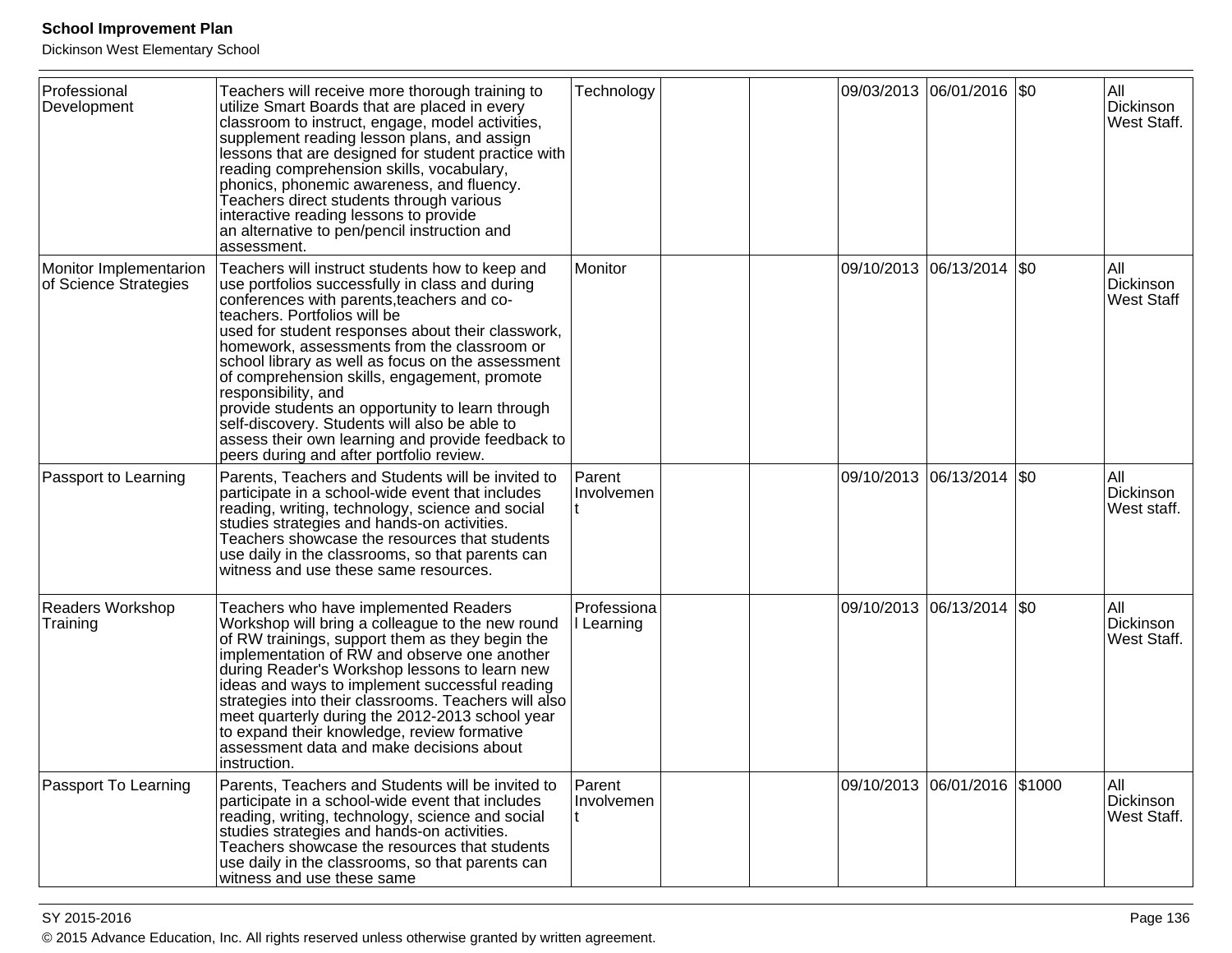| <b>Word Walls</b>                            | Academic vocabulary colection in a common area<br>of the classroom for student reference.                                                                                                                                                                                                                                                                                                                                                                                                                                                  | Academic<br>Support<br>Program |  | 09/10/2013 06/01/2016 \$0  |      | Academic<br>vocabulary<br>colection in<br>a common<br>area of the<br>classroom<br>for student<br>reference. |
|----------------------------------------------|--------------------------------------------------------------------------------------------------------------------------------------------------------------------------------------------------------------------------------------------------------------------------------------------------------------------------------------------------------------------------------------------------------------------------------------------------------------------------------------------------------------------------------------------|--------------------------------|--|----------------------------|------|-------------------------------------------------------------------------------------------------------------|
| Scientific Method Lab<br>Report              | The teacher will use direct instruction,<br>implementation and monitoring to focus students<br>on the scientific processes used to constuct a<br>written report using the Scientific Method.<br>Teachers will be able to use this activity to teach<br>students to comprehend, read, discuss and create<br>each part of the scientific method, including the<br>question, research, hypothesis, data and<br>conclusion. Teachers willprovide opportunities for<br>students to use many and varied approaches to<br>demonstrate competency. | Implementa<br>ltion            |  | 09/10/2013 06/13/2014      | \$0  | All Highly<br>Qualified<br>Science<br>Teachers at<br>Dickinson<br>West.                                     |
| Netbook and Smart<br><b>Board Technology</b> | Teachers will utilize netbooks and Smart Boards<br>that are placed in every classroom to instruct,<br>engage, model activities, supplement reading<br>lesson plans, and assign lessons that are<br>designed for student practice with reading<br>comprehension skills, vocabulary, phonics,<br>phonemic awareness, and fluency. Teachers<br>direct students through various interactive reading<br>lessons to provide an alternative to pen/pencil<br>instruction and assessment.                                                          | Technology                     |  | 09/10/2012 06/01/2016      | \$0  | All<br>Dickinson<br>West Staff.                                                                             |
| Passport to Learning                         | Parents, Teachers and Students will be invited to<br>participate in a school-wide event that includes<br>reading, writing, technology, science and social<br>studies strategies and hands-on activities.<br>Teachers showcase the resources that students<br>use daily in the classrooms, so that parents can<br>witness and use these same resources.                                                                                                                                                                                     | Parent<br>Involvemen           |  | 09/10/2013 06/13/2014      | l\$0 | All<br>Dickinson<br>West staff                                                                              |
| Summarizing and Note-<br>taking              | Teachers will instruct, implement and evaluate<br>summarizing and note-taking skills for science<br>common core topics. Teachers will instruct<br>students on recognizing how information is<br>structured to help them summarize what they read<br>or hear. Students who can effectively summarize<br>learn to synthesize information, a higher-order<br>thinking skill which includes analyzing information,<br>identifying key concepts, and defining extraneous<br>information.                                                        | <b>Direct</b><br>Instruction   |  | 09/10/2013 06/01/2016  \$0 |      | All<br>Dickinson<br>West Staff.                                                                             |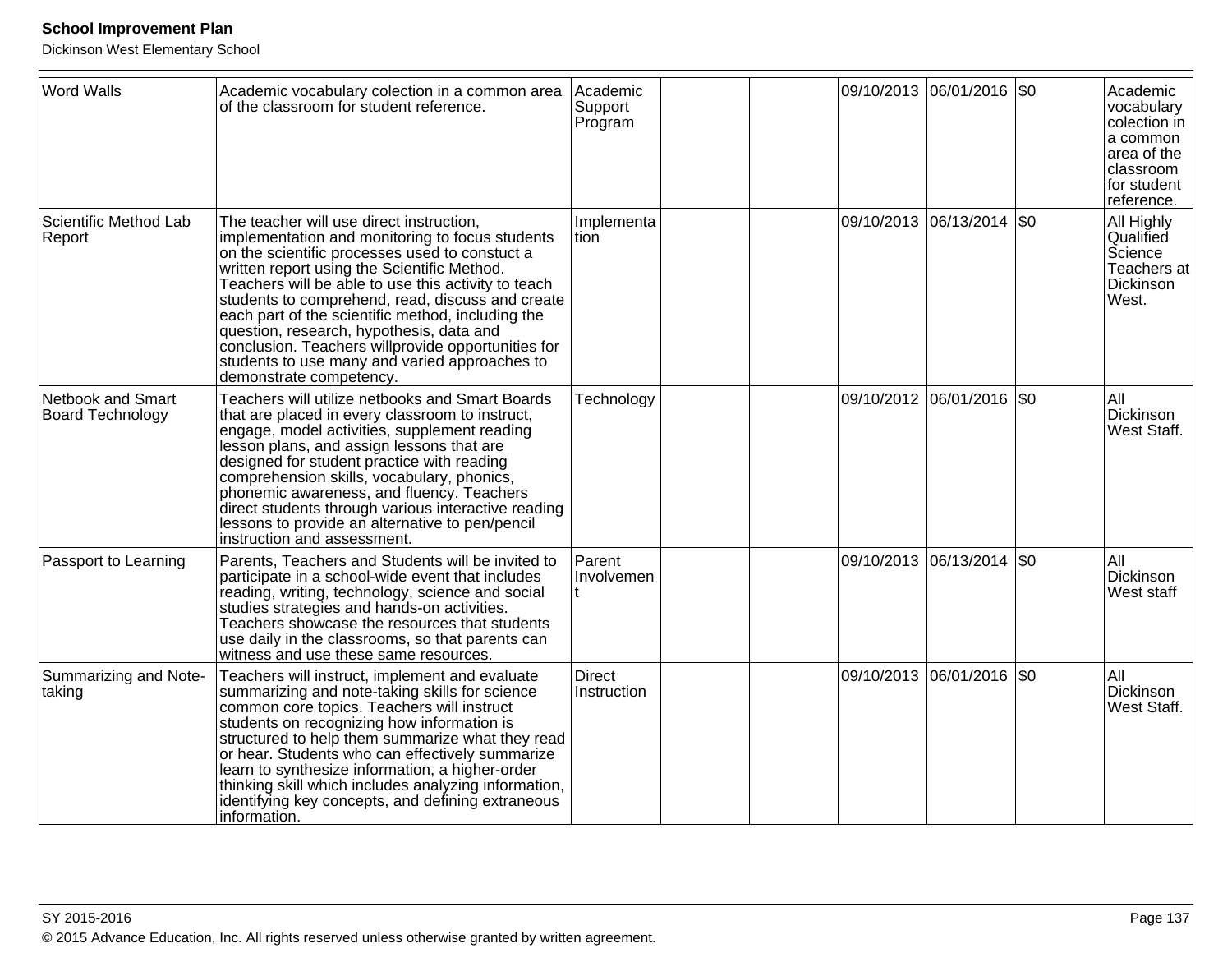Dickinson West Elementary School

| Learning Logs | Teachers will assign brief learning logs, or journals Monitor<br>to prepare students to<br>contribute to class discussions. Teachers will<br>instruct students to use the learning logs to write a<br>reflection of the topic and to write how the student<br>is learning the topic. Learning logs will promote<br>students' metacognition and inform teachers of<br>perceptions and misconceptions of various<br>science topics. |                                |  | 09/10/2013  06/13/2014  \$0 | IAII<br>Dickinson<br>West Staff. |
|---------------|-----------------------------------------------------------------------------------------------------------------------------------------------------------------------------------------------------------------------------------------------------------------------------------------------------------------------------------------------------------------------------------------------------------------------------------|--------------------------------|--|-----------------------------|----------------------------------|
| Foss Kits     | Teachers will use a Foss Kit for three units per<br>grade in the Science Curriculum to<br>demonstrate and increase knowledge of students'<br>science inquiry skills by teaching the steps of the<br>scientific method in each unit.                                                                                                                                                                                               | Academic<br>Support<br>Program |  | 09/10/2013 06/01/2016  \$0  | IAII<br>Dickinson<br>West Staff  |

#### **Title I Schoolwide**

| <b>Activity Name</b>       | <b>Activity Description</b>                                                                                                                                                                                                                                                                                                                                                                                                                                                                                    | Activity<br><b>Type</b>        | Tier | Phase | Begin Date | End Date                     | Resource<br>Assigned | Staff<br>Responsibl                    |
|----------------------------|----------------------------------------------------------------------------------------------------------------------------------------------------------------------------------------------------------------------------------------------------------------------------------------------------------------------------------------------------------------------------------------------------------------------------------------------------------------------------------------------------------------|--------------------------------|------|-------|------------|------------------------------|----------------------|----------------------------------------|
| <b>NWEA Training</b>       | All staff will be trained on how to use NWEA<br>properly.                                                                                                                                                                                                                                                                                                                                                                                                                                                      | Professiona<br>I Learning      |      |       |            | 09/03/2013 06/09/2014        | \$6000               | Dickinson<br><b>West Staff</b>         |
| <b>Discovery Education</b> | Discovery Education, an online digital content<br>area site, provides high quality digital content to<br>schools. This online site accelerates achievement<br>through award-winning digital content, interactive<br>lessons, real time assessment, virtual<br>experiences, contests, challenges and<br>professional development.                                                                                                                                                                               | Academic<br>Support<br>Program |      |       |            | 09/03/2013 06/15/2015 \$800  |                      | lail<br>Dickinson<br><b>West Staff</b> |
| Technology                 | Teachers will utilize Netbooks and Smart Boards<br>that are placed in every classroom to instruct,<br>engage, model activities, supplement reading<br>lesson plans, and assign lessons that are<br>designed for student practice with reading<br>comprehension skills, vocabulary, phonics,<br>phonemic awareness, and fluency accross all<br>content areas. Teachers direct students through<br>various interactive reading lessons to provide an<br>alternative to pen/pencil instruction and<br>assessment. | Academic<br>Support<br>Program |      |       |            | 09/03/2013 06/15/2015 \$4000 |                      | lAll<br>Dickinson<br>West Staff        |
| <b>Guest Reader Day</b>    | Dickinson West Stakeholders will be invited tothe<br>school to read to students at different grade levels. Engageme                                                                                                                                                                                                                                                                                                                                                                                            | Community                      |      |       |            | 03/25/2014 03/23/2015 \$1000 |                      | All<br>Dickinson<br>West Staff         |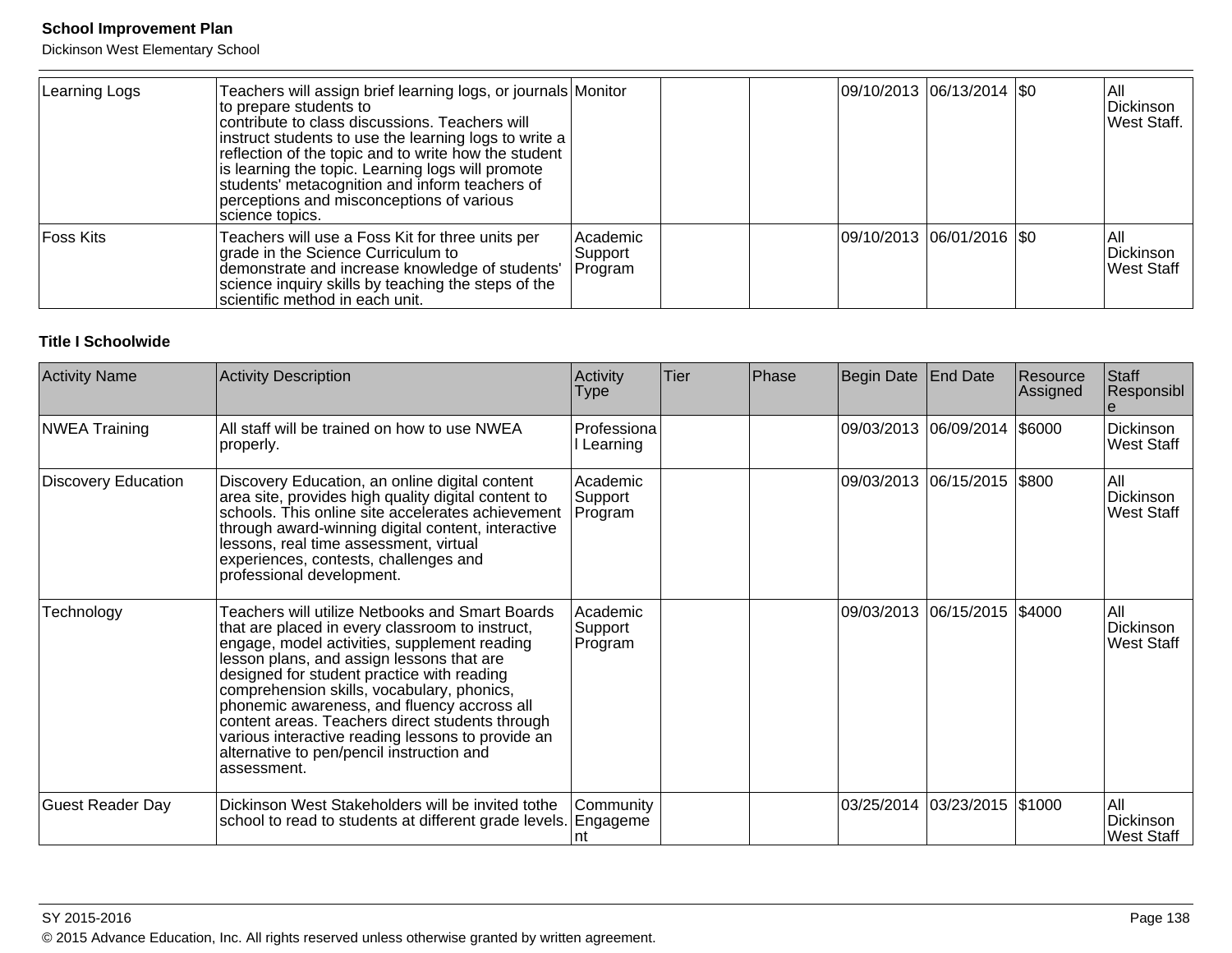Dickinson West Elementary School

## **Title I Part A**

| <b>Activity Name</b>                                | <b>Activity Description</b>                                                                                                                                                                                                                                                                                                                            | Activity<br><b>Type</b>      | Tier | Phase | Begin Date End Date |                              | Resource<br>Assigned | Staff<br>Responsibl                                                                                                                                                    |
|-----------------------------------------------------|--------------------------------------------------------------------------------------------------------------------------------------------------------------------------------------------------------------------------------------------------------------------------------------------------------------------------------------------------------|------------------------------|------|-------|---------------------|------------------------------|----------------------|------------------------------------------------------------------------------------------------------------------------------------------------------------------------|
| <b>Book Study Restorative</b><br>Practices Handbook | Staff will read and discuss a specified section of<br>restorative practices handbook monthly during<br>teacher prep periods. St this time the staff will then<br>be prepared to implement the next component of<br>the strategy.                                                                                                                       | Professiona<br>I Learning    |      |       |                     | 09/03/2013 06/09/2014 \$0    |                      | All<br>Dickinson<br><b>West Staff</b>                                                                                                                                  |
| Passport To Learning                                | Parents, Teachers and Students will be invited to<br>participate in a school-wide event that includes<br>reading, writing, technology, science and social<br>studies strategies and hands-on activities.<br>Teachers showcase the resources that students<br>use daily in the classrooms, so that parents can<br>witness and use these same resources. | Community<br>Engageme<br>Int |      |       |                     | 09/03/2013 06/15/2015 \$1400 |                      | All<br>Dickinson<br><b>West Staff</b>                                                                                                                                  |
| <b>Life Skills</b>                                  | Teacher will implement, model and engage<br>students in real life skills (organization, economy,<br>social and reflective processes), using<br>collaborative groups to achieve targeted goals,<br>and organize using color coded supplies.                                                                                                             | Implementa<br>Ition          |      |       |                     | 09/10/2013 06/13/2014   \$0  |                      | All<br>Dickinson<br><b>West Staff</b>                                                                                                                                  |
| <b>Full Training</b>                                | All new staff members (who have not been<br>trained) will participate in a 2-day training.                                                                                                                                                                                                                                                             | Professiona<br>Learning      |      |       |                     | 09/03/2013 06/15/2015 \$1000 |                      | Restorative<br>Practices<br>Coordinator<br>, All<br><b>Dickinson</b><br>West Staff,<br>Director of<br>Federal<br>Programs,<br>Trainer of<br>the trainers,<br>Prinicpal |
| <b>NWEA Training</b>                                | All staff will be trained on how to use NWEA<br>properly.                                                                                                                                                                                                                                                                                              | Professiona<br>Learning      |      |       |                     | 09/10/2013 06/18/2015        | \$0                  | All<br><b>Dickinson</b><br>West staff<br>and<br>technology<br>support<br>Istaff.                                                                                       |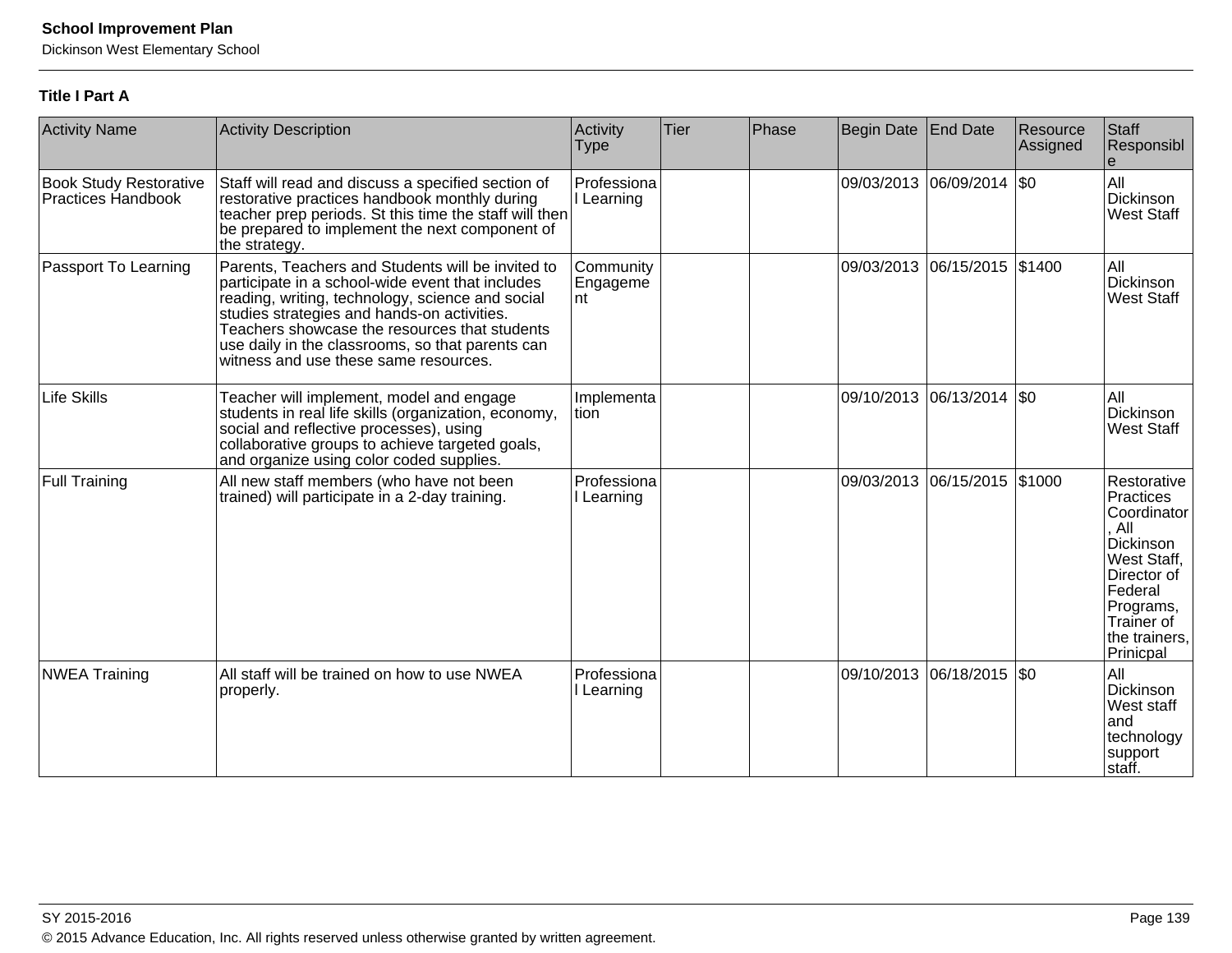| Monitoring of<br>Restorative Continuum            | <b>Building Administrator and Restorative Practices</b><br>Coordinator will conduct walk throughs focused on<br>the "look fors" identified as the essential for the<br>implementation of the Restorative Practice<br>Continuum. "Look Fors" will include what the<br>teachers and students will be doi9ng in the<br>classroom if Restorative Practices is fully<br>implemented.                                                                                                                                         | Other                     |  | 11/01/2013 05/23/2014 |                              | \$500 | <b>RP</b><br>Coordinator<br>Trainer of<br>the trainer,<br>Principal |
|---------------------------------------------------|-------------------------------------------------------------------------------------------------------------------------------------------------------------------------------------------------------------------------------------------------------------------------------------------------------------------------------------------------------------------------------------------------------------------------------------------------------------------------------------------------------------------------|---------------------------|--|-----------------------|------------------------------|-------|---------------------------------------------------------------------|
| Books and a Pillow<br><b>Family Reading Night</b> | Parents and students will spend an evening of<br>reading, refreshments, book give-aways and<br>prizes while learning new ways to enjoy reading<br>together through a variety of reading workshops.                                                                                                                                                                                                                                                                                                                      | Parent<br>Involvemen      |  |                       | 10/14/2013 10/12/2015 \$2000 |       | All<br>Dickinson<br><b>West Staff</b>                               |
| <b>Current Events</b>                             | Through the use of weekly magazines (Time for<br>Kids, Weekly Reader) and CNN Student News,<br>teachers will introduce students to current events<br>in the news and community.                                                                                                                                                                                                                                                                                                                                         | Other                     |  |                       | 09/10/2013 06/01/2016 \$500  |       | All<br>Dickinson<br>West Staff.                                     |
| <b>Project-Based Learning</b>                     | Teachers will learn the value of creating<br>meaningful math concept projects, in order to build   Learning<br>understanding among their students. The hands-<br>on approach is a valuable method of teaching<br>visual and kinesthetic learners. By creating<br>concept projects in mathematics, teachers will<br>also have a different way of assessing learning in<br>their classrooms.                                                                                                                              | Professiona               |  | 09/10/2013 06/13/2014 |                              | \$0   | All<br>Dickinson<br>West staff                                      |
| Full training                                     | All new staff members who have not been trained<br>will participate in a 2 day training.                                                                                                                                                                                                                                                                                                                                                                                                                                | Professiona<br>I Learning |  |                       | 09/03/2013 06/09/2014 \$1000 |       | All<br>Dickinson<br><b>West Staff</b>                               |
| Netbook and Interactive<br><b>White Boards</b>    | Teachers will utilize Netbooks and Smart Boards<br>that are placed in every classroom to instruct,<br>engage, model activities, supplement reading<br>lesson plans, and assign lessons that are<br>designed for student practice with reading<br>comprehension skills, vocabulary, phonics,<br>phonemic awareness, and fluency in the Social<br>Studies content area. Teachers direct students<br>through various interactive reading lessons to<br>provide an alternative to pen/pencil instruction and<br>assessment. | Implementa<br>tion        |  |                       | 09/10/2013 06/13/2014 \$0    |       | All<br>Dickinson<br>West Staff.                                     |
| <b>Current Events</b>                             | Through the use of current event resources<br>(Weekly Reader, Time for Kids, CNN Student<br>News), teachers have students respond to the<br>current event topic.                                                                                                                                                                                                                                                                                                                                                        | Other                     |  |                       | 09/10/2013 06/20/2014 \$500  |       | All<br>Dickinson<br>West staff                                      |
| <b>Current Events</b>                             | Through the use of weekly magazines (Time for<br>Kids, Weekly Reader) and CNN Student News,<br>teachers will introduce students to current events<br>in the news and community.                                                                                                                                                                                                                                                                                                                                         | Other                     |  | 09/10/2013 06/20/2014 |                              | \$500 | All<br>Dickinson<br>West staff                                      |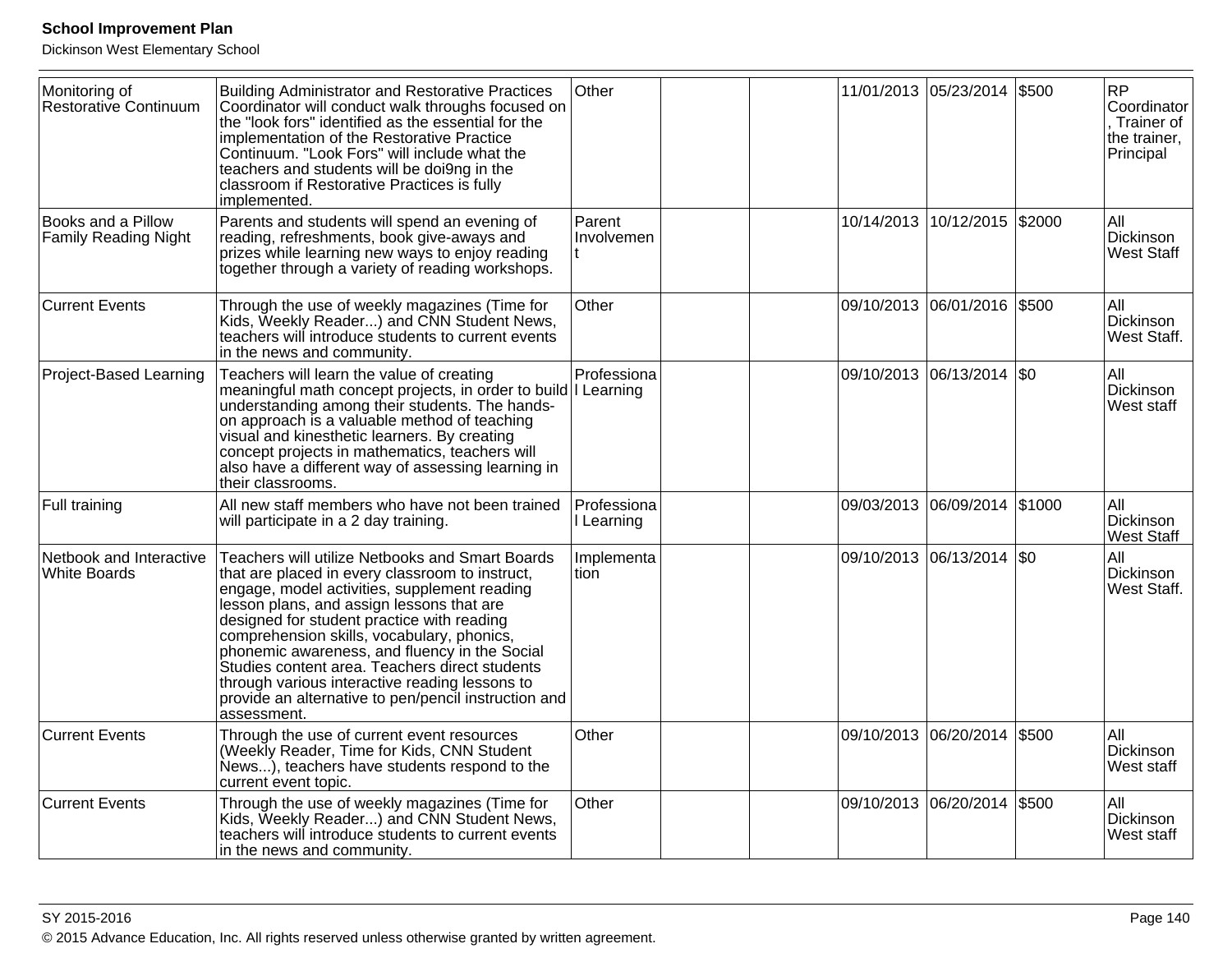| <b>Circles</b>                | Middle School Transition Several groups of middle school girls will meet<br>with groups of girls from the elementary school<br>with similar backgrounds to discuss topics that<br>ease anxiety before starting middle school.                                                                                                                                                                                                                                                           | Recruitmen<br>lt and<br>Retention |  | 03/03/2014 06/06/2014        | \$500 | <b>RP</b><br>Coordinator<br>Trainer of<br>the trainer,<br>Principal |
|-------------------------------|-----------------------------------------------------------------------------------------------------------------------------------------------------------------------------------------------------------------------------------------------------------------------------------------------------------------------------------------------------------------------------------------------------------------------------------------------------------------------------------------|-----------------------------------|--|------------------------------|-------|---------------------------------------------------------------------|
| <b>NWEA Training</b>          | All staff will be trained on how to use NWEA<br>properly.                                                                                                                                                                                                                                                                                                                                                                                                                               | Professiona<br>Learning           |  | 09/10/2013 06/13/2014   \$0  |       | All<br>Dickinson<br>West staff                                      |
| Life Skills                   | Teacher will implement, model and engage<br>students in real life skills (organization, economy,<br>social and reflective processes), using<br>collaborative groups to achieve targeted goals,<br>and organize using color coded supplies.                                                                                                                                                                                                                                              | Implementa<br>ltion               |  | 09/10/2013 06/13/2014 \$1000 |       | All<br>Dickinson<br>West staff                                      |
| <b>Project Based Learning</b> | Teachers will learn the value of creating<br>meaningful math concept projects, in<br>order to build understanding among their students.<br>The hands-on approach is a valuable method of<br>teaching visual and kinesthetic learners. By<br>creating concept projects in mathematics,<br>teachers will also have a different way of<br>assessing learning in their classrooms.                                                                                                          | Implementa<br>Ition               |  | 09/10/2013 06/13/2014   \$0  |       | All<br>Dickinson<br>West staff                                      |
| <b>NWEA</b>                   | NWEA (Northwest Evaluation Association) is a<br>computerized adaptive assessment tool that test<br>differently, allowing teachers to see their students<br>as individuals – each with their own base of<br>knowledge with flexible delivery options. NWEA<br>Measures of Academic Progress® (MAP®) tests<br>present students with engaging, age-appropriate<br>content. As a student responds to questions, the<br>test responds to the student, adjusting up or down<br>in difficulty. | Evaluation                        |  | 09/10/2013 06/13/2014   \$0  |       | All<br>Dickinson<br>West staff                                      |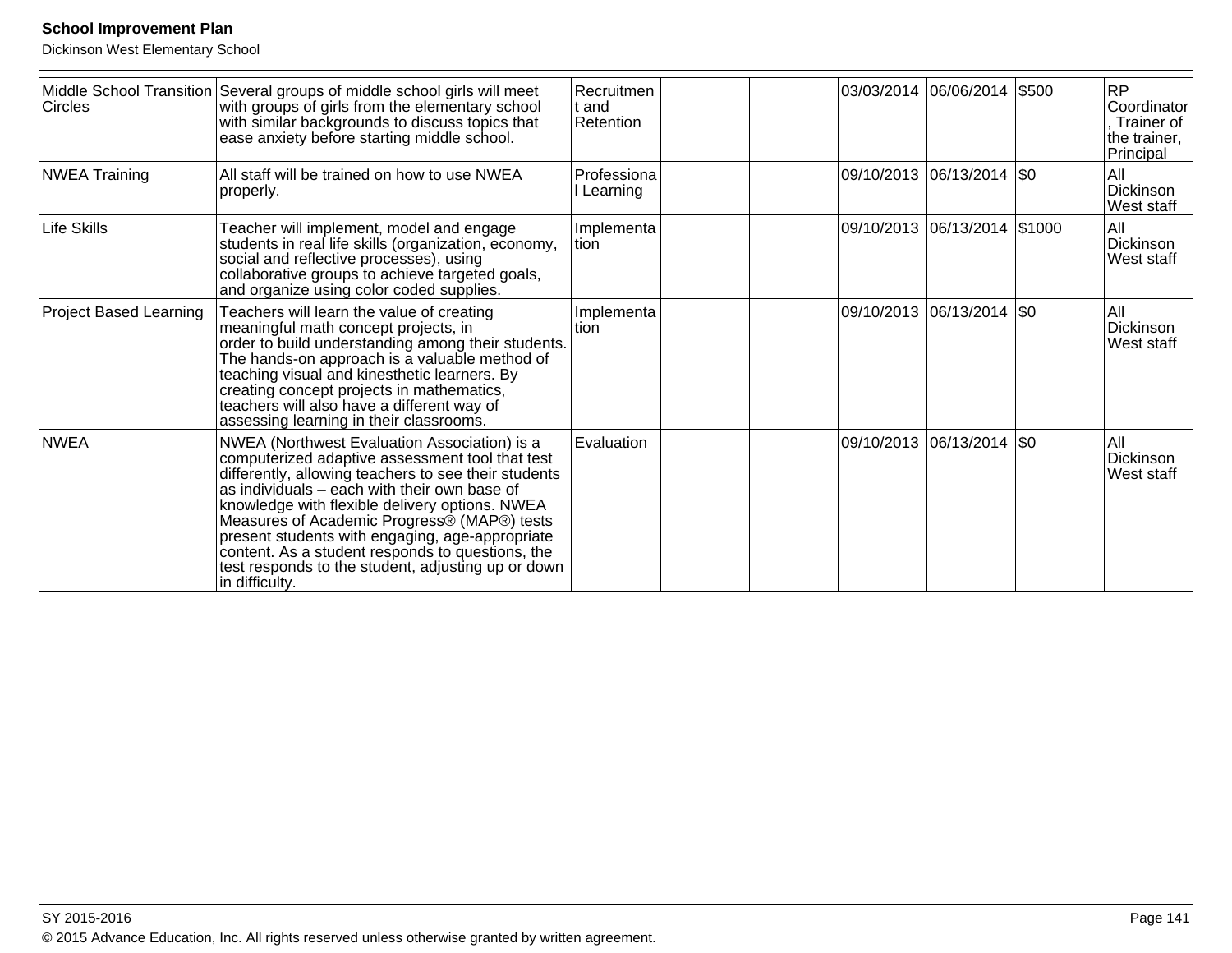| After School Tutoring | Teachers will provide additional instruction and<br>support to small groups of<br>students in 1st through 6th grades.<br>Teachers will provide direct instruction and<br>modeling using manipulatives when appropriate.<br>The use of computer-based educational programs<br>and document cameras will also be used to help<br>develop the understanding of conent. | Tutoring                  |                       | 09/10/2013 06/01/2016 \$0   |        | <b>Teachers</b><br>will provide<br>additional<br>Instruction<br>and support<br>to small<br>groups of<br>students in<br>1st through<br>6th<br>grades.Tea<br><b>chers</b> will<br>provide<br>ldirect<br> instruction<br>land<br>modeling<br>using<br>manipulativ<br>les when<br>appropriate |
|-----------------------|---------------------------------------------------------------------------------------------------------------------------------------------------------------------------------------------------------------------------------------------------------------------------------------------------------------------------------------------------------------------|---------------------------|-----------------------|-----------------------------|--------|-------------------------------------------------------------------------------------------------------------------------------------------------------------------------------------------------------------------------------------------------------------------------------------------|
| <b>Life Skills</b>    | Teacher will implement, model and engage<br>students in real life skills (organization, economy,<br>social and reflective processes), using<br>collaborative groups to achieve targeted goals,<br>and organize using color coded supplies.                                                                                                                          | Implementa<br>tion        | 09/10/2013 06/13/2014 |                             | \$1000 | All<br>Dickinson<br><b>West Staff</b>                                                                                                                                                                                                                                                     |
| RP Refresher          | Currently trained staff will be assed on knowedge<br>of Restorative Practices at the end of each school<br>year to be determined if additional training is<br>required.                                                                                                                                                                                             | Professiona<br>I Learning | 09/03/2013 06/15/2015 |                             | \$2000 | <b>RP</b><br>Coordinator<br>Trainer of<br>the trainer,<br>Principal                                                                                                                                                                                                                       |
| <b>Current Events</b> | Through the use of weekly magazines (Time for<br> Kids, Weekly Reader) and CNN Student News,<br>teachers will introduce students to current events<br>in the news and community.                                                                                                                                                                                    | Other                     |                       | 09/13/2013 06/20/2014 \$500 |        | All<br>Dickinson<br>West staff                                                                                                                                                                                                                                                            |
| <b>RP Refresher</b>   | Currently trained staff will be assed on knowedge<br>of Restorative Practices at the end of each school<br>year to be determined if additional training is<br>required                                                                                                                                                                                              | Professiona<br>I Learning | 09/03/2013 06/09/2014 |                             | \$2000 | All<br>Dickinson<br><b>West Staff</b>                                                                                                                                                                                                                                                     |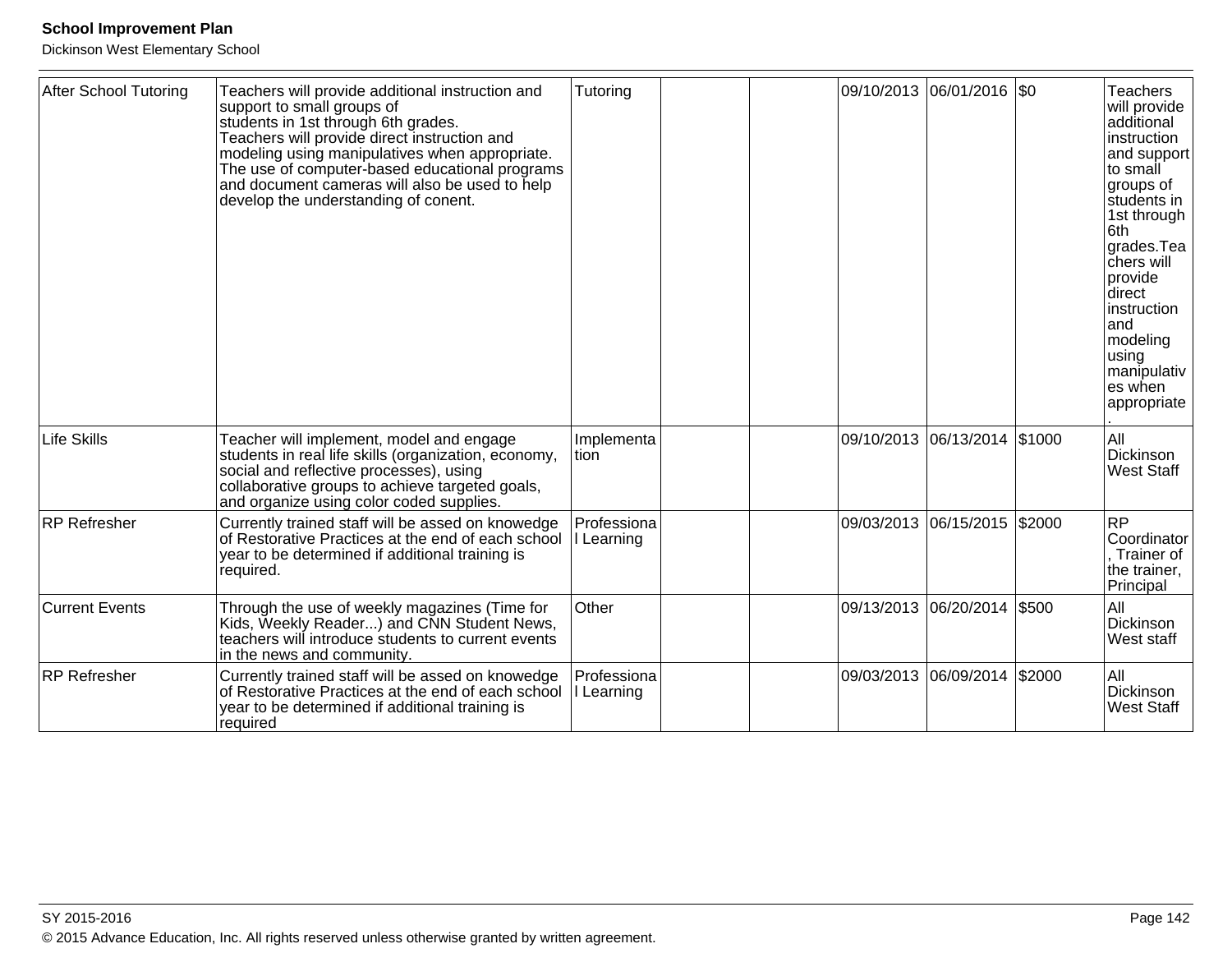| Science A-Z                                             | Teachers will instruct students using Science A-Z,<br>for activities, stories, lessons<br>and projects to ensure students will meet the<br>required standards in reading comprehension of<br>science curriculum. Teachers will provide<br>opportunities for students to use many and varied<br>approaches to demonstrate competency. The<br>school will provide this program to provide<br>teachers with activities and assessment that are<br>designed to improve phonemic awareness,<br>phonics, fluency, vocabulary and<br>comprehension. The Science A-Z program will be<br>used by teachers to work with everyone from<br>struggling readers and spellers to honor students<br>wishing to improve their reading speed, and<br>comprehension. | Academic<br>Support<br>Program |  |                       | 09/10/2013 06/01/2016 \$50     |         | All<br>Dickinson<br>West Staff.                                                 |
|---------------------------------------------------------|---------------------------------------------------------------------------------------------------------------------------------------------------------------------------------------------------------------------------------------------------------------------------------------------------------------------------------------------------------------------------------------------------------------------------------------------------------------------------------------------------------------------------------------------------------------------------------------------------------------------------------------------------------------------------------------------------------------------------------------------------|--------------------------------|--|-----------------------|--------------------------------|---------|---------------------------------------------------------------------------------|
| <b>Books and Pillows</b><br><b>Family Reading Night</b> | Parents and students will spend an evening of<br>reading, refreshments, book give-aways and<br>prizes while learning new ways to enjoy reading<br>together through a variety of reading workshops.                                                                                                                                                                                                                                                                                                                                                                                                                                                                                                                                                | Parent<br>Involvemen           |  |                       | 09/10/2013  06/13/2016  \$2000 |         | All<br>Dickinson<br><b>West Staff</b>                                           |
| <b>Current Events</b>                                   | Through the use of weekly magazines (Time for<br>Kids, Weekly Reader), Detroit News/Free Press<br>and CNN Student News, teachers will introduce<br>students to current events in the news and<br>community.                                                                                                                                                                                                                                                                                                                                                                                                                                                                                                                                       | Other                          |  |                       | 09/10/2013 06/13/2014 \$500    |         | All<br>Dickinson<br>West staff.                                                 |
| <b>Life Skills</b>                                      | Teacher will implement, model and engage<br>students in real life skills (organization, economy,<br>social and reflective processes), using<br>collaborative groups to achieve targeted goals,<br>and organize using color coded supplies.                                                                                                                                                                                                                                                                                                                                                                                                                                                                                                        | Implementa<br>Ition            |  |                       | 09/10/2013 06/13/2014 \$1000   |         | lail<br>Dickinson<br>West staff.                                                |
| <b>NWEA</b>                                             | NWEA (Northwest Evaluation Association) is a<br>computerized adaptive assessment tool that test<br>differently, allowing teachers to see their students<br>as individuals – each with their own base of<br>knowledge with flexible delivery options. NWEA<br>Measures of Academic Progress® (MAP®) tests<br>present students with engaging, age-appropriate<br>content. As a student responds to questions, the<br>test responds to the student, adjusting up or down<br>in difficulty.                                                                                                                                                                                                                                                           | Evaluation                     |  | 09/10/2013 06/13/2014 |                                | $ $ \$0 | All<br>Dickinson<br><b>West staff</b><br>and<br>technology<br>support<br>staff. |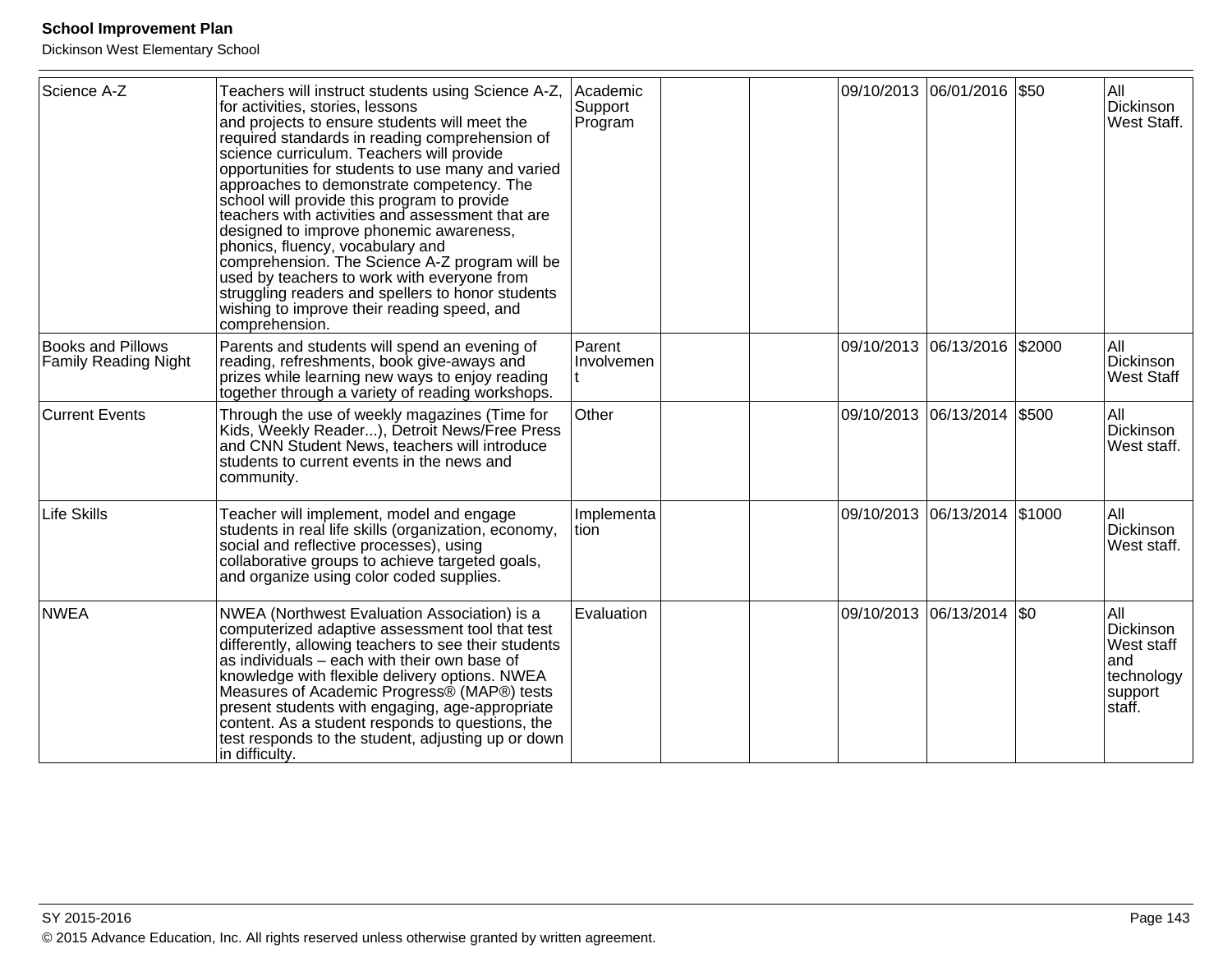| <b>Cultural Excursions</b>                     | Teachers will schedule field trips that connect to<br>the topics being taught and align, to Common<br>Core State Standards in the areas of Government,<br>History, Geography and Civics and Economics.<br>Field trips include visiting local museums,<br>community locations and virtual field trips.<br>Teachers will instruct students in completing<br>various assignments that correspond to the<br>objectives of the field trip including gathering<br>information from the field trip experience to<br>complete comprehension questions.                                                                                                                                                                                                                                                                                                                                                                                                                          | <b>Field Trip</b>                |                       | 09/10/2013 06/20/2014 \$0    |        | General<br>Education<br>classroom<br>staff                        |
|------------------------------------------------|-------------------------------------------------------------------------------------------------------------------------------------------------------------------------------------------------------------------------------------------------------------------------------------------------------------------------------------------------------------------------------------------------------------------------------------------------------------------------------------------------------------------------------------------------------------------------------------------------------------------------------------------------------------------------------------------------------------------------------------------------------------------------------------------------------------------------------------------------------------------------------------------------------------------------------------------------------------------------|----------------------------------|-----------------------|------------------------------|--------|-------------------------------------------------------------------|
| Netbook and Interactive<br><b>White Boards</b> | Teachers will utilize Netbooks and Smart Boards<br>that are placed in every classroom to instruct,<br>engage, model activities, supplement reading<br>lesson plans, and assign lessons that are<br>designed for student practice with reading<br>comprehension skills, vocabulary, phonics,<br>phonemic awareness, and fluency in the Social<br>Studies content area. Teachers direct students<br>through various interactive reading lessons to<br>provide an alternative to pen/pencil instruction and<br>assessment.                                                                                                                                                                                                                                                                                                                                                                                                                                                 | Technology                       |                       | 06/05/2013  06/01/2016  \$0  |        | All<br>Dickinson<br>West Staff.                                   |
| Science Fair                                   | Teachers will assist students in creating exhibits<br>for a school wide science fair. Teachers will assist tion<br>students to develop an understanding of the<br>importance of reflection on scientific knowledge.<br>Teachers will provide students with best practices<br>in reading, writing and technology use for<br>comprehension of informational text in science<br>topics to increase proficiency. Teachers will<br>assign brief learning logs, or journals to prepare<br>students to<br>contribute to class discussions. Teachers will<br>instruct students to use the learning logs to write a<br>reflection of the topic and to write how the student<br>is learning the topic. Learning logs will promote<br>students' metacognition and inform teachers of<br>perceptions and misconceptions of various<br>science topics. Students will incorporate<br>everything they have discovered in an oral and<br>visual presentation with a board and notebook. | Implementa                       | 09/10/2013 06/13/2014 |                              | \$4000 | All<br>Dickinson<br>West Staff.                                   |
| <b>Bullying Task Force</b>                     | Creating a task force with selected students to<br>create a culture where the community looks upon<br>bullying behavior and bystanders as negative. we<br>want to create a culture of defenders.                                                                                                                                                                                                                                                                                                                                                                                                                                                                                                                                                                                                                                                                                                                                                                        | Behavioral<br>Support<br>Program |                       | 09/03/2013 06/15/2015 \$2000 |        | <b>RP</b><br>Coordinator<br>all<br>Dickinson<br><b>West Staff</b> |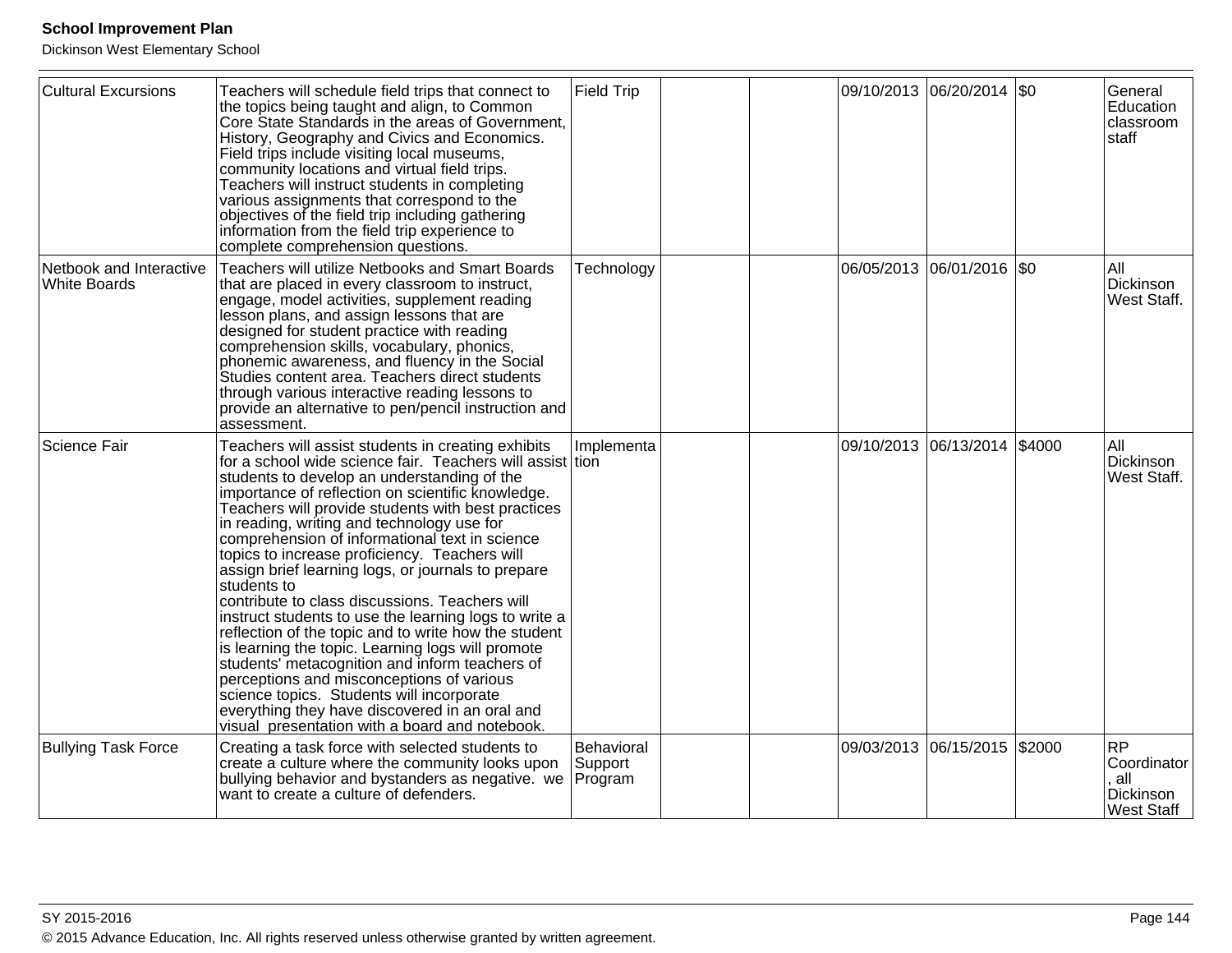| Cultural Excursion | Teachers will schedule field trips that connect to<br>the topics being taught and align<br>to Grade level Content Expectations in the areas<br>of Math and Sciences. Field trips may include<br>physical and virtual trips. Teachers will instruct<br>students in completing various assignments that<br>correspond to the objectives of the field trip<br>including, gathering information from the field trip<br>experience to complete<br>comprehension questions.                                                                                                                                                                                                                                                                                                               | <b>Field Trip</b>       |  | 09/10/2013 06/01/2016  \$0    | All<br>Dickinson<br><b>West Staff</b> |
|--------------------|-------------------------------------------------------------------------------------------------------------------------------------------------------------------------------------------------------------------------------------------------------------------------------------------------------------------------------------------------------------------------------------------------------------------------------------------------------------------------------------------------------------------------------------------------------------------------------------------------------------------------------------------------------------------------------------------------------------------------------------------------------------------------------------|-------------------------|--|-------------------------------|---------------------------------------|
| Class A            | CLASS A System (Curriculum, Learning and<br>Assessment for Student and School<br>Achievement), powered by Datawise, INC., is a<br>cutting-edge technology tool that features two<br>powerful capabilities for Wayne County Educators.<br>The system will assist educators to develop pupil<br>assessments aligned with state and national<br>curriculum standards. The system also provides<br>sophisticated performance analysis tools for<br>educators to examine student learning and<br>improve instructional practice. As called for in<br>Strand Five of the Michigan School Improvement<br>Framework, CLASS A is designed for one primary<br>purpose - to actively organize and connect data to<br>increase student achievement.<br>(http://www.resa.net/curriculum/classa/) | Professiona<br>Learning |  | 09/10/2013  06/13/2014  \$400 | IAII<br>Dickinson<br>West staff.      |